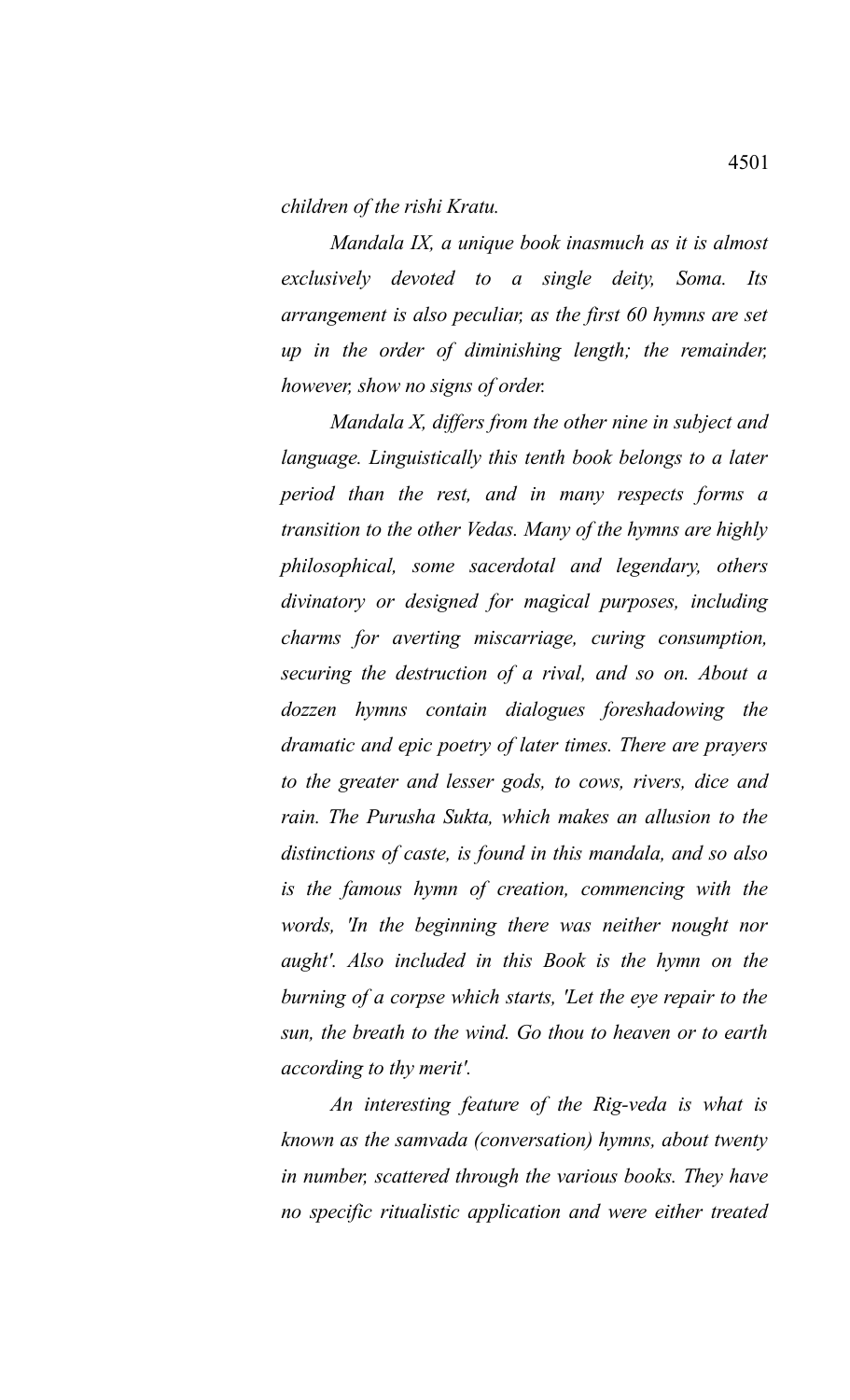*as ballads, or as ceremonial dramas. Many autho0rities trace the origin of the Indian drama to the samvada hymns.*

*Another set of hymns, the so-called danastuti (giftpraising), are panegyrics commemorating the generosity of kings and other wealthy patrons towards the priests employed by them and describing the amount and nature of the gifts. Of late date, the danastuti hymns possess some literary merit, and are important since they furnish historical data about the families and genealogies of the composers, their patrons, and the Vedic tribes. In these hymns are to be traced the beginnings of the future epic narratives in praise of princes and heroes of battle.*

*For the above descriptions, learned author had referred to the books "Some Aspects of Ancient Indian Culture", Madras, 1940 by Bhandarkar, D.R., "The Hymns of the Rig-veda", 1889-92 by Griffith, R.T.H., " The Religion of the Rig-veda, Oxford", 1923, by Griswold, H.D., "Sacred Literature", Landon, 1905 by Hurst, G.I., "The Rigveda", Boston, 1886 by Kaegi, A., "Hymns of the Rig-veda", Landon 1922, by Macdonell, A.A. (Tr.), "The Vedic Age", London, 1951 by Majumdar, R.C. (Ed.), "The Rigveda Hymns", Oxford, 1891-7, by Muller, F.Max, and Oldenberg, H. (Tr.), "Samhita of the Rigveda", 1833, by Stevenson, J. (Tr.), "Researches into the Antiquity of the Vedas", 1893, by Tilak, B.G. Orion, "The Arctic Home of the Vedas", Bombay, 1903 by Tilak, B.G. and "The Rigveda", 1859 by Wilson, H.H. (Tr.)* 

**4113**. **"The Sacred Scriptures of India"**, Swami Chidatman Jee Maharaj, first published in 2009 by Anmol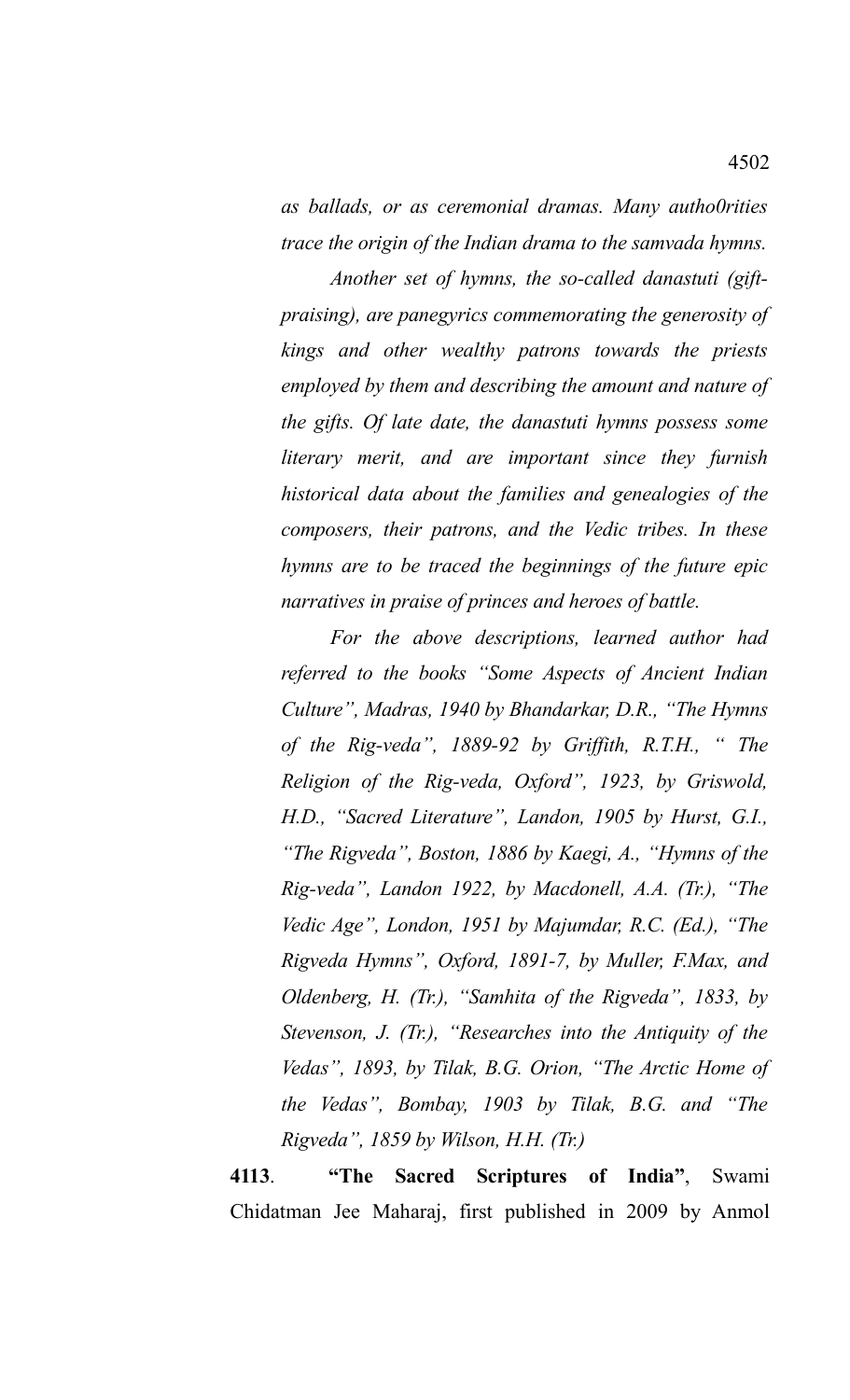Publications Pvt. Ltd., New Delhi says that "**Rigveda"** consists of 1,017 or 1,028 hymns. This contains a total of about 10,600 stanzas, which give an average of ten stanzas to each hymn. The shortest hymn has only one stanza, while the longest has fiftyeight. It says that the knowledge of Richas or Suktas itself is the literal meaning of Rigveda. 'Rit' means an incantation that contains praises and Veda means knowledge. Rigveda is the oldest veda. It comprises of 10 Mandals, 102 Suktas and contains 10,555 mantras.

**4114**. **Yajurveda** has been dealt with in **Hindu World (supra)** Vol. II at page 613 as under:

*Yajur-veda (?700-?300 BC), the second Veda, compiled mainly from Rig-vedic hymns, but showing considerable deviation from the original Rig-vedic text. It also has prose passages of a later date. The Yajur-veda, like the Sama-veda samhita (collection), introduces a geographical milieu different from that of the Rig-veda. It is not so much the Indus and its tributaries any more, but the areas of the Satlej, Jamna and Ganges rivers. Along with this we find new development of religious and social life, an age when the Epic tribes contended for supremacy in the Indo-Gangetic plain, and the castes were already clearly divided. The Yajur-veda represents a transition between the spontaneous, free-worshipping period of the Rig-veda and the later brahmanical period when ritualism had become firmly established.*

*The Yajur-veda is a priestly handbook, arranged in liturgical form for the performance of sacrifices (yaja), as its name implies. It embodies the sacrificial formulas in*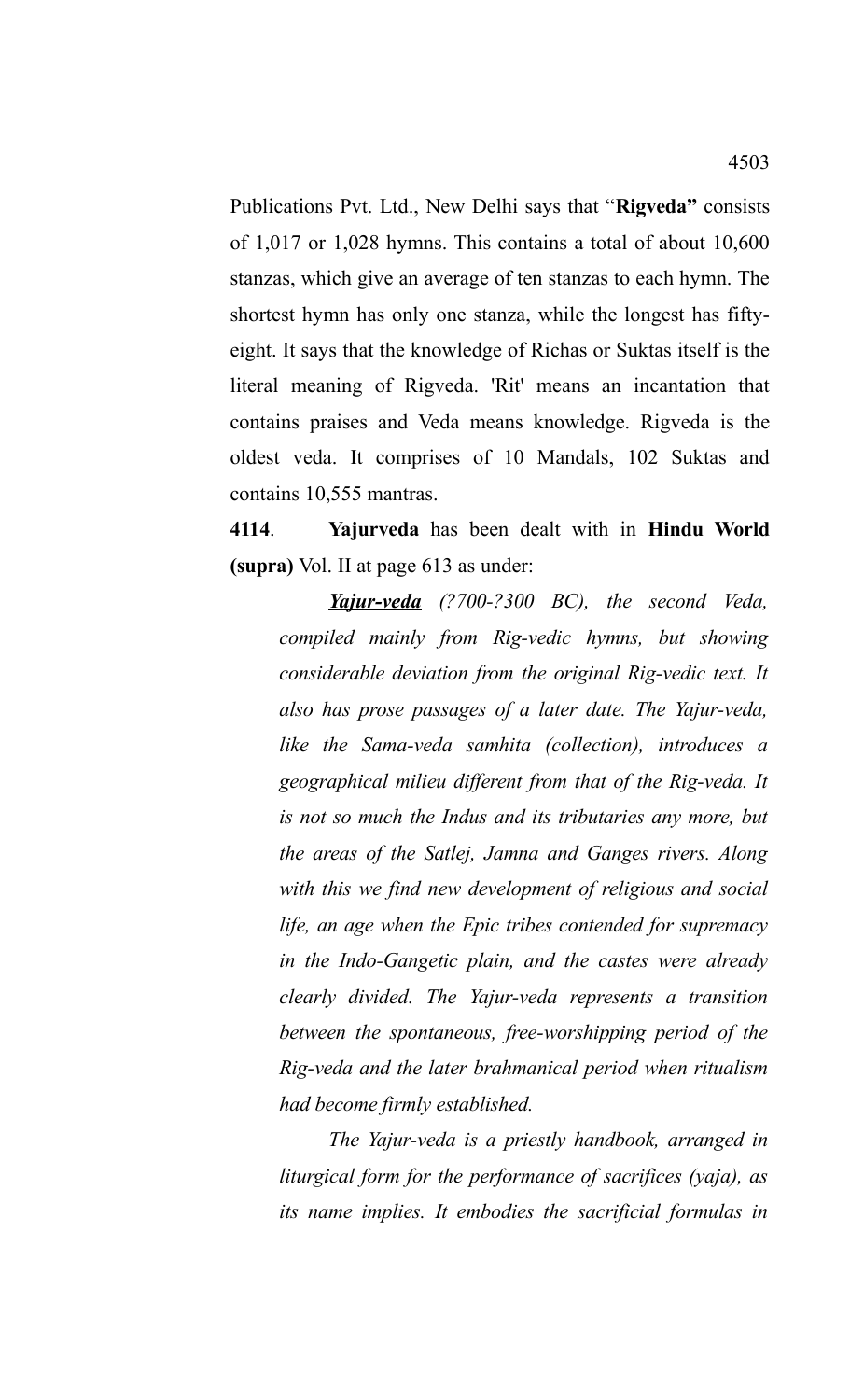*their entirety, prescribes rules for the construction of altars, for the new and full-moon sacrifices, the rajasuya, the asvamedha, and the soma sacrifices. Strict observance of the ceremonial in every detail was insisted upon, and deviations led to the formation of new schools, there being over one hundred Yajur-vedic schools at the time of Patanjali (200 BC). Much of the sakha literature grew up out of variants of the Yajur-vedic texts.*

*In the Yajur-veda the sacrifice becomes so important that even the gods are compelled to do the will of the brahimns. Religion becomes a mechanical ritual in which crowds of priests conduct vast and complicated ceremonies whose effects are believed to be felt in the farthermost heavens. Its under-lying principles were so ridden with superstition and belief in the power of the priests to do and undo the cosmic order itself that critics have likened their formulas to the ravings of mental delirium. The priest especially associated with the Yajur-vedic ceremonial was the adhvaryu.*

*The Yajur-veda now consists of two samhitas, which once existed in one hundred and one recensions. Both the samhitas contain almost the same subject matter but differently arranged. The Taittiriya Samhita, commonly called the Black Yajur-veda for its obscurity of meaning, was known in the third century BC, and is the older of the two. It has been described as an 'undigested jumble of different pieces', and as having 'a motley character'. In this samhita the distinction between the Mantra and the Brahmana portions is not as clear as in the other Vedas.*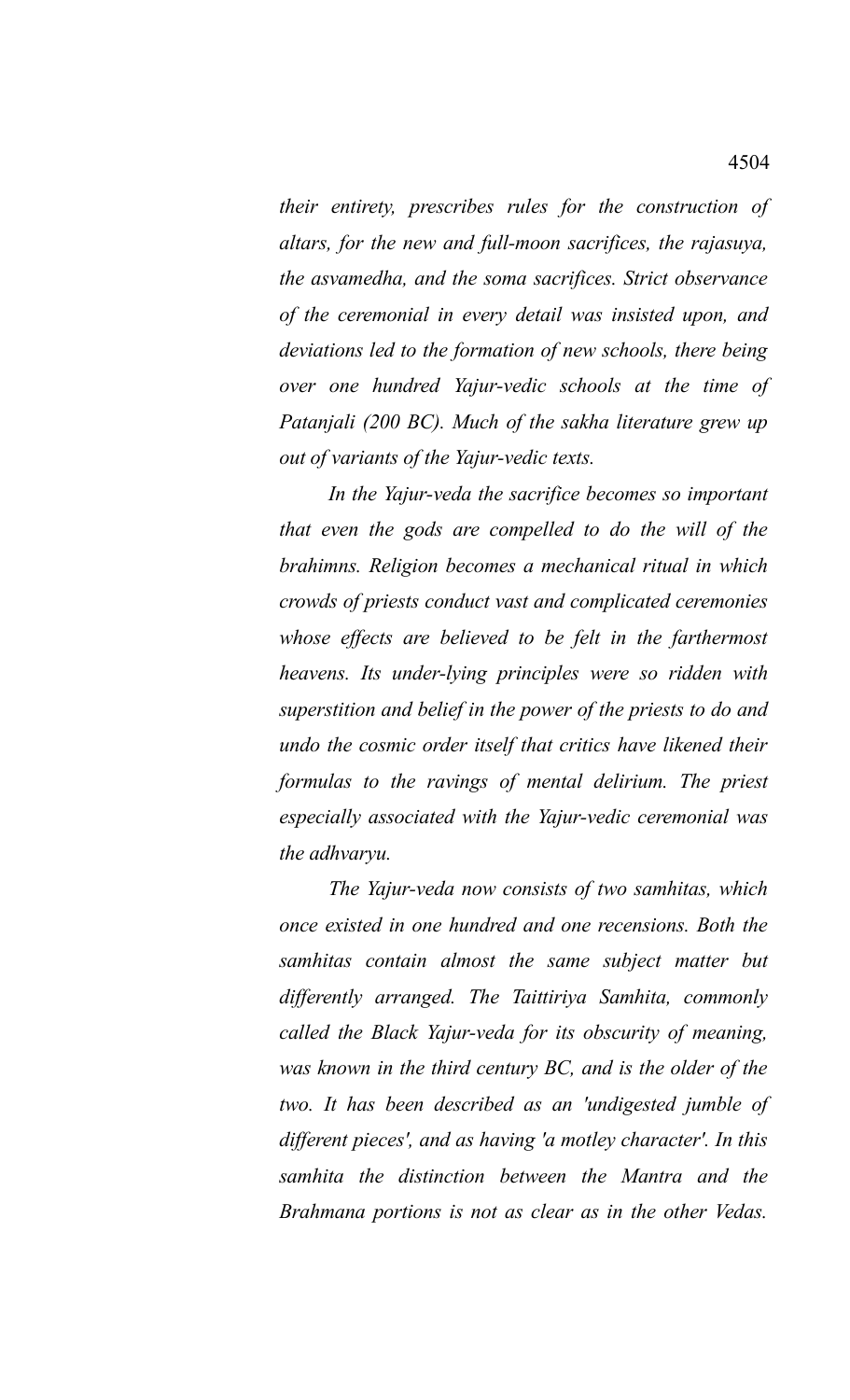*The Vajasaneyi Samhita, or the White Yajur-veda, was communicated to the sage Yajasaneti Samhita by the sungod in his equine form. It has a much more methodical arrangement and brings order and light, as opposed to the confusion and darkness of the Black Yajur-veda.* 

*For the above descriptions, learned author had referred to the book "The Texts of the White Yajur-veda", 1899 by Griffiths, R.T.H.*

**4115**. To "**Yajurveda"**, in **Sacred Scriptures of India (supra)**, on page 207 it says that Yajurveda inspires humans to walk on the path of Karma and that is why it is also referred to as Karma-Veda. The essence of the Yajurveda lies in those mantras (incantations) that inspire people to initiate action. It further says that there are many branches of Yajurveda but two branches, namely, Krishna and Shukla Yajurveda have gained relatively more prominence, i.e., Krishna Yajurveda and Shukla Yajurveda. Besides it, it says that Yajurveda was later on named as "**Taitareya Samhita**".

**4116**. **Samveda** is discussed in **Hindu World (supra)** Vol. II at page 343 as under:

*Sama-veda (c. 700-300 BC) (saman, 'melody'), the third Veda. Its samhita or principal part is wholly metrical, consisting of 1549 verses, of which only 75 are not traceable to the Rig-veda. The stanzas are arranged in two books or collections of verses.*

*The Sama-veda embodies the knowledge of melodies and chants. The samhita of this Veda served as a textbook for the priests who officiated at the Soma sacrifices. It indicates the 'tunes' to which the sacred hymns are to be*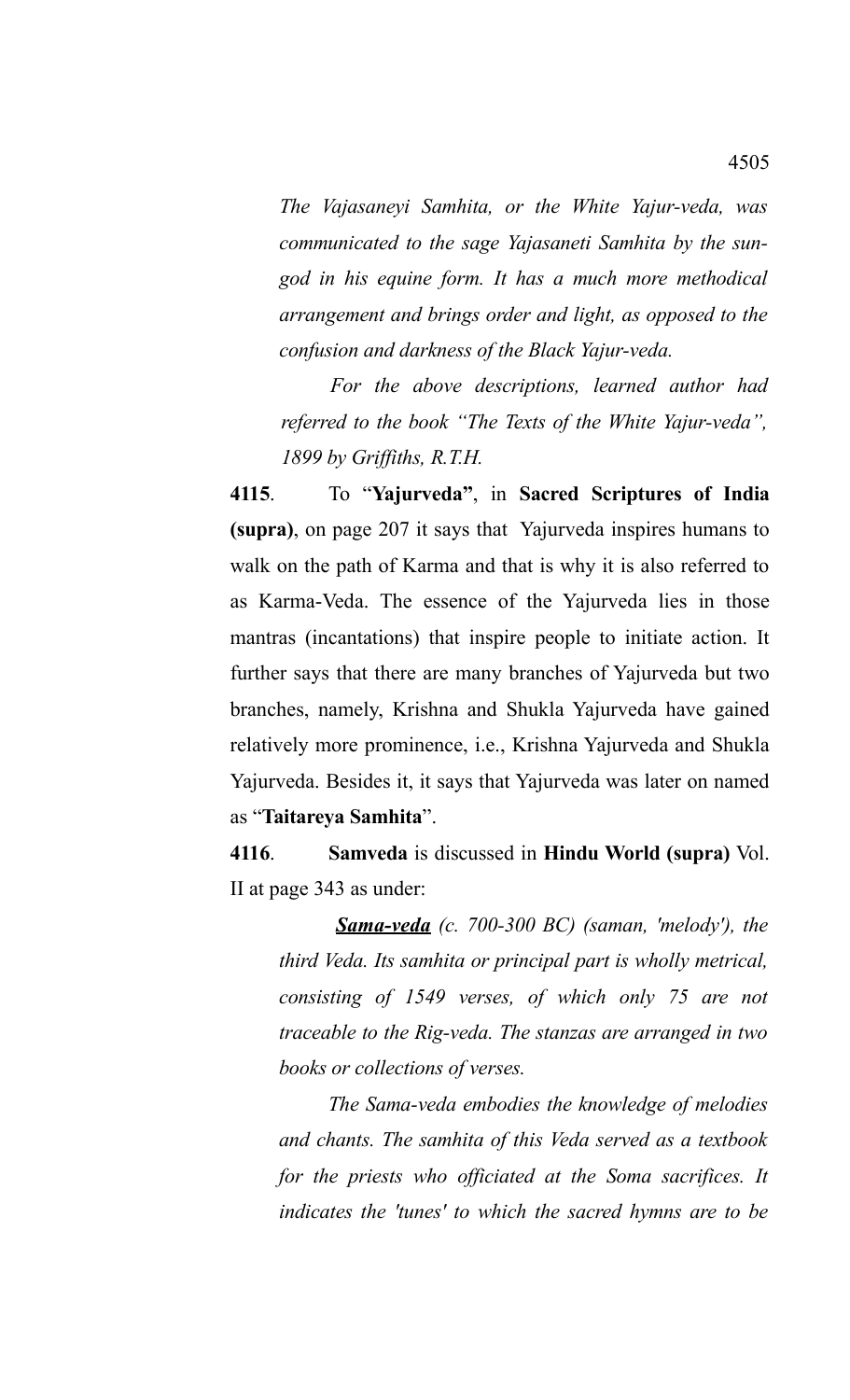*sung, by showing the prolongation, the repetition and interpolation of syllables required in the singing. The Sama-veda also contains a detailed account of the soma rites. The hierophants associated with the Sama-veda are known as the udgatri.*

*Many of the invocations in the Sama-veda are addressed to Soma, some to Agni and some to Indra. The mantra part of the Sama-veda is poor in literary quality and historical interest, but the Brahmanas belonging to it are important. Of the once numerous samhitas of the Samaveda (the Puranas speak of a thousand) only one has reached us, in three recensions, namely: the Kauthama, current in Gujarat, the Ranayaniya which survives in Maharashtra, and the Jaiminiya in the Karnatic.*

*For the above descriptions, learned author had referred to the books "The Samaveda", Banaras, 1896 by Griffith, R.T.H.(Ed.) and "The Samaveda", 1843 by Stevenson, J.*

**4117**. "**Samveda"** has been discussed in Vol. 2 of **Sacred Scriptures of India (supra)** on page 1 and onwards and it says that the compilation of Richas (Shlokas) is known as Sama. Sama is dependent on the Richas. The beauty of speech lied in the Richas. The beauty of Richas lie in the sama and the beauty of the same lies in the style of pronunciation and singing. The knowledge of sama, therefore, is Samaveda. This refers to Geeta-10/22 where Sri Krishna has stated the importance of Samaveda in the following manner :

*Vedamana Samavedo Asmi meaning "I am samaveda myself amongst the Vedas."*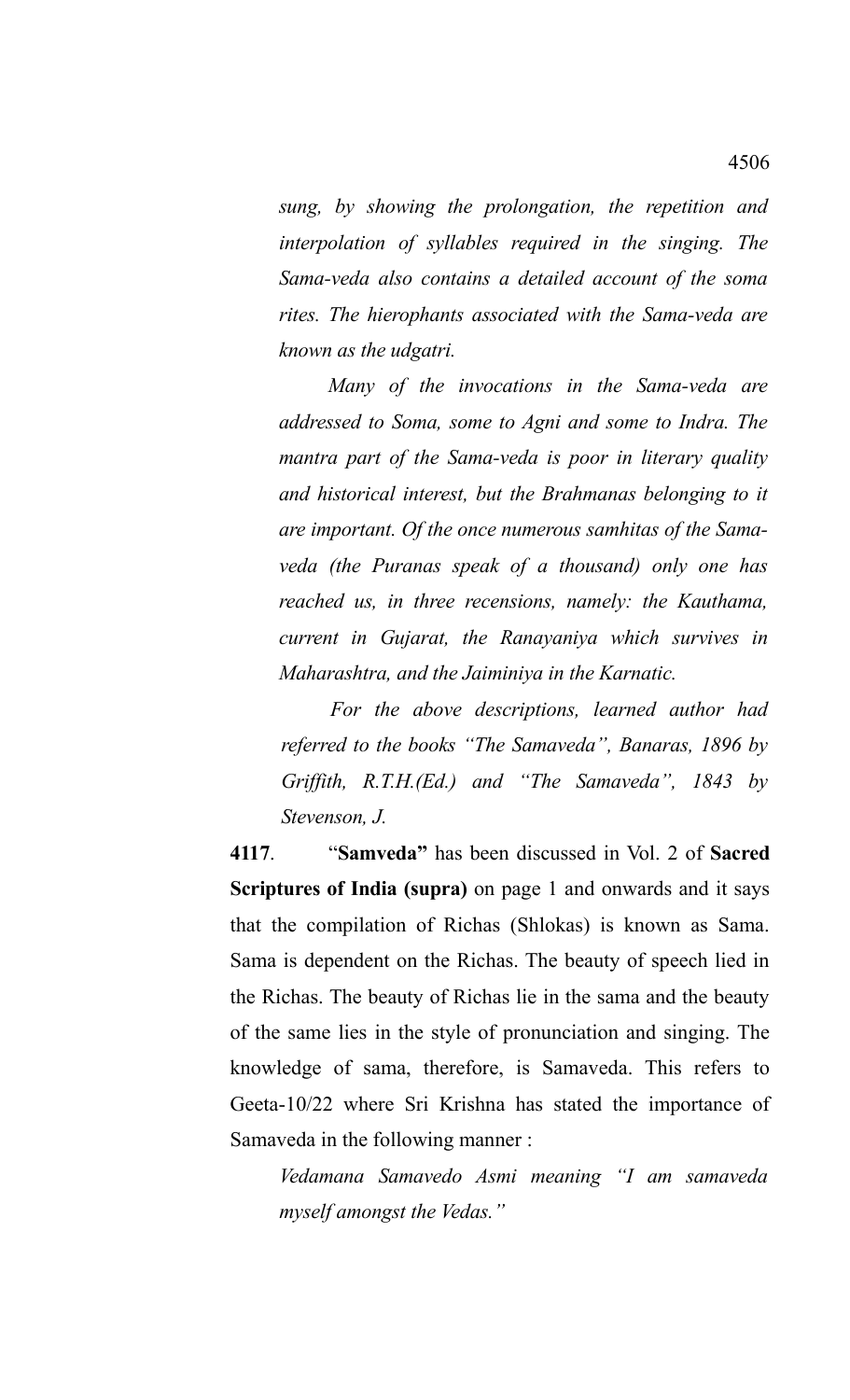**4118**. There are two parts of the Samaveda (1) Purvarchik (2) Uttararchik. In between both of them is 'Mahanamnayarchik which comprises of 10 incantations. There are four parts of Purvarchika Aagneya, Aendra, Paavmaan and Aasanya.

**4119**. **Atharvaveda** is considered in **Hindu World** (supra) Vol. I at page 94 as under:

*Atharva-Veda, the fourth Veda, of whose origin there has been much contentious speculation. It is also referred to as the Brahma-veda because it served as the manual of the chief sacrificial priests, the brahmins. A great deal is said in the Atharva-veda hymns about the brahmins and the honours due to them. One-sixth of the work is not metrical, and about one-six of the hymns are also found among the hymns of the Rig-veda, mostly in the first, eight and tenth books. The rest of the subject matter is peculiar to the Atharva-veda, This Veda was once current in nine different redactions, of which only two, the Pippalada and Sunaka recensions are extant, the former in a single unpublished 'Tubingen manuscript' discovered by Roth.*

*The Atharva-veda embodies the magical formulary of ancient India, and much of it is devoted to spells, incantations, chants and charms. In general the charms and spells are divided into two classes; they are either bheshajani, which are of medicinal, healing and peaceful nature, dealing with cures and herbs for treating fever, leprosy, jaundice, dropsy and other diseases; this class includes prayers for successful childbirth, love spells, charms for fecundity, for the recovery of virility, hymns for*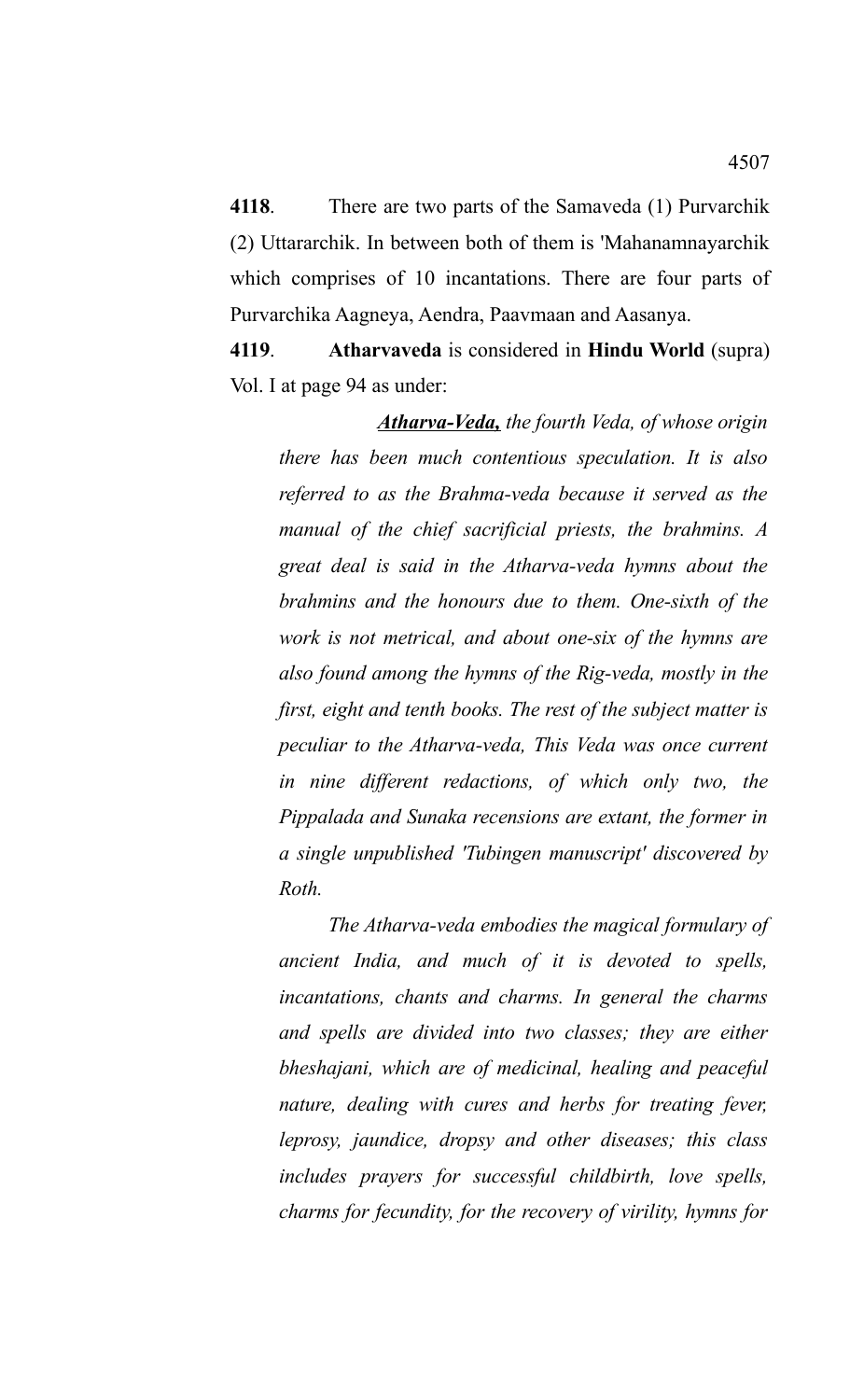*the birth of sons, and a quaint chant to put the household to sleep while the lover steals into the girl's home at night. Or else they belong to the abhichara class, which are of a bewitching and malevolent nature; these include spells for producing diseases and bringing ill-luck to enemies. Among them is a spell that a woman may use against her rival to make her remain a spinster; another spell is meant to destroy a man's virility, and so forth. There are hymns to serpents and demons, and incantations replete with witchcraft, sorcery and black magic.* 

*One of the reputed authors of the Atharva-veda was the rishi Atharvan, of Maga of Persian ancestry. But certain parts, especially the verses dealing with the rites of sorcerers and wizards were attributed to the rishi Angiras, of pre-Aryan, probably Dravidian stock. The hymns were said to have been collected by Sumantu, a rishi of great antiquity who bequeathed the material to Vyasa for arranging.* 

*The Atharva-veda is the most interesting of the sruti, for it has preserved to a great extent a solid core of pre-Aryan and non-Aryan tradition. It is unique among the texts of Vedic period and 'an important source of information regarding popular religious belief, not so far modified by priestly religion.' It reveals in fact a vast substratum of indigenous doctrine that is not only non-Vedic but at times contra-Vedic.* 

*Scholars trace Mesopotamian influences in the Atharva-veda, among them Dr. Bhandarkar, who discerns in it the magical lore of the Asuras. Others see evidence of*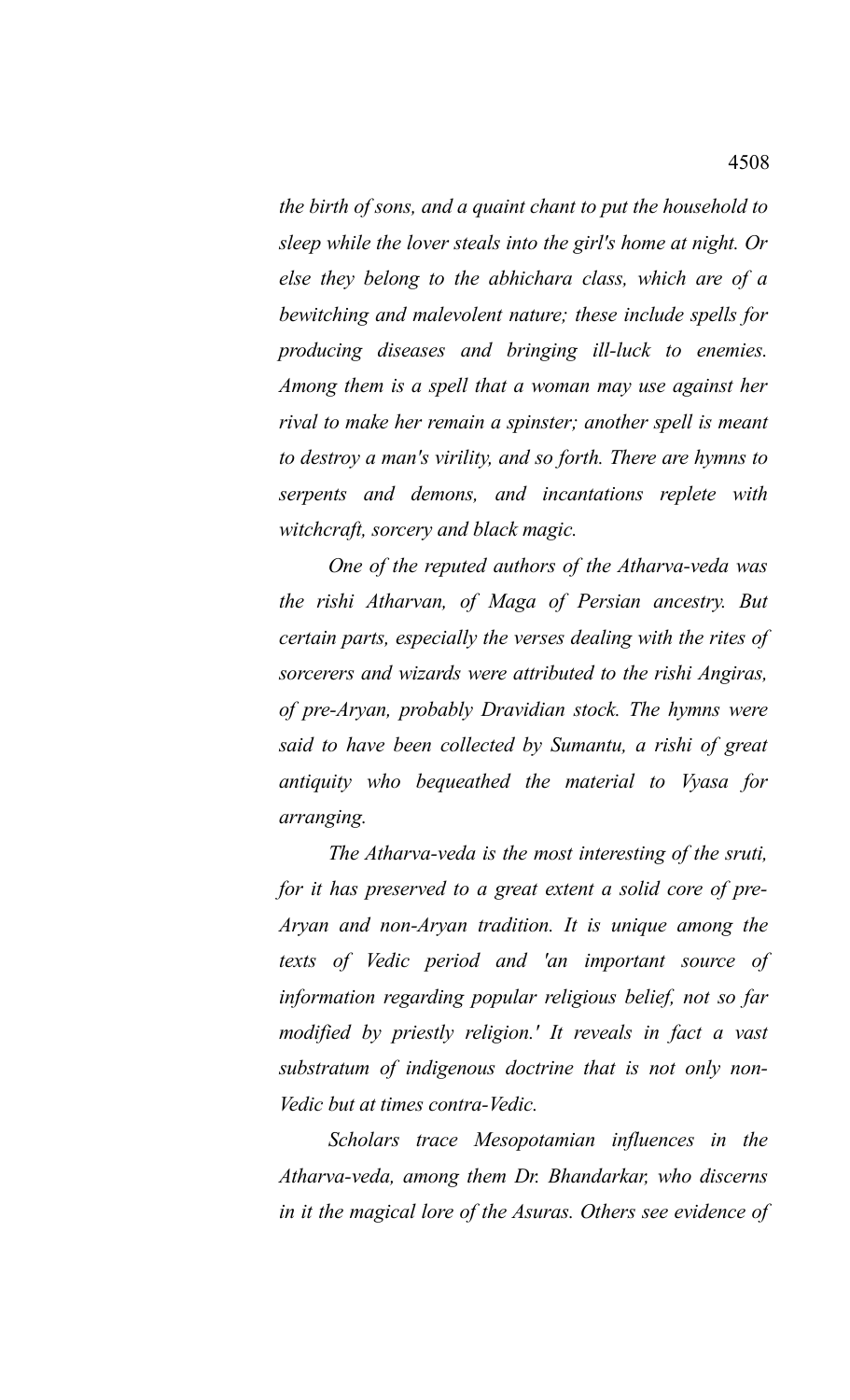*Vratya and Maga Doctrines. The Vishnu Purana and the Bhavishya Purana speak of the Angiras as one of the four Vedas of the Magas. The foreign words occurring in the Atharva-veda, which Tilak traced to Chaldea, may have been only strange to Sanskrit, and may well have formed part of the regular vocabulary of the Maga priests.* 

*For centuries the Vedid Aryans held all practitioners of astrology in disrepute and regarded them as 'unclean', and excluded them from the sraddha rites. They also ostracized from their social environment those who followed the profession of physician. Both these sciences, be it noted, were associated with the Magas, and are prominent in the Atharva-veda. Some authorities claim that this Veda represents the oldest stratum of Indian liturgy and belief, and embodies the creeds of the pre-Aryans. It thus constitutes a record of non-Aryan aboriginal or popular religion before the arrival of the Aryans on the scene.* 

*For long the Atharva-veda was not included among the other three Vedas. Although the Vedas are now said to be four in number this was not the originally recognized number of the compilations. Max Muller held the view that the original division of the Vedas was a threefold one. The oldest records refer to only three Vedas, namely, the Rig, Sama and Yajur. Manu speaks of these as the trayi (triad) milked out from the fire, air, and sun, and the Atharva-veda was not even acknowledged in his time. There is no reference to it in the Chhandogya Upanishad; the Brahmana texts mention only three Vedas; the Jatakas know of only three.*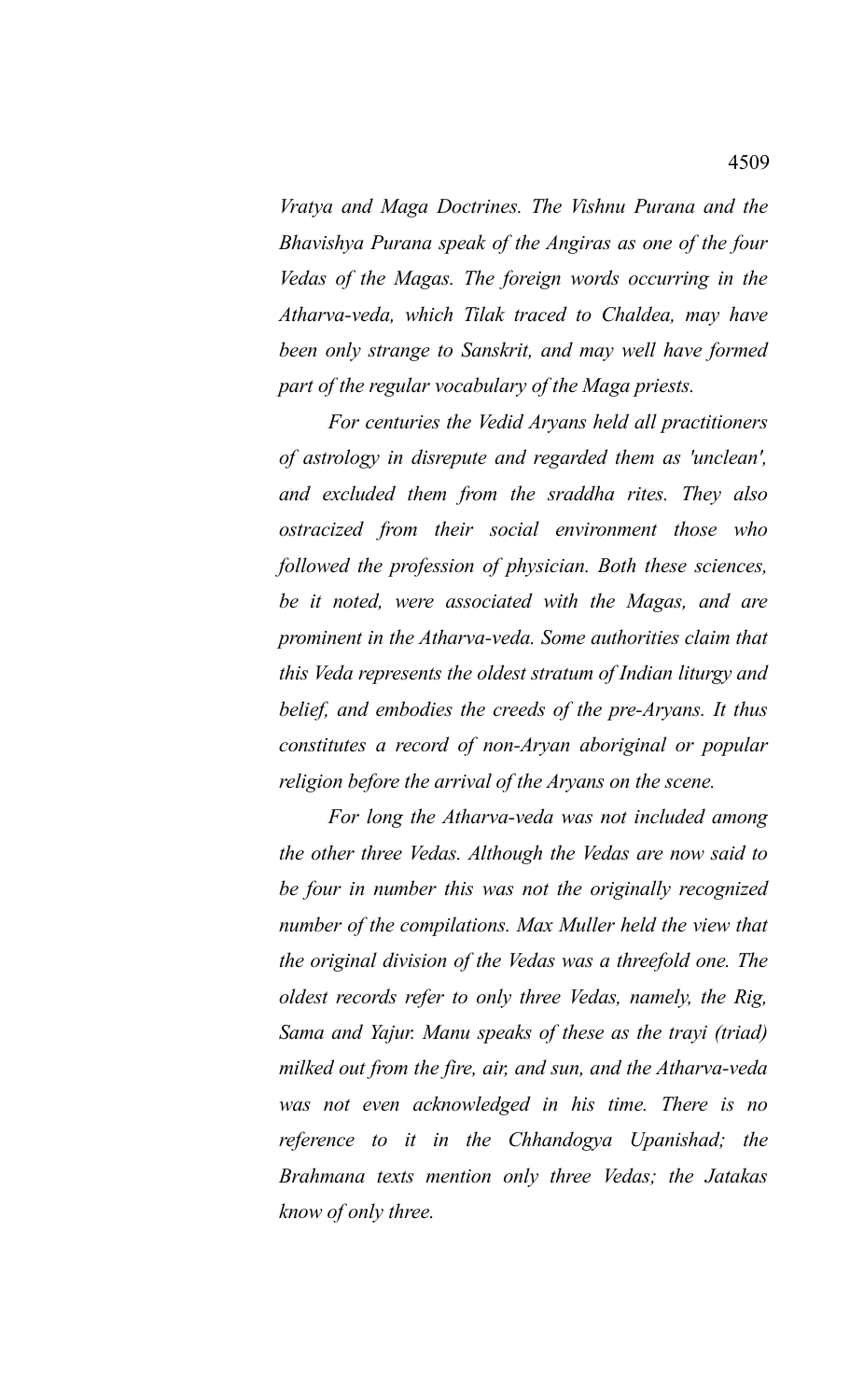*This would seem to indicate not that the Atharvaveda was non-existent at the time the other Vedas were composed, but that it did not for several centuries form part of the sacred scriptures of the Aryans. Of its canonical status today it has been said that 'influential scholars of South India still deny the genuineness of the Atharva-veda'.*

*For the above descriptions, learned author had referred to books "Some Aspects of Ancient Indian Culture", Madras, 1940 by Bhandarkar D.R., "The Atharvaveda", Strassburg, 1899 by Bloomfield M., "The Hymns of the Atharvaveda", Oxford, 1897 by Bloomfield M., "The Hymns of the Atharvaveds", Banaras, 1895-96 by Griffith R.T.H. (Tr. & Ed.), "The Atharvavedic Civilisation", Nagpur, 1959 by Karambelkar V.W. and "Atharvaveda", Cambridge, Mass., 1905 by Whitney W.D. & Lanman C.R. (Tr.).*

**4120**. The fourth Veda **"Atharvaveda"** has been discussed in Vol. 2 of **Sacred Scriptures of India (supra)** on page 25 and onwards. The meaning of the word Atharveda (Atharva) is devoid of movement or concentration. The word Tharva means fickleness or movement and accordingly the word "Atharva" means that which is unwavering, concentrated or unchanging. That is why it is said :

*Tharva Gati Karma Na Tharva Eti Atharva*

**4121**. The philosophy of Yoga speaks that:

*Yogash Chitta Vritti Nirodhah,* which means controlling the different impulses of the mind and senses in Yoga. The Gita re-iterates that when the mind is free from impulses and flaws, the mind becomes stable and the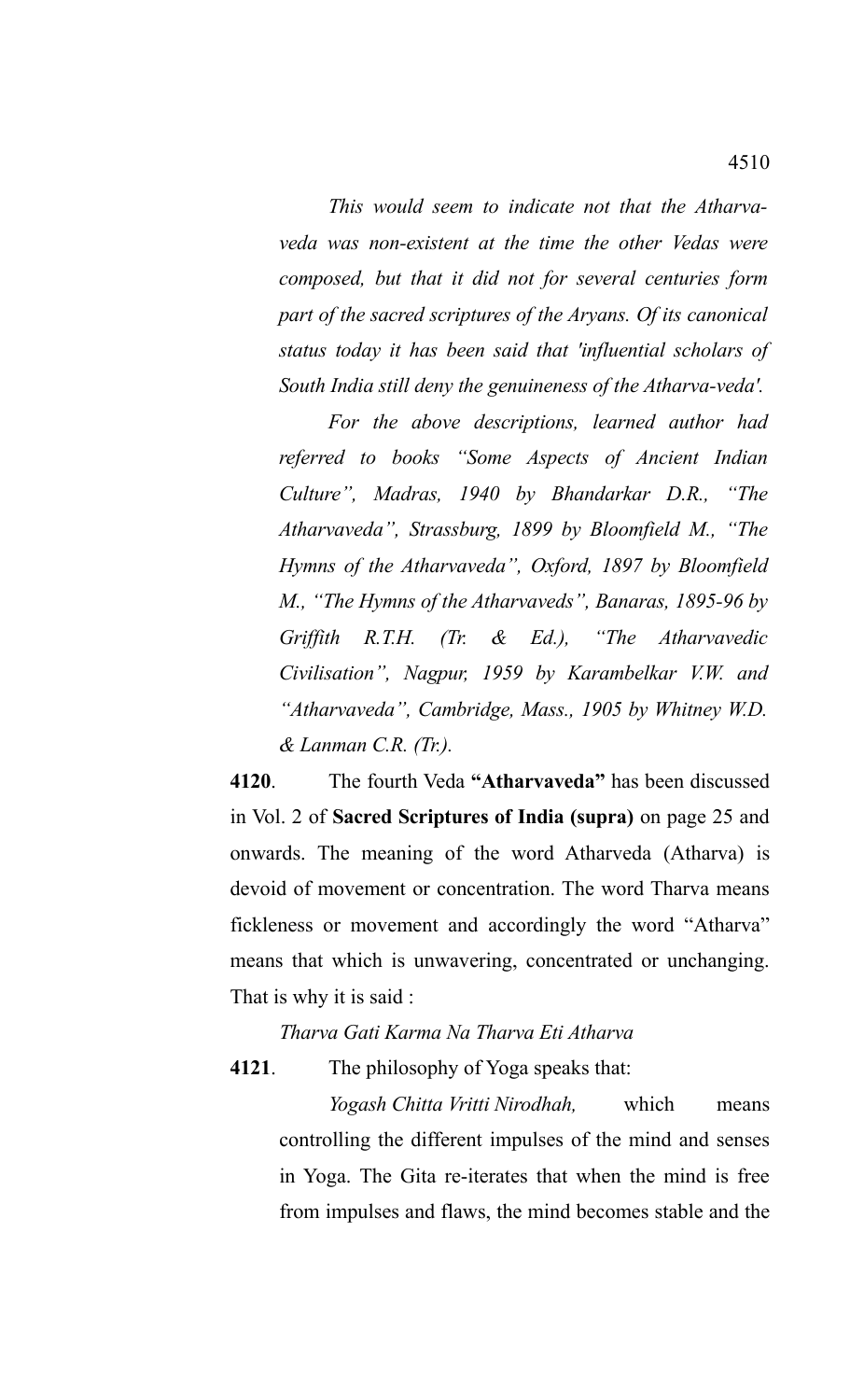person becomes neutral when the impulses of the mind and the other senses are in control, then only the mind is freed from instability and purterbances. **The word "Atharva" therefore refers to neutrality of personality. The Atharvaveda speaks more about Yoga, the human physiology, different ailments, social structure, spirituality, appreciation of natural beauty, national religion, etc.** This knowledge is practical and is worth bringing in use.

**4122**. The Atharvaveda is a fusion of prose and poetry together. A number of facts related to Ayurveda are seen here, that is why Ayurveda is considered to be the Upaveda (Sub-Veda) of this Veda.

**4123**. The idea of spiritual and symbolic interpretation of Vedas is articulated in "Brahmana" and "Upnishad". The term "**Upanisads**" has also been explained on page 312 of **Dictionary of Hinduism (supra)** and the relevant extract is as under:

*"Upanisad(s) From upa, 'supplementary', 'additional', and ni-sad 'to sit down near a teacher', from whom a pupil received esoteric knowledge. But grammarians differ about the meaning of the word, some defining it as 'tattvajnana', the knowledge of reality; others as 'rahasya', secret doctrine. The Upanisads themselves indicate that the knowledge contained in them was esoteric and therefore to be imparted only in secret. But most of the two hundred or more so-called Upanisads contain neither esoteric doctrine nor teaching imparted in secret. Of all these texts, whether individual or part of a collection, only thirteen--or fourteen, according to some authorities-- actually contain*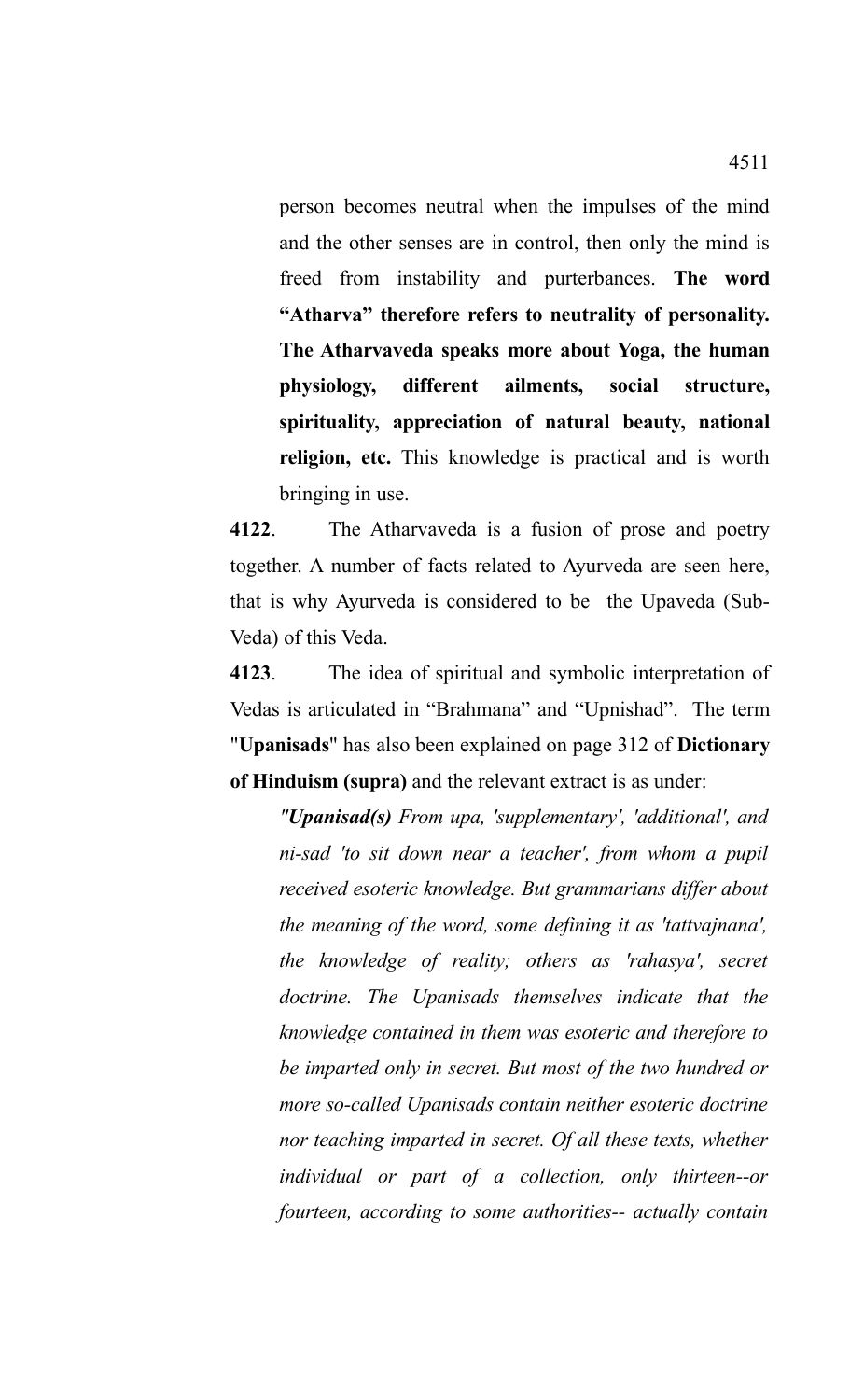*esoteric teaching. The remainder are late compositions which mainly represent the views of Vaisnavas, Saivas and Saktas. Winternitz divides them into six classes, which deal with the following subjects respectively: 1. Vedanta doctrine; 2. Yoga; 3. the ascetic life (sannyasa); 4. Visnu; 5. Siva; 6. other cults.*

*The dating of the thirteen (or fourteen) classical Upanisads is conjectural, but internal evidence suggests that they were composed between 700 and 300 B.C., some of them revealing changes of style and views, and of repeated revision. Their composition may be assigned to three periods. Six belong to the earliest; six to the middle, regarded as pre-Buddhist and pre-Panini; the last two to a time shortly after the establishment of the Buddhist Order. The first group consists of the Aitareya, Kausitaki, Taittiriya, Brhad-Ar., Chan, and Kena; the second, Kathaka, Svetasvatara, Maha-Narayana, Isa, Mundaka, and Prasna; the third, Maitrayaniya and Mandukya. Those of the first group resemble Brahmanas in language and style, a simple, slightly clumsy prose, but by no means lacking in beauty. Some of the second group are mainly composed in verse, and unlike those of the first group, reflect Samkhya and Yoga views, though their inclusion may be the result of late recensions. Those of the third group are definitely post-Vedic, both in language and views.* 

*The fourteen Upanisads, as well as other 'forest compilations' called Aranyakas, were subsequently attached to particular Brahmanas, which in turn were*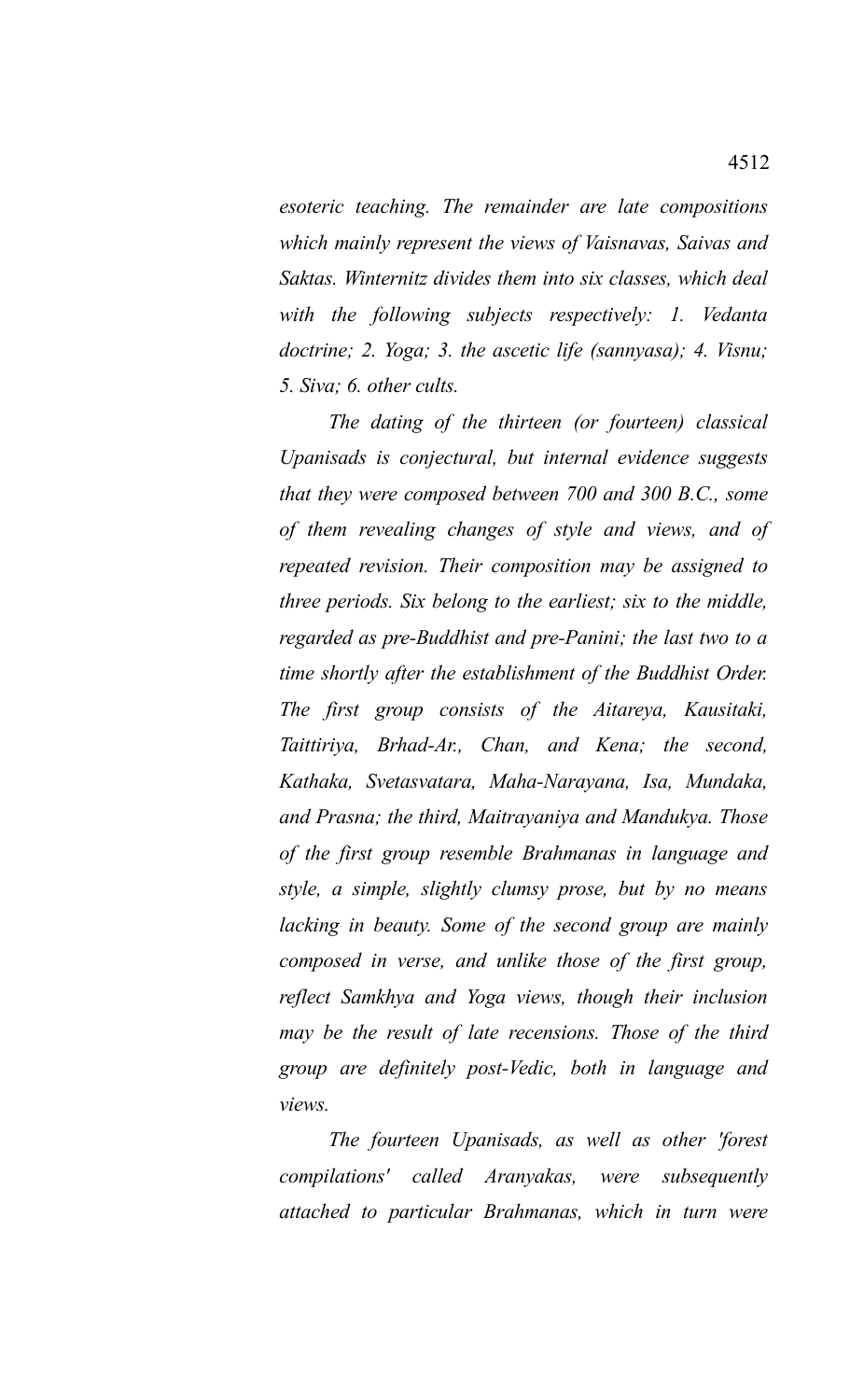*attached to a particular Veda. Thus the Brhad-Ar. Up., itself probably a collection of earlier compositions, was attached to the Satapatha Brahmana, which was attached to the White Yajurveda.*

*That the Aranyakas and Upanisads originated as a reaction against the stereotyped views of professional sacerdotalists can hardly be doubted. This is indicated by ksatriyas being numbered among the composers or the Upanisads, and also by the choice of forest retreats for the discussion and teaching of esoteric doctrines. Once begun, the speculative mood became general and resulted in the formation of other groups opposed to brahminic fundamentalism, such as the Carvakas, Jainas and Buddhists. Even some priestly schools appear to have been influenced and to have contributed to the final recension of the earliest Upanisads, which may account for some of their inconsistencies. The Upanisads have thus been criticized adversely for some of their views and the use of the false analogies. The explanation lies perhaps in the fact that they are not a single co-ordinated collection but separate compositions, the work of minds not always equally well-equipped for the task.* 

*Nonetheless, the fact remains that the Upanisads generally present an objective view of the universe and a rational approach to the problem of reality far in advance even of the flashes of intuitive knowledge that illumine occasional passages of the Vedas and Brahmanas. Thus the expression 'as if' or 'as it were' (iva) in the Brhad-Ar. Up. (II.4, 14), accords well with the modern scientific view that,*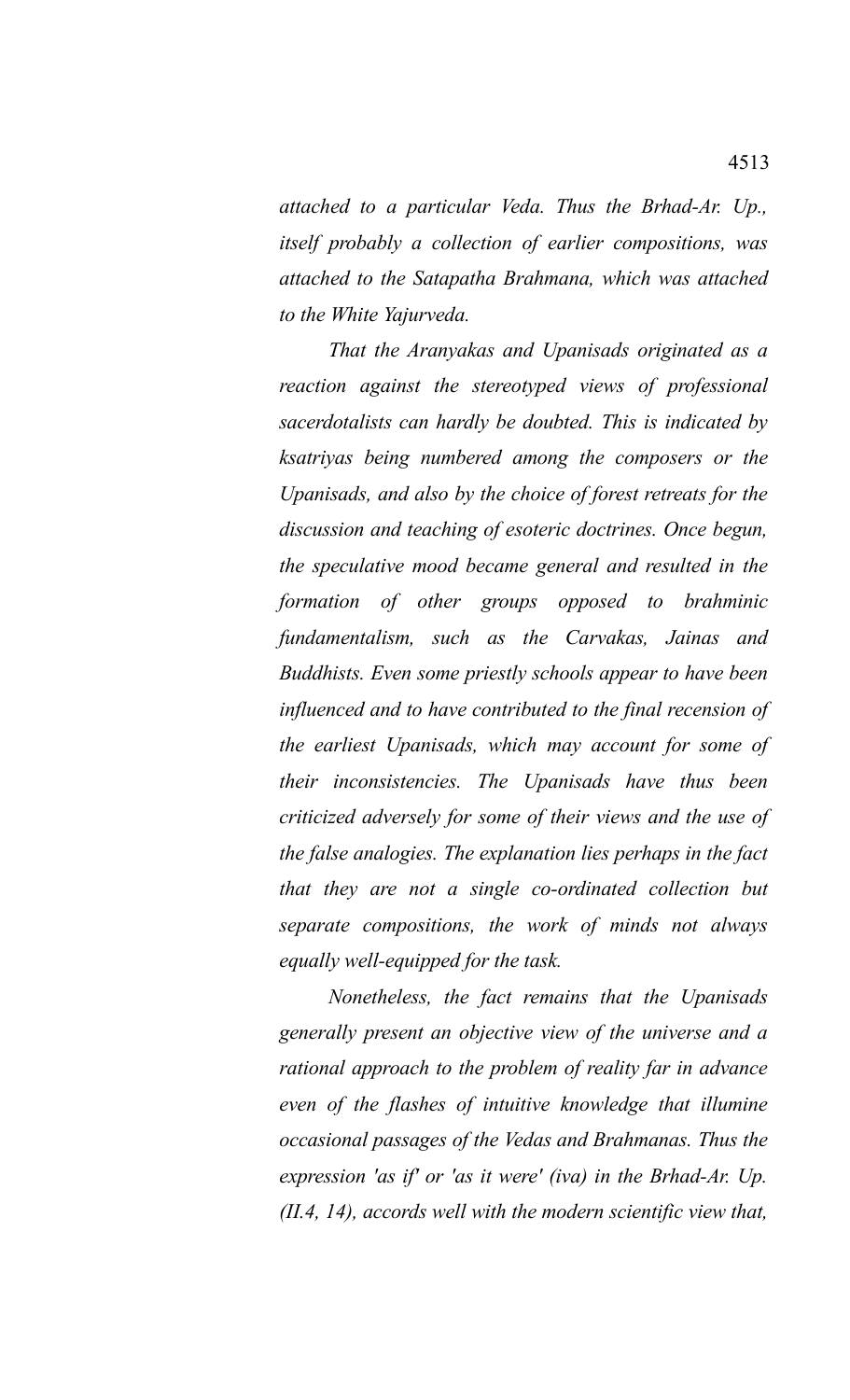*despite the manifold appearances of the phenomenal world, the entire universe, both known and as yet unknown, essentially one.* 

*'The practice of taking what is actually not an Upanisad as an Upanisad appears to have been in existence from the time of Panini' (Bhattacharyya, Agamasastra of Gaudapada, P. xxxvi)."*

**4124**. The term "**Brahmana**" is explained on page 166 of **Hindu World (supra)** as under: -

*Brahmana. Broadly speaking the post Rig-vedic philosophy shows two trends, discernible in the Brahmanas and in the Upanishads. Though belonging to the Vedas they are considered apart from the Vedas, as they express notions that have a character and quality of their own and render them convenient for separate consideration.* 

*The Brahmanas are theological manuals composed by and for brahmins, and have been referred to as 'the Hindu Talmud'. They were composed later than the mantras, dating from about 600 BC, and are mainly textbooks of ritual and prayer for the priests, serving as commentaries on the Vedic hymns, describing in detail the sacrificial ceremonial, and giving many curious explanations both linguistic and legendary of the origin and meaning of the rituals. They seem to codify the ritualism of the aboriginal rather than the Aryan priesthood, since it is inconceivable that their fantastic ceremonies were ever put widely into execution, least of all by the robust, unsophisticated Aryans of the Vedic age, Written throughout in prose, they represent the oldest prose*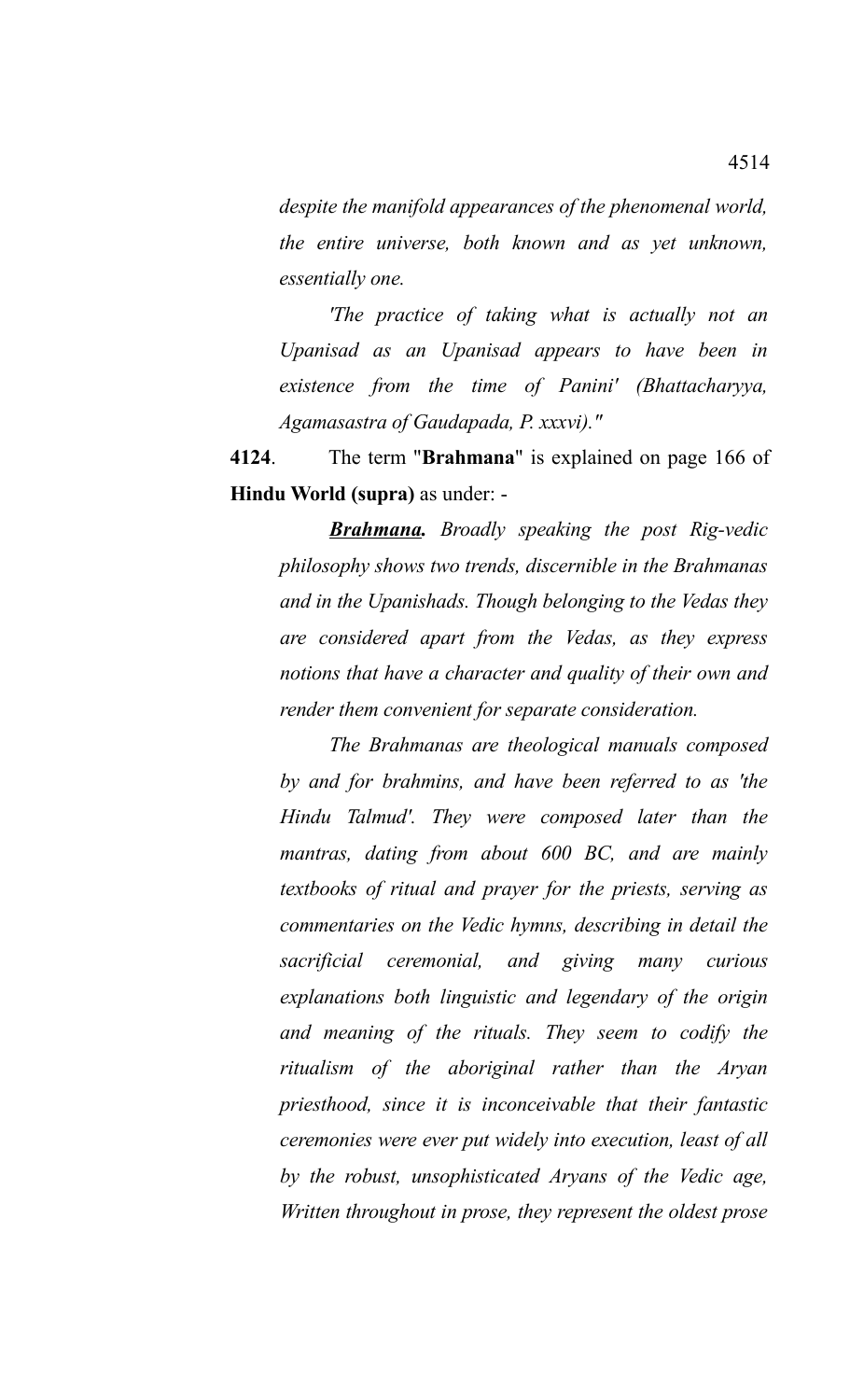*in any Indo-European language, although they do not have great literary merit.* 

*The Brahmanas stress the importance of prayer, sacrifice, ritual, liturgy, formalism, textualism, and emphasize the observance of caste and the asramas. Sacrificial rites are regarded as all powerful, controlling the processes of nature and even the gods. This led to an elaborate formulary and to the domination by the brahmin priesthood who conducted vast and elaborate rites and attached cosmic significance to the smallest minutiae. Says the Satpatha Brahmana, 'Verily there are two kinds of gods; the gods themselves who are assuredly gods, and the priests who have studied Vedic lore'*

*Professor B.K. Ghosh refers to the Brahmanas as 'an arid desert of puerile speculations on religious ceremonies marking the lowest ebb of Vedic culture' (IV, p. 225), while Max Muller with unkind emphasis declared that one could not read ten pages of the Brahmans without revulsion, and that for pedantry and absurdity they could hardly be matched anywhere. 'These words', said the great German scholar, 'deserve to be studied as the physician studies the twaddle of idiots and the ravings of madmen.'*

*Each of the Vedic samhitas has its Brahmanas, which reflect as it were the character of the samhita with which they are associated. The Brahmanas also often give the name to the related Upanishad. The Rig'vedic Brahmanas include; the Aitareya Brahmana (c. 600 BC) perhaps the oldest of them all. Its author was Mahidasa the son of a sudra mother. It deals principally with the great some*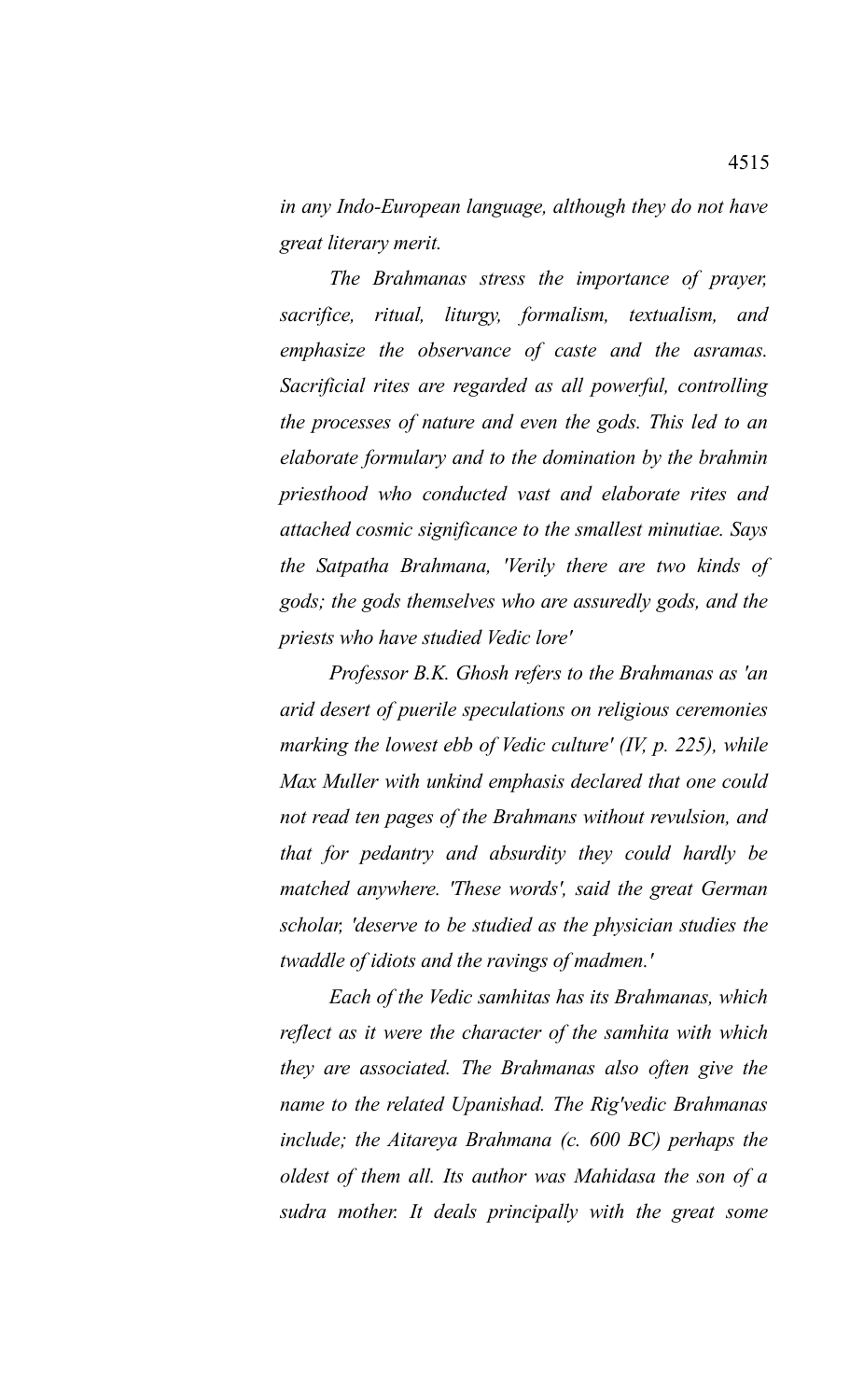*sacrifies and the different ceremonies of royal inauguration. The Kausitaki, also called the Sankhayana or the Asvalayana Brahmana, contains much material common to the Aitareya and treats of various sacrifices.* 

*The Brahmanas of the Yajur-veda include; the Taittirriya Bharmana of the Black Yajur-veda the origin of which is linked with the name of the sage Yajnavalkya. The satapatha Brahmana (Hundred-paths Brahmana), belonging to the Vajasneyi samhita of the White Yajurveda, is an important source of information for sacrifical ceremonies, theology and philosophy. Next to the Rig-veda it is the most important work in Vedic literature, and is ascribed to Yajnavalkya. It is found in two recensions, namely, the Madhyamdina and the Kanva.* 

*The Bhahmanas of the Sama-veda are eight in number. Included among them are; the Prauda Brahmana, consisting of twenty-five sections, hence also called the Pancha-vimsa. It contains the famous vratya-stoma ritual by which non-Aryan converts were admitted into the Aryan fold. Shad-vimsa (Twenty sixth) Brahmana, so called because it was added to the twenty-five sections of the Prauda. The Sama-vidhana Brahmana, the third Brahmana of the Sama-veda, devoted entirely to magic. It gives the chants to be used for various spells. Tandya (or Tandaka), the most important Brahmana of the Sama-veda, sometimes confused with the Prauda. It is concerned with sacrifices in general, and with particular rites like the Sattras, vratyastomes, and others. The Adbhuta Brahmana, a manual treating of omens and auguries, marvels and miracles. It is*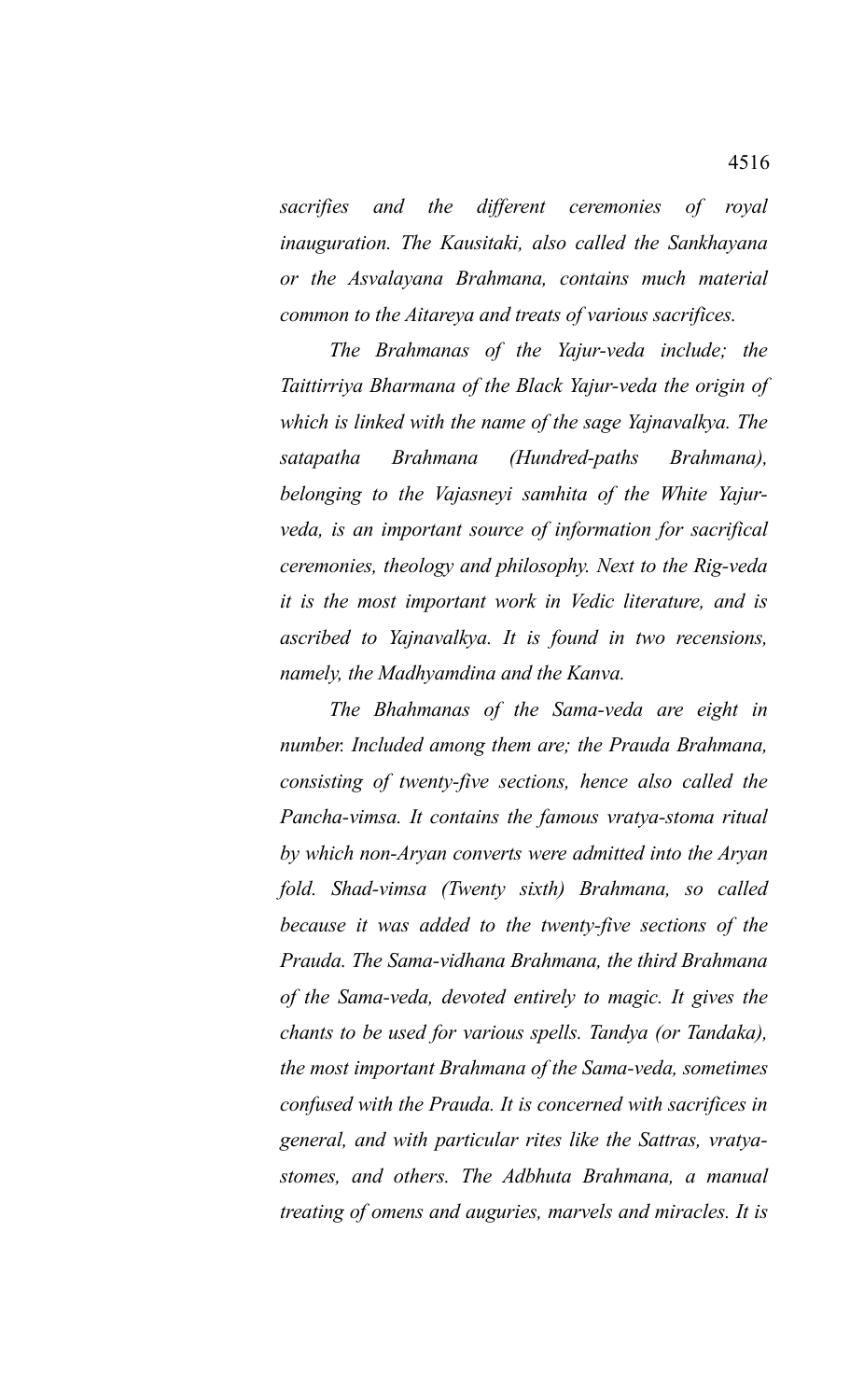*sometimes regarded as part of the Shad-vimsa and is often classed with it. The Chhandogya Brahmana, famous for the Upanishad names after it.*

*The Atharva-veda has only one Brahmana, namely, the Gopatha, a very late work composed largely of material gathered from previous sources, including the Satapatha and the Aitareya.* 

*For the above descriptions, learned author had referred to the books "Satapatha Brahmana", Oxford, 1882-1900 by Eggeling J (Tr.), "The Rig-vedic Brahmanas" Cambridge, Mass., 1920 by Keith A.B. (Tr.), "The Brahmanas of the Vedas", Madras, 1901 by Mac Donald K.S., "The Vedic Age", London, 1951 by Majumdar R.C. and "Chips from a German Workshop", London, 1867 by Muller F. Max.*

**4125**. **Smrti:** Its dictionary meaning is 'remembered', 'recalled'. In Hindu religion this term has been applied to the whole corpus of sacred lore remembered and handed down by traditions. It is thus distinguished from the truths of the Veda which were heard (sruti) by the ancient risis but the term denotes secondary works i.e. the one written in the subsequent generation based on memory. They are considered to be supplement to Vedas. They are on the subjects of Smrti, Smarta, Sutra; Dharmasastras of Law books; "Itihasas" or legendary poems and the Kavyas, Puranas and Niti-sastras.

**4126**. **Smrti-Sutra:** Any Sutra work based on Smrti is called Smrti Sutra but principally such Sutras are concerned with family and domestic rites.

**4127**. **Dharmasastras:** It is a general name of Law book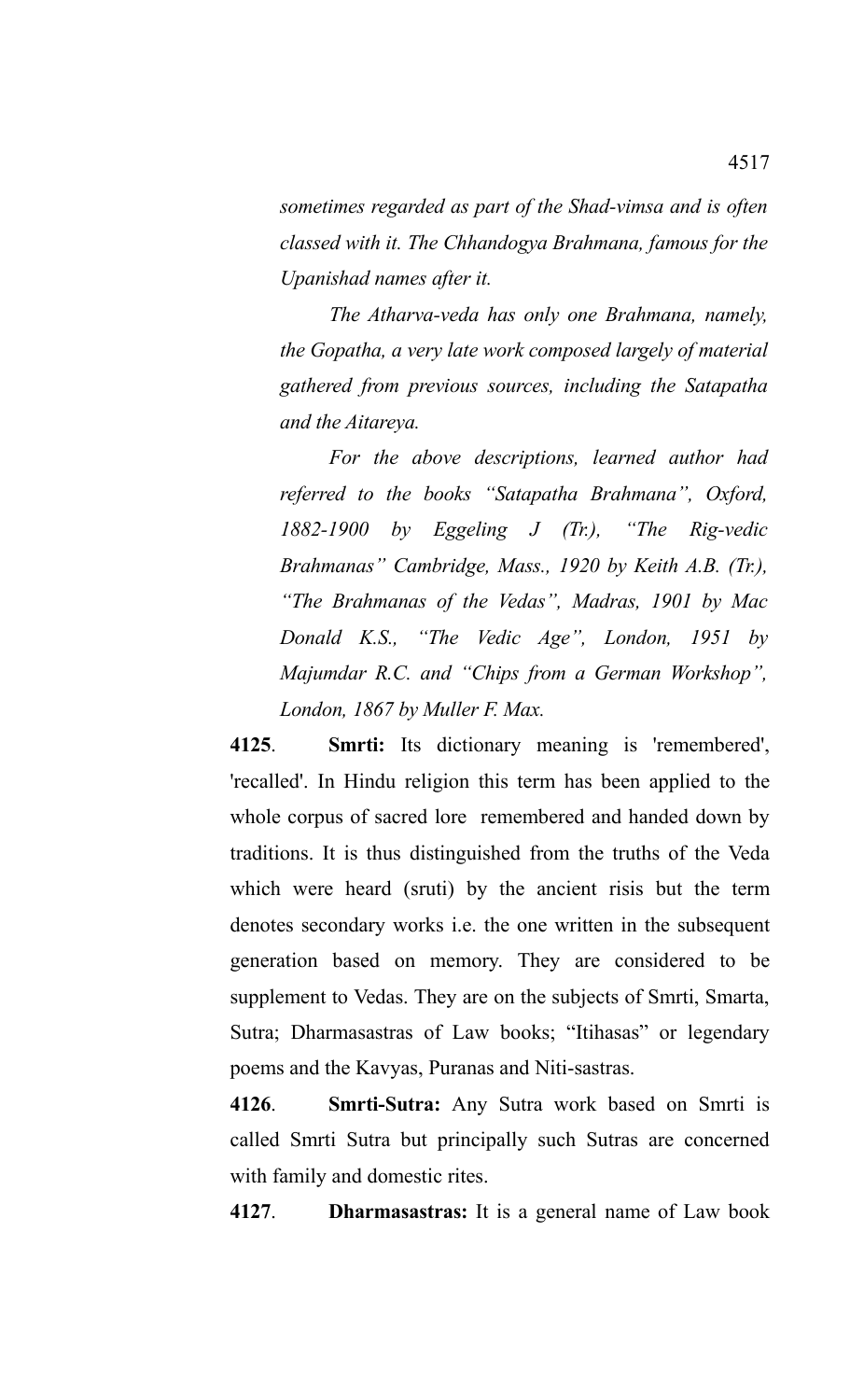or Code of Laws and widely known are the course of Manu, Yajnavalkya, Apastamba, Gautama, Vasistha and Baudhayana.

**4128**. **Itihasa: Dictionary of Hinduism (supra)** says about Itihasa on page 121 as under:

*"Itihasa (-iti-ha-asa, 'so indeed it was') A class of 'literature' of a popular character, associated with another class called 'purana' (not to be confused with the post-Vedic Puranas). Both itihasas and proto-puranas were current in the early Vedic period, but were apparently not of sufficient importance to be generally included in the RV., though it appears to allude to some of them, and even to include a complete story, i.e., the gambler's lament (RV., X.34). The earliest references to itihasa and proto-purana occur in the AV. (XV. 6,4,et seq.) and to itihasa alone in the Brhad-Ar. Up. (II.4, 10, etc.). The Chan. Up. (III. 4, 1, 2, etc.) declares that itihasas and proto-puranas constitute a fifth Veda, while the Sankhayana Srauta sutra (XVI.2.21, 27) regards them as two distinct Vedas, as does the SBr. (XIII.4.3, 12-13). The Tait. Br. (II.9) also regards them as two classes of literature."*

**4129**. **Puranas:** Puranas means ancient. They are part of Smriti (non Vedic Scriptures). **Benjamin Walker in Hindu World (supra)** has dated Puranas composition was between 6th Century A.D. to 16th Century A.D. It is said that Puranas are Veda of the common folk. There are said to be 18 great Puranas i.e., Mahapuranas on which six relates to Lord Vishnu, six are devoted to Lord Shiva and six to Lord Brahma. These Mahapuranas have been narrated in brief in **Hindu World (supra)** (page 255-257, Vol. -II) and it would be appropriate to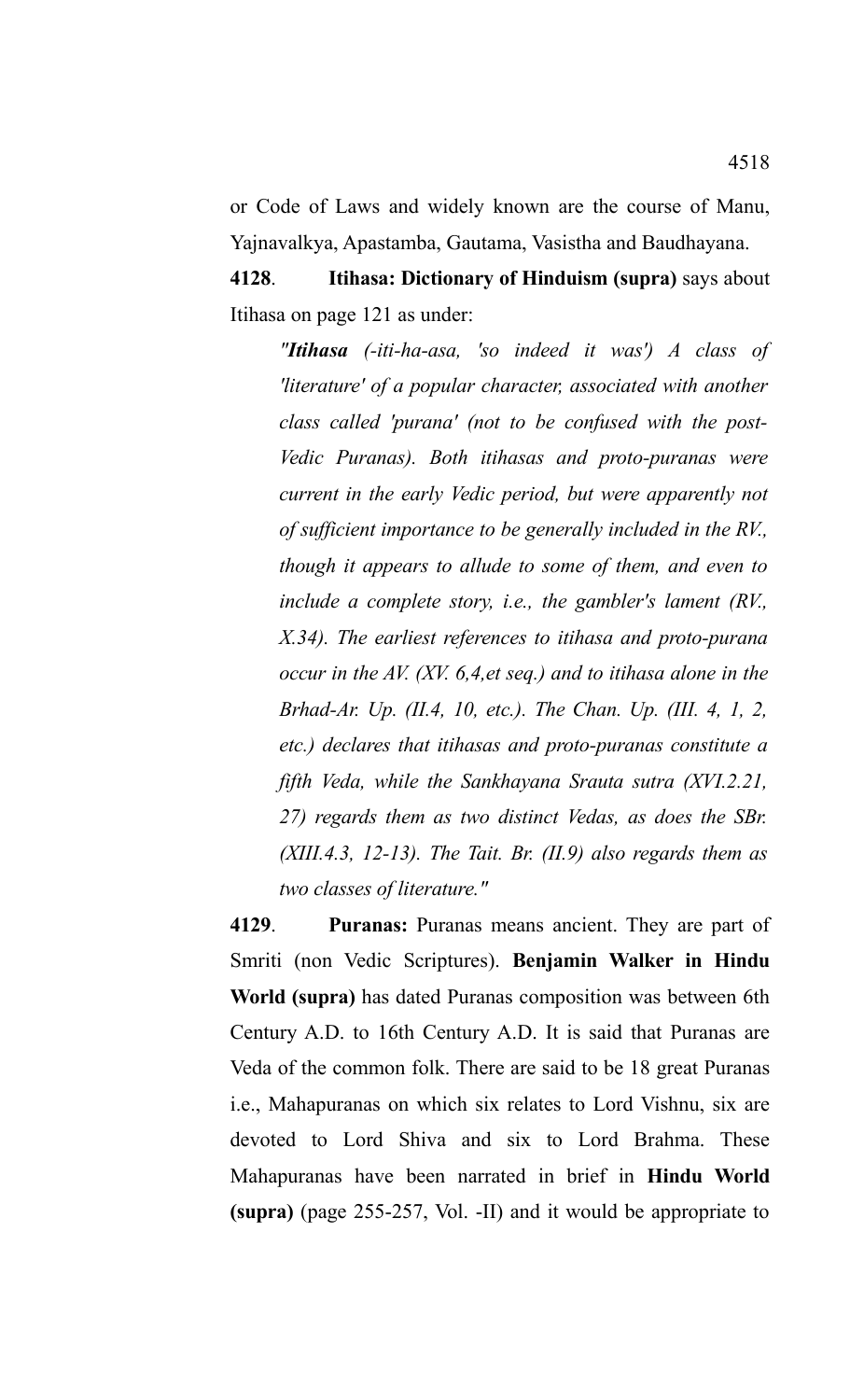reproduce the as under:

*"THE SIX VISHNU PURANAS, sattvic in quality:*

*(I) Vishnu Purana, consisting of 7,000 stanzas and bearing all the 'lakshana' of the true Purana. Legend has it that it was first communicated by Brahma to Ribhu, who revealed it to the sage Pulastya and Pulastya passed it on to the sage Parasara, who in turn made it known to his disciple Maitreya, and the text takes the form of a dialogue between Parasara and Maitreya. Its basic teaching is that Vishnu is the creator, sustainer and controller of the world; it is in him that the world exists as a harmonious system, and in truth Vishnu is the world. This Purana is the most perfect and best known of all the works of this class. It gives much valuable information about the Maurya dynasty.* 

*(2) Narada Purana (or Naradiya Purana), of 3,000 stanzas, in which the sage Narada describes the essential duties of man. Another related work, known as the Brihan, 'Great' Naradiya, consists of 3,500 verses. These Puranas belong to the period after the Muhammadan conquest, and do not bear the marks of a genuine Purana.* 

*(3) Bhagvata Purana (or Srimad Bhagvatam), the most celebrated of the Puranas, is a voluminous work of 18,000 stanzas in length, divided into twelve skandha or books. The most popular part is the tenth book, which narrates the life story of Bhagavata or Krishna, especially of his boyhood. The Bhagvata Purana is written in the form of a dialogue between a sage and a king. The latter is doomed to die within a week for having unwittingly killed a holy man, and to ensure his salvation he spends the week*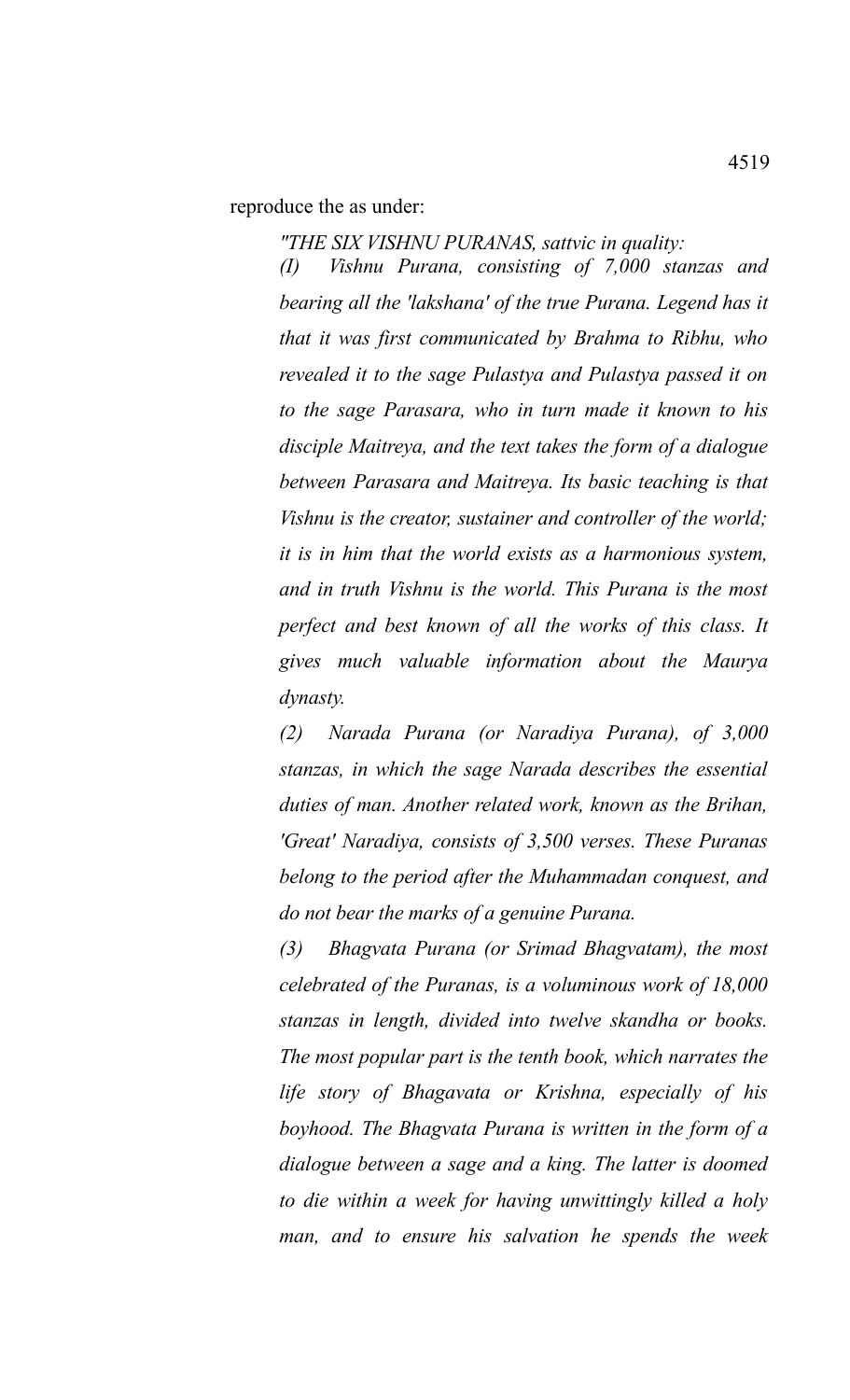*listening to the Bhagavata Purana. It lays great stress on the doctrine of bhakti or faith, and makes the love of the gopis (milkmaids with whom Krishna sported), symbolic of spiritual devotion. The name of his favourite gopi, Radha, does not appear in this Purana. Some authorities believe it was written in South India, and it was once held to be the work of the grammarian Vopadeva (c. AD 1250) friend of Hemadri who flourished at the court of the raja of Devagiri. A few authorities place it as early as AD 900. The favourite tenth book of this Purana has been translated into all the Indian languages.* 

*(4) Garuda Purana, of which there are several versions, although it is doubtful if a genuine original version is in existence. It is named after Garuda the vulture vehicle of Vishnu, but there is nothing in its contents to justify the name. It deals with the rites held over the dying, the death moment, the funeral ceremonies, the ritual building up of a new body for the preta or deceased, the judgment, the various after-death states till rebirth. It also deals with sunworship and astrology and is probably Indo-Zoroastrian in origin.* 

*(5) Padma Purana, an extensive work, divided into six books, which tells of the time when the world was a golden lotus (padma), and goes on to describe the Creation, and the spheres of earth, heaven and the underworld. To this a supplementary book on Devotion has been added. The whole work dates no earlier than about AD 1100.* 

*(6) Varaha Purana, has about 10,000 stanzas, and is not older than AD 1000. It was revealed by Vishnu to Varaha*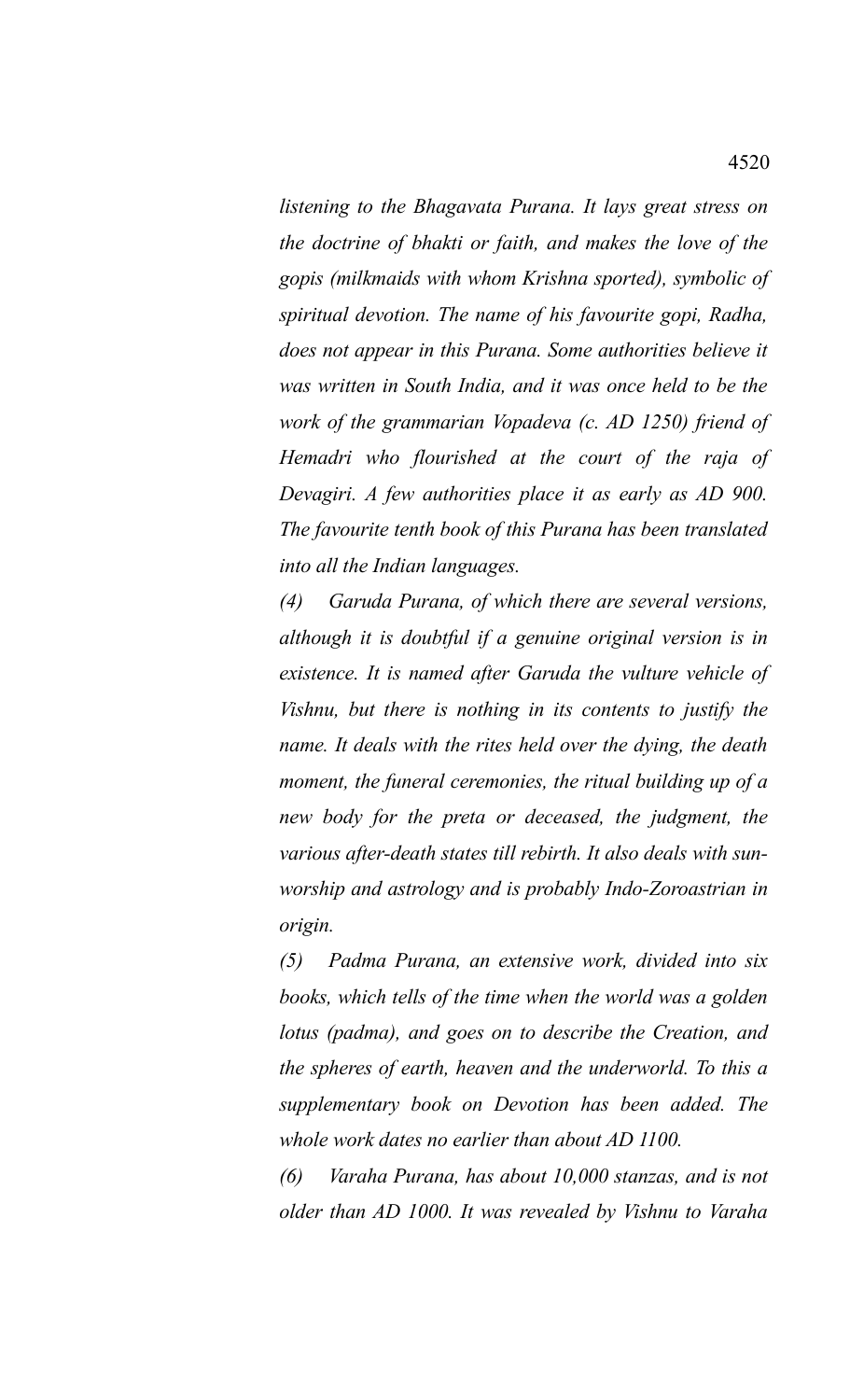*(the Boar).* 

*THE SIX SIVA PURANAS, tamasic in quality:*

*(1) Matsya Purana, bears some of the marks of the genuine Purana. A heterogeneous mixture, borrowing much from the Vishnu and Padma Puranas, and from the Mahabharata. It was related to Manu by Vishnu in the form of a fish (matsya). It contains some information about the Andhra dynasty.* 

*(2) Kurma Purana, dated about AD 900. Vishnu as a tortoise (kurma) explains the purpose of life. It glorifies the worship of Siva and Durga.* 

*(3) Linga Purana, dated about AD 700. In this work Siva explains the meaning of virtue, wealth, pleasure and liberation, and the spiritual significance of the linga (phallus). It is largely ritualistic.* 

*(4) Vayu Purana, the oldest of the Puranas dated about AD 500. It is devoted to Siva and his many attributes, and contains material about the sacredness of Gaya. A variation of the Vayu, known as the Siva Purana, gives information about the reign of Chandragupta I.* 

*(5) Purana (c. AD 550), related by Skanda, god of war. The longest of the Puranas it is said to consist of over 80,000 stanzas, although it does not exist in composite form, but only in fragments. Such, for example, is the Kasi Khanda, describing Banaras and the Saivite temples there, and the Utkala Khanda, giving an account of Orissa.* 

*(6) Agni Purana (c. tenth century AD), also called the Agneya Purana, was originally communicated by Agni, god of fire, to the rishi Vasishtha. It is an encyclopaedic*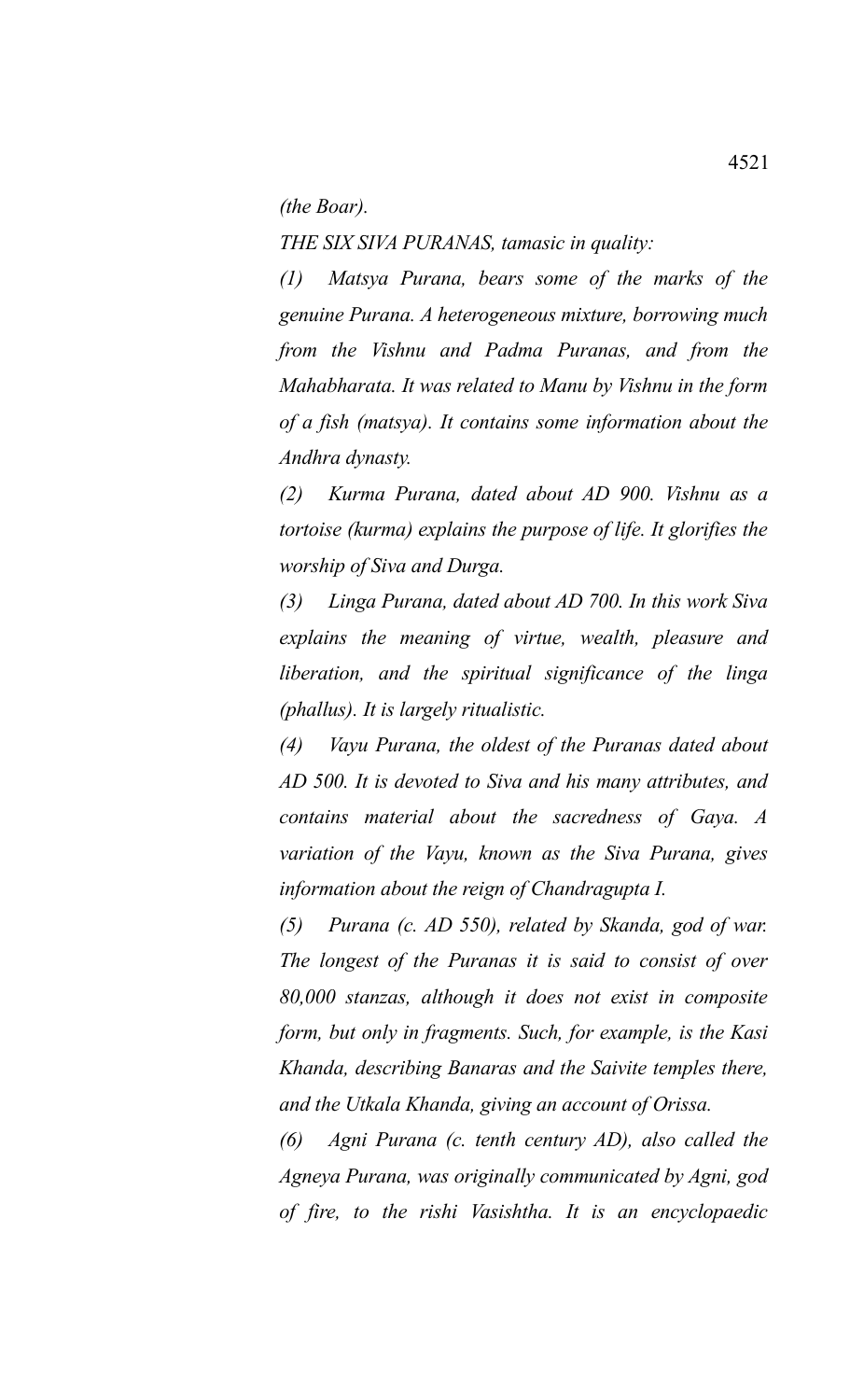*compilation containing, besides some original material, many extracts from other works, relating to ritual worship, cosmology, dynastic chronology, the art of war, and a section on law taken from Yajnavalkya, a chapter on medicine taken from Susruta, and selections from Pingala and Panini on grammar, rhetoric and prosody.* 

*THE SIX BRAMHA PURANAS, rajasic in quality:*

*(1) Brahma Purana (c. AD 1300), also called the Adi Purana or first Purana, since it generally stands first in all the lists of Puranas. It is also known as the Saura Purana because it is devoted to Surya and sun-god. It was revealed by Brahma to the sage Marichi. Apart from sections devoted to the cosmologies, ritual worship, descriptions of the temples of Orissa and so on, it promulgates the worship of Krishna as Jagannatha (partly taken from the Vishnu Purana). The last part, known as the Brahmottara Purana is of a later date, and celebrates the sanctity of Balaja river.* 

*(2) Brahmanda Purana, expounds the magnificence of egg (anda) of Brahma, and describes the future aeons. Like the Skanda Purana this does not exist as a composite work, but only in parts and fragments. The popular Adhyatma Ramayana is one such part of this Purana. The authorship of the Adhyatma Ramayana is ascribed to Vyasa, and in it Rama is described as a saviour god and a deliverer rather than a mortal hero.* 

*(3) Brahma-Vaivasvata Purana (or Brahma-Vaivarta), related by Manu Savarna, son of Vivasvat, to the rishi Narada. It is of comparatively late date, and enjoins the*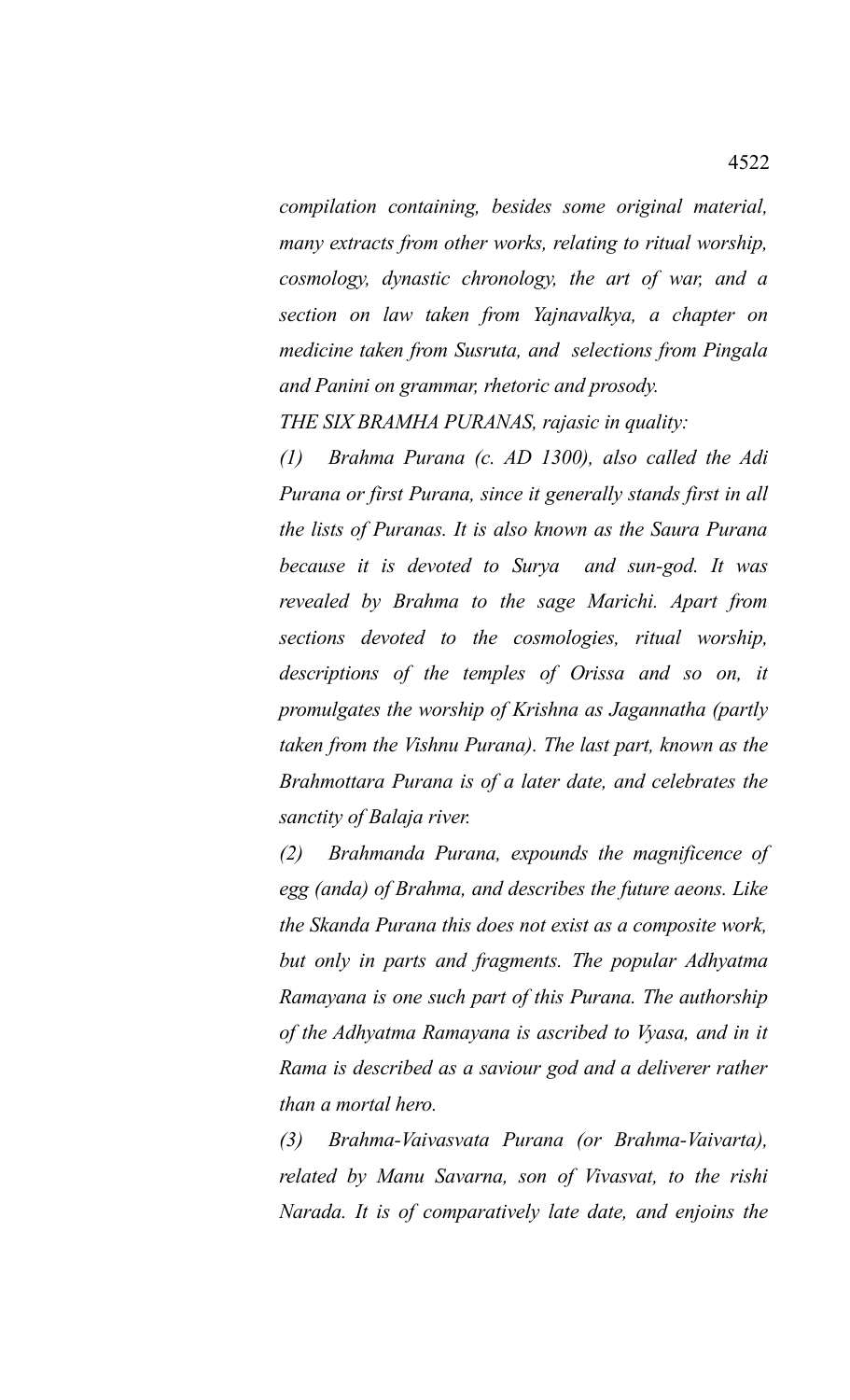*worship of Krishna and Radha, making this couple husband and wife so that their love is not adulterous but conjugal.* 

*(4) Markandeya Purana (c. AD 900), quite different in tone from all the other Puranas. It is related by the sage Markandeya and is heard by certain fabulous birds who are versed in the Vedas. These birds repeat it to the sage Jaimini. It has little to do with sect, ceremonial, or worship of Brahma as such, but is a succession of legends, secular in tone, recommending no particular doctrine, and consisting mainly of original compositions, superior to the Puranas in general. An episode of this Purana the Durga Mahatmya (variously called Devi Mahatmya, Chandipatha, Chandi Saptasati) is older in date (c. AD 700) than the rest. It is a poem of seven hundred verses in thirteen chapters, devoted to the glorification Sakti as mother-goddess, who descends to earth from time to time to rid the world of demons and monsters. This section is recited at many Hindu religious functions.* 

*(5) Bhavishya Purana, the title, meaning 'future' Purana, seems to have been arbitrarily bestowed. It is mainly a handbook of rites and ceremonies, for the greater part very unpuranic in character and content.* 

*(6) Vamana Purana (c. AD 1500), contains an account of a dwarf (Vamana) incarnation of Vishnu. It divides its homage between Siva and Vishnu."*

**4130**. Besides above, there are certain lesser Puranas called Up-Puranas some of which are listed in **Hindu World (supra)** Vol. II page 257 as under: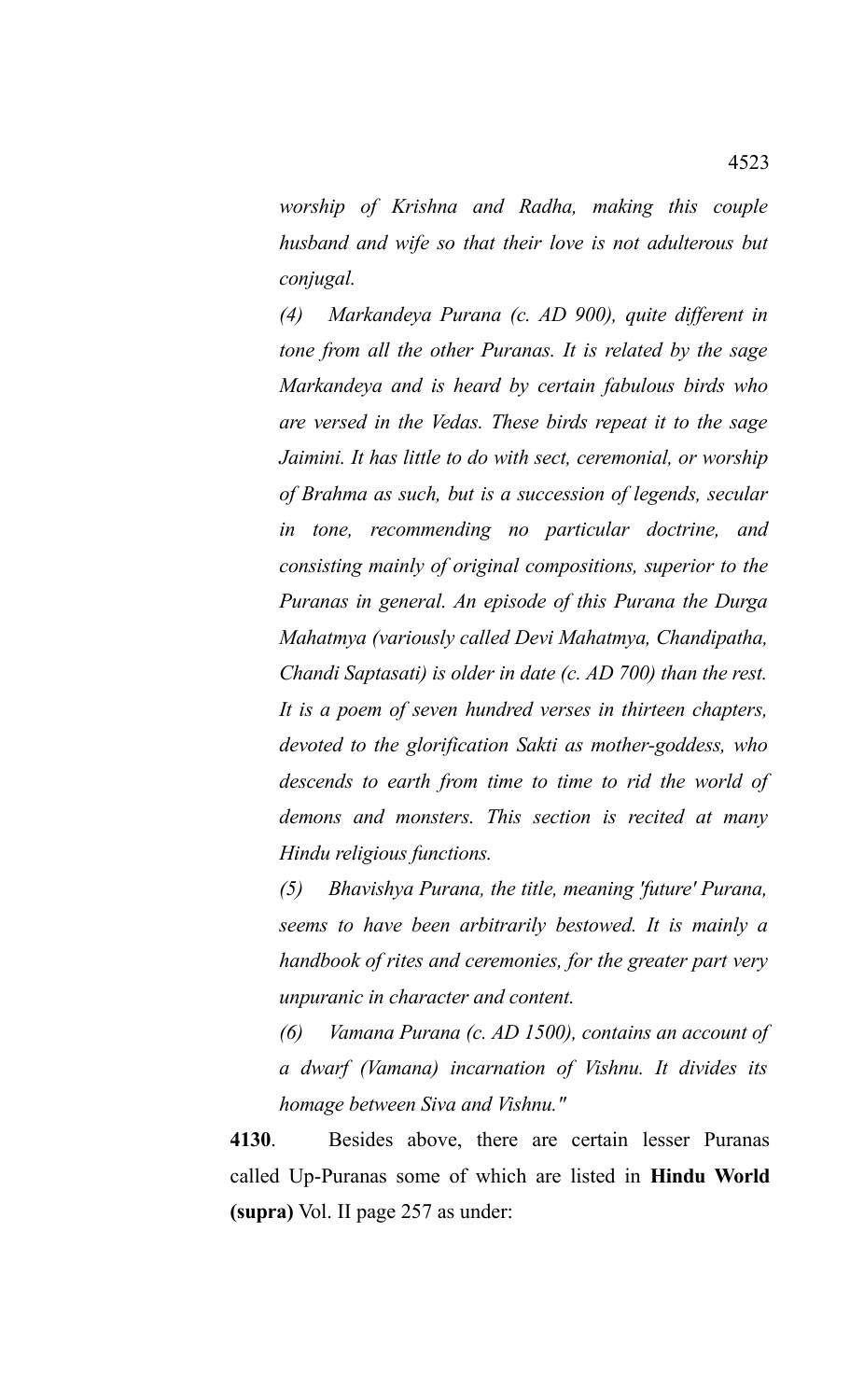*"The eighteen lesser Puranas, called the Upa-Puranas are variously listed, but usually drawn from the following:(1) Aditya, (2) Ascharya, (3) Ausanasa (from Usanas), (4) Bhaskara (or Surya), (5) Devi, (6) Devi-Bhagavata, a Saiva Purana, sometimes listed with the great Puranas, (7) Durvasasa, (8) Kalika (c. AD 1350), a Sakta text, the source of much Tantrik material (see human sacrifice), (9) kalki, (10) Kapila, (11) Mahesvara, (12) Manava, (13) Marichi, (14) Nandikesvara, (15) Narada or Vrihan, (16) Narasimha, (17) Parasara, (18) Samba, (19) Sanathkumara, (20) Sivadharma, (21) Surya or Bhaskara, (22) Suta-samhita, a devotional Purana, Like the Bhagavata, but devoted to Siva, (23) Usanas or Ausanasa, (24) Varuna, (25) Vaya, (26) Vrihan (see Narada), (27) Yuga."*

**4131**. It is said that Vedangas are the limbs of Vedas and treated as auxiliary to and in some sense as part of Veda. In **Dictionary of Hinduism (supra)** on page 329 it says about Vedangas as under:

*"Vedanga(s) Lit. 'limbs' (angas) of the Veda, comprising six treatises 'regarded as auxiliary to, and even in some sense, as part of the Veda'. Their original purpose was to ensure that each part of the sacrificial ceremonies was correctly performed.* 

*The process of ritual development must have been gradual, so that the formulation of the Vedangas may be assigned to a period between that of the later Brahmanas and the early Sutras, the latter being the style used for the Vedangas. The Vedangas deal specifically with the*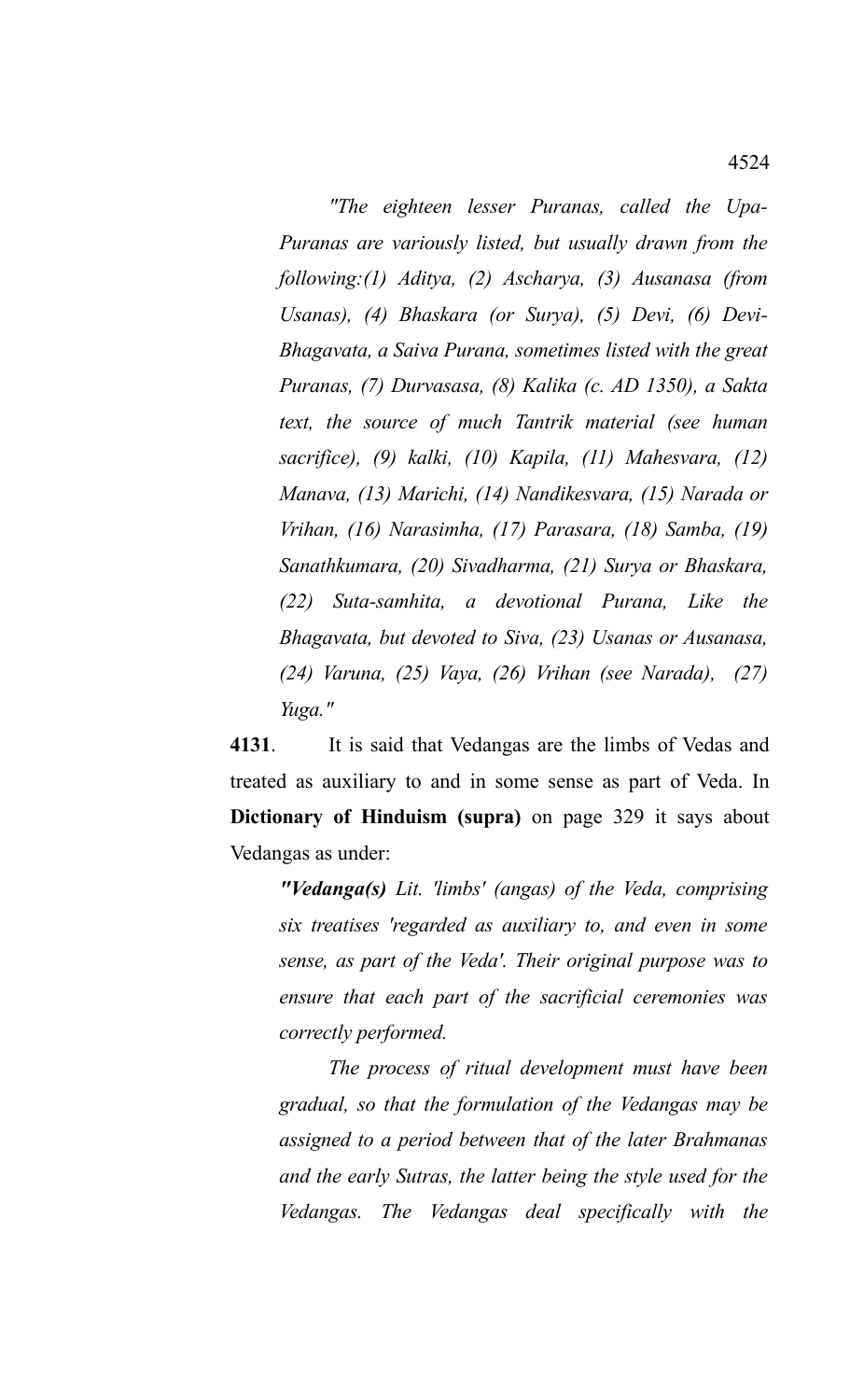*following six subjects; Siksa, correct pronunciation; Chandas, metre; Nirukta, etymology; Vyakarana, grammar; Jyotisa, astronomy; and Kalpa, ceremonial, i.e., the general rules governing sacrificial ceremonies."*

**4132**. **Siksa** has been explained on page 277 of **Dictionary of Hinduism (supra)** which is as under:

*"Siksa One of the six vedangas or sets of rules governing the performance of the sacrifice. Siksa was a sophisticated system of phonetics which included the correct value of each letter, its accent and quantity, and the proper method of articulation, so as to ensure correct pronunciation (pratisakhya) especially in the recital of sacred passages of the Vedas."* 

**4133**. **Chandas** has been explained on page 61 and 62 of **Dictionary of Hinduism (supra)** and reads as under:

*"Chandas 'Metre.' The name of one of the six Vedangas, which lays down rules intended to ensure the correct performance of sacrificial procedure, and especially of the use of the appropriate metre in the chants. In Indian prosody chandas denotes a succession of poetical feet (padas) arranged in regular order, according to certain types recognised as standards, in verses of a particular length. A metre may consist of long or short syllables, ranging from a minimum of four to a maximum of twelve.* 

*Next to language, metre is significant in determining the age of the Vedic hymns, their metres indicating the gap that exists between them and those of classical Sanskrit poetry, the latter retaining little trace of the numerous metres of the Veda. On the other hand, classical Sanskrit*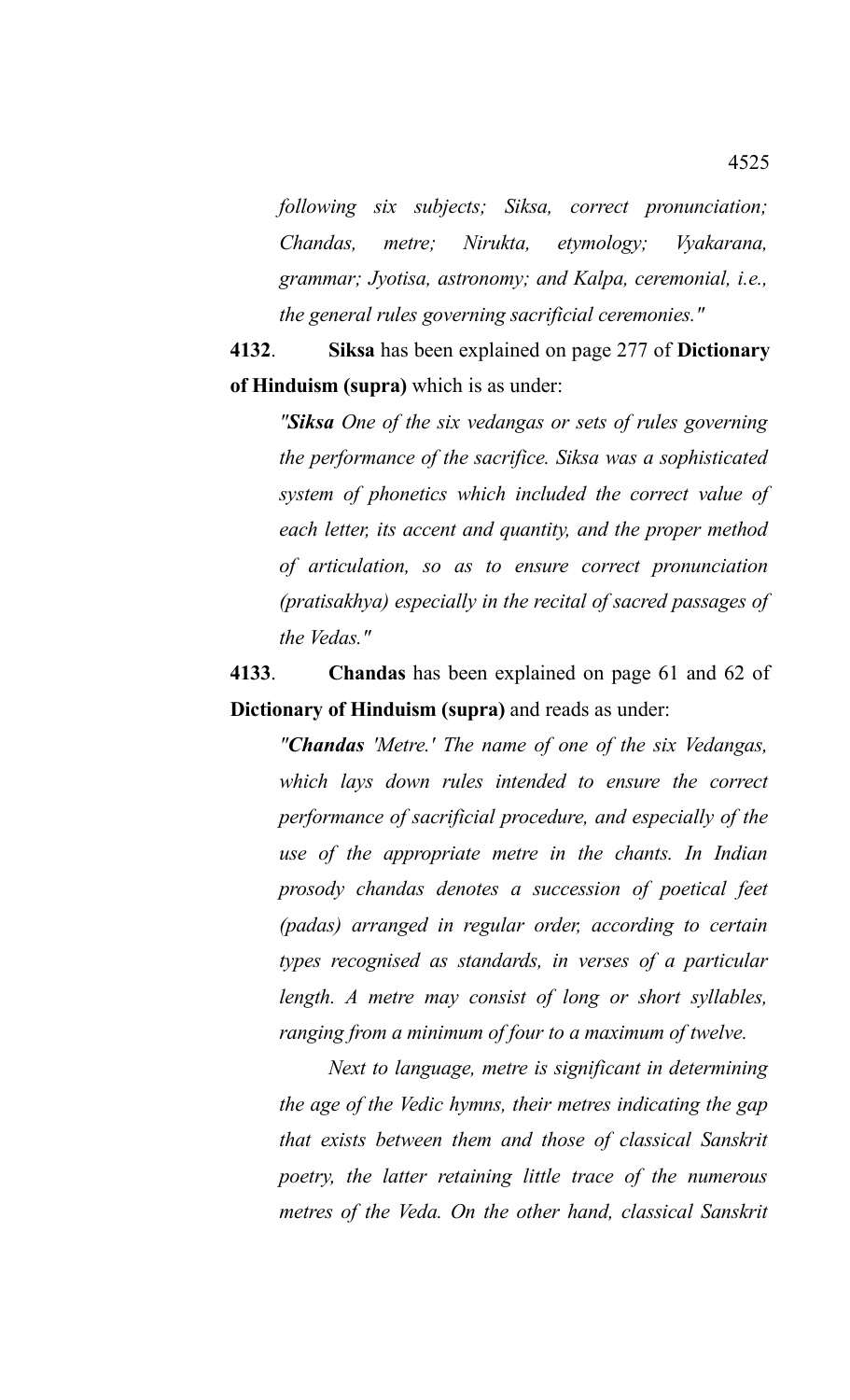*poetry has metres having no prototype in the Veda.* 

*In the oldest Indian metre only the number of syllables is fixed, their quantity or measure being only partially determined, the last syllable of each line being a syllaba anceps, i.e., either a short or long syllable regardless of the metre of the syllables preceding it. Vedic verses are generally composed of lines of eight, eleven or twelve syllables, but only the last four (or five) have a fixed rhythm. Originally the most popular metre was the gayatri, after which the gayatri mantra (RV., III. 62, 10) is named, which is repeated by every devout Hindu at his morning and evening devotions. Its regular form consists of three lines each of eight syllables. Contemporary with it was the anustubh (from which derived the sloka), consisting of four lines, also of eight syllables each, subsequently the most popular metre for Epic poetry.* 

*The eleven-syllabled line has a caesura or pause after the fourth or fifth syllable. The tristubh metre consists of four such lines. The twelve-syllabled line is called jagati, and except for its additional syllable follows the same pattern as the tristubh. Another metre, the dvipada-viraj, only occasionally used, consists of four or eight fivesyllabled lines. A distinctive feature of Vedic verse is that two or more metres may occur in a single hymn, as in RV., VII. 54, where the metre of the first verse is gayatri, that of verses 2-4 uparistabrhati, and that of verses 5-8 anustubh.* 

*Metre has always been regarded by Hindus as of the utmost importance. This is indicated 'by the excessive cultivation and elaboration bestowed upon their whole*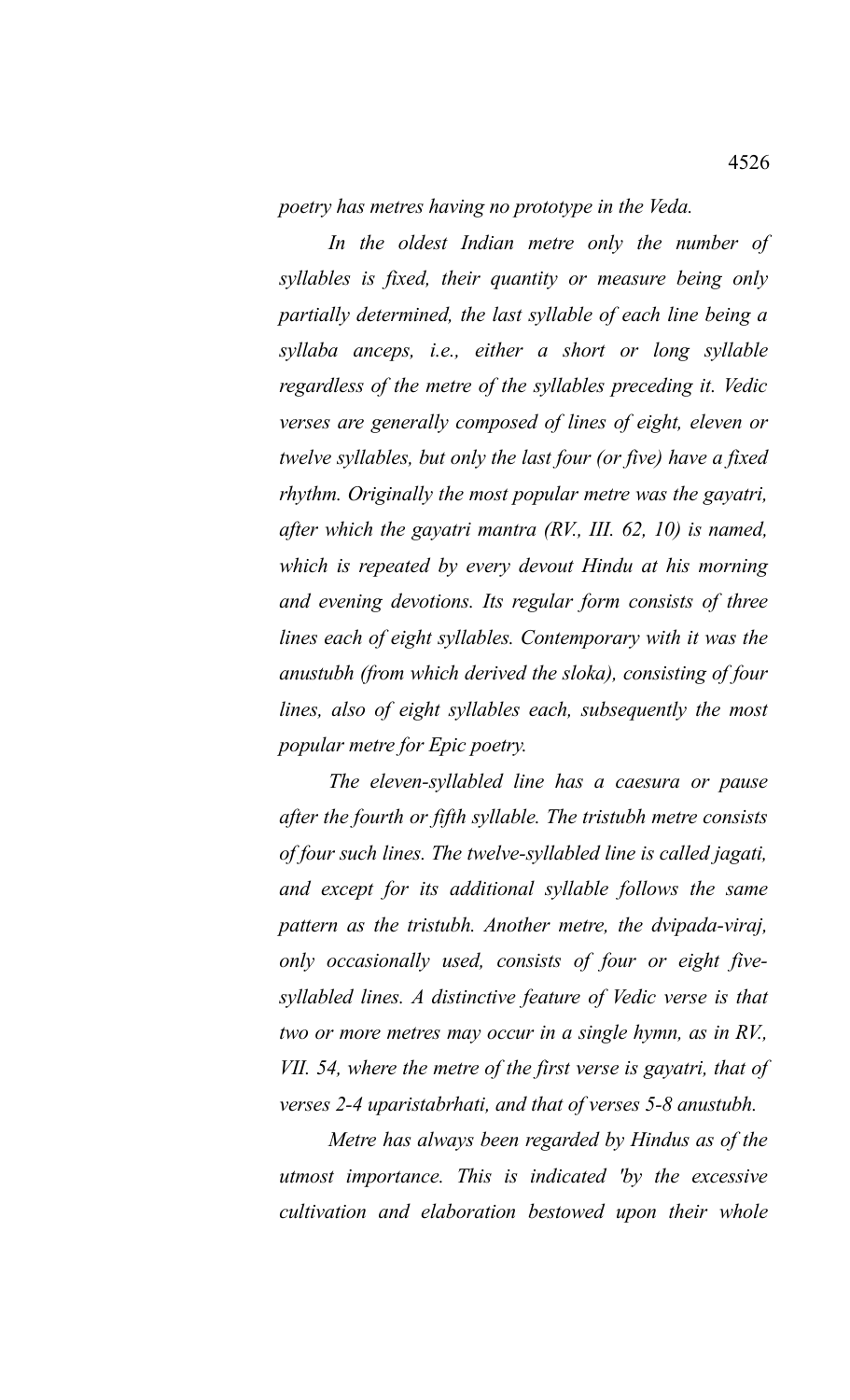*metrical system', some of the most sacred metres vere personified. Nonetheless, it was not until the second century B.C. that a treatise (Vedanga) dealing with both Prakrit and Sanskrit metres appeared, or at least it is the earliest to have survived. This Vedanga called the Chandah-sastra, is ascribed to Pingala (or Pingalanaga).* 

*Though metre is an important aid in repeating passages from the Veda it is not the only one. In his introduction to the first hymn of the RV. Sayana states that not only should anyone repeating a Vedic hymn know the name of the rsi to whom it was revealed, and the name of the god to whom it was addressed, but also be aware both of the proper accents to be used and of the correct interpretation of the mantras. Anyone not knowing these things and attempting to repeat a portion of the Veda is called a mantra-thorn (mantra-kantaka) whose ignorance will assuredly cancel or obstruct the efficacy of its recital.*

*Injuries can be caused by a particular use of the metres (Kaus, Br., X15). Also certain metres are connected with the attainment of power, splendour, etc. (XVII.2). Even the gods used the metres to reach the heavenly world and thus by the metres the sacrificer too is enabled to reach heaven (Ait. Br., 1.9)."*

**4134**. **Nirukta** has been explained on page 210, **Dictionary of Hinduism (supra)** as under:

*"Nirukta 'Explanation or etymological interpretation of a word.' The name of several works, especially of a Commentary on the Nighantu by Yaska. The Nighantu is a list of Vedic words handed down by tradition, which with*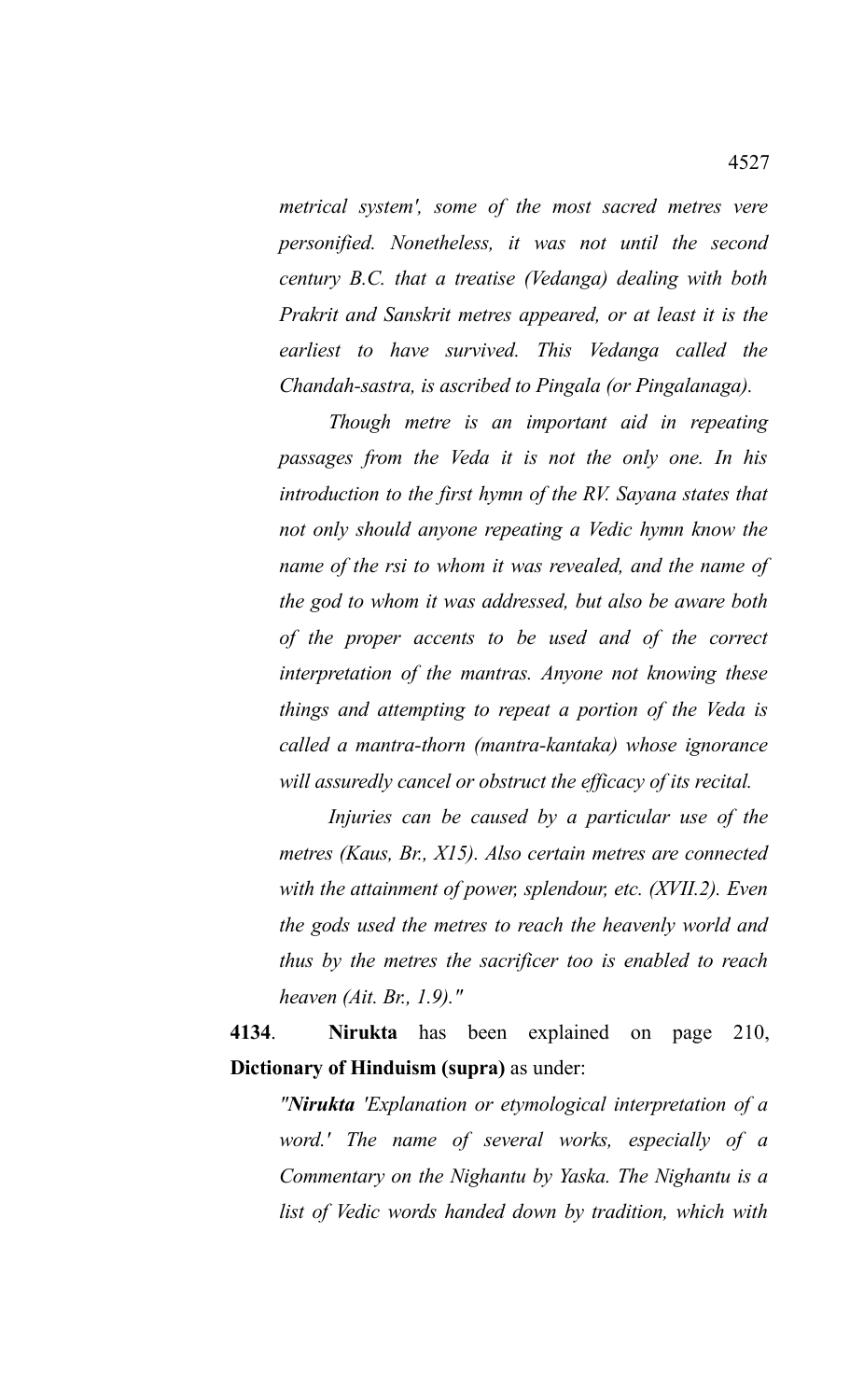*the Nirukta is the oldest surviving Indian treatise on etymology, philology and semantics.* 

*Subsequently, the Nirukta led to the systematic development of etymology and was included among the list of vidyas or sciences."*

**4135**. **Kalpa** has been explained on page 139, **Dictionary of Hinduism (supra)** and says as under:

*"Kalpa I. 'A fabulous period of time, a day of Brahma, or 1,000 yugas, a period of four thousand, three hundred and twenty millions of years of mortals, measuring the duration of the world.'*

*Another Pauranic system divides a kalpa into fourteen periods called manvantaras, each containing seventy-one mahayugas and totalling 994 (14x71) mahayugas. The remaining six, required to make up the number of 1,000 mahayugas, are distributed amongst the manvantaras as follows: one krtayuga, 0.4 of a mahayuga, precedes the first manvantara as a dawn or introductory period. This manvantara and each of the remaining thirteen are followed by another krtayuga or twilight period. Thus the one 'dawn' and fourteen 'twilights' =15x0.4=6 mahayugas, which with the 994 referred to above total 1,000 mahayugas or one kalpa. But some Puranas refer to a 'night of Brahma' and others to a 'night and day of Brahma', to denote immense periods of time. Thus a hundred 'days and nights of Brahma' are considered to constitute the entire span of his existence. This is the longest period in the Hindu time-scale, and is called a para, half of which, a paradha, had elapsed when the*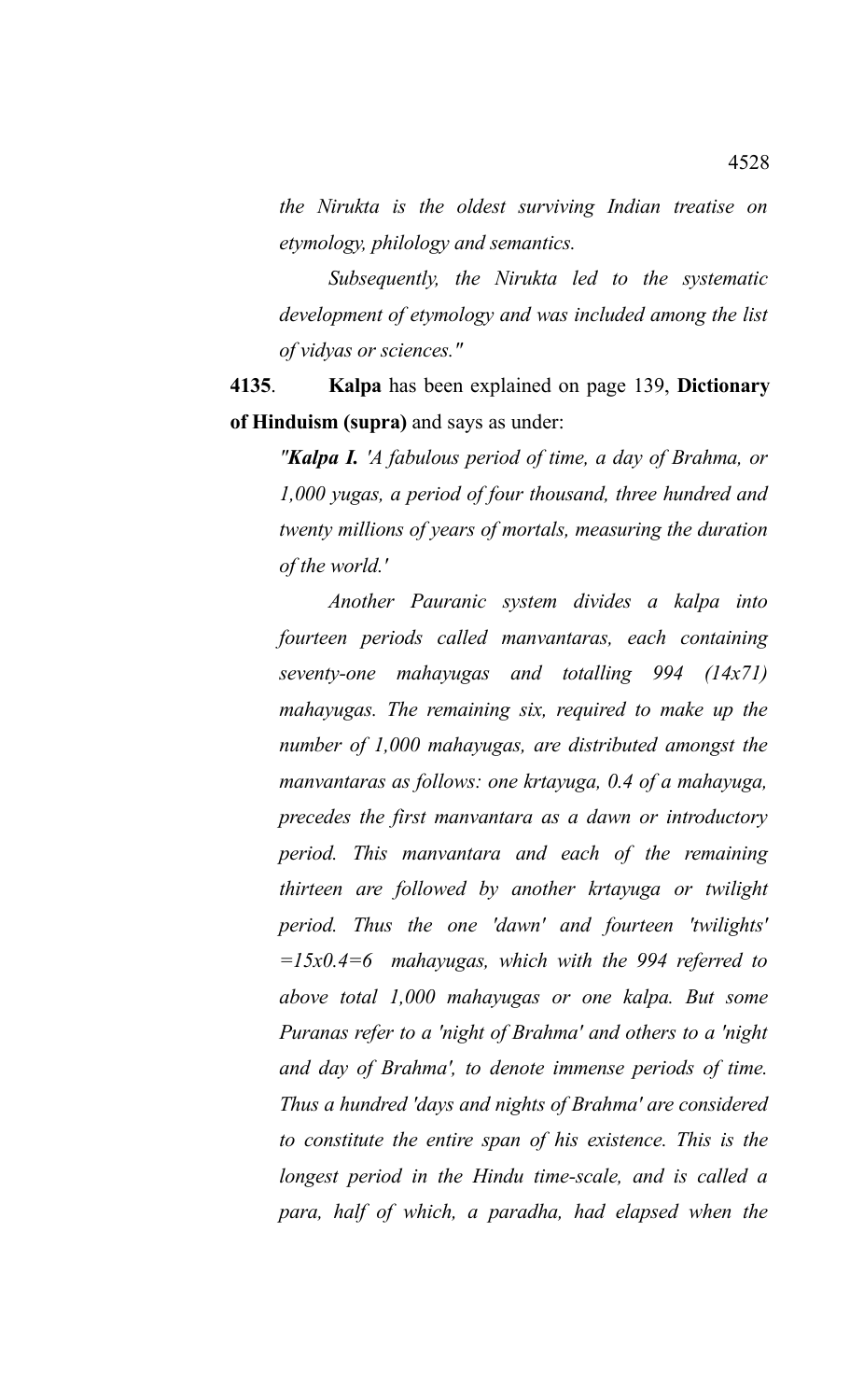*present kalpa began. But in theory kalpas succeed one another ad infinitum."* 

**4136**. **Jyotisa** has been explained on page 130 and 131, **Dictionary of Hinduism (supra)** as under:

*"Jyotisa One of six Vedangas. In a general sense it denotes the science of astronomy, but in sacrificial ritual it refers to the Vedic calendar by which the most auspicious day for the performance of a particular sacrifice is fixed. Subsequently such calendrial decisions became a feature of astrology, so that no important undertakings such as marriage, building a house, etc., were made without reference to calendrial omens.*

*Though there is no Vedic text on the subject, there is ample evidence in the Vedas of a knowledge of the stars. The RV. lists a number of them and divides the year of 360 days (savana) into twelve months. The 'moon of later birth' (Rv., 1.25, 8) is probably an allusion to an intercalary thirteenth or supplementary month of the luni-solar year, but other passages lack any precise astronomical knowledge. A notable effort to remedy this deficiency is apparent in particular passages of the Aranyakas and Upanisads, which attempt to interpret the world objectively, and to establish the relations of similarity, identity and interdependence, for which the word 'iva' (as if, or as it were) is used. Although these attempts were an advance on earlier cosmological views, they were mainly speculative. It was not until the appearance of the Jyotisavedanga (Treatise on astronomy), compiled between 300 and 200 B.C., that the subject made use of the*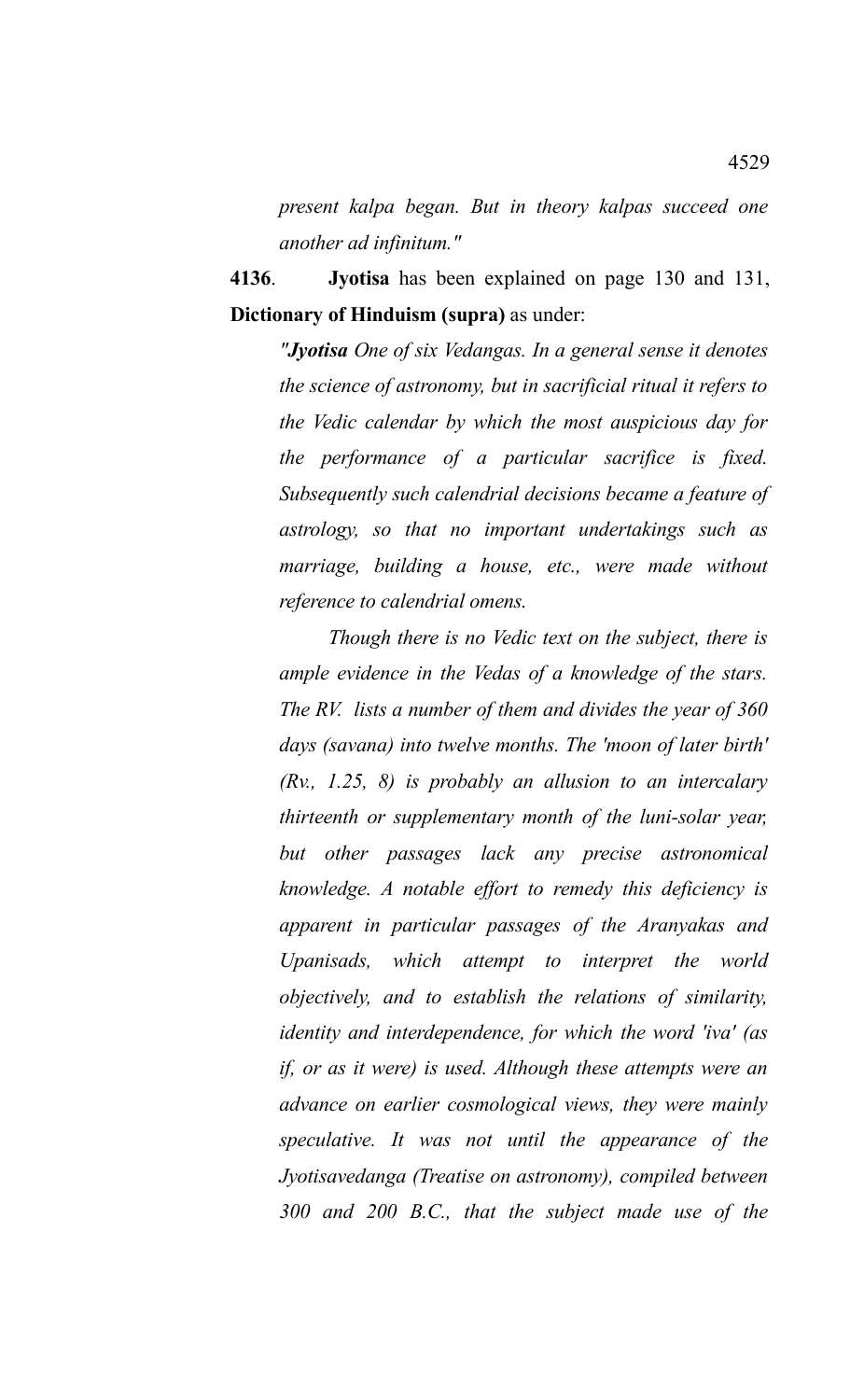*mathematics gradually being evolved. Though failing to produce a sophisticated stellar theory, the Jyotisavedanga provided a basis for the subsequent five astronomical treatises called Siddhantas, of which the only surviving one is the Suryua Siddhanta (Explanation or Solution of the Sun). But its scope was limited by attempts to reconcile the temporal aspect of recurring cosmic cycles with the mythical unit of time called 'a day of Brahma', equivalent to a calendar year. The latter was divided into 10,800 'moments', the number of metrical divisions in the RV., each of which consists of forty syllables, the whole totalling 432,000 syllables.* 

*At the end of the Great Cosmic Cycle, all the stars, having completed revolutions over a period of 4,320,000 years, were thought to return to their original positions. To support the authenticity of this grand total, it was subjected to the following analysis. This begins with the number 108, i.e., the product of the four phases of the moon and twentyseven naksatras (luner asterisms); the second, the product of the sixteen theoretical parts of the lunar disc, and twenty-seven lunar phases, totalling 432; and finally the product of the lunar years, which is 12,000 divine years, equivalent to 360 calendar years, each of 360 days, making a grand total of 4,320,000. The assumption that these figures solved all astronomical problems led to greater attention being devoted to astrology. But some amends were made later when the Surya Siddhanta was re-written and established as the basic handbook of Indian astronomy. About this time (A.D. 499) the astronomer Aryabhata*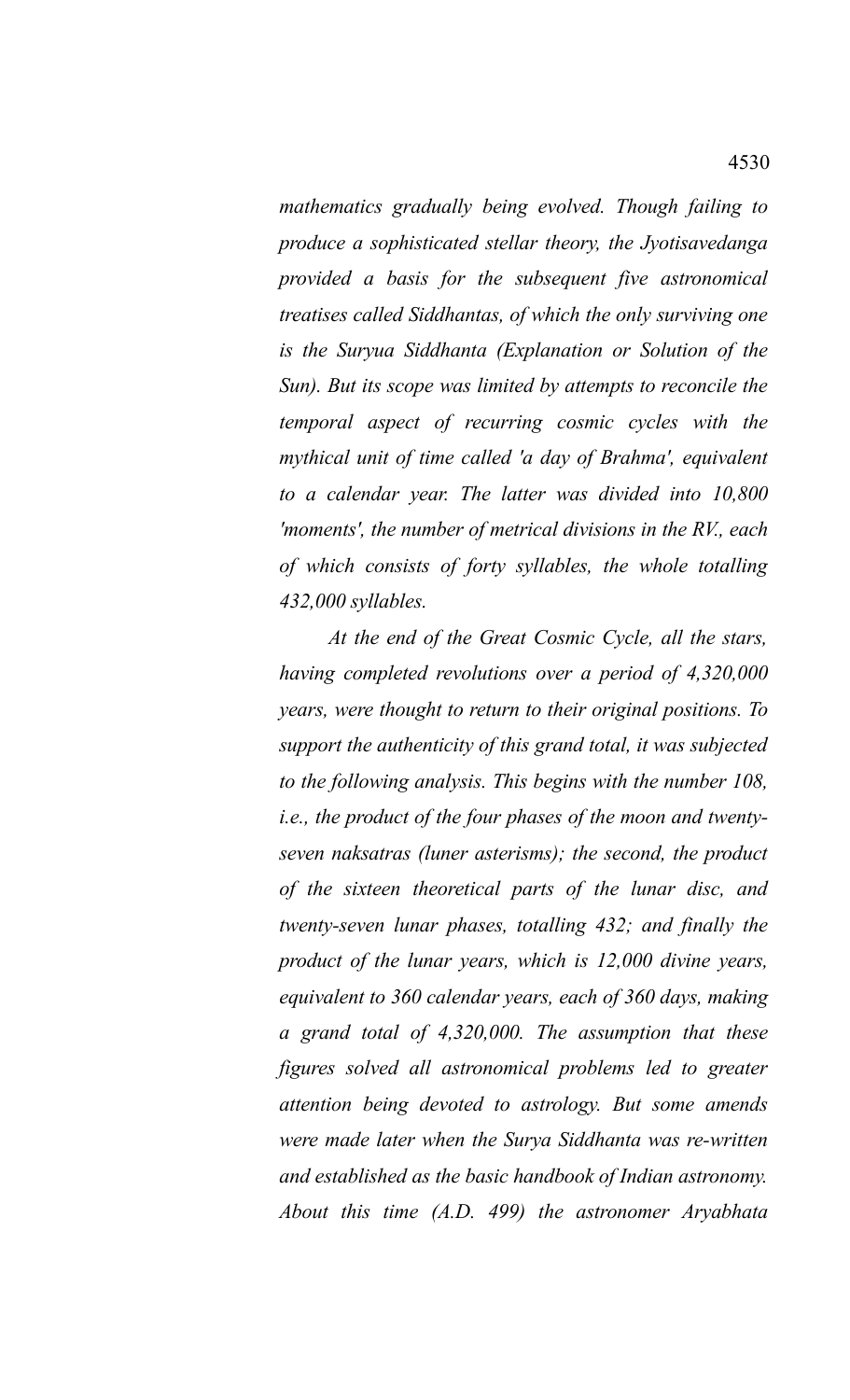*produced his great work the Aryabhatiya which mentions the rotation of the earth and develops the theory of epicycles. The end of the sixth century marks the birth of the astronomer Al-Biruni, considered to be the most accomplished of Indian astronomers despite his refusal to accept Aryabhata's theory of the rotation of the earth.* 

*Before the introduction of the signs of the zodiac, solar months were called by the names corresponding to luner months, and subsequently by the zodiacal sign in which the sun appeared. Owing to differences in the length of lunar months and days and variations in the precession of the equinoxes it became necessary to make adjustments to reconcile them with the months and signs of the zodiac. This reconciliation was achieved in the Siddhanta period when the week of seven days was introduced, each named after a planet. The months followed the Greek zodiacal order but with Indian designations. This arrangement involved changing the three Vedic seasons to six, each consisting of two months viz:*

| <i>Vasanta (Spring)</i> | caitra (March-April)<br>vaisakha (April-May) |
|-------------------------|----------------------------------------------|
| Grisma (Hot season)     | jyaistha (May-June)                          |
|                         | asadha (June-July)                           |
| Versa (Rainy season)    | sravana (July-August)                        |
|                         | bhadrapada(August-                           |
|                         | September)                                   |
| Sarad (Autumn)          | asvina (September-October)                   |
|                         | karttika (October-November)                  |
| Hemanta (Winter)        | margasirsa(November-                         |
|                         | December)                                    |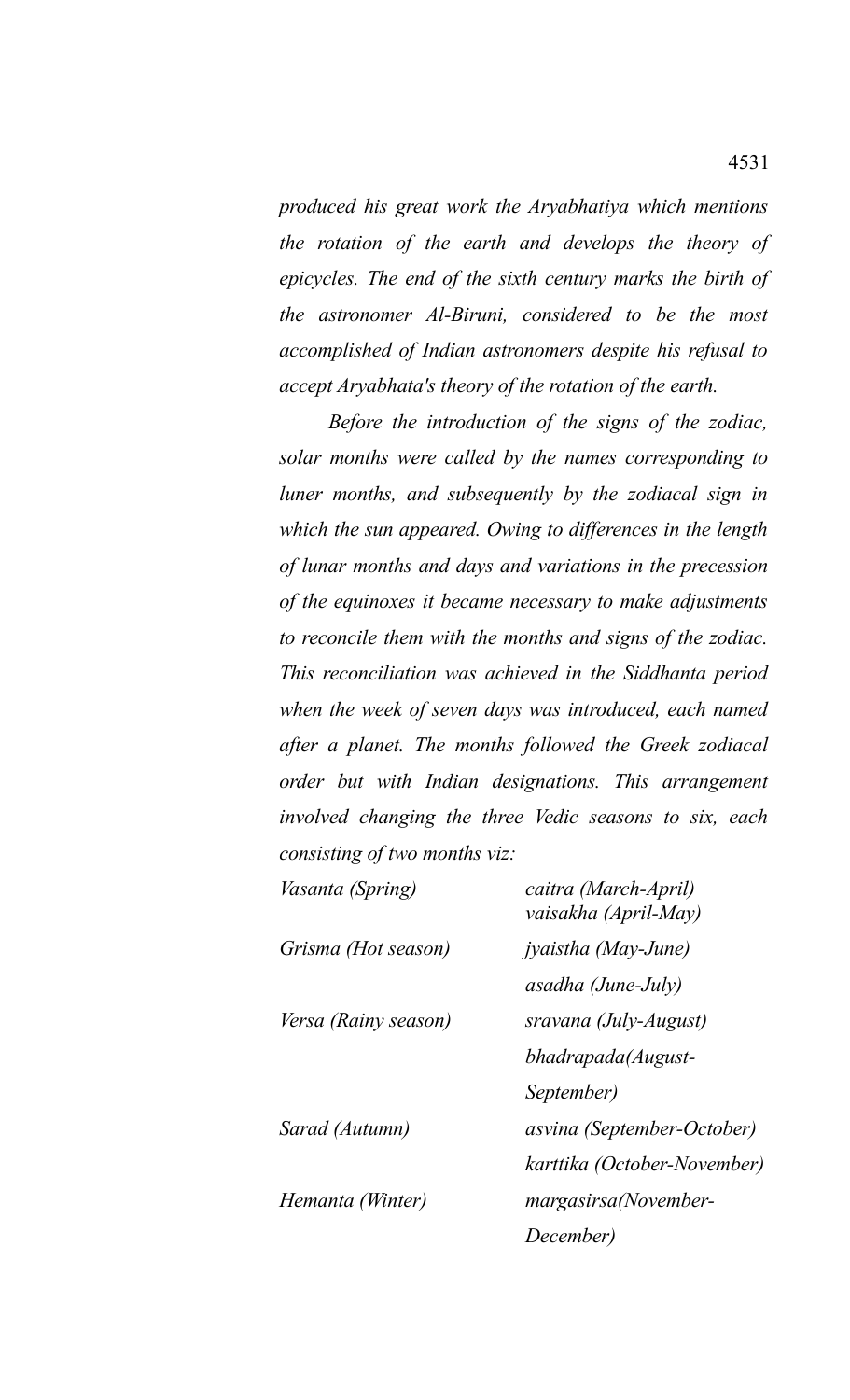*pausa (December-January) Sisira (Frosty season) magha (January-February) phalguna (February-March)*

*Astrology has always been closely associated with astronomy in India as is indicated in the works of astronomers referred to above. in addition Varahamihira (sixth cent. A.D.), author of several astronomical treatises, who also wrote on astrology and divination, the most important being the Brhat-samhita (Great Compendium), which describes the motions and conjunctions of celestial bodies and their divinatory significance. He also wrote two books on purely horoscopic astrology, in which he introduced many Greek astrological terms, including hora, the hour of birth.*

*The subsequent Moslem invasions and contacts with Arab science influenced Indian astronomy in the medieval period, Bhaskara (twelfth century) being one of its most noted exponents."*

**4137**. Then comes **Vedanta**, i.e., the end of the Veda, i.e., the complete knowledge of Veda. It is explained on page 329 to 330, **Dictionary of Hinduism (supra)** as under:

*"Vedanta 'End of Veda'. i.e., the complete knowledge of the Veda. It is not an appendage to any particular portion of the Veda as were the Brahmanas, but a re-interpretation of its basic truths in the light of aupanisadic revelation. The Vedanta is thus associated with the Uttara-Mimamsa 'upper or later examination', regarded as one of the six Hindu darsanas which represented the 'views' of particular religious groups, and is distinguished from the Purva-*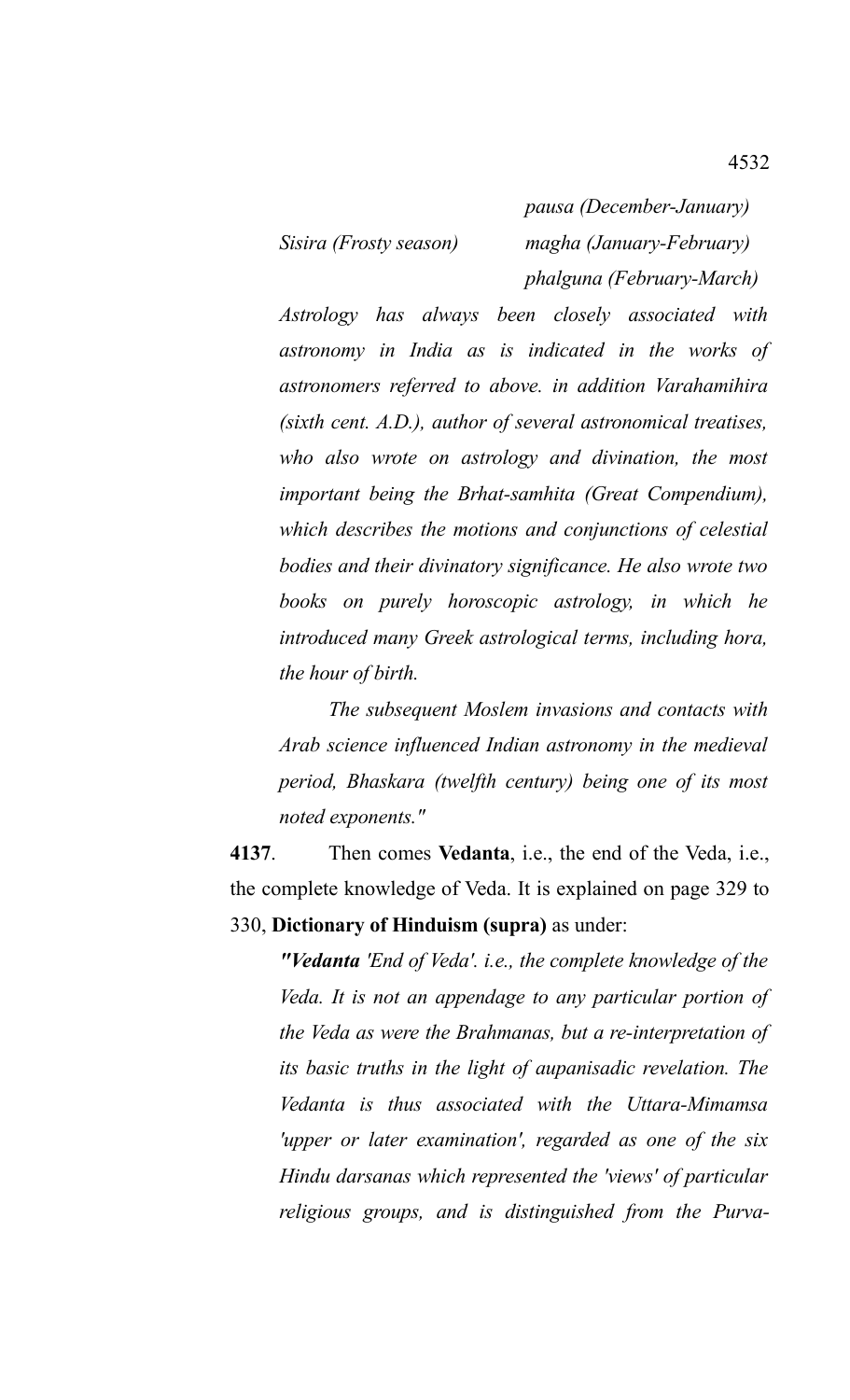*Mimamsa, the conservative and fundamentalist appraisal of the original parts of the Veda. The Vedanta views, unlike those of the other darsanas, were not initiated by a particular teacher, but were derived from the teaching of the Upanisads. As these presented both a doctrine of pure monism (advaita) and that of a modified dualism (dvaita), the expositions differ. It was not until Badarayana produced his Brahma-sutras (between A.D. 200 and 450) that particular Vedanta views were systematically presented. Despite the lack of indisputable evidence, it is probable that the aupanisadic notion of the atman was current in the sixth century B.C., as is suggested by the Buddhist anatta (Skt. anatman) non-atman doctrine, which by the second century A.D. had become the sunyavada of the Mahayana Buddhists."*

**4138**. The term "**Aranyakas**" has also been explained on page 17, **Dictionary of Hinduism (supra)** and the relevant extract is as under:

*"Aranyaka(s) 'Forest texts.' these are essentially sacred esoteric writings which form the core of the Upanisads. They were considered to be 'of a secret uncanny character, and spelt danger to the uninitiated', being intended only for those brahmanas and ksatriyas who had renounced the world and retired to forest solitudes."*

**4139**. **Contemporary Literature of other religion namely, Buddhist, Jain etc.:** Some literature of Buddhist and Jain religious scholars of the contemporary period referring to historical events is also available giving information about social, political and other aspects and they are also treated to be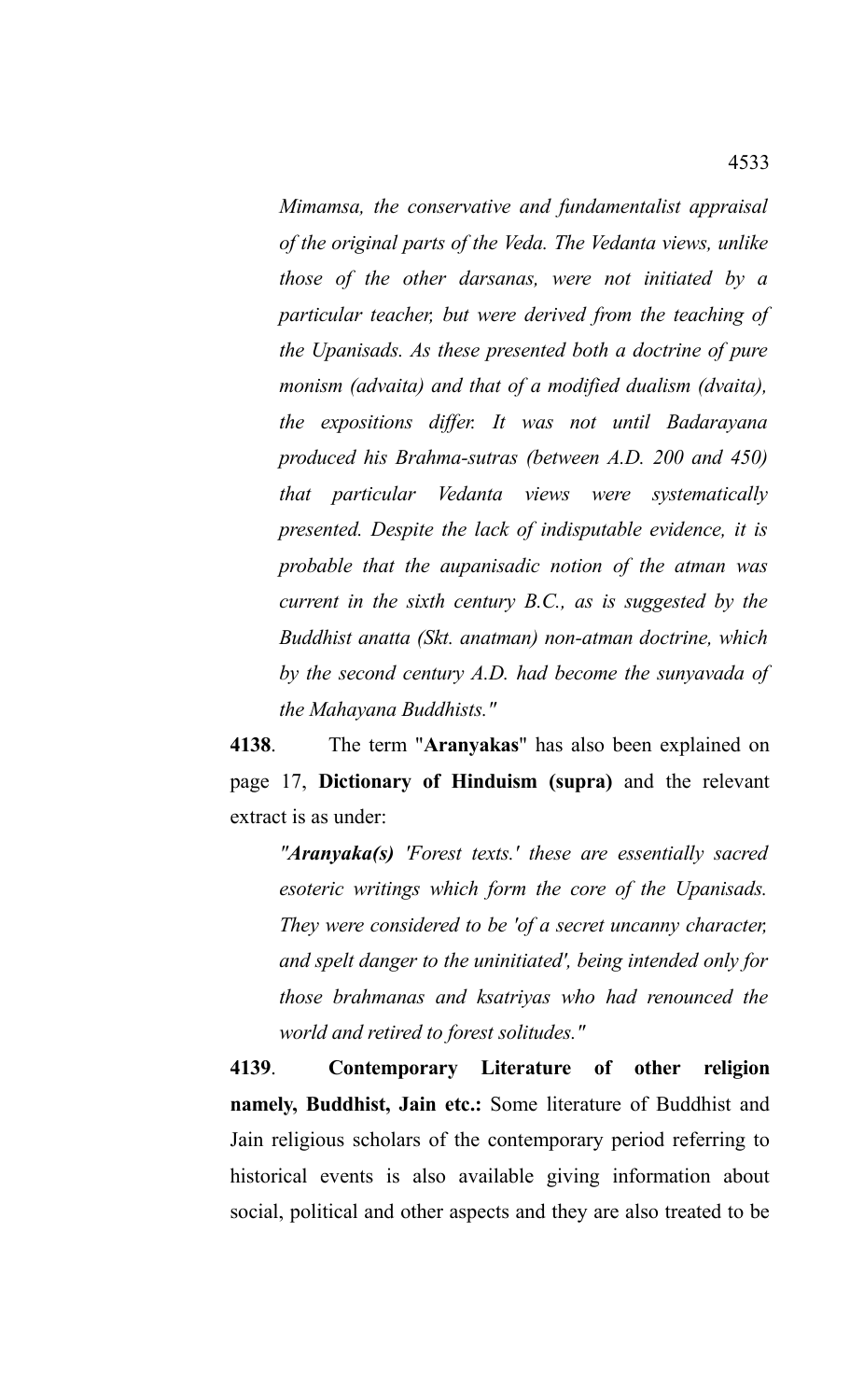a relevant source.

**4140**. **Biographies:** It is another literary source of history. Certain writer's took the life of their royal patrons as theme of their literary works. Though this kind of work may not be recorded as a genuine history, yet they contain valuable historical information of contemporary era. Their object was glorification of king rather than to give a true picture of his life and times, and mostly they were conceived by their authors not as historical texts but primarily as medium for showing their literary skill and ingenuity. Among this category are:

*"Banabhatta, that great master of Sanskrit prose, wrote the Harsha-charita (life of the emperor Harsha), and two poets, Vakpati and Bilhana, described the exploits of Yasovarman and Vikramaditya (of the later Chalukya dynasty) in two epics, the Gaudavaho and the Vikramankadeva charita. We have also a curious poetical work, the Rama-charita, in which the author uses throughout verses of double entendre, which, taken one way, describe the story of the Ramayana, and taken the other way, recount the story of king Ramapala of Bengal.* 

*Among other biographical works may be mentioned the Kumarapala-charita of Jayasimha, Kumarapalacharita or Dvyasraya-kavya of Hemachandra, Hammirakavya of Nayachandra, Navasahasanka-charita of Padmagupta, Bhojaprabandha by Ballala, Prithvirajacharita of Chand Bardai and Prithviraja-vijaya (fragmentary) by an anonymous writer."*

*(Vedic Age-Vol 1-Majumdar 1996, Page 49)*

**4141**. **Local Chronicles:** These are not available from very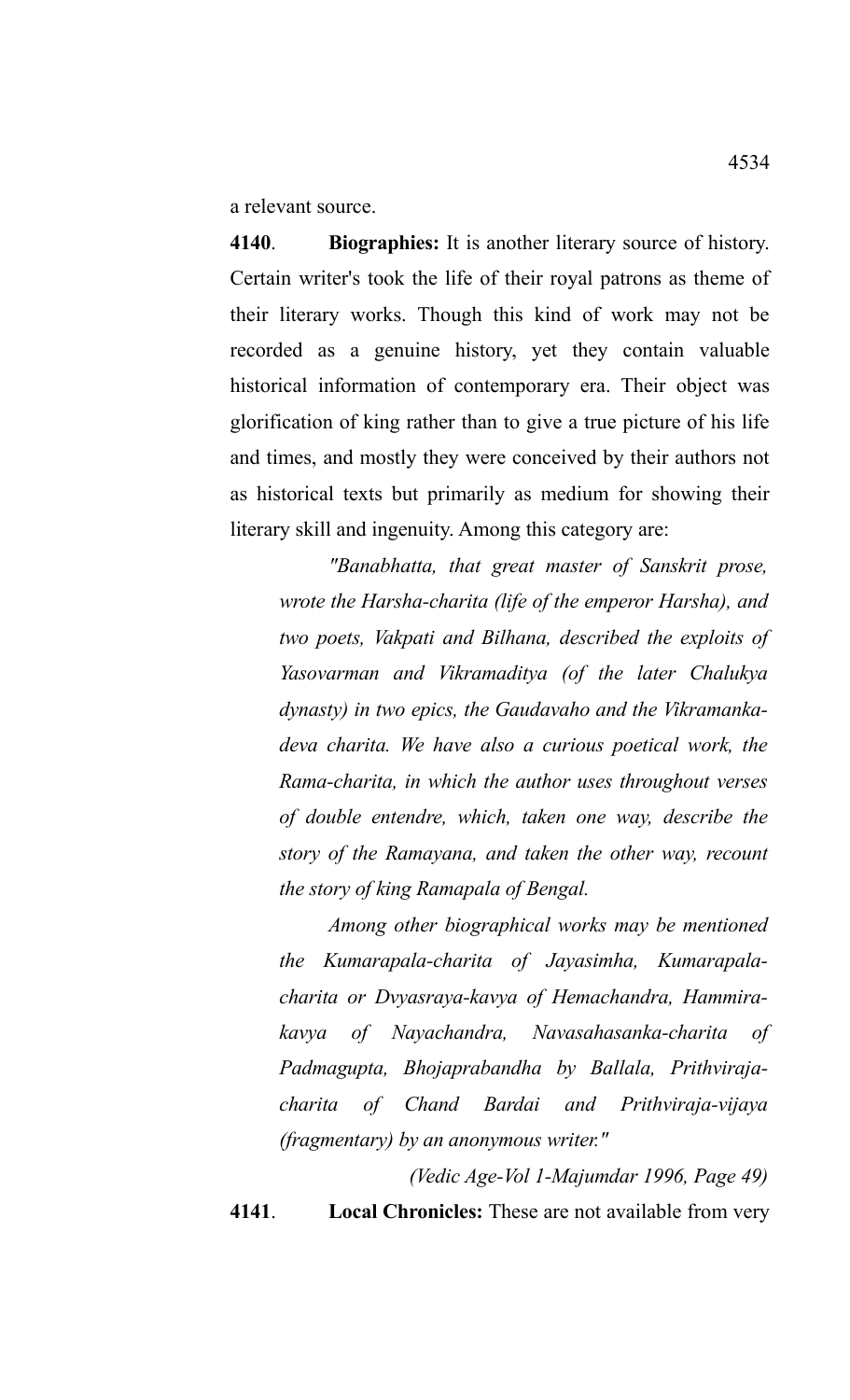ancient time but it appears from the history books that there were certain local chronicle in different parts of India like Rajatarangini etc.

**4142**. **Rajatarangini**: It is a history of Kashmir written throughout in verse by Kalhana sometimes in 1149-50 AD.

**4143**. There were certain chronicles of Gujarat like, Ras-Mala, Kritikaumudi of Somesvara, Sukrita-samkirtana of Arisimha, Prabandha-Chintamani by Merutunga, Prabandhakosa by Rajasekhara, Hammira-mada-mardana and Vastupala-Tejahpala-prasasti of Jayasimha, Sukritakirti-kallolini of Udayaprabha, Vasantavilasa of Balachandra, etc. It is said that some chronicles were published in respect to Sindh and Nepal also.

**4144**. **Archaeology:** The expert witness (Archaeology), Dr. Jaya Menon, PW 29 has also stated about "archaeology", its meaning, scope etc. At page 29 of the statement in crossexamination by the learned counsel for defendant no.20 (Suit-4) giving the meaning of "archaeology" she stated:

*"Archaeology is a discipline in order to understand the past through excavation and seeks to understand the material that is uncovered during excavation. It is correct that the term, "Archaeology" is derived from Greek and "archaeos" means old. Logos means study. To me, Archaeology means much more than a systematic study of antiquities only. The difference between History and Archaeology is that the History is a study of past on the basis of written evidence, whereas the Archaeology signifies a study of material evidence. It is not correct to say that in India, History is the mother of Archaeology. In fact, the two subjects are entirely*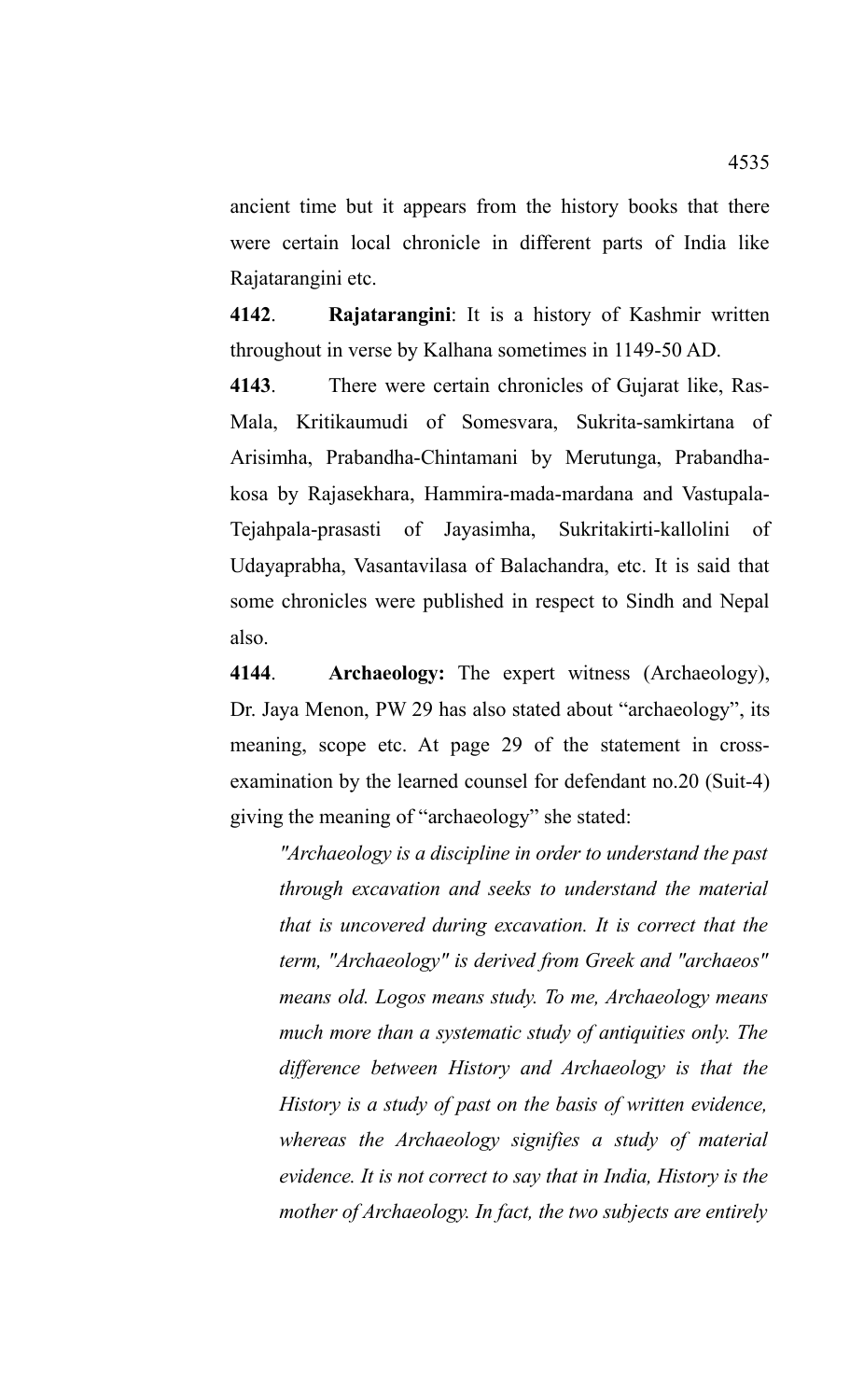*different disciplines based on different sources. In India, the history of Archaeology dates back to two million years. I studied this fact in a book titled as, " The Rise of Civilisation in India and Pakistan", authored by Allchin and Allchin. The said book was published in the year 1983. It was published by the Publishers, "Select Book Service Syndicate". The basic aim of Archaeology is to understand the human past. It is true that the Archaeology is a subject to understand the changes and development of nature and humanity."*

**4145**. Further at page 61, P.W.29 states:

*"The Archaeological history of human beings can be divided into palaeolithic, mesolithic, neolithic, chalcolithic and Iron Age."*

**4146**. **Inscriptions:**The engraved information on stones, metal has been found to be a source of the highest value for the reconstruction of the political history of the ancient India. They are free from the process of tampering to which books and other documents written on perishable material are liable. The historians appeared before us unanimously agreed that the inscriptions as historical evidence take precedence over the mass of Literature, as age of most of the texts is uncertain and they all must have undergone considerable modifications in the course of being preserved in copies through hundreds of years.

**4147**. **Numismatics:** The study of coins is called numismatics.

**4148**. **Monuments**: The remains of buildings, statues, decoratives, fragments, potteries and other objects of miscellaneous character is also relevant in tracing the history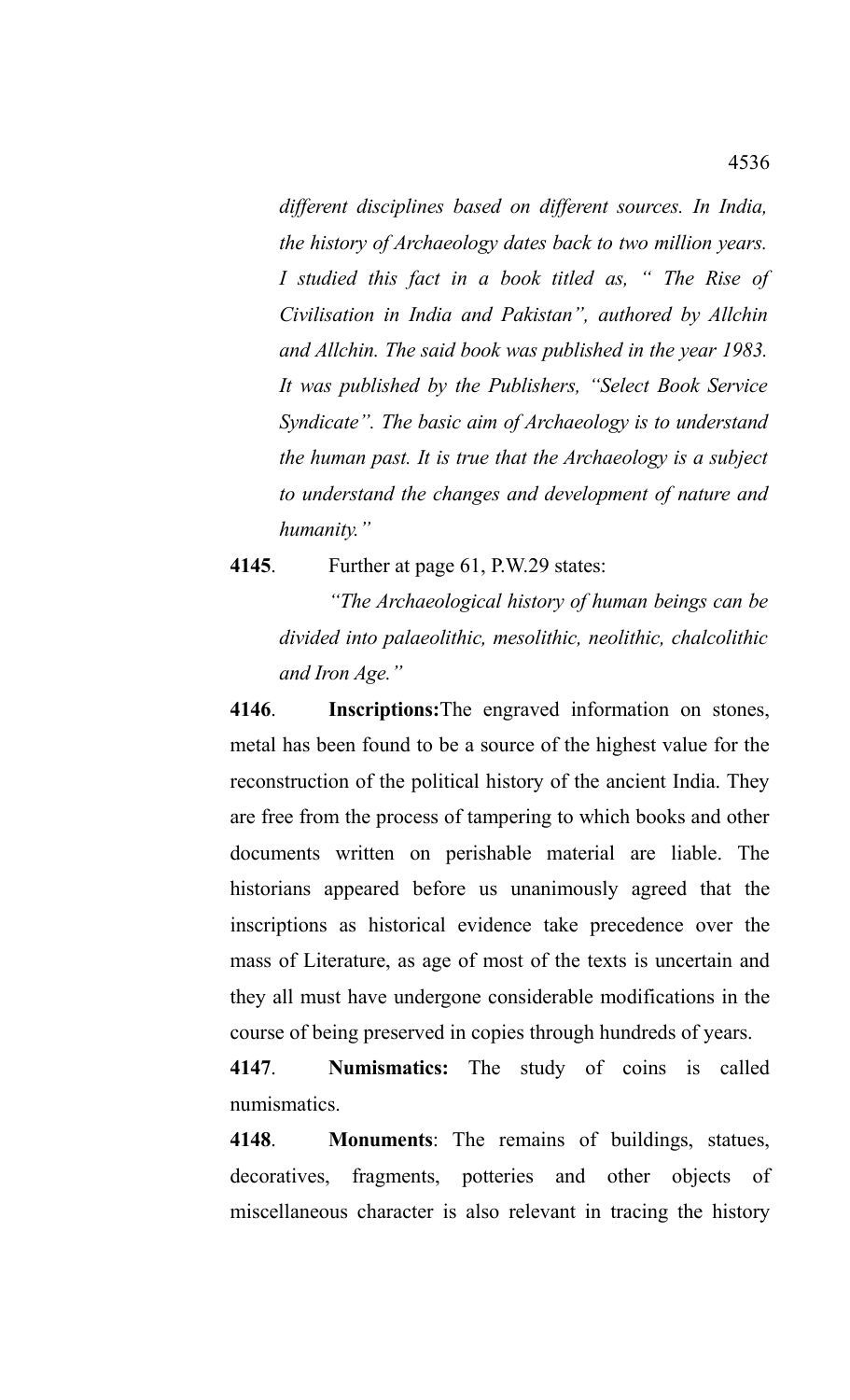and evolution.

**4149**. This brief discussion was only to give some idea about the sources of history, ancient India's Vedic and religious literature etc. However, there is a lot of controversy on the historicity of the above vedic literature in one or the other way. This we shall discuss a little after.

**4150**. Whether Lord Rama was born and was a personality in history, as a matter of fact cannot be investigated in a Court of Law for more than one reason. According to the faith and belief of Hindu people, the period when Lord Rama was there, ranges from several thousand of years to lacs and crores of years. One thing which has been accepted and admitted almost universally and before us also that it is the faith of Hindu people that Lord Rama was incarnation of Lord Vishnu and was born at Ayodhya. Regarding the identity of Ayodhya though it is said to be a city of much antiquity with the birth of Lord Rama but is mainly connected and known with Lord Rama.

**4151**. The witnesses on behalf of the Hindu parties and in particular OPW 16, Jagadguru Ramanandacharya Swami Ram Bhadracharya; DW 3/18, Sri Acharya Mahant Bansidhar Das alias Uriya Baba; DW 3/13, Mahant Ram Subhag Shashtri; DW 3/20, Mahant Raja Ramchandracharya; DW 3/14, Jagad Guru Ramanandacharya Swami Haryacharya; DW 2/1-3, Mahant Ram Vilas Das Vedanti; DW 20/2, Swami Avimukteshwaranand Saraswati and few others propagating in detail about Hindu faith on worship of Lord Rama said that he was born thousands and lacs of years ago and, therefore, to ask for a positive evidence as contemplated in an enactment by the British Parliament laying down the procedure of evidence which has continued by virtue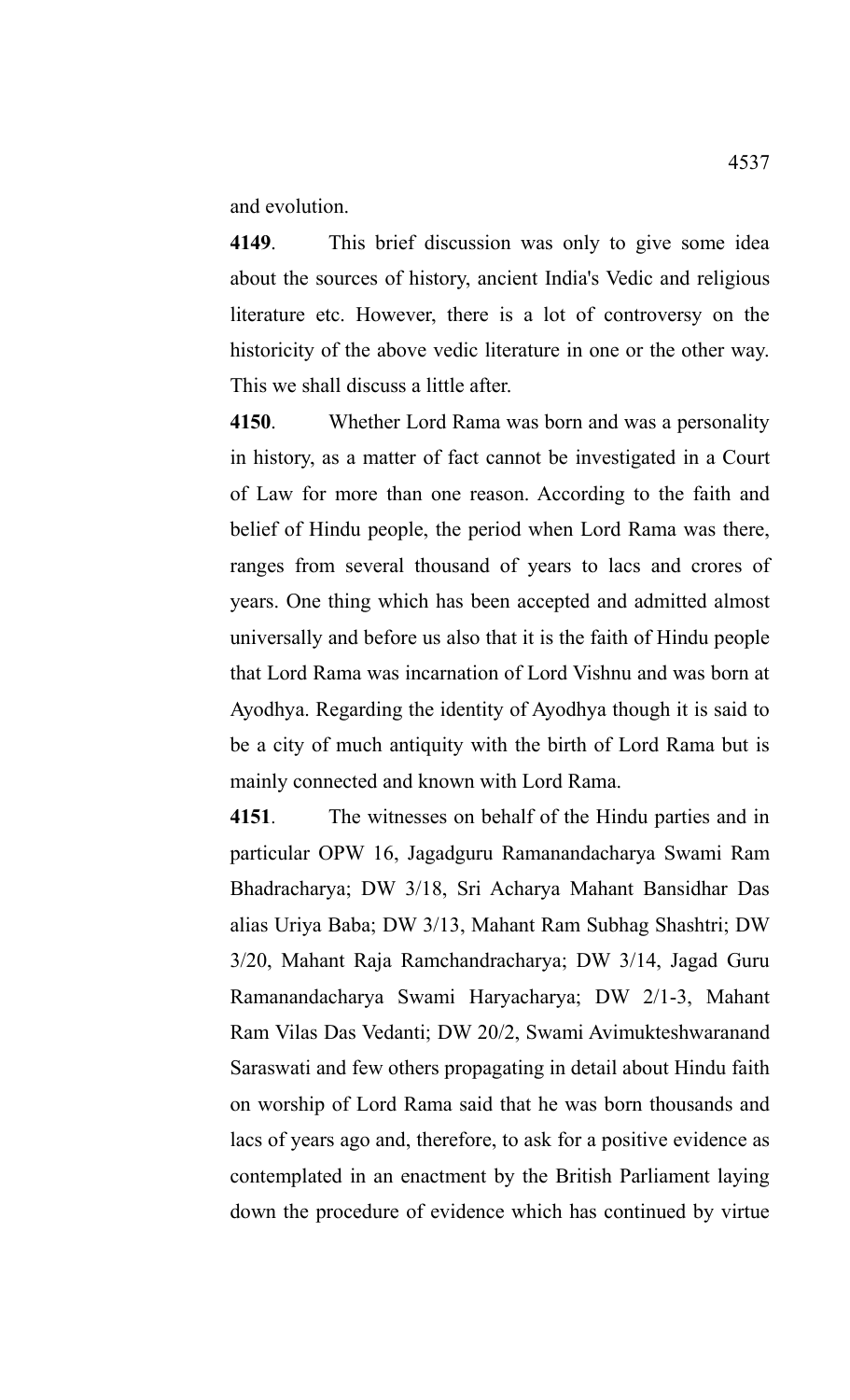of Article 372 of Constitution would be not only a futile attempt but is against all the canons of the principles of law which would have been applicable in such matters. It is suggested that nobody can dare to ask such questions for the such pious and reverent beliefs in other religions like Jesus Christ, Prophet Mohammad Saheb etc. then where is the question of asking such an evidence in the matter of a religious faith and belief, which is not a few hundred years old but travels in the history of several thousands years. They tried to explain the system of timings of four yugas as contemplated in Vedic texts and which has been mentioned in detail in Shanti Parva (231.21-22) (Mahabharat) as under:

*"The rishis, measuring time, have given particular names to particular portions [of time]. Five and ten winks of the eye made what is called a Kastha. Thirty Kasthas made what is called a Kala. Thirty Kalas, with the tenth part of a Kala, made a Muhurta. Thirty Muhurtas made one day and night. Thirty days and nights form a month, and twelve months form a year. Persons well-read in mathematical science say that a year is made up of two solar motions, meaning the northern and southern. The sun makes the day and night for men. The night is for the sleep of all living creatures, and the day is for work. A month of human beings is equal to a day and night of the departed manes [ancestors who have gone on to the subtle worlds]. That division consists in this: the light half of the month is their day which is for work; and the dark fortnight is their night for sleep. A year (of men) is equal to a day and night to the gods [devas or celestials]. This division consists in*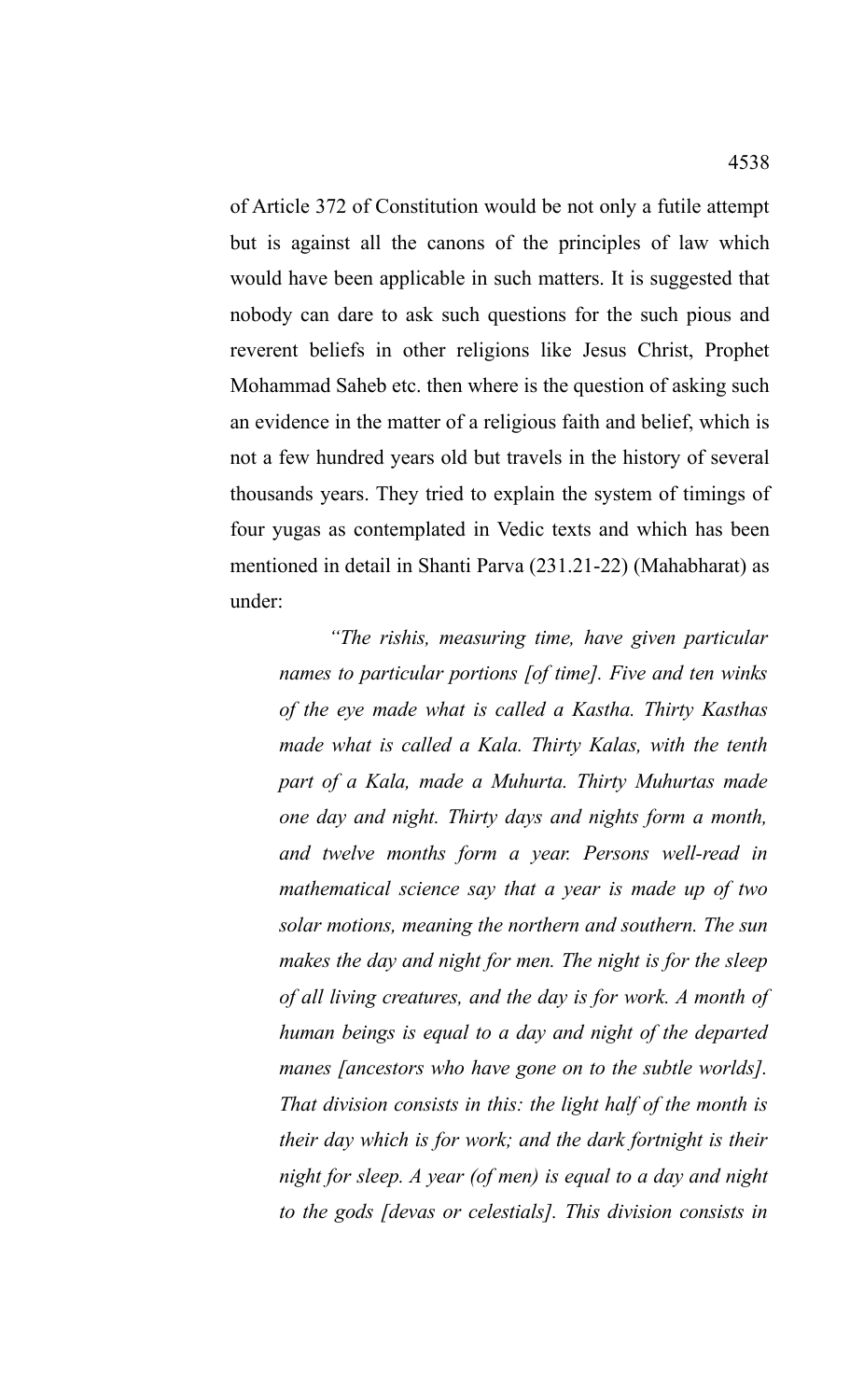*this: the half year for which the sun travels from the vernal to the autumnal equinox is the day of the gods, and the half year for which the sun moves from the latter to the former is their night. [Thus, an earth year is but a day for the devas.] Calculating by the days and nights of human beings about which I have told you, I shall speak of the day and night of Brahma and his years also. I shall, in their order, tell you the number of years, that are for different purposes calculated differently, in the Krita, the Treta, the Dvapara, and the Kali Yugas. Four thousand celestial years is the duration of the first or Krita age. The morning of that cycle consists of four hundred years and its evening is of four hundred years. [Note: This says celestial years, or years of the demigods on the higher planets. Such years are much longer than those of planet earth. So 4000 celestial years, with the morning or Sandhya of 400 celestial years and the evening or Sandhyansa, or intermediate period, of another 400 years, equals 4800 celestial years or 1,728,000 human years.]* 

*"Regarding the other cycles, the duration of each gradually decreases by a quarter in respect of both the principal period with the minor portion and the conjoining portion itself. These periods always keep up the neverending and eternal worlds. They who know Brahma, O child, regard this as Immutable Brahma." (Mb, Shanti Parva, Chap.231, Text 21-22)*

*This means that as each age appears, from the Krita, Treta, Dvapara to Kali, each Yuga decreases by a quarter of the previous Yuga, in addition to the conjoining Sandhya*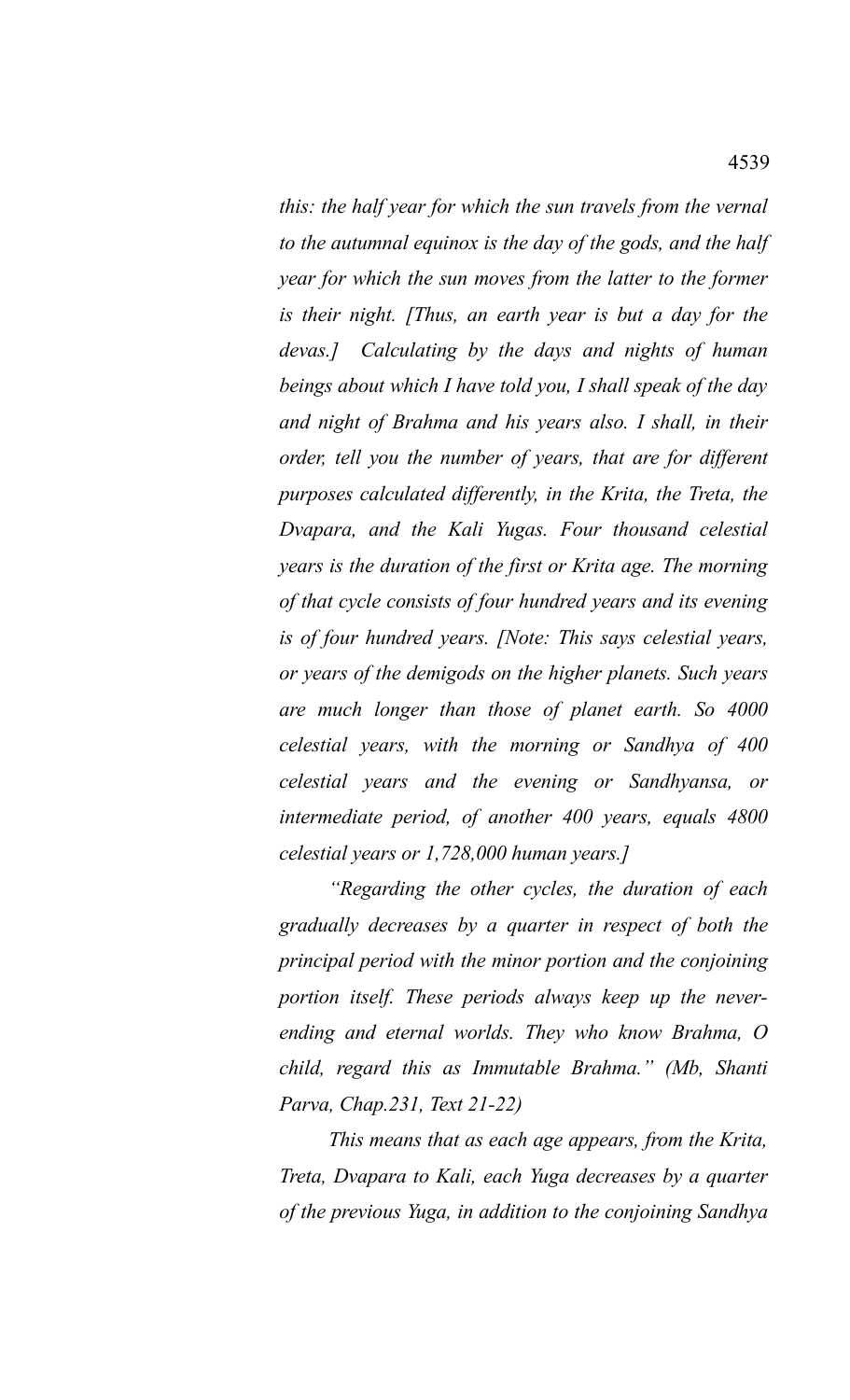*and Sandhyansa periods with each Yuga. In this way, it is roughly calculated that a whole cycle of the four yugas, namely Krita, Treta, Dvapara and Kali-yuga together, total about 12,000 celestial years in length.*

*The Mahabharata (Santi Parva,231.29-32) continues: "The learned say that these 12,000 celestial years form what is called a cycle. A thousand such cycles form a single day of Brahma. The same is the duration of Brahma's night. With the beginning of Brahma's day the universal entities come into being. During the period of universal dissolution the Creator sleeps in Yogameditation. When the period of sleep expires, He awakes. What is Brahma's day covers a thousand such cycles. His night also covers a thousand similar cycles. They who know that are said to know the day and the night. On the expiry of His night, Brahma, waking up, modifies the indestructible intelligence by causing it to be overlaid with ignorance. He then causes Consciousness to spring up, whence it originates Mind which is at one with the Manifest."*

**4152**. There is some confusion on account of a little difference in Puranas. One calculate the time as contemplated in Vedic texts in terms of the years in accordance with present system and this is why the time results in lots of inaccuracy. In Vedic literature, the time is described in celestial years, or years of the devas, not according to the time we experience and calculate on earth:

*"In calculating the duration of the different yugas, there are a few differences between the Puranas. The*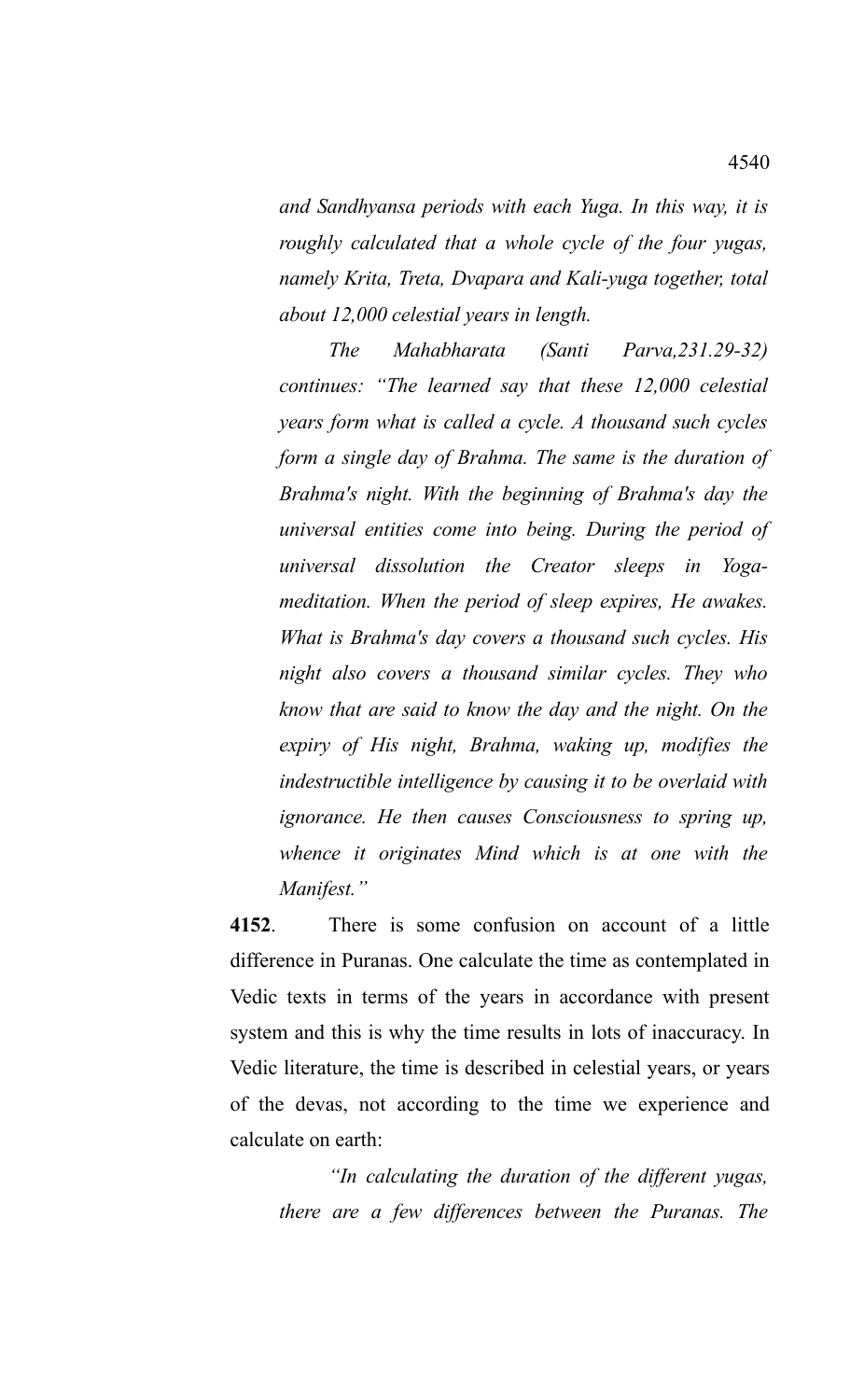*Brahmanada Purana (1.2.29.31-34) specifically states that Krita or Santya-yuga is 1,440,000 human years in length, Treta-yuga is 1,080,000 years, Dvapra-yuga is 720,000 years, and Kali-yuga is 360,000 years in length. The Linga Purana (4.24-35) also agrees with this except for Tretayuga, which it says is 1,800,000 years in length.* 

*However, when explaining the various measurements of time, the Vishnu Purana (Book One, Chapter Three) and the Srimad-Bhagavatam (3.11.19), along with the Bhagavad-gita (8.17) and the Vayu Purana (Chapter 57) and others, such as the Mahabharata as quoted above, the measurements of the durations of the Yugas, stands explained.* 

*In the explanations of the measurements of time found therein, one cycle of the four yugas together is 12,000 years of the demigods, called divine years. Each of these years is composed of 360 days, and each of their days is equal to one human year. So Krita-yuga is 4000 divine years in length, Treta-yuga is 3000 divine years in length, Dvapara-yuga is 2000 divine years in length, and Kaliyuga is 1000 divine years long, with the addition of the conjoining portions of the Sandhya and Sandhyansa.* 

*In this way, each yuga is preceded by a period called a Sandhya, which is as many hundred years in length as there are thousands of years in that particular yuga. Each yuga is also followed by a period of time kinwn as a Sandhyansa, which is also as many hundreds of years in length as there are thousands of years in the yuga. In between these periods of time is the actual yuga. Therefore,*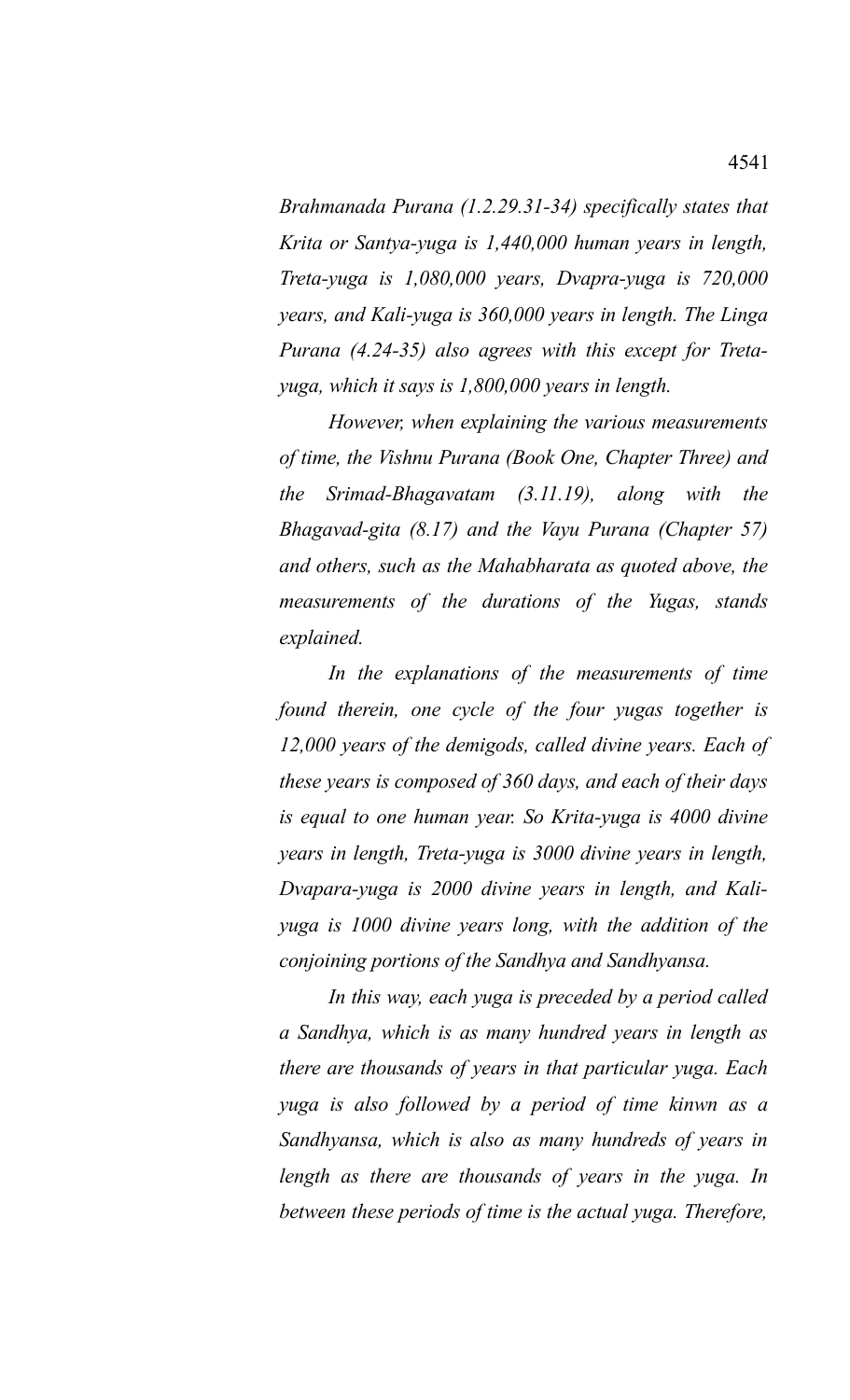*we have:*

*Krita-yuga = 4000 divine years, Sandhya = 400 divine years, Sandhyansa = 400 divine years. Total = 4800 divine years X 360 days = 1,728,000 human years.*

*Treta-yuga = 3000 divine years, Sandhya = 300 divine years, Sandhyansa = 300 divine years. Total = 3600 divine years X 360 days = 1,296,000 human years.* 

*Dvapara-yuga = 2000 divine years, Sandhya = 200 divine years, Sandhyansa = 200 divine years. Total = 2400 divine years X 360 days = 864,000 human years.* 

*Kali-yuga = 1000 divine years, Sandhya = 100 divine years, Sandhyansa = 100 divine years. Total = 1200 divine years X 360 days = 432,000 human years.*

*This equals 4,320,000 human years in one cycle of the four yugas together, and 1000 cycles of these yugas equals 12,000 divine years and 4,320,000,000 human years in a day of Brahma.* 

*It is also explained that Kali-yuga began with the disappearance of Lord Krishna from the planet. This has been calculated to be 3102 B.C.. Since Kali-yuga is described as being 432,000 earth years in length, with 5,000 years and more already passed, then the age of Kaliyuga has approximately 426,000 more years to go."*

**4153**. Taking note of this kind of calculation, our attention is drawn to **Exhibit 36 (Suit-5) (Register 32 Page 7 to 113)** which is an extract photocopy of the book **"Itihas Darpan"** Vol. III December 1996 published by Bhartiya Itihas Sankalan Yojna Samiti, Delhi, which contains its frontispiece and pages 1 to 74. Its first chapter is "**The Age and Size of Universe as per Hindu**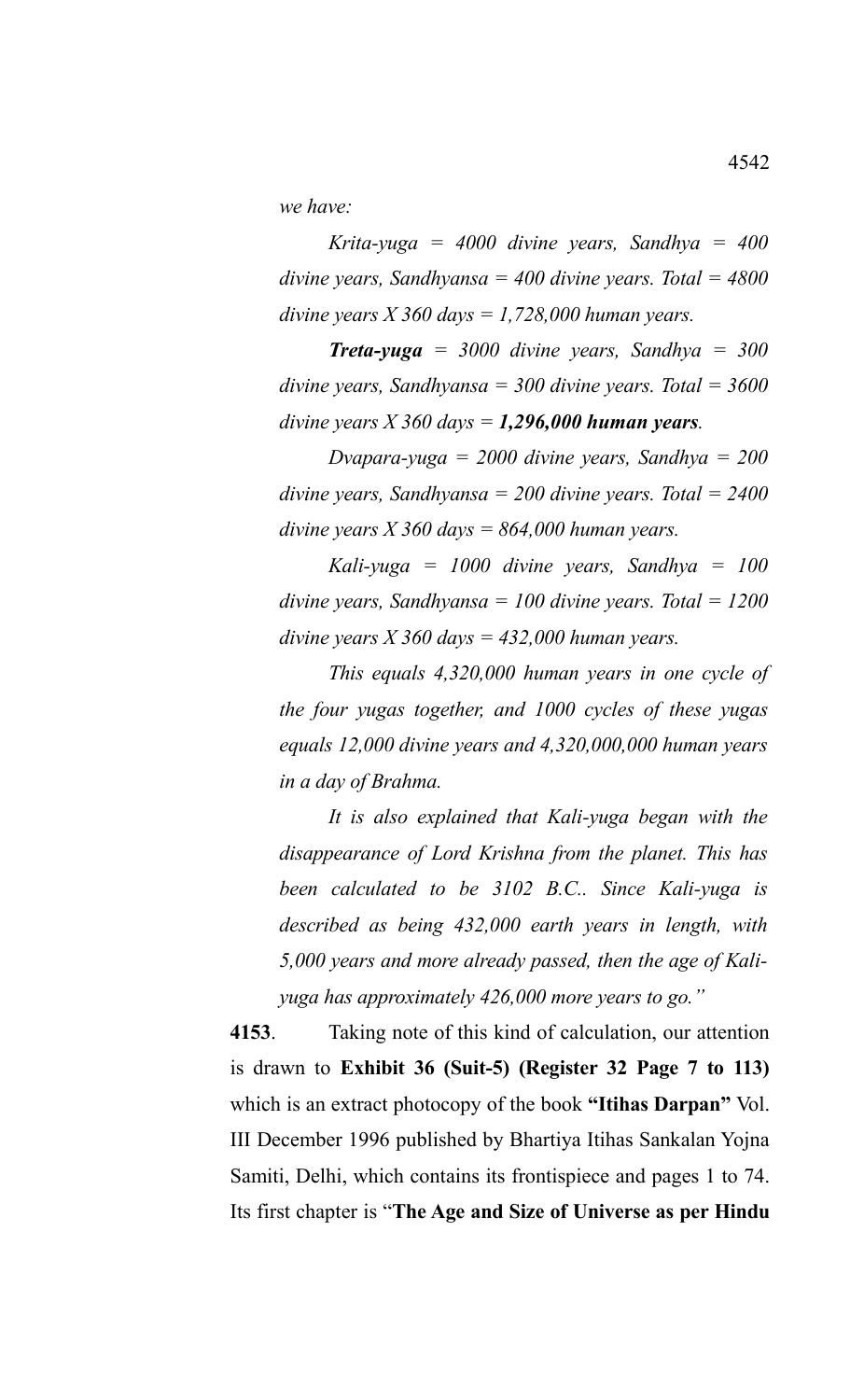**Calculations**". Apparently, the concept of time and period appears to be exaggerated and may not be relevant for the dispute but in substance it has some connection with the issues in hands and will reflect on what the Court is required to do while considering such issues without appreciating the antiquity, magnanimity and the lack of appropriate knowledge on this aspect on the part of the people in presenti to explain the real concept, may be on account of loss of ancient record in original etc. or the material having disappeared with time. Some part of the calculation of learned author would be a matter of interest and may also reflect what these religious personalities have said is not something which can be brushed aside easily. It says:

*"Professor Arthur Holmes in this masterly work The Age of the Earth opines "Long before it became a scientific aspiration to estimate the age of the earth, many elaborate systems of the world chronology had been devised by the sages of antiquity. The most remarkable of these occult timescales is that of the ancient Hindus, whose astonishing concept of the earth's duration has been traced back to Manusmriti, a sacred book. According to this compilation of law and wisdom, the whole past and future of the world is but a day in the eternal life of Brahma – a day of four thousand three hundred and twenty million years, throughout which finite beings are created out of Infinite. The day of Brahma is divided into fourteen great cycles, each lasting 30,34,43000 years, together with when Brahma's night begins the finite is destined once more to merge into infinite. At present the world is in the seventh of these cycles and according to the Hindu calender recorded*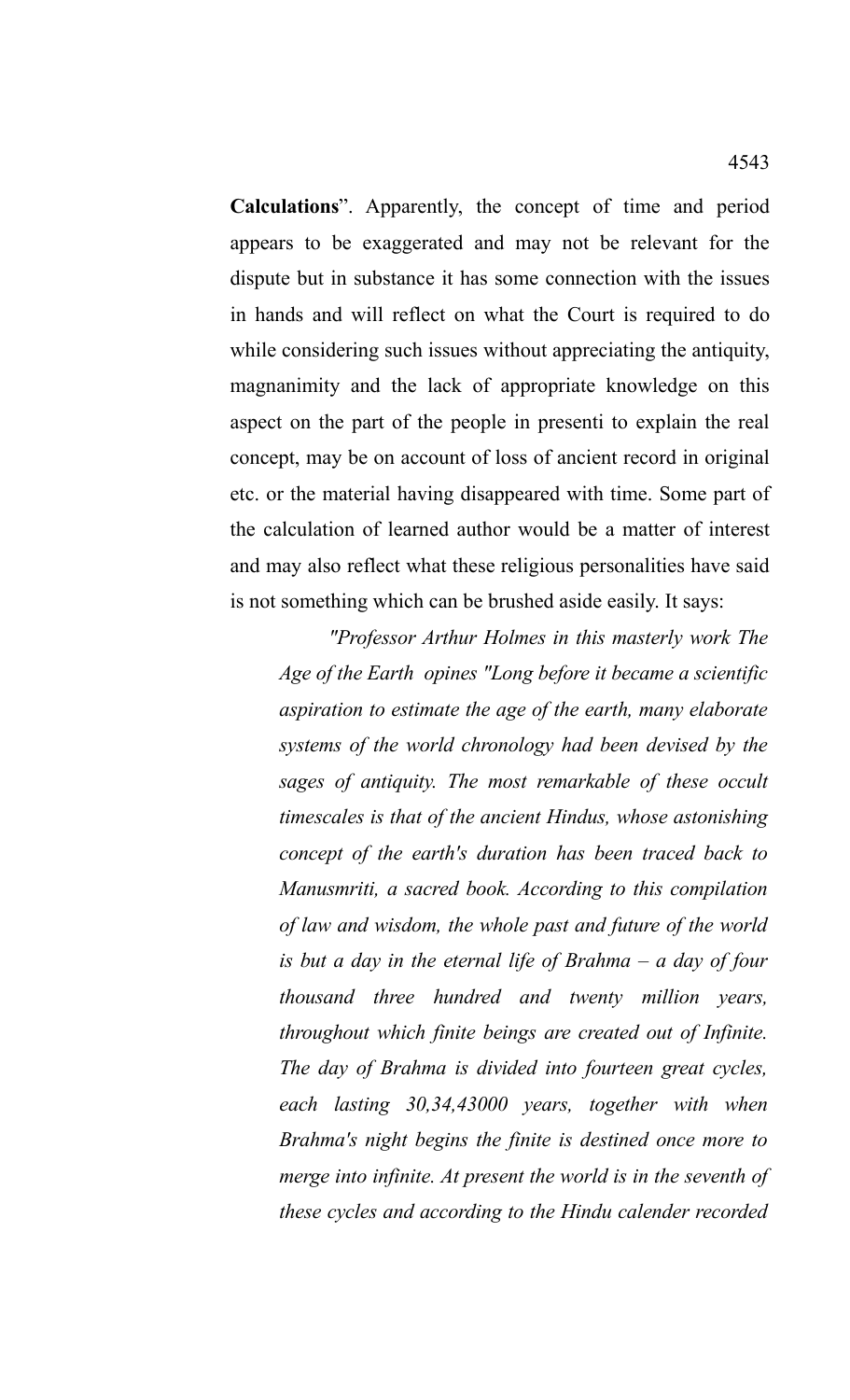*in the Vishnu Purana it is now (A.D. 1947) 107,29,49048 years since the earth came into existence. By a curious coincidence this characteristically precise assessment is of the same order as the two thousand million years which has recently been the most favoured estimate for the age of the expanding universe."*

*Since the introduction of the theory of Relativity by Prof. Elbert Einstein, the concepts regarding the universe have been revolutionised. According to Einstein the space, time and matter all are relative. There is nothing which could be called Absolute. Time and space could not be separated. The astronomer looking through his telescope is looking both outward in space and backward in time, for the light reaching the earth from the states is not of today but of million of years back. We are looking at them in their form when the light left them so many millions of years back and it is quite possible that some of these stars might have ceased their existence at present. Therefore, Einstein described the Universe as a space time continuum having four dimensions-three of space and one of time. Einstein had shown that the properties of space-time continuum are disturbed wherever there is matter and motion. A star, a comet or a galaxy, says Licoln Barnett, a noted physicist distorts the geometry of the space-time through which it moves, just as a fish swimming in the water agitates the surrounding waters. Space becomes bent or curved in the region of the matter hence the paths of the planet are the results of moving through space distorted by the Sun.*

*As we have already seen, the space-time continuum is*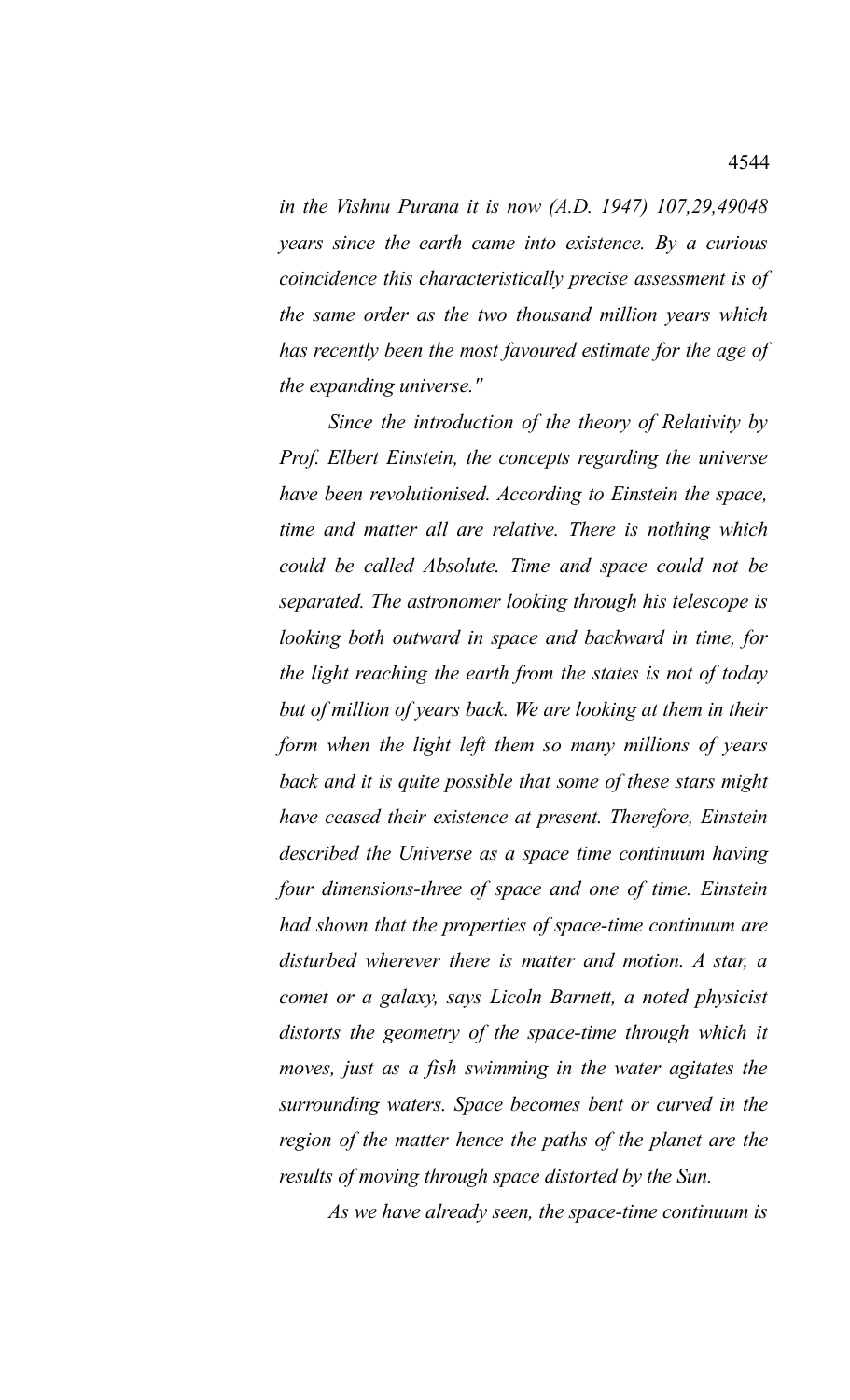*bent and distorted by the material bodies in it. If the space is curved in the region surrounding the heavenly bodies it is obvious that all matter in the universe must produce the similar effect- an overall curvature of the whole space-time continuum. The universe, must be regarded as a close system finite but unbounded and not infinite as has been supposed. On the face of it, it is beyond one's imagination to visualise a finite universe but there is nothing so mysterious about it. The surface of the earth, for example, is finite, that is having a limited or measurable area but at the same, time unbounded, i.e. one could walk around it for ever without ever reaching the end.*

*Einstein theorised that the universe is of such size and shape that a beam of light travelling at 1,86,000 miles per second would return to its source after about 200 billion years. (One billion is equal to one million million and the figure comes to 200,000,000,000,000). As the figure is nothing but the circumference of the universe using the formula pi 'D(Diameter)= Circumference, we can calculate the diameter of the universe.*

> *Pi=22/7: Diameter = 200,000,000,000,000x7 22 =100,000,000,000,000x7 11 = about 63,636,363,636,364*

*Light years*

*(One light year is the distance travelled by light in one earthly year at the rate of 1,86,000 miles per second and is equal to 5.38 million million miles)*

*Keeping aside for a while the Einsteinian views about the universe, let us see what the ancient Hindus*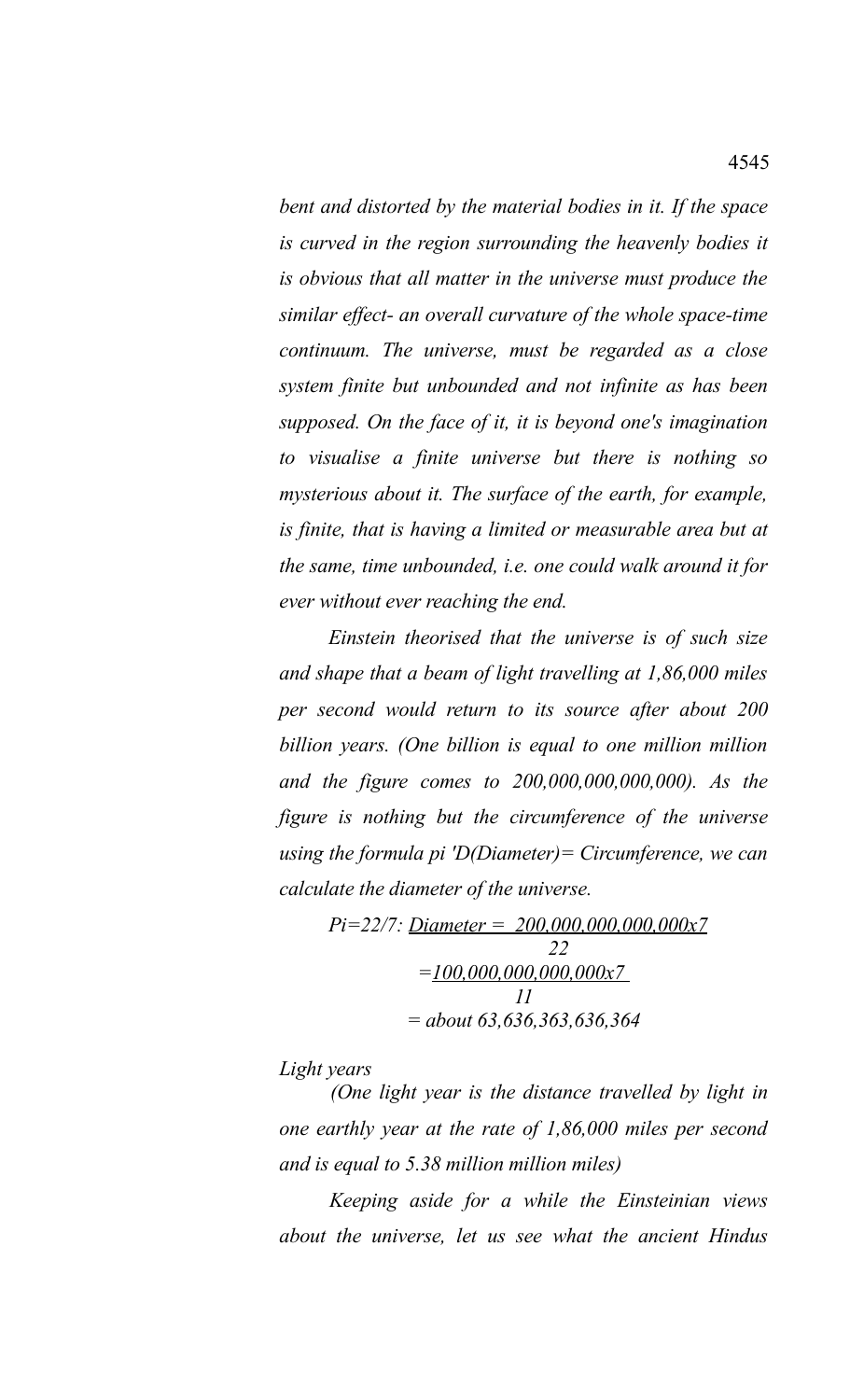*concieved about the universe.*

*In the Hindu puranas the universe was considered a gigantic egg hence the name "Brahmanda'. God who is the lord of Universe is described as 'Akhilanda Koti Brahmanda Nayaka' meaning, 'The Lord of the biggest egg having innumerable cosmic spheres.' The age of the universe or the life-span of the universe is given in terms of the life span of Brahma. In Hindu chronology there are two time-scales; one the earthly scale and the other the divine scale (Deva Mana). The details of the scales are given below.*

*The simplest chronological unit is known as 'Prana' 6 Pranas =1 Vighatika 60 Vighatikas =1 Ghatika 60 Ghatikas = 1 Ahoratra (Day & Night together) 15 Ahoratras (Days) = 1 Paksha (Fortnight) 2 Pakshas (For nights) = I Masa (Month) 12 Masas (Months) =1 Samvatsara (Year) =1 Divine Day 30 earthly years = 1 Divine Day (Divya Maha) 360 earthly years = 1 Divine year (Divya Vastara) 4800 Divine years or 17,28,000 earthly years = 1 Krita Yuga (including twilight period) 3600 Divine years or 12,96,000 earthly years = 1 Treta Yuga (including twilight period) 2400 Divine years or 8,64,000 earthly years = 1 Dwapara Yuga (including twilight period) 1200 Divine years or 4,32,000 earthly years = 1 Kali Yuga (including twilight period)*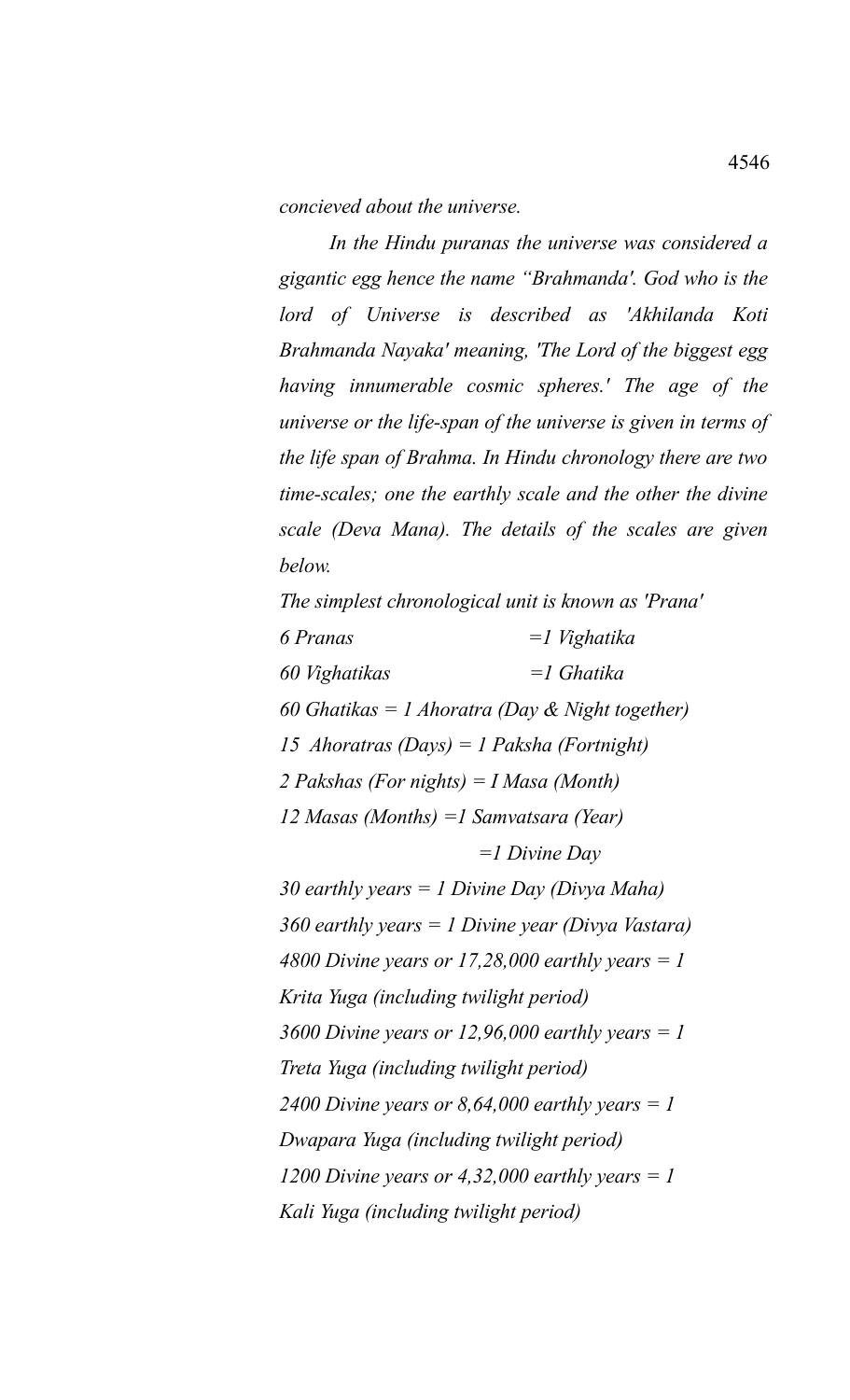*12000 Divine years or 43,20,000 years (Sum total of 4 Yugas) = 1 Maha Yuga or Divya Yuga (Great epeoh) 1000 Divya Yugas or 432,00,00000 years = 1 Udaya Kalpa (Day of Brahma)*

*Another*

*1000 Divya Yugas or 432,00,00,000 earthly years – 1 Kshaya Kalpa (Night of Brahma)*

*2000 Divine years or 864,00,00,000 earthly years – 1 (Full day of Brahma Brahma dina)*

*30 such days of Brahma – 1 month of Brahma (Brahma Masa)*

*12 such months of Brahma – 1 year of Brahma 100 such years of Brahma = 1 Life Span of Brahma*

*By the end of this period the entire Universe, every galaxy, nebula, star – each and every thing perishes. This period of Universal dissolution lasts for another such life span of Brahma (100 Brahma Vatsaras) and on completion of the same new creation of everything commences again. This phenomenon is cyclic and has neither beginning nor end.* 

*Applying this vast time scale let us calculate the age of Brahma in terms of earthly years. 1 day of Brahma = 864,00,00,000 years 1 year of Brahma = 864,00,00,000 X 360 years 1 Life Span on Brahma = 864,00,00,000 X 360 X 100 years = 311,040,000,000,000 years (15 digits)*

*The modern astrophysicists place the age of the present universe as anything between 10 and 20 billion years. Let us see what it seems to*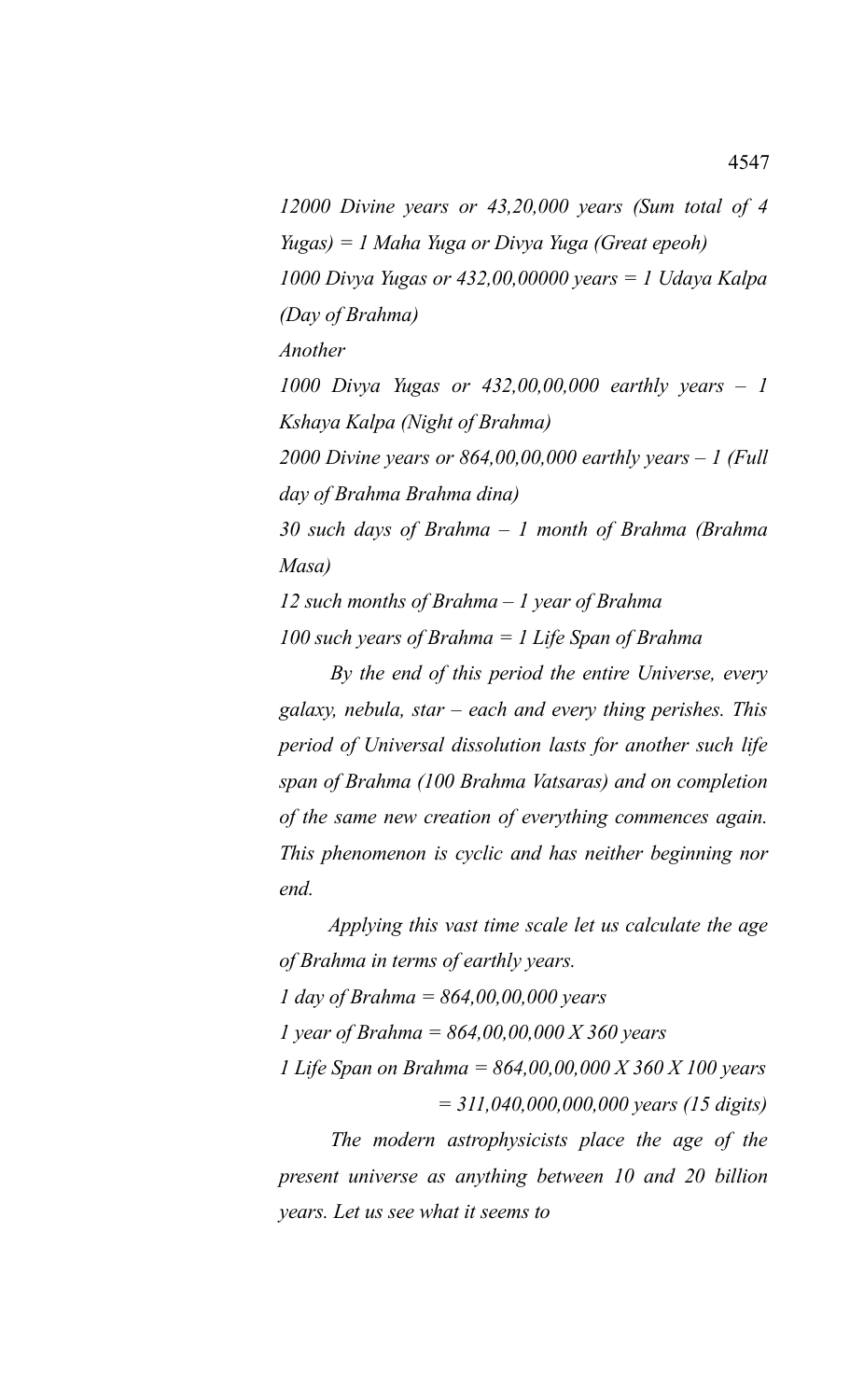*1 Million is equal to 10,000,00*

*1 Billion equals to 1 Million X Million*

*= 10,000,00 X 10,000,00*

*= 100,000,00,00,000*

 *10 Billion = 10 X 100,000,00,00,000*

*= 1,000,000,00,00,000 (14 digits)*

 *20 Billion = 2,000,000,00,00,000 (14 digits)*

*Now let us calculate the present age of the Universe as per the Hindu scriptures. At present Brahma has completed his fifty Divine years of life and is in his fifty first Divine year.*

*1 Divine year = 8,640,000,000 X 360 earthly years 50 Divine years = 50 X 8,640,000,000 X 360 years = 155,520,000,000,000 (15 digits)*

*A comparison of both the above figures clearly shows that while the modern astrophysicists, figures are very conservative the Hindu calculations are most accurate.*

*During the current fifty first year 1,972,949,096 (By 1995) years were over. Hence the total age of the universe at present comes to 155,520,000,000,000 plus 1,972,949,096 i.e. 155,521,972,949,096 years.*

*A comparison of both the above figure shows that while the figures of the modern astrophysicists are very conservative, the figures arrived at by the Hindu calculations are most accurate. The reason is that while the former are conjectural the latter are based on scientific facts.* 

*It was already mentioned that as per Einsteinian view since the Universe is such that a beam of light*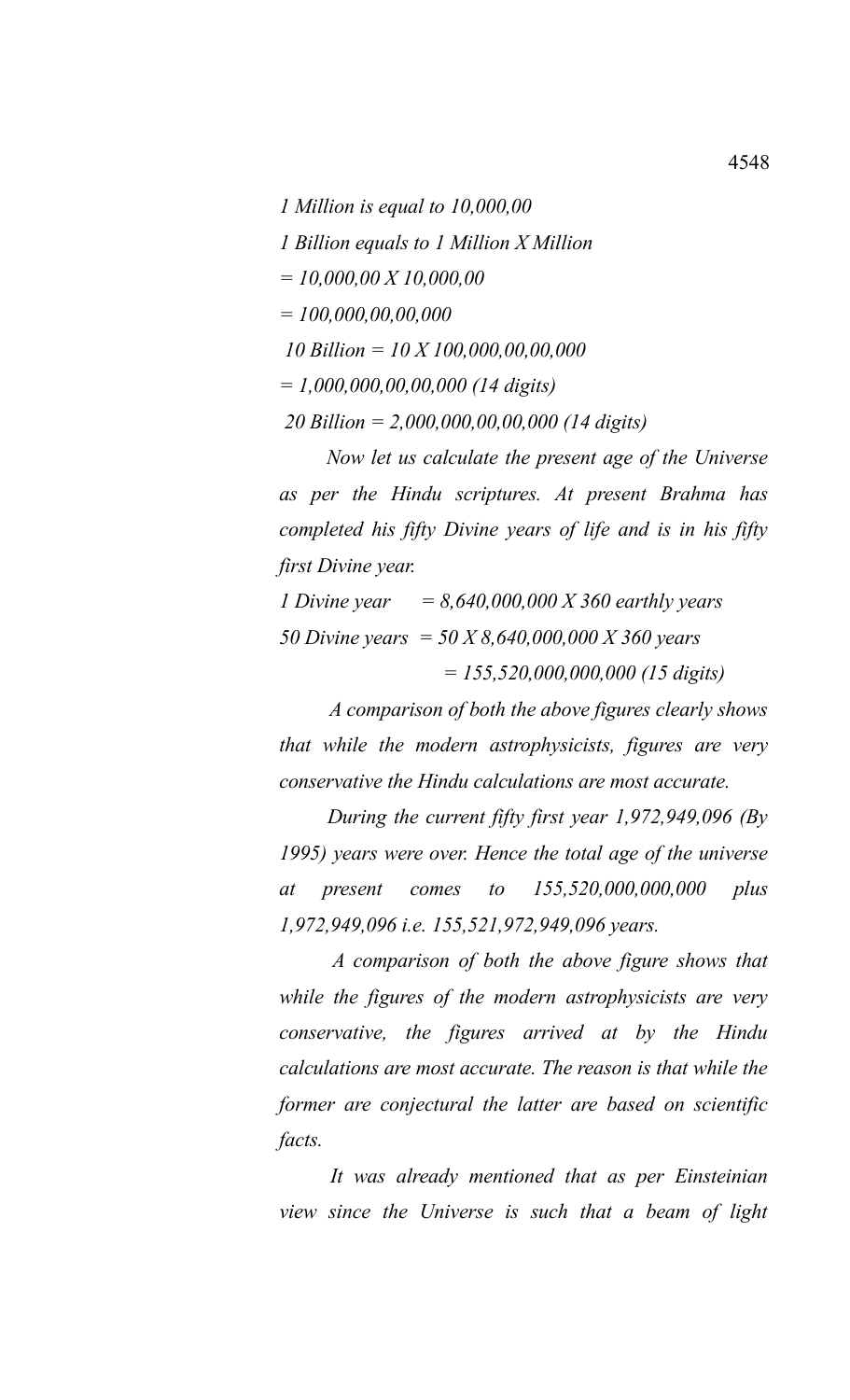*travelling at a speed of 1,86,000 miles per second would return to its source after 200 billion years – Light rays are supposed to travel in straight lines. In such a case how it would be possible for the light rays to undergo several bends and come back to its original source? Even a third grade star like the Sun could deflect light rays passing nearby. Einstein perdicted this and also practically showed it during a solar eclipse. Thus he proved that light also is having mass based on which his popular formula e = mv was conceived. There are billions and billions of stars which are very very massive than the Sun in the universe. Many such stars devour the light coming to them becoming black hole while others deflect that light rays passing nearby. Thus the light rays undergo several deflections and finally come to the original source. As per this Einstenian concept it was calculated that the Universe is having a circumfrence of 200 Billion light years and the diameter of 63,636,363,636,364 light years. Thus Einstein believed that the universe is finite having these dimension.*

*200 billion = 1,000,000 X 100,00,00 X200* 

*= 200,000,000,000,000 (15 digits)*

*It is curious to note that the life span of Brahma also is having such a staggering figure.*

*Life span of Brahma = 311,040,000,000,000 years*

## *(15 digits)*

*Could it be just a coincidence? Does it indicate the size of the Universe? If so it is the most accurate calculation."*

**4154**. This document further appears to have been filed to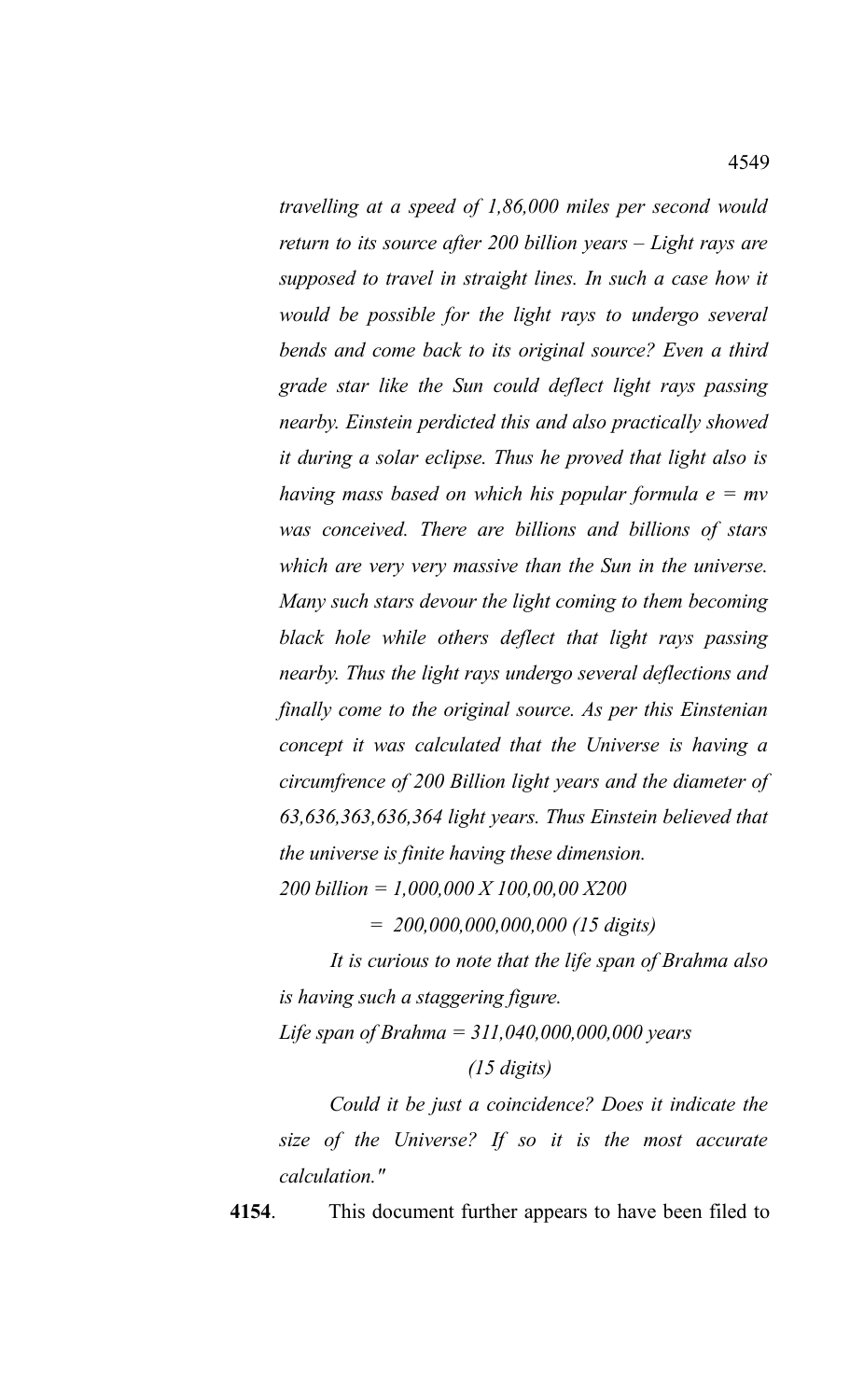show the manner in which the stone inscription of 1992 was deciphered, but now, in our view, it is wholly irrelevant since K.V. Ramesh OPW 10 has submitted his own translation and transliteration in English which all the parties have admitted that it is the most authentic one and his competence and expertise on the subject admits no doubt.

**4155.** F.E. Pargiter tried to find out historicity in the matter by tracing out the genealogy. In his "**Ancient Indian Historical Tradition**" he collected list of rulers and dynasties based on traditional Sanskrit sources. He could successfully find the chronology tracing back about three thousands of years but find some gaps missing links etc., hence rejected it by observing that it is entirely a myth. It is normally difficult to a common man to trace out his own genealogy by five or ten stages back, and, here a person who had no knowledge of local faith, belief etc., from here and there tried to find out chronological list of hundreds of predecessors, going in thousands of years, and yet when found some alleged manuscripts or some descriptions in certain books creating some confusion, easily accepted the easier mode of wriggling out of it by terming it a myth. Probably the reason might be that they were working under a concept of Christian methodology at that time that the world itself was created 4004 BCE. He also might be under the conventional wisdom of Max Muller's theory of Aryan invasion in Indian sub-continent who presumed that Indian civilization began only when the Aryans allegedly invaded from the side of Indus in about 1500 BCE. It is probably for this reason that he was not able to go beyond that. Something is really disturbing with these kind of disputes. Doubts normally are not raised or tried to be avoided in the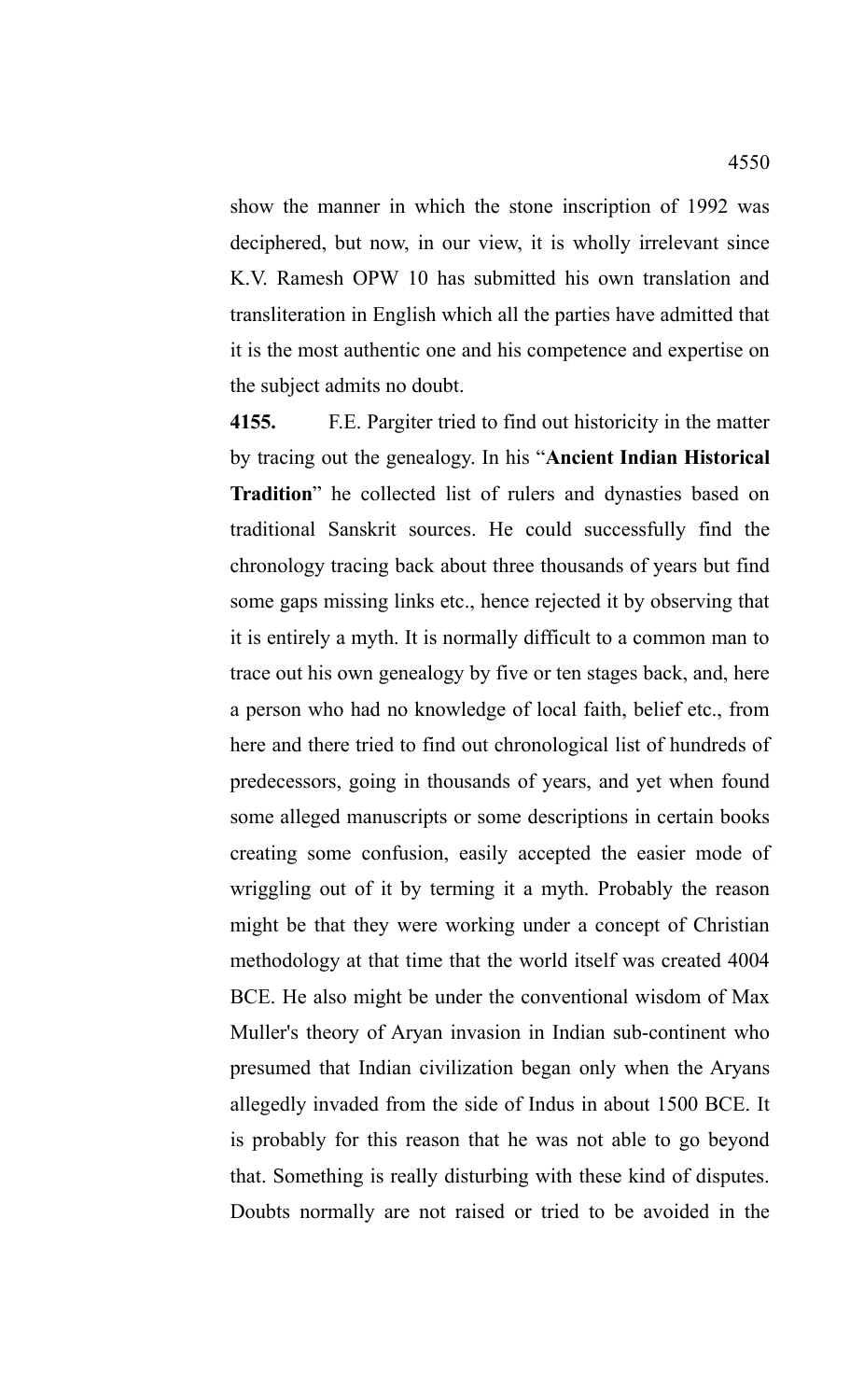matters of other religions. The dispute of Al Aqsa in Jerusalem where the Farmosque is and treated to be the third most pious place by muslims since they believe that Prophet Muhammad descended thereat after visiting heaven, nobody even doubts their faith but one can always ask a question that Jerusalem is not mentioned in Quran at all while Mecca and Madina words have been used innumerably then what is the evidence for such belief but then one must understand and appreciate that in the matter of faith and religion such things cannot be asked. A religion itself means if some people believe something and worship as a matter of right, since the time immemorial, the others must not raise any doubt. Simple logic is that failing to find evidence to something does not necessarily result in that the thing does not exist.

**4156.** The issues which have been framed and up for consideration by us are causing a bit complication inasmuch as issue 11 (Suit-4) says, "is the property in suit the site of Janambhumi of Sri Ram Chandraji". It does not talk of whether this question has to be considered in the context of tradition, faith and belief of Hindus, or, that like an ordinary property dispute, we are really required to answer where Lord Rama was born actually. If this be so, the issue requires us to perform an impossible task. On the one hand, qua the property in dispute when question arises whether it was actually constructed by Babar, and whether he actually dedicated or not, the submission is that the matter travels in history and, therefore, direct evidence for an event occurred such a long time back may not be possible, hence the issues must be decided in the light of the traditions etc. and other circumstantial things. But here, where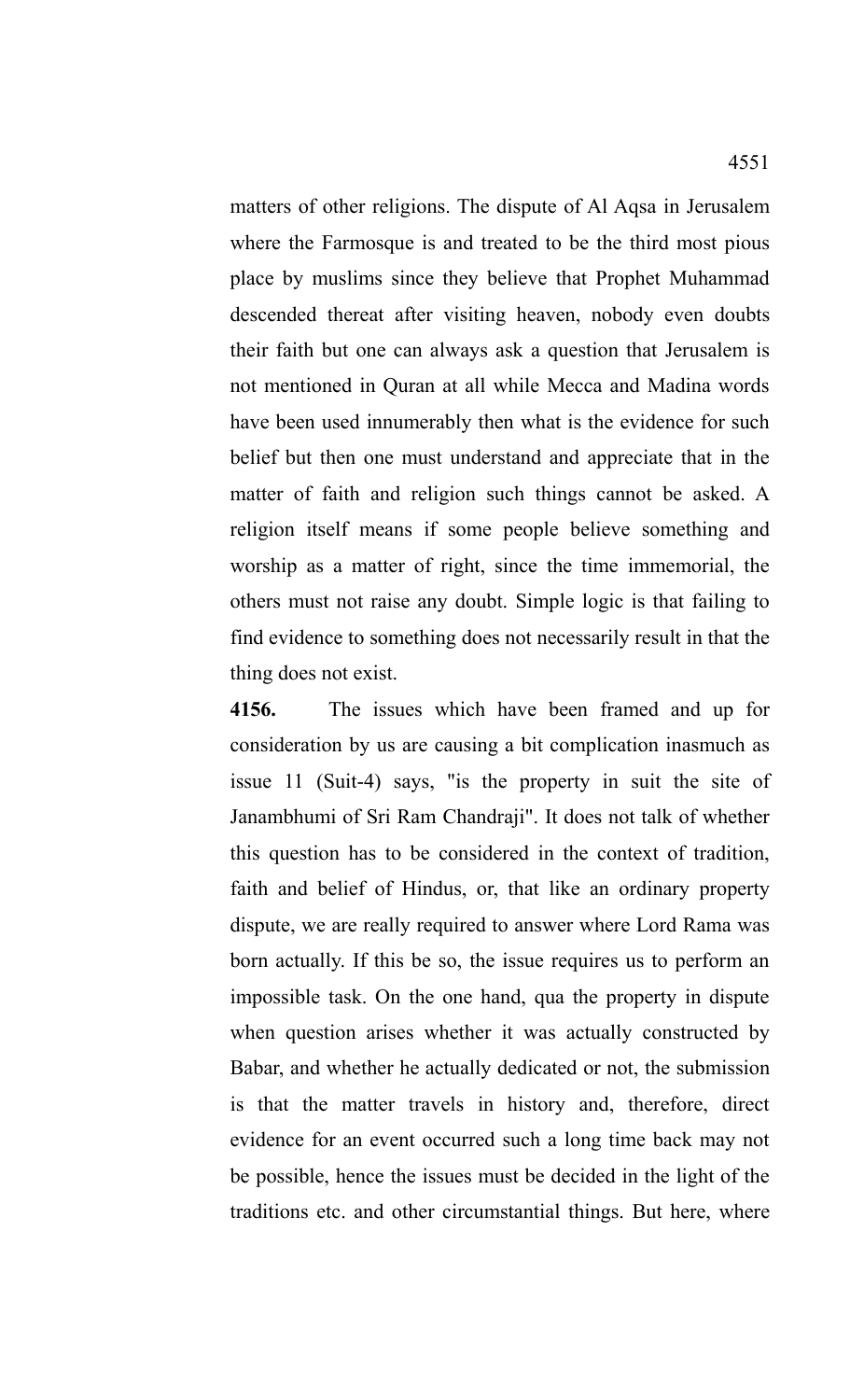the period of Lord Rama ranges in several thousands and lacs of years, can it be said that the question where he actually born, be decided by a Court of Law by collecting positive evidence on this aspect and any party will be able to do it.

**4157.** The issues pertaining to history cannot be decided like this and to us it appears that by necessity we have to treat the issues 11 (Suit-4), 1 (Suit-1) and 22 (Suit5) as if we are required to answer the common question whether the property in suit is the site of birth of Sri Ramchandra Ji according to tradition, belief and faith of Hindus in general, otherwise this kind of dispute will create inroads to a very serious and dangerous arena which we cannot allow.

**4158.** Let us now proceed to find out as to how Ayodhya and Lord Rama inter se are considered by the parties before us and what has been said in brief by their witnesses.

**4159**. Regarding the identity and importance of Ayodhya, the statements of some of the witnesses of plaintiffs (Suit-4) are as under:

## **(a) P.W. 6 Mohammad Unus Siddiqi**

''यह ठीक है कि हिन्दू लोगेां में इस बात की आस्था है कि अयोध्या भगवान राम के नाम से जुड़ी हुई है।''(पेज 20)

*"It is true that it is a matter of faith for Hindus that Ayodhya is linked with the name of Lord Rama."(E.T.C.)*

## **(b) PW 8, Abdul Ajij**

''यह ठीक है कि अयोध्या हिन्दुओं की एक तीर्थस्थली है। बहुत दूर-दूर से हिन्दू लोग वहाँ आते हैं।" (पेज 33)

*"It is true that Ayodhya is a pilgrimage of Hindus. Hindus come here from far off places." (E.T.C)*

#### **(c) PW 10 Mohammad Idris**

''अयोध्या एक मजहबी शहर है, वह हिन्दुओं का भी मजहबी शहर है और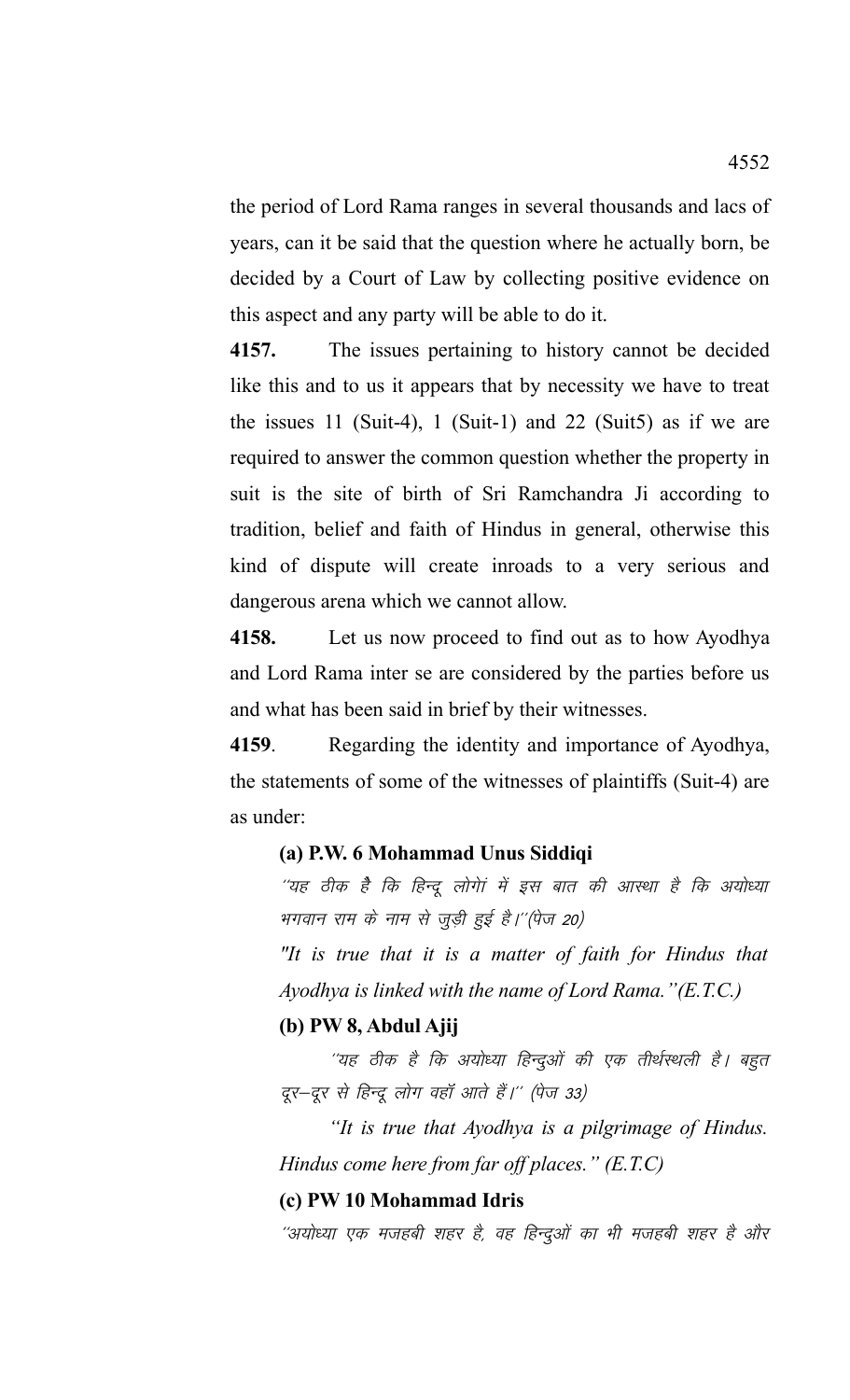मुसलमानों का भी मजहबी शहर है। . . . . .यह ठीक है कि अयोध्या में मन्दिरों की भरमार है।'' (पेज 33–34)

*"Ayodhya is a religious town. It is a religious town for Hindus and so is it for Muslims. . . . . . . . . It is true that Ayodhya has plenty of temples."(E.T.C)*

# **(d) PW 21 Dr. M. Hashim Kidwai**

''यह सही है कि राम चन्द्र जी का जन्म अयोध्या में हुआ था। यह सही है कि हिन्दू लोग अयोध्या में भगवान राम के जन्म स्थान पर दर्शन करने सदियों से जाते हैं।'' (पेज –77)

*"It is true that the birth of Ram Chandra Ji took place in Ayodhhya. It is true that from centuries, Hindu community have been visiting the birthplace of Lord Rama for Darshan." (E.T.C.)*

''यह ठीक है कि अयोध्या हिन्दुओं की एक महत्वपूर्ण तीर्थस्थली है यह भी ठीक है कि अयोध्या में भगवान श्री राम का जन्म हुआ था। सभी हिन्दू इस बात को नही कहते कि भगवान राम का जन्म उसी भूमि पर हुआ था जहां बाबरी मस्जिद बनी है। यह ठीक है कि कुछ हिन्दू की ऐसी मान्यता है कि यह भगवान श्री राम की जन्म स्थली है।'' (पेज –83)

*"It is true that Ayodhya is a significant pilgrimage of Hindus. It is also correct that birth of Lord Rama took place in Ayodhya. All Hindus do not say that the birth of Lord Rama took place on that very land where Babari Mosque is constructed. It is correct that some Hindus believe that it is the birthplace of Lord Sri Rama." (E.T.C.)*

## **(e) PW 25 S.M. Naqvi**

''जो तीर्थयात्री अयोध्या में दर्शन के लिए आते हैं वह और सब स्थानों के अलावा बाबरी मस्जिद के पास जो सीता रसोई कहा जाता है ओर राम चबूतरा कहा जाता है वहां तक आते हैं और श्रद्धा जरूर पेश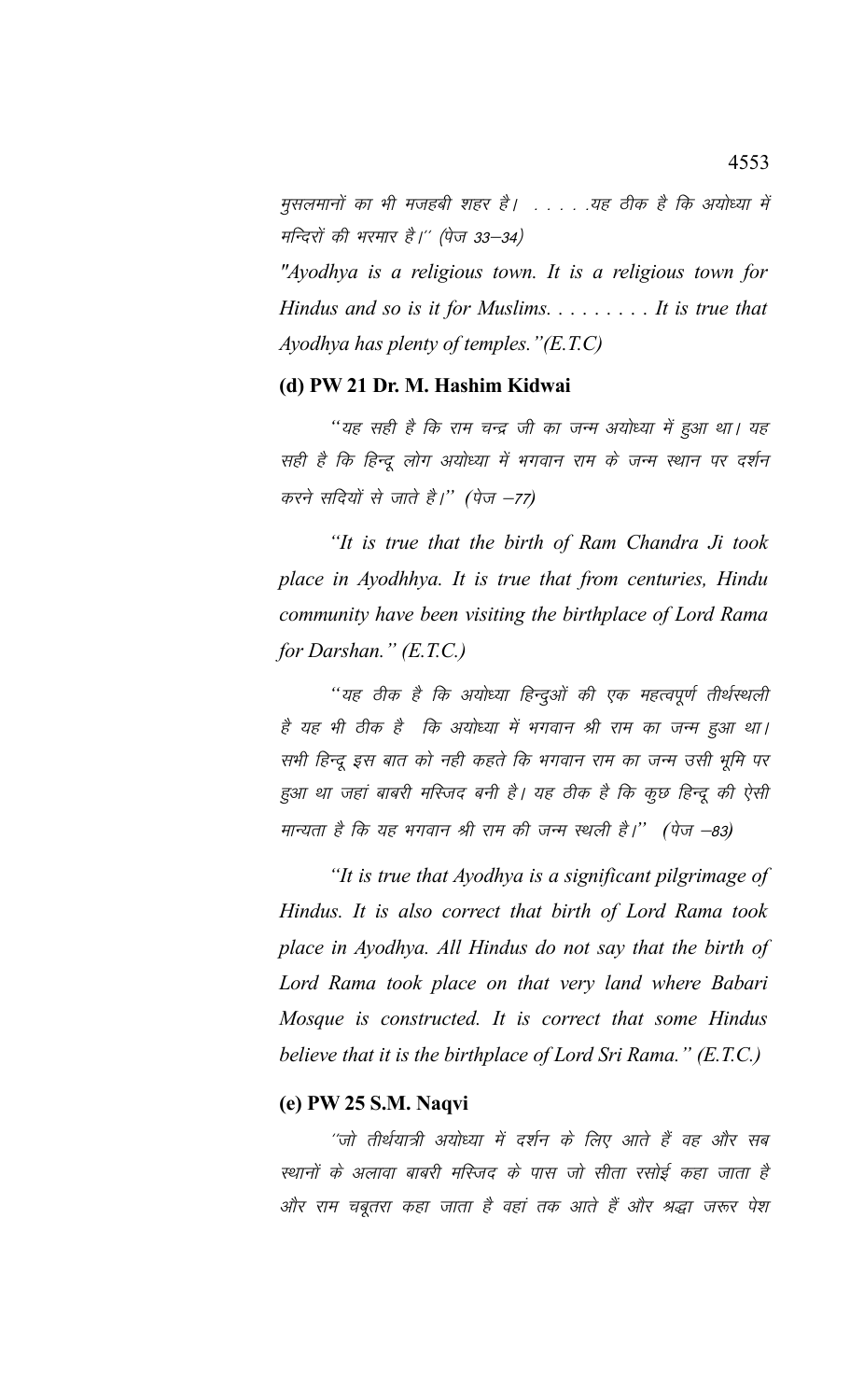करते होंगे और श्रद्धानुसार फूल और बताशे चढ़ाते हैं।'' (पेज 51)

"Such pilgrims, who come to Ayodhya for 'Darshan' (offering of prayer by Hindus in temple), apart from other places, also visit the place called 'Sita Rasoi' & 'Ramchabutara' near Babri masjid and must be offering their devotion and offer flowers and sweets as per their devotion." (E.T.C.)

**4160**. So far as the witnesses of Hindu parties are concerned, they all have said unequivocally that according to their faith and belief Lord Rama was born at Ayodhya and the disputed site is the place where Lord of Lord manifested. The relevant part thereof we may refer a bit later.

**4161**. We are aware that the antiquity, history etc. of a place or personality would not solely depend upon the oral statements of some persons who could not have any personal knowledge of the matter. This appears virtually admitted on the part of the muslim parties also and it is probably for this reason, under Order X Rule 2 CPC, statement was made by all the learned counsels appearing for Muslim parties, about the faith and belief of Hindus that Lord Rama was born at Ayodhya or that it is this very Ayodhya in respect whereto the above faith exists, they have no reason to dispute it, and their dispute is confined only to the site in question as to whether the place of birth of Lord Rama can be zeroed down thereto or not, legally and otherwise.

**4162**. The counsel for the parties virtually were unanimous that these aspects can be seen better in the light of the historical and other texts which may reflect upon it and give some idea on the subject. Having considered the issue in detail we find that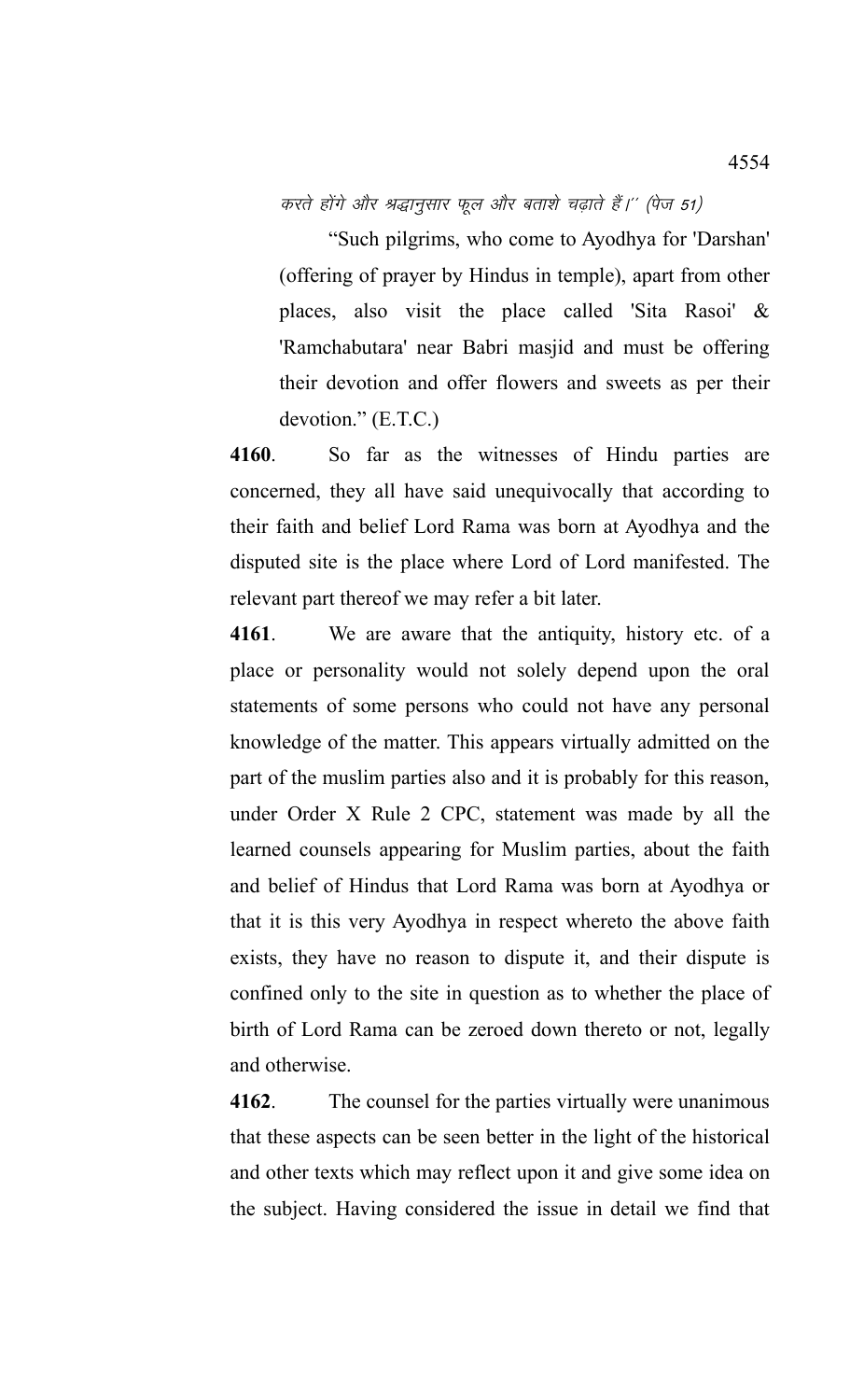the work of Historians and experts as they claim, and the recorded material, which we have in the form of books, can broadly be categorised in two.

(1) The books written before or till 1600 AD (hereinafter referred to as "pre-1600 AD"; and,

(2) The books written after 1600 AD (hereinafter referred to as "post-1600 AD").

**4163**. The reason for making the above distinction though to some extent is apparent, but we propose to give its detail. At this stage, it would be suffice to mention and remind us that the books falling in the first category, i.e. pre-1600 AD mostly consist of Hindu, Jain, Baudha and Muslim literature written by the persons of these communities, in limited way some chronicles, and also include the published material of certain travellers from other countries like China etc. In the later category, i.e. post-1600 AD the published material consist of the history books mostly written by Europeans as well as English translation of pre 1600 AD literature, which was originally written in languages like Sanskrit, Turkish, Persian etc. as also the travellers account of persons mostly European, visiting Indian sub-continent.

**4164**. It is no doubt true that pre-1600 AD literature is a bit scattered, lack at several places, clarity and specificity, and leaves at times one to guess or assume something while the post-1600 AD material is more specific and concrete but tainted and tampered or written without understanding the true context and facts. It has to be relied and handled cautiously since it is more based on informations received by the authors other than first hand information. When something is written on the basis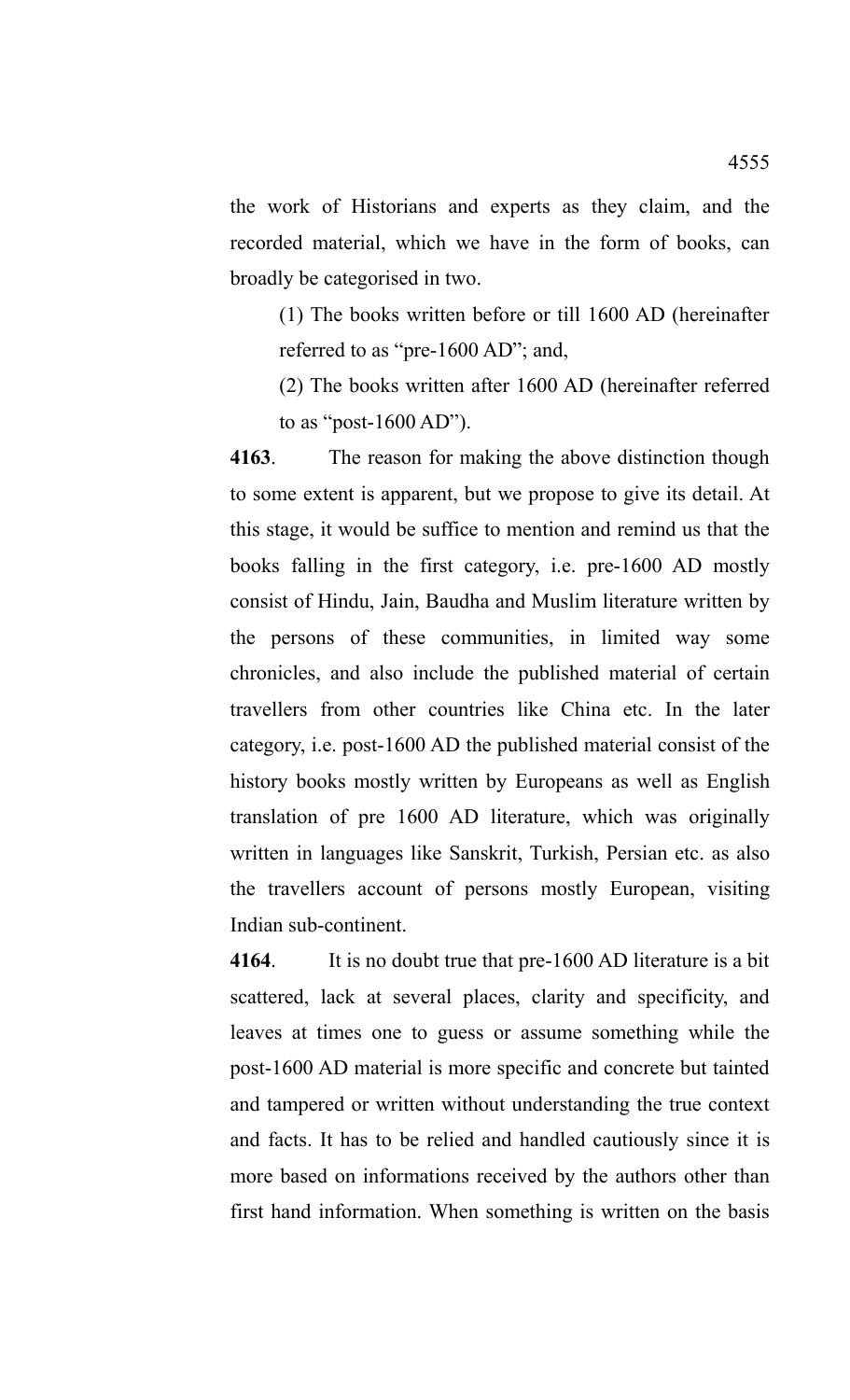of information received, the source from which the information has been received, the extent of clarity with which the information is conveyed the credibility of the informant as well as information, whether the information has been given impartially or with a biased mind, capacity and extent of understanding of the person receiving information, his capability of putting the same on paper, the extent of accuracy and several other similar factors would have to be considered otherwise the ultimate inference may result in drastic consequences.

**4165**. The Indian history in post 1600 AD has primarily been written by Europeans claiming that the same is based on an in-depth study of old manuscripts of Indian Literature as also the information they have collected from the available Indian Historians and local people. Though the printed material pre 1600 AD is also available but we cannot term it as primary source of evidence since the material is published later on and we have no manner of comparing the same with the primary source. The original manuscript is not available and in many of cases cannot be available at all.

**4166**. Normally one ought to proceed chronologically but since post 1600 authors have claimed their work to be very authentic and reliable, we intend to proceed in a reverse manner, i.e., first to consider and refer some of the historical and other books written in post 1600 AD and thereafter revert back to pre 1600 AD.

**4167**. The historical literature in post 1600 AD mostly has its credit to the people who came in India as merchants from England and turned the entire chapter of history in this part of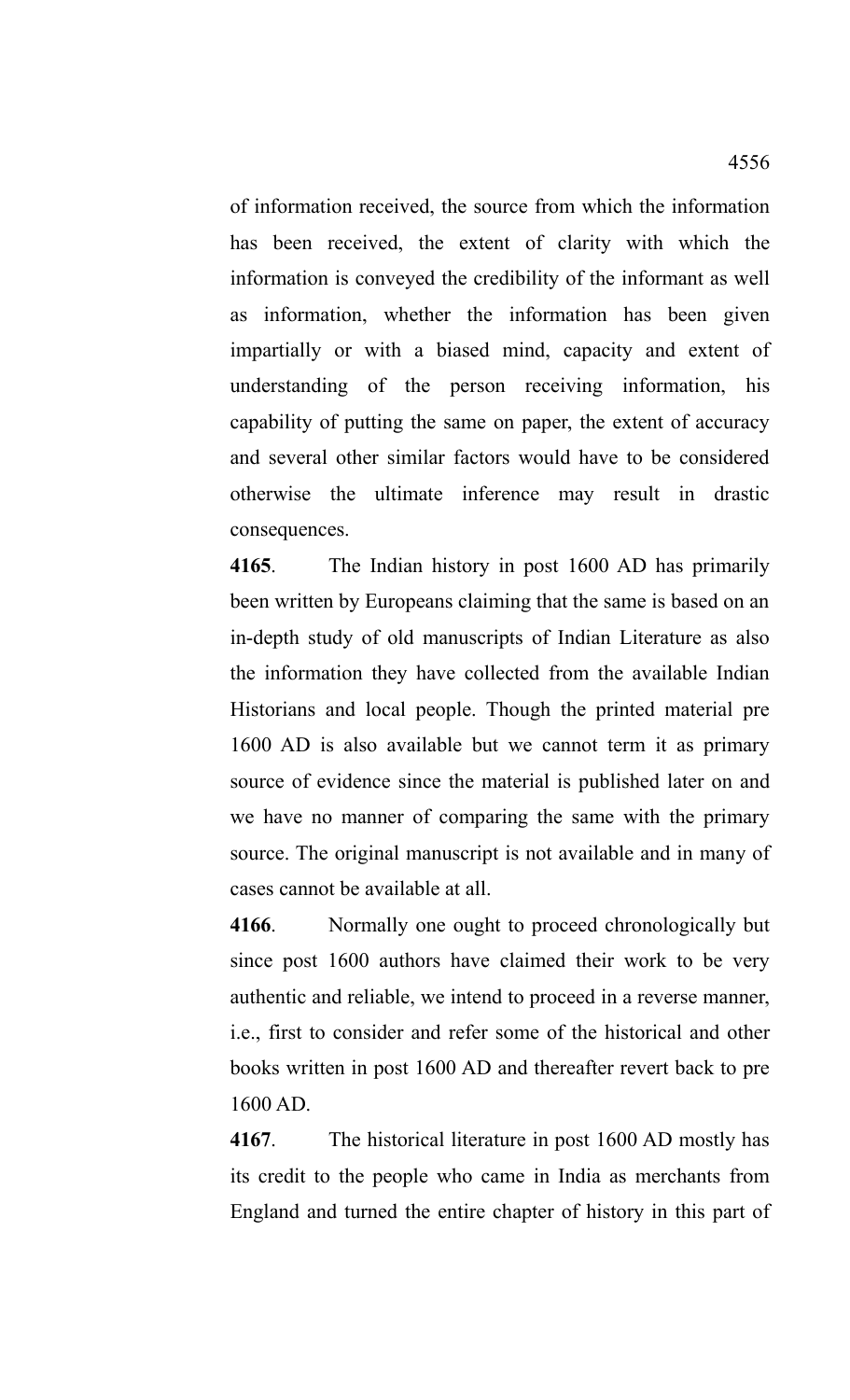Asian Continent. Prior to it, one noticeable event is the visit of Vasco-da-Gama on 20<sup>th</sup> May 1428 alongwith four ships and 118 sailors. It is said that the route was guided to him by an Indian sailor. He returned to Lisbon with a cargo, the value of which it is said, was 60 fold the cost of his voyage to India. This opened the eyes of Europeans in the entire continent and thereafter attempts from different countries like England, France etc. were made to enter into trade with India. On 24<sup>th</sup> September, 1599 a group of merchants formed an association for entering into free trade in East Indies. Queen Elizabeth granted a Charter on 31<sup>st</sup> December, 1599 to Governor and Company of Merchants of London to trade freely in the East. Though it was not necessary to seek for a charter but the Company had two reasons for the same. One, to assure a reasonable prospect of success in the adventure the Company asked for a trade monopoly and special privileges which by the constitutional practice of the time could be conferred only by the Crown; and secondly; to make association sufficiently powerful to negotiate and deal with Indian potentates, to count on state aid, to drive off European competitors and to enforce discipline among its own servants.

**4168**. It is said that to begin with the East India Company had only 101 shareholders and could collect a sum 30133 pounds, 6 shillings and 8 pence only. Later on it was increased and reached up to 68373 pounds and number of shareholders increased to 217. The shareholders included besides merchants and traders, grossers, leather sellers, dyers, tailors and goldsmiths. The East India Company was tempted to enter into trade with Indian continent after being impressed with its economic prosperity. Some of the comments made by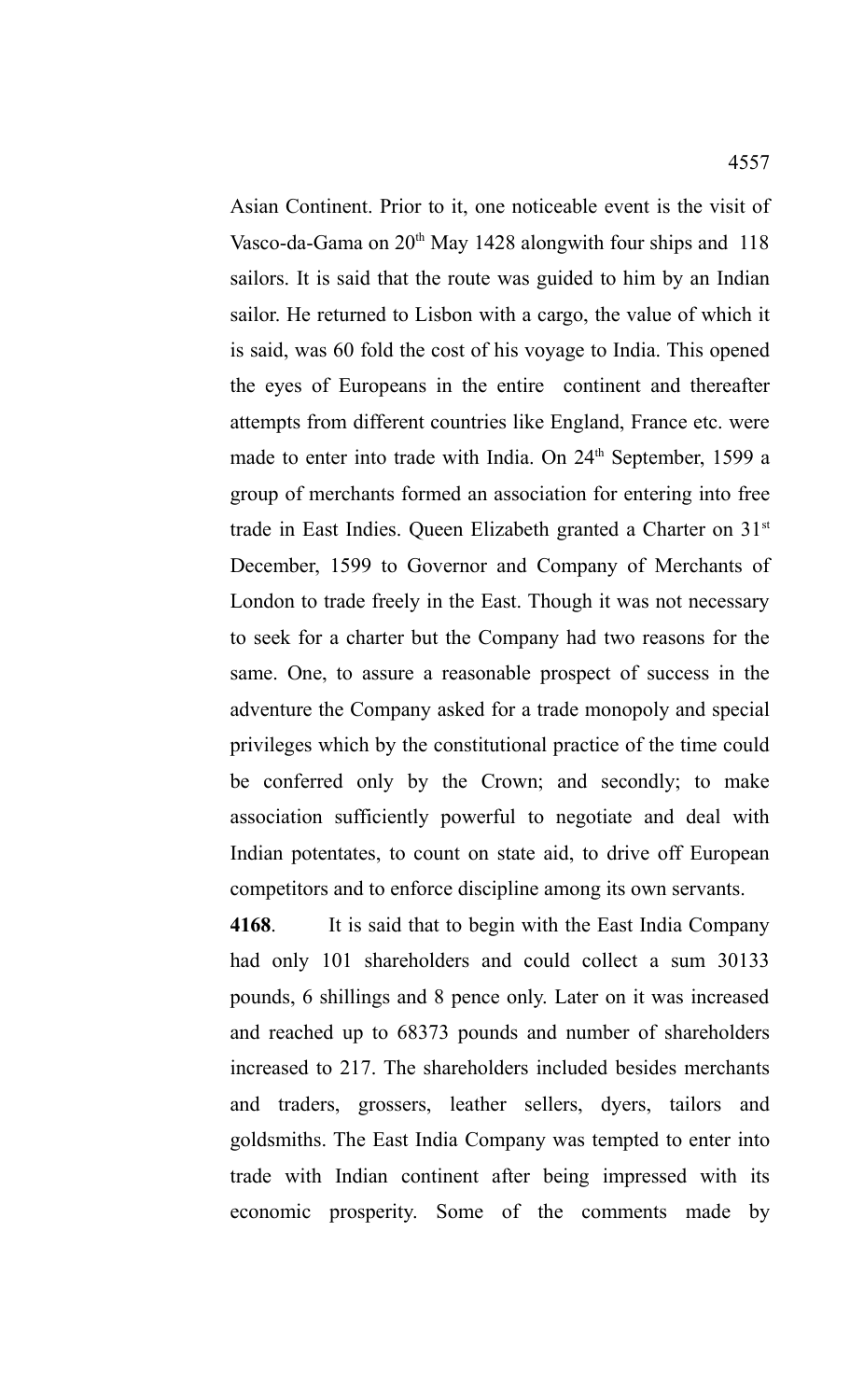Europeans supports it. Shakespeare called India as the "climax of the greatest opportunities in the world". The German philosopher Hegel in his book **"The Philosophy of History"** Newark 1956 Edition, page 142 described it as the "land of desire". The Vasco-da-gama himself called India as "Golden India" and Adam Smith said that "India was one of the wealthiest ancient country."

**4169**. The wealth drained out by the East India Company is an eye opener. James Mill in **"History of British India" Vol.- I** at page 22-23 has said that English East India Company in a short span made huge profits. In seven out of eight expeditions during 1603 AD to 1613 AD it made profits in general more than 200 times on the capital of the voyage. In 1600, in the First Charter granted by Queen Elizabeth, the company was described as "Governor and Company of Merchants of London trading into east Indies". It granted exclusive right of trading into and from the East Indies, in the countries and Ports of Asia and Africa, and into and from all the Islands, Ports, Harbours, cities, creeks, towns and places of Asia and Africa, America or any of them, beyond the cape of Bona Esperenza to the straits of Magellan for a period of 15 years. This grant was conditional on the trade proving profitable to the realm. This Charter was renewed by James First in 1609 AD and made "perpetual subject to determination after three years notice on proof of injury to the nation". Before 1612 AD, the members attributed on each occasion towards expenses of the each voyage reaping the whole profits of his subscription. In 1612 AD Joint Stock System was introduced and in the next four years, i.e., 1613 to 1616 AD the Company made a total profit of 87.5%. Maurice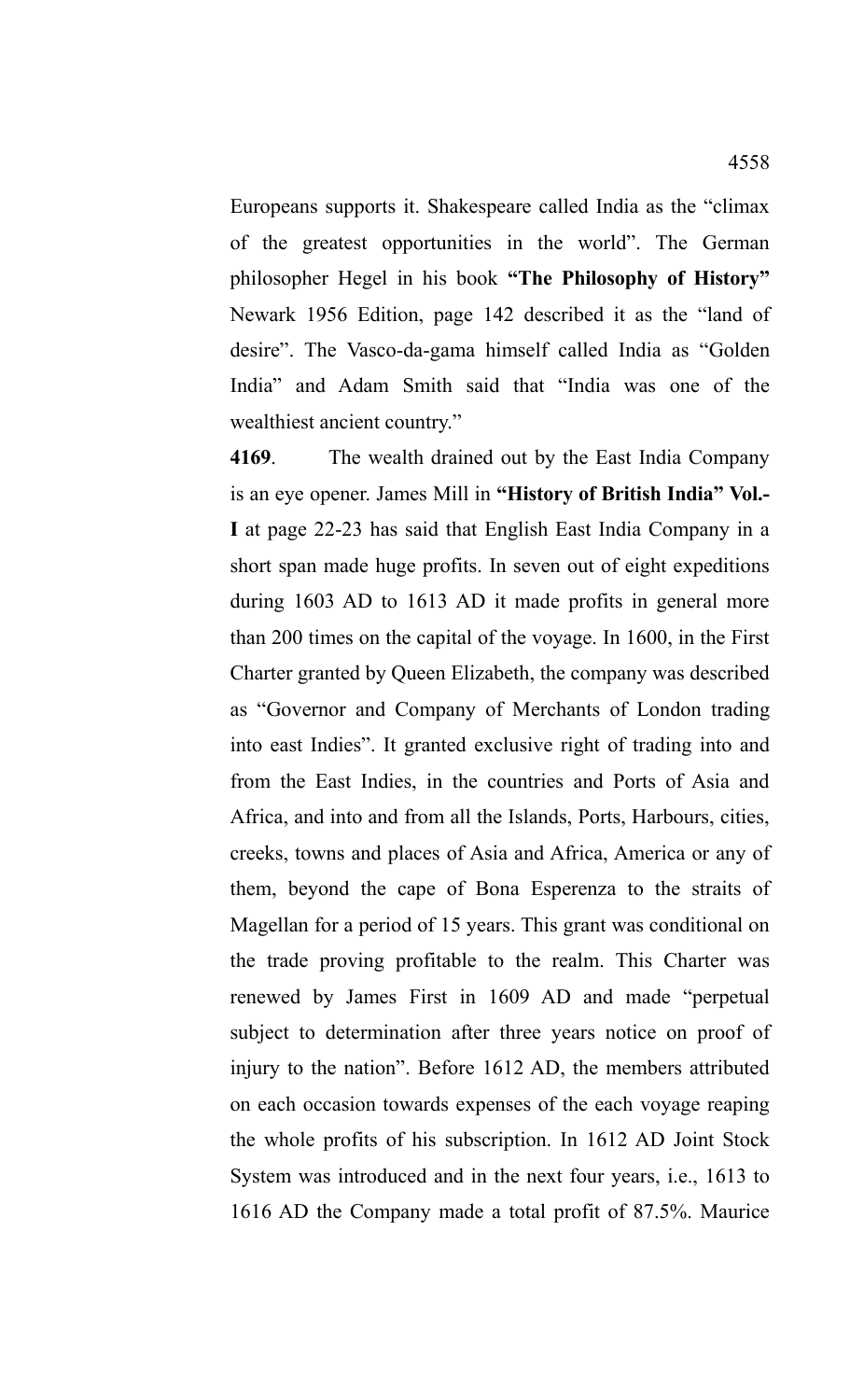Doble in "Studies in the Development of Capitalism (London, 1946)" at page 192 has mentioned that in 1617 AD the Company made a total profit of pounds 10 lacs on a capital of pounds 2 lacs. In 17th century AD the Company averaged a rate of profit of about 100%. The fortune it conferred to British youngsters was such that they become overnight affluent and rich. Thomas Pitt (1643-1726 AD), the grandfather of William Pitt became a multimillionaire in India and used to be called "Diamond Pitt" while Elihu Yale (1648-1721 AD) became one of the richest man in England. It is for this reason that no occasion of determination of Company did arose and instead the powers were enhanced from time to time vide Charters of 1661, 1669, 1677, 1683, 1686, 1726, 1753 and 1758 AD. We do not propose to give British history of India but in order to understand the mindset, the purpose, the objective, the motive, the degree of fairness in appreciation or understanding of the things etc. by the European authors in post 1600 AD probably each and every factor has to be examined since it has a cumulative effect which reflects in the mind and opinion of a person while making an observation in respect to life style of the natives including religious, cultural and other aspects of a country like India. Some of the broad features of the Charters referred above may be reminded at this stage in brief.

**4170**. Charter of 1661 AD empowered the Company to appoint Governors and other officers for the Government of Fortress, the dispatch ammunitions and wire material for defence of their factories, to erect poles and to appoint commanders and other officers with power to make peace and war with non-Christian nations. For better administration of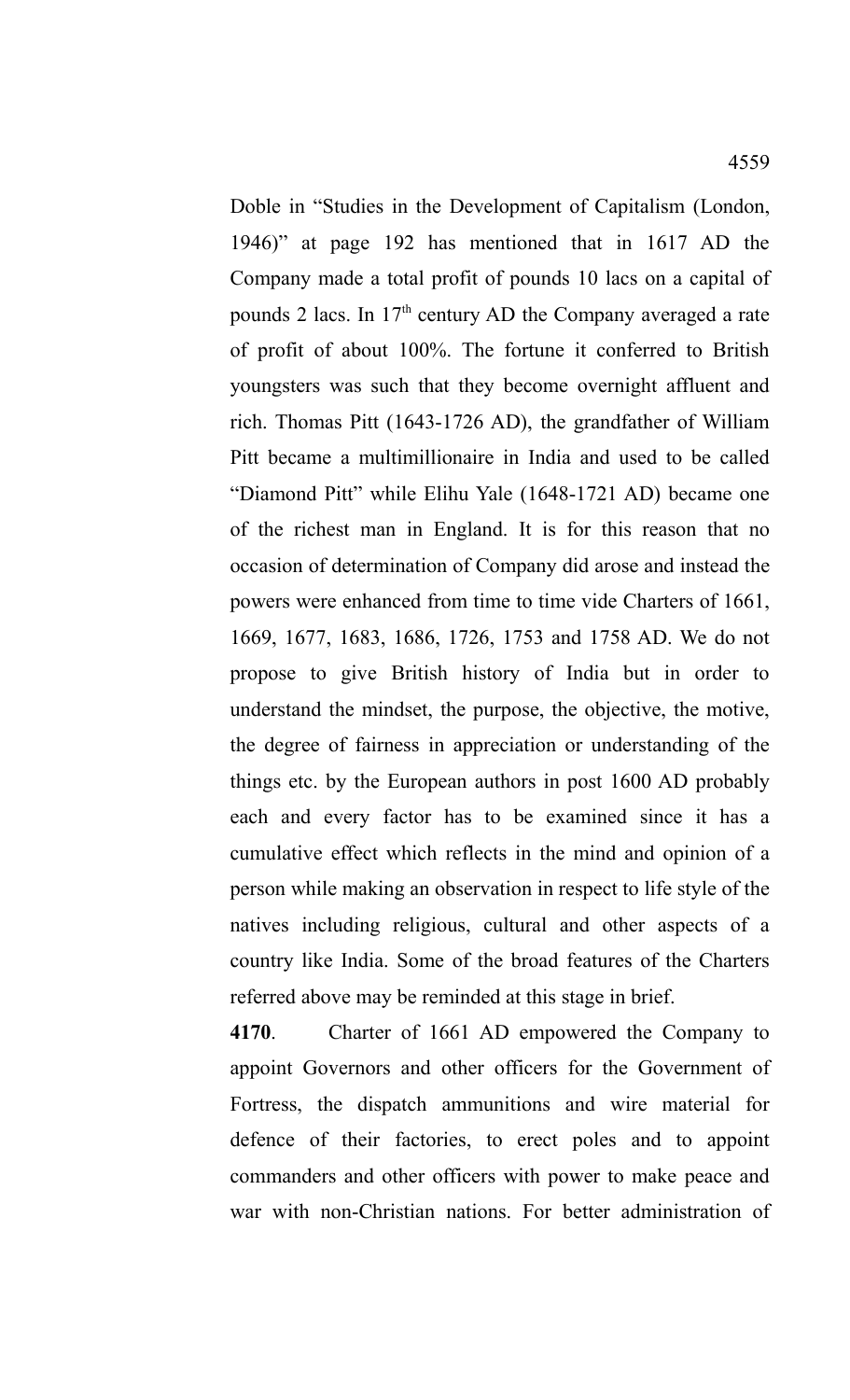justice the Governor and Council of each factory were authorised to judge all persons living under them, in all causes whether civil or criminal. Charter of 1669 AD granted to the Company, the Port and Island of Bombay investing it at the same time with powers of their civil and military government. The Company was authorised to coin money at Bombay by Charter of 1677 AD. Charter of 1683 AD granted full powers to Company to raise military forces, to exercise martial law in case of foreign invasion or domestic insurrection and to make peace and war with "heathen" nations. A Court of Judicature consisting of "one person learned in civil law" and two Assistants was established to adjudge mercantile and maritine cases. Charter of 1686 AD empowered it to raise naval forces, to appoint Admirals and other sea officers and to coin money in their Forts. One year thereafter, by virtue of power conferred by Crown, a Municipality was established at Madras.

**4171**. The progress and development of the Company caused some legal battle in England as others were also vying for entering in trade with East Indies. A question was raised in 1683-85 AD in East India Company Vs. Sandys, whether the Crown had the prerogative to grant a trade monopoly without the authority of parliament. The issue was decided in favour of the Company. Again in 1691 AD the issue was raised before the Privy Council but decided in favour of the Company. However, the Company when detained a private ship "Red Bridge" in the Thames alleging that it was bound for countries within the Charter limits of the Company, the legality of detention was questioned and brought to the notice of Parliament whereupon in 1694 AD a resolution was passed that all subjects of England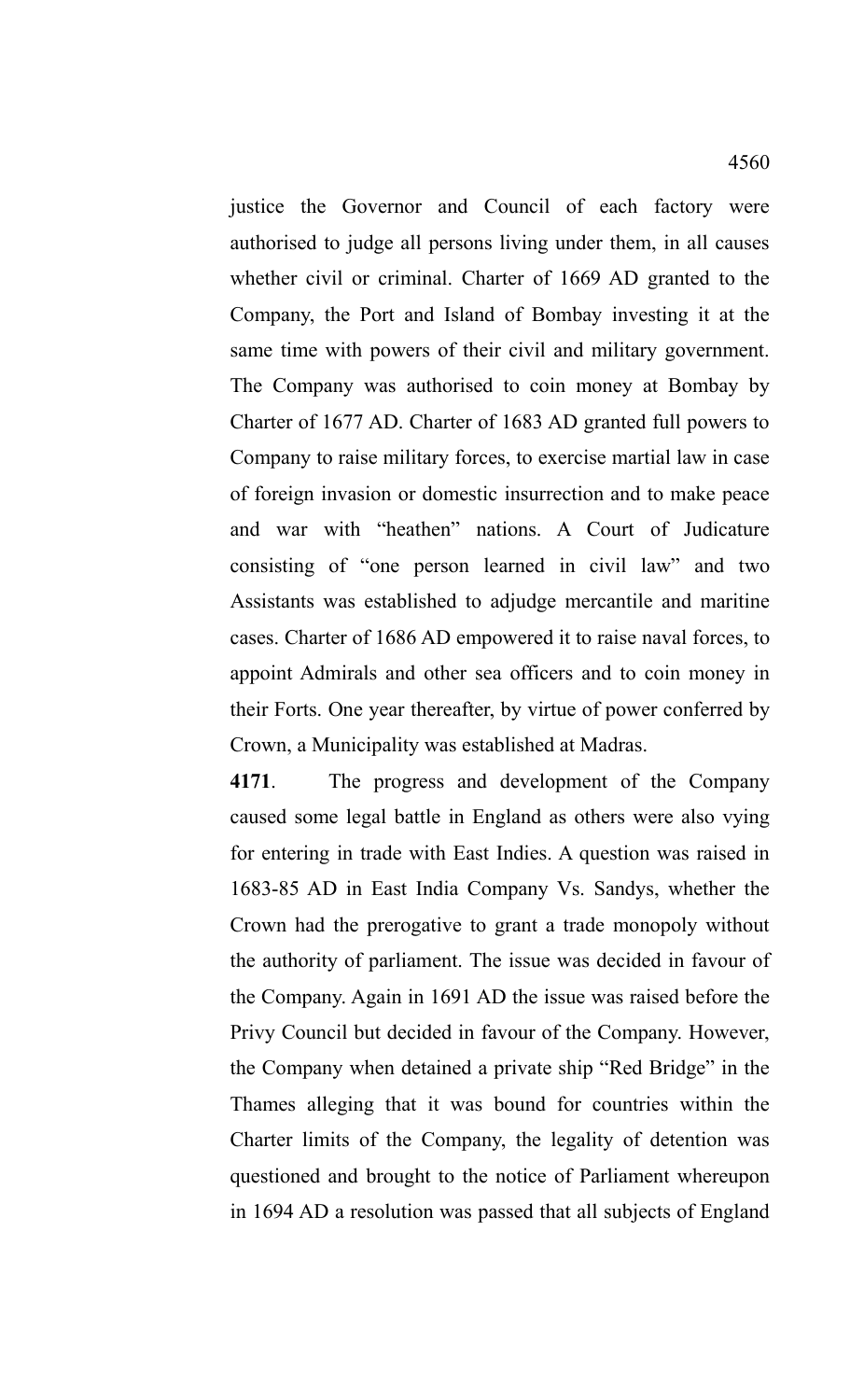had equal rights to trade with the East Indies unless prohibited by Act of Parliament. Consequently, by Act of 1698 AD trade monopoly was secured to the Company in return for loans made to the State from time to time. In 1708 AD the controversy of trade monopoly came to an end due to amalgamation of various companies under the name of "the United Company of Merchants of England Trading with the East Indies" and this name continued up to 1831 AD. The Company had expanded its activities to much wider fields and for effective management and operation thereof by Charter of 1726 AD Municipal and Judicial Institutions at Bombay, Madras and Calcutta were reorganised; Mayor's Courts were established by the Crown by Letters Patent and the Governor and Council of each Presidency were conferred powers of legislation in respect of inhabitants of towns and factories under their control. Charter of 1753 AD empowered for setting up of Courts on request for trial of petty cases. Suits and causes in which both the parties were Indians or non-European were excluded from the jurisdiction of the Mayor's Courts and directed to be determined amongst the parties themselves. Act of 1754 made provision for military forces of the Company corresponding to the provisions in the English Mutiny Acts. It also made offences committed by the Company's Presidents and Councils cognizable and punishable in England.

**4172**. Then came the moment which marked the process of English domination in India. The British Company won battle of Plassey in 1757 AD. This victory laid foundation of British supremacy in Bengal, Bihar and Orissa and paved way for the conquest in Northern India. Consequently by Charter of 1758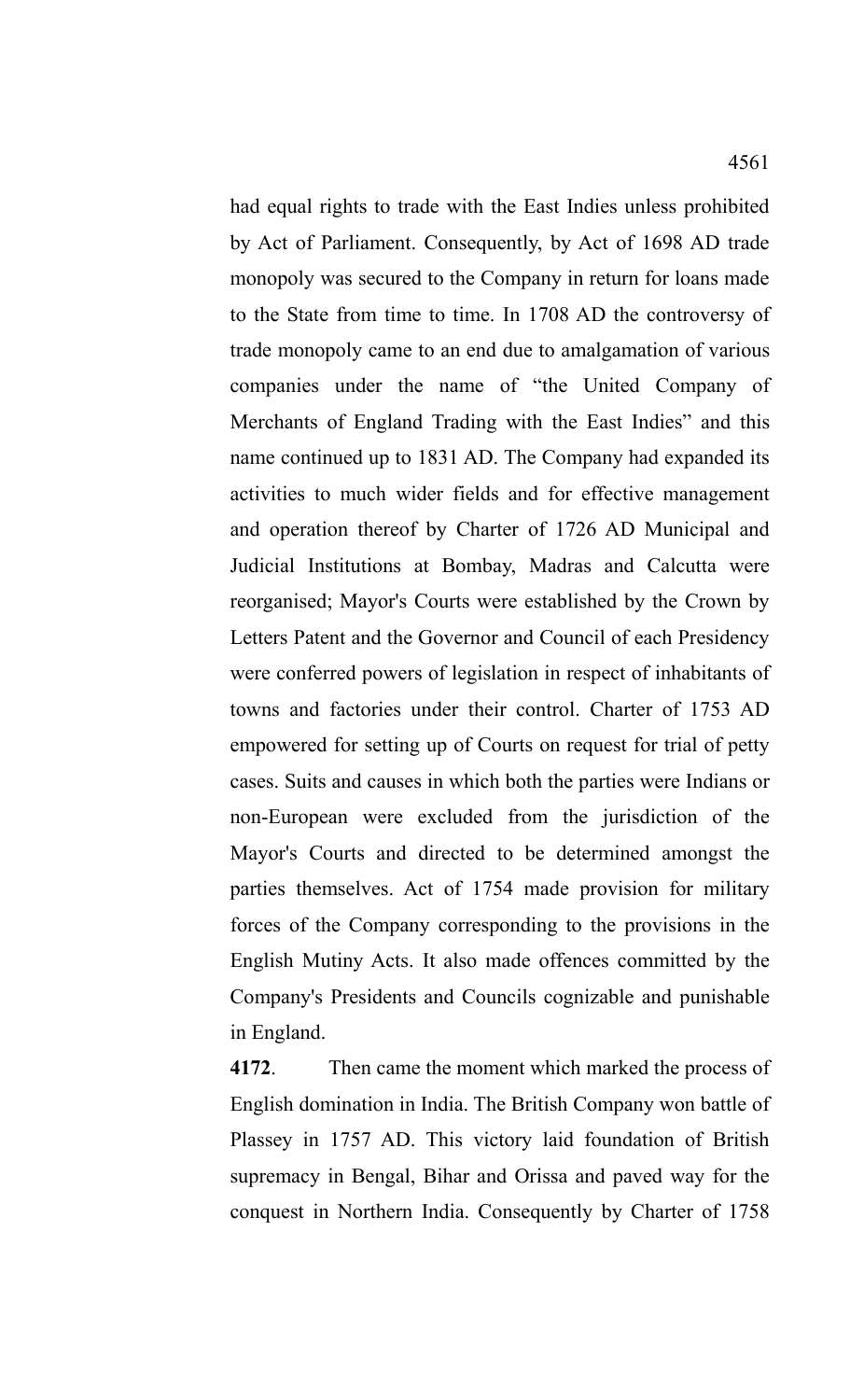AD the Company was empowered to cede, restore, or dispose of fortresses, districts or territories acquired by conquest from Indian princes or Governments. Almost all the historians are in unionism in observing that this was the situation created in India by sudden collapse of Mughal empire. Within half a century of the death of Emperor Aurangzeb, the Mughal empire fell to pieces. Sikhs shattered it in Punjab, Marathas rose to supremacy in Peninsula, Rajput States declared their independence, the Governors in Oudh, Bengal and Deccan threw off their allegiance and Afghan soldier of fortune seized Rohilkhand. Two Maratha warriors, Holker and Sindhia partitioned Malwa founding new dynasties. In this state of confusion and anarchy, two strong European powers though rival, i.e., French and English East India Company established their foothold. The French East India Company which was also initially a mere trading concern, possessed the districts of Pondichary and Carical as well as a number of factories and forts at Surat, Mahi and Chandar Nagar. However, its influence in Deccan was watered down and shattered by the victories of Clive in 1752 AD. The battle of Plassey in 1757 AD made English Company virtually master of Bengal, Bihar and Orrisa.

**4173**. In 1760 AD Clive obtained the grant of Northern Sirkars for the Madras Government and in 1765 AD, to be more precise on 17<sup>th</sup> August, 1765, Emperor Shah Alam conferred on the Company "Deewani" or the right of collecting revenue and administering civil justice in Bengal, Bihar and Orrisa in return for any early payment of 26 lacs of rupees. Victory in Plassey battle made the company sovereign de facto in relation to Bihar, Bengal and Orissa and grant of Diwani made them sovereign de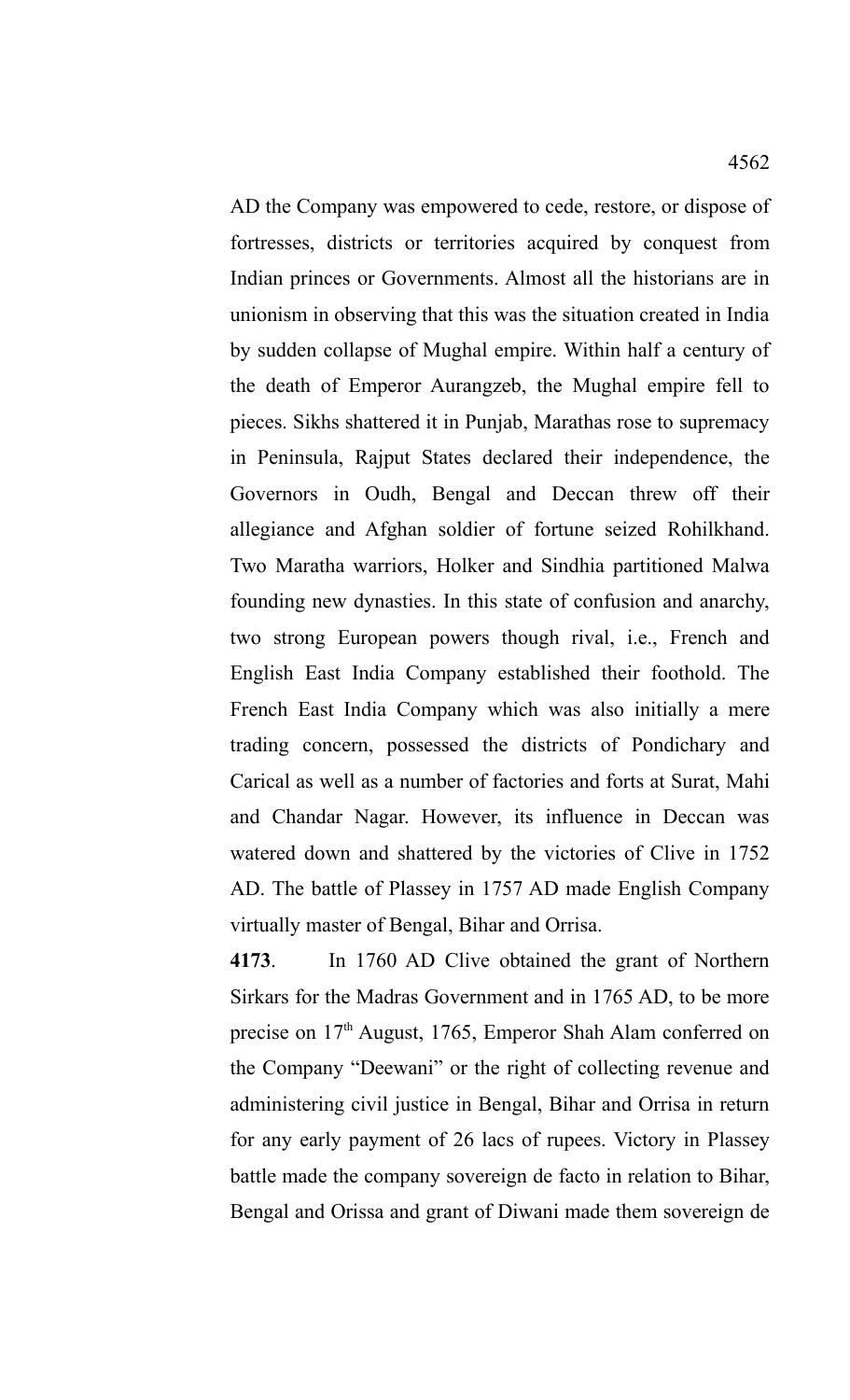jure. This progress of the Company sought to be shared by the Crown in England and the Parliament passed in 1767 AD five Acts with reference to Indian affairs.

**4174**. To begin with, the Company was required to deposit into English Government's Exchequer an annuity of pound 4 lacs as a tribute to the State in consideration of their retaining the territorial acquisition and their revenue. In "Company India, A Comprehensive History of India (1757-1858)", J. Kumar at page 65 has observed that Company took advantage of its becoming de facto de jure sovereign after battle of Palasy and its servants collected a huge sum inasmuch as within less than a decade of the battle of Palasy two million pounds sterling from Bengal reached into pockets of the Company's servants by way of presents and other means. This resulted in Regulating Act, 1773 and Pitt's India Act, 1784.

**4175**. The ways in which the Company servants manage their affairs, Sir William Meredith said "*merchants sovereigns are always dangerous for their rule of selling is to take as much as they please, and the rule by which they bye is to pay as little as they please*". Regulating Act, 1773 appointed a Governor General and four Councils for the Government of Presidency of Fort William in Bengal. The Governor General and Council were given the power of superintending and controlling the Governments and the Presidencies of Madras, Bombay and Bencoolen (in Sumatra) which were required to pay due obedience in matters relating to peace and war and negotiations of treaties with Indian princes or powers. The Governor General and Council were also authorised to make and issue, Rules, Ordinances and Regulations for the good order and civil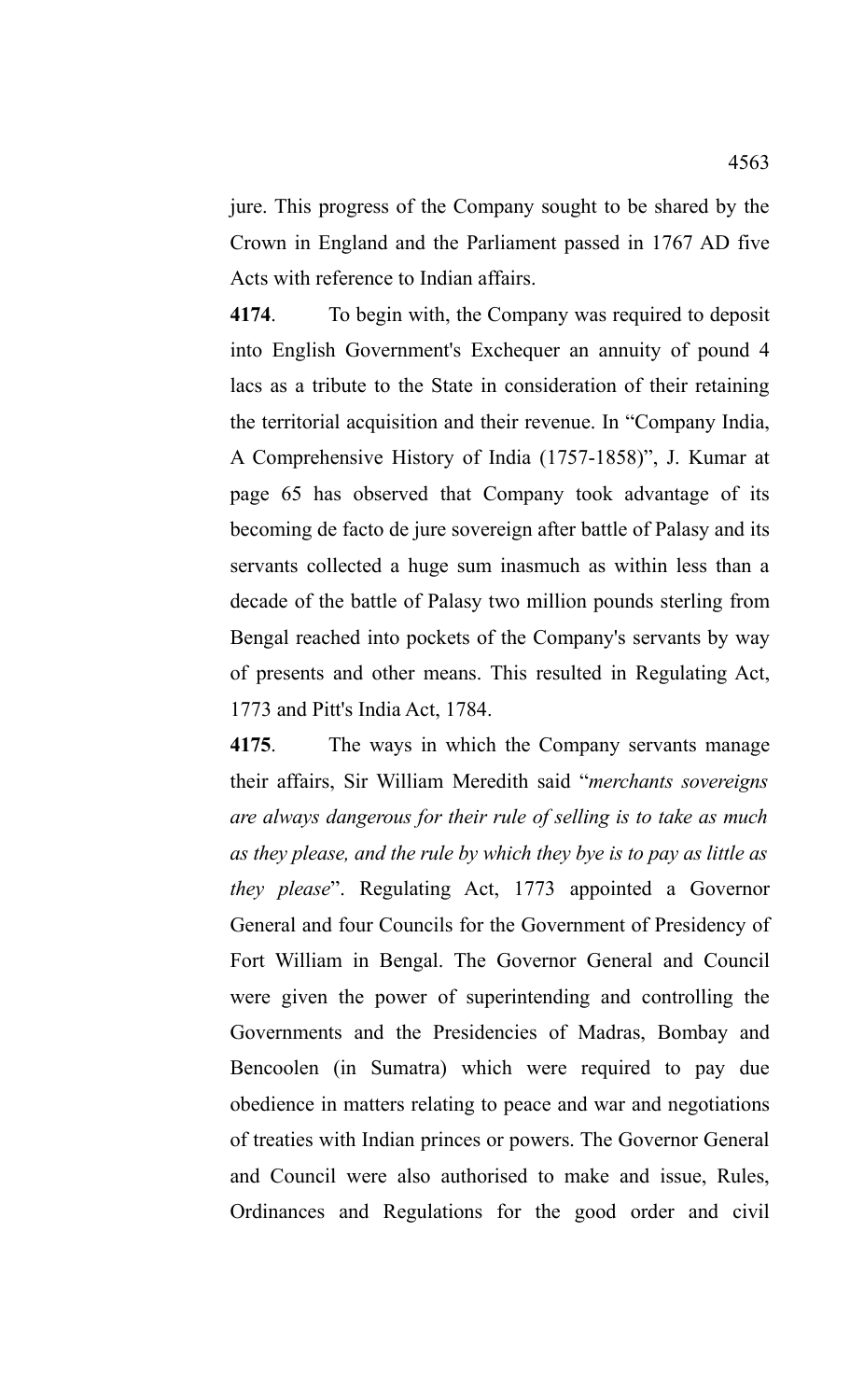government of the Company's settlement and Fort William and other factories and places subordinate, as were deemed just and

reasonable. These rules and regulations, however, were not to have the force of law until registered in the Supreme Court with its assent and approbation. It is said that the object of this proviso was to secure the conformity of Indian laws with the fundamental laws of England. The rules and regulations, however, could further be disallowed by the King in Council. The Government of two minor Presidency were required to send to the Bengal Government copies of all of their regulations and orders but the Governor General and Council were not empowered to legislate for the territories of Madras and Bombay. The Crown was empowered to establish by Charter and letters patent, a Supreme Court of Judicature at Fort William consisting of a Chief Justice and three other judges, who were barristers of at least five years standing and were appointed by the Crown.

**4176**. We need not detail as to how the things functioned under this Act but the history books show that the sharp controversy between the Governor General and Council and the Supreme Court made the Governor General powerless before his own Council, the Council was powerless before the Supreme Court and the Supreme Court was immune from all responsibility for the peace and welfare of the country. Lord North on  $9<sup>th</sup>$  April, 1781 observed in the House of Commons that it was desirable that the Governor of Bengal might in future be something more than a mere primus interpares. He further observed, "*for his part he was an enemy to absolute power, but if the genius, the habits and religious prejudices of India were*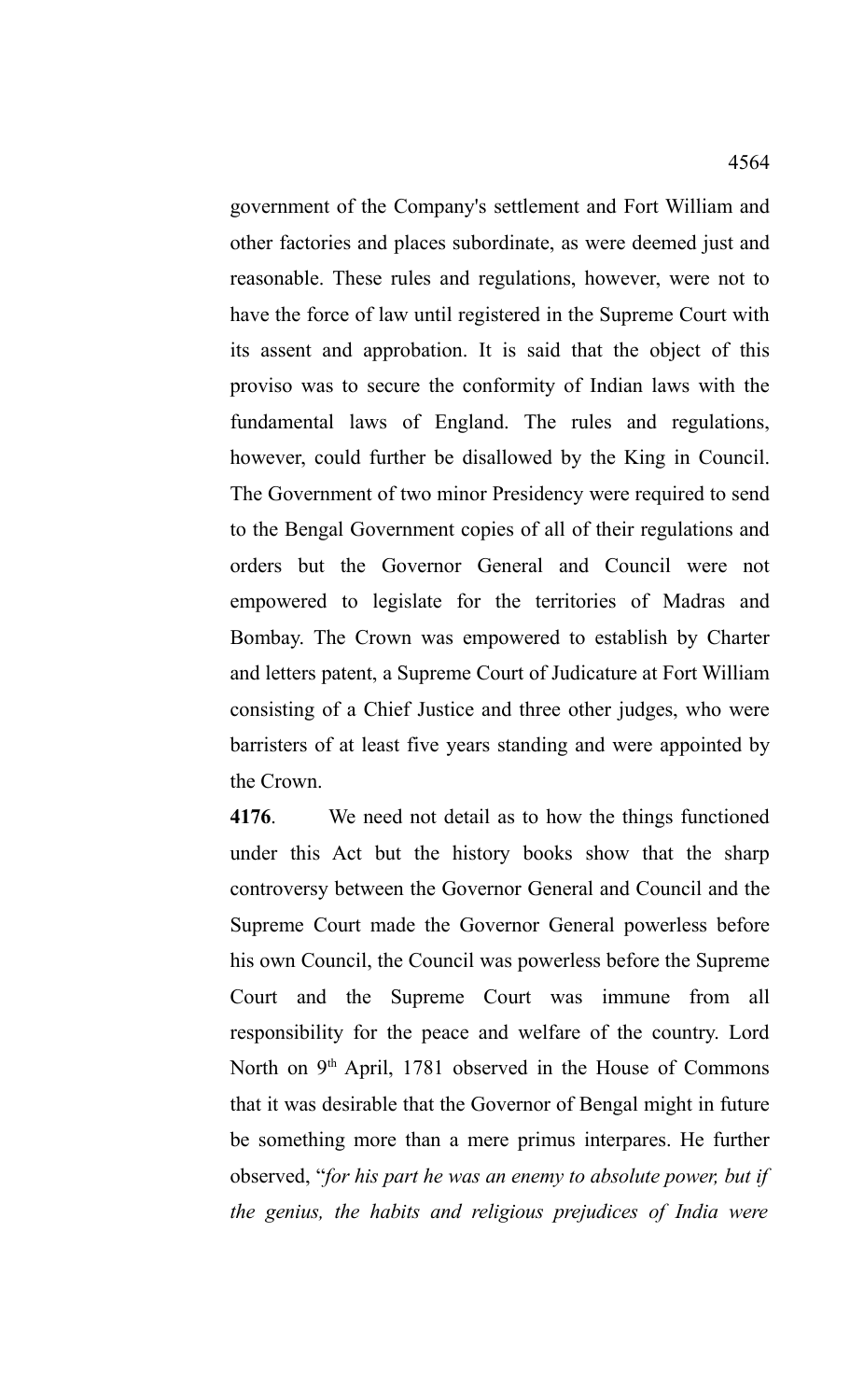*inconsistent with a free Government, the necessity would justify Parliament with a degree of absolute power, to be exercised by him with moderation and distinction."* 

**4177**. This resulted in Bengal Judicature Act 1781 providing that the Supreme Court had no jurisdiction in matters concerning revenue or any act done in the collection thereof according to the usages of the country, or the regulations of Governor General and Council and that judicial officers of the Company's Courts were not liable in the Supreme Court for acts done in judicial capacity. The Governor General and Council were recognised as having appellate jurisdiction from the judgements of the Company's Courts. The Governor General and Council were empowered to make regulations for the Company's Courts which would not require registration in the Supreme Court. It provided that Rules and forms for the execution of process in Supreme Court were to be accommodated to the religion and usages of the people of India. The Supreme Court's jurisdiction as regards Indian was limited to the town of Calcutta. It further laid down that questions of inheritance and succession to land, rents and goods, and all matters of contract and dealing between party and party, were to be determined in the case of Muhammadans by the laws and usages of Muhammadans and in the case of Hindus by the laws and usages of Hindus.

**4178**. Though not directly but here was the time when simultaneously some other got indulged themselves to understand the culture & history of this part of the subcontinent. The first hurdle was language. The literature was in Sanskrit. Thus process of its translation commenced. The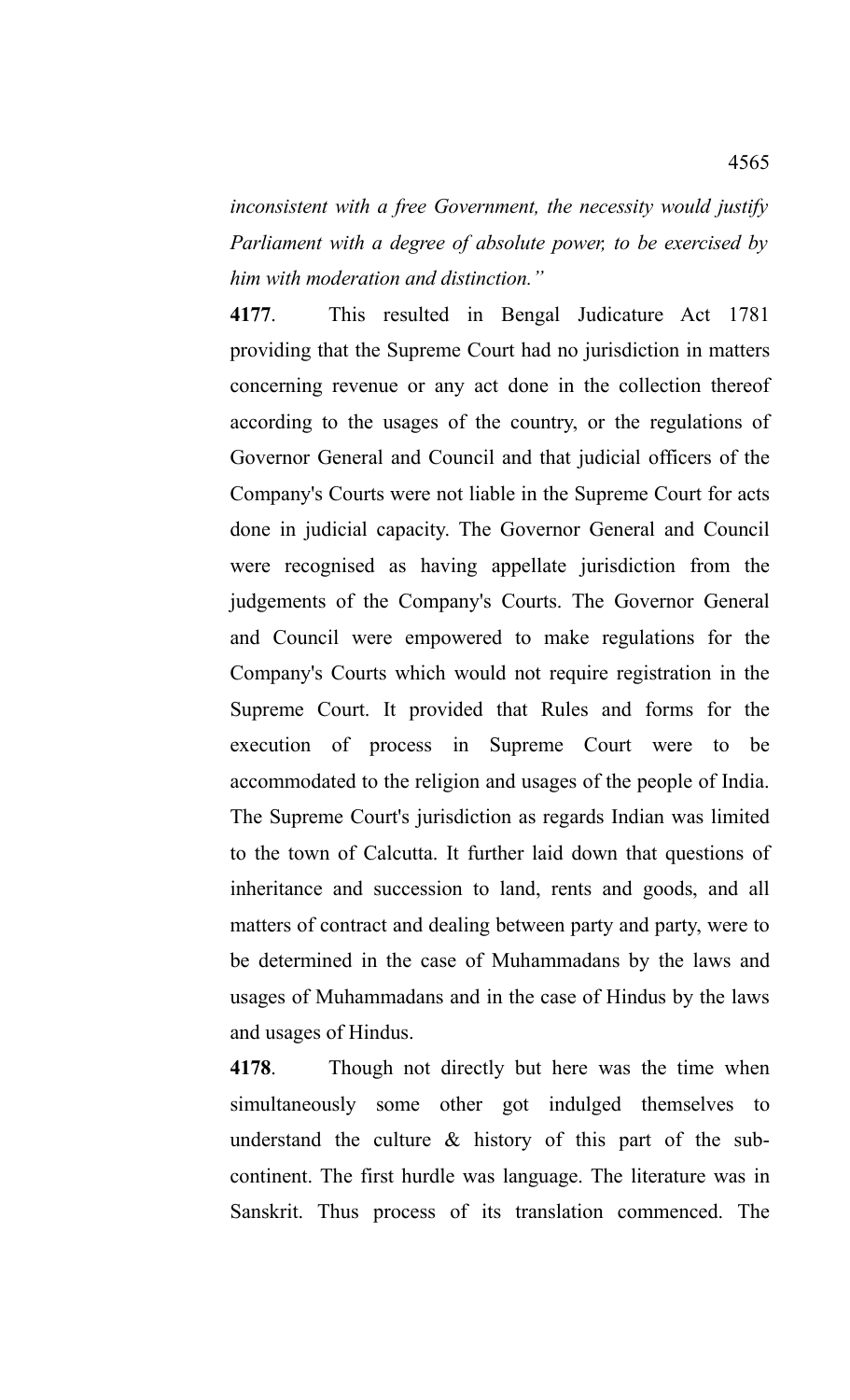"**History of Sanskrit Literature**" (1859) shows that major part of the translation work started in the later part of  $18<sup>th</sup>$  century. Earlier, in 1651 AD "Abraham Roger" translated Sanskrit poet "Bhartrihari" into Dutch. Thereafter Voltaire in his essay "*Essai sur les Moeurs et l'Esprit des Nations*" shows his enthusiasm greeting the lore of the "Ezour Vedam", a work brought from India and introduced to his notice in the middle of the last century. It is said that this work was later proved to be a forgery made in the 17<sup>th</sup> century by a Jesuit Missionary. Thereafter one Dugald Stewart, Philosopher wrote an essay endeavouring to prove that not only the Sanskrit literature but also the Sanskrit language was a forgery made by the crafty Brahmans on the model of Greek after Alexander's conquest. Warren Hastings, the then Governor General, East India Company viewed in the advantage of ruling Hindus as far as possible according to their own laws and customs and caused a number of Brahmans to prepare a digest, based on the best ancient Indian legal authorities. An English version of this Sanskrit compilation, made through the medium of a Persian translation, was published in 1776.

**4179**. The first European said to have acquired knowledge of actual Sanskrit writing is said to be "Charles Wilkins" at Benares who got published in 1785 a translation of "**Bhagwadgita", or "The Song of the Adorable One**" and two years later a version of the well known collections of Fables entitled "**Hitopadeca"** or **"Friendly Advice**".

**4180**. Thereafter the subsequent historians give real credit to "Sir William Jones" who in his brief stay of 11 years in India first aroused keen interest in the study of Indian Antiquity by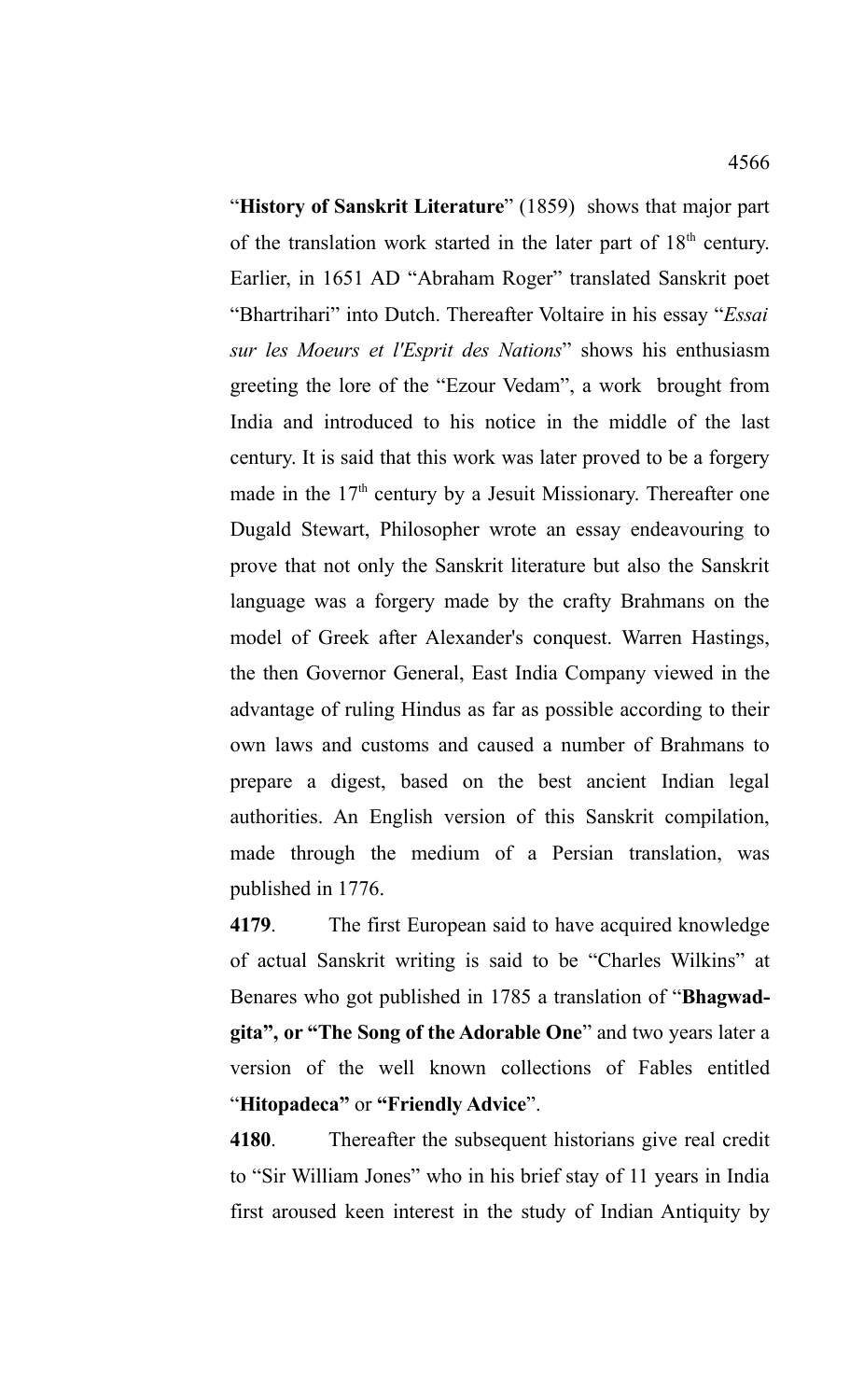founding "Asiatic Society of Bengal" in 1784, having acquired knowledge of Sanskrit, published translation of "**Shakuntala**" in 1789 which was appreciated by several other judges like Herder and Goethe and thereafter he translated "**Code of Manu**".

**4181**. The first British Historian, who is said to have adventured on the Indian History is **James Mill**, author of **"History of British India"**. In "**Autobiography J.S. Mill**" London, reprinted in 1958, it is said that Mill was born in 1773 at a village in Scotland. His father (also called James) was a petty shoe maker and his mother Isabel Fentan was a farmer's daughter. He got higher education in the University of Edinburgh at the expenses of a fund established for educating young men of the Scottish Presbyterian Church. However, he had forsaken the Church and for a few years was a private tutor in various prominent families in Scotland. Thereafter, he came to England where he adopted journalism for his livelihood and wrote a number of articles in journals and periodicals like, Edinburgh Review, West Minister Review, London Review, Annual Review, etc. He also drafted some articles in Volume V of Encyclopaedia Britannica. In 1808, he came in contact with Jeremy Bentham. In 1819, he got a job and was appointed as Assistant Examiner of Correspondence at India House and served the East India Company till his demise in 1836. Thus, James Mill had never been in India, knew no Indian language and lacked personal acquaintance with Indians. His writing, however, in respect to India consisted of a number of articles, reviews, voluminous correspondences and despatches to the various authorities of the East India Company during 1819 to 1836, and a book. Some of his articles, namely, "Affairs on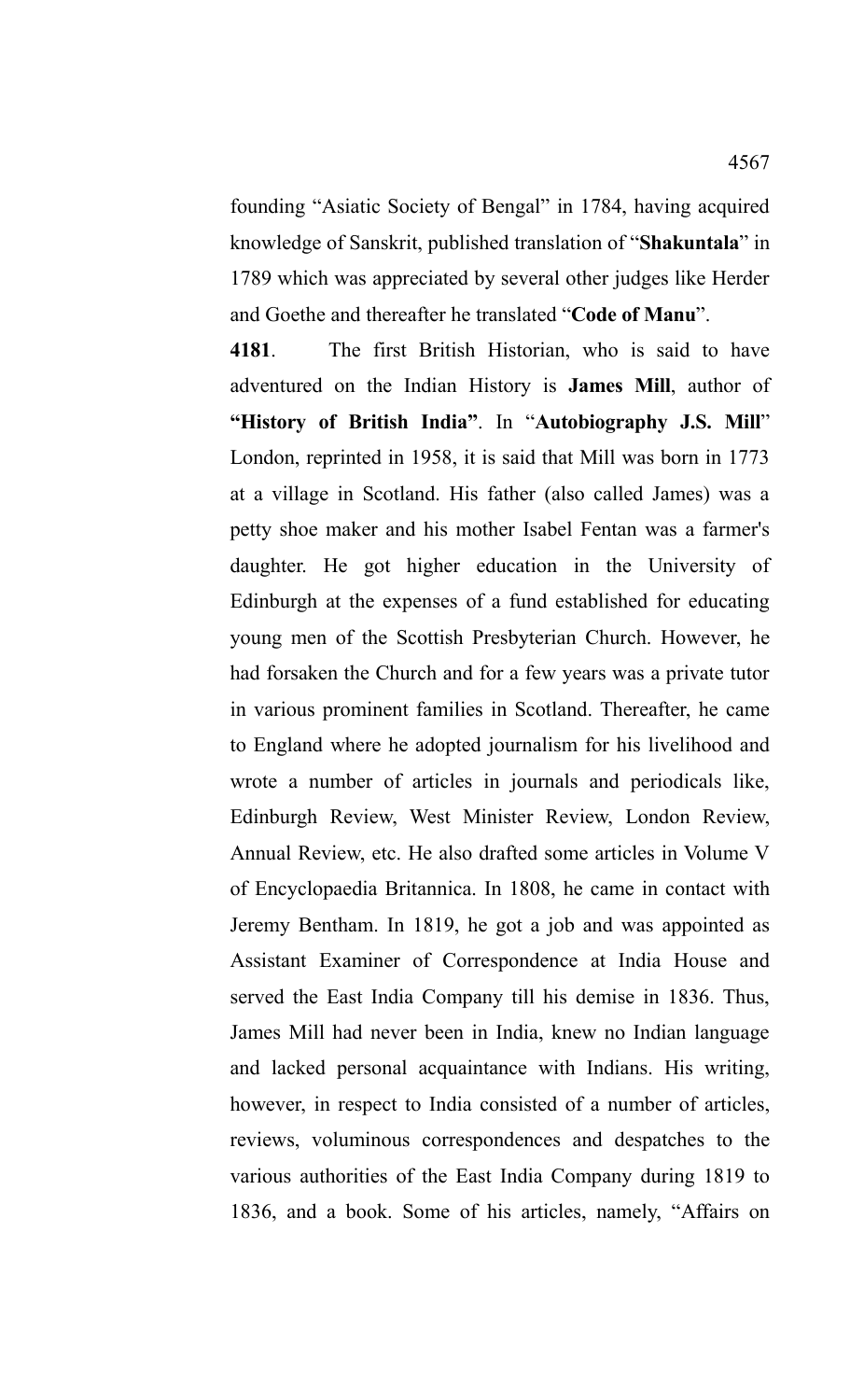India" (1810), "Wilk's History of Mysore" (1811), "East India Monopoly" (1812), "Malcolm on India" (1812) were published in Edinburgh Review during 1810-12. His famous work on India is "**History of British India**". It is said that he started work on this book in 1806 and in 1817 three volumes were first published. Again it was published in 1820. It was published in six volumes in 1826. During 1840-48, it was published in nine volumes with notes and contents of H.H. Wilson and in 1858 and 1872, it was reprinted in ten volumes.

**4182**. James Mill set out to display the history, character, religion, literature, arts and laws of India besides explaining the influence of the Indian climate. He aimed to look at the accumulated information of India within a wider theoretical frame work. The work begins with a preface in which Mill makes virtues of having never visited India and of knowing none of its native languages. To him these are guarantees of his objectivity and he says:

*"A duly qualified man can obtain more knowledge of India in one year in his closet in England than he could obtain during the course of longest life by the use of his eyes and years in India."*

**4183**. Mill treated his work a monumental one and came on in his preface to say that his work is a critical, or judging history encompassing singularly harsh judgements of Hindu customs and denouncements of a backward category notable for superstition ignorance and the mistreatment of human.

**4184**. In the fifth edition of "**History of British India**" edited by H.H. Wilson, in the preface the editor mentioned something about the knowledge gained by James Mill for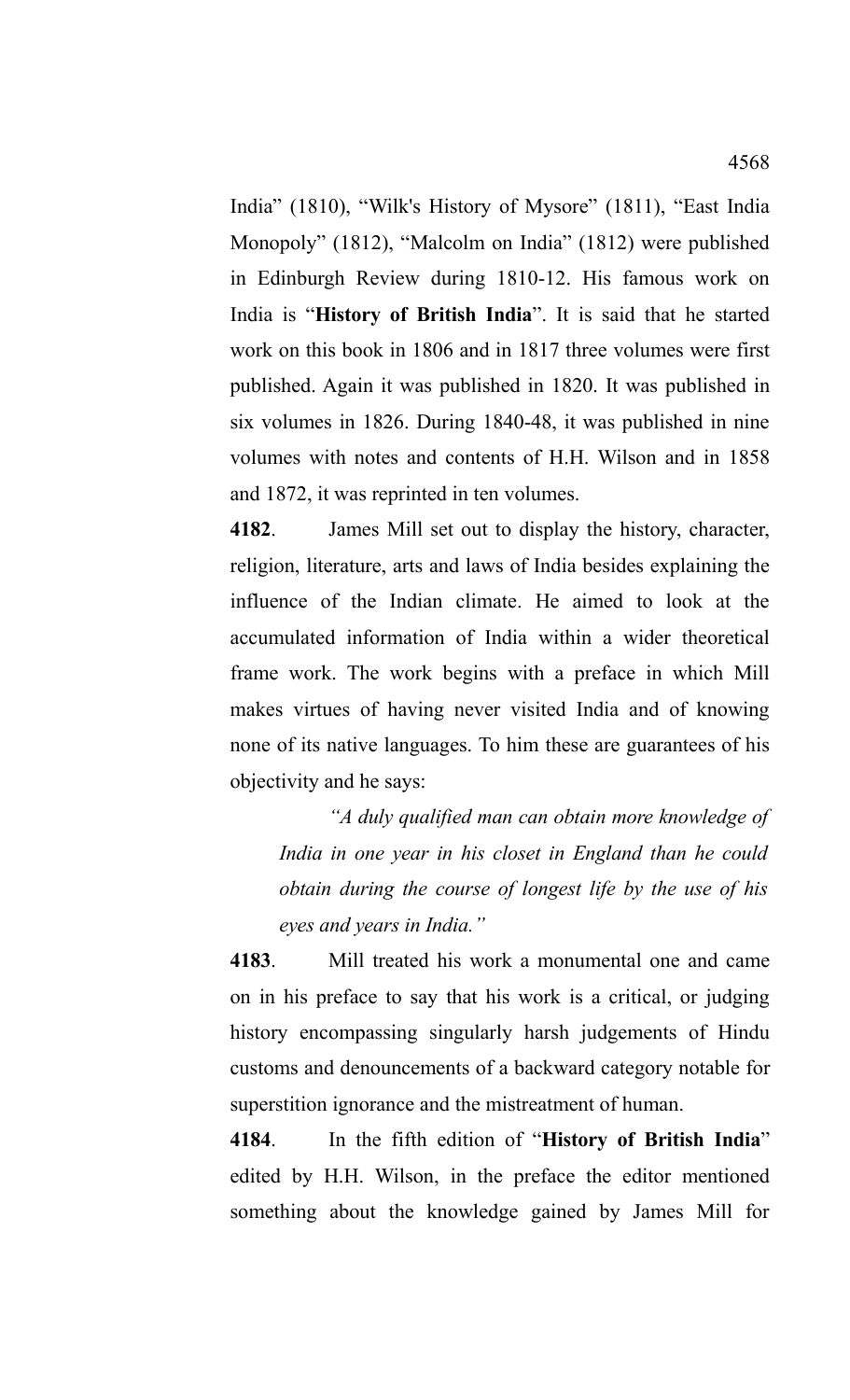writing the said book and has commented on the same as under :

*"He acknowledges that his opportunities of consulting alleged authorities were sometimes transient and precarious, i.e., something unpublished documents of which he had need were not accessible to him; and that in the later portion of his work which may be regarded as almost temporary history, he was in want of much personal information which he believed to accept and might have rendered his narrative richer and perhaps more accurate in matters of detail."* 

**4185**. The same editor has further commented about the lack of knowledge of the Country and unacquaintance by James Mill. He has observed *"Besides the defects occasioned by incomplete material, the History of British India presumes inaccuracies both of facts and opinion; which have arisen from the author's imperfect knowledge of the Country and unacquaintance with any of the language spoken in it.He has taken great pains to prove that these defects are of no consideration and that he had never been in India and is possessing but a slight and elementary acquaintance with any of the languages of the east are to be regarded rather as qualification than disqualification for the task which he had undertaken. His arguments are ingenious; they will carry conviction but to few. It is true that residence in a Country command of its dilates converseries, with its literature are but humble elements in the formation of the historical character but they are elements and cannot be disregarded without injury to the inconsistencies of incompleteness of the whole. It is also true that there are many circumstances in the position of the servants of*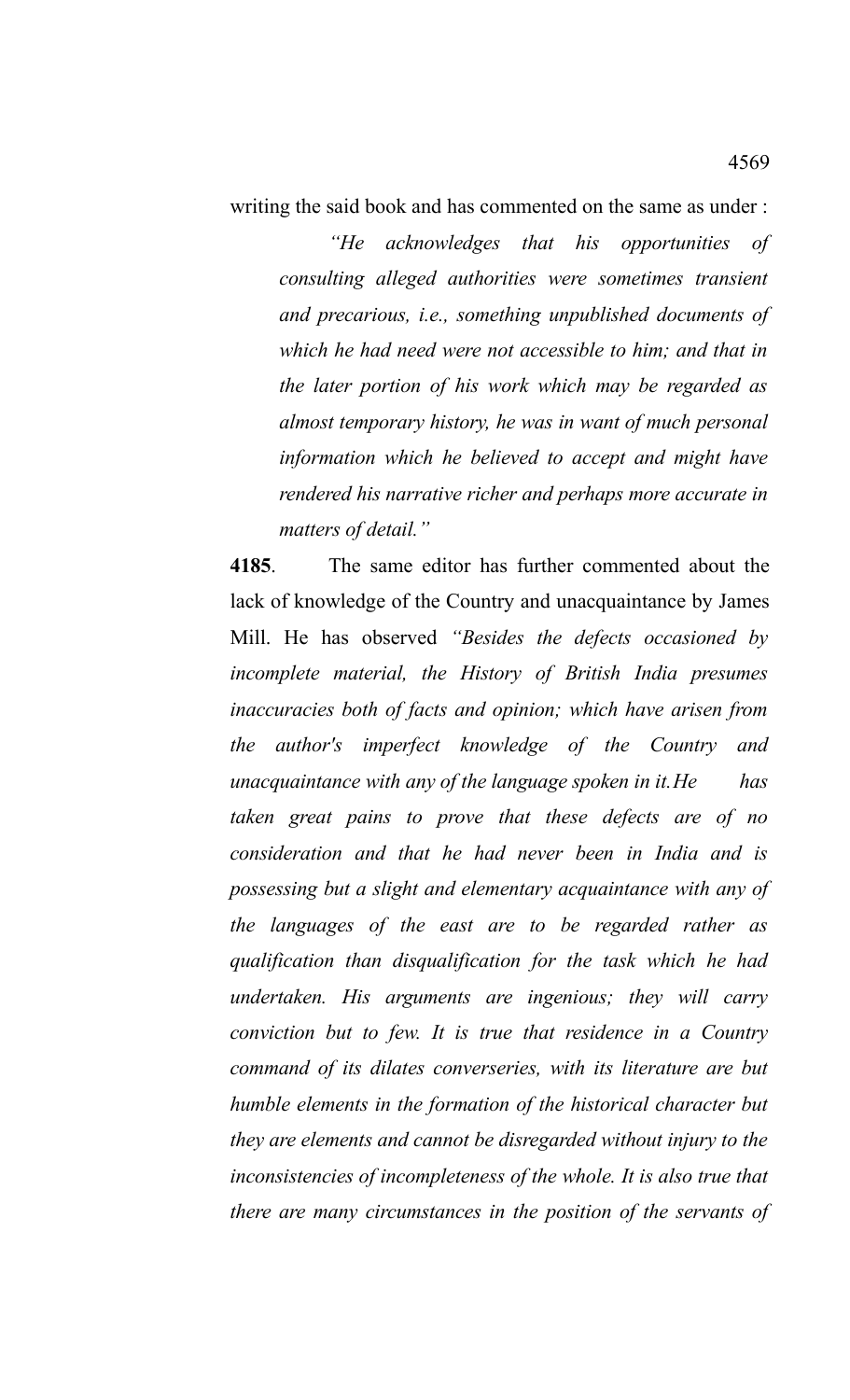*the East India Company which are unprofitious to the development and cultivation of the talent and knowledge requisite to constitute a historian of India; but, although these circumstances may counter balance in the individual themselves; observatory benefits derivable from personal observation though do not therefor invalidate the reality of those benefits or render local sketch altogether valueless and may be reservation that no one person of the many who have been engaged in official duty in India or how have earned distinction as oriental scholar has yet brought to the attempt to write a history of India, the same degree of fitness as Mr. Mill; yet it cannot but be felt had Mr. Mill passed but a short time in the Country or been but moderately versed in any …..."* 

**4186**. He further wrote, *"Acquaintance with the language and literature of India would have resolved Mr. Mill from some other mistaken conclusions. He states it as his conviction that even when he wrote, a sufficient stalk of information had been collected in the languages of Europe to enable and enquirer to ascertain every important point in the history of India. As far as this assertion may be considered applicable to the European part of Indian history. It is inconsistent with the defense history he had himself indicated. It is still more incorrect when applied to the history of the Hindus and Mohammedans of Hindustan. ......In the journals of several Asiatic Societies and the publications of various Hindu scholar's information almost entirely new and of exceed interest has been obtained within the last few years relating to the religion, philosophy and ancient history of Hindus whilst their later forbit ion ….... has been …... illustrated by the history of Maratha's and Annals of Rajasthan, until, however,*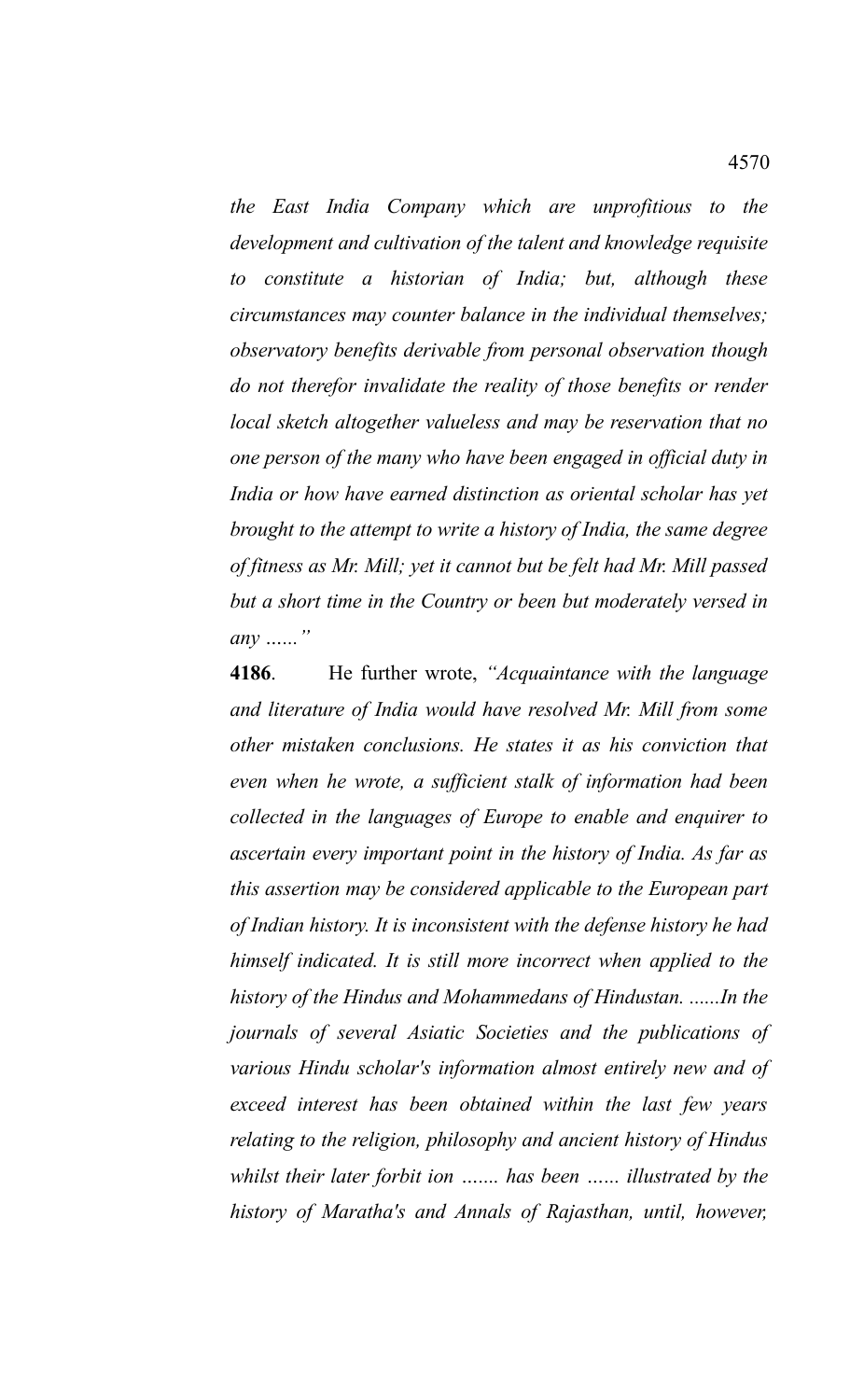*some of of the Puranas and the chief portion of the Vedas shall have been translated. It is safe to speculate on the point of scope and character of the primitive institutions of the Hindus and of more recent period, it is still essential to extend investigation in those chronicles of the native States which are known to have existence. ….."*

**4187**. He further observed about prejudices of the author, *"Exceptions even more comprehensive may be taken to his opinion. In many incidents, the intensity of his prejudices has dimmed the clarity and has blunted the acquittance of his intelligence."*

**4188**. Then comes "Henry Thomas Colebrooke" who got published several texts, translation and essay of Sanskrit literature. Alexander Hamilton, an Englishmen, who it is said had acquired knowledge of Sanskrit in India happened to be passing through France on his way home in 1802 AD.

**4189**. The one longest work running in about 50 volumes we got is known as **Max Muller "Sacred Books of East"**. He is better known for his extraordinary work in publication of the series of books under the title "*Sacred Books of the East*" running in 50 volumes. He was born on  $6<sup>th</sup>$  December, 1823 in Dessau (Germany). His full name is **Friedrich Max Muller**. His father **Wilhelm Muller**, was a romantic poet and his mother **Adelheide Muller** was the eldest daughter of a Chief Minister of Anhalt-Dessau. He entered Leipzig University in 1841 where he left his early interest in music and poetry in favour of philosophy. He received Ph.D. in 1843 for a dessertation on *Spinoz's Ethics*. He also displayed an aptitude for languages, learning the Classical languages Greek and Latin, as well as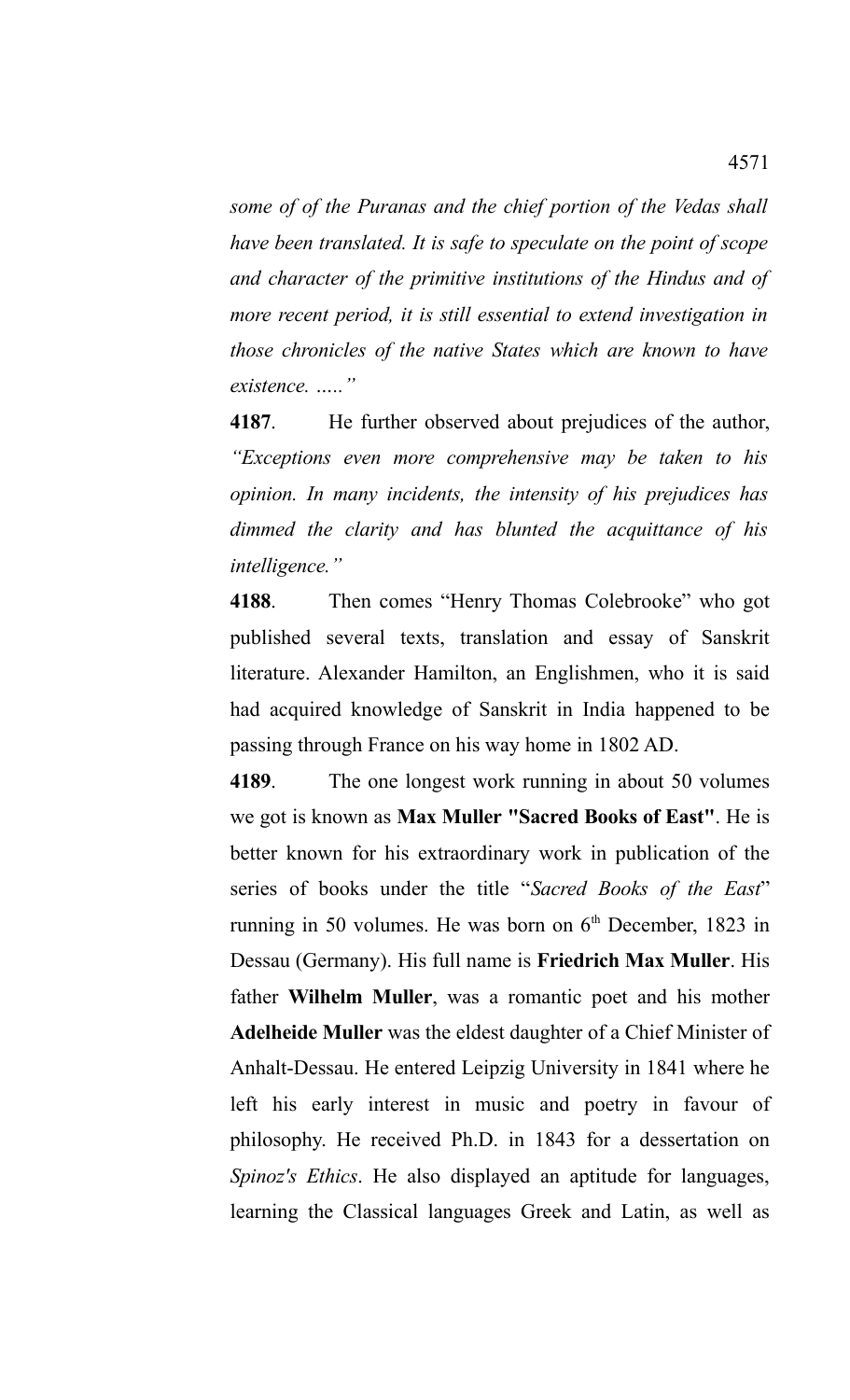Arabic, Persian and Sanskrit. In 1844, he went to Berlin to study with **Friedrich Schelling**. He began to translate the Upanishads for Schelling, and continued to research Sanskrit under Franz Bopp (the gentleman is considered to be a first systemic scholar of the Indo-European languages). Schelling led Muller to relate the history of language to the history of religion. At this time, Muller published his first book, a German translation of the Hitopadesa, a collection of Indian fables.

**4190**. In 1845, he moved to Paris to study Sanskrit under Eugene Burnouf. It is said that it is Burnouf who encouraged him to translate the complete Reg Veda, using manuscript available in England.

**4191**. In 1846, Muller moved to England so as to study Sanskrit texts in the collection of the East India Company. For supporting himself, Muller wrote a novel German Love claimed to be popular in those days. His connections with the East India Company and with Sanskritists based at Oxford University led to a career in Britain, where he became the leading intellectual commentator on the culture of India which Britain controlled as part of its Empire at that time. It is said that this led to complex exchanges between Indian and British intellectual culture, especially through Muller's links with the Brahmo Samaj. Muller became a member of Christ Church, Oxford in 1851, when he gave his first series of lectures on comparative philology. He gained appointments as Taylorian Professor of Modern European Languages in 1854 and as Professor of Comparative Philology at Oxford. Subsequently in 1860, he was defeated in the competition for the tenured Chair of Sanskrit but later on became Oxford's first Professor of Comparative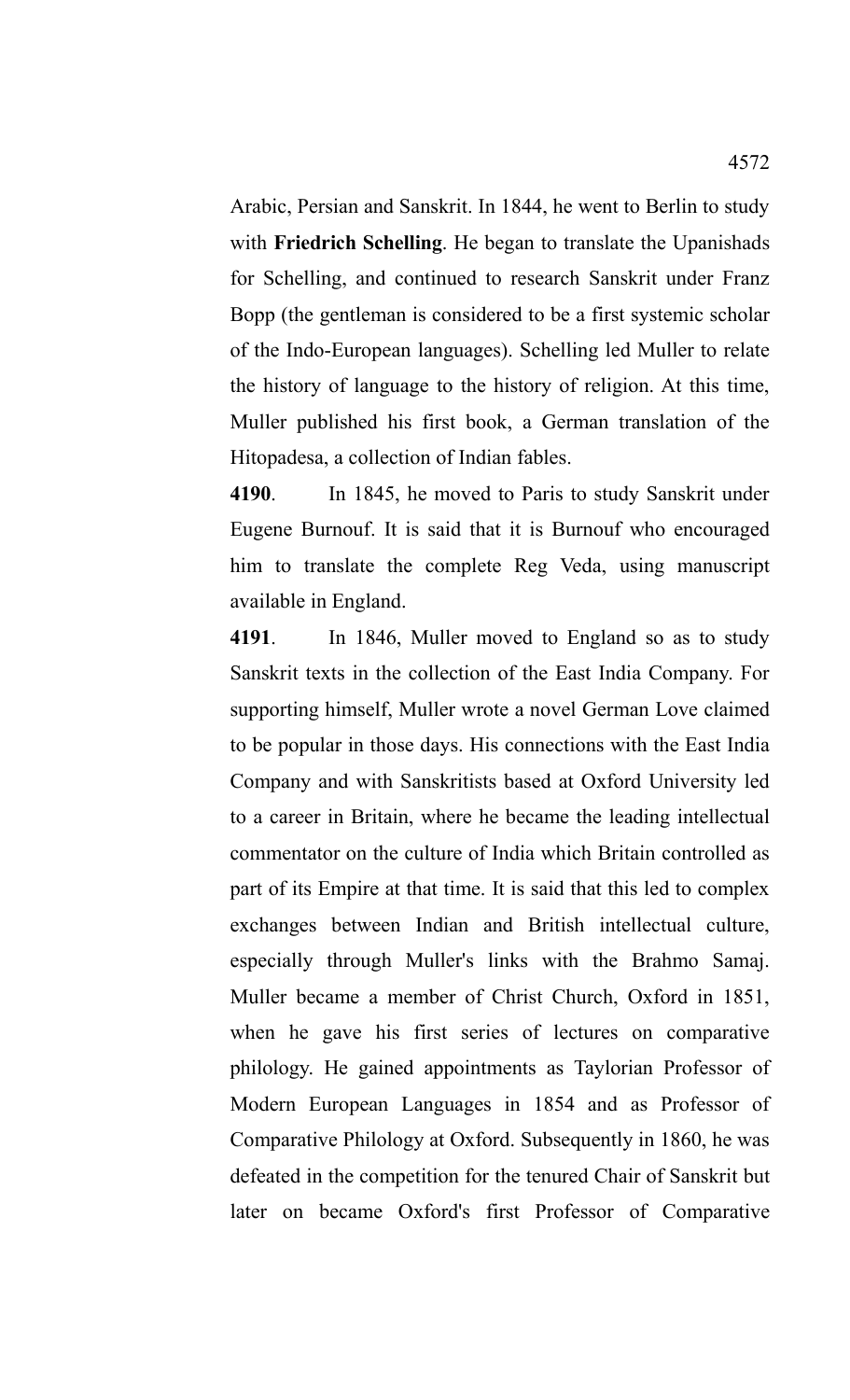Theology (1868 – 1875), at All Souls College.

**4192**. Muller attempted to formulate a philosophy of religion that addressed the crisis of faith engendered by the historical and critical study of religion by German scholars on the one hand, and by the Darwinian revolution on the other. Muller was wary of Darwin's work on human evolution, and attacked his view of the development of human faculties. His work was taken up by cultural commentators such as his friend John Ruskin, who saw it as a productive response to the crisis of the age (compare Matthew Arnold's "Dover Beach"). He analyzed mythologies as rationalizations of natural phenomena, primitive beginnings that we might denominate "protoscience" within a cultural evolution; Muller's "anti-Darwinian" concepts of the evolution of human cultures are among his least lasting achievements.

**4193**. Muller shared many of the ideas associated with Romanticism, which coloured his account of ancient religions, in particular his emphasis on the formative influence on early religion of emotional communion with natural forces.

**4194**. Muller's Sanskrit studies came at a time when scholars had started to see language development in relation to cultural development. The recent discovery of the Indo-European (IE) language group had started to lead to much speculation about the relationship between Greco-Roman cultures and those of more ancient peoples. In particular the Vedic culture of India was thought to have been the ancestor of European Classical cultures, and scholars sought to compare the genetically related European and Asian languages in order to reconstruct the earliest form of the root-language. The Vedic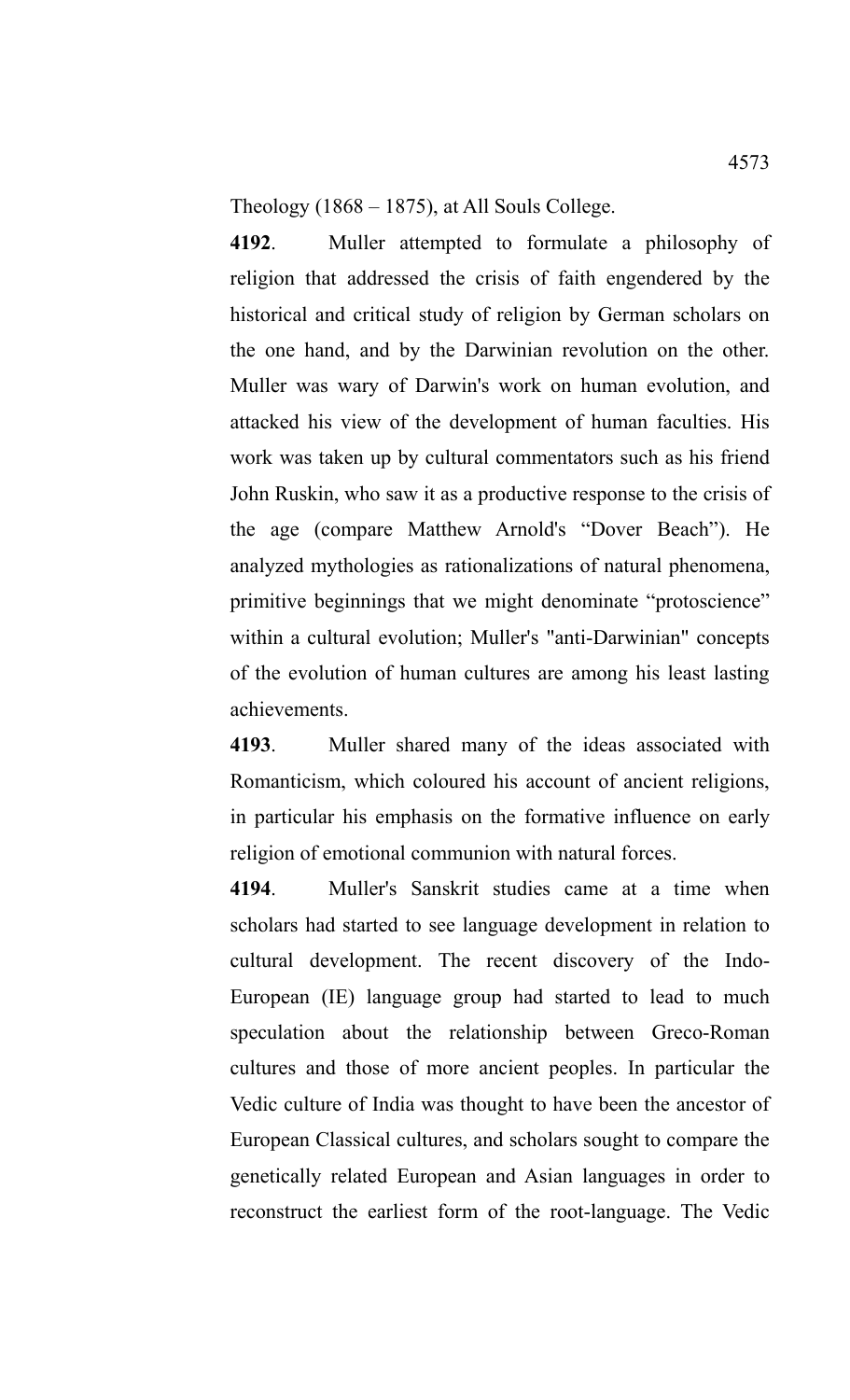language, Sanskrit, was thought to be the oldest of the IE languages. Muller therefore devoted himself to the study of this language, becoming one of the major Sanskrit scholars of his day. Muller believed that the earliest documents of Vedic culture should be studied in order to provide the key to the development of pagan European religions, and of religious belief in general. To this end, Muller sought to understand the most ancient of Vedic scriptures, the Rig-Veda.

**4195**. Muller was greatly impressed by Ramakrishna Paramhansa, his contemporary and proponent of Vedantic philosophy, and authored several essays and books on him.

**4196**. A 1907 study of Muller's inaugural Hibbert Lecture of 1878 was made by one of his contemporaries, D. Menant. It argued that a crucial role was played by Muller and social reformer Behramji Malabari in initiating debate on child marriage and widow remarriage questions in India.

**4197**. For Muller, the study of the language had to relate to the study of the culture in which it had been used. He came to the view that the development of languages should be tied to that of belief-systems. At that time the Vedic scriptures were little-known in the West, though there was increasing interest in the philosophy of the Upanishads. Muller believed that the sophisticated Upanishadic philosophy could be linked to the primitive henotheism of early Vedic Brahmanism from which it evolved. He had to travel to London in order to look at documents held in the collection of the British East India Company. While there he persuaded the company to allow him to undertake a critical edition of the Rig-Veda, a task he pursued doggedly over many years (1849 - 1874), and which resulted in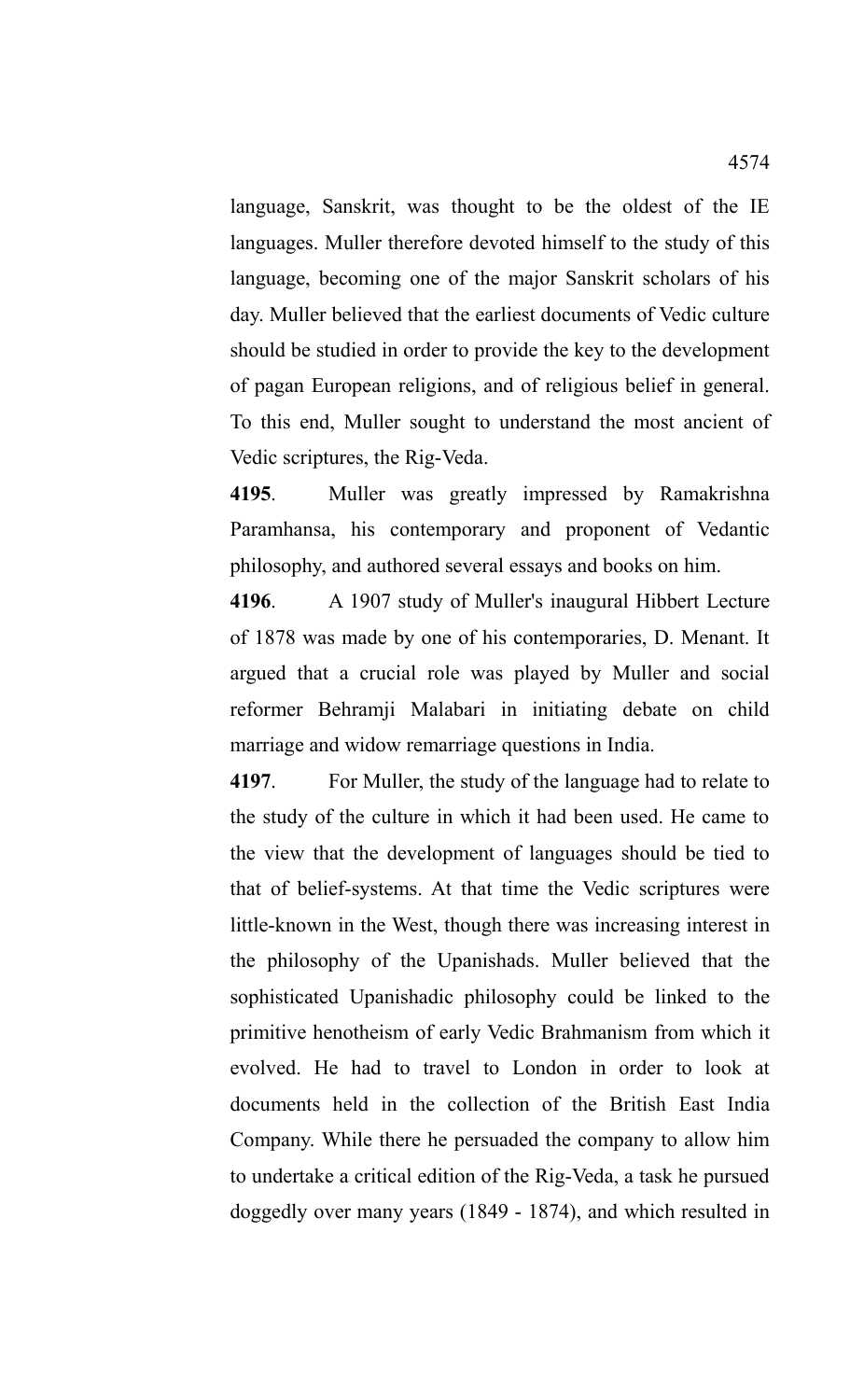the critical edition for which he is most remembered.

**4198**. For Muller, the culture of the Vedic peoples represented a form of nature worship, an idea clearly influenced by Romanticism. He saw the gods of the Rig-Veda as active forces of nature, only partly personified as imagined supernatural persons. From this claim Muller derived his theory that mythology is 'a disease of language'. By this he meant that myth transforms concepts into beings and stories. In Muller's view 'gods' began as words constructed in order to express abstract ideas, but were transformed into imagined personalities. Thus the Indo-European father-god appears under various names: Zeus, Jupiter, Dyaus Pita. For Muller all these names can be traced to the word 'Dyaus', which he understands to imply 'shining' or 'radiance'. This leads to the terms 'deva', 'deus', 'theos' as generic terms for a god, and to the names 'Zeus' and 'Jupiter' (derived from deus-pater). In this way a metaphor becomes personified and ossified. This aspect of Muller's thinking closely resembled the later ideas of Nietzsche.

**4199**. Nevertheless Muller's work contributed to the developing interest in Aryan culture which set Indo-European ('Aryan') traditions in opposition to Semitic religions. He was deeply saddened by the fact that these later came to be expressed in racist terms. This was far from Muller's own intention. For Muller the discovery of common Indian and European ancestry was a powerful argument against racism, arguing that "an ethnologist who speaks of Aryan race, Aryan blood, Aryan eyes and hair, is as great a sinner as a linguist who speaks of a dolichocephalic dictionary or a brachycephalic grammar" and that "the blackest Hindus represent an earlier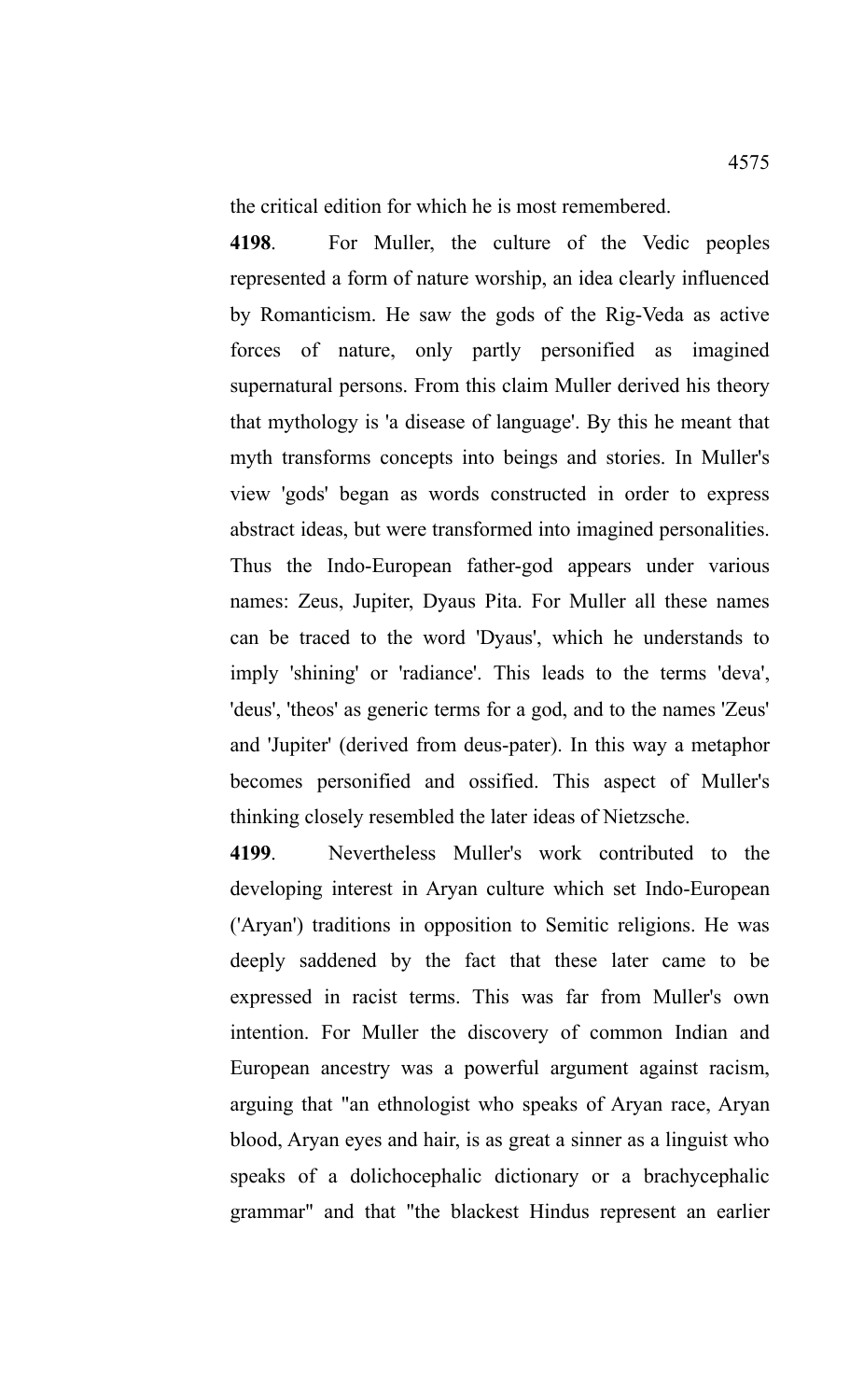stage of Aryan speech and thought than the fairest Scandinavians".

**4200**. In 1881, he published a translation of the first edition of Kant's Critique of Pure Reason. He agreed with Schopenhauer that this edition was the most direct and honest expression of Kant's thought. His translation corrected several errors that were committed by previous translators. In his Translator's Preface, Muller wrote, *"The bridge of thoughts and sighs that spans the whole history of the Aryan world has its first arch in the Veda, its last in Kant's Critique.…While in the Veda we may study the childhood, we may study in Kant's Critique of Pure Reason the perfect manhood of the Aryan mind.…The materials are now accessible, and the English-speaking race, the race of the future, will have in Kant's Critique another Aryan heirloom, as precious as the Veda — a work that may be criticised, but can never be ignored."*

**4201**. Muller's comparative religion was criticized as subversive of the Christian faith. According to Monsignor Munro, the Roman Catholic bishop of St Andrew's Cathedral in Glasgow, his 1888 Gifford Lectures on the "Science of Religion" represented nothing less than "a crusade against divine revelation, against Jesus Christ and Christianity". Similar accusations had already led to Muller's exclusion from the Boden chair in Sanskrit in favour of the conservative Monier Monier-Williams. By the 1880s Muller was being courted by Charles Godfrey Leland, Helena Balvatsky and other writers who were seeking to assert the merits of "Pagan" religious traditions over Christianity. The designer Mary Fraser Tytler stated that Muller's book *Chips from a German Workshop* (a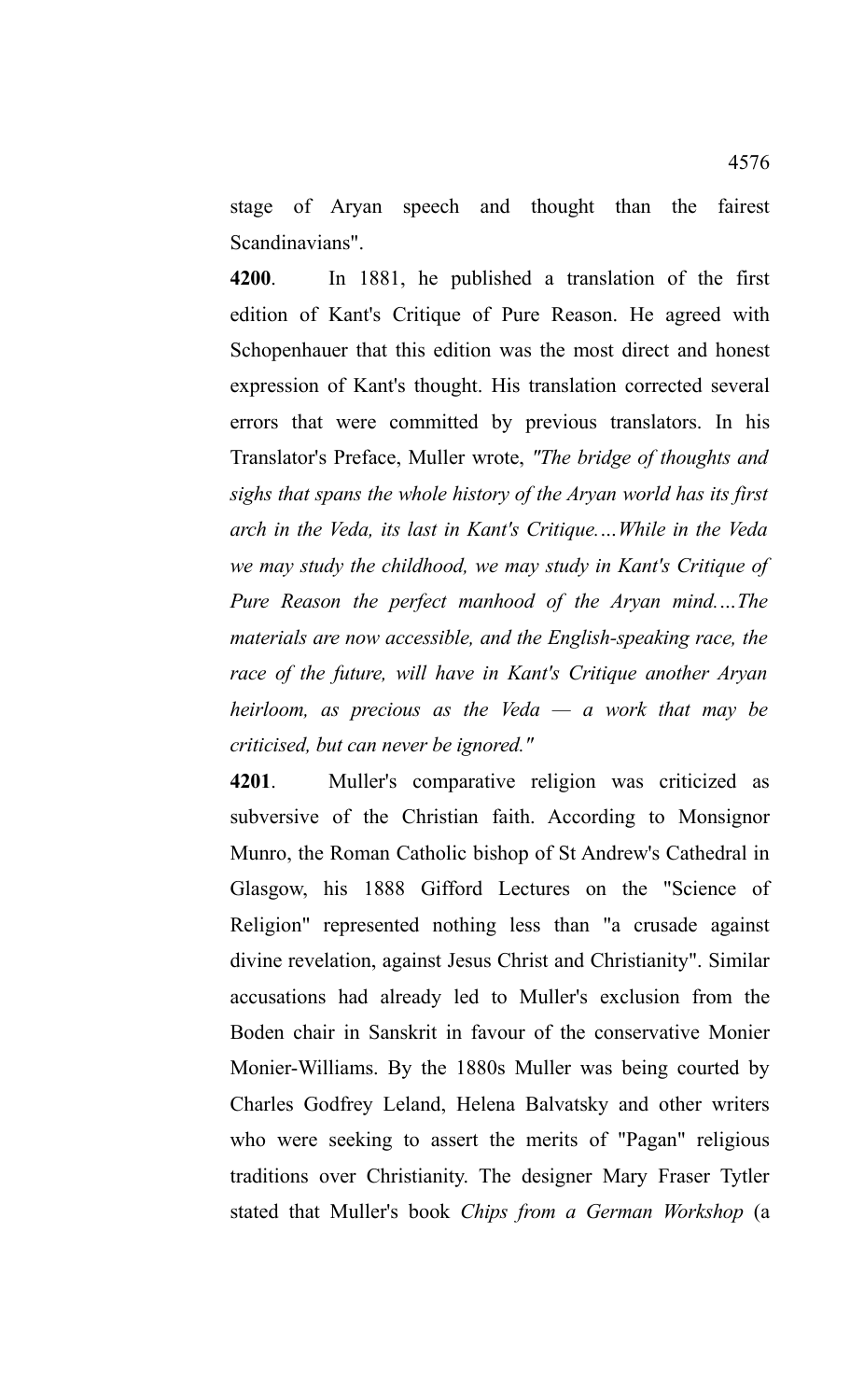collection of his essays) was her "Bible", which helped her to create a multi-cultural sacred imagery.

**4202**. Muller distanced himself from these developments, and remained within the Lutheran faith in which he had been brought up. He several times expressed the view that a "reformation" within Hinduism needed to occur comparable to the Christian Reformation. In his view, "if there is one thing which a comparative study of religions places in the clearest light, it is the inevitable decay to which every religion is exposed... Whenever we can trace back a religion to its first beginnings, we find it free from many blemishes that affected it in its later states". He used his links with the Brahmo Samaj in order to encourage such a reformation on the lines pioneered by Ram Mohan Roy.

**4203**. He was also influenced by the work *Thought and Reality*, of the Russian philosopher African Spir.

**4204**. Munro had argued conversely that Muller's theories "uprooted our idea of God, for it repudiated the idea of a personal God." He made "divine revelation simply impossible, because it [his theory] reduced God to mere nature, and did away with the body and soul as we know them." Muller remained profoundly influenced by the Kantian Transcendentalist model of spirituality, and was opposed to Darwinian ideas of human development, arguing that "language forms an impassable barrier between man and beast."

(Muller, F. Max. *Three Lectures on the Science of Language, etc., with a Supplement, My Predecessors*. 3rd ed. Chicago,

1899, p. 5)

**4205**. We have taken all these details of Max Muller from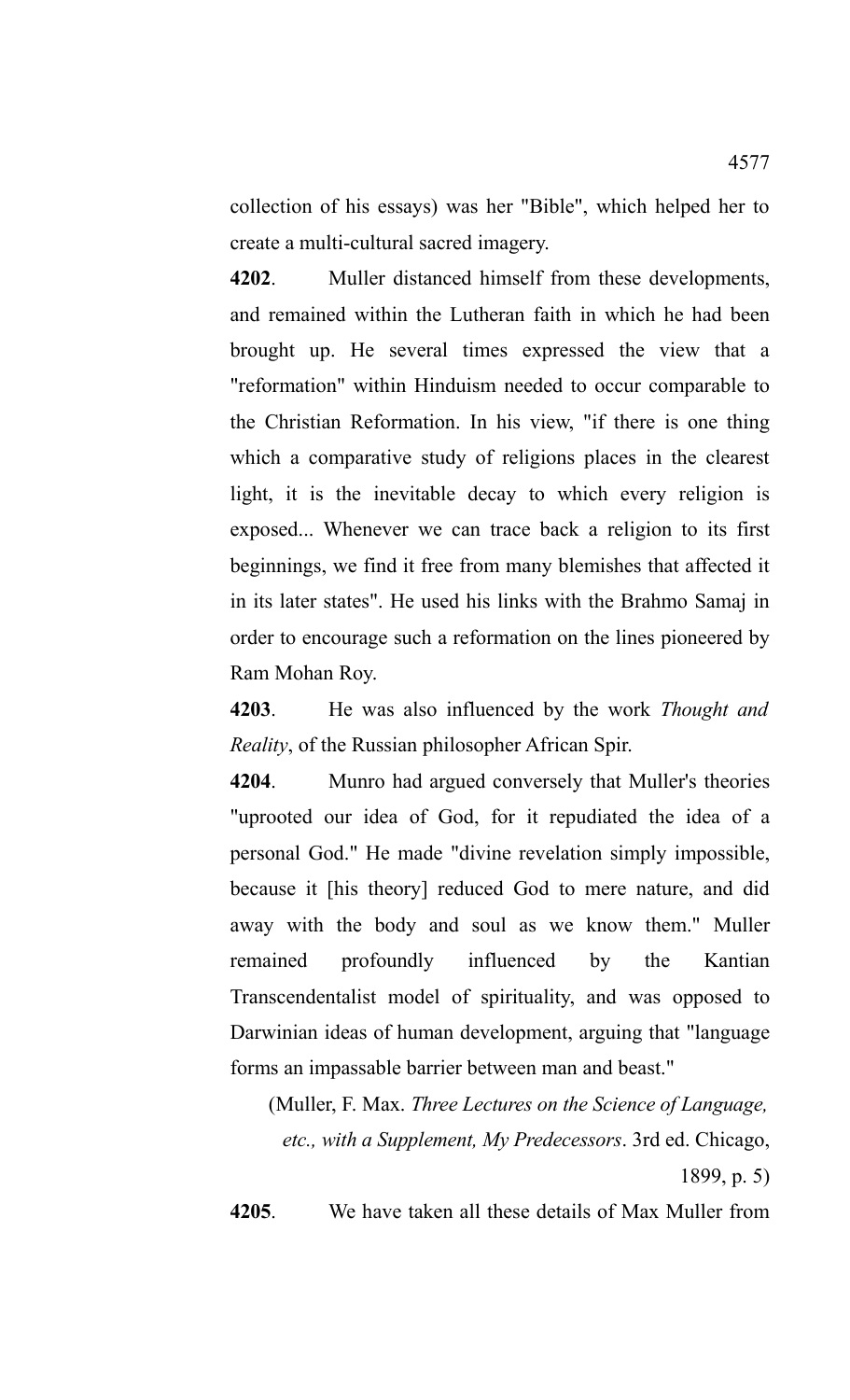the following :

*1. Lourens P. van den Bosch, Friedrich Max Muller: A Life Devoted to the Humanities, 2002. Recent biography sets him in the context of Victorian intellectual culture.* 

1.Jon R. Stone (ed.), *The Essential Max Muller: On Language, Mythology, and Religion,* New York: Palgrave, 2002, ISBN 9780312293093. Collection of 19 essays; also includes an intellectual biography.

2.Nirad C. Chaudhuri, *Scholar Extraordinary, The Life of Professor the Right Honourable Friedrich Max Muller, P.C.* (1974)

**4206**. The work of Muller published in 18 volumes is as under:-

*1.A History of Ancient Sanskrit Literature So Far As It Illustrates the Primitive Religion of the Brahmans* (1859), 1859

*2.Lectures on the Science of Language* (1864, 2 vols.), Fifth Edition, Revised 1866

*3.Chips from a German Workshop (1867-75, 5vols.)*

*4.Introduction to the Science of Religion (1873)*

*5.Lectures on the Origin and Growth of Religion as Illustrated by the Religions of India (1878)* 

*6.India, What can it Teach Us? (1883)* 

*7.Biographical Essays (1884)*

*8.The German Classics from the Fourth to the Nineteenth Century (1886,2Vols)* 

*9. The Science of Thought (1887,2Vols)*

*10.Studies in Buddhism (1888)* 

*11.Six Systems of Hindu Philosophy (1899)*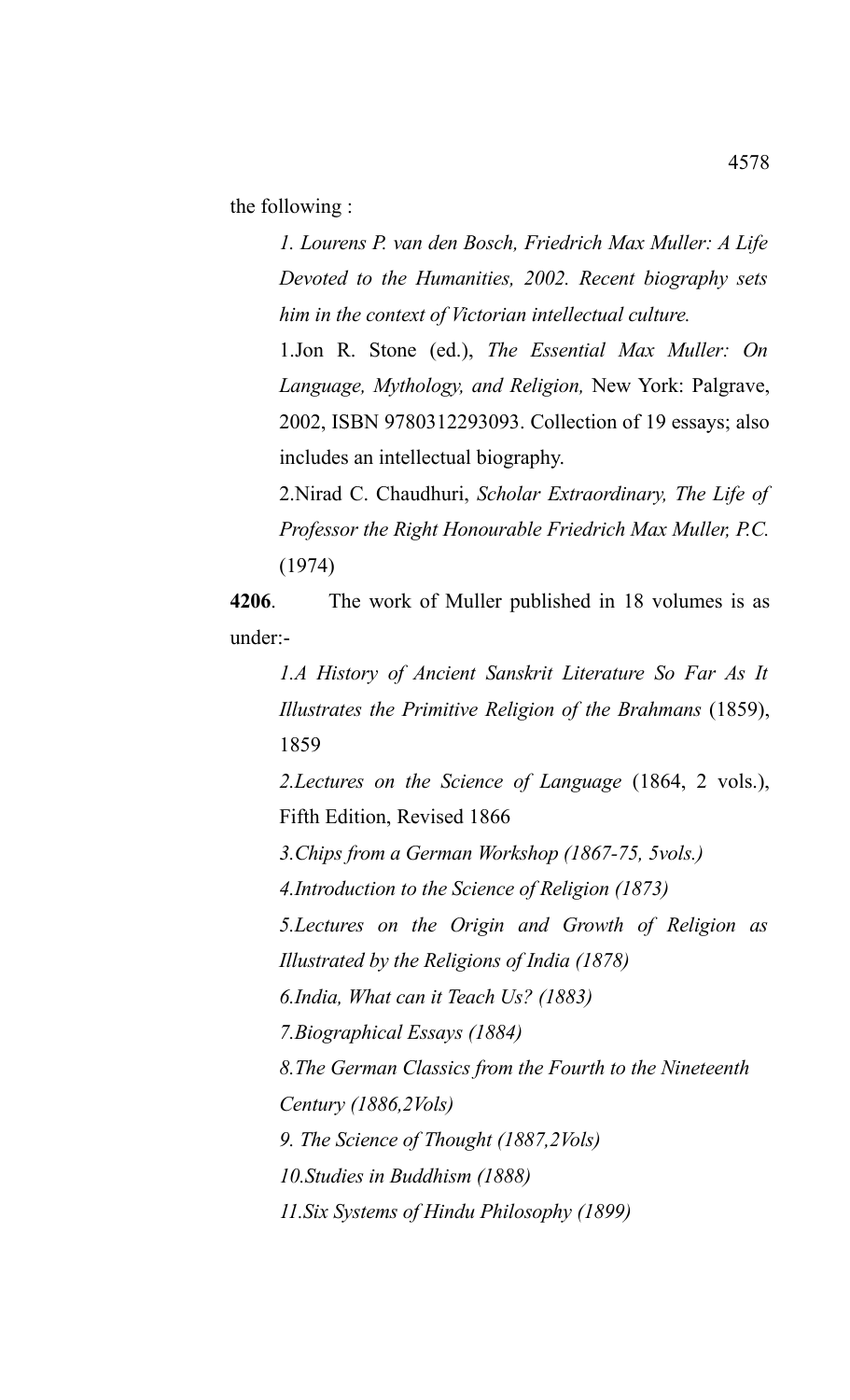*12*.Gifford Lectures of 1888–92 (Collected Works, vols. 1- 4)

- *i Natural Religion (1889), Vol. I, Vol. 2*
- *ii Physical Religion (1891),*
- *iii Anthropological Religion (1892),*
- *iv Theosophy, or Psychological Religion* (1893),

*13. Auld Lang Syne* (1898,2 Vols), a memoir

*14.My Autobiography: A Fragment* (1901)

*15.The Life and Letters of the Right Honourable Friedrich Max Muller* (1902, 2 vols.) Vol I, Vol II

**4207**. In a letter to his wife, he said:

*The translation of the Veda will hereafter tell to a great extent on the fate of India and on the growth of millions of souls in that country. It is the root of their religion, and to show them what the root is, I feel sure, is the only way of uprooting all that has sprung from it during the last 3000 years.*

*(Müller, Georgina, The Life and Letters of Right Honorable Friedrich Max Müller*, 2 vols. London: Longman, 1902) **4208**. His wife, Georgina Adelaide (died 1916) had his

papers and correspondence carefully bound; they are at the Bodleian Library, Oxford. The Goethe Institutes in India are named Max Muller Bhavan in his honour.

**4209**. Some of the other well known authorities made available to us are Translations in English of Hindu Religious Scriptures written in Sanskrit, by **Maurice Bloomfield, Arthur Anthony, Macdonell, F. Rosen, Rudolf Roth, F. E. Pargiter etc.** In respect to some of them, a brief biography, we may mention hereat, which would help us in appreciating the contents while considering their views on the matter and the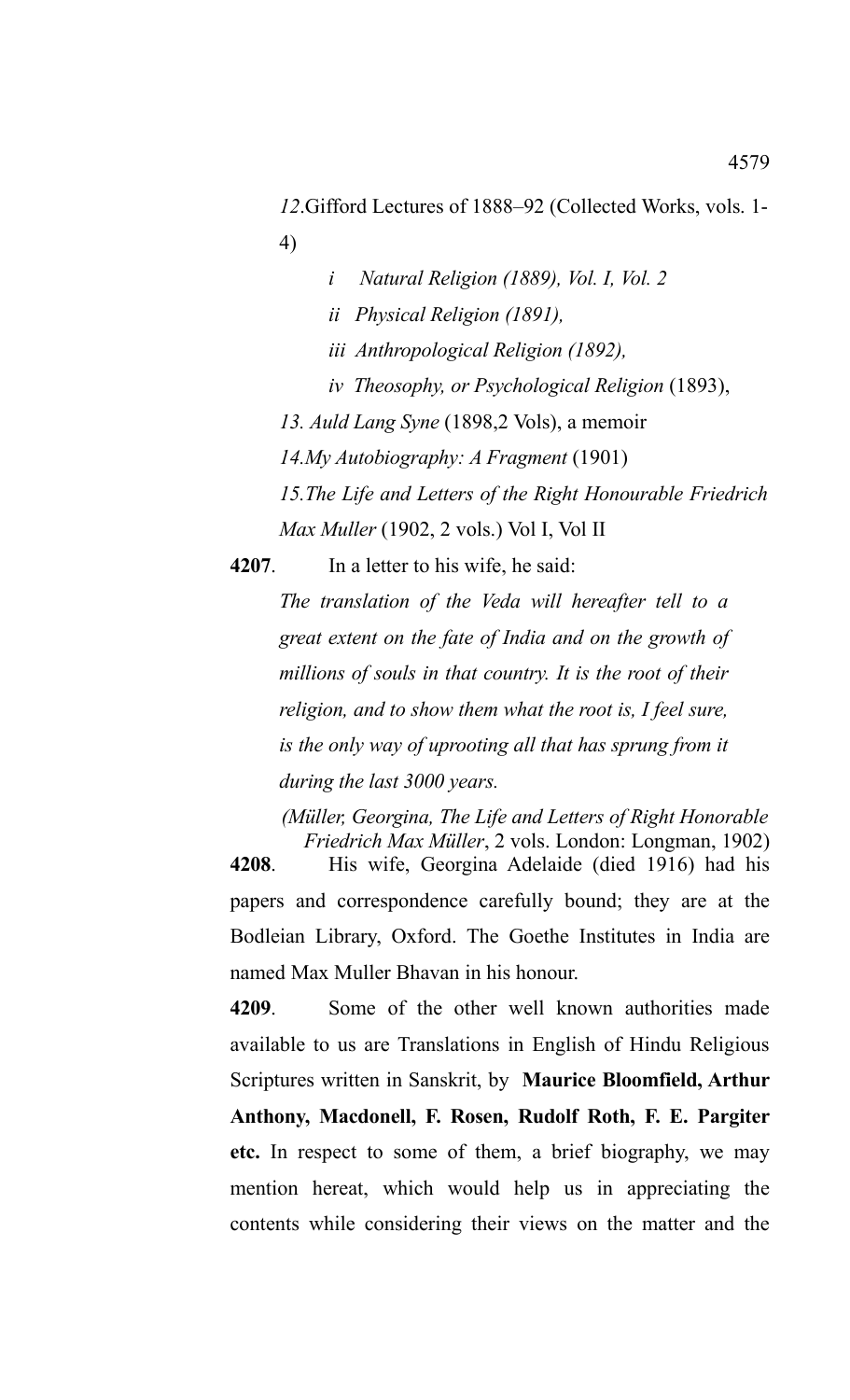extent of fairness and justness.

**4210**. **Maurice Bloomfield** born on 23rd February, 1855 in Bielitz (Polish:Bielsko), in what was at that time Austrian Silesia (today it is in Poland). Went to the United States in 1867 and graduated from Furman University, Greenville, South Carolina in 1877. Thereafter he studied Sanskrit at Yale, under W.D. Whitney. He stayed at Berlin and Leipzig for about two years and in 1881 returned as Associate Professor at Johns Hopkins University and was promoted soon as Professor of Sanskrit and comparative philology. In 1896 Princeton University bestowed the LL.D. degree upon him. He was considered as a Sanskrit Scholar and was an American Philologist. He translated for Max Muller's Sacred Books of the East, the "**Hymns of the Atharva-Veda (1897)**"; contributed to the section "**Atharva-Veda and gopatha Brahmana (1899)**". He was first to edit "**Kauika-Sutra (1890)**" and in 1907 published in the Harvard Oriental Series, "**A Vedic Concordance**". In 1905 he published Cerberus, the Dog of Hades, a study in comparative mythology. "**The Religion of the Veda" appeared in 1908**; "**Life and Stories of the Jaina Savior Parasvanatha**" and "**Rig Veda Repetitions**" in 1916. He died on 12<sup>th</sup> June, 1928.

**4211**. Macdonell, Arthur Anthony in his book "**History of Sanskrit Literature (1900)**" has said:

*"Hostalities breaking out afresh just then, a decree of Napoleon, directed against all Englishmen in the country, kept Hamilton a prisoner in Paris. During his long involuntary stay in that city he taught Sanskrit to some French scholars, and especially to the German romantic*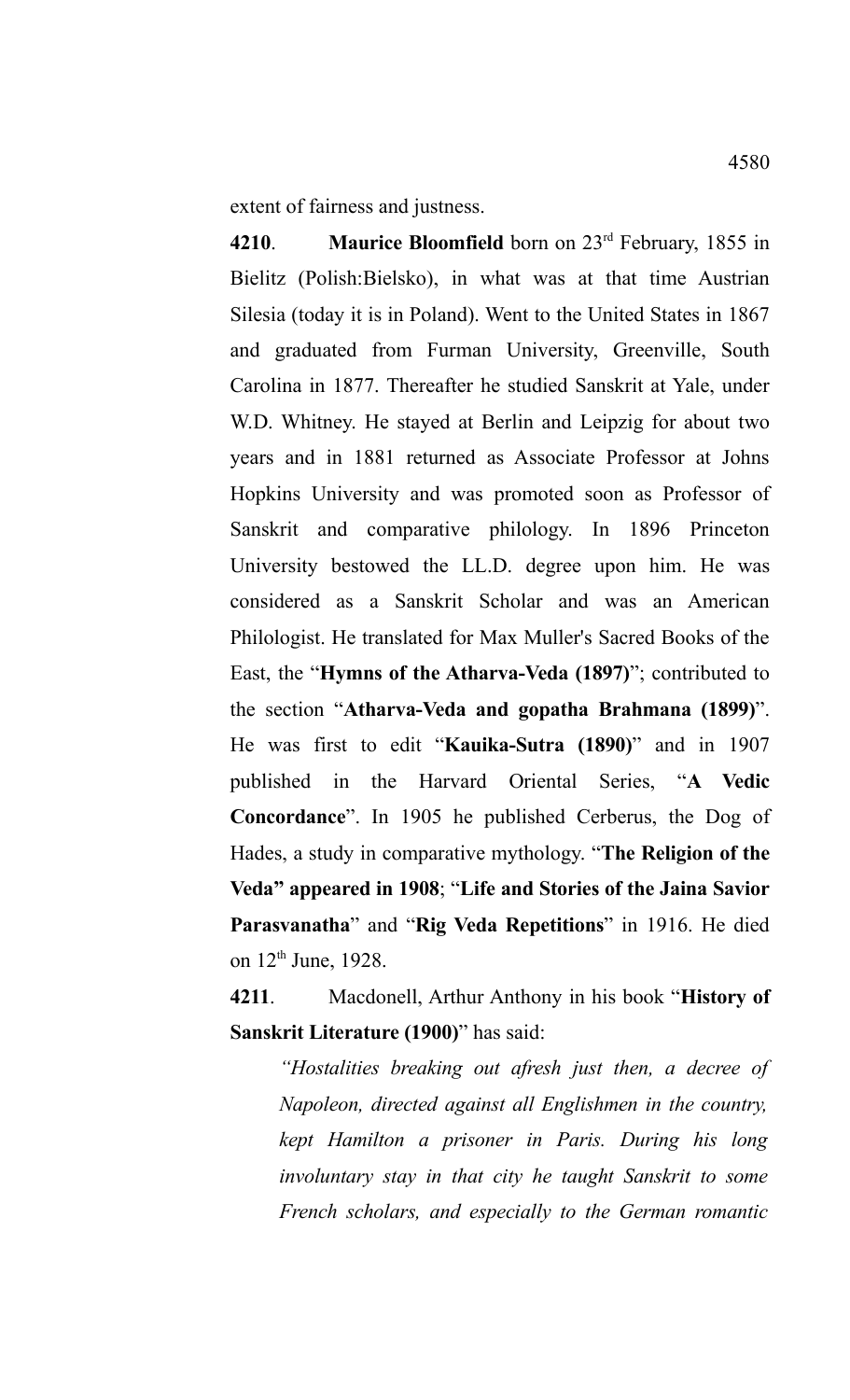*poet Friedrich Schlegel. One of the results of these studies was the publication by Schlegel of his work "On the Language and Wisdom of the Indians (1808)". This book produced nothing less than a revolution in the science of language by the introduction on the cooperative and the historical method. It led to the foundation of the science of cooperative philology by Franz Bopp in his treatise on the conjugational system of Sanskrit in comparison with that of Greek, Latin, Persian and German (1816). Schlegel's work, moreover, aroused so much zeal for the study of Sanskrit in Germany, that the vast progress made since his day in this branch of learning has been mainly due to the labours of his countrymen."*

**4212**. **Macdonall** has appreciated the importance of Ancient Indian Literature in the following words:

*"The importance of ancient Indian literature as a whole largely consists in its originality. Naturally isolated by its gigantic mountain barrier in the north, the Indian peninsula has ever since the Aryan invasion formed a world apart, over which a unique form of Aryan civilization rapidly spread, and has ever since prevailed. When the Greeks, towards the end of the 4th century BC, invaded the North-West, the Indians had already fully worked out a national cultural and their own, unaffected by foreign influences. And, inspite of successive waves of invasion and conquest by Persian, Greeks, Scythians, Muhammadans, the national development of the life and literature of Indo-Aryan race remained practically unchecked and unmodified from without down to the era of British*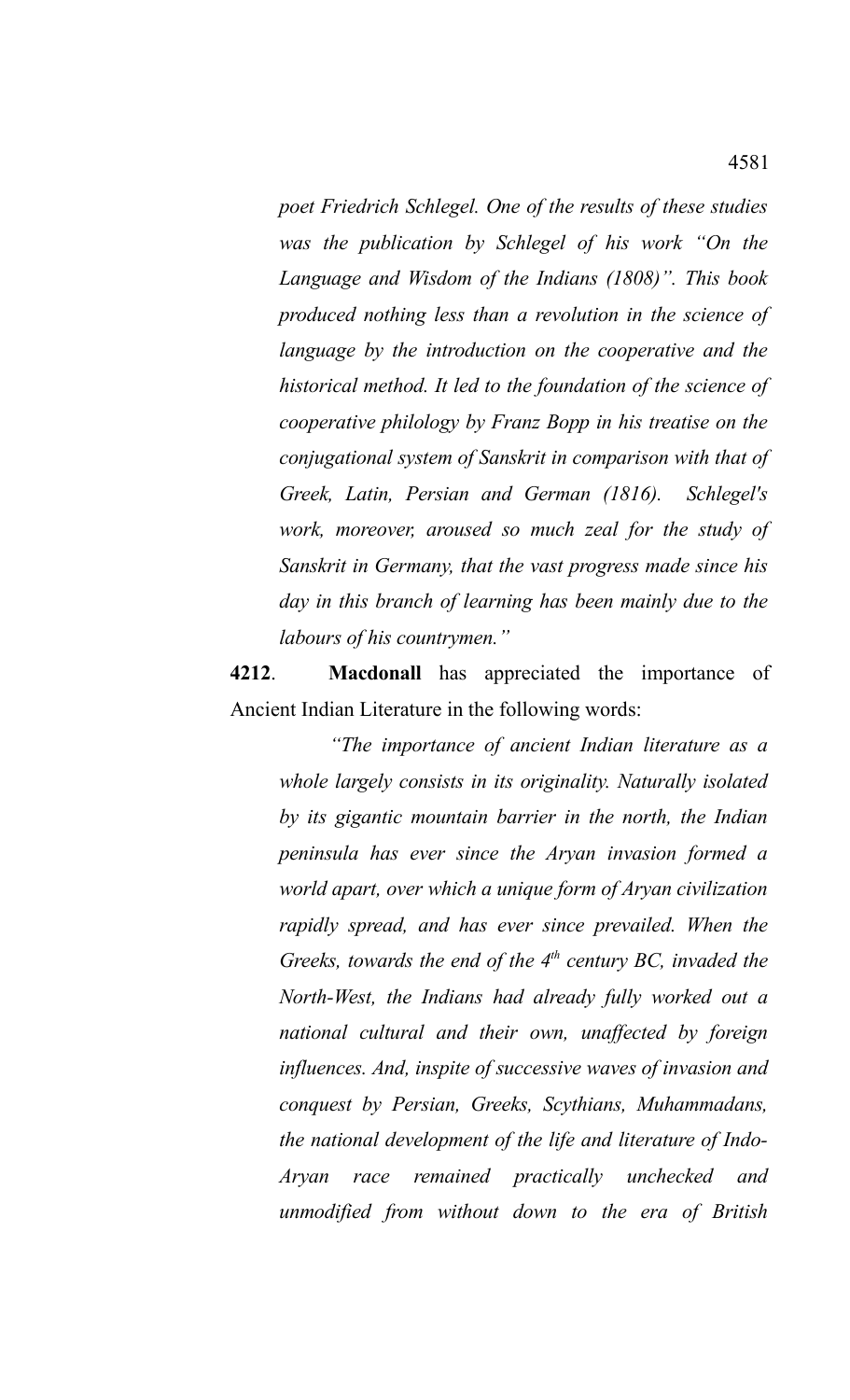*occupation. No other branch of the Indo-European stock as experienced an isolated evolution like this. No other country except China can trace back its language and literature, its religious beliefs and rites, its customs and social customs, through an uninterrupted development of more than three thousand years.* 

*A few examples will serve to illustrate this remarkable continuity in Indian civilization. Sanskrit is still spoken as the tongue of the learned by thousands of Brahmans, as it was centuries before our era. Nor has it ceased to be used for literary purposes, for many books and journals written in ancient language are still produced. The copying of Sanskrit Manuscripts is still continued in hundred of libraries in India, uninterrupted even by the introduction of printing during present century. The Vedas are still learnt by heart as they were long before the invasion of Alexander, and could even now be restored from the lips of religious teachers if every manuscript or printed copy of them were destroyed. … The God Vishnu, adored more than 3000 years ago, has countless votaries in India at the present day."*

**4213**. Arthur A. Macdonall was a professor of Sanskrit and fellow of Balliol at Corpus Christi College, Oxford.

**4214**. The F. Rosen, a German Scholar got published his work on Rig-veda which actually was brought out in 1838, shortly after his premature death. But in 1846 Rudolf Roth who is called the "Founder of Vedic Philology" published "On the Literature and the History of the Veda" in 1846.

**4215**. "**Ancient Indian Historical Tradition**" by F.E.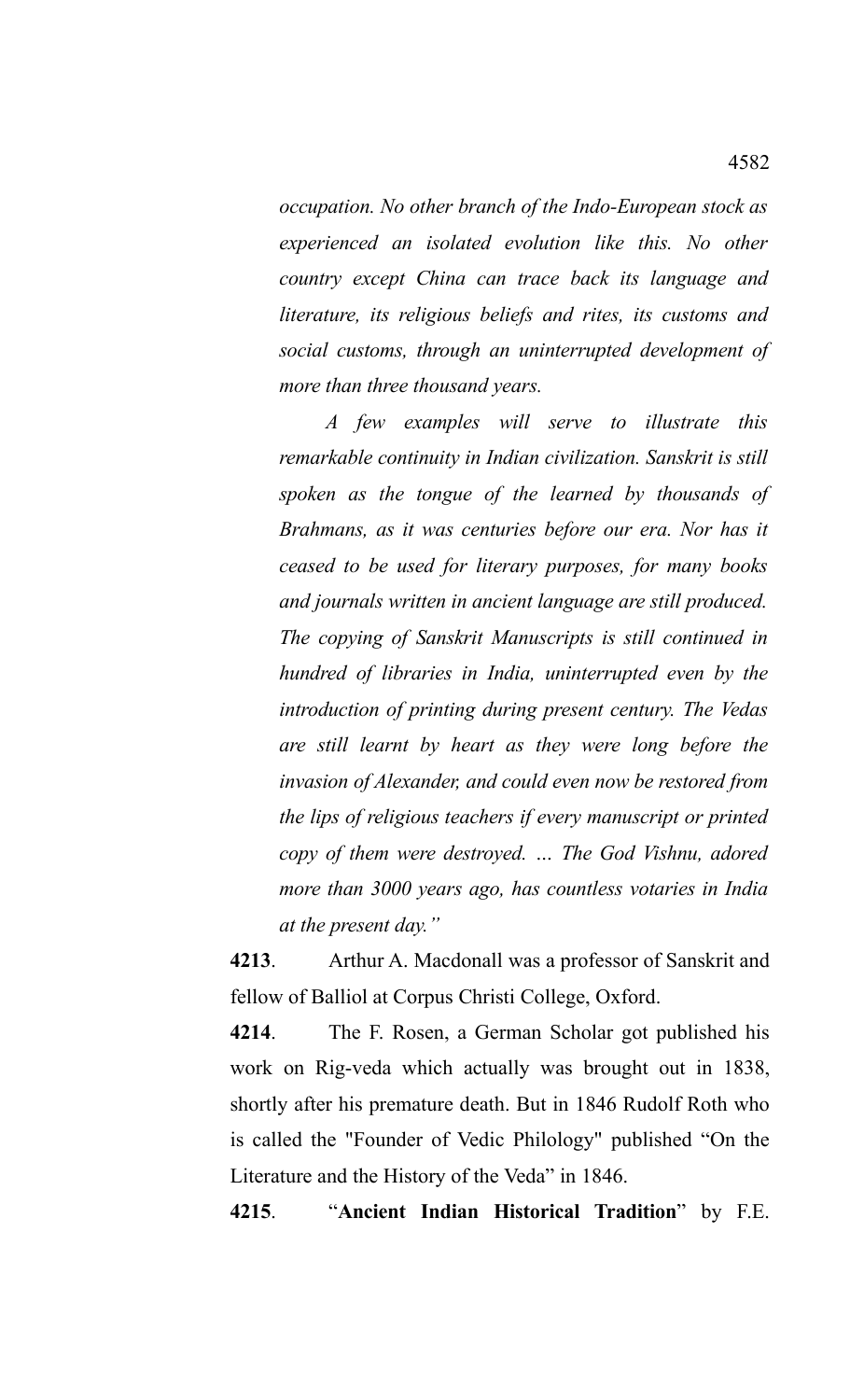Pargiter was first published in 1922. Pargiter was a member of Indian Civil Service and retired from the office of Judge, High Court Calcutta. He sought to examine Puranik and Epic tradition as well as of the Rig-veda and Vedic literature to find out the Ancient Indian History. In his preface dated March, 1922 at Oxford he said that the current view about Ancient India is held by the scholars based upon an examination of Veda and Vedic literature but to the neglect of Puranic and Epic tradition. According to him the view of the scholars at that time was that Ancient Indian History has been fashioned out of compositions which are purely religious and priestly, which notoriously do not deal with history, and which totally lack the historical sense. Justifying his approach Pargiter said that it began with the study of the Epics and Puranas for Geographical information about Ancient India 30 years ago, during the translation of Markandaya Purana in order to elucidate its Geographical chapters. Geography included political divisions and lead to an examination of Ancient Kingdoms and so on to their dynastic genealogies and traditions-subjects that were generally regarded as of little or no historical value, and were practically included. He considered the views expressed in Journal of the Royal Asiatic Society, Journal of Asiatic Society of Bengal and Journal of America Oriental Society. He tried to find out the order of Rishis from the tradition by finding out the Chronological research from the publication "Rig-veda Repetitions" by Professor Maurice Bloomfield. He started with the preconceived notion that the evidence of language shows that Aryans entered into very early and established themselves ultimately throughout North India and in the North West of the Deccan (South).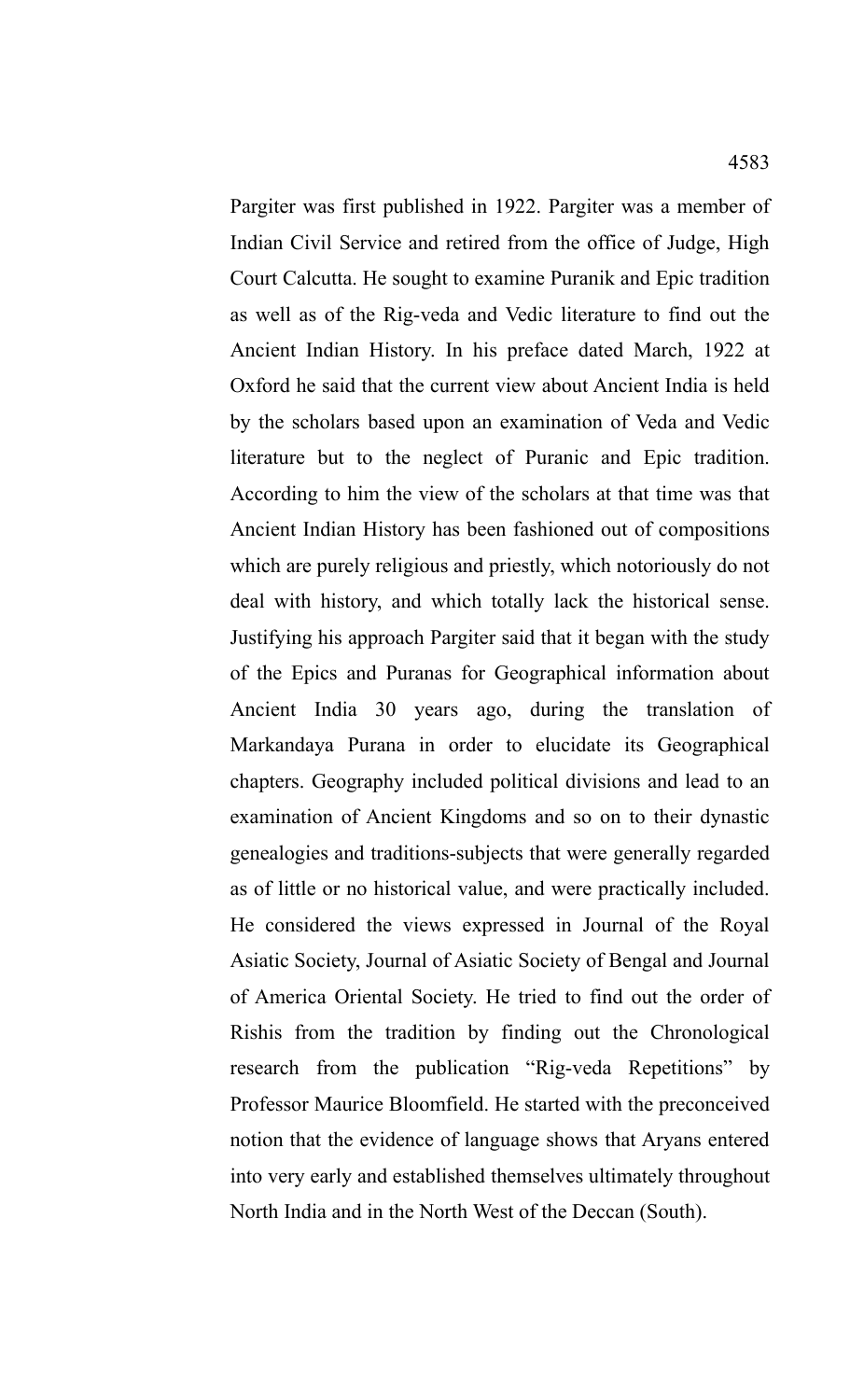**4216**. We may clarify that neither we have any intention to make adverse comments against anyone nor we would like to condemn outright what these gentleman have done. We appreciate and acclaim their work irrespective of the reason, motive or objective. We cannot lose sight of the fact that their initiative in making the vedic texts known to public at large by translating it in English ultimately has got before us the various facets of such a rich literature which otherwise might have not known. It is their diligence which has moved the world and has generated inquest to go for further study and research in this literature. For our purposes we only intend to say that while considering the religious old dispute between the two communities in respect whereto the members of third community, may be in the capacity of their official position or otherwise, have written something which has been relied or disputed by one or the other side in one or the other way, we have to exercise due care and caution in reading and understanding their contents. The facts as stated or noticed by these authorities if taken on their face value may result if not in

**4217**. Though learned counsels appearing for Hindu parties have commenced their submissions placing before us the Hindu Scriptures starting from Rigveda, the first book said to have been handed over by lord Brahma to Manu and thereafter several vedic and other literature but with respect to the material, which directly reflects upon the issue identifying the disputed site with the place of birth of lord Rama, we find a clear mention of these facts in the certain traverller'a account written after 1600 A.D. as well as the gazetteers published in

a mistake, then a blunder.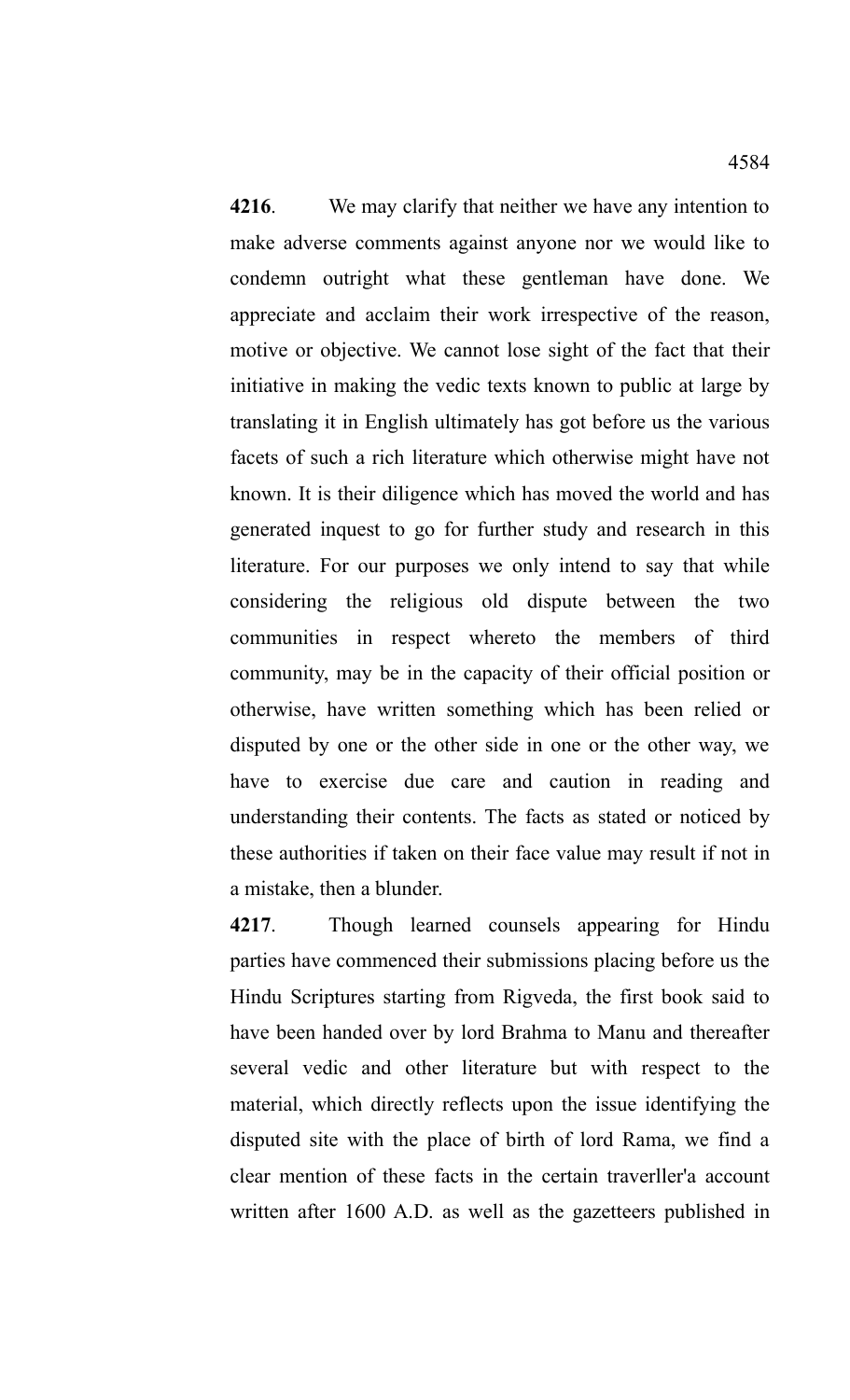$18<sup>th</sup>$  and  $19<sup>th</sup>$  Century onwards. The travellers account mainly relied in this regard are that Willium Finch, who visited Ayodhya between 1607 to 1611, Father Joseph Tieffenthaler between 1740 to 1760 and Minouchi which we have already reproduced while discussing the issues relating to date of construction.

**4218**. The History of Ayodhya as contained in various gazetteers has been placed before us in detail. Some of the part thereof we have referred to while discussing the issues relating to date of construction of the disputed building. However, regarding the issue as to the birthplace of Lord Rama at the disputed site, we may place on record the part of the gazetteers placed before us to buttress the submissions by the learned counsels for the Hindu parties. The first gazetteer is that of **Walter Hamilton**, first published in1828 (reproduced in 1993 published by Low Price Publications, Delhi under the title "**East India Gazetter**" containing particular descriptions of the Empires, Kingdoms, Principalities, provinces, cities, towns, districts, fortresses, harbours, rivers, lakes and, C. of Hindostan and the adjacent Countries, India beyond the Ganges and the eastern Archipelago. Before us is the second edition in two volumes bound in one. On page 348 under the heading 'Oude' (Ayodhya), it gives the following details :

## *"Oude.*

## *(Ayodhya.)*

*This is one of the smallest provinces of Hindostan Proper, and is situated principally between the twenty-sixth and twenty-eighth degrees of north latitude. To the north it is bounded by various petty districts tributary to Nepaul,*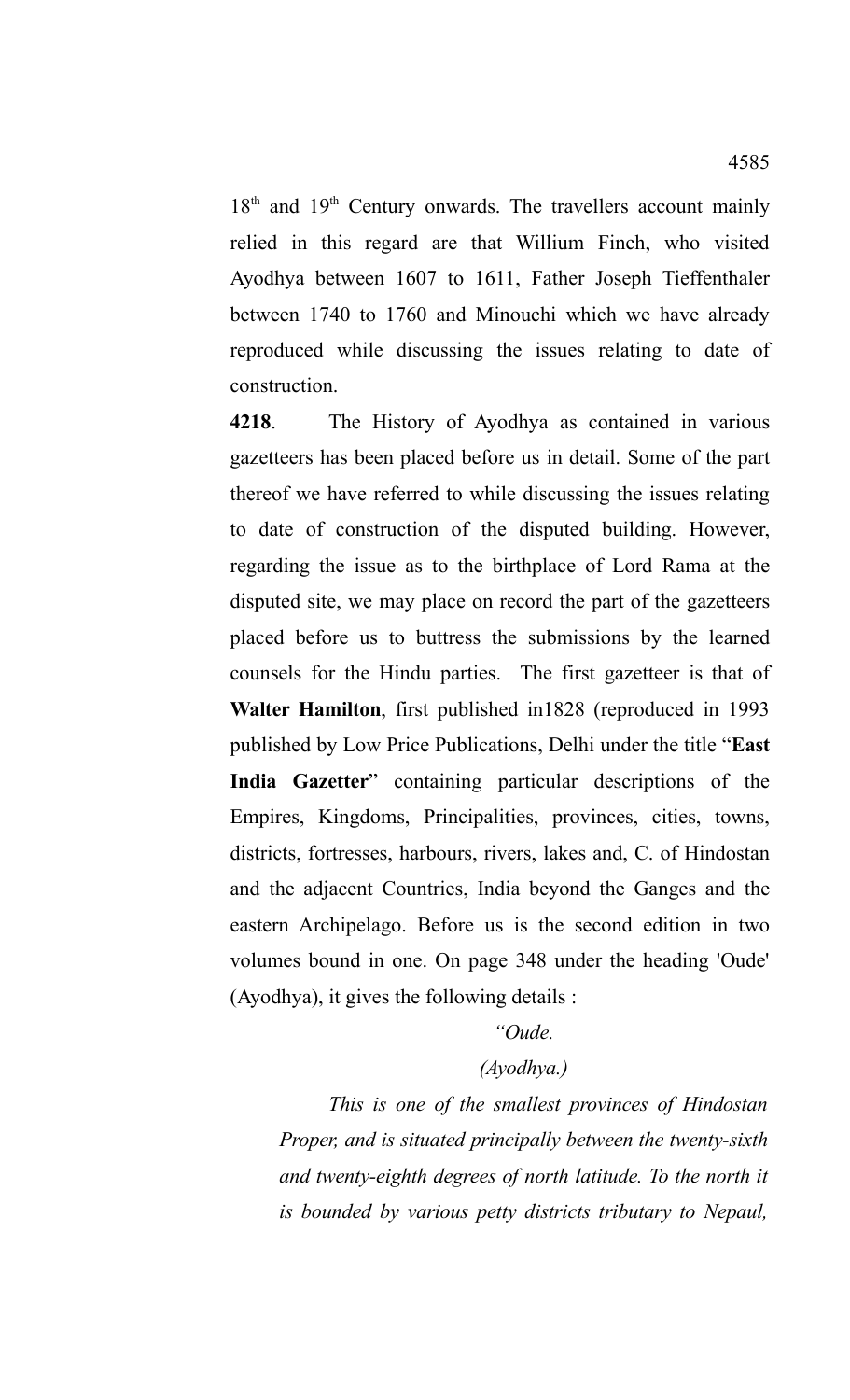*from which it is separated by a range of hills and forests; to the south by Allahabad; on the east it has Bahar, and on the west Delhi and Agra. In length it may be estimated at 250 miles, by 100 the average breadth. The whole surface of this province is level, and extremely well watered by large rivers or copious streams which intersect the country, flowing all nearly in a south-east direction. When properly cultivated the land is extremely productive, yielding crops of wheat, barley, rice, and other grains; sugar-cane, indigo, poppies for opium, and all the richest articles raised in India. The air and climate are suited to the spontaneous generation of nitre, from the brine of which an impure culinary salt is procured by evaporation. Lapis lazuli is also a mineral production of Oude. The modern subdivisions are the same as the ancient, detailed by Abul Fazal in A.D. 1582. Of these Lucknow, Fyzabad, Khyrabad, Baraitche, with a section of Maniepoor, compose the king of Oude's reserved dominions, while the district of Goruepoor belongs to his British allies. The principal rivers are the Ganges which bound it to the west; the*

*Goggra, and the Goomty; the chief towns are Lucknow, Fyzabad, Oude, Khyrabad, Baraitche, and Tanda. The Hindoo inhabitants of Oude, Banares, and the*

*Doab of the Agra province, are a very superior race, both in their bodily strength and mental faculties, to those of Bengal and the districts south of Calcutta, although the latter have fully as much acuteness, and more cunning. The Rajpoots or military class here generally exceed Europeans in stature have robust frames, and are possessed of many*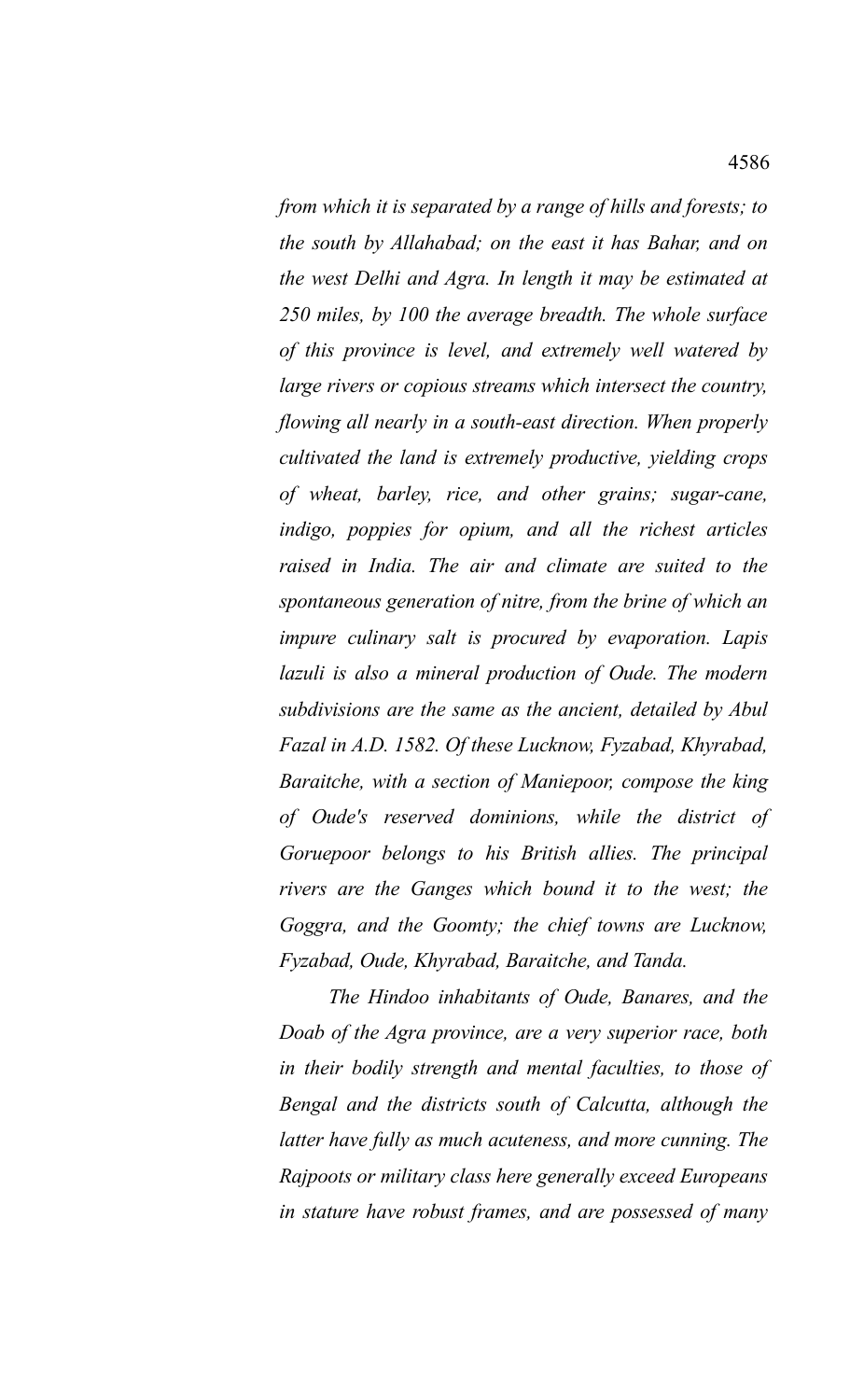*valuable qualities in a military point of view. From the long predominance of the Mahomedans a considerable proportion of the inhabitants profess that religion, and from both persuasions a great number of the Company's best sepoys are procured. Their martial habits were kept on the alert, for until the supervision of Oude was assumed by the British government the whole region was in a state of political anarchy. Every individual travelled with the prospect of having to defend himself against robbers, or of exercising that vocation himself, for both of which events he was provided. The peasantry sowed and reaped with their swords and spears, ready for defence or plunder, as the occasion offered; and the rents were collected by an irregular banditti, under the denomination of an army, which devastated the country it pretended to protect.* 

*Oude is much celebrated in Hindoo history as the kingdom of Dasaratha, the father of the great Rama, who extended his empire to the island of Ceylon, which he also subdued. At an early period after the first invasion it was subdued by the Mahomedans, and remained, with different vicissitudes, attached to the throne of Delhi, until the dissolution of the Mogul empire after the death of Aurangzabe. The first ancestor upon record of the reigning family was Saadat Khan, a native of Rishapoor, in Khorasan, who was appointed soubahdar of Oude during the reign of Mohemed Shah. He was succeeded by his nephew Safdar Jung, who died in A.D. 1756, when the throne was acceded by his son Shuja ud Dowlah, who reigned until 1775. On his decease his son, Asoph ud*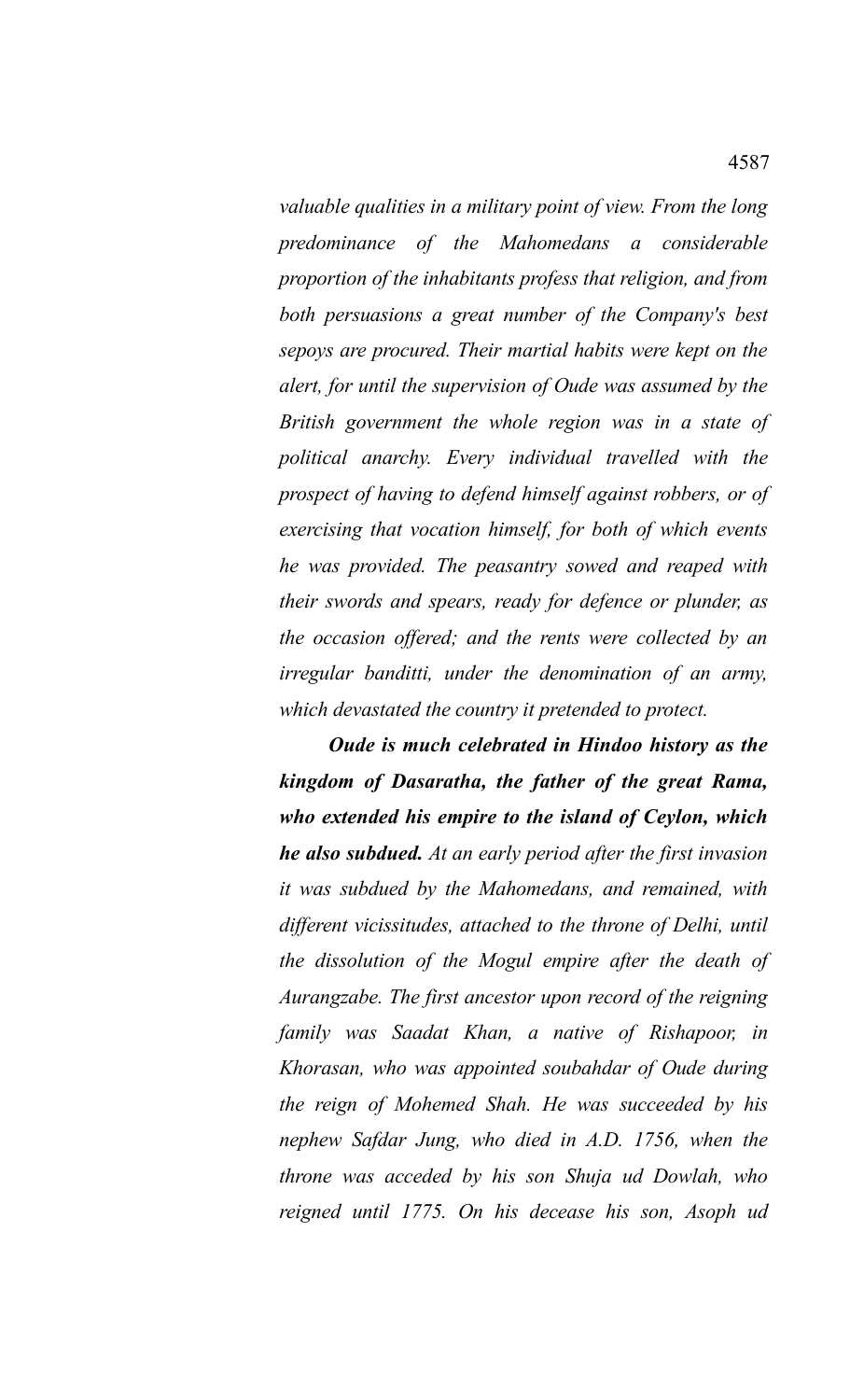*Dowlah, became his successor, and reigned until 1797, when the dignity was for a short time usurped by a spurious son named Vizier Ali, whose illegitimacy being discovered, he was dethroned by Lord Teignmouth, and the government confided to Baadet Ali, the late nabob's brother, who was proclaimed visier of Hindostan and nabob of Oude the 21st January 1798.* 

*In A.D. 1790 the dominions of Oude occupied all the flat country lying on both sides of Ganges (with the exception of Rampoor) between that river and the northern mountains; as also the principal portion of the fertile tract between the Ganges and Jamna named the Doab, to within forty miles of Delhi. Ever since the pacification between Lord Clive and Shuja ud Dowlah, in 1765, this territory had been protected from external enemies, its internal peace preserved, and its dominions extended by the assistance of a British subsidiary force, the expense of which was defrayed by the nabobs of Oude. Subsequent to the breaking out of the French revolution the exigence of the times compelled a large augmentation of this standing army, and the disbursements increased proportionally; but owing to the mismanagement of the nabob's financial concerns an uncertainty attended its regular payment, although his revenues, under a proper administration, were not only equal to all the necessary expenditure, but capable, as the result verified, of realizing an enormous surplus. By a fatality attending the British influence in Hindostan, it was frequently obliged, in consequence of remote treaties, to maintain on the throne weak and*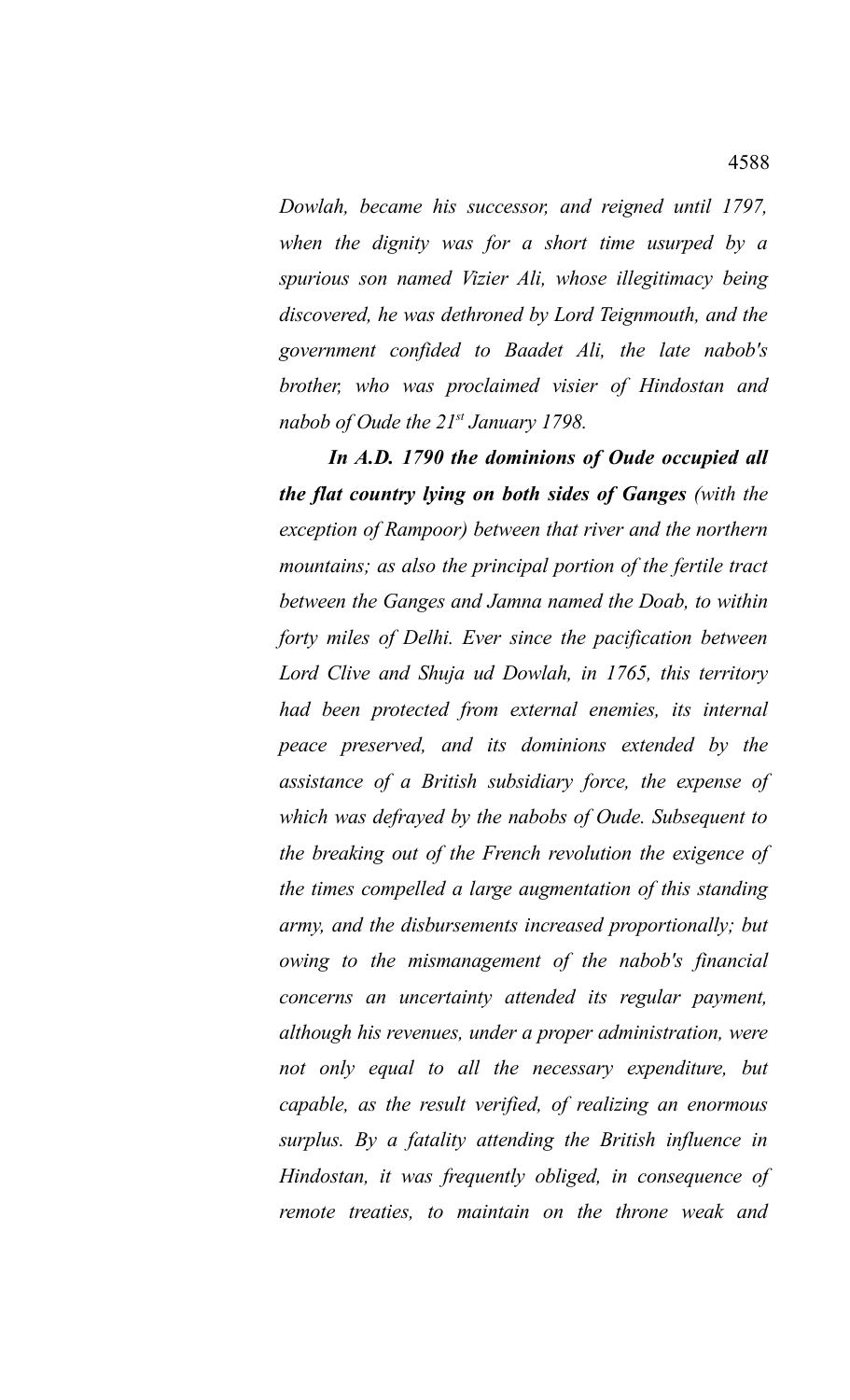*profligate princes, who without that support would, in the natural progression of events, have been supplanted by some more able competitors. Their dominions in the mean time suffered by their vices, and their subjects were abandoned to the capacity of the unprincipled associates of their low pleasures, who by their cruelty and extortion depopulated the country, and drove the inhabitants to a state of desperation. These observations more especially applied to the Oude territories during the long reign of Asoph ud Dowlah, and as an opportunity now occurred, the members of the Bengal presidency deemed it a duty imposed on them to endeavor to procure for the natives a better system of government, and at the same time remove the uncertainty which attended the payment of the subsidiary force.* 

*In 1807 an extraordinary intrigue was discovered, in which Saadet Ali's second brother, commonly called Mirza Jungly, was implicated, which terminated in his removal from Lucknow to Patna. In 1808 the celebrated eunuch Almas Ali Khan died, on which event his wealth, which was considerable, was claimed both by the Bhow Begum (the nabob's mother) and by the nabob. The first grounded her pretensions on the circumstances of Almas Ali having been her servant; while the latter asserted that all the property having been acquired in the service of the Oude sovereignty, and from the resources of the country, the reigning prince was the legitimate heir of a person who could have no natural ones, and in this view of the subject he was supported by the supreme Government. Besides*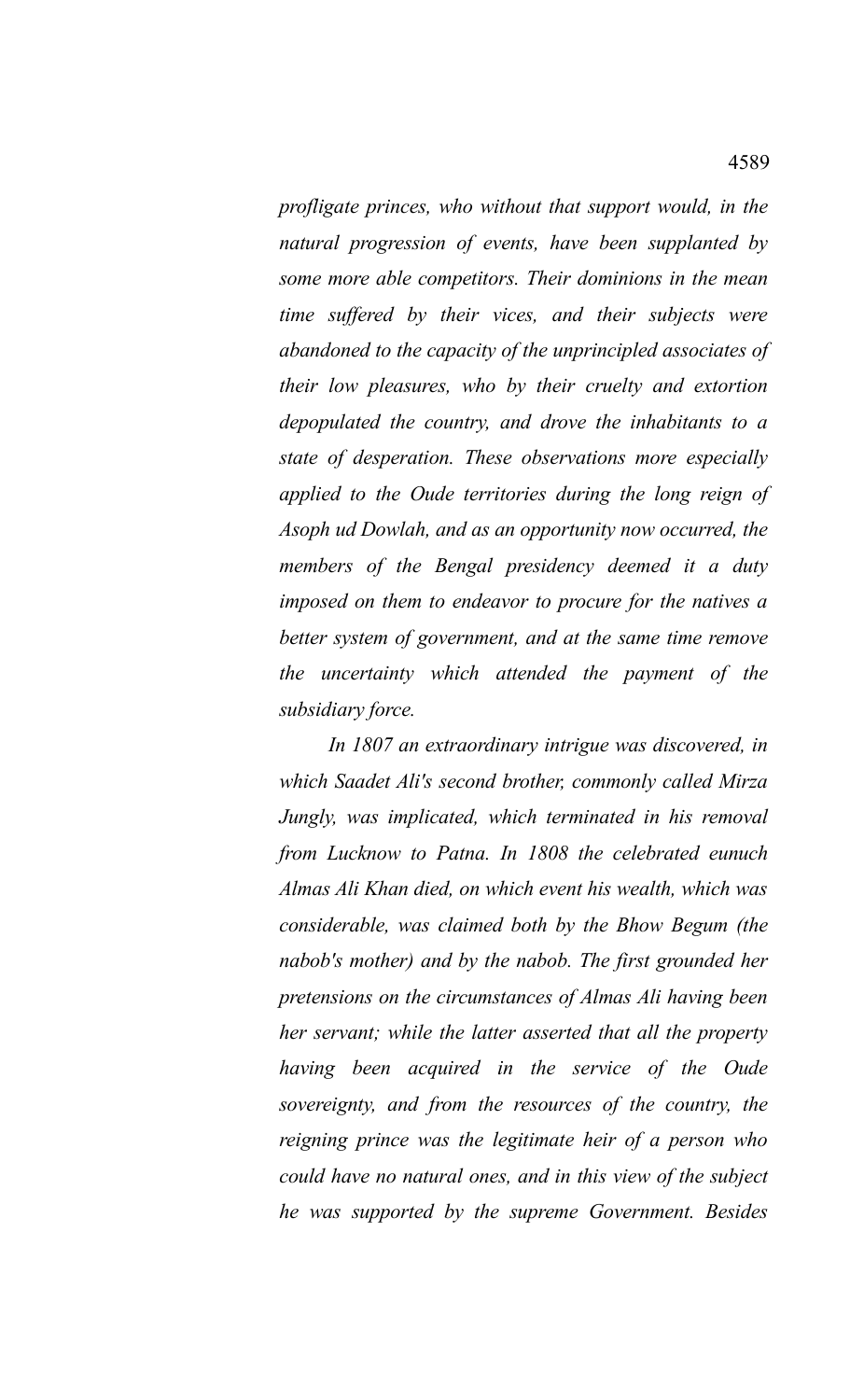*this, many other petty and vexatious disputes arose between the two begums and the nabob, who always evinced a strong disinclination to employ British troops in suppressing the disturbances that occasionally broke out in the jaghires of the Bhow Begum, the younger Begum, and other persons under the direct protection of the British government; indeed he seemed to have no desire that they should be suppressed by any means. According to the construction of subsisting treaties, it did not appear that any other measures on the part of that government were admissible beyond those of remonstrance, and the resident was directed to endeavour to convince his excellency of the impolicy, as well as injustice, of countenancing disturbances within the lands of his jaghiredars and the danger to which the general tranquility of his country would be exposed, not to mention the injury his own reputation would sustain by tolerating insurrection within the limits of his own dominions.* 

*Such, exclusive of some petty insurrections of reminders, were the principal causes of internal irritation. With his powerful allies of Bengal, various collusion of interest and authority took place, for the British functionaries on his frontier, after several years' experience, found that all their applications to the nabob for the apprehension of offenders who had sought refuge within his territories, almost invariably failed of success. Although on these occasions this potentate issued strict orders to his officers, they were either mere matters of form, or so considered by the persons to whom they were*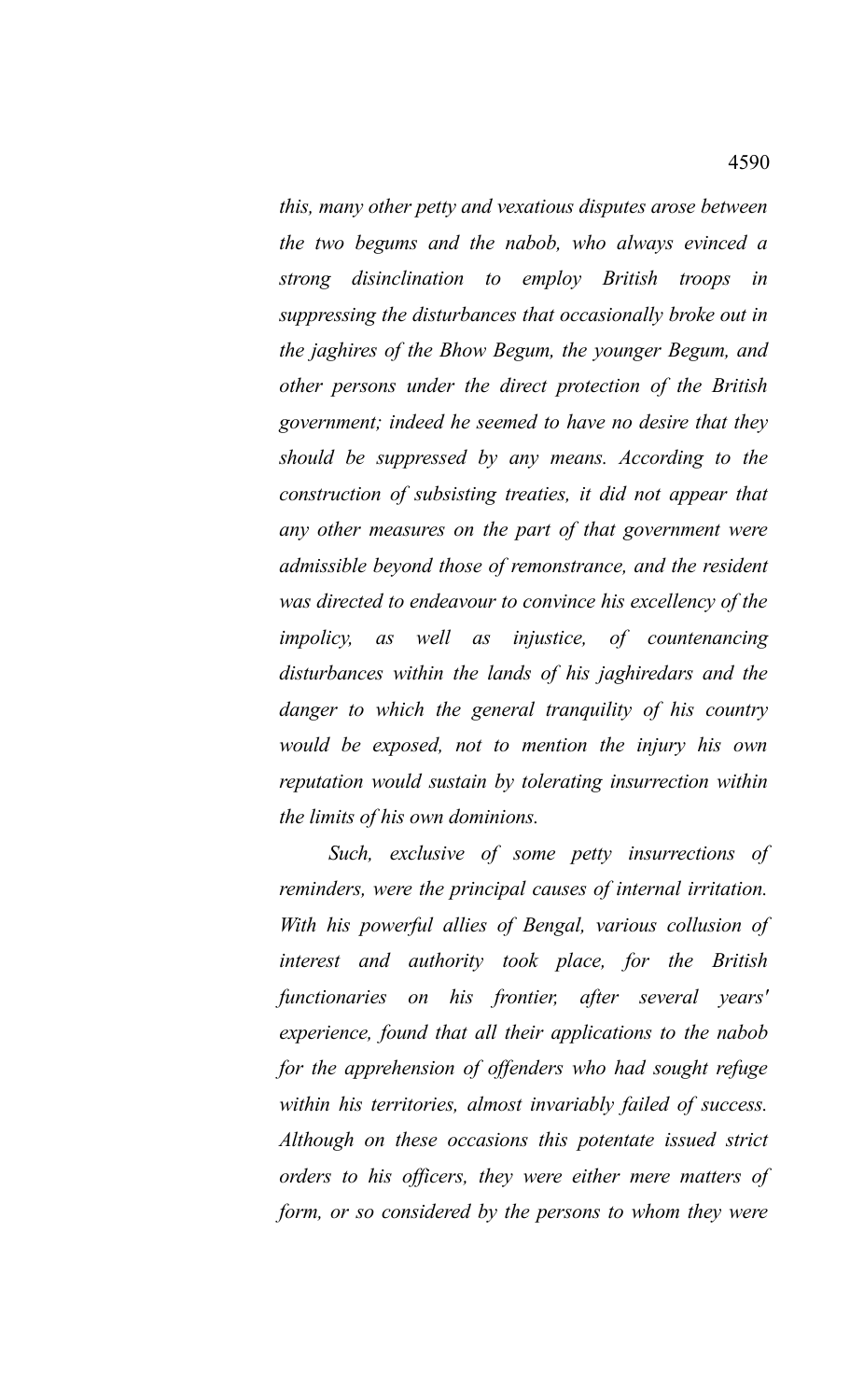*addressed. Of these two conclusions the latter seemed the most probable, as it would have greatly derogated from his excellency's character to have supposed him indifferent to the bringing of public offenders to justice, or that the orders issued by him on such occasions were not intended to be authoritative. Yet, when the feeble and inefficient system of all native administration is considered, it might reasonably be doubted whether he in reality possessed a degree of control over his officers sufficient to enforce their obedience, especially as the granting of an asylum within jurisdictions of offenders constituted a regular source of their profits.* 

*On some occasions the nabob evinced a favourable disposition, by permitting British troops to act within his territories for the express purpose of apprehending delinquents; but at other times he proved restive, and withheld his consent without assigning any reason. The inconveniences resulting from this line of conduct, and the obstruction it occasioned to the due administration of justice within the British districts contiguous to those of Oude, were such, that one of the first stipulations entered into with his successor, authorized the British magistrates to pursue and seize public offenders within the reserved dominions of Oude. The interior management of Saadet Ali's territories was also extremely defective, and he was repeatedly urged by the Bengal government to adopt a line of conduct more creditable to himself, and more consistent with the obligations of existing treaties; but in vain, for although at one time he had given his consent to a reform,*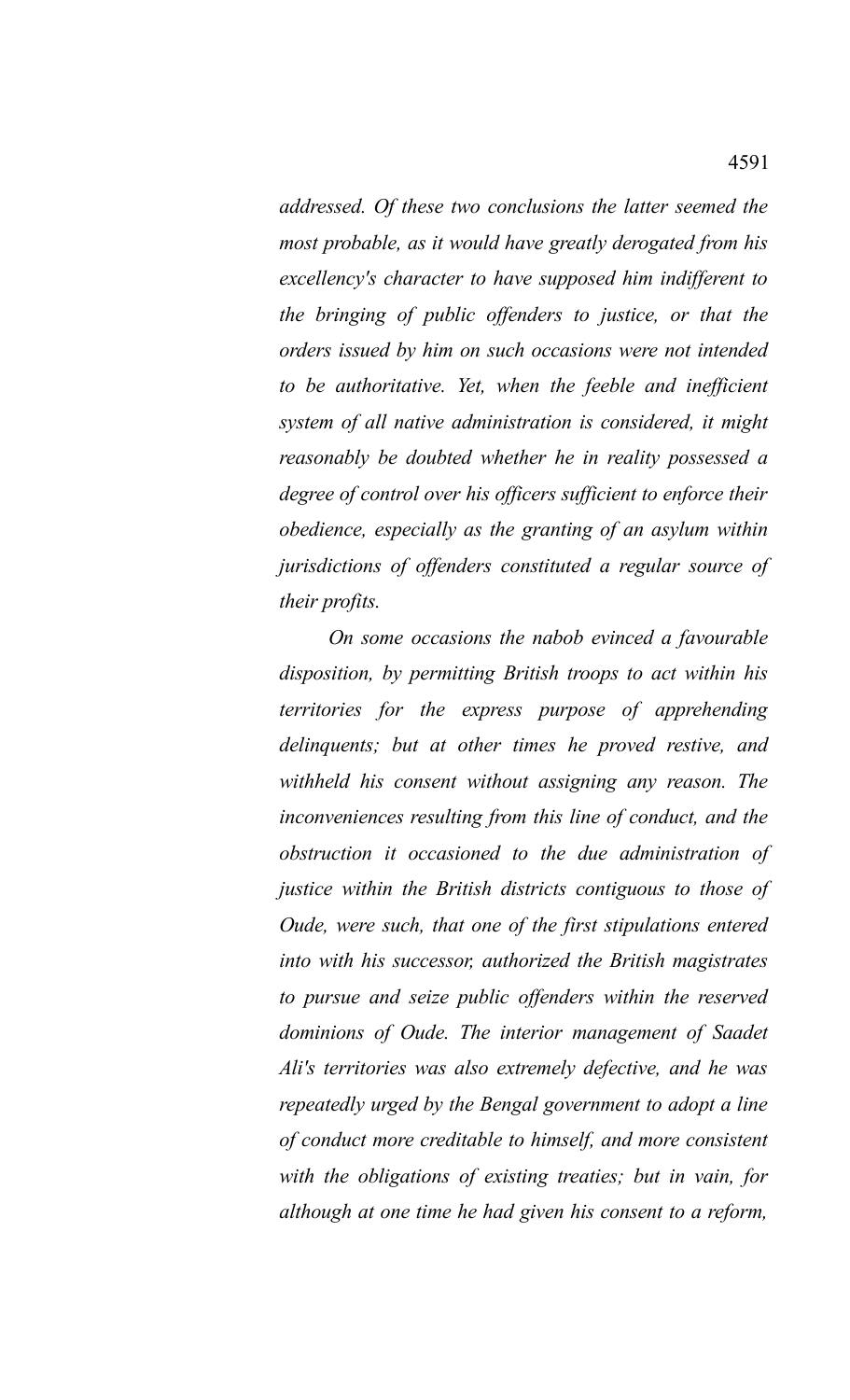*he afterwords retracted it; and as no hopes of success could be entertained from any further endeavours, short of compulsion, the further prosecution of the original arrangement was desisted from, and all attempts at a modification were put an end to by his unexpected death.* 

*In 1801 a treaty was concluded, by the conditions of which certain districts yielding a gross annual revenue of 1,35,23,274 rupees, were ceded to the British government, in commutation of subsidy and of every other claim whatever. It was further stipulated, that until the formation of a commercial treaty, mutually beneficial, the navigation of the Ganges and of all the other boundary rivers of the two states should remain free and uninterrupted. When these arrangements were concluded, Saadet Ali assumed the uncontrolled management of his reserved territories, and being a man of abilities greatly superiors to the generality of native princes, and habitually disposed to business, he retained the conducting of the affairs of government under his own immediate direction until his death.* 

*This event happened on the 11th July 1814, when he was suddenly taken ill, and expired before medical assistance could be procured, supposed from apoplexy, or the bursting of a blood-vessel. On this emergency every necessary precaution was taken by the resident, and the occasion of the nabob Ghazi ud Deen Hyder took place without the smallest interruption or disturbance. He confirmed all the subsisting treaties; acceded with apparent alacrity to the adjustment of many questions long*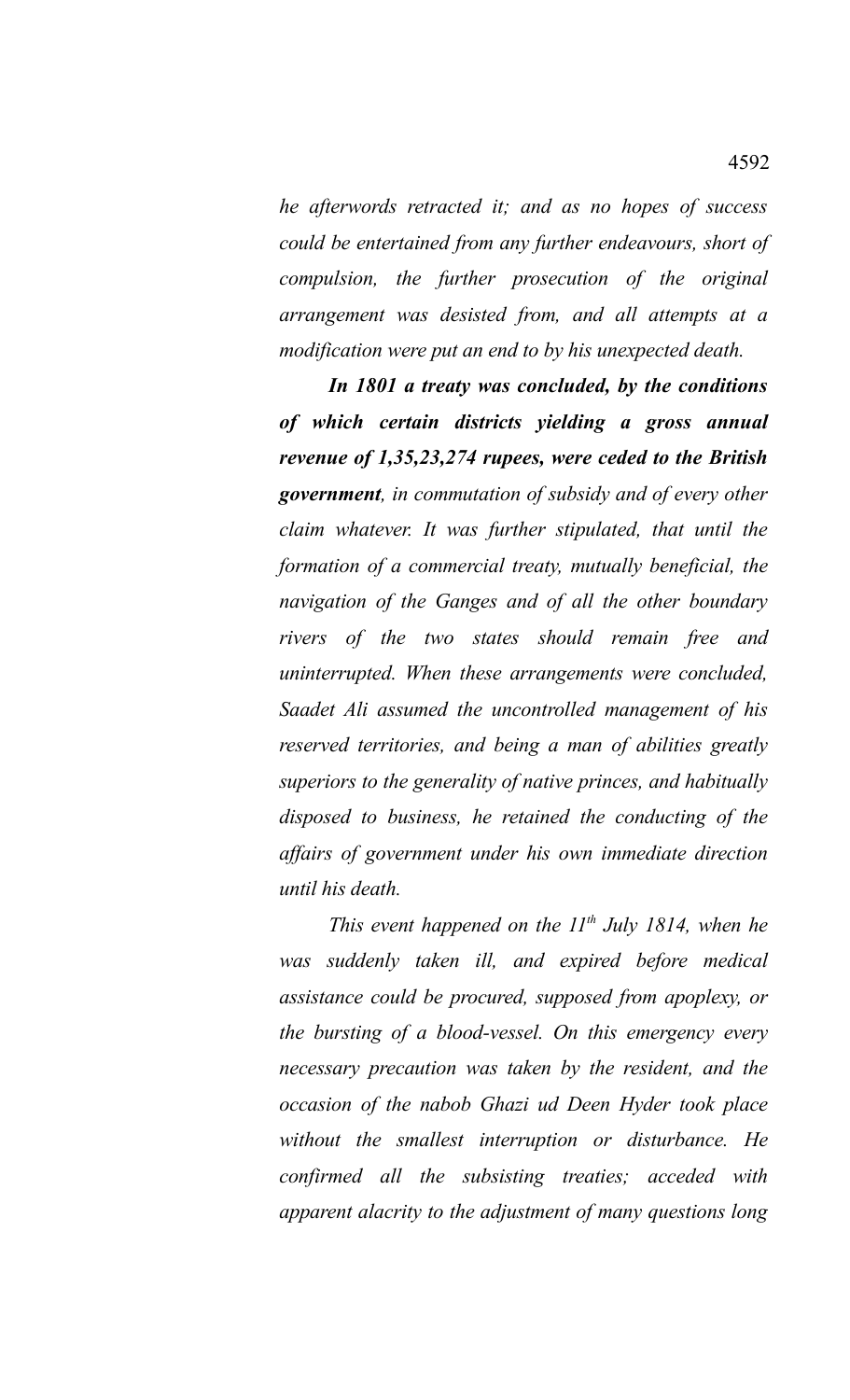*pending with the British government; and, agreeably to the course followed on the accession of his father, Saadet Ali, assumed the title of vizier, without any reference to the Mogul at Delhi. In 1814 and 1815 he lent the British government two crores of rupees at six per cent., exhibiting the novel spectacle of a native prince a creditor of the British government to an amount exceeding to millions sterling, and regularly receiving the interest thereon. At a subsequent period the transfer of the terriana, or low country, acquired from the Nepaulese, was made the means of redeeming one of the crores borrowed.* 

*For almost half a century the British government had been endeavouring to prevail on the sovereigns of Oude to establish an improved system of administration, especially in revenue matters, within their hereditary dominions, but uniformly without success. The accession of Ghazi ud Deen held out another opportunity, and at the recommendation of the British government tehsildars (native collectors), with a commission of ten per cent., were appointed, with a view of making a triennial settlement to ascertain the resources of the nabob's dominions, and fix the principles on which a future and permanent settlement should be made. Nazims (native judicial officers) were also appointed for the distribution of justice. With these measures, however, the nabob being very soon dissatisfied, he superseded them, and promulgated regulations of his own, the result of which threatened an extraordinary defalcation of the instalments for the approaching year, and a recurrence to the system of farming as established in the time of his father. Since that*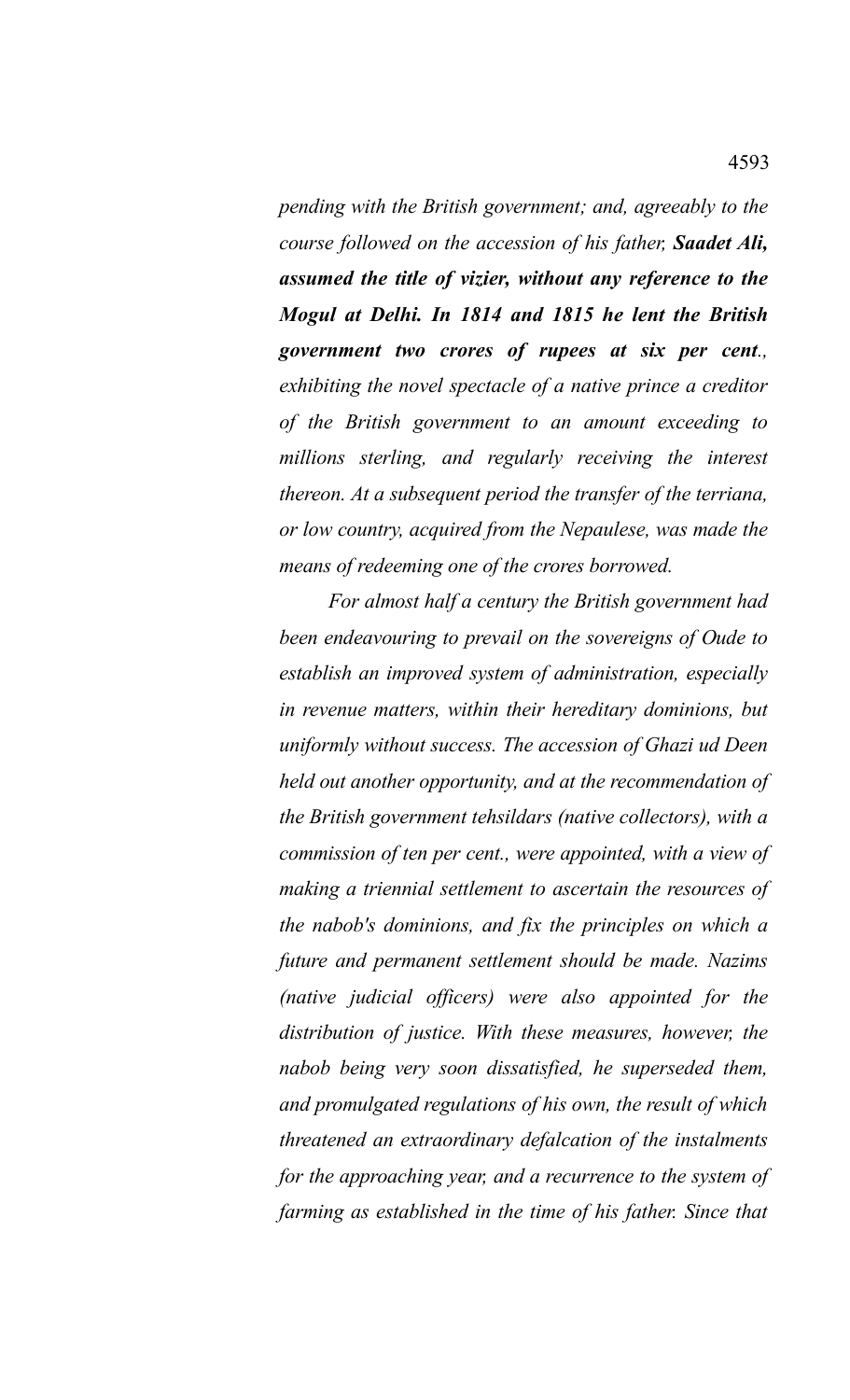*distant period (1814) to the present day (1827) nothing has occurred to shew that any improved revenue and judicial system has been seriously contemplated, far less established. Recently, indeed, his majesty has admitted the expediency of abolishing the farming system, and has expressed his willingness to introduce gradually the plan of collecting the revenue through officers immediately responsible to government for the amount of their actual collections, but no overt act towards the carrying of this scheme into execution has as yet taken place.* 

*Under an Indian prince the department of acbar (intelligence) is a system of esplouage, which pervaded every district of this country, as well as the court and capital, during the life-time of Saadet Ali, and furnished daily grounds for the imprisonment of some subject or servant with a view to confiscation and forfeiture. The expense of it is nearly equal to an efficient police, and the channels of corruption and oppression which it opens, by encouraging false accusations, are destructive to the morals of the people and of the safety of their property, as well as of the true interests of the sovereign. On the accession of Ghazi ud Deen the acbar establishment was abolished, but the system is so congenial to the habits and principles of native chiefs, and to the personal character of the reigning king, that he soon revived it. At the earnest solicitation of the British government, soon after the commencement of his reign, he appointed ostensib's ministers for the transaction of public business; but in process of time, after much wavering and inconsistency, the*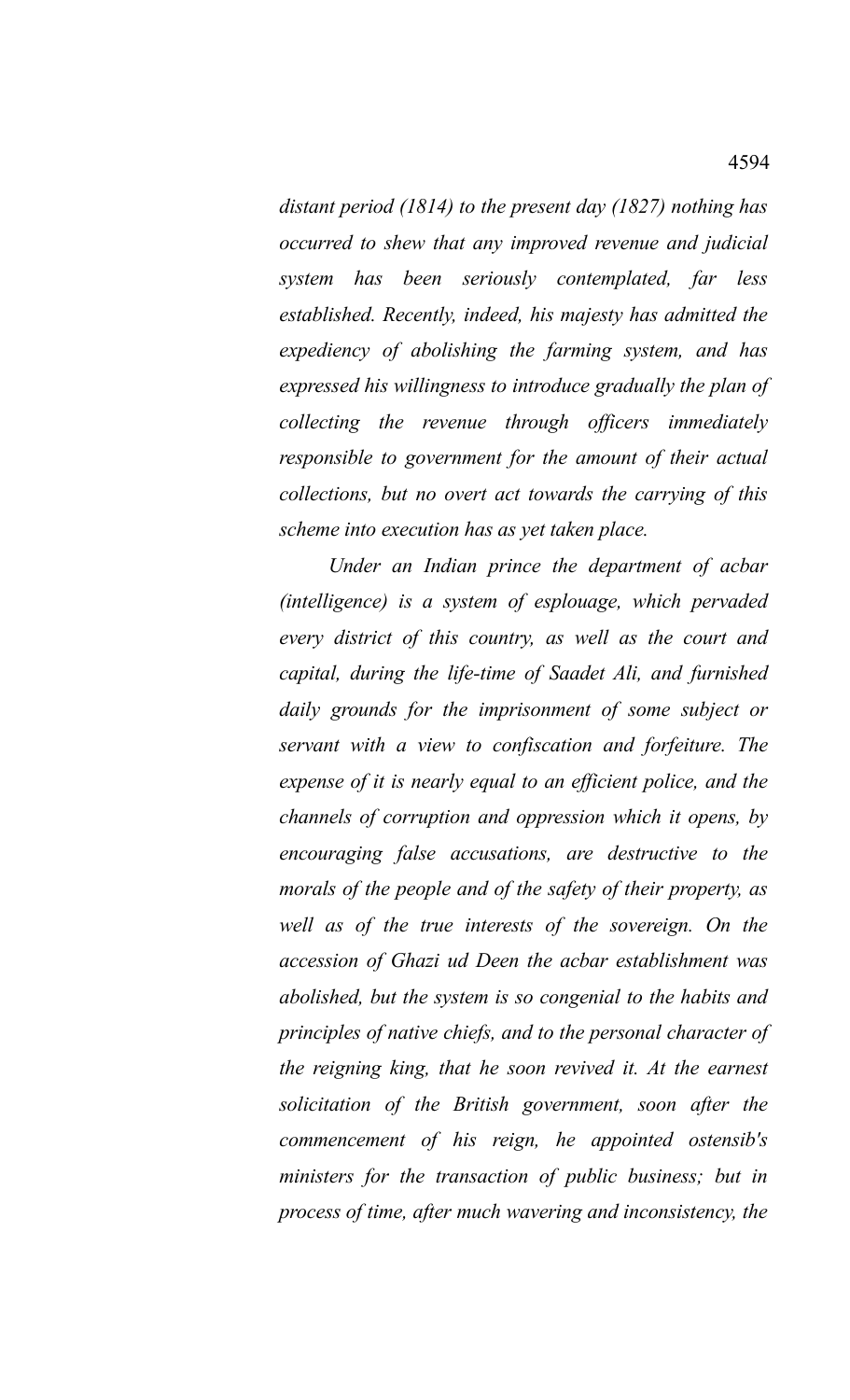*arrangement terminated, first in their suspension, and afterwords in their dismissal. The inherent fickleness of the nabob's disposition, his ready and implicit belief in the scandalous reports of his news-writers, and of the intriguing persons around him, destroy the confidence and subvert the authority of his ministers, and preclude the beneficial exercise of any one of their functions, so that if one set retire or be dismissed, a similar state of affairs within a short period of time will be produced with respect to their successors.* 

*On the 9th of October 1810 Ghazi ud Deen, the reigning nabob, renounced all titular subservience to the throne of Delhi, assuming the title of king instead of vizier of Oude, and issuing at the same time a new currency, impressed with his own name and legend, but of the same weight and standard as before. This change was cheerfully acquiesced in by the British government, whose interest it was to detach the rich and populous province of Oude from all subordination to the Mogul empire, or sympathy with the Mussulman cause generally. On this occasion the exnabob assumed many pompous titles, such as "king of the age," and "king conqueror of infidels," hitherto peculiar to the house of Timour, and not at all creditable to his majesty's common sense, or complimentary to his infidel allies. While the Marquis of Hastings was Governorgeneral he used to address that nobleman and the British government figuratively as his uncle, and the reply was addressed to the nabob as nephew; but so much familiarity appearing inconsistent with his augmentation of dignity, he*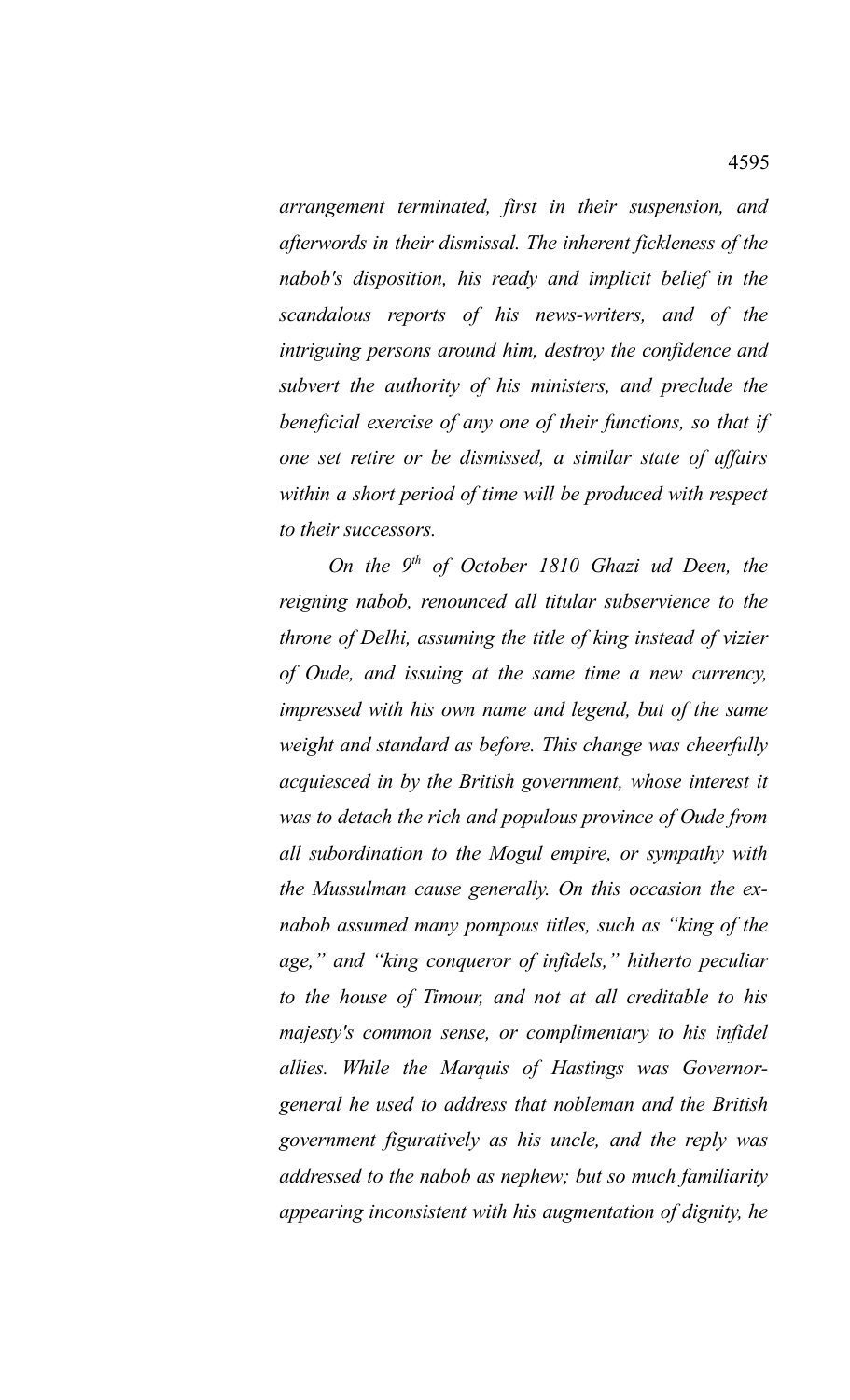*requested the form might be abrogated, which was done accordingly, and he is now addressed as Ghazi ud Deen Hyder Shah (Padshahi Oude, king of Oude). In 1827 he lent the British government a crore of rupees.* 

*The reserved territories of Oude occupy an area of about 21,000 square miles, and contain a population of at least three millions ; but the sovereignty is too dependent on the British government to be regarded as one of the political states of Hindostan. On account of a defective system the revenue derived from such an extent of fertile country is very inferior to what it might be made to produce under a more enlightened system of taxation; but the income of the Oude sovereigns is to be estimated rather negatively than positively, rather from the absence of taxation than the magnitude of the receipts; for being relieved by their alliance with the British government from all external alarms, and having no funds or national debt, their expenses are merely fiscal and personal; and without diminishing the splendour of his court or the comfort of his style of living. Ghazi ud Deen might, with the alightest attention, annually lay aside (as was supposed to have been done by his father, Saadet Ali) half a million sterling-- (Public MS. Documents, Marquis of Hastings, Major Baillie, Guthrie, Rennell, & c.)*

**4219**. The above discription from the face of it relates to Oudh as 'Province' as it stood at that time. The township of 'Oudh' has been narrated later on at page 353 onwards under the heading "Oude" and states:

*"OUDE.--The ancient capital of the province of*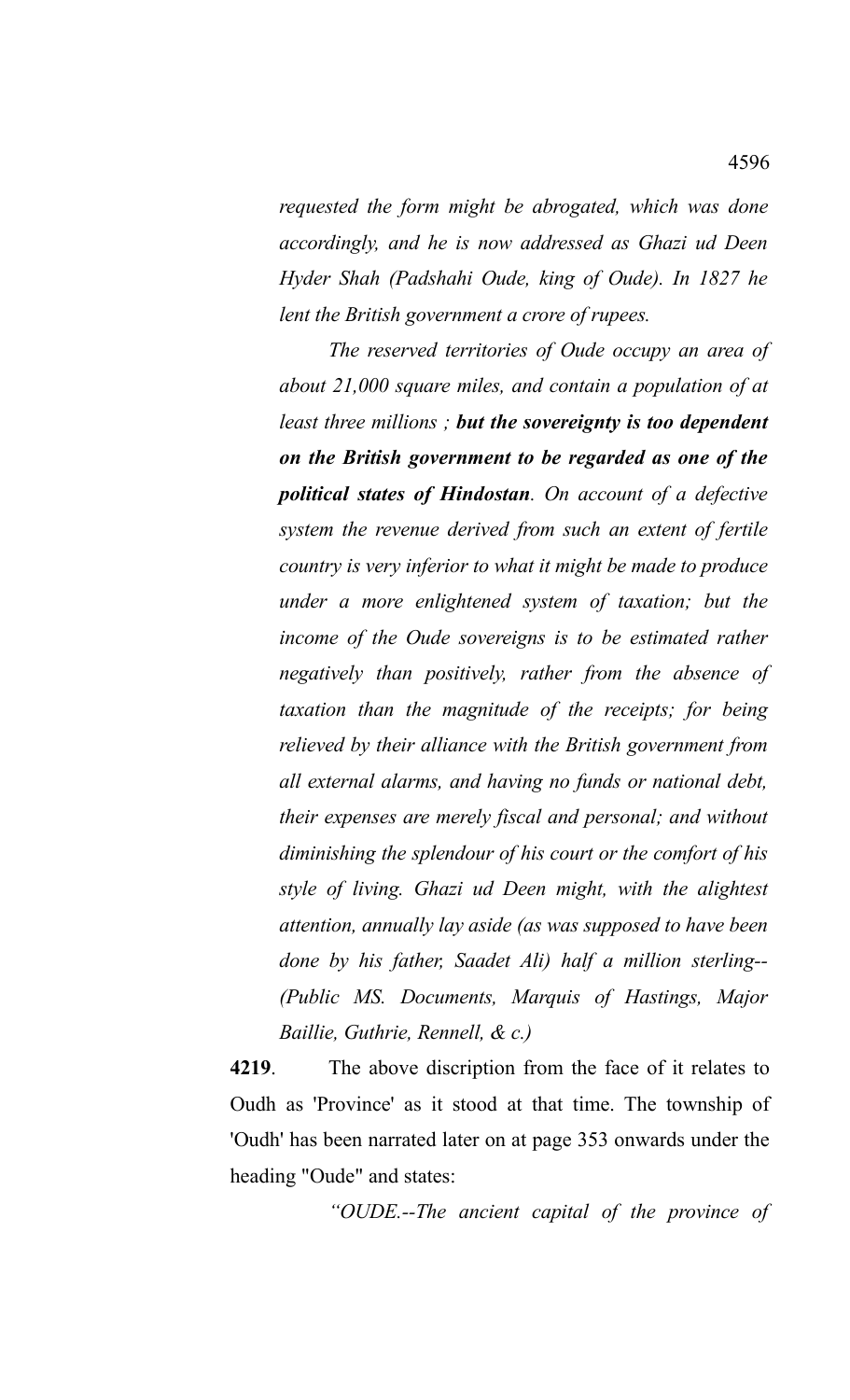*Oude, situated on the south side of the Goggra, seventy nine miles east from Lucknow; lat, 26<sup>0</sup> 48' N., lon. 82<sup>0</sup> 4' E. By Abul Fazel in 1582 it is described as follows. "Oude is one of the largest cities of Hindostan. In ancient times this city is said to have measured 148 coss in length and thirtysix coss in breadth. Upon sifting the earth which is round this city small grains of gold are sometimes found in it. This town is esteemed one of the most sacred places of antiquity."*

*Pilgrims resort to this vicinity, where the remains of the ancient city of Oude, and capital of the great Rama, are still to be seen; but whatever may have been its former magnificence it now exhibits nothing but a shapeless mass of ruins. The modern town extends a considerable way along the banks of the Goggra, adjoining Fyzabad, and is tolerably well peopled; but inland it is a mass of rubbish and jungle, among which are the reputed site of temples dedicated to Rama, Seeta, his wife, Lakshman, his general, and Hanimaun (a large monkey), his prime minister. The religious mendicants who perform the pilgrimage to Oude are chiefly of the Ramata sect, who walk round the temples and idols, bathe in the holy pools, and perform the customary ceremonies."*

**4220.** Dr. Buchanan was appointed to make a survey of the area within the reign of East India Company in early 19<sup>th</sup> century by an order of Lord Wellesley. Between 1807 to 1814 Dr. Buchanan surveyed the area which mainly consisted of Bengal, Bihar and Eastern part of the present U.P. including Ayodhya and sent his documents to the Head Office of the Company in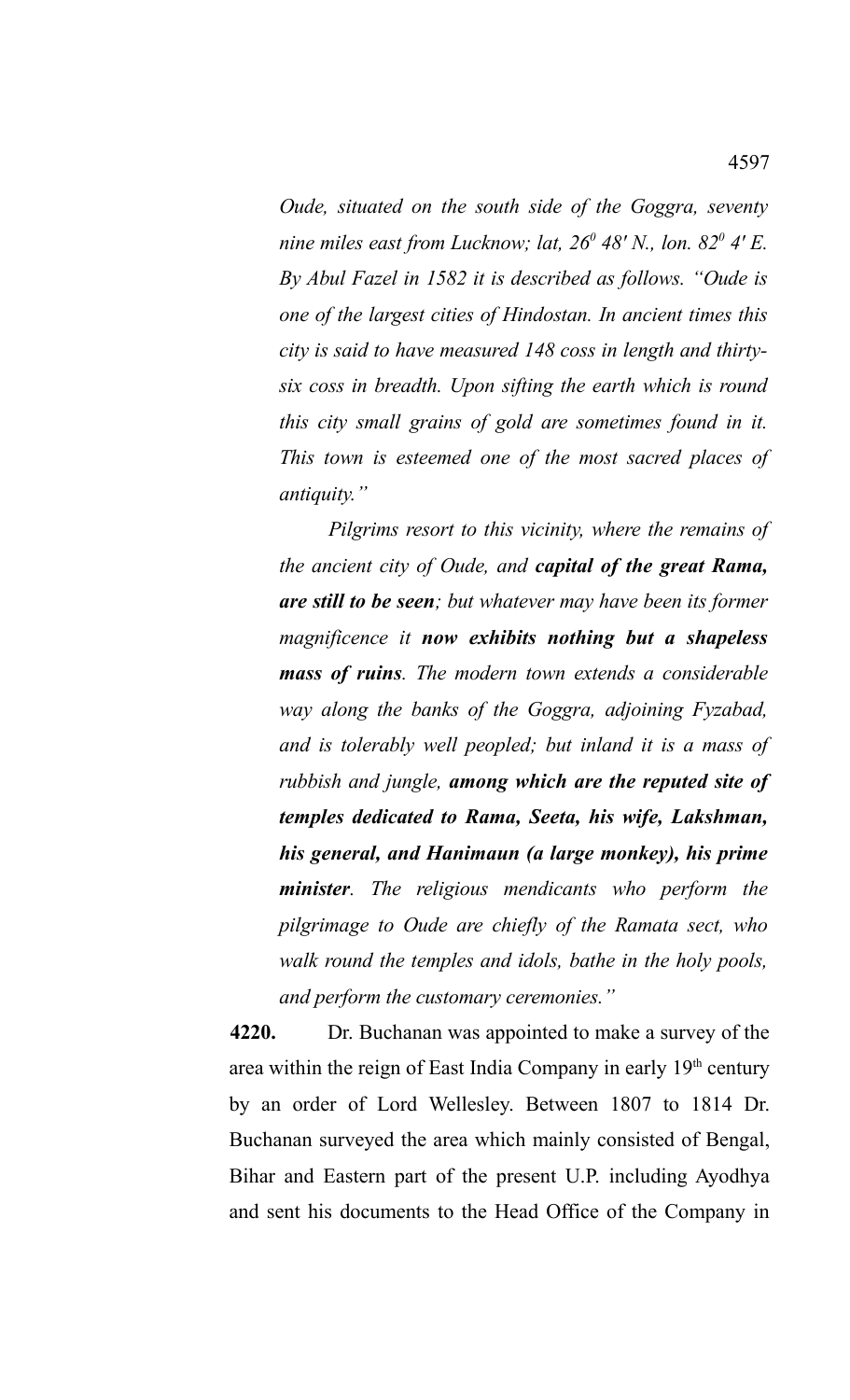London in 1816 but could not complete his report. Subsequently, it was studied by Robert Montgomery Martin, an official of the Company at London and he got published "**Eastern India**" in 1838 (supra) wherein the details of Oudh were mentioned in Vol. II, pages no. 331 to 337. The relevant extract of this book we have already quoted above in para 1600 of this judgment while discussing the issues relating to the person and periodwho and when constructed the disputed building.

**4221**. Edward Thornton's Gazetteer titled as **"A Gazetteer of the Territories under the Government of the East-India Company and of the native States on the Continent of India"** (in short "Thornton's Gazetteer, 1858"), first published in 1858 and reproduced in 1993 by Low Price Publications, Delhi (Book No. 10). Descriptions of "Oudh" given by Sri Thornton on page 739 (Ex.5 Suit 5) was placed before us to show that it mentions about a Temple at Janamsthan, demolished for constructing mosque on the site.

**4222**. From preface of the book it does appear that the General Courts of the East India Company authorised 'Edward Thornton', Esq. to compile and publish an authentic Gazetteer of India. The said author had already prepared a "**Gazetteer of India**" in 1854 in four volumes. Thereafter under the authority of the Court of Directors of East India Company compiled a single volume of "**Gazetteer of the Territories under the East India Company and of the native States on the continent of India**". The book does not give any information about Edward Thornton, namely, about his qualifications, position he held at that time etc. The book which has been placed before the Court mentioned that it was first published in 1858 and reprinted in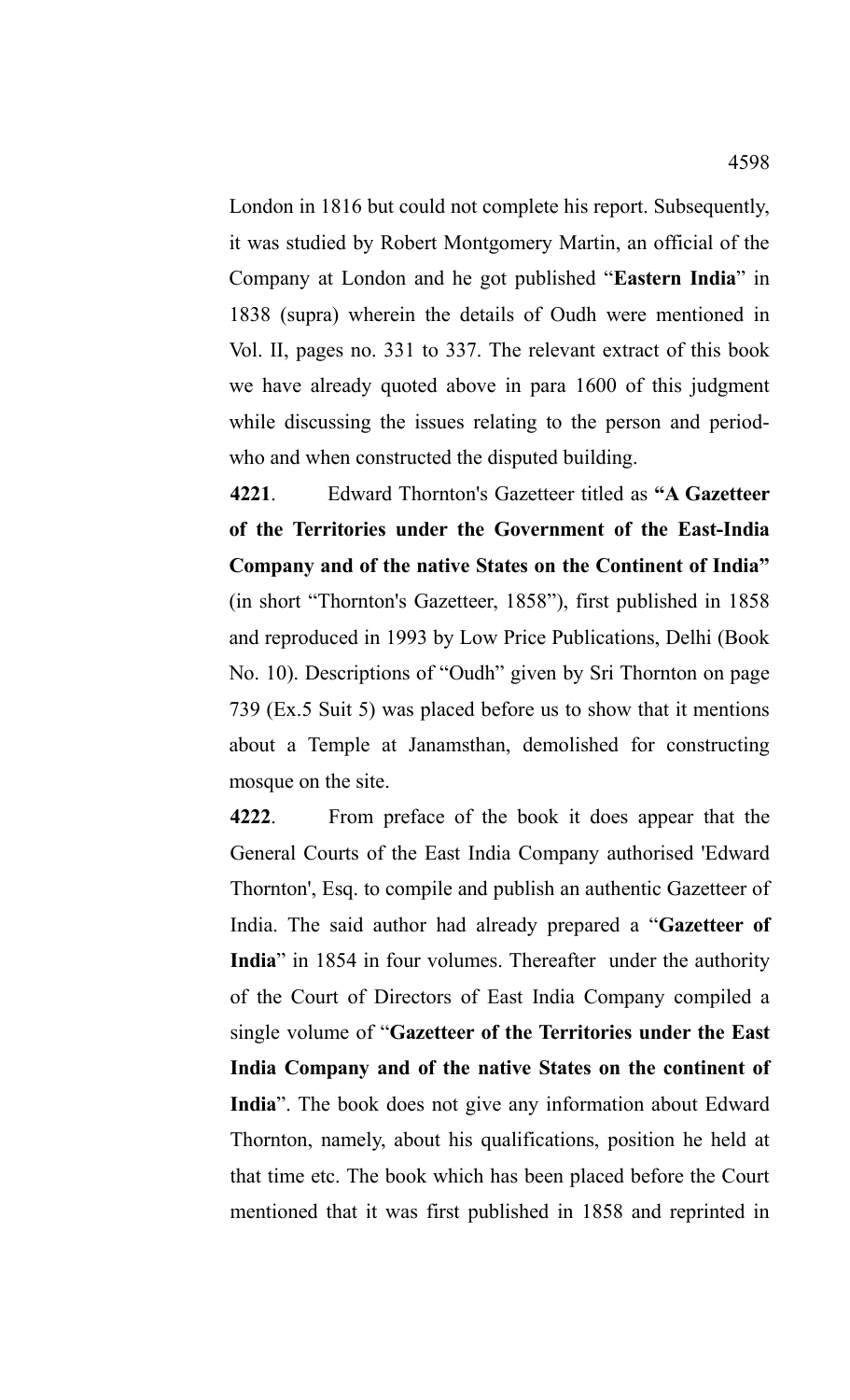1893.

**4223**. On page 735 it contains the details of the province "OUDE" wherefrom it appears that the province Oude covered a number of divisions and sub-divisions covering, Aldemau, Pertabgurh, Pachhamrat, Bainswara, Salon, Ahladganj, Gonda, Bahraich, Sarkar Khairabad, Sandi, Rasulabad and Lucknow. The details of divisions and sub-divisions contained on page 737 are as under:

*"The kingdom contains the following divisions and subdivisions:--I. Chakla Sultanpore, containing pergunnahs: 1. Sultanpore, 2. Jagdispore, 3. Chanda, 4. Isauli, 5. Tappa Asl, 6. Bilahri. II. Chakla Aldemau, containing pergunnahs: 1. Aldemau, 2. Akbarpore, 3. Dostpore, 4. Berhar, 5. Tanda. III. Chakla Pertabgurh, containing pergunnahs: 1. Pertabgurh, 2. Amethi, 3. Dalipore Palti. IV. Chakla Pachhamrat, containing pergunnahs: 1. Manglasi, 2. Rat Haveli or Faizabad, 3. Rampore. V. Chakla Bainswara, containing pergunnahs: 1. Ranjitpurua, 2. Harha, 3. Ateha, 4. Mauhranwa, 5. Kumranwa, 6. Daundiakhera, 7. Hasnganj, 8. Majranw, 9. Haidargarh, 10. Rae Bareli, 11. Dalamau, 12. Sarendi, 13. Bardar. VI. Chakla Salon, containing pergunnahs: 1. Salon Khas, 2. Parsadipore, 3. Jayis, 4. Ateha. VII. Chakla Ahladganj, containing pergunnahs: 1. Ahladganj, 2. Bihar, 3. Manikpur, 4. Rampore. VIII. Chakla Gonda Bahraich, containing pergunnahs: 1. Bahraich, 2. Gonda Khas, 3. Muhammadabad, 4. Bari, 5. Atraula. IX. Chakla Sarkar Khairabad, containing pergunnahs: 1. Khairabad, 2. Nimkharmisrik, 3. Khirilahrpur, 4. Bangar, 5. Muhemdi, 6.*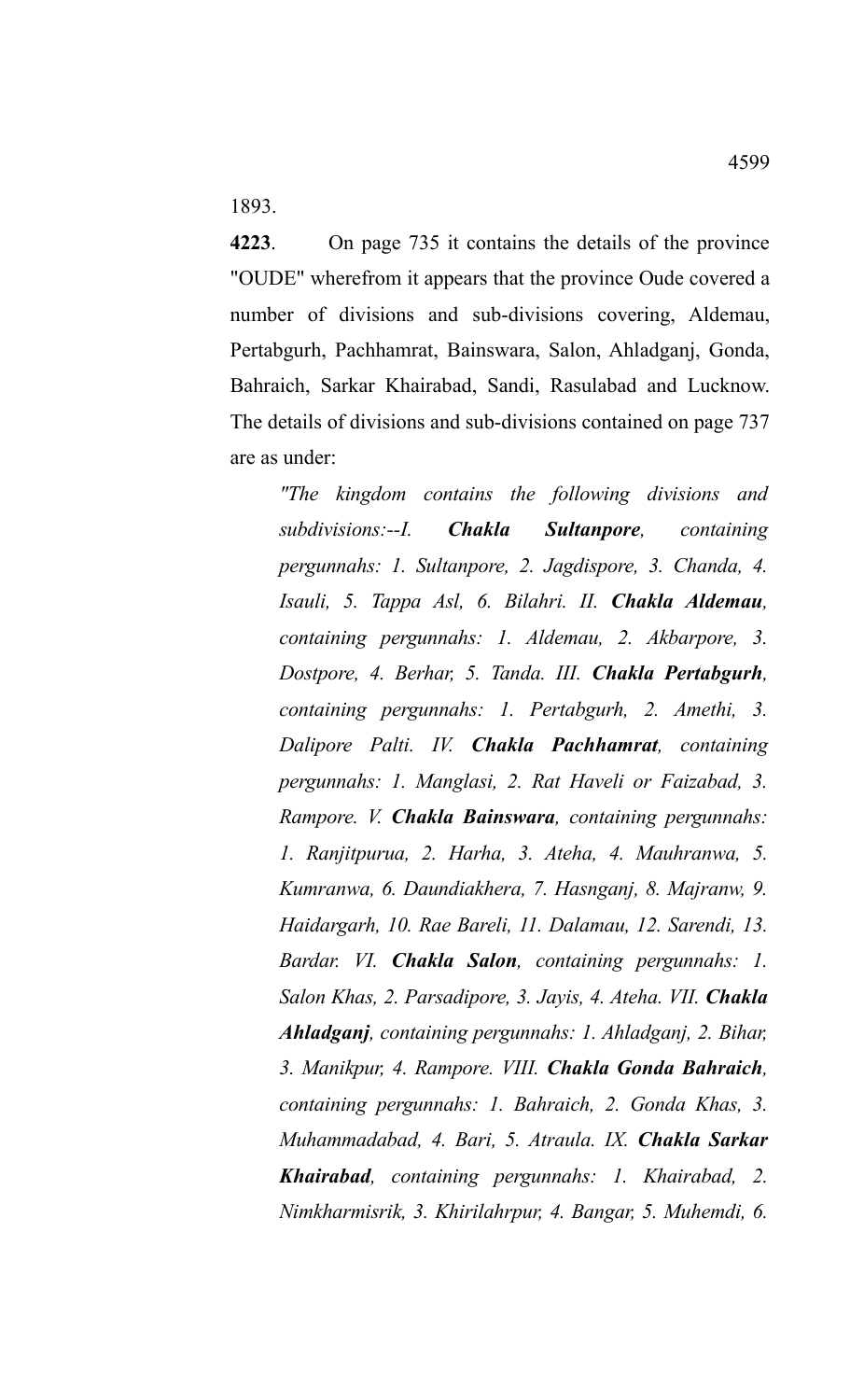*Biligram, 7. Fattehpur Biswa, 8. Sandila, 9. Malihabad, 10. Kakori, 11. Bijnaur, 12. Kasmandi, 13. Kalanwa. X. Chakla Sandi, containing pergunnahs: 1. Sandi, 2. Pali, 3. Saromnagar, 4. Shahabad. XI. Chakla Rasulabad, containing pergunnahs: 1. Safipur, 2. Rasulabad or Miyanganj, 3. Asiman, 4. Unnaw or Onaw, 5. Muhan. XII. Chakla Lucknow, containing pergunnahs: 1. Rudauli Daryabad, 2. Goshaenganj, 3. Dewe-Jahangirabad, 4. Kursi, 5. Sidhaur."*

**4224**. Thereafter again on page 739 (Ex.5 Suit-5) under the same title, namely, "OUDE" it has given the details of the town which we understand and also not disputed by the parties as to that referred to Ayodhya. The entire description of Oude town (Ayodhya) in the aforesaid Gazetteer 1858 by Thornton is as under:

*"OUDE.--A town in the kingdom of the same name. It is situate on the right bank of the river Ghogra, which Buchanan considers here to be "fully larger than the Ganges at Chunar," and which is navigable downwards to its mouth, upwards to Mundiya Ghaut, in the district of Bareilly. It extends about a mile in a south-east direction, from the adjoining recent city of Fyzabad; the breadth of the town is something less from north-east to south-west, or from the river landwards. The greater part of the site is on gently-swelling eminences; but to the north-west, or towards Fyzabad, is low. Most of the houses are of mud, and thatched, though a few are tiled. Here, in a large building a mile from the river, is an extensive establishment, called Hanumangurh, or Fort of Hanuman,*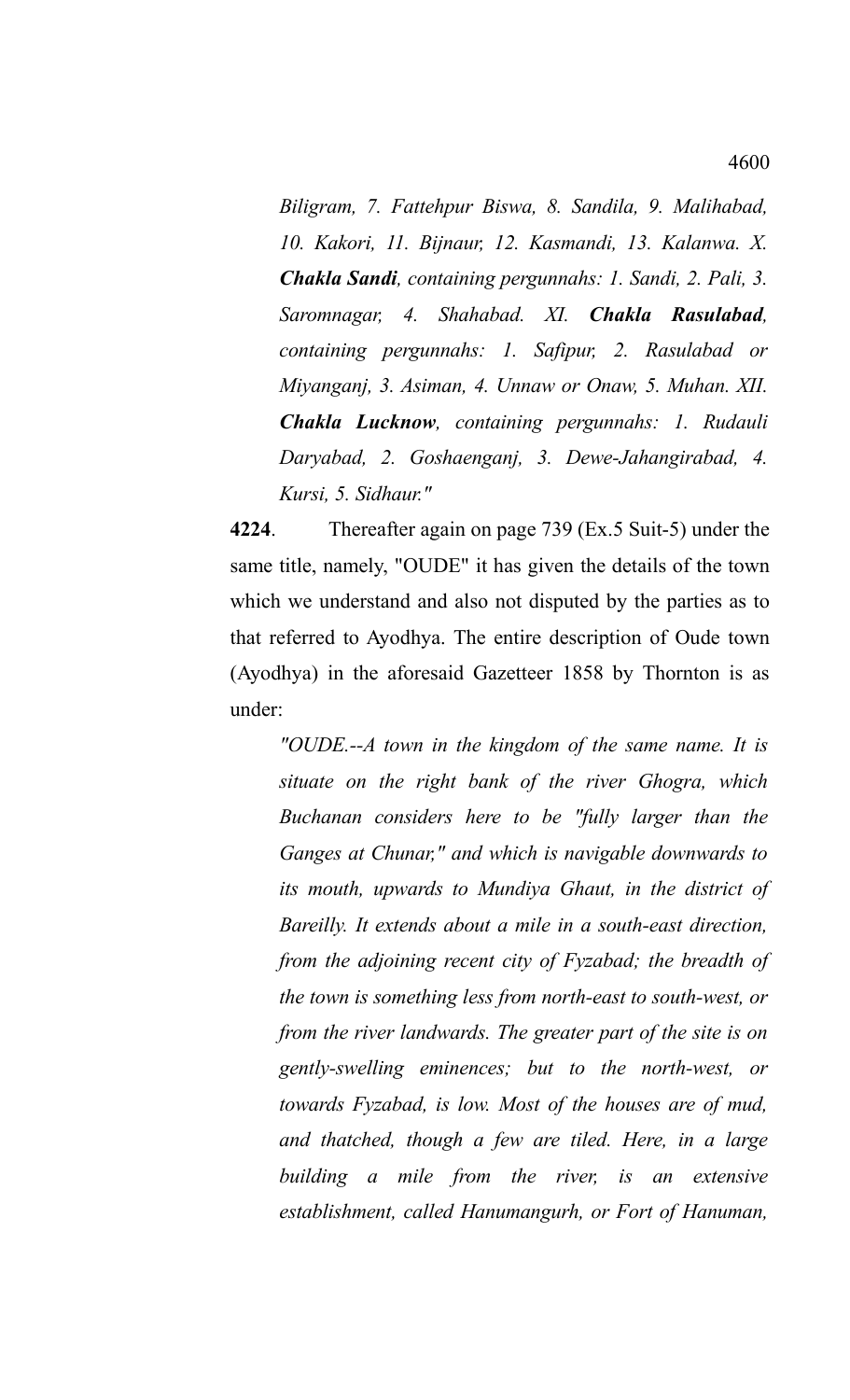*in honour of the fabled monkey-god the auxiliary of Rama. It has an annual revenue of 50,000 rupees, settled on it by Shuja-ud-daulah, formerly Nawaub Vizier. It is managed by a Malik or abbot, the spiritual superior; and the revenues are dispensed to about 500 bairagis or religious ascetics, and other Hindoo mendicants of various descriptions; no Mussulman being allowed within the walls. Other establishments of similar character are Sugrimkilla, Ram-Parshad-Ka-Kana, and Bidiya-Kund; maintaining respectively 100, 250 and 200 bairagis. Close to the town on the east, and on the right bank of the Ghogra, are extensive ruins, said to be those of the fort of Rama, king of Oude, hero of the Ramayana, and otherwise highly celebrated in the mythological and romantic legends of India. Buchanan observes, "that the heaps of bricks, although much seems to have been carried away by the river, extend a great way; that is, more than a mile in length, and more than half a mile in width; and that, although vast quantities of meterials have been removed to build the Mahomedan Ayodha or Fyzabad, yet the ruins in many parts retain a very considerable elevation; nor is there any reason to doubt that the structure to which they belonged has been very great, when we consider that it has been ruined for above 2,000 years." The ruins still bear the name of Ramgurh, or "Fort or Rama;" the most remarkable spot in which is that from which, according to the legend, Rama took his flight to heaven, carrying with him the people of his city; in consequence of which it remained desolate until repeopled*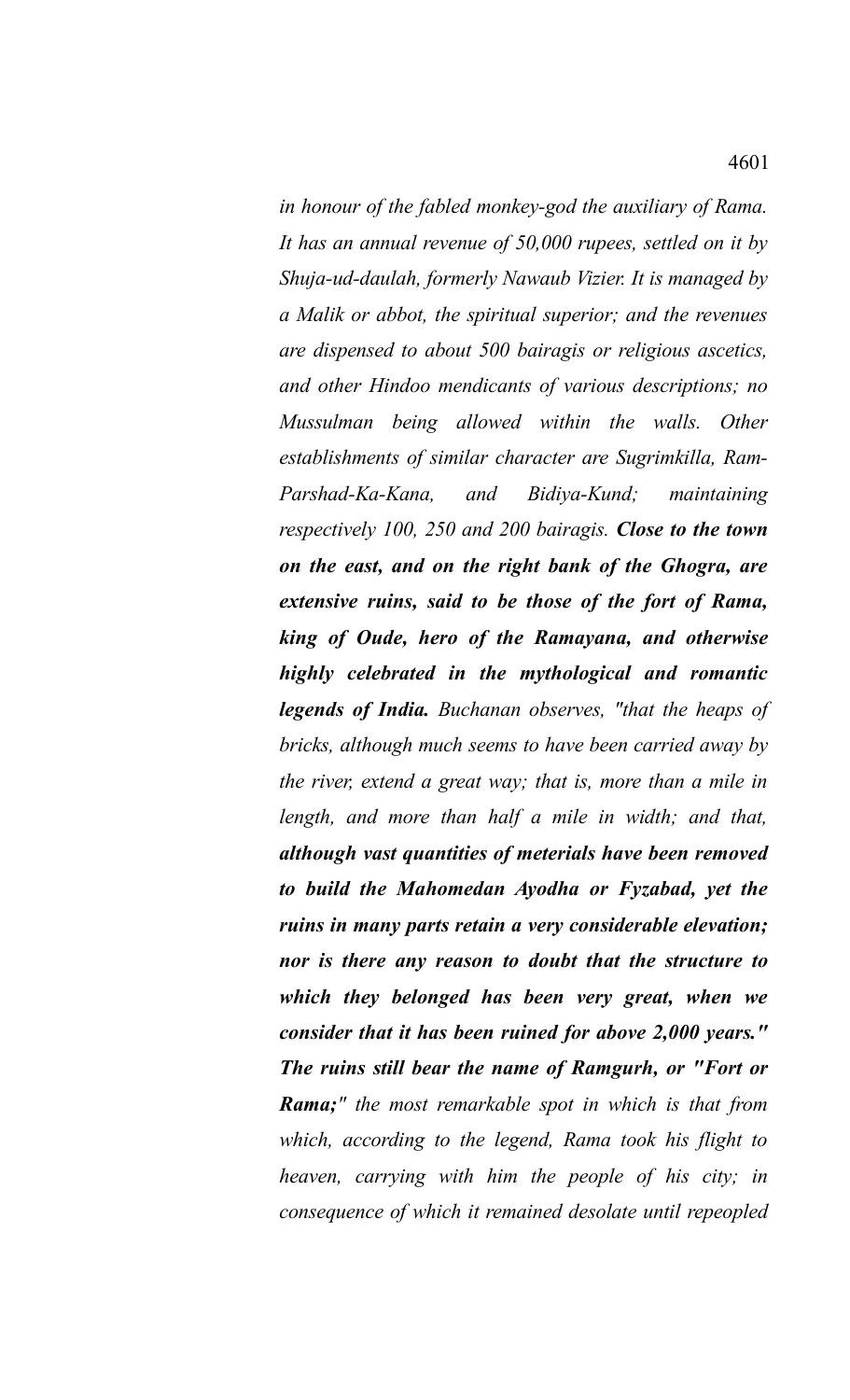*by Vikramaditya, king of Oojein, half a century before the Christian era, and by him embellished with 360 temples. Not the smallest traces of these temples, however, now remain; and according to native tradition, they were demolished by Aurungzebe, who built a mosque on part of the site. The falsehood of the tradition is, however, proved by an inscription on the wall of the mosque, attributing the work to the conqueror Baber, from whome Aurungzabe was fifth in descent. The mosque is embellished with fourteen columns of only five or six feet in height, but of very elaborate and tasteful workmanship, said to have been taken from the ruins of the Hindoo fanes, to which they had been given by the monkey-general Hanuman, who had brought them from Lanka or Ceylon. Altogether, however, the remains of antiquity in the vicinity of this renowned capital must give a very low idea of the state of arts and civilization of the Hindoos at a remote period. A quadrangular coffer of stone, whitewashed, five ells long, four broad, and protruding five or six inches above ground, is pointed out as the cradle in which Rama was born, as the seventh avatar of Vishnu; and is accordingly abundantly honoured by the pilgrimages and devotions of the Hindoos. Ayodha or Oude is considered by the best authorities to be the most ancient city in Hindostan; and Prinsep mentions that some of its coins in the cabinet of the Asiatic Society of Bengal are of such extreme antiquity that the characters in which their legends are graven are totally*

*unknown. According to Elphinstone, "from thence the*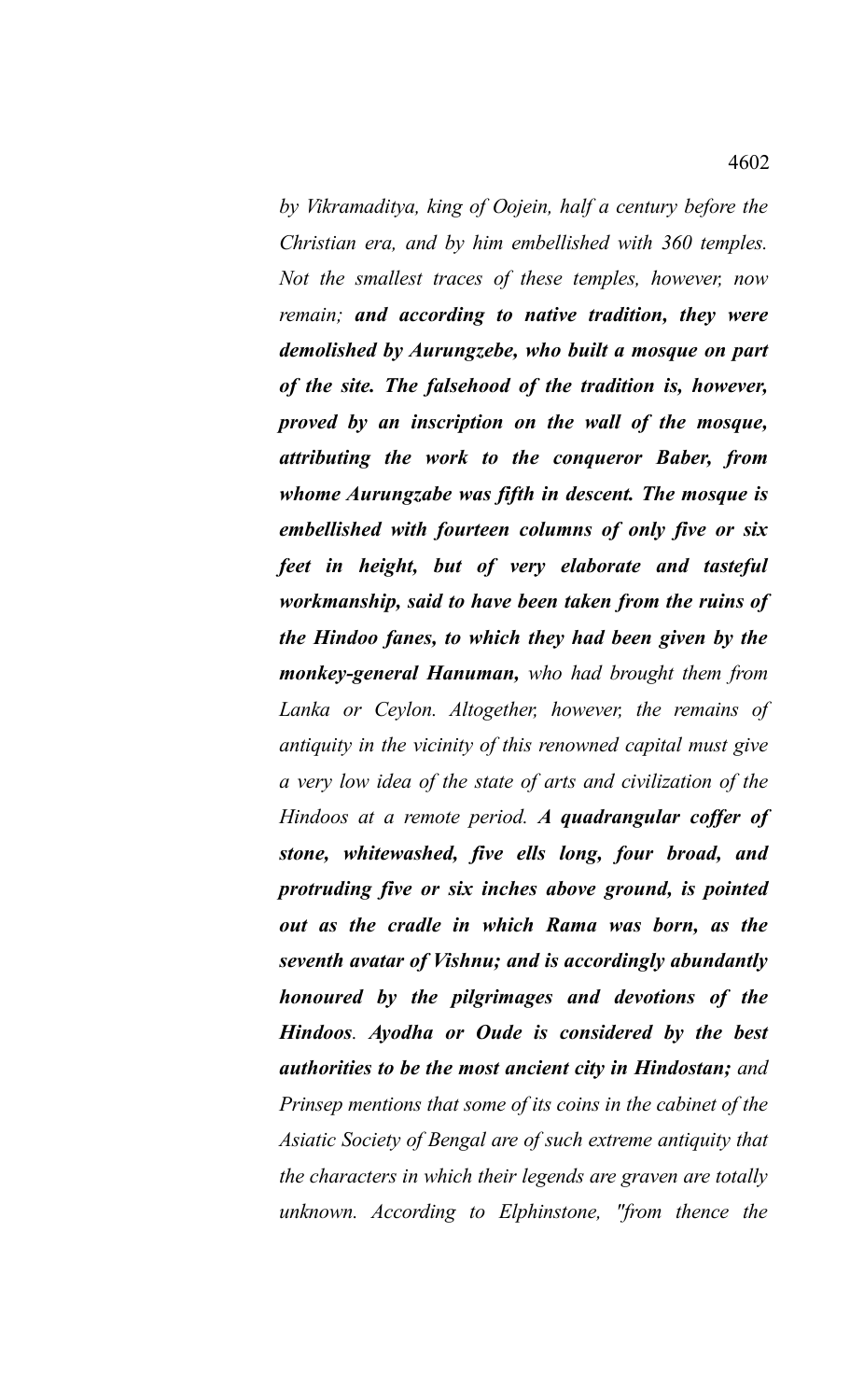*princes of all other Indian countries are sprung." Buchanan conjectures that it was founded by Brahmins, whom he considers as an immigrant race, more advanced in civilization than the indigenous Indians. "These personages came from western Asia, introducing with them the Sanskrit language, generally admitted to be radically the same with the Persian dialect; while the languages spoken among all the rude tribes that inhabit the fastnesses of India, and which are, probably, remains of its ancient tongue, have no sort of analogy to the languages of the West." This author supposes the city to have been founded by Vaiwaswata, one of this race, about 1,366 years before the Christian era. He considers that its renowned rule Rama perished A.C. 775, involved in the destruction of his city by the hostile confederacy of his sons; that being rebuilt, it suffered a similar fate under the reign of Vridhabala, A.C. 512; and having lain from centuries desolate, was rebuilt A.C. 57, by Vikramaditya, the celebrated king of Oojein. Tod, however, and Wilford, fond of large numbers, place the foundation of Ayodha in an era more than 2,000 years B.C. The former writer states, without comment, a tradition that Lucknow, distant eighty miles from the present city of Oude, was formerly one of its suburbs. The great decline of Oude is of comparatively recent date, as it is described in the Ayeen Akbery as one of the largest cities of Hindostan; and it is farther stated, "In ancient times this city is said to have measured 148 cose [perhaps 200 miles] in length, and thirtysix cose in breadth. It is esteemed one of the most*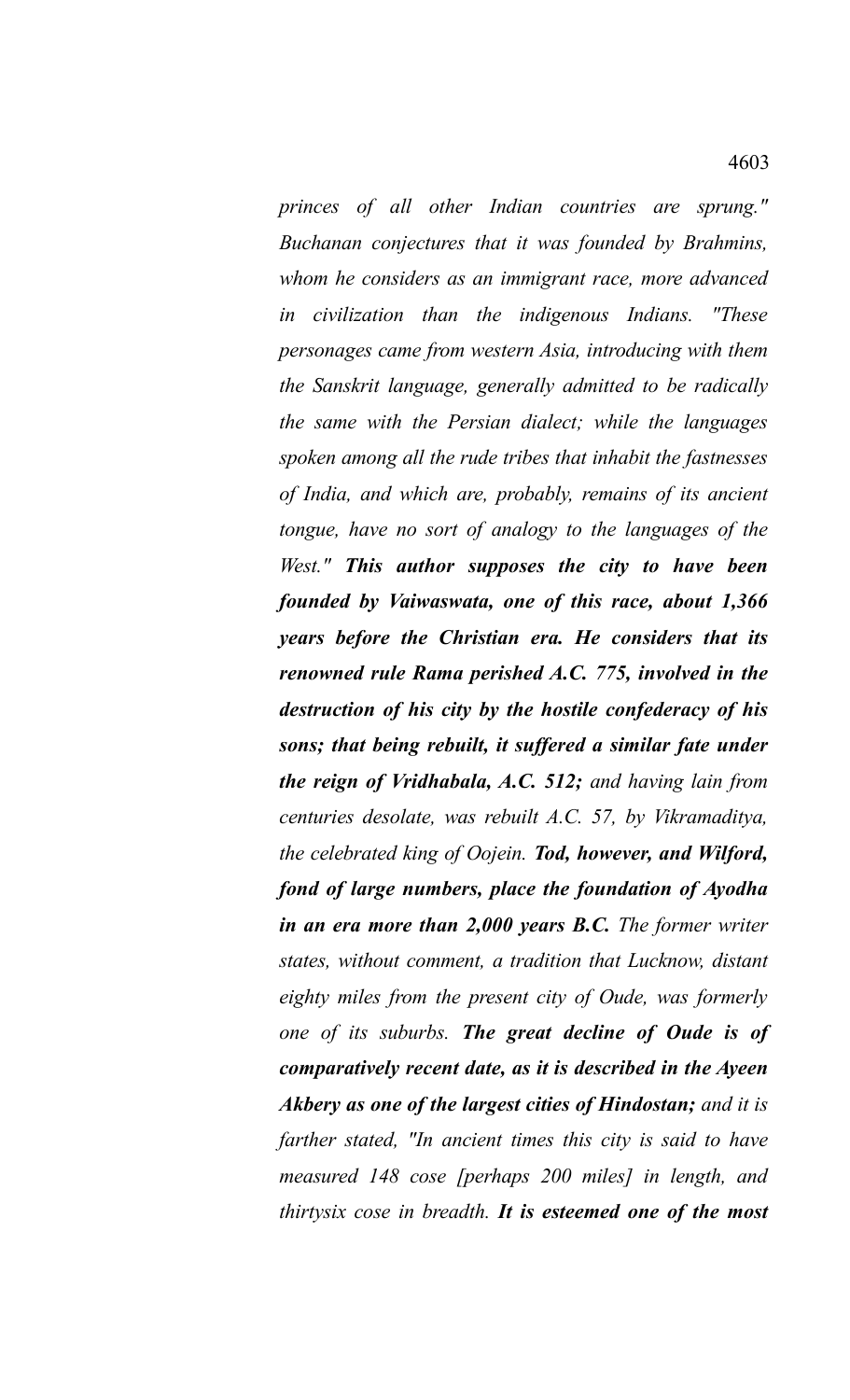*sacred places of antiquity." With the havili or municipal district attached, the city is assessed in the Ayeen Akbery at 50,209 rupees, a sum so moderate as to throw discredit on the previous statement of its being one of the greatest cities of India. The present population, according to Butter, is 8,000, including 500 Mussulmans. Distant E. from Lucknow 75 miles, N. from Allahabad 95. Lat 26\* 47', long. 82\* 11'." (emphasis added)*

**4225**. **"Archaeological Survey Of India Four Reports Made During the Years 1862-63-64-65"** by Alexander Cunningham, Director General of the Archaeological Survey of India, first edition published in 1871, reprinted in 2000; (Book No. 43) (hereinafter referred to as "Cunningham's Report, 1871") dealt with Ayodhya from page 317 to 327. **Ex. 6, Suit-5** (Register Vol. 20 Page 25-34) is a photocopy of the map i.e. Plate XLIX taken from Archaeological Survey of India Four Report 1862-63-64-65 Vol. 1 by Alexander Cunningham. It is sought to be pointed out that in the aforesaid map the disputed place in Ayodhya has been shown as Janam Sthan and there is no mention of any mosque existing when the said report was prepared. We find that in the aforesaid map Sarayu, Lakshmana Ghat, Janam Asthan, Hanuman Garhi, Mani-Parbat and tombs of Seth and Job are shown. From Pages 27-34 of Register Vol.20 are the photocopies of the pages No.320 to 327 of Vol.I of Alexander Cunningham's report i.e. Paper No.107C1/13-16A i.e. Ex.6, Suit-5. It also gives some description of the birth place temple of Rama, and other details. However, he mistook the city of "Visakha" described by "Hwen Thsang" or "Sha-chi" referred to by "Fa Hian" same as the Saket or Ayodhya. This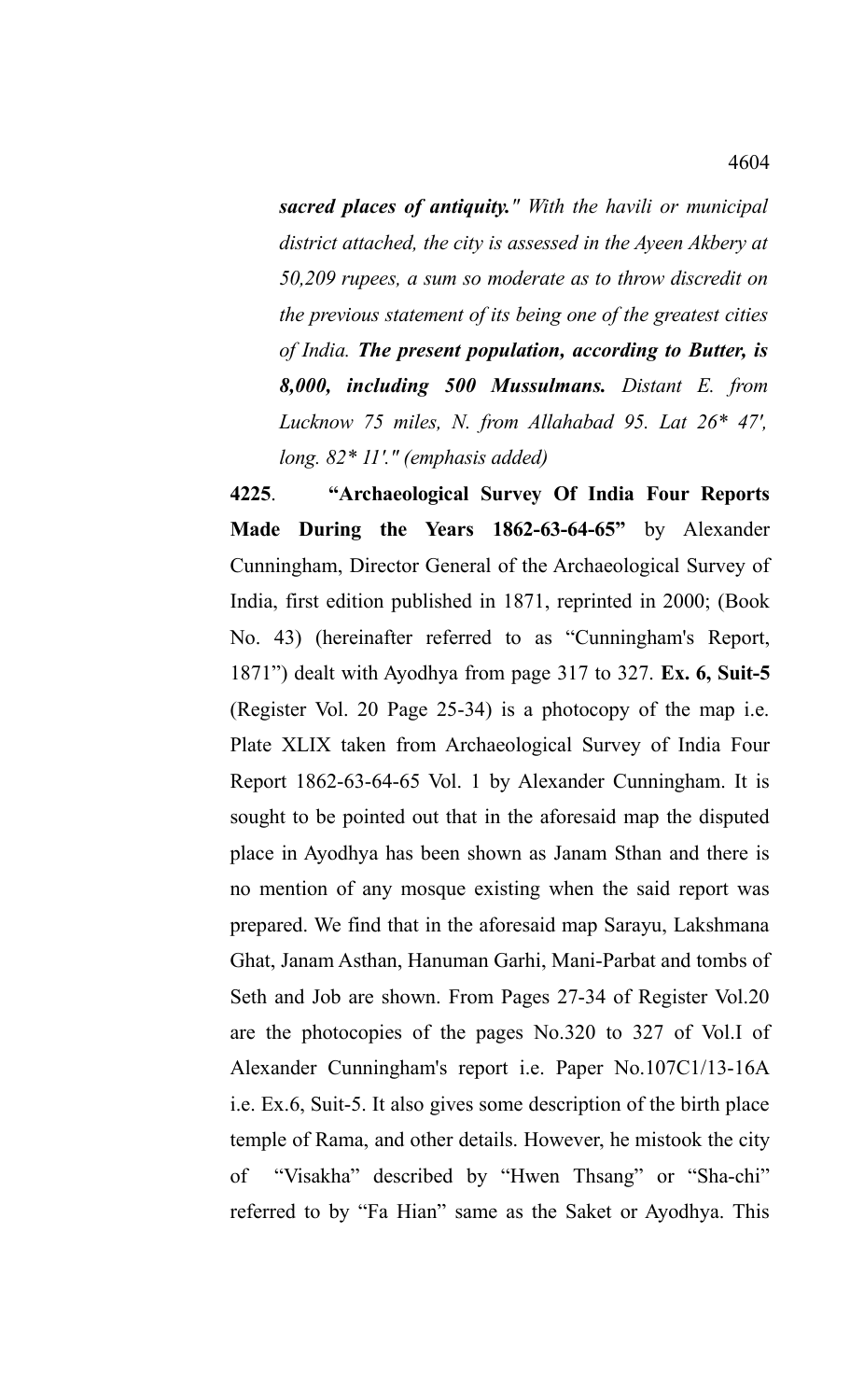identification has not been found correct in the subsequent reports.

**4226**. Cunningham, before embarking upon the aforesaid work, it appears, submitted a memorandum proposing investigation of the archaeological remains of upper India and it's comments in respect to the work done till then regarding ancient history was mostly unreliable having been prepared cursorily or without any proper investigation. It would be useful to refer to his own comments contained on page III and IV of the Preface as under :

*"During the one hundred years of British dominion in India, the Government has done little or nothing towards the preservation of its ancient monuments, which, in the almost total absence of any written history, form the only reliable sources of information as to the early condition of the country. Some of these monuments have already endured for ages, and are likely to last for ages still to come; but there are many others which are daily suffering from the effects of time, and which must soon disappear altogether, unless preserved by the accurate drawings and faithful descriptions of the archaeologist,* 

*" All that has hitherto been done towards the illustration of ancient Indian history has been due to the unaided efforts of private individuals. These researches consequently have always been desultory and unconnected and frequently incomplete, owing partly to the short stay which individual officers usually make at any particular place, and partly to the limited leisure which could be devoted to such pursuits.*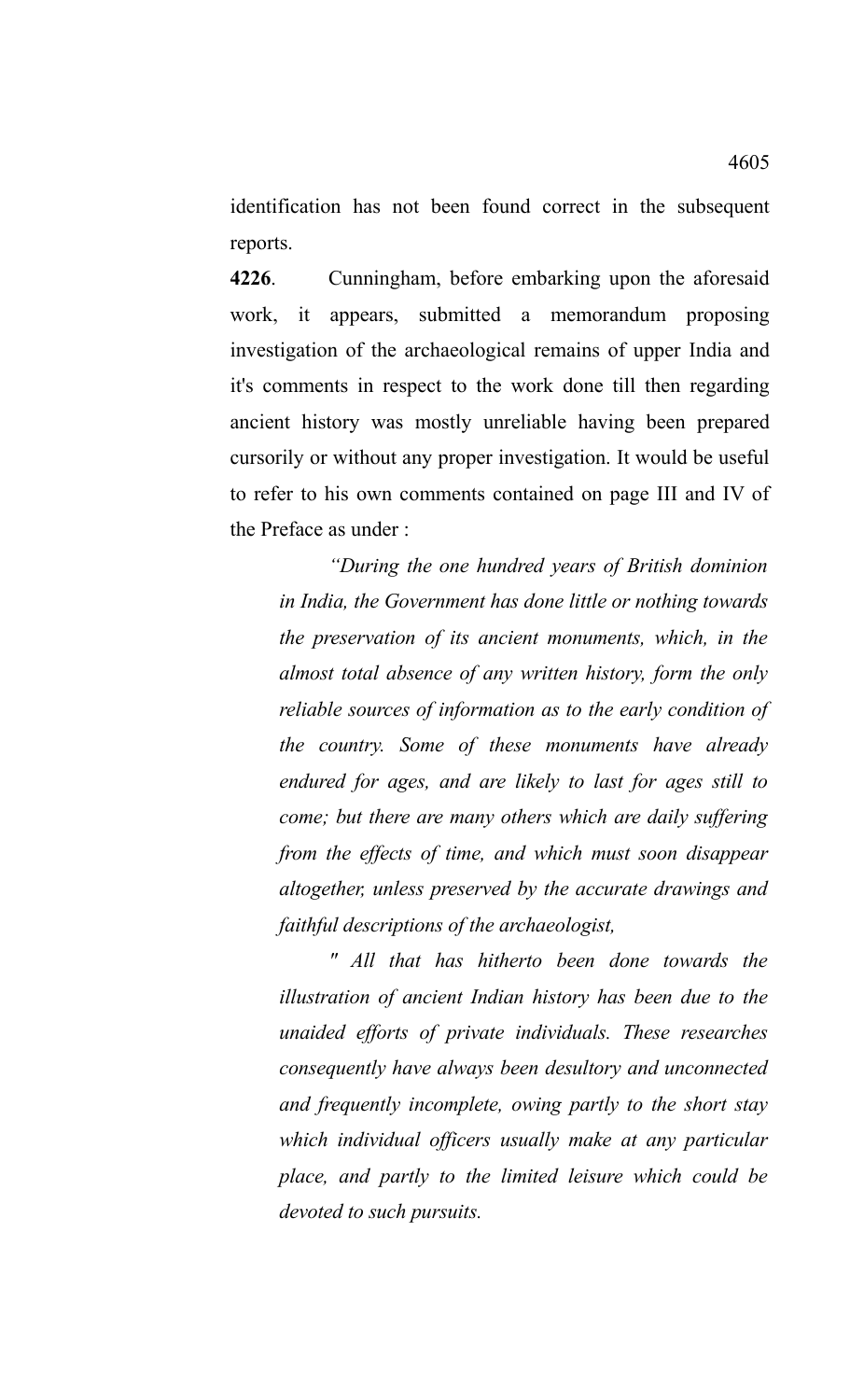*" Hitherto the Government has been chiefly occupied with the extension and consolidation of empire, but the establishment of the Trigonometrical Survey shews that it has not been unmindful of the claims of science. It would redound equally to the honor of the British Government to institute a careful and systematic investigation of all the existing monuments of ancient India."*

**4227**. He also gave a guiding factor, which he would follow stating that the footsteps of Chinese pilgrim Hwen Thsang would be the basis of his investigation as is evident from the following :

*" In describing the ancient geography of India, the elder Pliny, for the sake of clearness, follows the footsteps of Alexander the Great. For a similar reason, in the present proposed investigation, I would follow the footsteps of the Chinese pilgrim Hwen Thsang, who, in the seventh century of our era, traversed India from west to east and back again for the purpose of visiting all the famous sites of Buddhist history and tradition. In the account of his travels, although the Buddhist remains are described in most detail with all their attendant legends and traditions, yet the numbers and appearance of the Brahmanical temples are also noted, and the travels of the Chinese pilgrim thus hold the same place in the history of India, which those of Pausanias hold in the history of Greece."*

**4228**. It is this memorandum of Cunningham, which was forwarded for appointment by the Governor General of India in Council on 22nd January 1862.

**4229**. From the Chapter "Introduction" of Cunningham's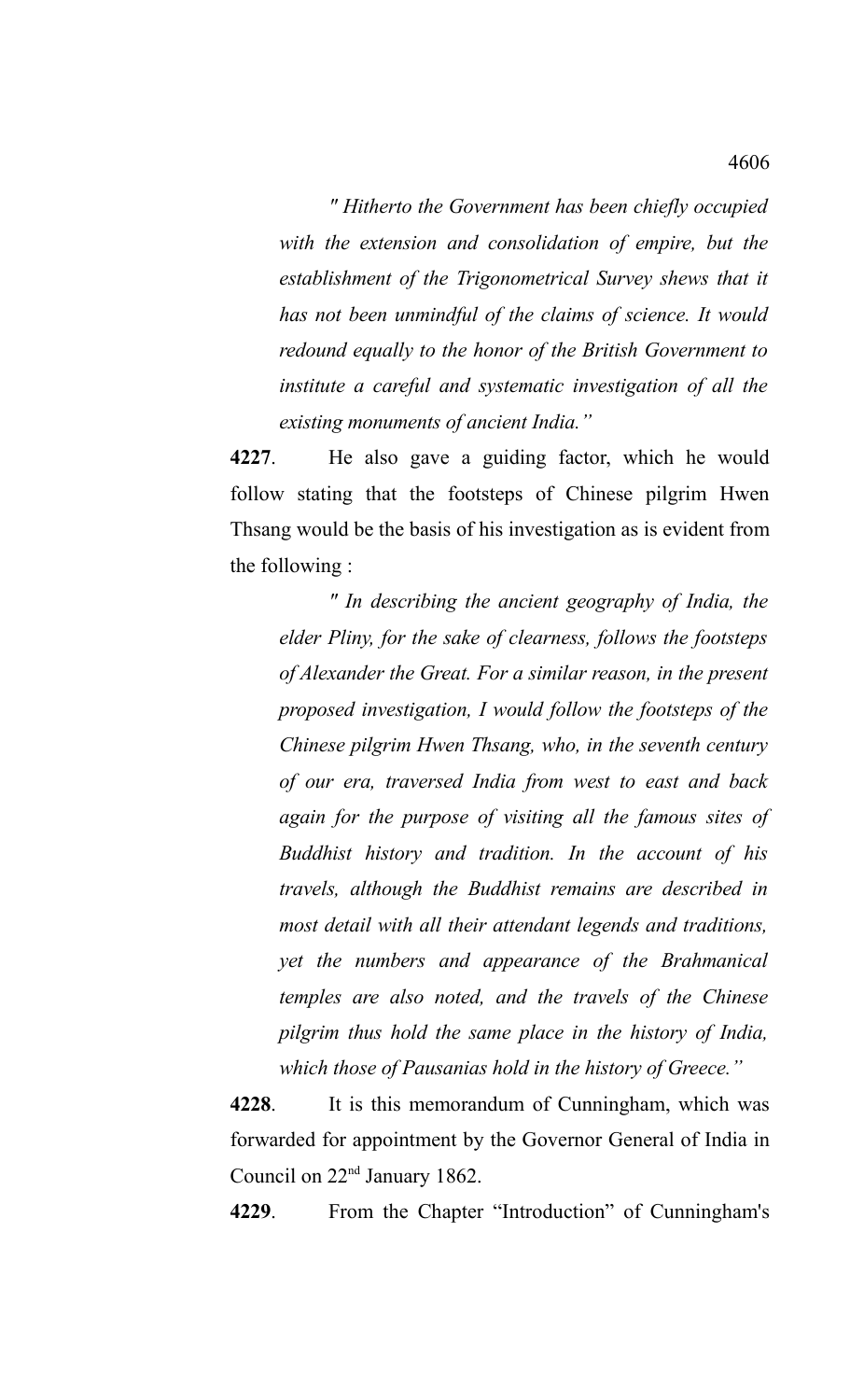report, 1871, it would appear as to what was the earlier historical literature available to the English historians which was considered and available to Cunningham and other persons who had written Indian history and in particular the ancient. Just in brief, we propose to refer hereat the material, which was considered by Cunningham in his report so as to give an idea about its authenticity, correctness etc. and the depth of his study. Cunningham has admitted the commencement of work with the foundation of Asiatic Society of Bengal in 1784 by **Sir William Jones** having its first member Warren Hastings and Charles Wilkins who claimed themselves to be the first Englishman having acquired knowledge of Sanskrit and cut with his own hands the first Devanagari and Bengali types.

**4230**. As already noted Jones translated Sanskrit literature, namely, Sakuntala" and the institutes of Manu. His first work was to establish a systematic and uniform system of orthography for the transcription of Oriental languages, which, with a very few modifications, has since been generally adopted. It was followed by several essays- On Musical Modes- on the origin of the game of chess, which he traced to India and -On the Lunar Year of the Hindus and their Chronology. In his last paper he made the identification of Chandra-Gupta with Sandrakottos. He also suggested that Palibothra or Pataliputra, the capital of Sandrakottos, must be Patna and the Son River, which joins Ganges only a few miles above Patna, was also known as "Hiranyabahu" or the "golden-armed," which once re-called the Erranoboas of Arrian.

**4231**. William Jones died in 1794 resulting in disruption of the work he started. However, it was taken over by the **Henry**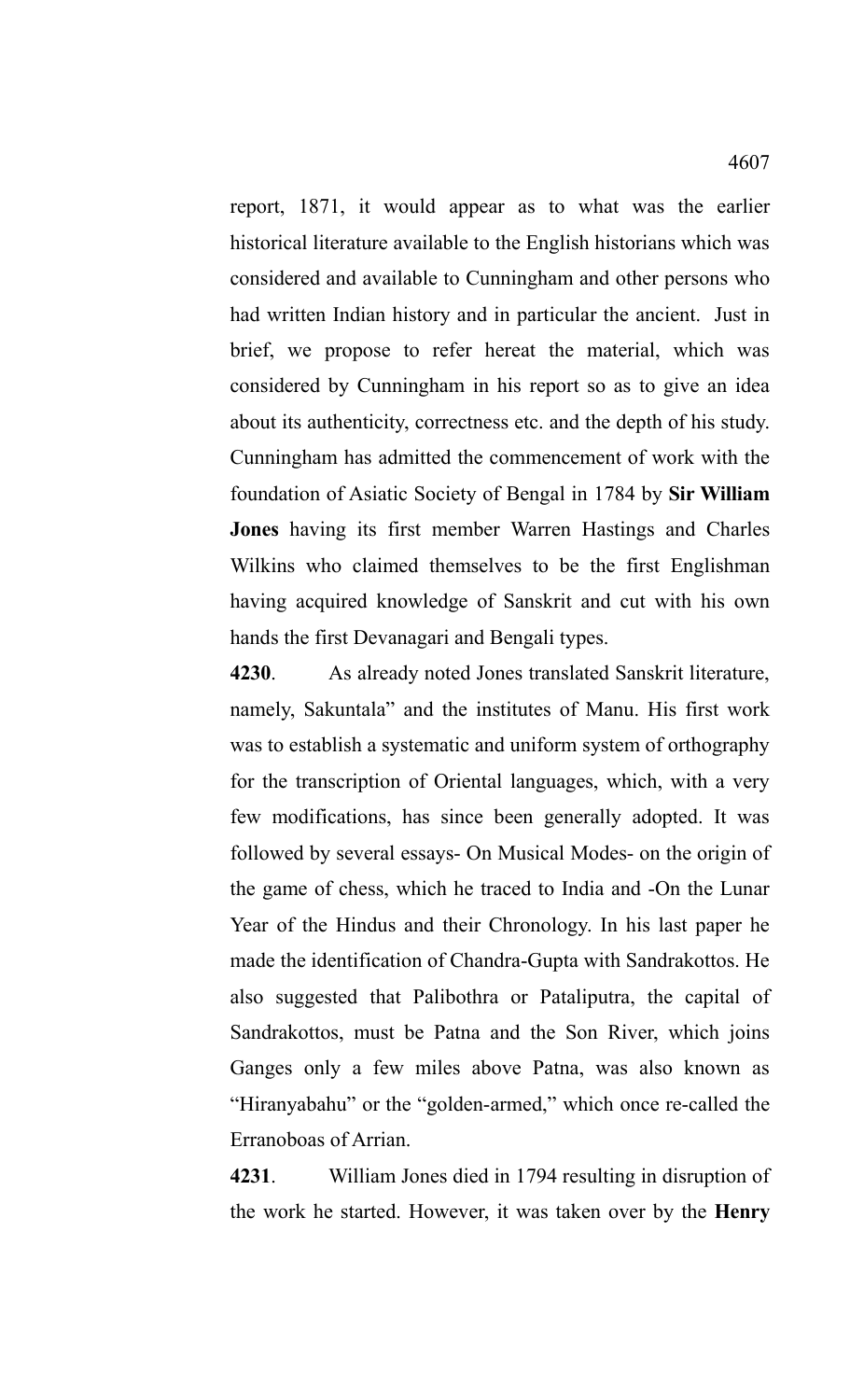**Colebrooke**, who completed "**Digest of Hindu Law**", which was left unfinished by Jones. In the meantime, **Charles Wilkins** had translated several inscriptions in the first and second volumes of Asiatic Researches, but after the death of Jones, communication with him stopped. Some work by writing a paper on "**Hindu astronomy cycle of Jupiter**" was performed by **Samuel Davis**.

**4232**. An Engineer Officer, **Francis Wilford** said to be a Sanskrit scholar, commenced his work "**Essay on the comparative Geography of India**" but could not finish it due to his death though his said unfinished work was published in 1851.

**4233**. **Henry Colebrooke** referred above had a good knowledge of Sanskrit language. Besides translations of **Visala Deva's inscriptions on the Delhi pillar** and a few others he wrote "**Essay on the Vedas**," giving for the first time a full and accurate account of the sacred volumes of the Hindus to Europeans. He also wrote Essay on the Sanskrit and Prakrit languages; on the Philosophy of the Hindus; on the Indian and Arabian divisions of the Zodiac; on the notions of Hindu astronomers concerning the Precession; and on the Algebra of Brahma Gupta and Bhaskara. He left India in 1815 but continued with his studies and essays till his death, i.e.,  $10<sup>th</sup>$  of March 1837.

**4234**. The survey conducted by Dr. Buchanan (subsequently took the name of Hamilton) between 1807 to 1814, as already said, was ultimately published and edited by Sir Montgomery Martin in 1838.

**4235**. Around 1815 Horace Hayman Wilson became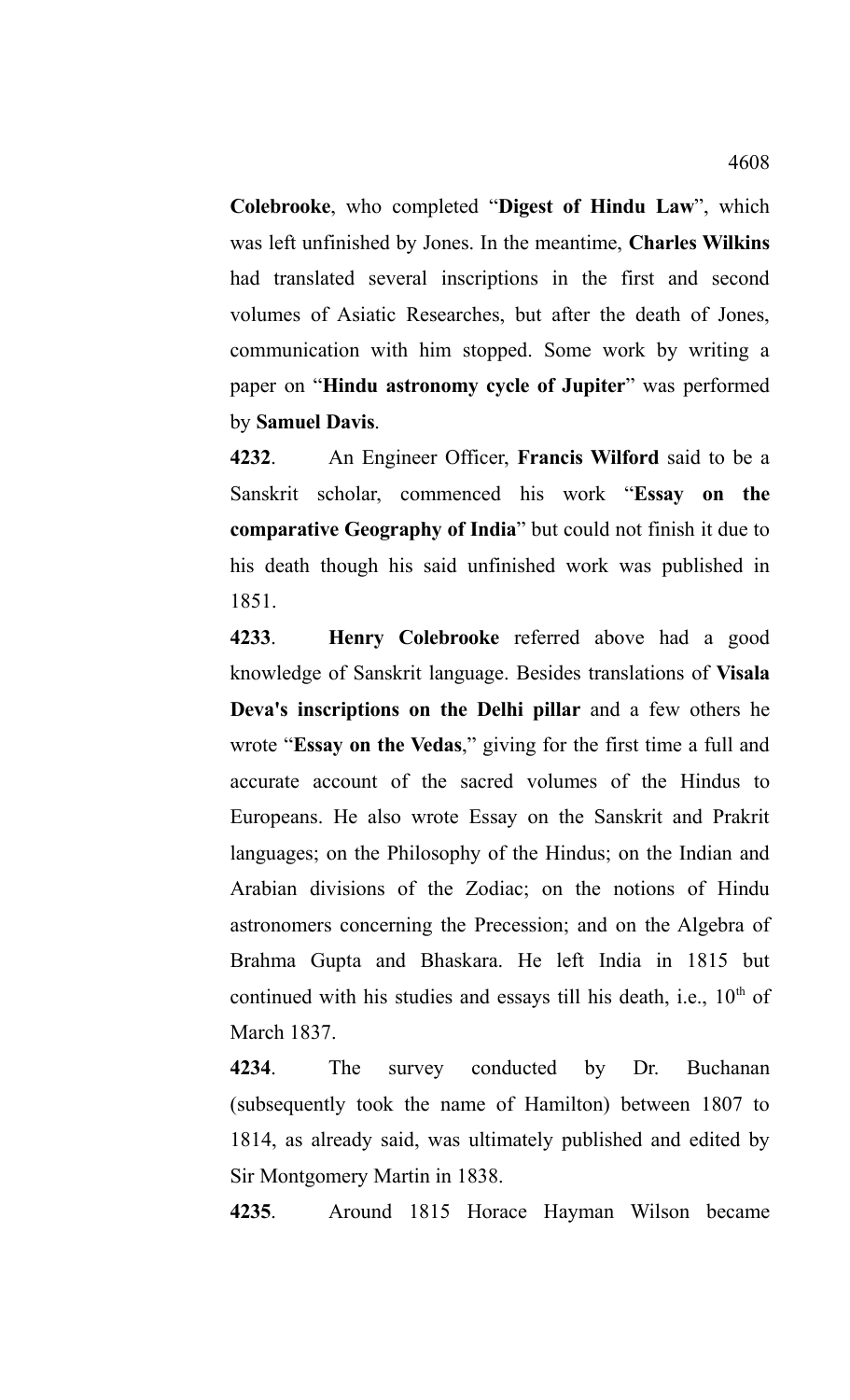Secretary of the Asiatic Society. He translated "**Megha-duta**" of Kalidasa. In 1819, he got published "**Sanskrit Dictionary**" and in 1827 "**Hindu Theatre**". Besides, he also translated stories from Sanskrit and of some episodes from Mahabharata. In 1825 he published an essay on the Hindu history of Kashmir but returned to England in 1833 where he continued with his Oriental studies. His two principal works are an account of the coins and antiquities of Afghanistan, contained in "Ariana Antiqua" and his translation of "Rig-Veda".

**4236**. From 1833 to 1837 translation of some important inscriptions was provided by "Dr. Mill" considered to be "Sanskrit Scholar". Then comes "James Prinsep", said to be responsible for partial decipherment of the Arian Pali legends of the Bactrian Greek coins as well as decipherment of the Indian Pali legends of the coins of Surashtra, decipherment and translation of the edicts of Asoka on the pillars at Delhi and Allahabad. He was also in the process of decipherment of some other inscriptions etc. but fell ill hence returned to England and died on 22.07.1840. The work of Prinsep paved way and caused a great momentum to Indian Archaeology which was continued by "James Fergusson", "Markham Kittoe", "Mr. Edward Thomas", and by "Cunningham" in Northern India; "Sir Walter Elliot" in Southern India; and "Colonel Meadows Taylor", "Dr. Stevenson" and "Dr. Bhau Daji" in Western India.

**4237**. Cunningham noticed that from 1784 i.e. from the foundation of Asiatic Society by Sri William Jones till 1834 the Archaeological researches in India had been primarily literary besides a few notable exceptions. It had been confined to translations of books and inscriptions, with brief notes of the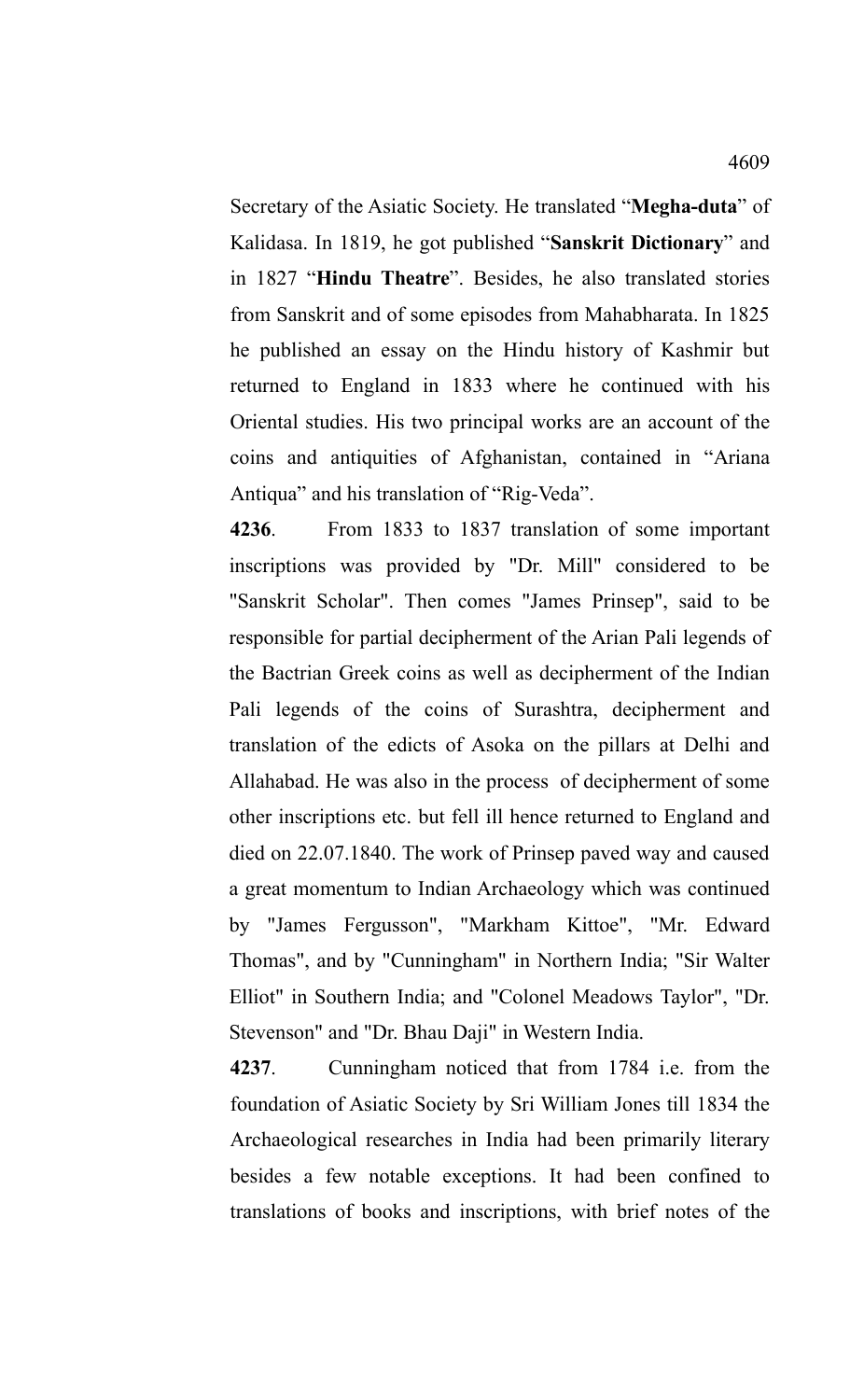some of the principal building at Delhi and Agra and other well known places. Exceptions are the essays by "Hones", "Wilford", "Colebrooke" and "Wilson" on the religion, the geography and the astronomy of the Hindus. He said that "*True history was then but little known, and the lying gabble of Brahmans, which connected every place with the wanderings of Rama or the exile of the five Pandus, was accepted as the real voice of genuine tradition.*" It is claimed that the Masson's researches in Kabul Valley, Ventura's Court's explorations in Punjab, Cunningham's excavation of stupa at Sarnath, Banaras and of the ruins around gave some idea about the unknown Indian history. However, the facts available were found to be bare and unconnected, mere fossil fragments of the great skeleton of lost Indian history, though the entire skeleton yet was not available, but, the researchers thought to have got a complete or a fair knowledge of the general outline and of the various forms which it had assumed at different period. In this regard, the first archaeological publication was made by "James Fergusson", i.e., "Rock-cut temples of India, 1845". However, in respect to determination of period of the work, Fergusson was not very certain and of the view that inscriptions will not certainly by themselves answer the purpose. Cunningham, however, diferred with him on this aspect and said that *"inscriptions are beyond all doubt, the most certain and the most trustworthy authority for determining the dates of Indian monuments, whether buildings or caves."*

**4238**. Cunningham demonstrated the error in calculation of the period by referring to caves of Kanhari in Salset. Fergusson determined the period in the 4th or 5th century, but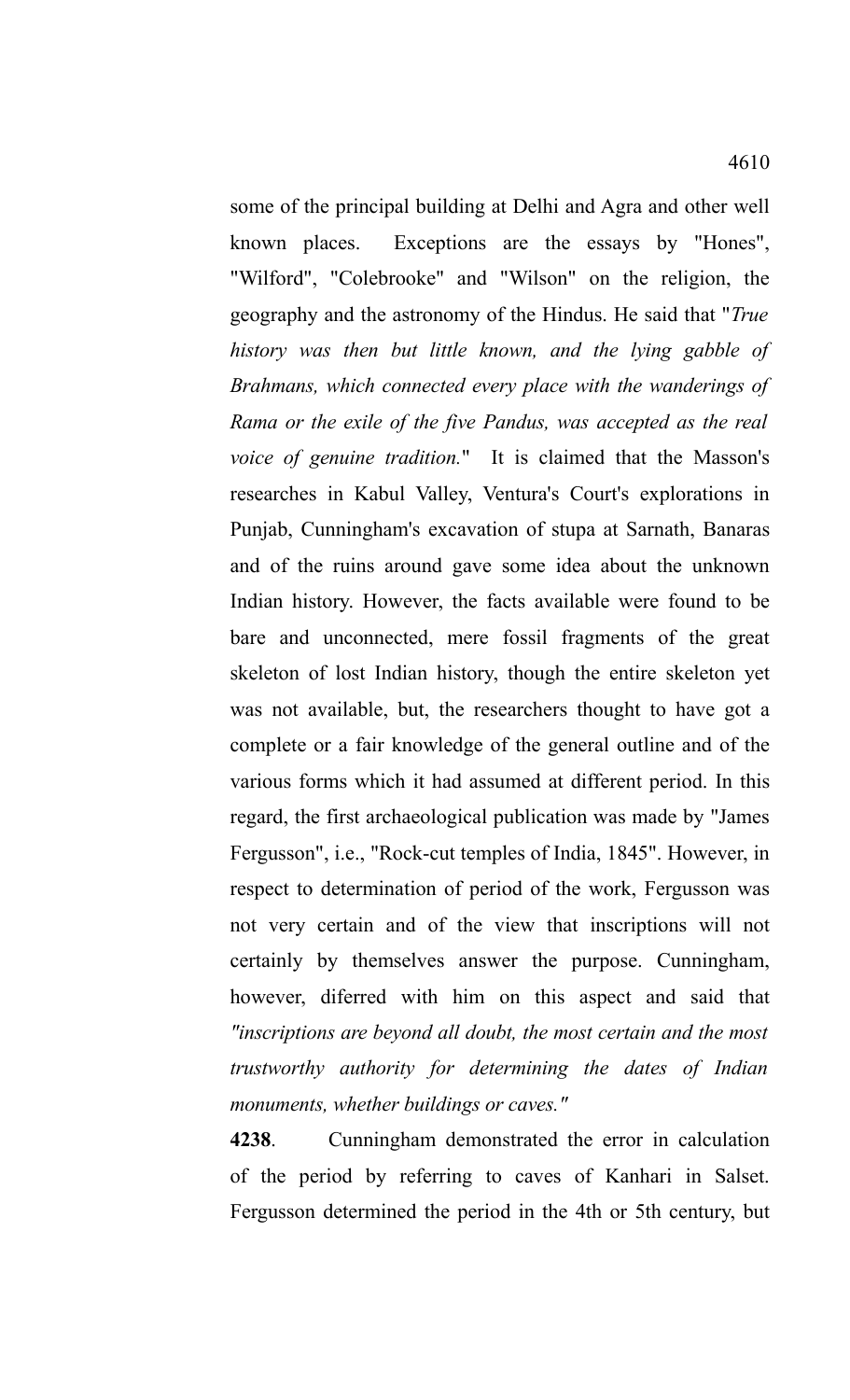based on decipherment of the inscriptions found thereat and particularly in one of the inscription the date of 30 of the Sakaditya-kala, or AD 108 was mentioned and thus Cunningham treated it of the first and second century of the Christian era showing difference of about 4 centuries between his and Fergusson's determination of period.

**4239**. Another illustration Cunningham has given at page XXI of the Chapter "Introduction" of the book "Report, 1871" which reads as under:

*"The Karle caves Mr. Fergusson is inclined to assign to the first, or even the second century before Christ. One of the caves is certainly older than the Christian era, as it possesses an inscription of the great Satrap King Nahapana. But there are two others of King Pudumayi, the sons of Vasithi, whom I place in the beginning of the second century of the Christian era, but whom Mr. Fergusson assigns to the middle of the fourth century, although in his chronology he admits that Ananda, also a son of Vasithi, and therefore most probably a brother of Pudumayi, and the founder of one of the gateways of the Great Sanchi Tope, lived towards the end of the first century."* 

**4240**. Fergusson published some more books namely, "**Picturesque Illustrations of Ancient Architecture in India**", "**Handbook of Architecture (1855)**", "**History of Architecture**", "**Illustrated History of Indian Architecture**" and lastly "**Tree and Serpent Worship**".

**4241**. "Markham Kittoe" was an Officer in the Army of East India Company, appointed as Secretary Committee for a short period in 1838 and 1839 and then given charge of one of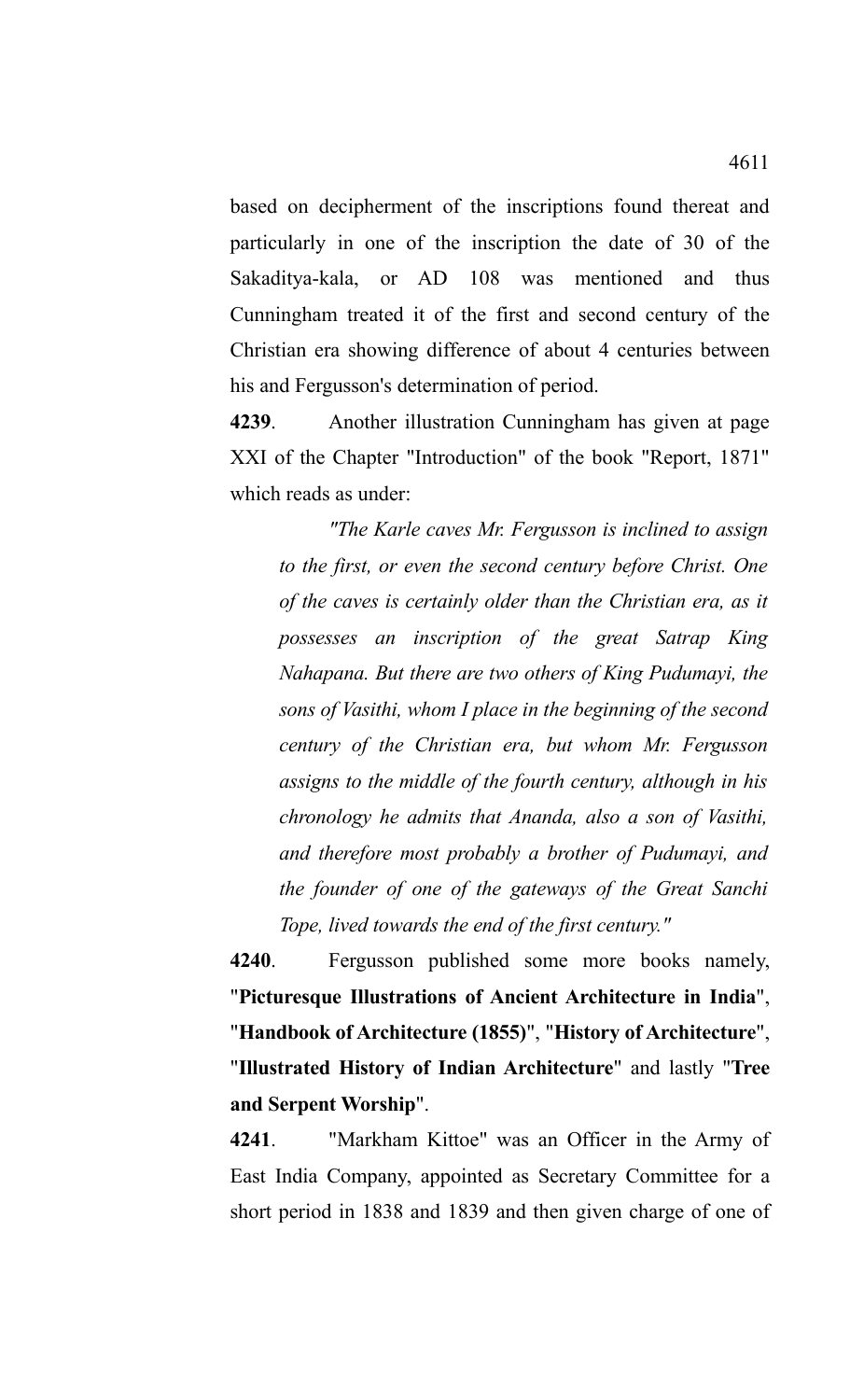the division of the High Road from Calcutta to Bombay, leading through Chutia Nagpur till 1846 and then was appointed as "Archaeological Enquirer" to Government, went back to England in 1853. He wrote "Illustration of Indian Architecture in 1838". He prepared the design of Sanskrit College at Banaras which was approved and the building was constructed in his supervision. However, Cunningham expressed doubt about his scholarship and judgement as an investigator and gave the following illustration:

*"I may cite his continued doubts as to the identity of Asoka and Piyadasi, and his serious suggestion that the Barabar Cave inscription of Dasaratha, which Prinsep had truly assigned to the historical Dasaratha of Magadha, one of the immediate successors of Asoka, might probably be referred to the half fabulous Dasaratha of Ayodhya, the father of Rama."*

**4242**. **Kittoe**, however, described himself in one of his letter dated 19.05.1852 sent to Cunningham as under:

*"Let me not lead you to suppose that I claim knowledge. I am woefully deficient. I am a self-educated man, and no Classic or Sanskrit scholar; I merely claim a searching eye and mind, and a retentive memory of figure and fact, and place or position. Hence my great success in finding inscriptions where many have searched in vain!--Cuttack and Gya to wit."*

**4243**. "**Edward Thomas**" wrote several essays covering the period BC-246 to AD-1554. The list of some of which is as under under:

*"1. 1848--Journal of Royal Asiatic Society, Vol. IX.,--*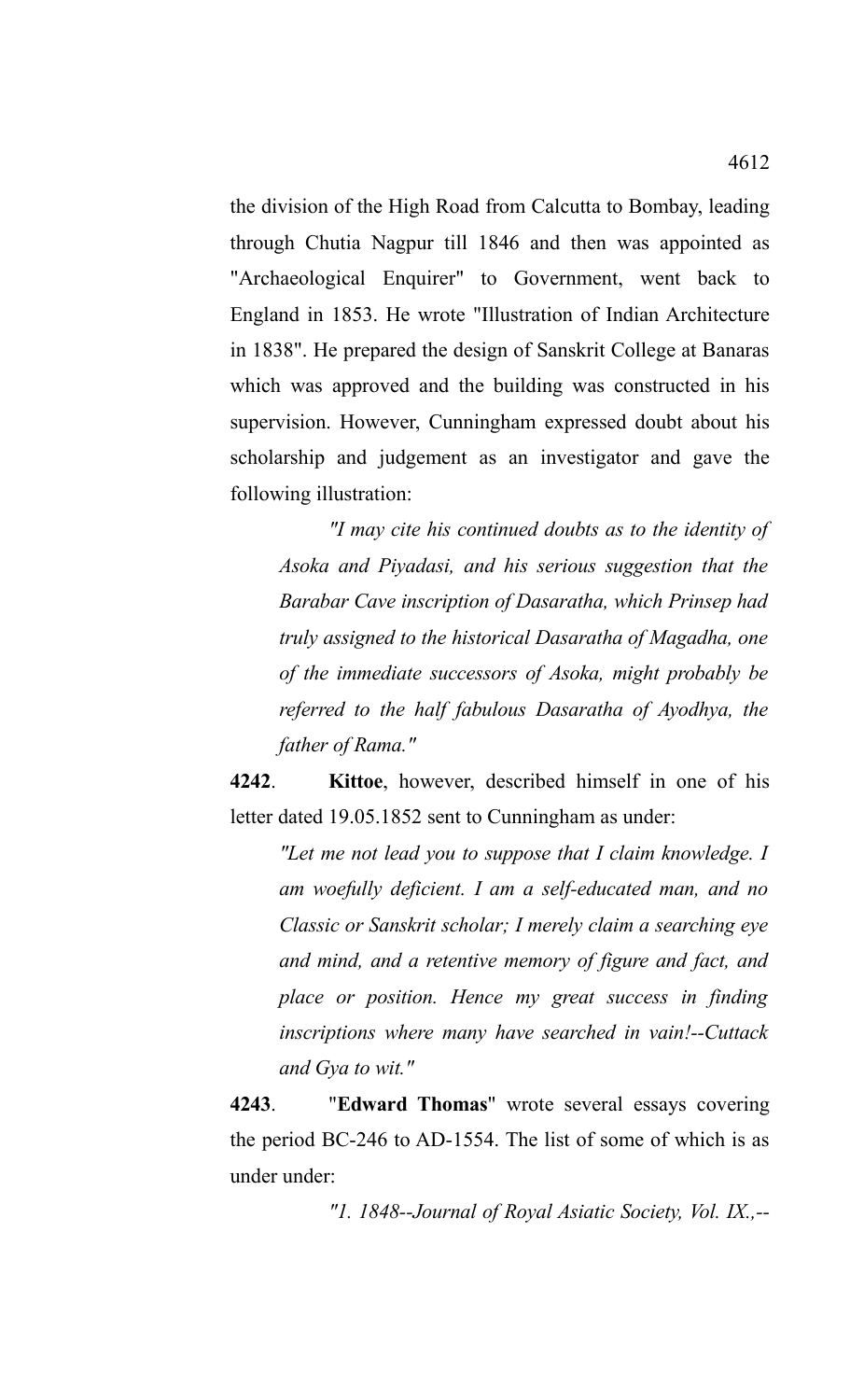*Coins of the Hindu Kings of Kabul.*

*2. 1848--Ditto ditto, Vol. IX.,--Coins of the Kings of Ghazni.* 

*3. 1850--Ditto Ditto, Vol. XII., Coins of the Sah Kings of Saurashtra.* 

*4. 1855--Journal, Bengal Asiatic Society, Vol. XXIV.,--On the Epoch of the Gupta Dynasty.* 

*5. 1855--Ditto ditto, Vol. XXIV.,--On the Coins of the Gupta Dynasty.* 

*6. 1855--Ditto ditto, Vol. XXIV.,--On ancient Indian Numerals.* 

*7. 1858--Prinsep's Indian Antiquities, 2 Vols., thick 8vo; with numerous plates of coins, and many able independent notices, bringing the state of knowledge in each branch up to the date of publication.*

*8. 1860--Journal, Royal Asiatic Society, Vol. XVII.,-- Supplementary Notice of the Coins of the Kings of Ghazni.*

*9. 1864--Journal, Bengal Asiatic Society, Vol. XXXIV.,--On ancient Indian Weights (continued in the same journal for 1835).* 

*10. 1865--Ditto ditto, Vol. XXXV.,--On the identity of Xandrames and Krananda.* 

*11. 1866--Ditto ditto, Vol. XXXVI.,--The Initial Coinage of Bengal.*

*12. 1871--Chronicles of the Pathan Kings of Delhi."*

**4244**. In South, **Colonel Machenzie** collected 8,076 inscriptions mainly in the Tamilian provinces to the south of Krishna River while Sir Walter Elliot collected 595 inscriptions mainly in ancient Karnataka, amongst the upper branches of the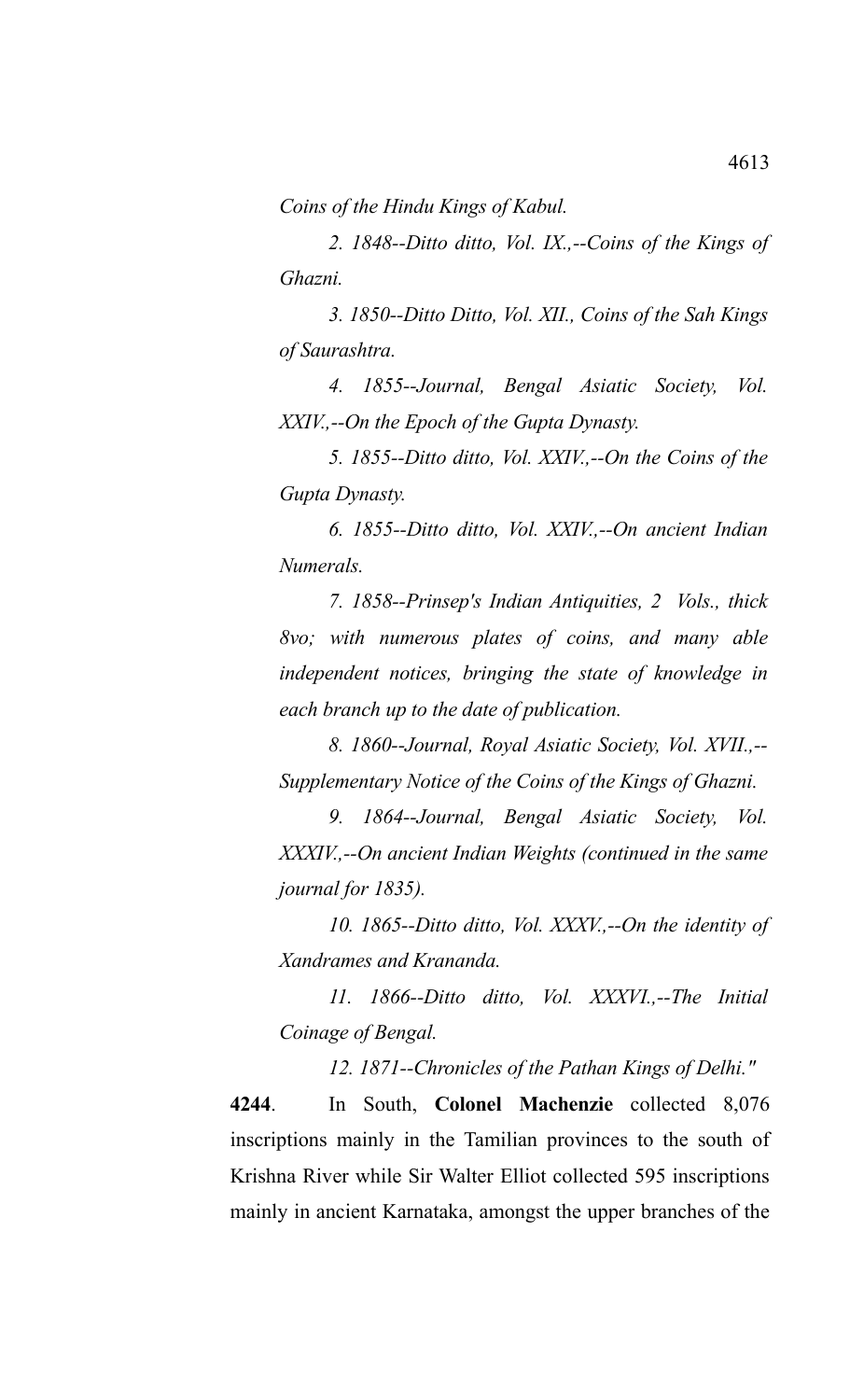Krishna. Sir Elliot's first contribution was his Historical Sketch founded solely on the inscriptions of the principal dynasties which had rule over the countries between the Narbada and the Krishna for nearly 8 centuries. Of these Chalukya family was the oldest and the strongest and its line has been traced back to the early part of the 4th century by the discovery of other inscriptions. Sir Walter also illustrated the history of Chalukyas and other southern dynasties by their coins. He was the first to arrange the coins systematically. All the coins bearing the type of an elephant were assigned to the Gajapati dynasty, which was asserted to have reigned over Orissa; all those with a horse to the Aswapati dynasty; those with the figure of a man to the Narapati dynasty; and those with an umbrella to the Chhatrapati dynasty. These were believed to have been the titles of four tributary princes who held the four chief provinces of Southern India under the rule of one supreme sovereign of Delhi.

**4245**. In respect to Western India some work was done by Colonel Meadows Taylor and Reverend J. Stevenson but heir findings and observations have not been found to be much accurate by Cunningham. The work in Western India was continued by Dr. Bhau Daji, a local scholar who wrote essay on Poet Kalidasa and translated inscriptions in the Ajanta caves and that of Rudra Dama and Skanda Gupta at Junagarh and wrote "Inroads of the Scythians into India".

**4246.** All these works show that the antiquity of the country in one or the other manner continued to be revealed by process of excavation etc. but what could not be find out by the time or thereafter would not mean that it does not or did not exist.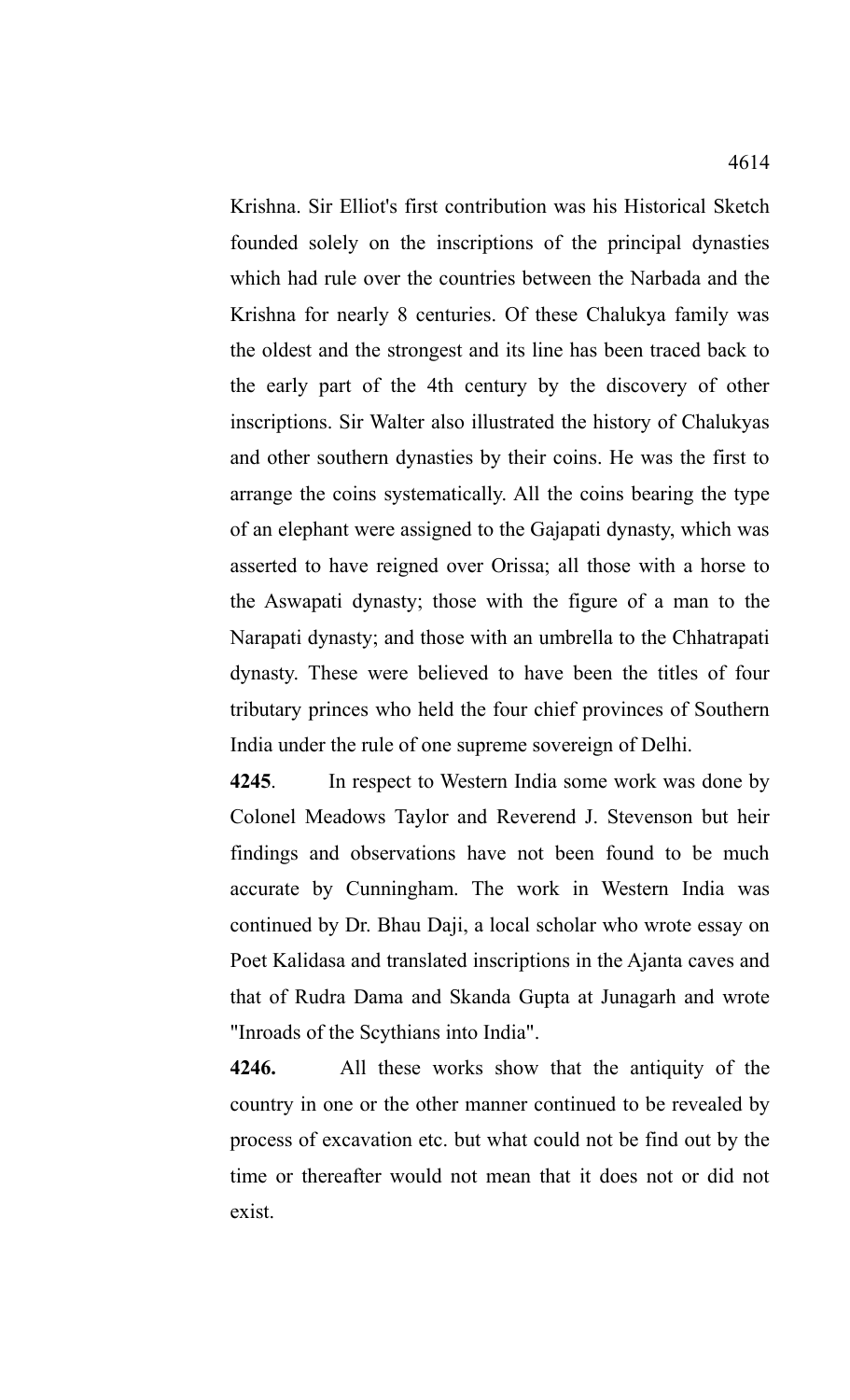**4247**. However, the part of the report of Cunningham referred to by Sri P.N.Mishra and R.L.Verma, Advocates is as under:

## *"XVII. SAKETA, OR AJUDHYA.*

*Much difficulty has been felt regarding the position of Fa-Hian's" great kingdom of Sha-chi, and of Hwen Thsang's Visakha, with its enormous number of heretics," or Brahmanists; but I hope to show in the most satisfactory manner that these two places are identical, and that they are also the same as the Saketa and Ajudhya of the Hindus. The difficulty has arisen chiefly from an erroneous bearing recorded by Fa Hian, who places Shewei, or Sravasti, to the south of Sha-chi, while Hwen Thsang locates it to the north-east, and partly from his erroneous distance of 7+3+10=20 yojans, instead of 30, from the well-known city of Sankisa. The bearing is shown to be erroneous by the route of a Hindu pilgrim from the banks of the Godavery to Sewet, or Sravaati, as recorded in the Ceylonese Buddhist works. This pilgrim, after passing through Mahissati and Ujani, or Maheshmati and Ujain, reaches Kosambi, and from thence passes through Saketa to Sewet, that is, along the very route followed by Hwen Thsang. We have, therefore, two authorities in favour of Sewet being to the north of Saket. With regard to the distance, I refer again to the Buddhist books of Ceylon, in which it is record that from Sakespura (or Sangkasyapura, now Sankisa) to Sewet was a journey of 30 yojans. Now, Fa Hian makes the distance from Sankisa to Kanoj 7 yojans, thence to the forest of Holi, on*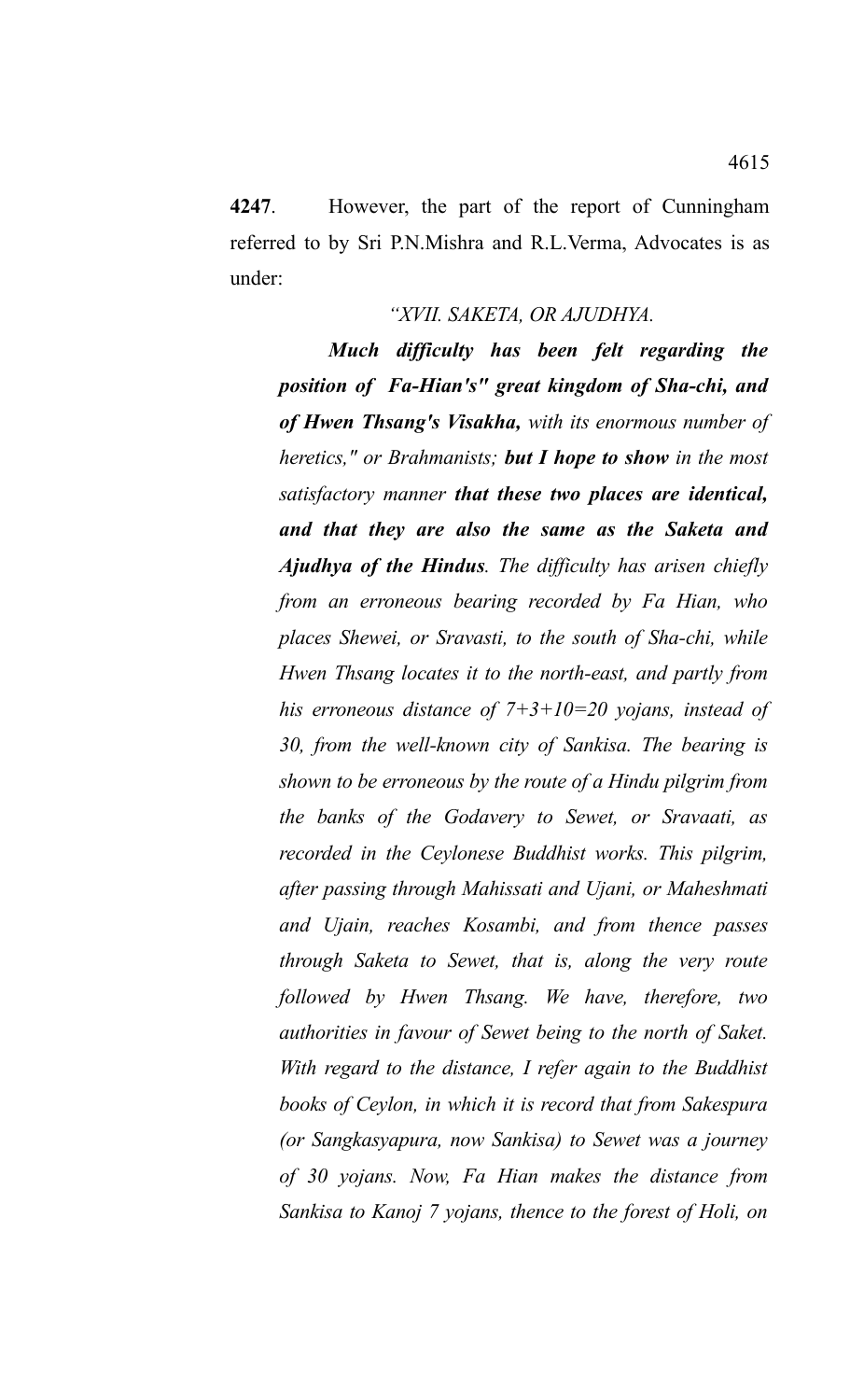*the Ganges, 3 yojans, and thence to Shachi 10 yojans, or altogether only 20 yojans, or 10 less than the Ceylonese books. That Fa Hian's statement is erroneous is quite clear from the fact that his distance would place Shachi in the neighbourhood of Lucknow; whereas the other distance would place it close to Ajudhya, or Faizabad, or in the very position indicated by Hwen Thsang's itinerary. Here, again, we have two authorities in favour of the longer distance. I have no hesitation, therefore, in declaring that Fa Hian's recorded bearing of She-wei from Sha-chi is wrong, and that "north" should be read instead of " south."*

*I have now to show that Fa Hian's Sha-chi is the same as Hwen Thsang's Visakha, and that both are identical with Saketa or Ajudhya. With respect to Sha-chi, Fa Hian relates that, on " leaving the town by the southern gate, you find to the east of the road the place where Buddha bit off a piece of his tooth brush, and planted it in the ground, where it grew to the height of seven feet, and never increased or diminished in size." Now this is precisely the same legend that is related of Visakha by Hwen Thsang, who says that " to the south of the capital, and to the left of the road (that is, to the east as stated by Fa Hian), there was, amongst other holy objects, an extraordinary tree 6 or 7 feet high, which always remained the same, neither growing nor decreasing. This is the celebrated tooth-brush tree of Buddha, to which I shall have occasion to refer presently. Here I need only notice the very precise agreement in the two descriptions of this famous tree, as to its origin, its height, and its position. The*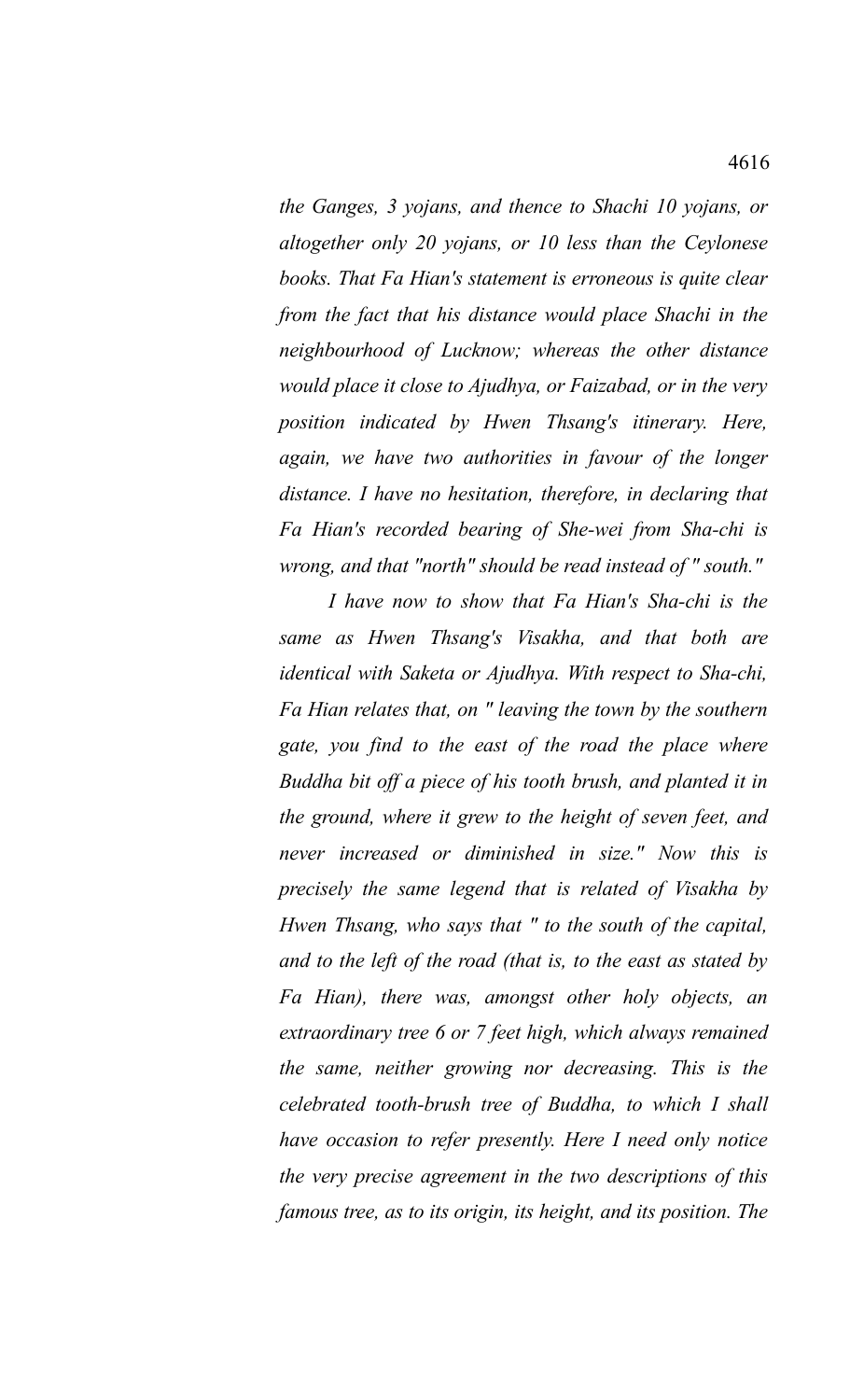*perfect correspondence of these details appears to me to leave no doubt of the identity of Fa Hian's Shachi with the Visakha of Hwen Thsang.* 

*With respect to the identification of Visakha with the Saketa of the Hindus, I rest my proofs chiefly on the following points : — 1st, that Visakha, the most celebrated of all females in Buddhist history, was a resident of Saketa before her marriage with Purnna Varddhana, son of Mrigara, the rich merchant of Sravasti; and 2nd, that Buddha is recorded by Hwen Thsang to have spent six years at Visakha, while by the Pali annals of Turnour he is stated to have lived 16 years at Saketa.* 

*The story of the noble maiden Visakha is related at great length in the Ceylonese books. According to Hardy, she erected a Purvvarama at Sravasti, whioh is also mentioned by Hwen Thsang. Now there was also a Purvvarama at Saketa, and it can hardly be doubted that this monastery was likewise built by her. She was the daughter of Dhananja, a rich merchant, who had emigrated from Rajagriha to Saketa. Now, amongst the oldest inscribed coins which have been discovered only at Ajudhya, we find some bearing the names of Dhana Deva and Visakha-Datta. I mention this because it seems to me to show the probability that the family of Dhananja and Visakha was of great eminence Saketa or Ayodhya; and I infer from the recurrence of their names, as well as from the great celebrity of the lady, that the city may possibly have been called Visakha after her name.* 

*The other proof which I derive from the years of*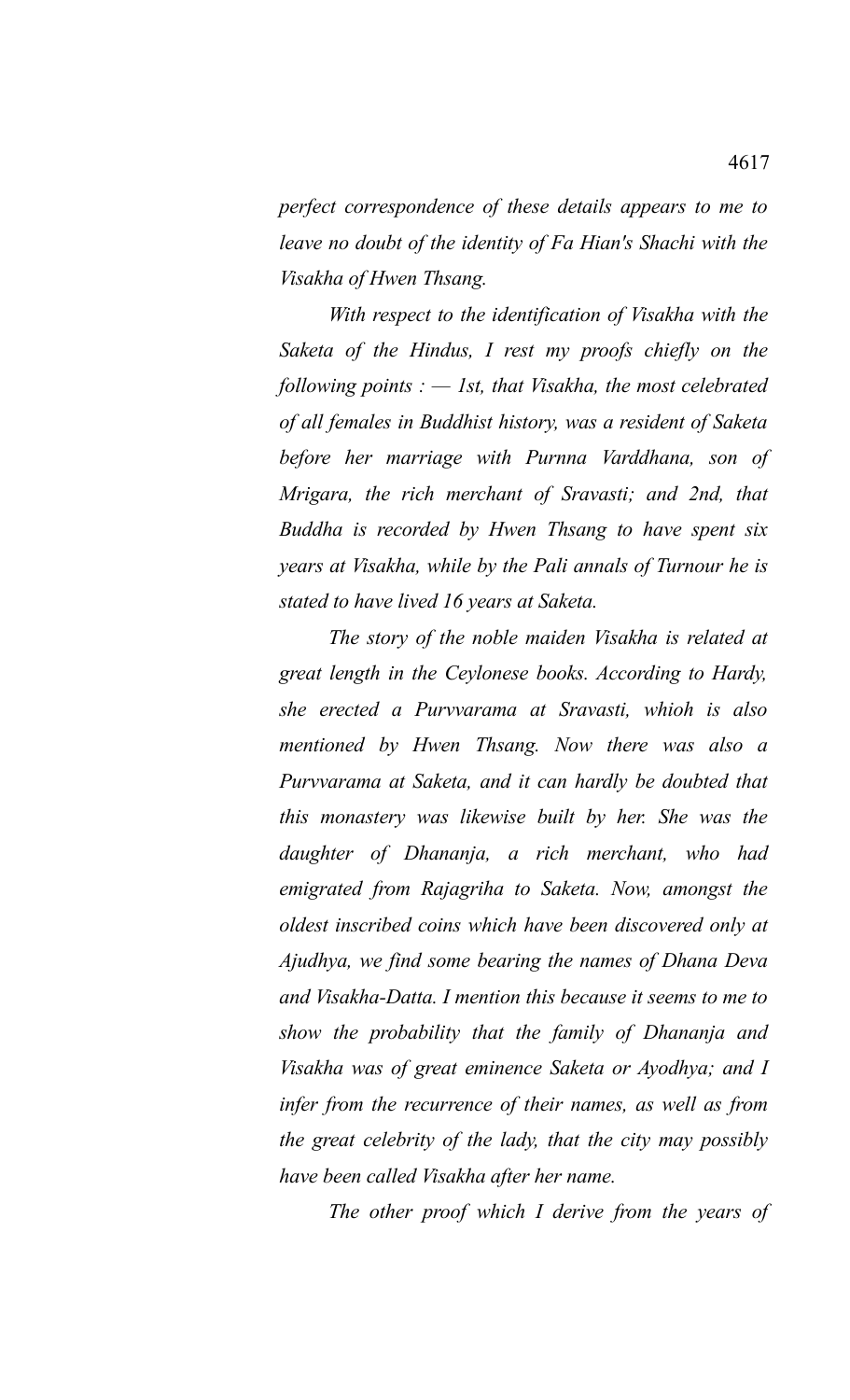*Buddha's residence is direct and convincing. According to the Ceylonese annals, Buddha was 35 years of age when he attained Buddhahood; he then led a houseless life for 20 years, preaching in various places in Northern India, all of which are detailed; and of the remaining 25 years of his life he spent 9 in the Jetavana monastery at Sravasti, and 16 in the Pubharamo monastery at Saketapura. Now, in the Burmese annals, these numbers are given as 19 years and 6 years, and in the last figure we have the exact number recorded by Hwen Thsang. Nothing can be more complete than this proof. There were only two places at which Buddha resided for any length of time, namely, Sravaati, at which he lived either 9 or 19 years, and Saketa, at which he lived either 6 or 16 years; and as according to Hwen Thsang he lived for 6 years at Visakha, which is described as being at some distance to the south of Sravasti, it follows of necessity that Visakha and Saketa were one and the same place.* 

*The identity of Saketa and Ayodhya has, I believe, always been admitted; but I am not aware that any proof has yet been offered to establish the fact. Csoma-de-koroa, in speaking of the place, merely says "Saketana or Ayodhya," and H. H. Wilson, in his Sanskrit Dictionary, calls Saketa "the city Ayodhya." But the question would appear to be set at rest by several passages of the Ramayana and and Raghuvansa, in which Saketnagara is distinctly called the capital of Raja Dasaratha and his sons. But the following verse of the Ramayana, which was pointed out to me by a Brahman of Lucknow, will be sufficient to establish*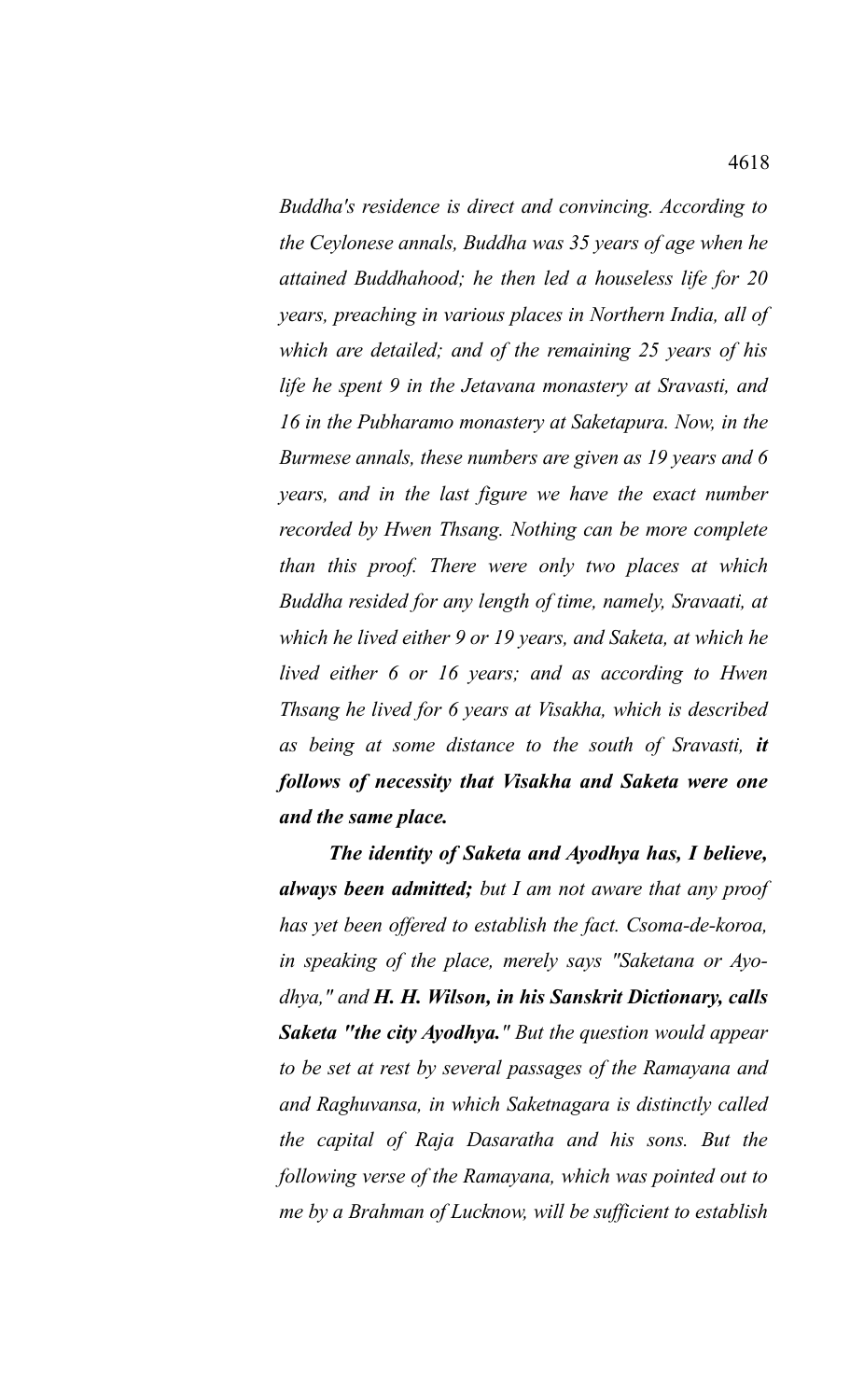*the identity. Aswajita, father of Kaikeyi, offers to give his daughter to Dasaratha, Rajah of Saketanagara: -* 

*Saketam nagaram Raja namna Dasaratho bali, Tasmai deya maya Kanya Kaikeyi nama to jana.* 

*The ancient city of Ayodhya or Saketa is described in the Ramayana as situated on the bank of the Sarayu or Sarju River. It is said to have been 12 yojans, or nearly 100 miles in circumference, for which we should probably read 12 kos, or 24 miles—an extent which the old city, with all its gardens, might once possibly have covered. The (distance from the Guptar Ghat on the west, to the Ram Ghat on the east, is just 6 miles in a direct line; and if we suppose that the city with its suburbs and gardens formerly occupied the whole intervening space to a depth of two miles, its circuit would have agreed exactly with the smaller measurement of 12 kos. At the present day the people point to Ram Ghat and Guptar Ghat as the eastern and western boundaries of the old city, and the southern boundary they extend to Bharat-Kund near Bhadarsa, a distance of 6 kos. But as these limits include all the places of pilgrimage, it would seem that the people consider them to have been formerly inside the city, which was certainly not the case. In the Ain Akbari, the old city is said to have measured 148 kos in length by 36 koa in breadth, or in other words it covered the whole of the Province of Oudh to the south of the Ghaghra River. The origin of the larger number is obvious. The 12 yojans of the Ramayana, which are equal to 48 kos, being considered too small for the great city of Rama, the Brahmans simply*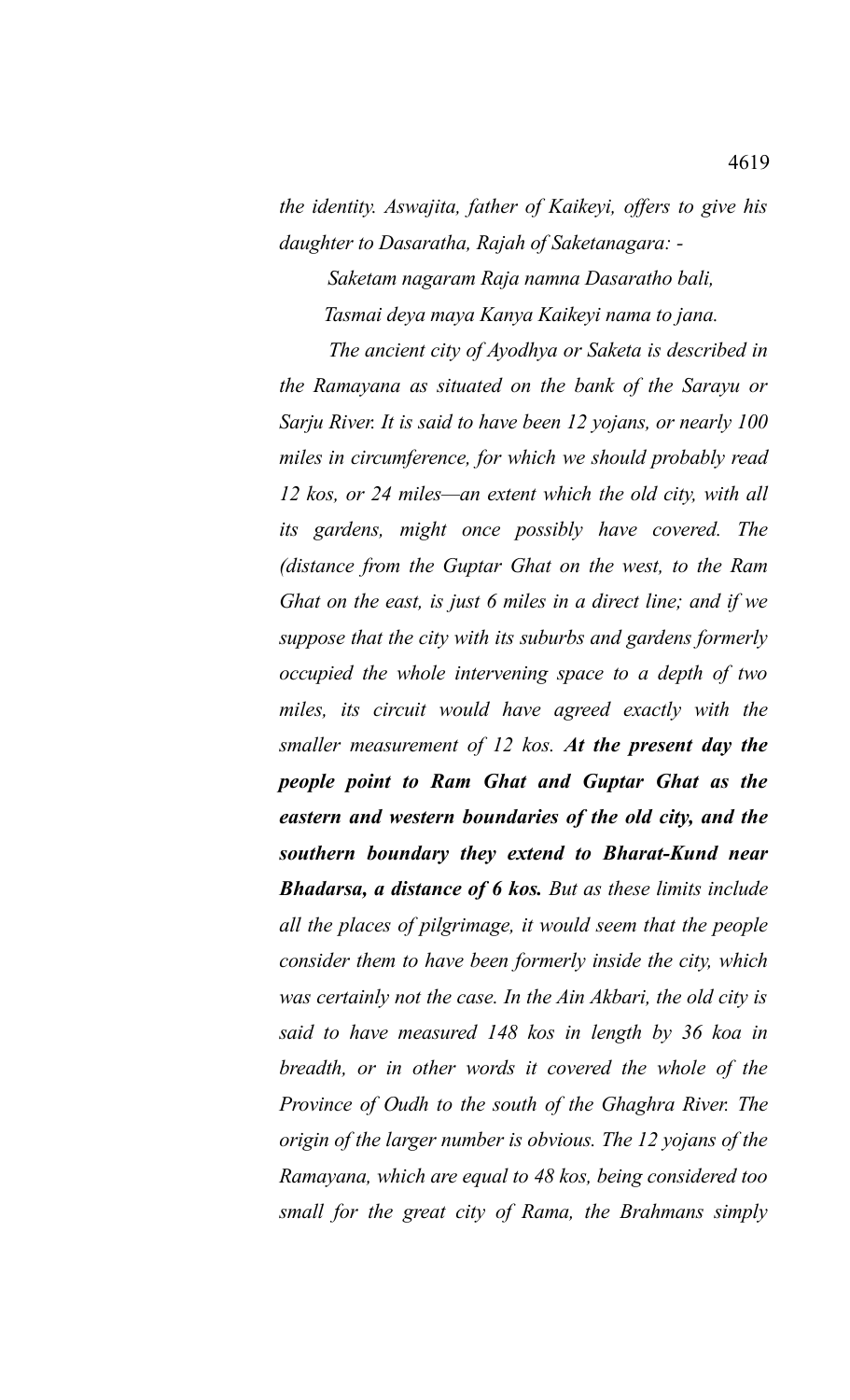*added 100 kos to make the size tally with their own extravagant notions. The present city of Ajudhya, which is confined to the north-east corner of the old site, is just two miles in length by about three-quarters of a mile in breadth; but not one-half of this extent is occupied by buildings, and the whole place wears a look of decay. There are no high mounds of ruins, covered with broken statues and sculptured pillars, such as mark the sites of other ancient cities, but only a low irregular mass of rubbish heaps, from which all the bricks have been excavated for the houses of the neighboring city of Faizabad. This Muhammadan city, which is two miles and-a-half in length, by one mile in breadth, is built chiefly of materials extracted from the ruins of Ajudhya. The two cities together occupy an area of nearly six square miles, or just about one-half of the probable size of the ancient Capital of Rama. In Faizabad the only building of any consequence is the stuccoed brick tomb of the old Bhao Begam, whose story was dragged before the public during the famous trial of Warren Hastings. Faizabad was the capital of the first Nawabs of Oudh, but it was deserted by Asaf-ud-daolah in A. D. 1775.* 

*According to the Ramayana, the city of Ayodhya was founded by Manu, the progenitor of all mankind. In the times of Dasaratha, the father of Rama, it was fortified with towers and gates, and surrounded by a deep ditch. No traces of these works now remain, nor is it likely, indeed, that any portion of the old city should still exist, as the Ayodhya of Rama is said to have been destroyed after the*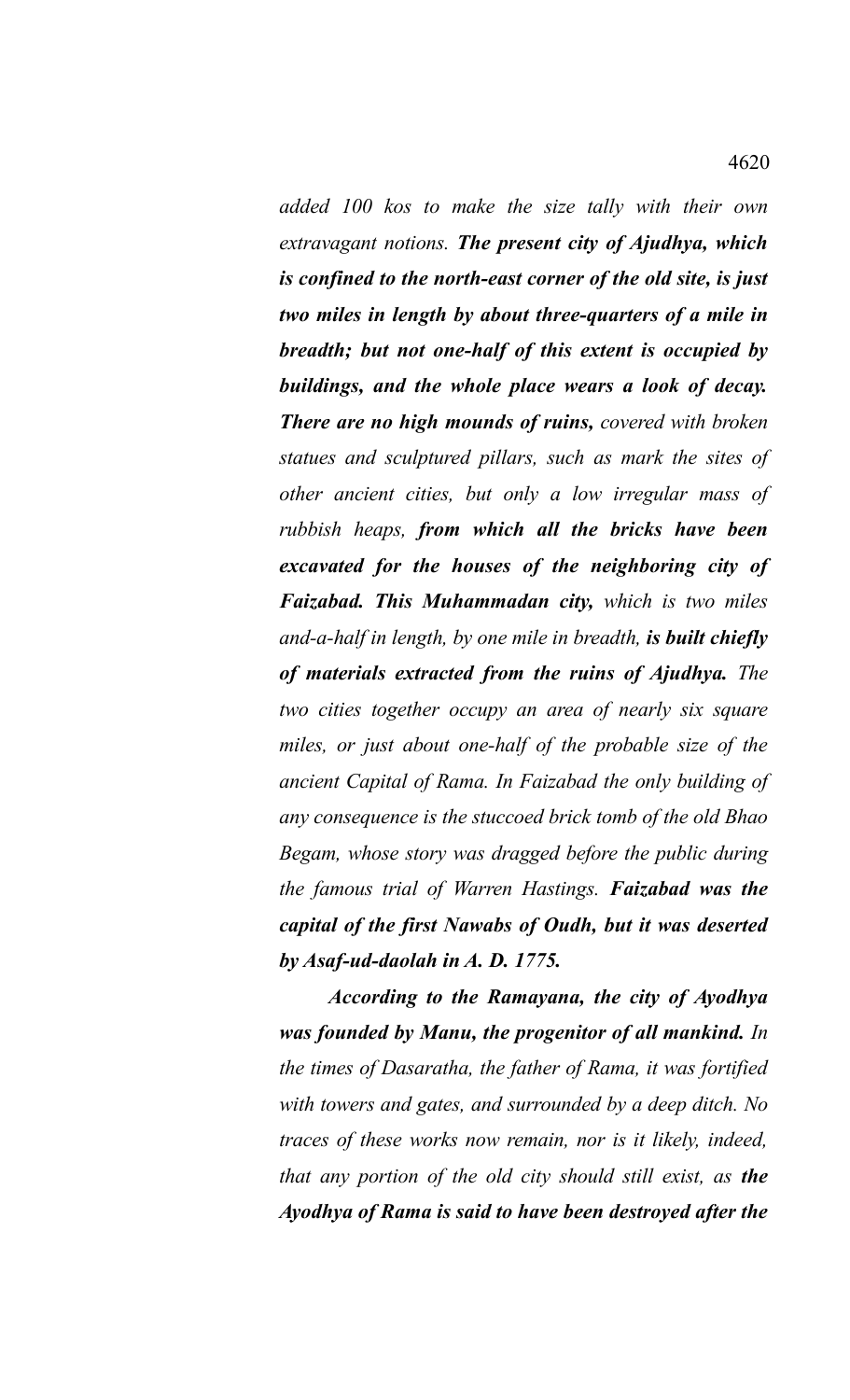*death of Vrihadbala in the great war about B. C. 1426, after which it lay deserted until the time of Vikramaditya. According to popular tradition this Vikramaditya was the famous Sakari Prince of Ujain, but as the Hindus of the present day attribute the acts of all Vikramas to this one only, their opinion on the subject is utterly worthless. We learn, however, from Hwen Thsang that a powerful Prince of this name was reigning in the neighbouring city of Sravasti, just one hundred years after Kanishka, or close to 78 A. D., which was the initial year of the Sake era of Salivahana. As this Vikramaditya is represented as hostile to the Buddhists, he must have been a zealous Brahmanist, and to him therefore I would ascribe the re-building of Ayodhya and the restoration of all the holy places referring to the history of Rama, Tradition says that when Vikramaditya came to Ayodhya he found it utterly desolate and overgrown with jangal, but he was able to discover all the famous spots of Rama's history by measurements made from Lakshman Ghat on the Sarju, according to the statements of ancient records. He is said to have erected 360 temples, on as many different spots, sacred to Rama, and Sita his wife, to his brothers Lakashmana, Bharata, and Satrughna, and to the monkey god Hanumana. The number of 360 is also connected with Salivahana, as his clansman the Bais Rajputs assert that he bad 360 wives.* 

*There are several very holy Brahmanical temples about Ajudhya, but they are all of modem date, and without any architectural pretensions whatever. But there*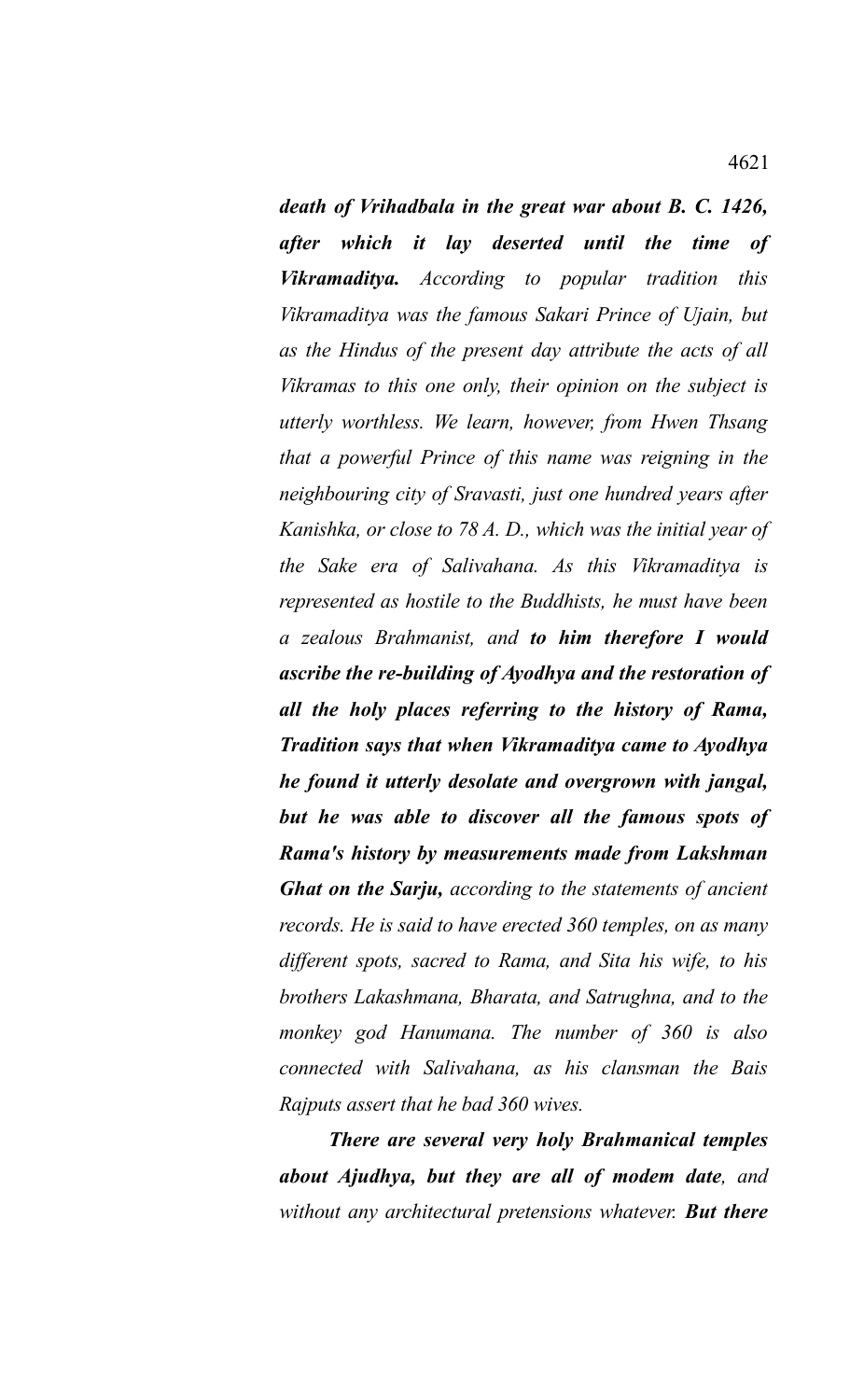*can be no doubt that most of them occupy the sites of more ancient temples that were destroyed by the Musulmans. Thus Ramkot, or Hanuman Garki, on the east side of the city, is a small walled fort surrounding a modem temple on the top of an ancient mound. The name Ramkot is certainly old, as it is connected with the traditions of the Mani Parbat, which will be hereafter mentioned; but the temple of Hanuman is not older than the time of Aurangzib. Ram Ghat, at the north-east corner of the city, is said to be the spot where Rama bathed, and Sargdwari or Swargadwari the " Gate of Paradise." On the north-west is believed to be the place where his body was burned. Within a few years ago there was still standing a very holy Banyan tree called Asok Bat or the " Griefless Banyan," a name which was probably connected with that of Swargadwari, in the belief that people who died or were burned at this spot were at once relieved from the necessity of future births. Close by is the Lakshman Ghat, where his brother Lakshman bathed, and about one-quarter of a mile distant, in the very heart of the city, stands the Janam Asthan, or " Birth-place temple" of Rama. Almost due west, and upwards of five miles distant, is the Guptar Ghat, with its group of modem white-washed temples. This is the place where Lakshman is said to have disappeared, and hence its name of Guptar from Gupta, which means "hidden or concealed." Some say that it -was Rama who disappeared at this place, but this is at variance with the story of his cremation at Swargadvari.* 

*The only remains at Ajudhya that appear to be of any*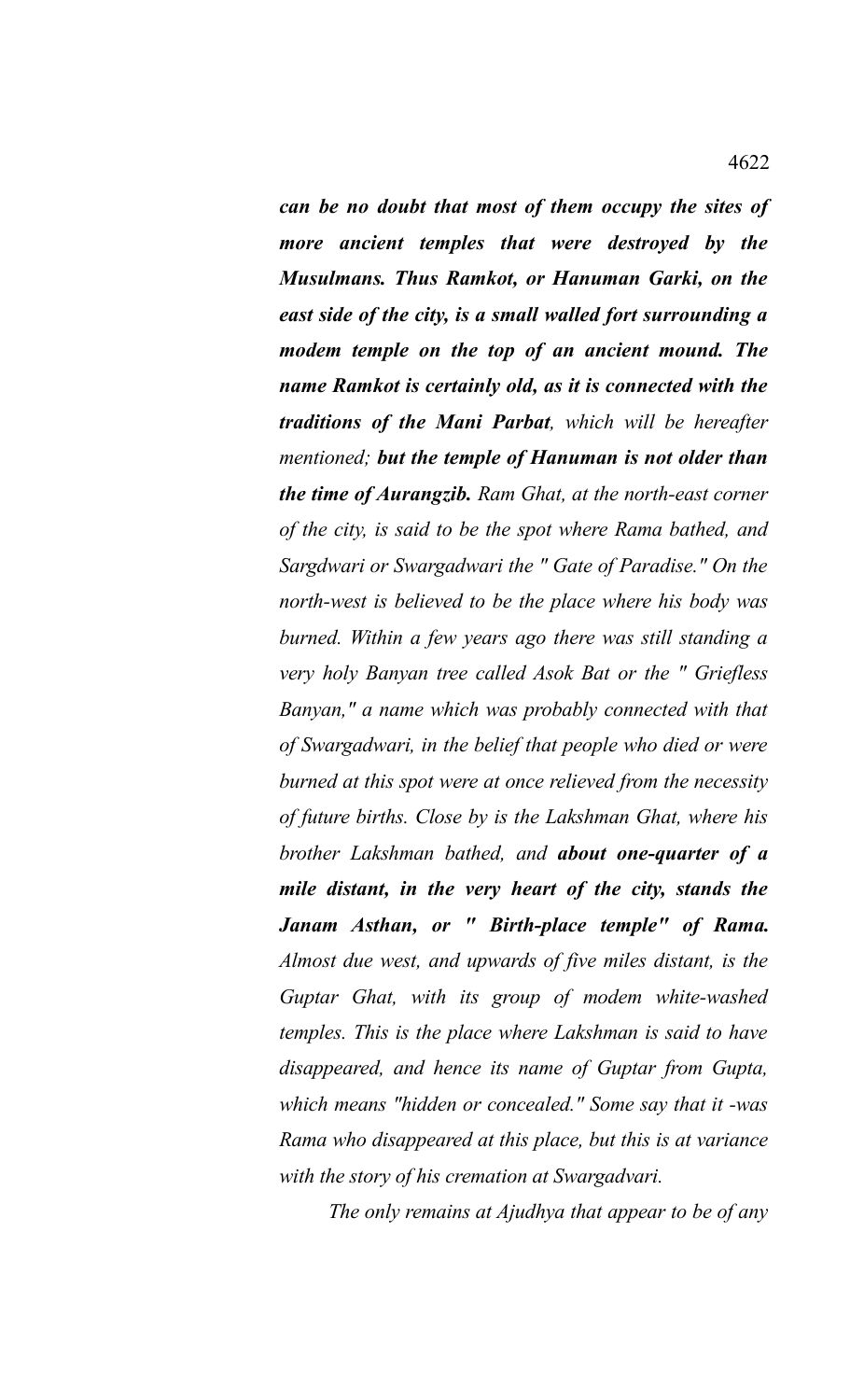*antiquity, are three earthen mounds to the south of the city, and about a quarter of a mile distant. These are called Mani Parbat, Kuber, Parbat, and Sugrib-Parbat. The first, which is nearest to the city, is an artificial mound, 65 feet in height, covered with broken bricks and blocks of kankar. The old bricks are eleven inches square and three inches thick. At 46 feet above the ground on the west side, there are the remains of a curved wall faced with kankar blocks. The mass at this point is about 40 feet thick, and this was probably somewhat less than the size of the building which once crowned this lofty mound. According to the Brahmans the Mani-Parbat is one of the hills which the monkeys made use of when assisting Rama. It was accidentally dropped here by Sugriva, the monkey-king of Kishkindhya. But the common people, who know nothing of this story, say that the mound was formed by the labourers shaking their baskets on this spot every evening on their return home from the building of Ramkot. It is therefore best known by the name of Jhowa-Jhar or Ora Jhar, both of which mean " basket-shakings." A similar story is told of the large mounds near Banaras, Nimsar, and other places.* 

*Five hundred feet due south from the large mound stands the second mound called Kuber-Parbat, which is only 28 feet in height. The surface is an irregular heap of brick rubbish, with numerous holes made by the people in digging for bricks, which are of large size, 11 inches by 7 ¼ by 2. It is crowned by two old tamarind trees, and is covered with jangal. Close by on the south-west there is a small tank, called Ganes-Kund by the Hindus, and*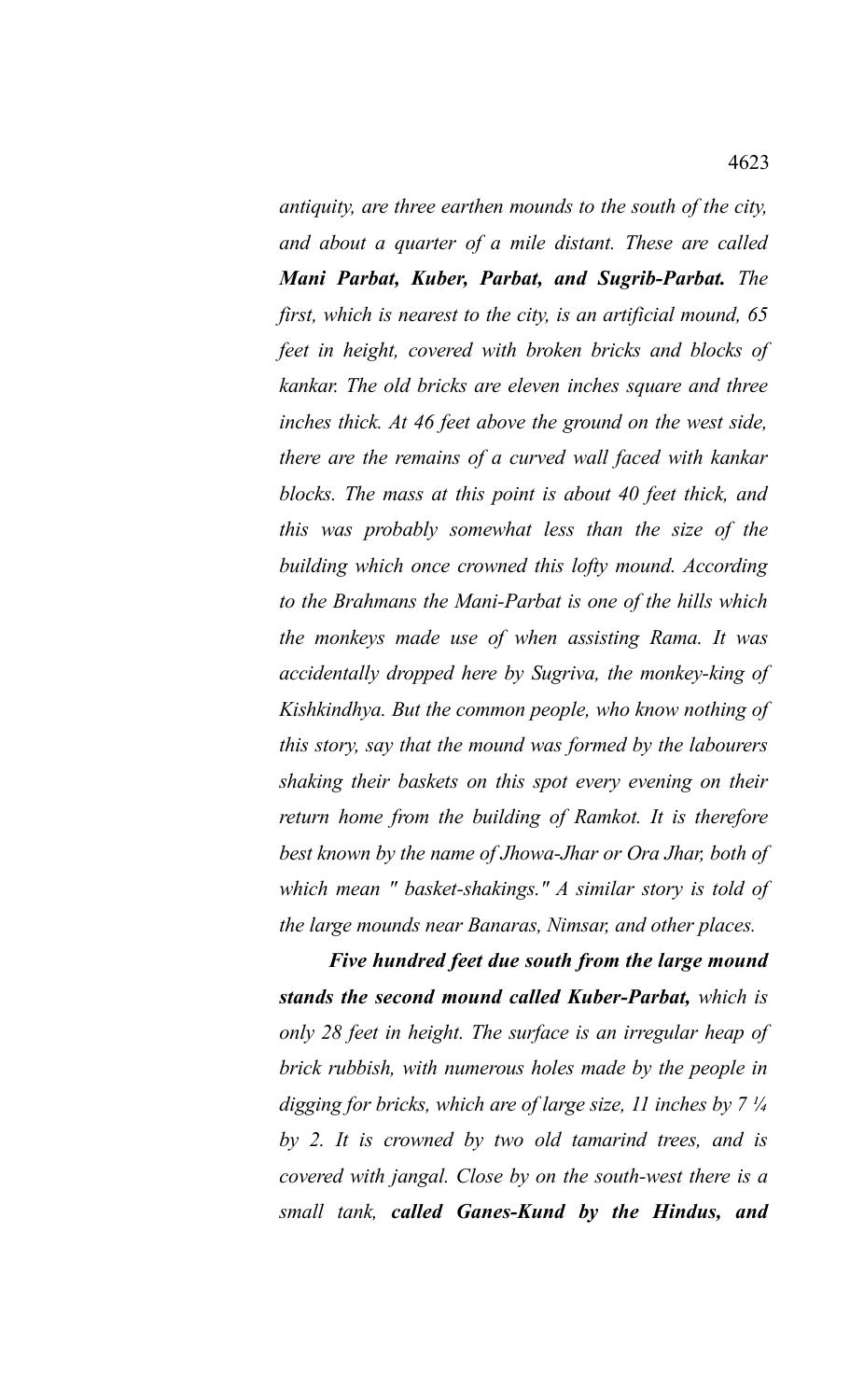*Husen Kund or Imam Talao by the Musulmans, because their Tazias are annually deposited in it. Still nearer on the south-east there is a large oblong mound called Sugrib-Parbat, which is not more than 8 or 10 feet above the ground level. It is divided into two distinct portions; that to the north being upwards of 300 feet square at top, and the other to the south upwards of 200 feet. In the center of the larger enclosure there is a ruined mound containing bricks 8 ½ inches square, and in the center of the smaller mound there is a well.* 

*Between the Mani and Kuber mounds there is a small Muhammadan enclosure, 64 feet long from east to west and 47 feet broad, containing two brick tombs, which are attributed to Sis Paighambar and Ayub Paighambar, or the "prophets Seth and Job." The first is 17 feet long and the other 12 feet. These tombs are mentioned by Abul Fazl, who says—"Near this city are two sepulchral monuments, one seven and the other six cubits in length. The vulgar pretend that they are the tombs of Seth and Job, and they relate wonderful stories of them." This account shows that since the time of Akbar, the tomb of Seth must have increased in length from 7 cubits, or 10 ½ feet, to 17 feet through the frequent repairs of pious Musulmans.* 

*The mounds are surrounded by Musulmans tombs, and as it is the Muhammadan practice to bury the dead along the sides of the high roads close to their cities, I infer that the road which now runs close to the westward of the mounds, is one of the ancient high ways of the district. This*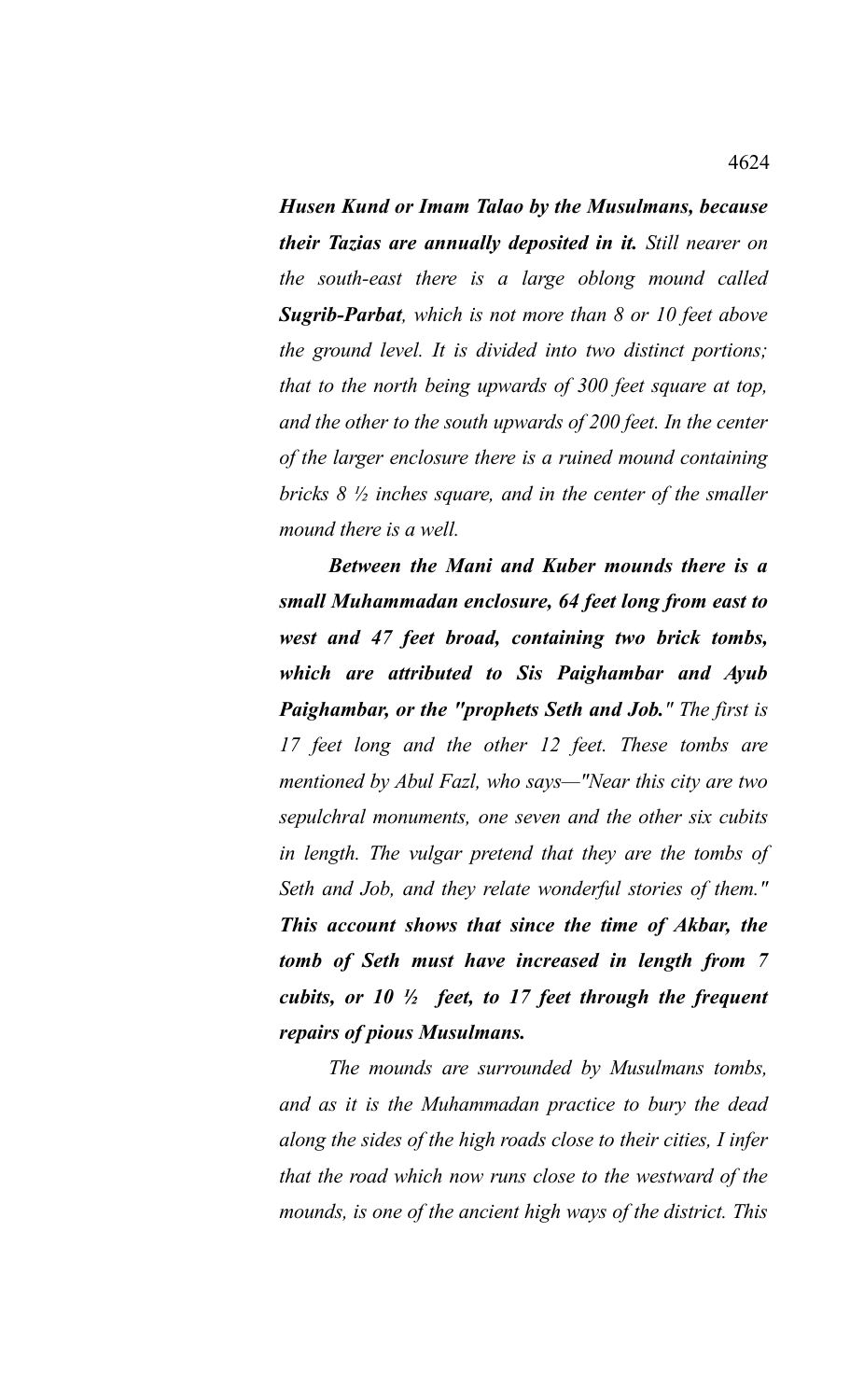*is confirmed by the existence of an old masonry bridge of three arches over the Tildhi nala, to the north-west of the Mani-Parbat, as well as by the direction of the road itself, which leads from the south-end of the city straight to the Bharat-kund, and onwards to Sultanpur or Kusapura, and Allahabad or Prayaga. I notice this road thus minutely, because the identifications which I am about to propose are based partly on its position and direction, as well as on the general agreement of the existing remains with the holy places described by the Chinese pilgrims.* 

*According to Fa Hian the place where Buddha planted the holy trees was to the east of the road, on issuing from the town by the southern gate. Hwen Thsang's account agrees with this exactly in placing the "extraordinary tree" to the south of the capital and to the left of the route. This tree was the celebrated " tooth brush," or twig used in cleaning the teeth, which having been cast away by Buddha, took root and grew to between 6 and 7 feet in height. Now, it will be observed that the ruined mounds that still exist, as well as the tombs of Seth and Job, are to the south of the city and to the east or left of the road. The position, therefore, is unmistakably the same as that described by the Chinese pilgrims, and as the actual state of the ruins agrees well with the details given by Hwen Tbsang, I think that there can be no reasonable doubt of their identity.* 

*Hwen Thsang describes the city of Visakha as being 16 li, or 2 2/3 miles in circuit. In his time, therefore, the capital of Kama was not more than half of its present*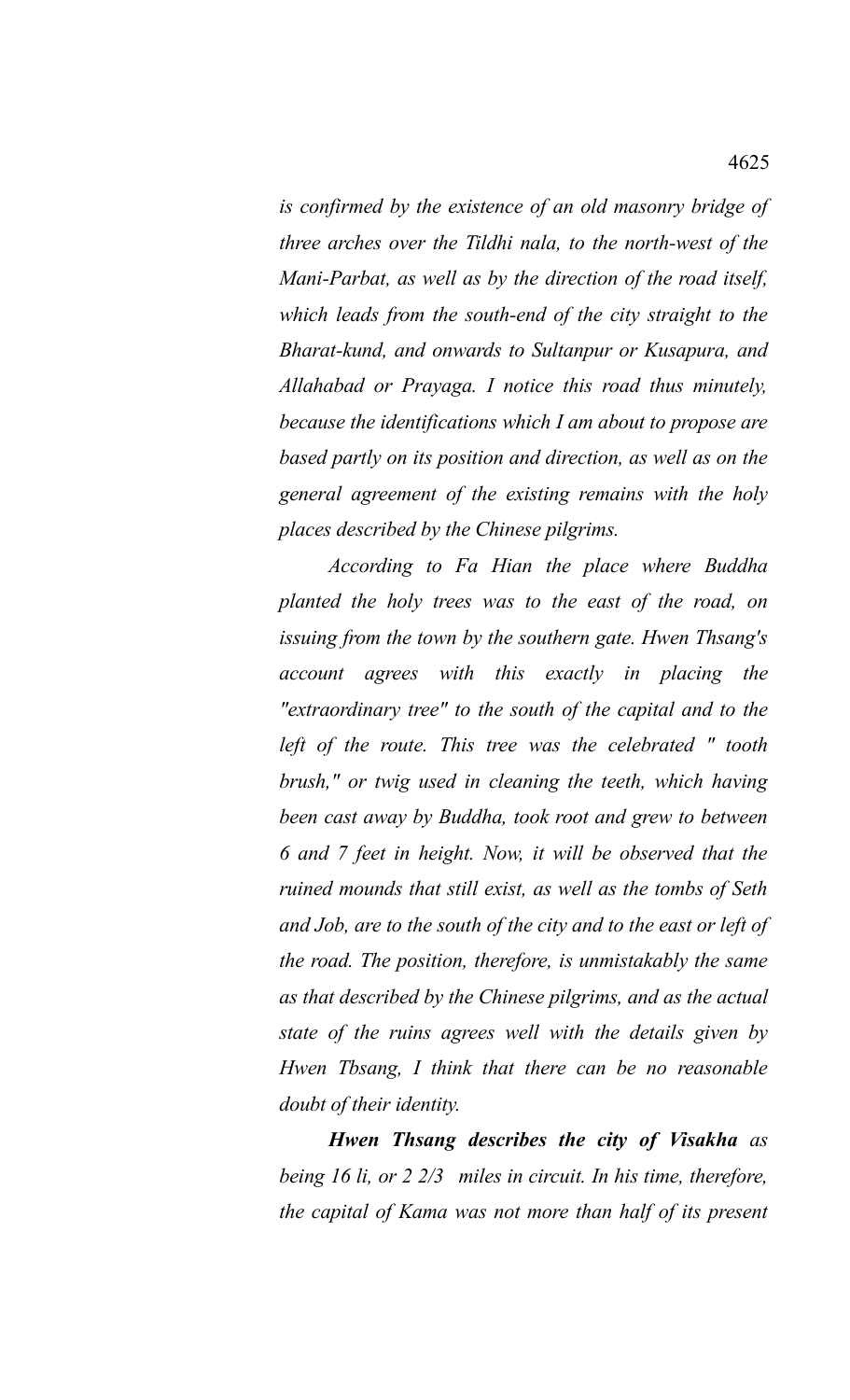*size, although it probably contained a greater population, as not above one-third, or even perhaps less, of the present town is inhabited. The old city then possessed no less than twenty monasteries with three thousand monks and about fifty Brahmanical temples, with a very large Brahmanical population. From this account we learn that so early as the seventh century more than three hundred of the original temples of Vikramaditya had already disappeared, and we may therefore reasonably infer that the city had been gradually declining for some time previously. The Buddhist monuments, however, would appear to have been in good order, and the monks were just as numerous as in the eminently Buddhist city of Banaras.* 

*The first monument described by Hwen Thsang is a great monastery without name, but as it was the only notable monastery, it was most probably either the Kalakarama of Saketa, or the Purvvarama, both of which are mentioned in the Ceylonese Mahawanso. The monks were of the school of the Samattiyas, and their monastery was famous for having produced three of the most eminent Buddhist controversialists. This monastery I would identify with the Sugrib Parbat which I have already described as being about 500 feet long by 300 feet broad. The great size and rectangular form of this ruin are sufficient to show that it must have been a monastery, but this is placed beyond all doubt by the existence of an interior well and by the remains of cloistered rooms forming the four sides of the enclosure. Its position to the south of the city, and to the east or left of the road, has*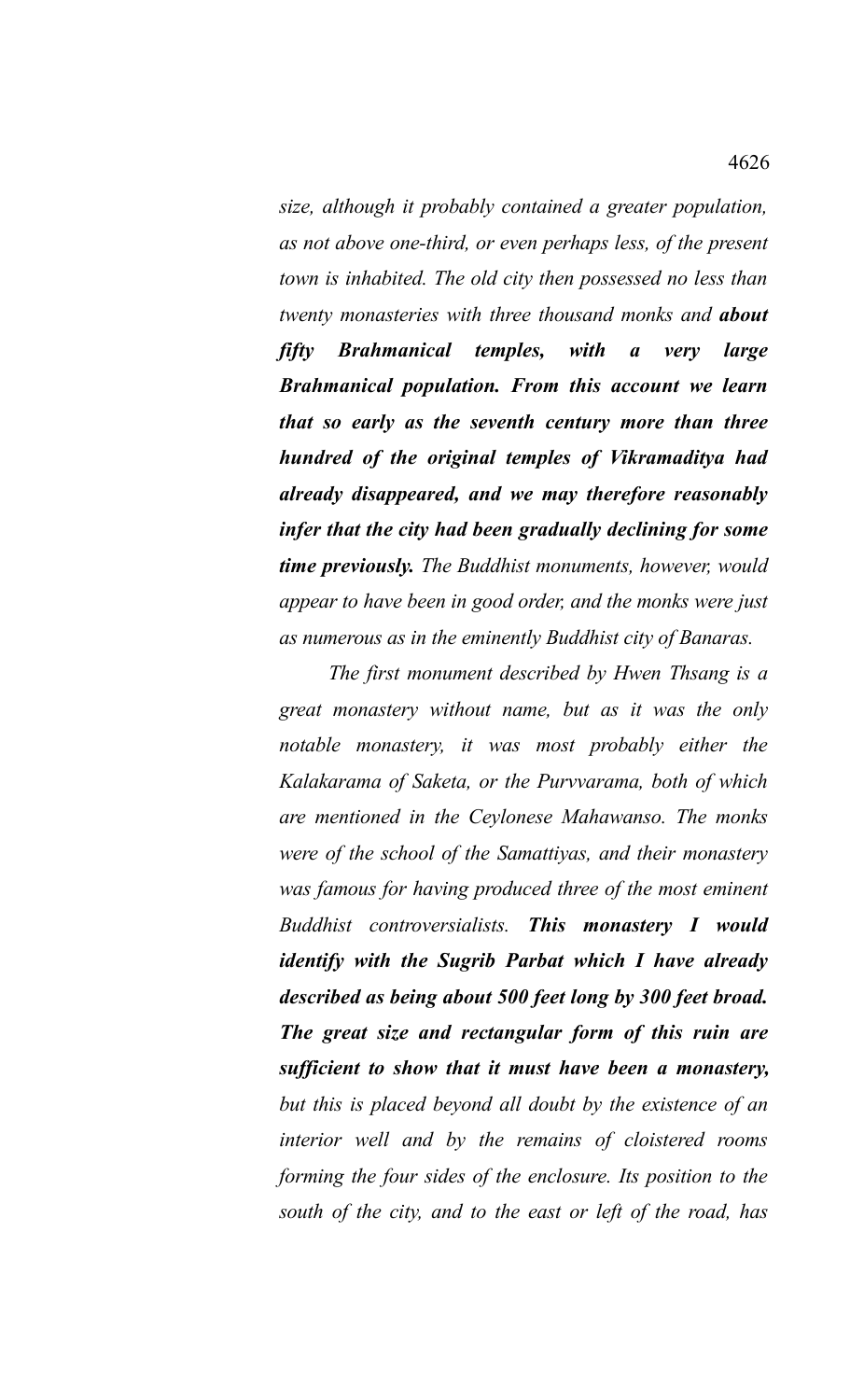*already been specially noticed as agreeing with the recorded position of the monastery.* 

*Beside the monastery there was a Stupa of Asoka, 200 feet in height, built on the spot where Buddha preached the law during his six years' residence at Saketa. This monument I would identify with the Mani-Parbat, which is still 65 feet in height, and which with its masonry facing must once have been at least as high again, and with the usual lofty pinnacle of metal may easily have reached a height of 200 feet. Hwen Thsang ascribes the erection of this monument to Asoka, and I see no reason to question the accuracy of his statement, as the mixed structure of half earth and half masonry must undoubtedly be very ancient. The earliest Stupas, or topes, were simple earthen mounds or barrows, similar to those that still exist in England. There are many of these barrows still standing at Lauriya-Navandgarh to the north of Bettiya, but this is the only place where I have yet seen them. They are undoubtedly the most ancient monuments of the Indian population, and I firmly believe that even the very latest of them cannot be assigned to a lower date than the fifth century before Christ. I base this belief on the known fact that all the monuments of Asoka's age, whether described by Hwen Thsang, or actually opened by myself near Bhilsa, are either of stone or brick. The earthen- barrows are therefore of an earlier age; but such as are Buddhist cannot possibly be earlier than the beginning of the fifth century before Christ. In the case of the Mani-Parbat at Ajudhya I infer that the earthen barrow,*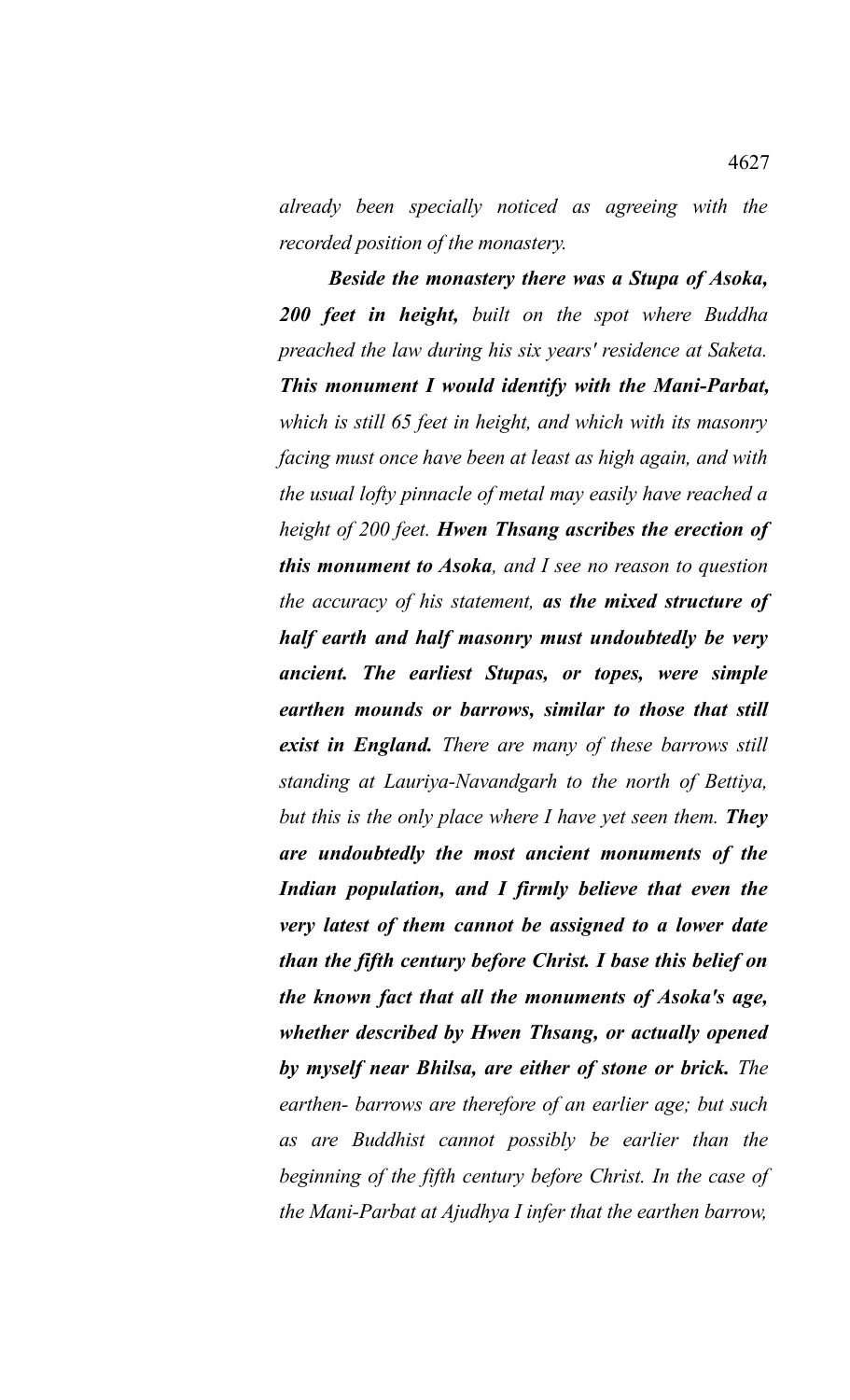*or lower portion, may belong to the earlier ages of Buddhism, and that the masonry or upper portion was added by Asoka. At the foot of the mound I picked up a broken brick with the letter sh, of the oldest form, stamped upon it; but as this is almost certainly of later date than Asoka, it most probably did not belong to the Mani-Parbat building.* 

*Hwen Thsang next describes the sites of the toothbrush tree and of the monument where the four previous Buddhas used to sit and to take exercise, as being close to the great Stupa. These places I would identify with the court-yard containing the tombs of Seth and Job, which touches the south side of the Mani-Parbat. The two tombs I take to be the remains of the seats of the four previous Buddhas, and the paved court-yard to be the scene of their daily walks, although I was unable to trace their footmarks, which were seen by the Chinese pilgrim.* 

*The last monument described by Hwen Thsang is a Stupa containing the hair and nails of Buddha. This was surrounded by a number of smaller monuments which seemed to touch one another, and by several tanks which reflected the sacred buildings in their limpid waters. The Stupa I would identify with the Kuber-Parbat, which touches the south side of the enclosure round the tombs of Seth and Job, and is close to the west side of the ruined monastery. One of the tanks described by the pilgrim may be the Ganes- Kund, which has already been noticed; but all the smaller monuments have disappeared long ago, as they afforded cheap and ready materials for the*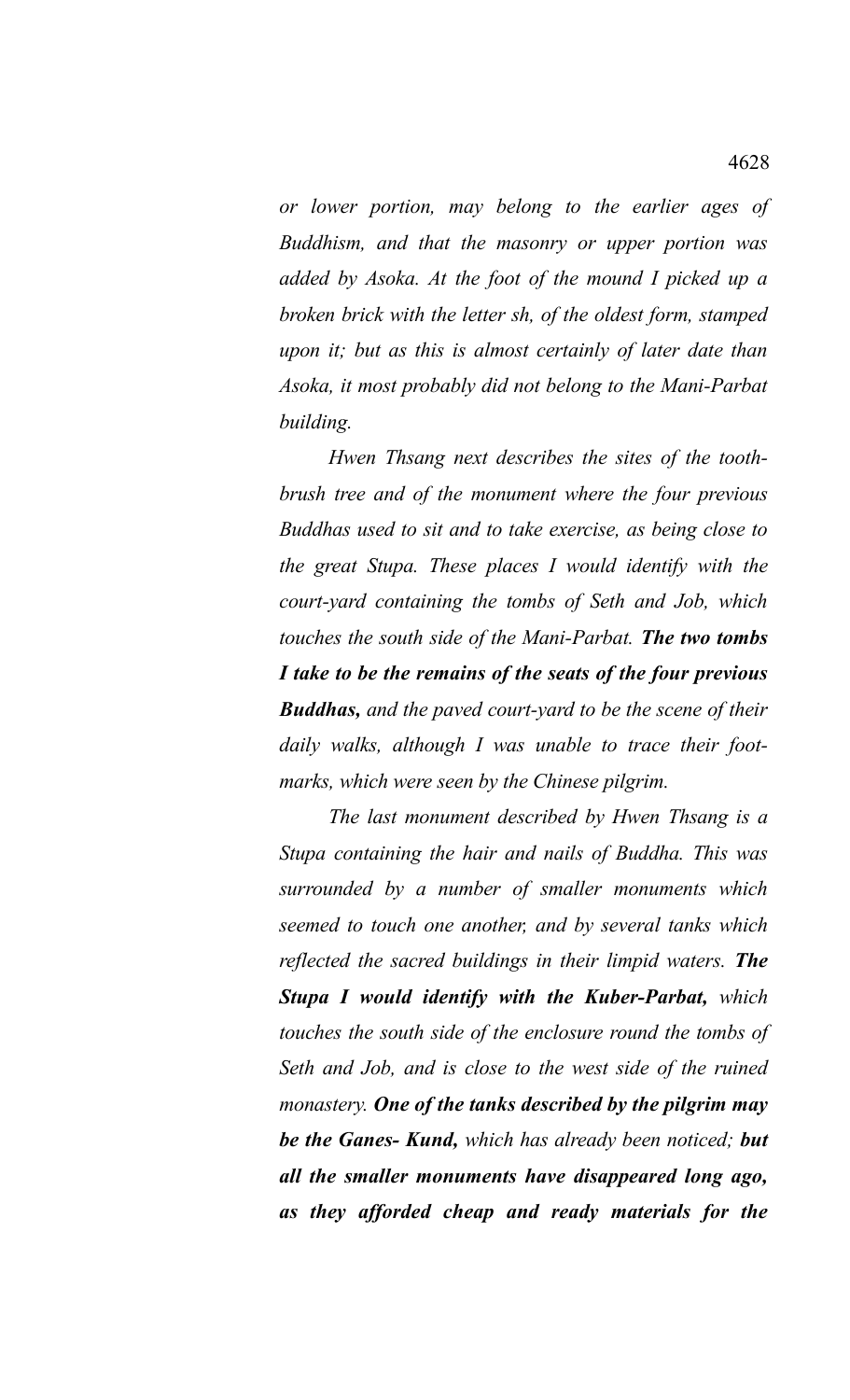*construction of the numerous Muhammadan tombs, as well as of the neighboring bridge and mosque. If I am right in my identification of this mound as the remains of the Stupa containing the hair and nails of Buddha, I think that an excavation in the centre of the mound might, perhaps, verify the accuracy of my conclusions.* 

*The people are unanimous in their assertion that the old city to the north of these mounds was called Bareta. Ayodhya or Ajudhya, they say, was the capital of Rama, but the later city was called Bareta. As this name has no similarity either to Saketa or Visakha, I can only set it down as another appellation of the old town, for which we have no authority but tradition. I was disappointed when at Ajudhya in not hearing even the most distant allusion to the legend of the tooth-brush tree of Buddha, but the tradition still exists, as I heard of it quite unexpectedly at two different places immediately afterwards, first at Halila, distant 15 miles, and next at Gonda, 29 miles to the north of Ajudhya."*

**4248**. We also find from the aforesaid report of Cunningham that he also discussed **A-yu-to or Ayodhya of Hwen Thsang** and according to his view, it was not the Ayodhya of Lord Rama. The discussion is on page 293 to 296 and reads as under :

*"XI. A-YU-TO, OR AYODHYA.* 

*From Kanoj the two Chinese pilgrims followed different routes, Fa Hian having proceeded direct to Skachi (the modem Ajudhya, near Fyzabad on the Ghaghra), while Hwen Thsang followed the course of the Ganges to*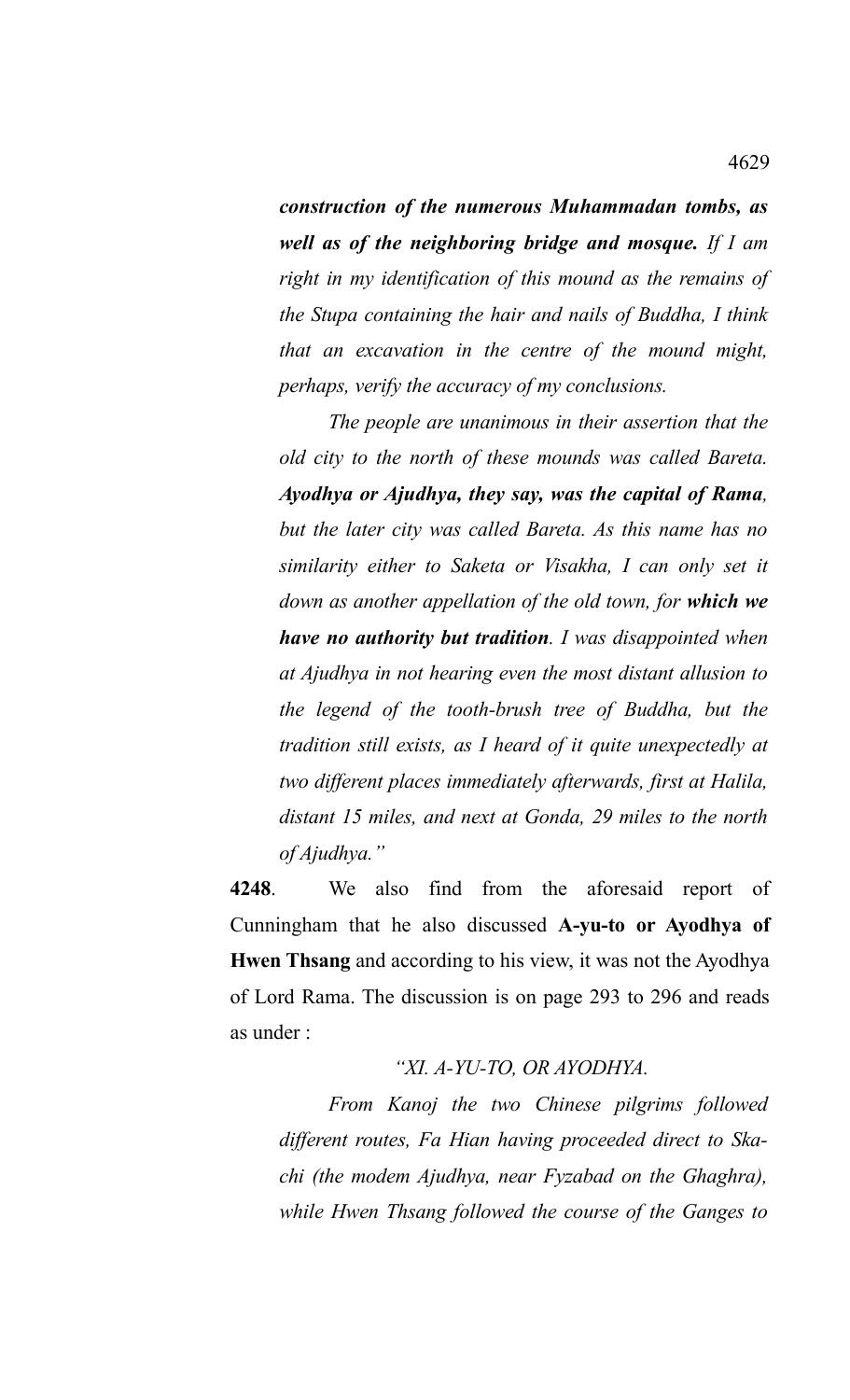*Prayag, or Allahabad. The first stage of both pilgrims would, however, appear to be the same. Fa Hian states that he crossed the Ganges and proceeded 3 yojans, or 21 miles, to the forest of Holi, where there were several Stupas erected on spots where Buddba had "passed, or walked, or sat." Hwen Thsang records that he marched 100 li, nearly 17 miles, to the town of Nava-deva-kula, which was on the eastern bank of the Ganges, and that at 5 li, or nearly 1 mile, to the south-east of the town there was a Stupa of Asoka, which was still 100 feet in height, besides some other monuments dedicated to the four previous Buddhas. I think it probable that the two places are the same, and that the site was somewhere near Nobatganj, just above the junction of the Isan River and opposite Nanamow Ghat. But as there are no existing remains anywhere in that neighborhood, the place has been most likely swept away by the river. This is rendered almost certain by an examination of the Ganges below the junction of the Isan. Formerly the river continued its course almost due south from Nanamow for many miles, but some centuries ago it changed its course first to the south-east for 4 or 5 miles, and then to the south-west for about the same distance, where it rejoined its old bed, leaving an island, some 6 miles in length by 4 in breadth, between the two channels. As Hwen Thsang's account places Nava-deva-kula on the very site of this island, I conclude that the town as well as the Buddhist monuments must all hare been swept away by the change in the river's course.*

*On leaving Nava'deoa-kula, Hwen Thsang proceeded*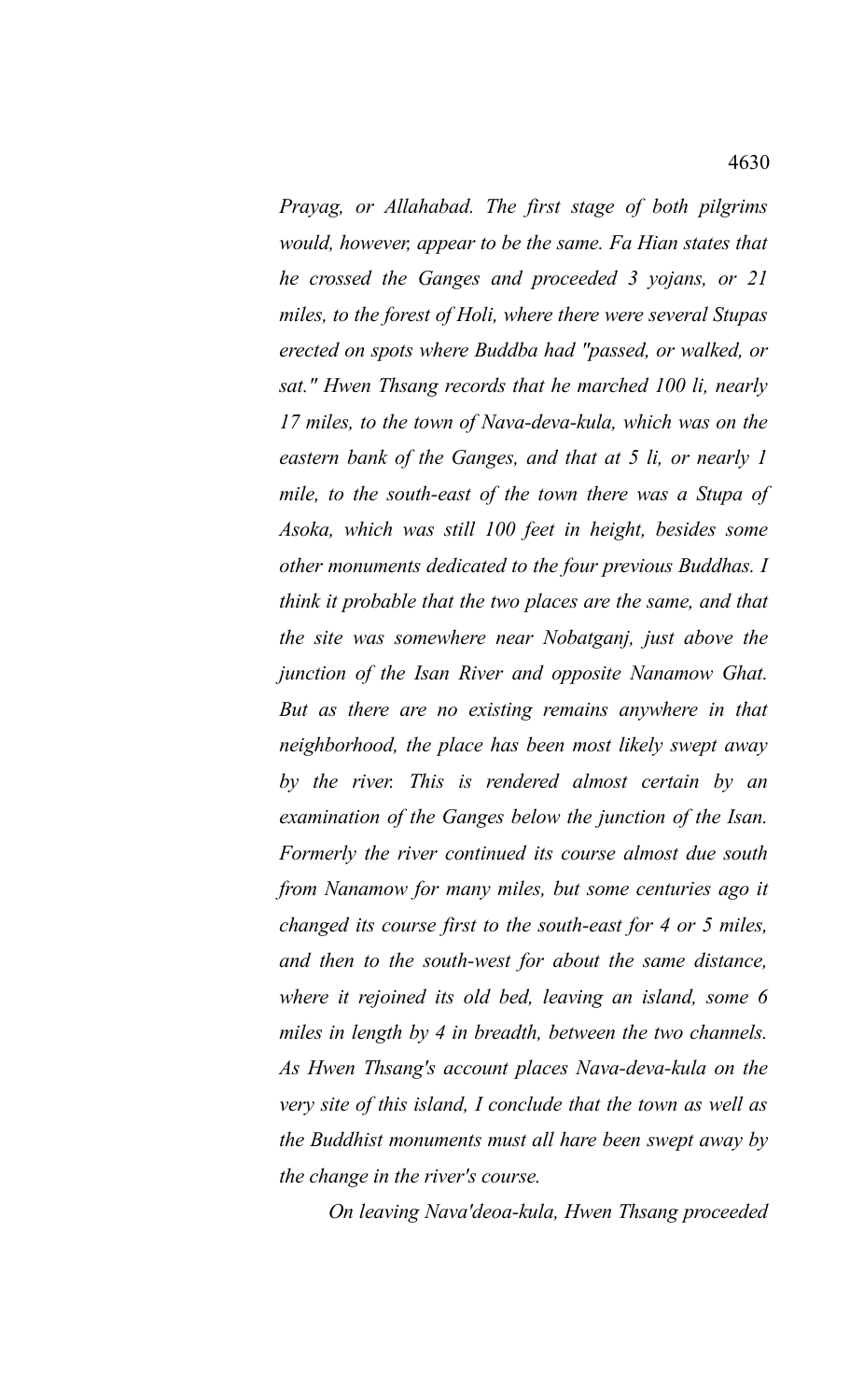*600 li, or l00 miles, to the south-east, and re-crossing the Ganges he reached the capital city of A-yu-to, which was 20 li, or upwards of 3 miles, in circuit. Both M. Julien and M. St. Martin have identified this place with Ayodhya, the once celebrated capital of Rama. But though I agree with them as to the probable identification of the name as that of the country, I differ with them altogether in looking for the capital along the line of the Ghaghra River, which is due cast from Kanoj, whereas Hwen Thsang states that his*

*route was to the south-east. It is, of course, quite possible that the pilgrim may occasionally use the generic name of Ganges as the appellation of any large river, such, for instance, as the Ghaghra; but in the present case, where the recorded bearing of south-east agrees with the course of the Ganges, I think it is almost certain that the Ganges itself was the river intended by the pilgrim. But by adopting the line of the Ganges we encounter a difficulty of a different kind in the great excess of the distance between two such well known places as Kanoj and Prayag. According to Hwen Thsang's route, he first made 100 li to Nava-deva-kula, then 600 li to Ayutko, then 300 li by water to Hayamukha, and lastly 700 li to Prayaga. All these distances added together make a total of 1,700 li, or 283 miles, which is just 100 miles, or 600 li, in excess of the true distance. But as a part of the journey, viz., 300 li, or 50 miles, was performed by water, the actual excess may, perhaps, not be more than 85 or 90 miles; although it is doubtful whether the distance of 300 li may not have been the road measurement and not the river distance. It is*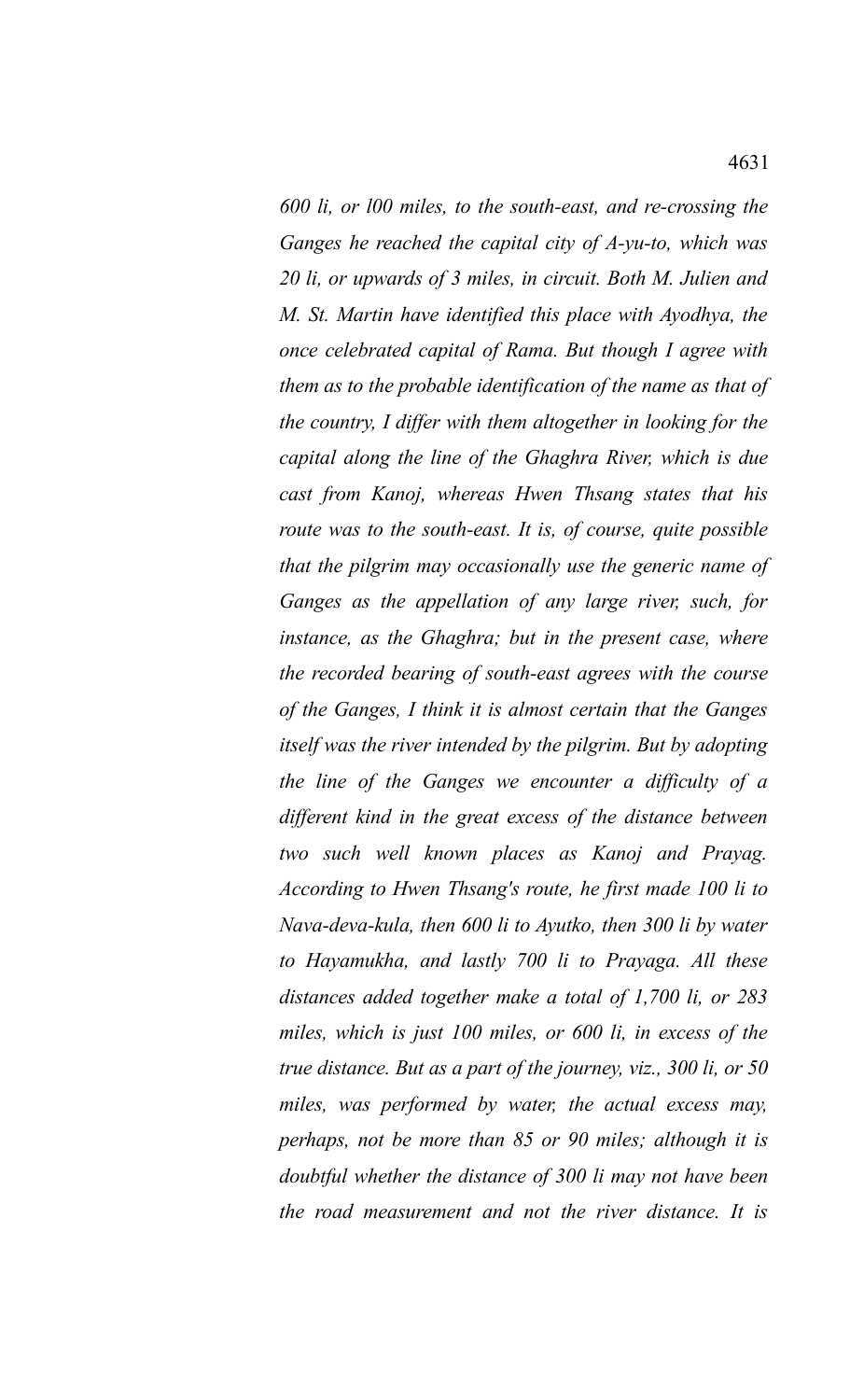*sufficient for our purpose to know that Hwen Thsang's recorded measurement is somewhere about 100 miles in excess of the truth. The only explanation of this error that suggests itself to me is, that there may have been an accidental alteration of one set of figures, such as 600 li for 60 li, or 700 li for 70 li. Supposing that the former was the case, the distance would be shortened by 540 li, or 90 miles, and if the latter, by 630 li, or 105 miles. This mode of correction brings the pilgrim's account into fair accordance with the actual distance of 180 miles between Kanoj and Prayag.* 

*By adopting the first supposition, Hwen Thsang's distance from Nava-deva-kula to the capital of Ayutho will be only 60 li, or 10 miles, to the south-east, which would bring him to the site of an ancient city named Kakupur, just 1 mile to the north of Seorajpoor, and 20 miles to the northwest of Cawnpoor. If we adopt the latter correction, the pilgrim's distance to Ayutho of 600 li, or 100 miles, will remain unchanged, and this would bring him via Manikpur, which is also an ancient place. By the first supposition the subsequent route would have been from Kakupur to Daundiakhera by boat, a distance of exactly 50 miles, or 300 li, and from thence to Prayag, a distance of more than 100 miles, which agrees with the 700 li, or 116 miles, of the pilgrim. By the second supposition the subsequent route would have been from Khara to Papamow by water, about 50 miles, and thence to Prayag, about 8 miles of land, which agrees with the 70 li of the proposed correction. In favour of this last supposition is the fact that the bearing*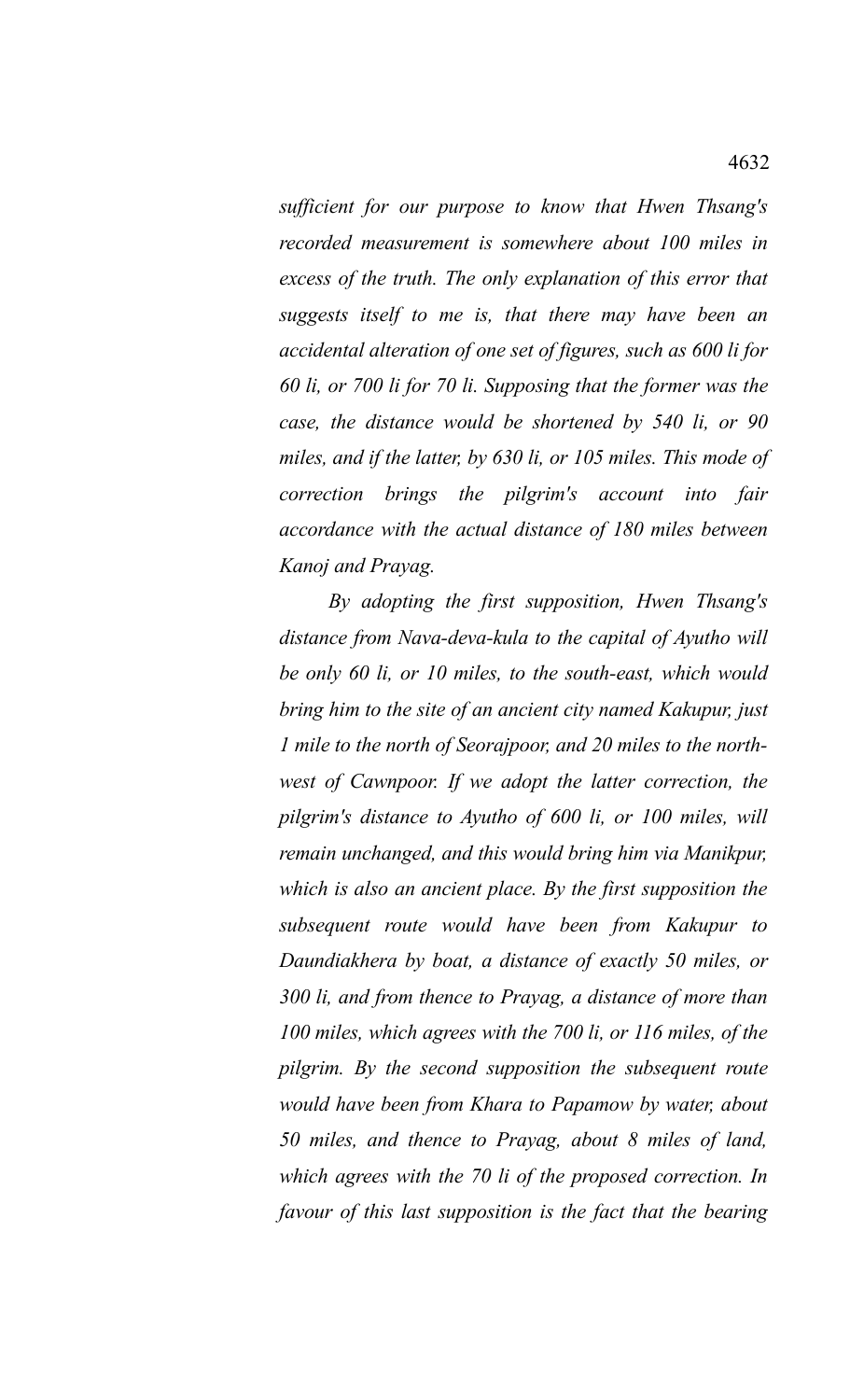*from Khara to Papamow of east by south is more in accordance with Hwen Thsang's recorded east direction than the south-east bearing of Daundiakhera from Kakupur. I confess, however, that I am more inclined to adopt the former correction, which places the chief city of Ayutho at Kakupur, and the town of Hayamukka at Daundiakhera, as we know that the last was the capital of the Bais Rajputs for a considerable period. I am partly inclined to this opinion by a suspicion that the name of Kakupur may be connected with that Bagud, or Vagud, of the Tibetan books. According to this authority a Sakya, named Shampaka, on being banished from Kapila retired to Bagud, carrying with him some of Buddha's hairs and nailparings, over which he built a chaitya. He was made King of Bagud, and the monument was named after himself (? Shyampaka Stupa). No clue is given as to the position of Bagud; but as I know of no other name that resembles it, I am induced to think that it is probably the same place as the Ayutho of Hwen Thsang, which was also possessed of a Stupa containing some hairs and nail-parings of Buddha. Kakupur is well-known to the people of Kanoj, who affirm that it was once a largo city with a Raja of its own. The existing remains of Kakupur consist of numerous foundations formed of largo bricks, and more particularly of a connected set of walls of some large building which the people call " the palace." I have not yet visited this place, winch lay out of my line of route, but I hope to have an opportunity of examining it hereafter."* 

**4249**. However, in the meantime Robert Montgomery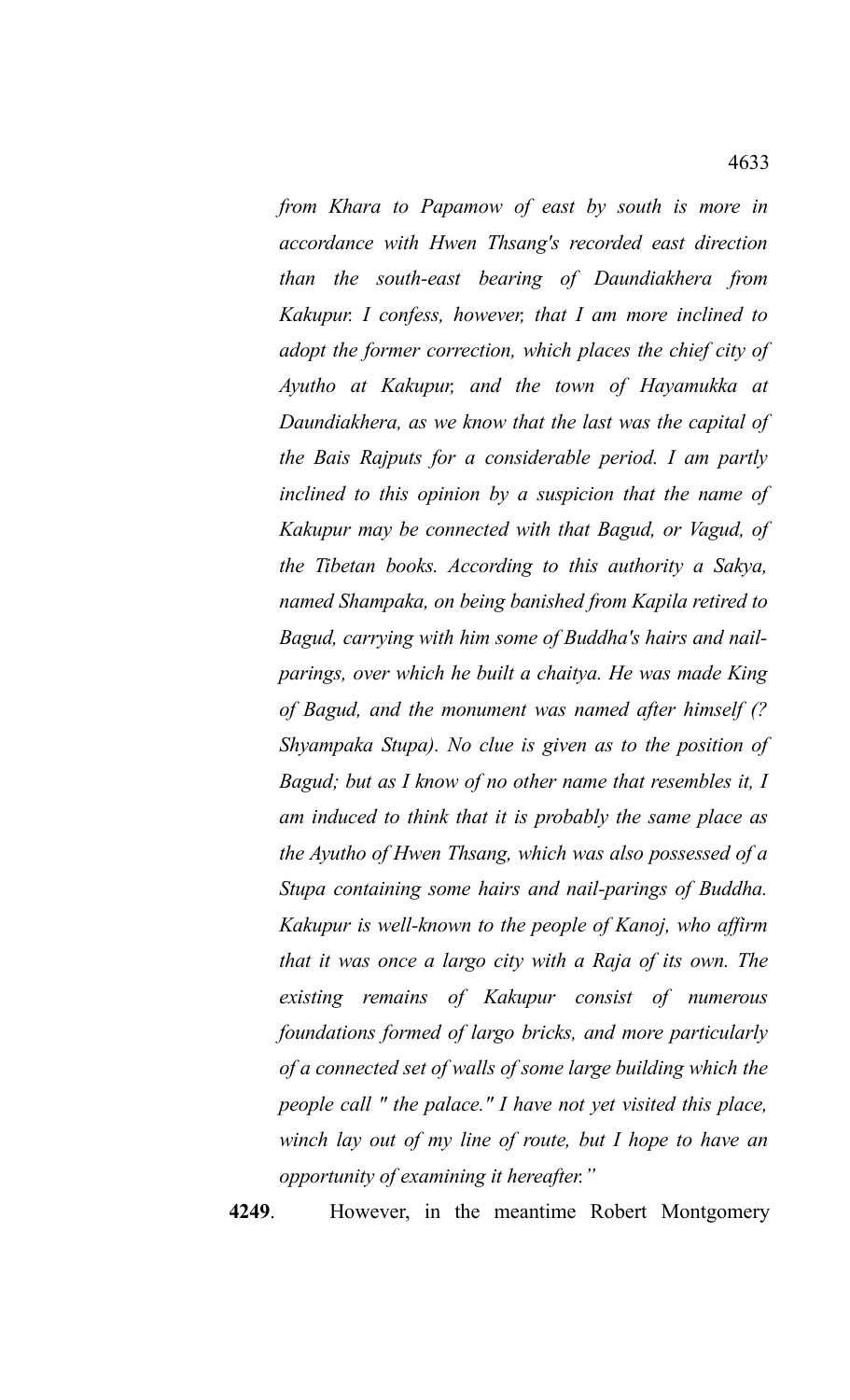Martin published another work in two volumes, i.e., "**The History of the Indian Empire**" first published in 1858 (1983 by Mayur Publications Delhi). In his Introduction part the author gave a very brief history of India and then the experience, Britishers had vis a vis Hindu and Muslims, and strategy to be adopted to consolidate their gains. This itself is revealing and an eye opener.

## *"INTRODUCTION.*

*The Anglo-Indian Empire! What do these words represent in the minds of the people of Britain?*

*They speak of dominion over a far-distant sunny land, rich in barbaric gold, precious stones, and architectural beauty, occupying upwards of a million square miles of the most varied, fertile, and interesting portion of this globe, and inhabited by more than one hundred million of the human race.*

*The early history of this wonderful country lies hid in deep obscurity. Not the obscurity that naturally attends insignificance, but, far otherwise, caused by the dense veil which Time drew around Ancient India, in thickening folds, during centuries of deterioration; leaving the ruins of magnificent cities, and widely-scattered records graven in mysterious characters on almost imperishable materials, to attest the existence of civilised races-regarding whom even tradition is silent-at a date long prior to the Christian era.*

*Whence India was peopled, is quite unknown; but thirty different languages, and an equal diversity of appearance and character, dress, manners, and customs, seem to indicate long-continued immigration from various*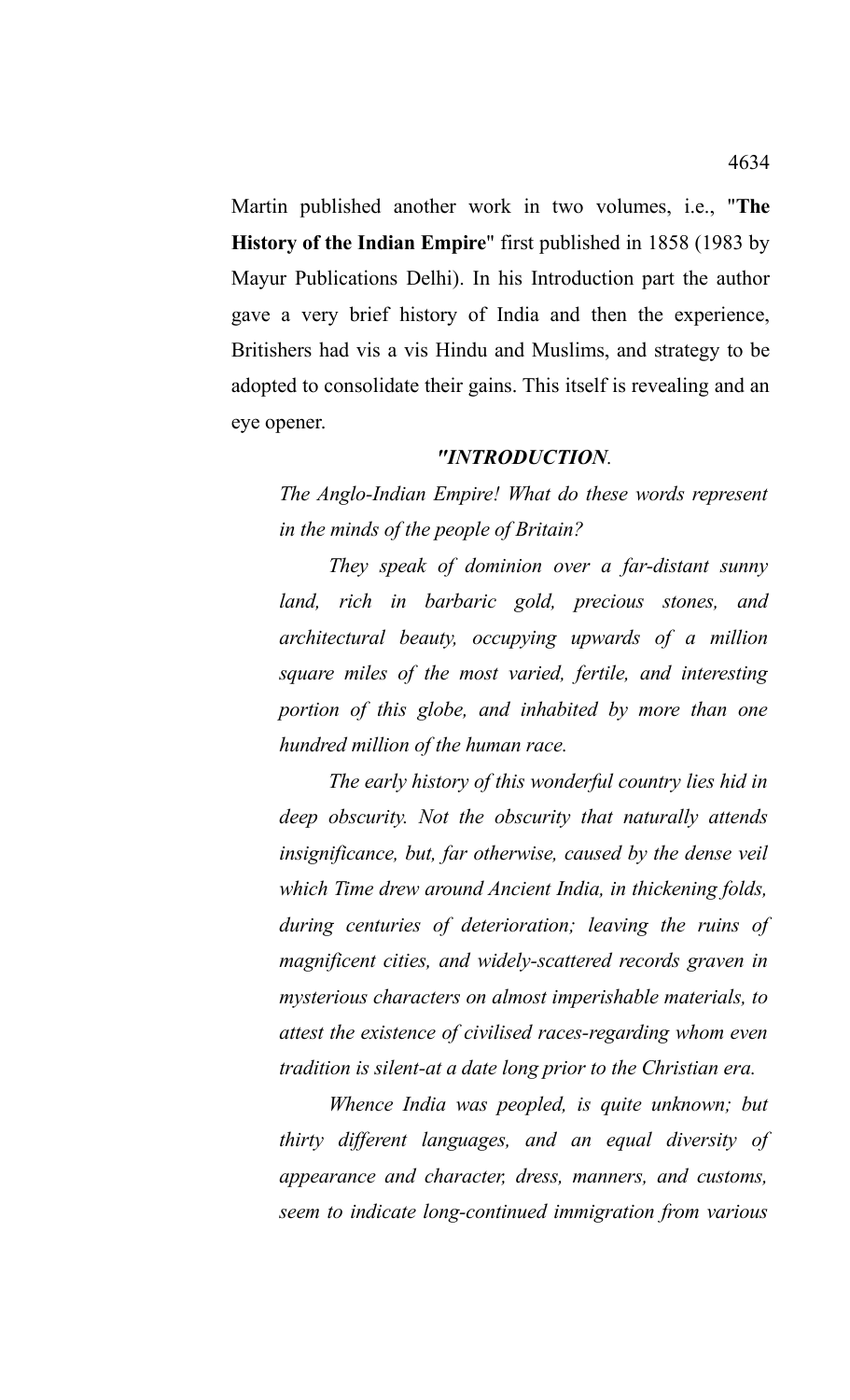*quarters.*

*The Alexandrine era (B.C. 330) throws light on little beyond the Macedonian invasion of the north-western frontier; the Arab incursions (A.D. 709) afford only a few glimpses of the borders of the Indus; and the thirteen expeditions of Mahmood the Ghuznivede (A.D. 1000 to 1025), give little beyond a vague and general idea of the wealth of the country and the dense population of the Western Coast, whose idolatry Mahmood was empowered to scourge with the strong arm of an Iconoclast; though he himself was but an instrument in the hands of Providence; and in battering down guardian fortresses and destroying temples and shrines dedicated to false gods, had evidently no higher motive than that of pillaging the dedicated treasures, and carrying away the worshippers into slavery.*

*From this period we can faintly trace the progress of Mohammedan conquest in India, to the establishment of the dynasty known as the Slave Kings of Delhi (A.D. 1208.) Its founder, Kootb-oo-deen, originally a Turki slave, established the centre of Moslem dominion in the grand old Hindoo capital, chiefly by reason of the disunion which had arisen among the leading Rajpoot princes upon the failure of a direct heir, and the consequent jealousies and disputes regarding the succession.*

*Then the page of history becomes more and more legible until it records the invasion of Timur or Tamerlance (A.D. 1398), the terrible details of the siege of Delhi, and the general massacre in which it terminated; and all the horrors enacted before "the apostle of desolation" took his*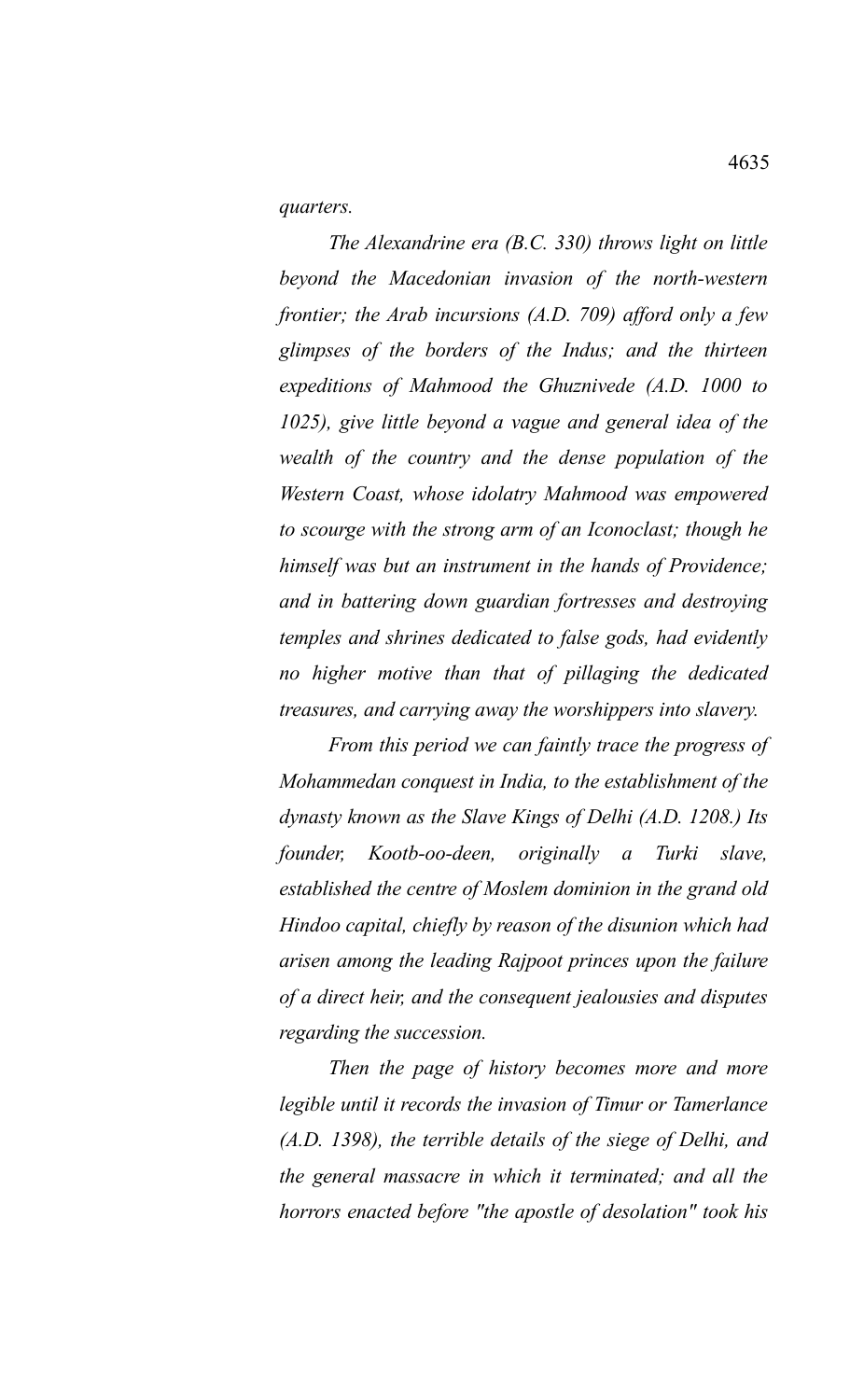*departure, carrying off men and women of all ranks and ages into slavery, and leaving the devoted city without a government, and almost without inhabitants.*

*The succeeding Indian annals, though confused, are tolerably full to the commencement of that important epoch which comprises the reigns of the Great Moguls. This brings us within the pale of modern history: we can note the growth and decay of Mogul dominion, and trace, at least in measure, the operating causes of its extension and decline. Viewed as a mere series of biographies, the lives of the Great Moguls attract by incidents, which the pen of fiction, fettered by attention to probability, would hardly venture to trace. The members of this dynasty had a decidedly literary turn, and several of them have left records not only of the public events in which they played a leading part, but also of the domestic scenes in which they figured as sons, husbands, or fathers.*

*The value of these memoirs in elucidating or corroborating the histories of the period, is, of course, very great, and their authenticity rests on solid grounds, apart from the strong internal evidence they afford of having been actually written by the persons whose names they bear.*

*Nothing can be more characteristic than the intense self-adulation with which Timur, or Tamerlane, narrates his perfidious and sanguinary career, except perhaps the peculiar power of observation and analysis brought to bear on new scenes which mark the autobiography of his descendant Baber, who, following in his footsteps, invaded*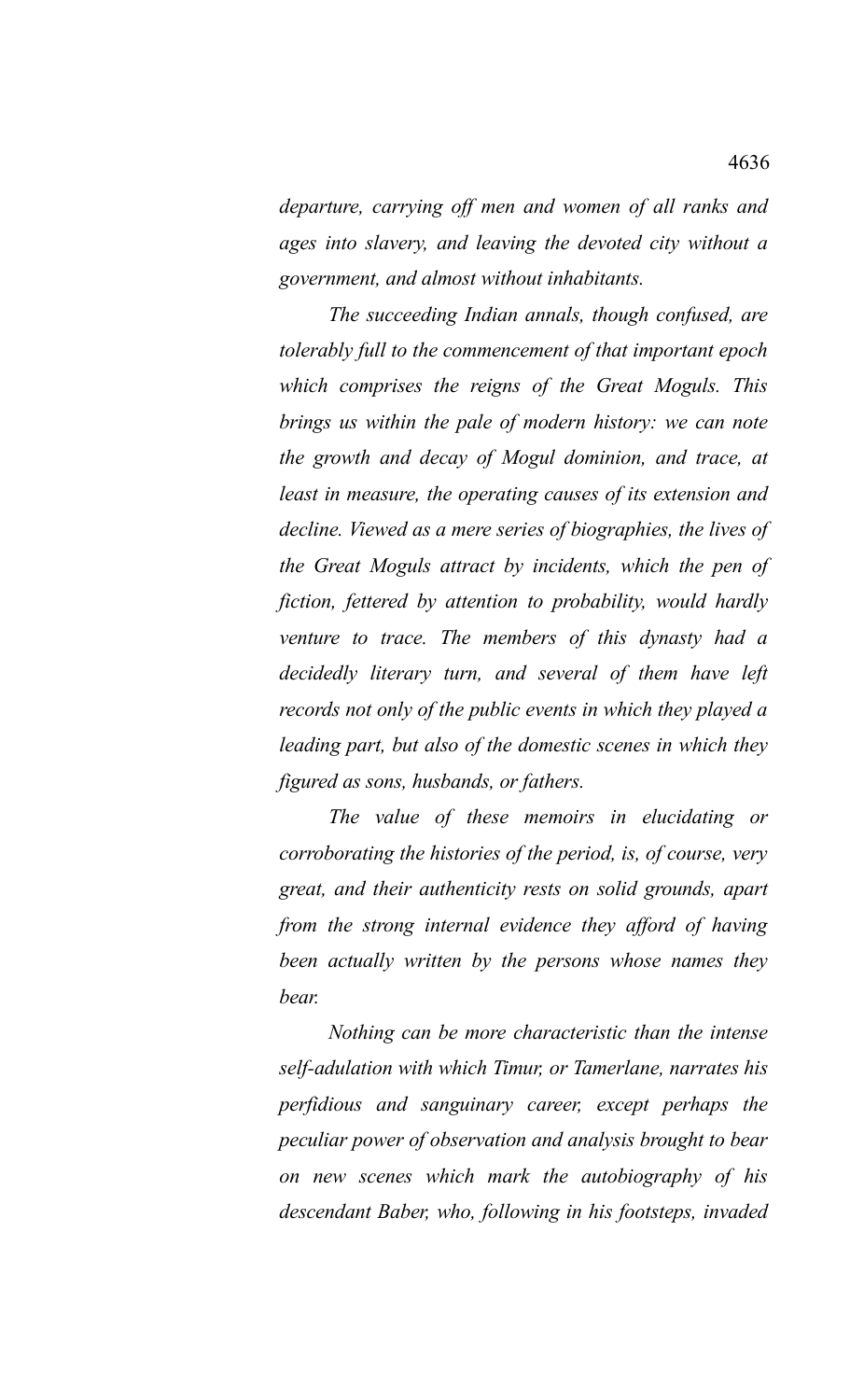*India from Cabool, and, after a fierce struggle on the plains of Paniput (A.D. 1526), gained easy possession of Delhi and Agra, and succeeded in laying the foundation of an extensive empire.*

*Humayun (A.D. 1530), Akber (A.D. 1556), Jehangeer (A.D. 1605), Shah Jehan (A.D. 1638), all encountered vicissitudes of the most singular and varied character; and the Mogul history increases in interest until it culminates in the long reign of Aurangzebe (A.D. 1658), the ablest and most powerful, but the most ambitious and bigoted of his race. During his sway the predatory hordes of Maharashtra were formed by the Hindoo adventurer, Sevajee, into a powerful state; the hated and despised Mahrattas grew strong upon the spoil of independent kingdoms demolished by the haughty emperor; and finally, his troops, worn by incessant toil, became mutinous for want of pay and provisions, and suffered their aged leader to be hunted even to the death by foes he had been accustomed to treat as utterly contemptible. The decay of the empire, which commenced several years before the death of Aurungzebe (A.D. 1707), then became rapid; usurping viceroys, rebelling against their government and warring with the rulers of neighbouring states or provinces, aggravated the internal disorganisation. Nor were external foes wanting to complete the work of destruction: adventurers of all creeds and complexions fought fiercely over the ruins; while, distancing meaner competitors, Nadir Shah (A.D. 1739) and Ahmed Shah (A.D. 1759), the robber kings of Persia and Affghanistan,*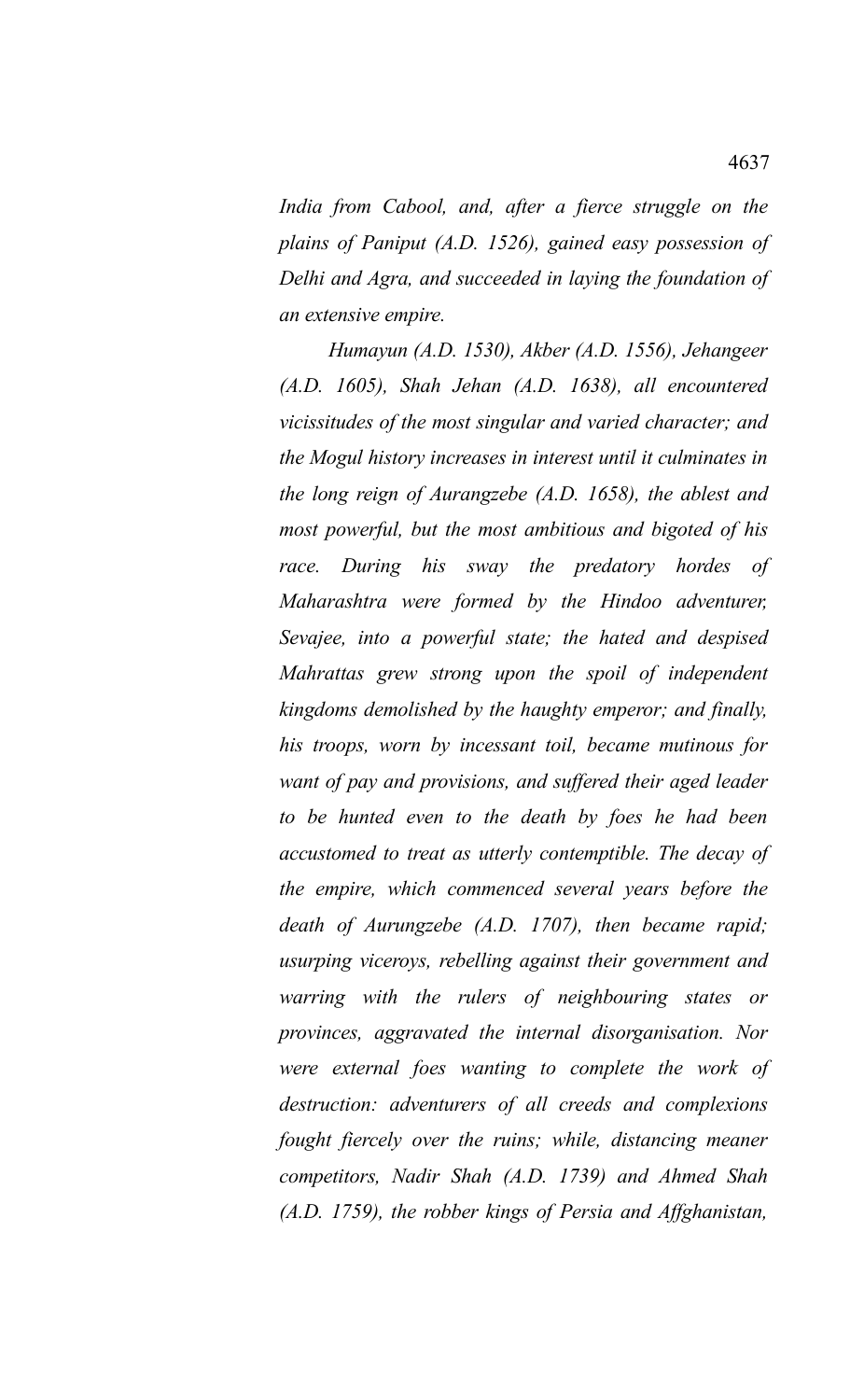*swooped down like vultures to secure their share of the carcass; and the chief cities of India, especially Delhi, repeatedly witnessed the most sanguinary enormities, and continued to do so until, one by one, they became gradually included in the widening circle of British supremacy.*

*And why dwell thus on the past at such a crisis as this, when the magic circle of our power has been rudely broken- when Delhi, filled to overflowing with all the munitions of war, has been treacherously snatched from our unsuspecting hands- and when the Crescent, raised again in deadly strife against the Cross, has been reared aloft as if in testimony that the Moslems who came into India proclaiming war to the death against idolatry, have quite abandoned their claim to a Divine mission, and are affecting to make common cause with the Hindoos, whose creed and practice they formerly declaimed against with so much horror and disgust? Now Mohammedans and Hindoos unite in committing crimes of a character so deep and deadly, so foul and loathsome, that we find no parallel for them; not in the relentless, inventive vengeance of the Red Indians; not even in that crisis of civilised infidelity, that fierce paroxysm of the French Revolution, still shudderingly called the "Reign of Terror." The Red Republicans made public avowal of atheism; and awful was the depravity into which they sank, world-wide the shame they incurred: but recantation soon followed. These treacherous Sepoys, who have so suddenly risen in a body, violating every oath of fidelity, every tie of feeling and association-they, too, have their*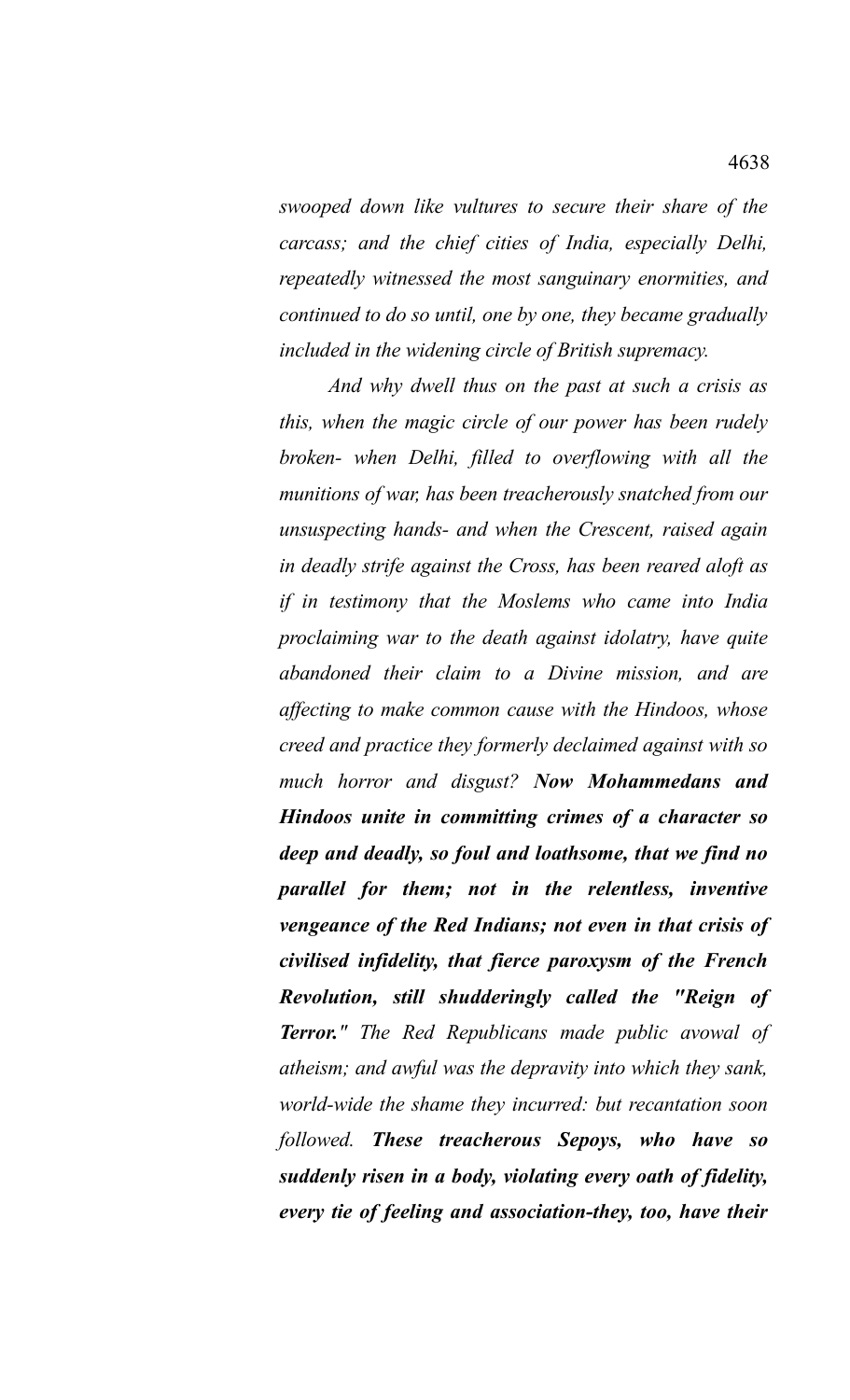## *watchword: it is not "there is no God;" it is "Death to the Christians!"*

*As in France, no religions persecution, but rather a state of conventional apathy, leavened by the poison of Voltaire, Diderot, Condorcet, and their clique, preceded the atheistical and sanguinary outburst; even so has it been with India. Efforts for the extension of Christianity have been wholly exceptional; the rule has been tolerance, amounting to indifference, in all religious matters. Few who have been in the habit of reading Indian periodicals, much less of mixing in Indian society, will deny that, however manifest the desire for the diffusion of the Gospel might be in individuals, the government had remained markedly neutral.*

*The Mussulmans, let it be repeated, subjugated and governed India in the character of anti-idolaters. They tolerate—and barely tolerated—the heathenism around them, to which their aversion was, for the most part, quite undisguised; and they were always eager for individual conversions. Their open assertion of the superiority of their faith was viewed as natural by the Hindoos; nor does any angry feeling appear to have been excited, save in exceptional cases of actual persecution. Aurungzebe certainly alienated a large portion of his subjects by reviving a long-abandoned capitation-tax on infidels; and whether he did this from a desire to refill the treasury emptied by incessant warfare, or from sheer bigotry, the result was the same. Many causes (among which may be named, not as the avowed ones, but certainly not as the*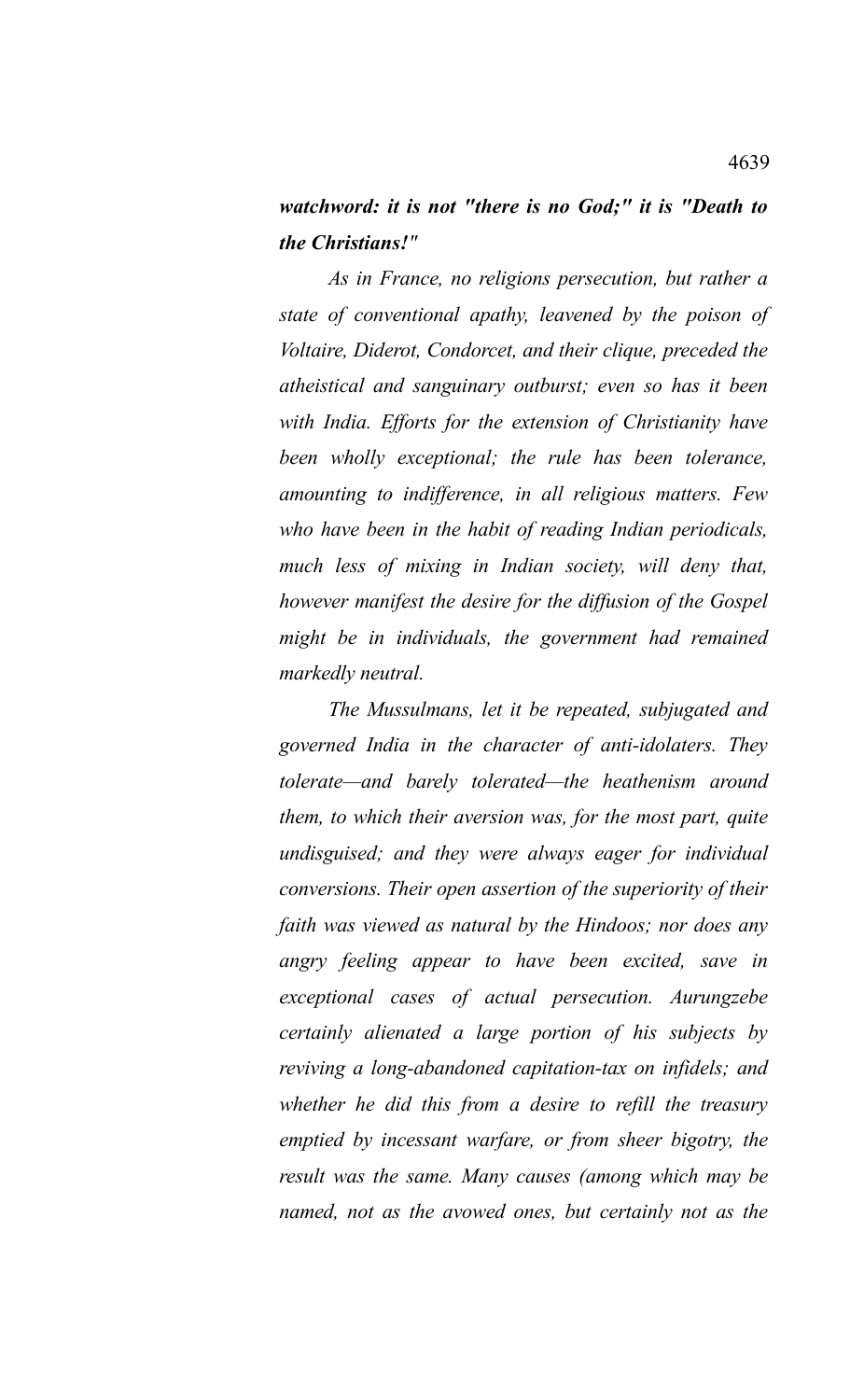*least powerful—sloth and sensuality, fostered by an enervating climate) have concurred in rendering the Indian followers of Mohammed comparatively regardless of that integral portion of their creed which enjoins its extension by all and every means. But no earnest believer in the Koran can be tolerant of idolatry; and therefore, when we hear of Moslem and Hindoo linked together in a most unprovoked crusade against Christians, it is manifest that the pretext is altogether false, and that the Mussulman, who is taught by the book he deems inspired never to name our Blessed Lord without reverence, or idols without abhorrence, cannot now be actuated by any religious motive, however perverted or fanatical, in violating the first principles of his faith and by affected sympathy with the professors of a creed heretofore declared utterly polluted and debasing, using them as dupes and tools in carrying out an incendiary plot, the planned details of which only Devil-worshippers, possessed by unclean spirits, could have been supposed capable of conceiving and executing. The conspiracy, beyond a doubt, has originated in the desire of the Mohammedans to recover their lost supremacy in India. Its immediate and secondary causes are involved in temporary obscurity; but the primum mobile must be sought for in the pages of history. It is true the flame has spread like wildfire: but the important question for those who are capable of grappling with the complicated bearings of this all-engrossing subject, is not—what hand applied the match? but how came such vast masses of combustibles to*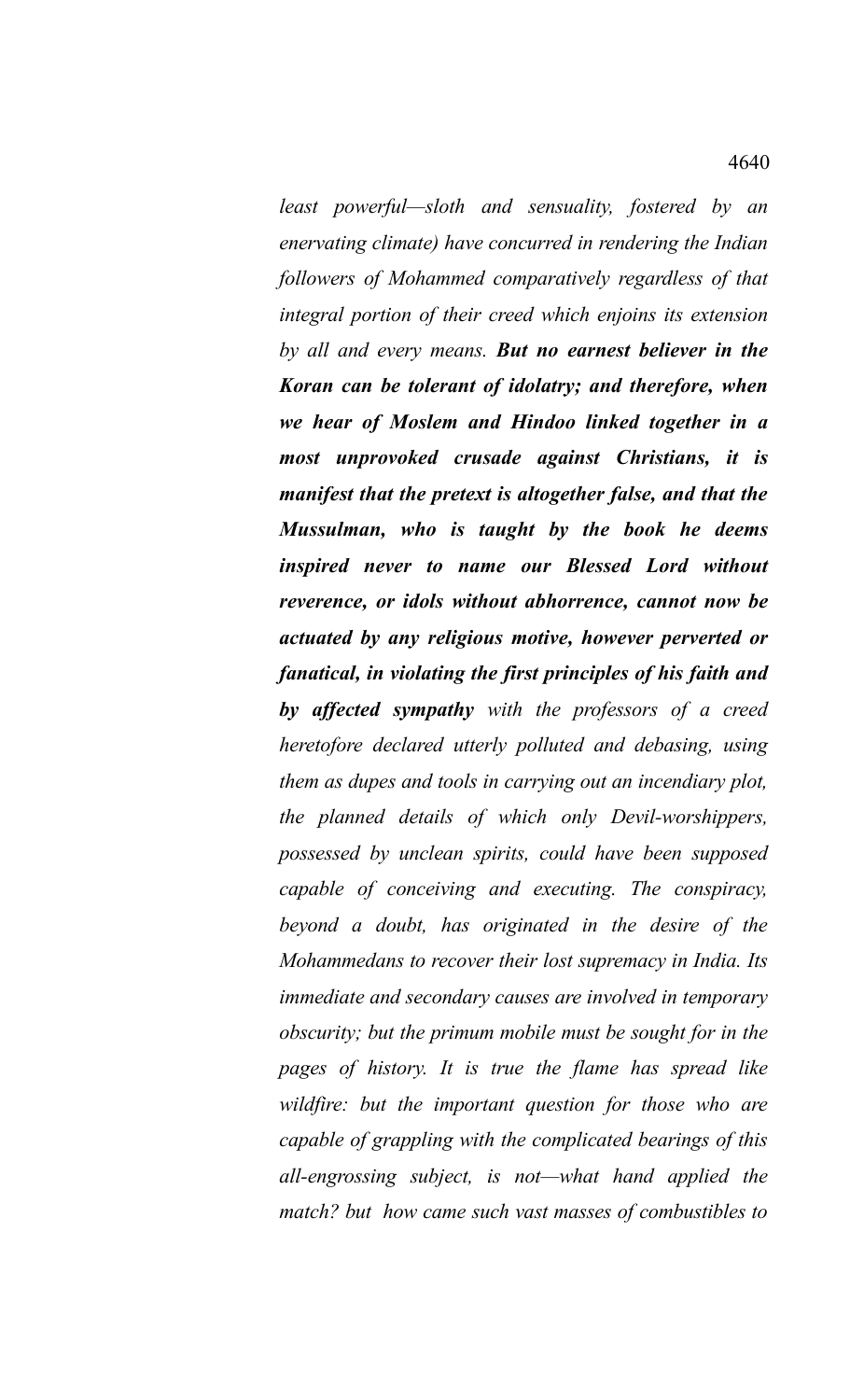*be so widely spread, so ready for ignition?*

*To understand this in any satisfactory degree, the inquirer must be content to begin at the beginning, by carefully weighing the fragmentary records we possess of the history and character of the Hindoos as a distinct people, nothing the causes which led to their gradual subjugation by the Moslems; next, those which paved the way for the introduction of European Power; and, lastly, the establishment and operation of British supremacy throughout India.*

*The indifference which the British nation and its rulers have so long evinced to the study of Asiatic history, has been most unfortunate. Wrapped in fancied security, we have been too ignorant to be anxious, too indolent to be watchful; and the few who have felt it an imperative duty to speak words of warning by bringing the experience of the past to bear upon the signs of the present, have found themselves set down as alarmists on this point at least, whatever their general character for ability and sound judgment. Yet the fact is certain, that almost every leading authority from the date of our earliest assumption of territorial power, has dwelt forcibly on the necessity for unsleeping vigilance in the administration of Indian affairs. This conviction has been the invariable result of extensive acquaintance with the natives, and it is abundantly corroborated by the recorded antecedents of both Hindoos and Mohammedans.*

*The history of India, whether in early times or during the Mohammedan epoch, is—as the brief outline sketched*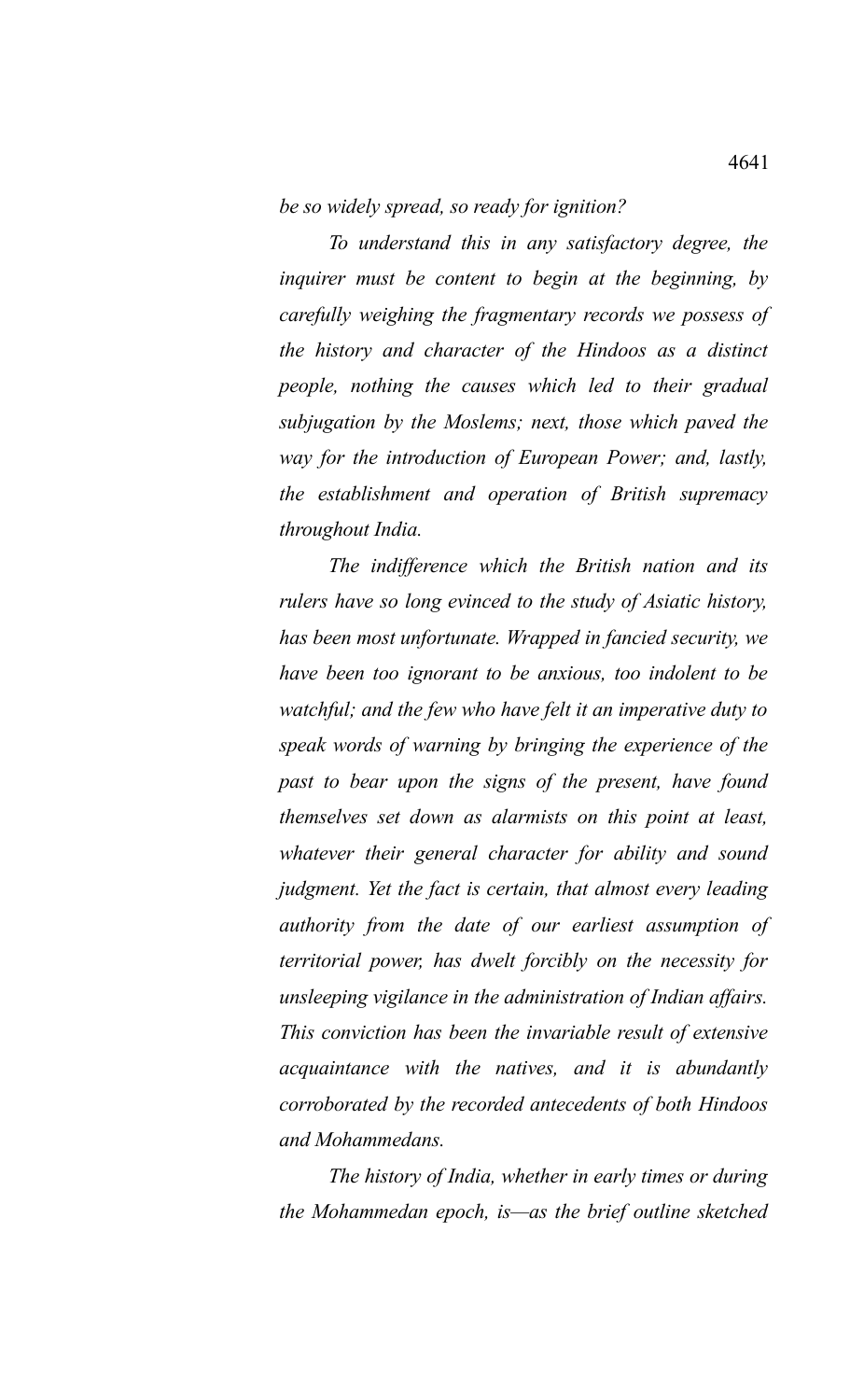*in preceding pages was designed to indicate—no less interesting as a narrative than important in its bearing on the leading events of the present epoch, which, in fact, cannot, without it, be rendered intelligible. The struggles of European Powers for Asiatic ascendancy, form leading features in the annals of each of these states. Portugal was first in the field, and long and fierce was the combat she waged to maintain exclusive possession of the rich monopoly of Oriental commerce. The Dutch (then known as the Netherlanders) enjoyed a share of the profits in the capacity of carriers between the Portuguese factories and the northern nations of Europe; but when, in 1579, they formed themselves into a separate government in defiance of the power of Philip of Spain, that monarch, who then governed with an iron sceptre the united kingdoms of Spain and Portugal, forbade the employment of the Dutch as intermediaries - a prohibition which led to their trafficking on their own account, forming various trading settlements in the East in the commencement of the seventeenth century, and supplanting their former employers.*

*The first attempts of England were made, at the same period, by a company of London merchants, warmly encouraged by the Queen, who signed a charter on their behalf on the last day of the sixteenth century. During the following century the English continued to be simply traders, with no cravings for political or territorial aggrandisement - absorbed in the business of buying and selling, and anxious only for the safety of their fleet, which rapidly became more formidable and extensive in*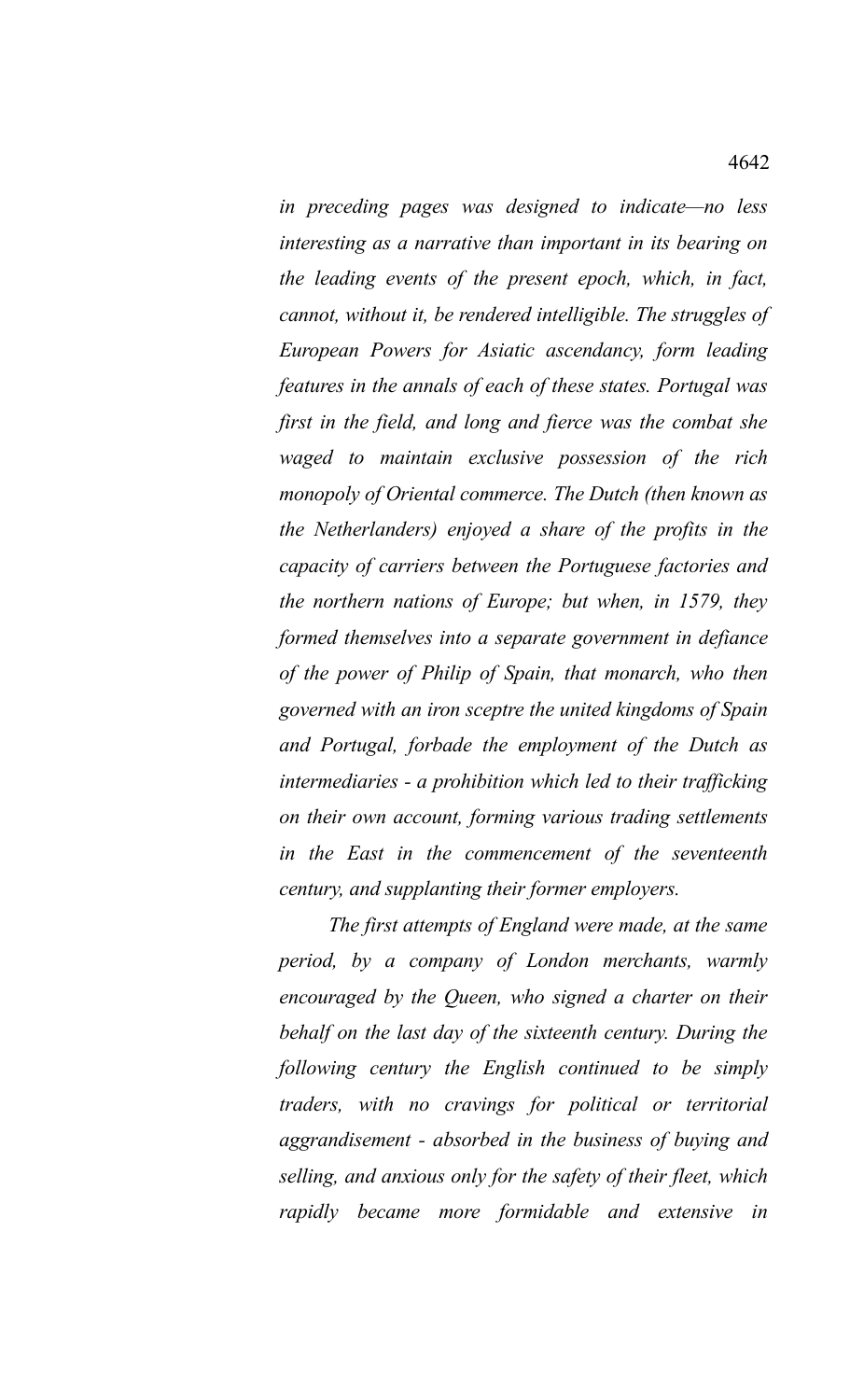*proportion to the rich freight it was destined to bear through seas infested with pirates, and frequently preoccupied by hostile European squadrons.*

*The eighteenth century opened upon an entirely new phase of Indian annals. The decay of Mogul power, which had, as has been stated, commenced before the death of Aurungzebe in 1707, was greatly accelerated by that event, and by the war of succession which followed, as a natural consequence, the death of a mogul emperor. The will of the deceased ruler decreed the division of his dominions among his sons; and had they consented to this arrangement, and cordially united in carrying it out, their allotted portions might possibly have been consolidated into distinct kingdoms. But brotherly love rarely flourished under the shadow of a despotic throne; and the House of Timur formed no exception to this rule, having evinced a remarkable tendency to fratricide throughout the entire period of its Indian career. The younger sons of Aurangzebe went to war with their elder brother, each on his own account, and died the death they had provoked, leaving the survivor, Bahadur Shah, to rule as best he might the scattered territories styled the Empire. Anything more devoid of organisation - of any approach to unity than the so-called Empire, cannot well be conceived. When Auraungzebe snatched the sceptre from the hands of his father, Shah Jenhan, and condemned him to life-long captivity, the dominions he usurped were comparatively well governed, and might, under the sway of a ruler of such unquestionable ability, such indomitable perseverance,*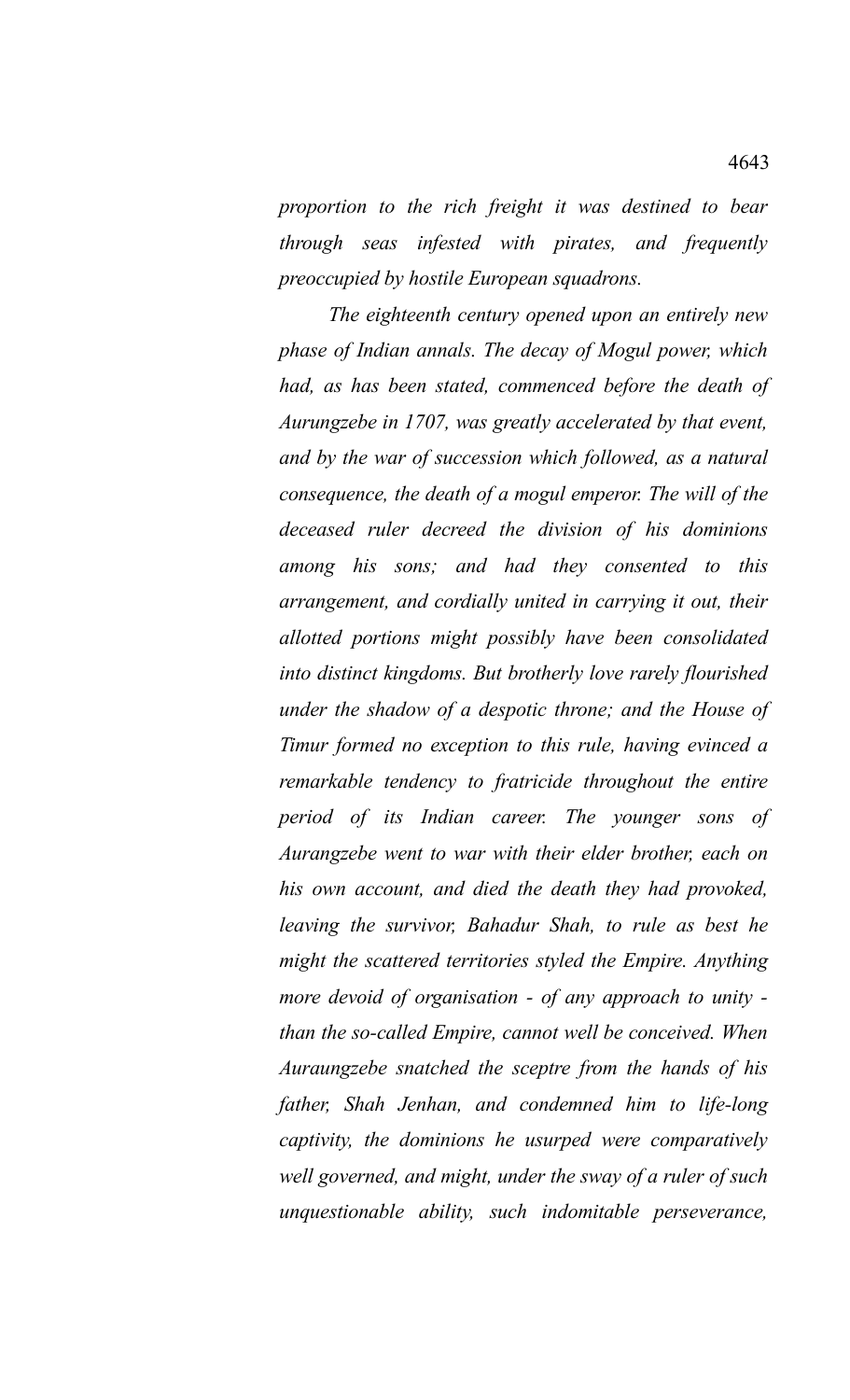*have been consolidated into a comparatively homogeneous mass. But the unhallowed ambition at whose shrine he had sacrificed the liberty of his father and the lives of his brothers, still hurried him on, rendering him reckless of the internal decay which was manifestly at work in the very heart of his kingdom, while he was lavishing his resources in spreading desolation and ruin, famine and the sword, through every independent kingdom within his reach extending his own only in name, throwing down governments and ancient land-marks, yet erecting none in their stead; becoming terrible as a destroyer, when he might have been great as a statesman and a consolidator.*

*A right view of the character of Aurungzebe, and a patient investigation of his career, is absolutely necessary to the obtainment of a clear insight into the state of India at the period when the English East India Company began to exchange their position of traders on sufferance for that of territorial lords. The first steps of this strange transformation can hardly be said to have been voluntary. The English merchants were still essentially traders. An examination of the East India House records (and no attempt had ever been made to garble or hide them away from friend or foe), will prove to the most prejudiced observer, that, as a body, they persistently opposed the acquisition of dominion. Nothing short of complete indifference can account for the excessive ignorance of Indian politics manifested in their official correspondence. It may, indeed, be urged that English factors in a foreign land, in addition to their characteristic reserve, are*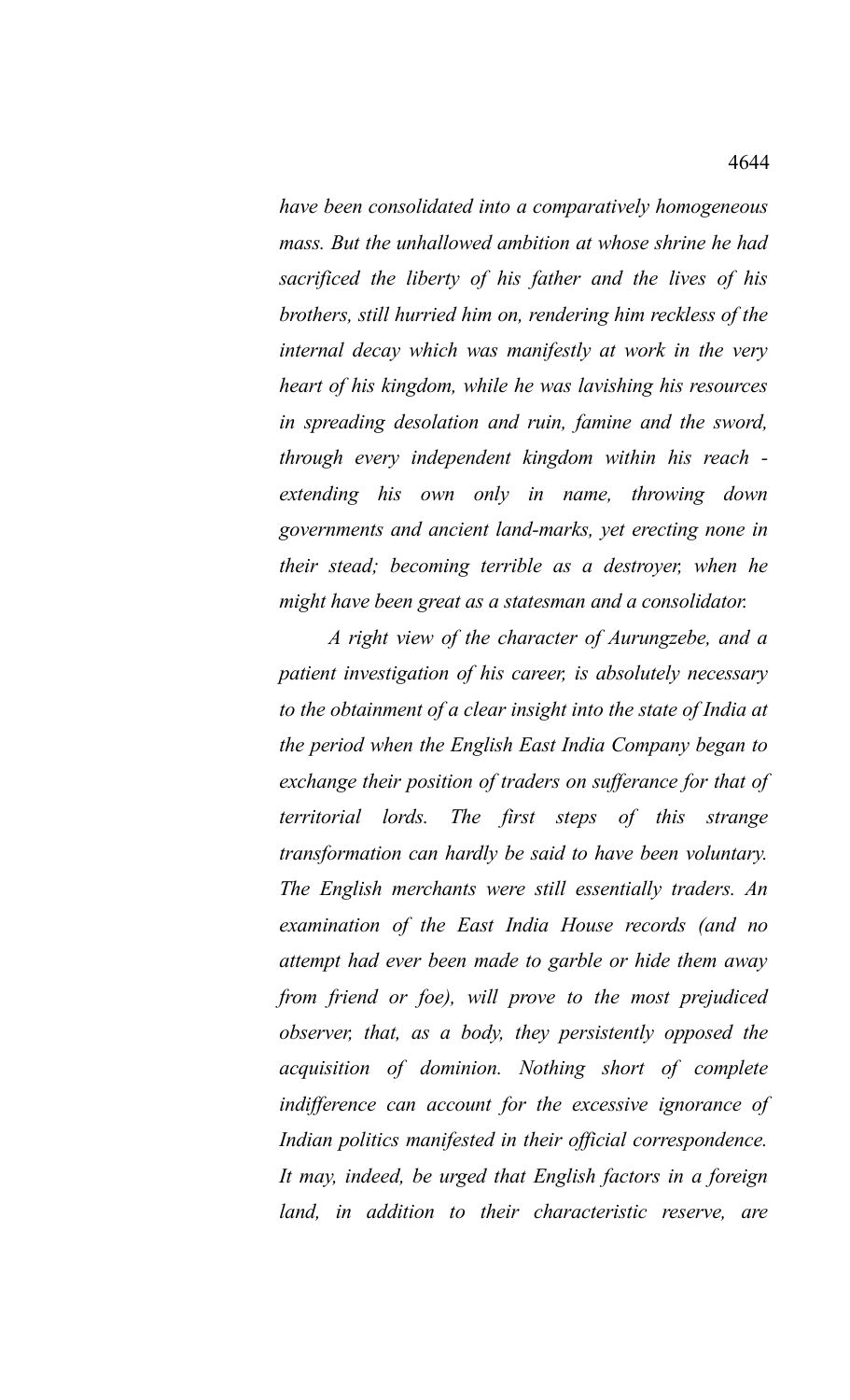*naturally much engrossed by the duties and cares of their calling, and, apart from prejudice, may well be excused for a degree of preoccupation which prevents them from making any very vigorous effort to penetrate the barriers of language and creed, manners and customs, which separate them from the people with whom they come to traffic. A time arrived, however, when the English could no longer be blind to the alarming political and social state of India. Every year, much more every decade, the disorganisation increased. Certain native Hindoo states, such as Mysoor, Travancore, the little mountainous principality of Coorg, and a few others, had been exempted, by their position or their insignificance, from Moslem usurpation. With these exceptions, strife and anarchy spread over the length and breadth of India. It was no organised struggle of race or creed; for Mussulman fought against Mussulman, Hindoo against Hindoo, and each against the other; Affghan warred with Mogul, Mogul with Rajpoot; Mahratta with all. The hand of every man was raised against his neighbour: the peasant went armed to the plough - the shepherd stood ready to defend his flock with his life; the energy and determination of local authorities kept up some degree of order in their immediate districts; but, in general, the absence of a government strong enough to protect its innocent subjects from internal vice or external vice or external aggression, was manifested in the fearful audacity with which the Pindarry, Dacoity, and Thug, the trained marauder, thief, and assassin, pursued their murderous avocations, in the blaze of noon as in the darkness of*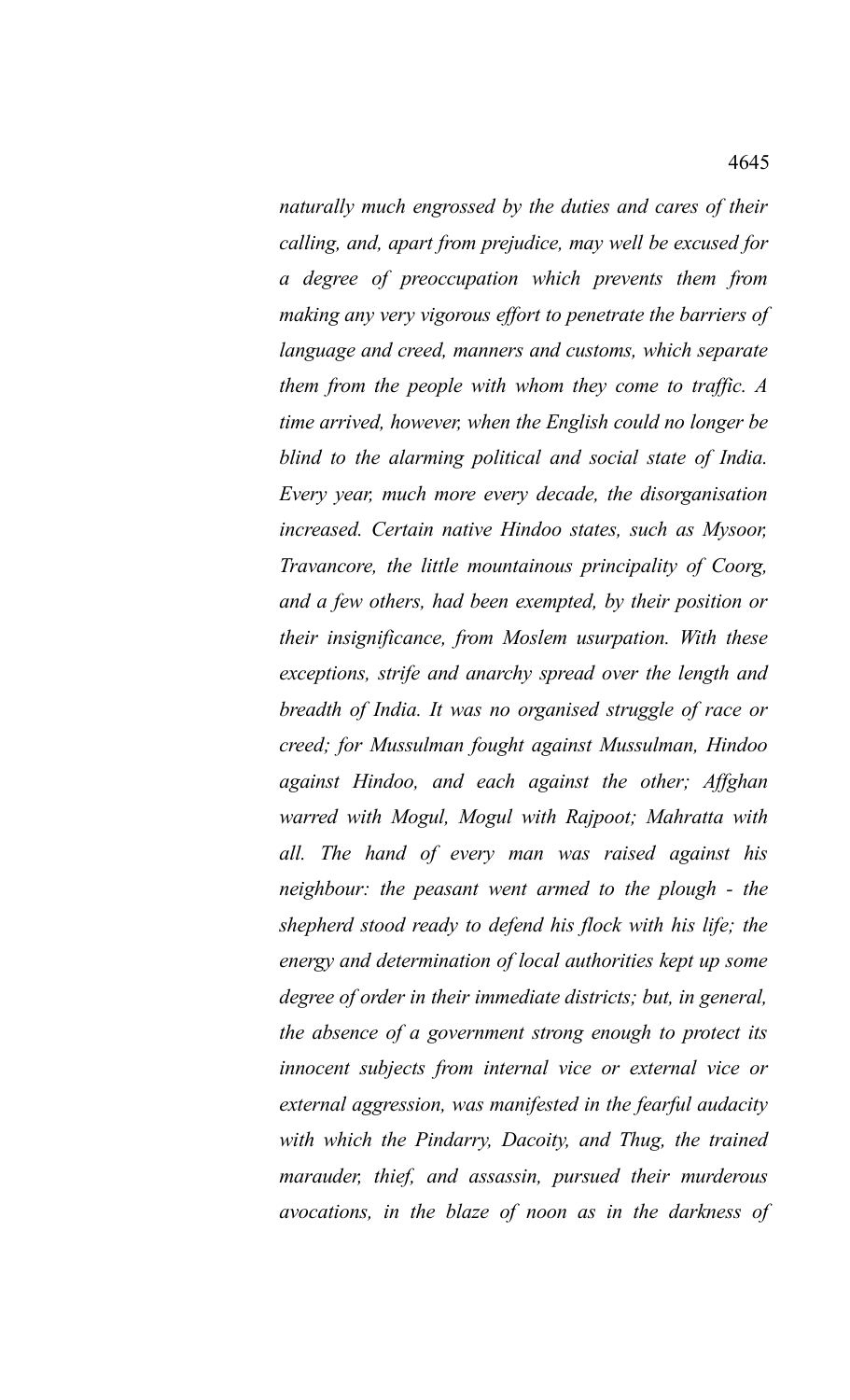*midnight.* 

*The Hindoos fell back upon the ancient village system, which the usurping Mohammedans had vainly striven to destroy; and the internal organisation of these little municipalities, each possessing its own Potail or Mayor, enabled them to parry, or at least rally from, attacks from without.*

*The English laboured for the effectual fortification of the various factories gradually established in different parts of India, and included, according to their situation, in the three presidencies of Calcutta, Madras, and Bombay. Armed neutrality, however, would have been barely practicable, even so far as the numerous warring native powers were concerned. The conduct of their European rivals rendered such a position quite untenable. The French East India Company had, so far as trade was concerned, proved a decided failure: its employes were very inferior to the English as factors; but as political agents, they possessed diplomatic instincts peculiar to themselves.* 

*Dumas, Dupleix, and the gifted La Bourdonnais, saw clearly the opportunity afforded for the territorial establishment of their nation, and they eagerly took part in the quarrels around them, making offensive and defensive alliances with the neighbouring states, interfering in cases of disputed succession, and taking, with bold and unfaltering steps, the apparent road to political power. None of the English functionaries approached their rivals in ability; but they could not be blind to the increasing danger of their situation; and the example set by the*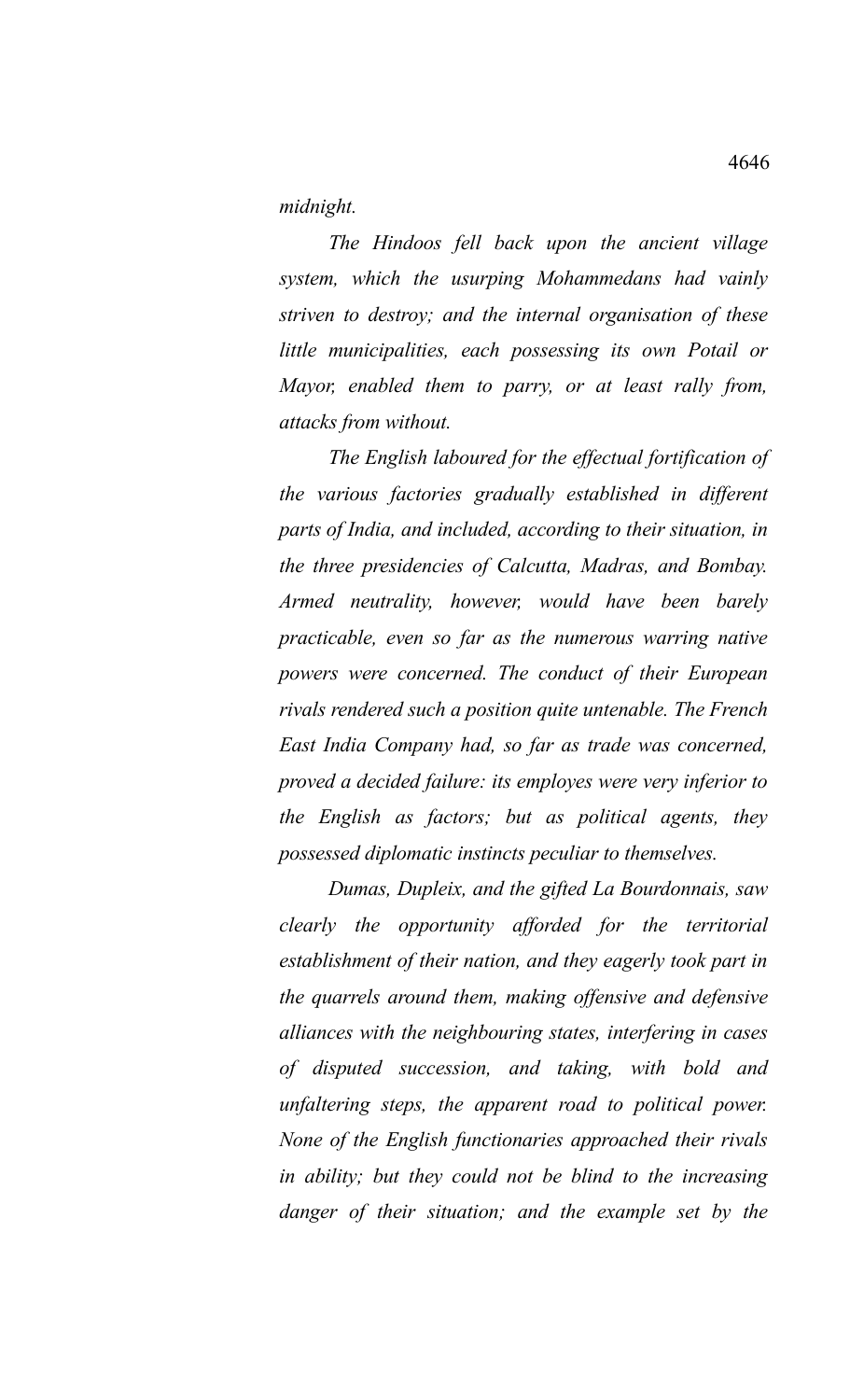*French, of drilling native troops and organising them as far as possible in accordance with European notions, was followed throughout the British settlements. Then came the inevitable struggle between the two powers whose unsleeping rivalry had so often evidenced itself in strife and bloodshed at the very ends of the earth. At first they met in indirect hostility as the auxiliaries of native princes; but the first indications of European war were eagerly seized on as a cause for direct opposition, and a fierce struggle ensued, which eventually left the English complete masters of the field. While the Carnatic, in which Madras is situated, was the scene of this context, the English in Bengal were subjected to the most oppressive exactions by the usurping Mohammedan governor, Surajah Dowlah, whose seizure and pillage of Calcutta in June, 1756, was marked by the horrible massacre of the "Black Hole"--a deed which, up to that period, even Mohammedan annals can hardly equal in atrocity; but to which, after the lapse of a hundred years, many terrible parallels have been furnished.* 

*The tidings spread like wildfire through the British settlements, and the conviction became deep and general, that it would be madness to trust to the faith or humanity of such men as the depraved Surjah Dowlah and his Moslem compeers. The Mogul empire had become an empty name so far as the distant provinces were concerned, and there was absolutely no native state either strong enough to protect the English settlements, or just enough to be trusted. Never was the indomitable resolve of Britons in a*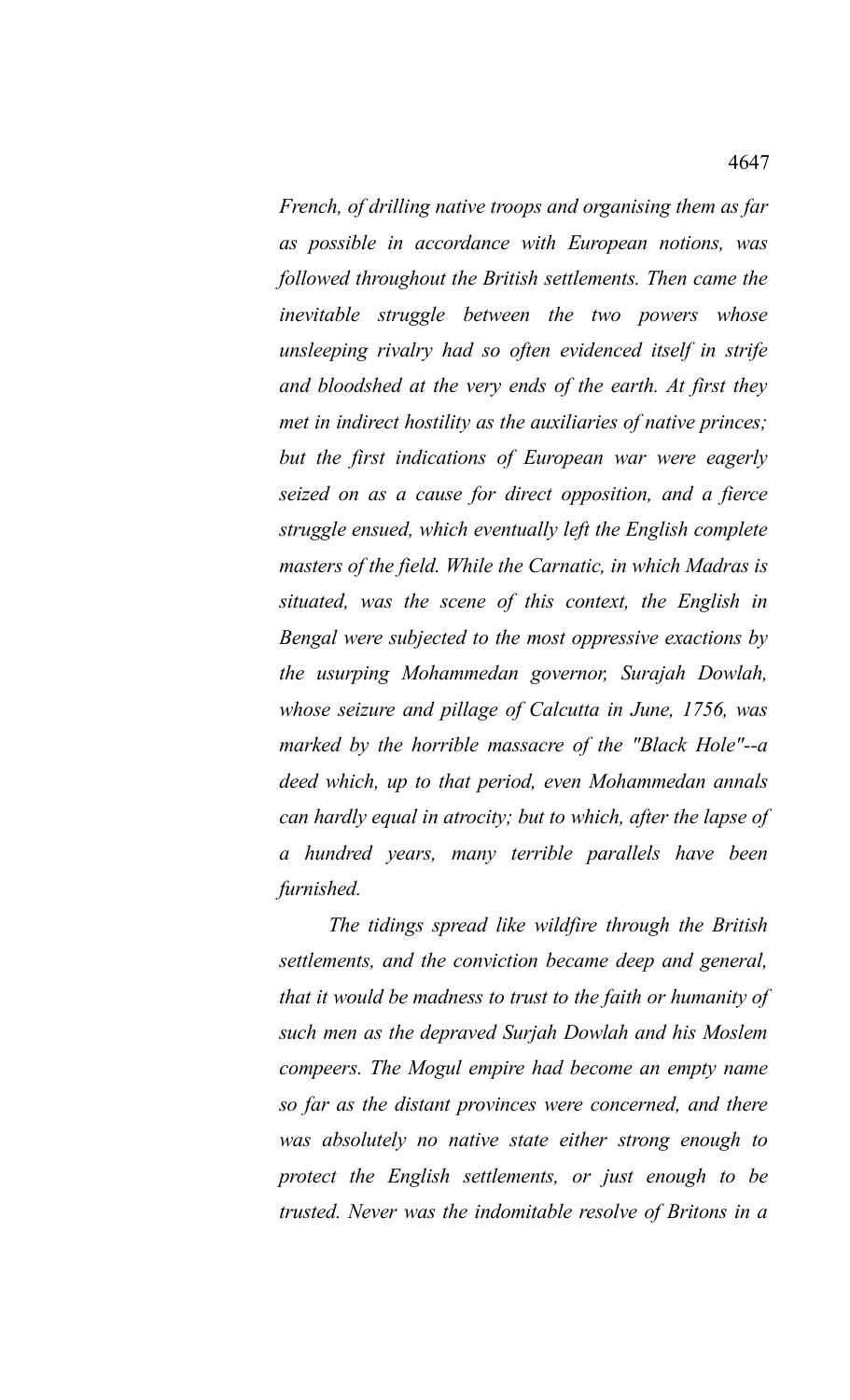*foreign land more sternly tested, or more triumphantly evinced, than when their fortunes seemed at the lowest ebb —when the French and the Mohammedans, in different quarters, menaced their overthrow and extinction. "To drive these dogs into the sea!" was then, as now, the fervent aspiration of every Moslem regarding every European. But they wished to squeeze the orange before they threw away the rind. They were themselves divided, and had plans of individual aggrandizement to carry out against each other, and generally over the Hindoos; and they well knew the value of European co-operation and instruction in the art of war.* 

*The recapture of Calcutta was speedily effected by a force of 900 European troops and 1,500 Sepoys, commanded by a ci-devant writer, who had turned soldier, and risen to distinction in the Carnatic war.* 

*Robert Clive—for it was he—looked round and saw the opportunity offered for exchanging the precarious footing then occupied by his countrymen for one of far greater importance and security. The Hindoos were daily becoming more impatient of the Mohammendan yoke, and the haughty Mussulmans were themselves divided regarding their ruler, whose reckless profligacy and violent temper had given many of them provocation of a description which excites, in an Oriental, feelings of the fiercest and most enduring revenge. The English watched the course of affairs with deep anxiety, and soon ascertained that, in violation of a treaty entered into after the reconquest of Calcutta, Surajah Dowlah was plotting*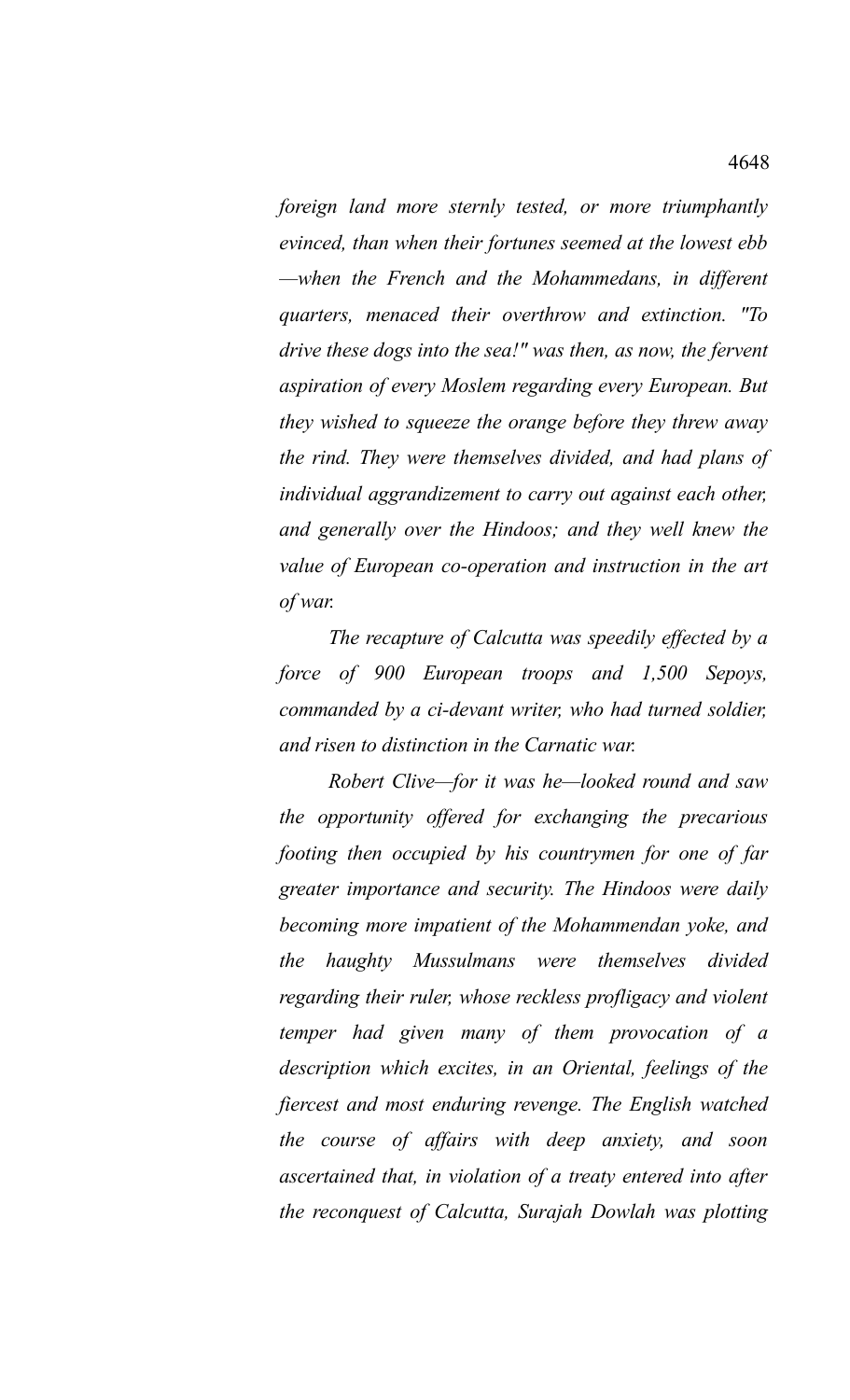*with the French for their destruction. Unquestionably, this procedure justified them in adopting hostile measures against their treacherous foe; though it does not even palliate some of the minor details, in which the crooked policy of Clive appears in painful contract to his bravery as a soldier and his skill as a general. The result was the battle of Plassy (A.D. 1757), rapidly followed by the permanent establishment of British dominion in Bengal.* 

*After this, the tide of success flowed on fast and full. If the reader will patiently peruse the pages of this history, he will see that our power has increased with marvellously little effort on our own part. As, when a stone is flung into a river, the first small circle expands and multiplies beyond calculation—so, in India, have we gone on extending our limits, as from the action of some inevitable necessity; less from our own will, than because we could not stand still without hazarding the position already gained. True, there have been most distressing instances of injustice and aggression; but these are the few and comparatively unimportant exceptions. So far as the general obtainment of political ascendancy in India is concerned, we may quote the apt comparison used by an old Rajpoot prince to Colonel Tod, in 1804, as conveying a perfectly correct idea of our process of appropriation. Alluding to a sort of melon which bursts asunder when fully matured, Zalim Singh said, "You stepped in at a lucky time; the p'foot was ripe, and you had only to take it bit by bit."*

*The manner in which we have acquired power in India, is one thing; the use we have made of its, is another*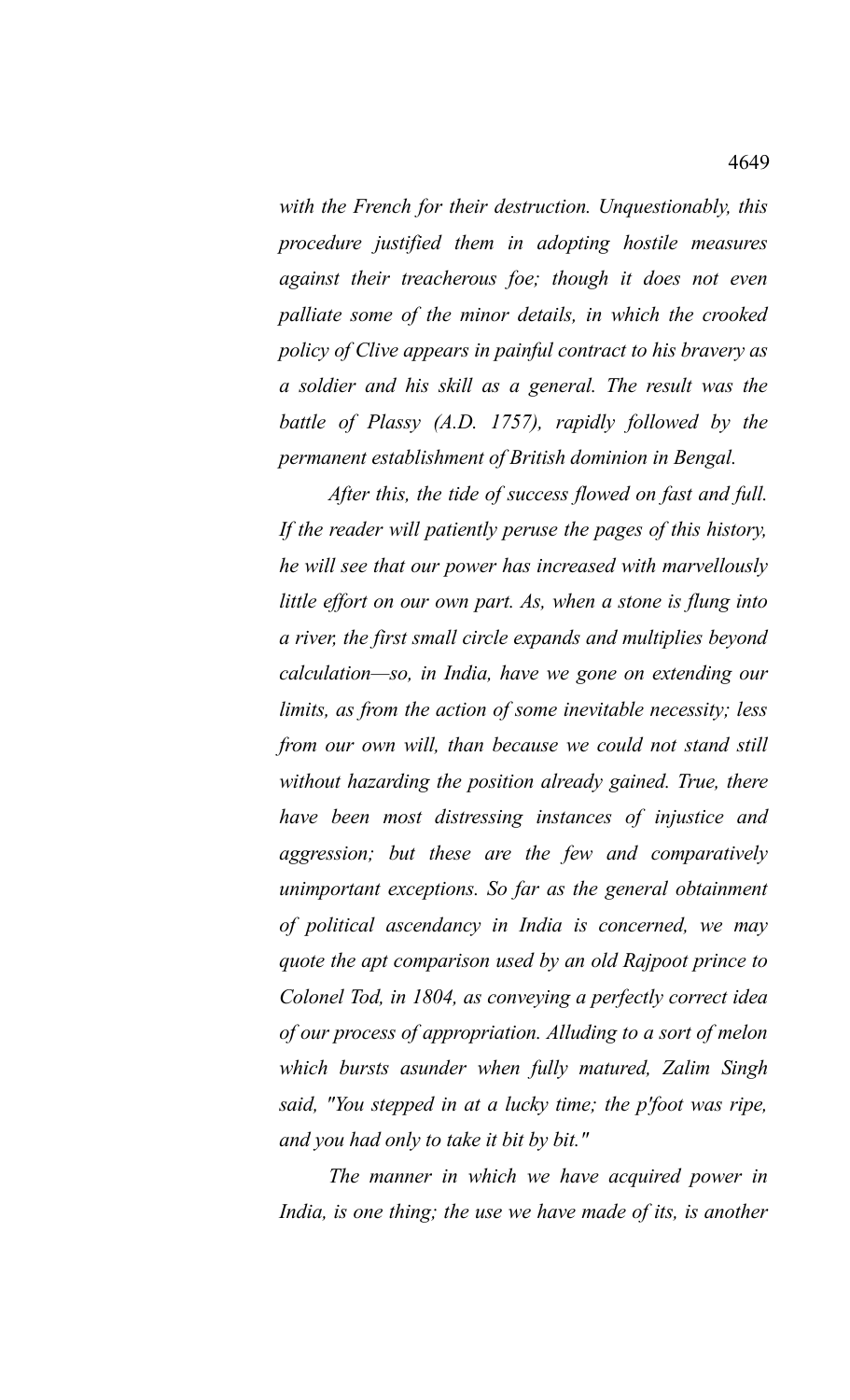*and more complicated question. For my own part, I have long watched the Anglo-Indian government with feelings of deep anxiety, and have laboured to the utmost of my ability to awaken the British nation to a sense of the responsible and critical situation they had been led to occupy. It is now close upon twenty years since I was permitted, by the East India Company, to edit the official records of a survey made by Dr. Buchanan in Eastern India; and the impression on my mind was so forcible, that I could not refrain from prefacing the selections with a declaration that the handwriting was on the wall, and nothing but a complete and radical alternation of our system of government, could avert the punishment justly merited by our misuse of the great charge committed to us.*

*The primary reason of this misuse I believe to be the false and wicked assertion, that "we won India by the sword, and must keep it by the sword." There is another aphorism, much older and of much higher authority, which we should do well to think on--"They that take the sword shall perish by the sword." We did not conquer India by violence: we came as peaceful traders and spent long years in that capacity; and during that time we succeeded in impressing on the minds of the natives as lively conviction of our energy, ability, and integrity. When the crisis cameas come it did, without our knowledge and greatly to our discomfiture—counting-houses were turned into barracks, bales of piece-goods helped to make barricades, clerks and writers were metamorphosed into military leaders, and, while themselves but learners, drilled the natives round*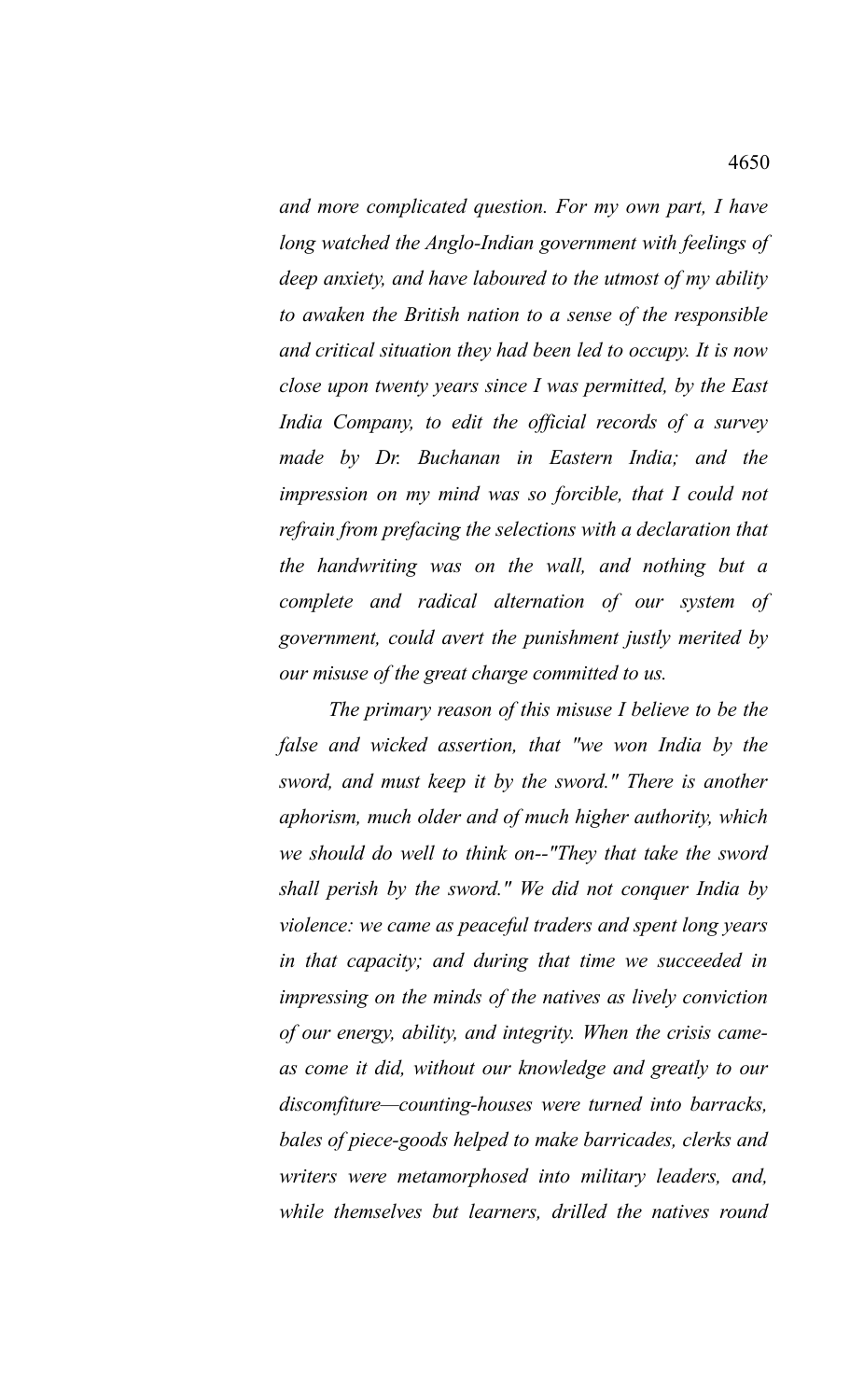*them into a state of discipline before unknown.*

*Thus was formed the nucleus of that army on which we have leaned as if that, land that alone, had been the means of our obtaining dominion in India. For the perfect organization of that mighty force, which lately numbered 300,000 men, we laboured with unwearied patience; and to this grand object we sacrificed every other. So long as the Sepoys were duly cared for, the condition of the mass of the people was a matter of comparative indifference. It was not the Great Ruler of the Universe, whose inscrutable decrees had placed this vast tract of heathendom in the hands of a people who professed to serve Him and Him only; rejecting every tradition of men; relying only on her mediation of His Son; resting for guidance only on His written word; asking only the interpretation His Holy Spirit;- not so! The Anglo Indian Dominion had nothing whatever to do with any such religious speculations. We were not bound to set before the people the example of the faith which we affect to believe the very leaven of the earth. Until the last few years we did not view it even as a case of stewardship. We were not even called upon to exert our energy for developing the physical resources of the country, and ameliorating the condition of the mass of the people. And why? Because free Britons, in the middle of the nineteenth century, have seen fit to assume the position of military despots, drowning the conviction that India was God-given trust, in the vague notion of its being "an empire of opinion;" and then sinking, by an easy transition, from rationalism into the more popular notion of sheer force--"*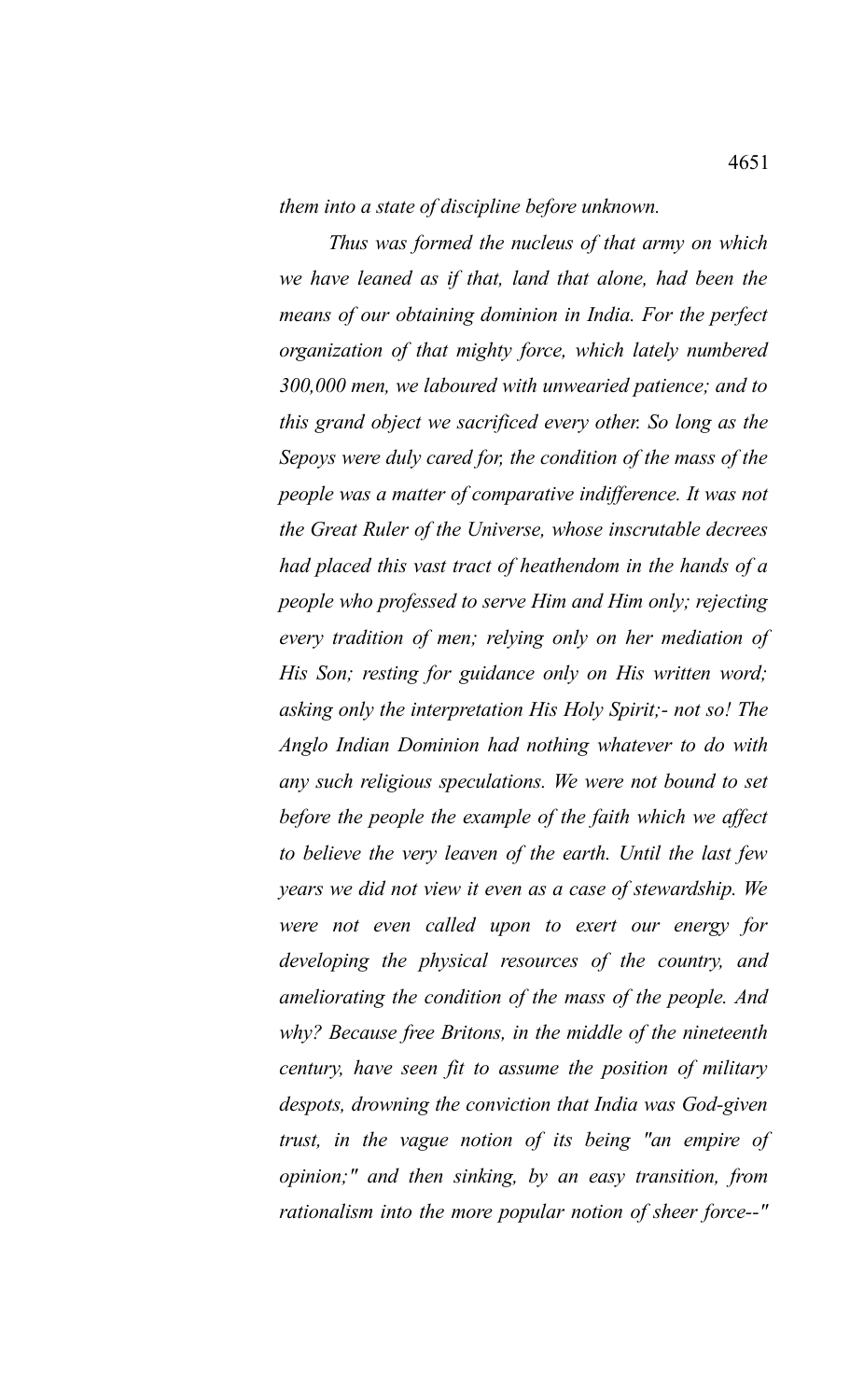*an empire of the sword," held by the might of our own strong arm.*

*Scepticism and cowardice lie at the root of our present disasters: deliberately have we chosen the fear of man, which blinds and enervates, rather than the fear of God, which enlightens and strengthens. With infatuated credulity we have nursed in our bosom the serpent that has stung us to the quick. Tolerance is, indeed, an essentially Christian quality; but who shall dare assume that praise for the Christianity which was made in the persons of high Protestant (?) officials, to bow its head before licentious profligacy of the Mussulmans, and the heathen abominations and disgusting impurities of the modern Brahminical priesthood, land to witness, in silence, the spiritual enslavement and physical degradation of the mass?*

*We though, perhaps, both Mussulmans and Brahmins too enervated by their respective orgies to be dangerous as enemies. This but proves our utter ignorance of the oriental character, especially as developed in the Mohammedans. Let the reader glance over the history of their founder (and I have striven to sketch it in a subsequent page, in faithfulness and not with the pain of a caricaturist), he will see in the False Prophet the type of sensuality, bigotry, ambition, grounded and rooted in the fiercest fanaticism; and that type has been perpetually reproduced, and will continue to be so until Mohammedanism shall be swept from the face of the earth.*

*How soon that may be, none can prophesy; but the*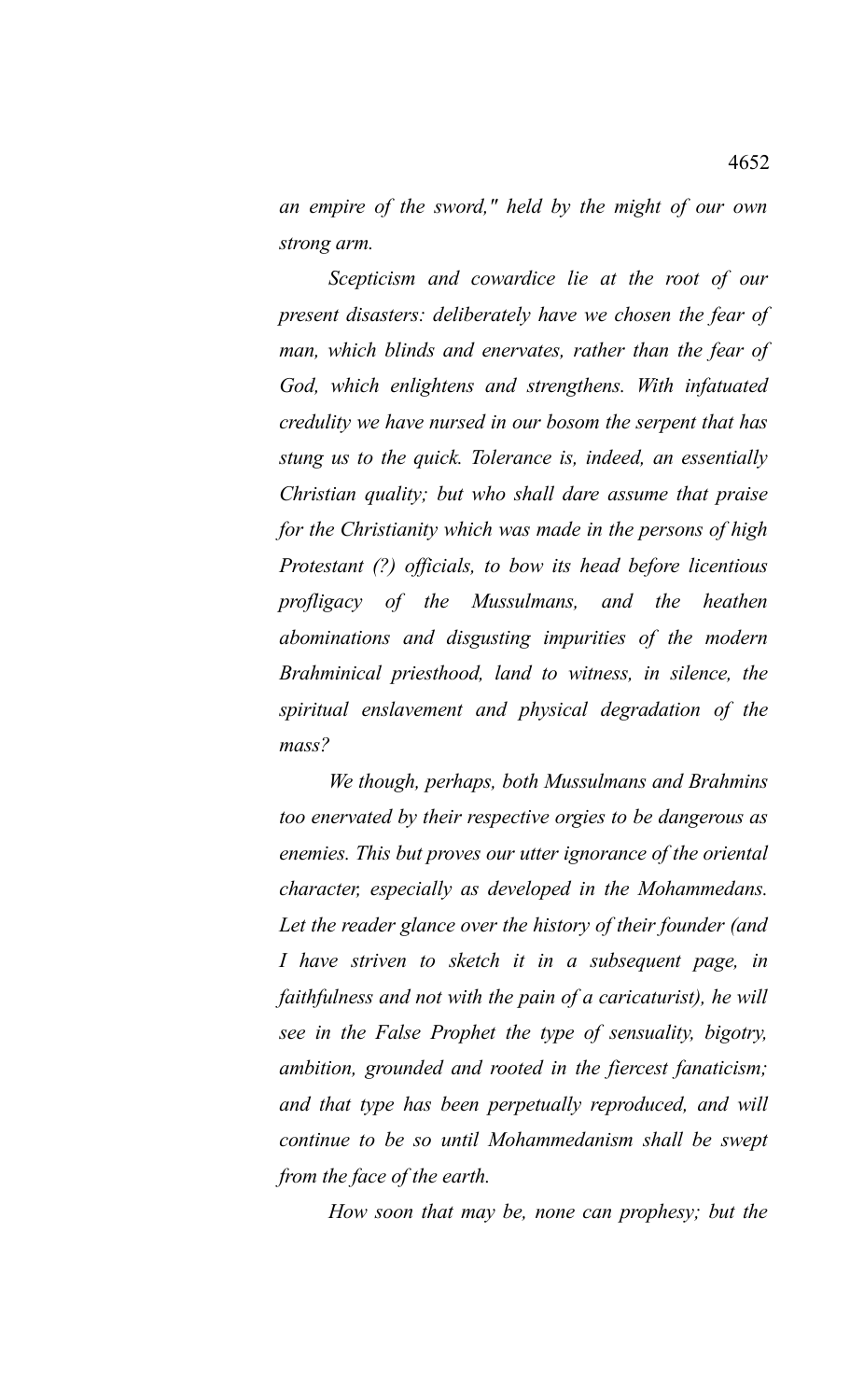*general rising now taking place among the Mussulmans in Africa and Syria, as well as in India, are pointed at by many observers as preceding and indicating the deaththroes of this once powerful, but already deeply sunken race.* 

*For us, if we would hope to conquer, it must be by turning to the Lord of Hosts, as a nation, in deep repentance and humility: then only may we justly look for present help and anticipate for the future that gift in which we have been so lamentably deficient-- "a right judgment in all things." Thus favoured, we shall not shrink from the responsibilities of an evangelized nation; but shall understand, that there is no surer way of obtaining respect in the eyes of the quick-written Hindoos, than by a consistent adherence to our religious professions; the means commend themselves to every unprejudiced person really versed in India affairs; and, assuredly, none other will be blessed of God. We cannot hope to pass off indifference for tolerance; the Mohammendans see through the flimsy disguise and bid the heathen throw off the ignominious yoke of Kafirs (infidels) Christianity they reverence and dread to see us manifest any tokens of it. Well they may; for nothing else will conquer our head in the day of battle. That day has come. May we now have grace to control the fearful passions provoked by the most horrible outrages; and may the memory of our own shortcomings towards God, enable us, if He gives the victory, to use it mercifully. Let us not forget, that the innocent blood spilt in the last few weeks, cannot blot out*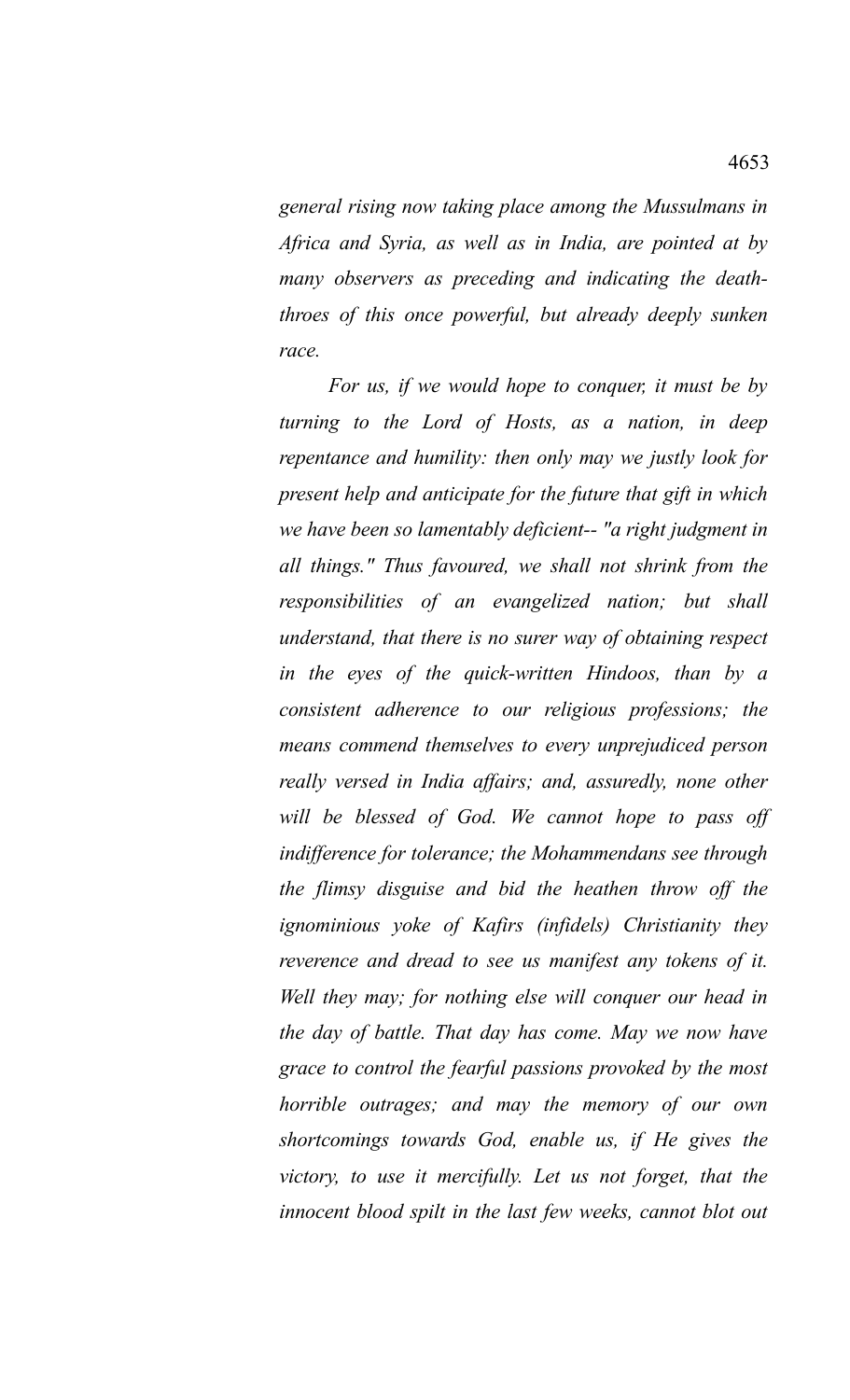*the memory of the debt which England owes to India.\* The Parliament of Britain now must dictate the course to be followed in a matter of vital importance to the nation whose opinions it represents. The portion of the British public impressed with sound and practical religious views, is, happily, larger and more influential than would appear to superficial observers. The fact is indicated in the increase of missionary enterprise, the extension of education, and, indirectly, in the progress of public improvements, and the initiation of reformatory measures. The faulty judicial system the partial and vexatious landtenure, the defective monetary circulation of India, have come under discussion; and if, as God in mercy grant, Britain is permitted to retain the brightest jewel in her crown-- the most valuable of her transmarine possessions —it is fervently to be desired that we may apply ourselves diligently to remedy all deficiencies, to repair, as far as possible, past neglects, and provide against future emergencies.* 

*The details of the present terrible episode will be given fully in subsequent pages; day by day that close seems approaching, with the record of which the Author hopes to be enabled to terminate this Work.*

*\*The pecuniary debt is wholly on the side of England. The cost, alike of civil and military government, including the payment of the royal troops, has been entirely defrayed from the Indian revenues: so, if we succeed, must be expenses of the present insurrection. The money remittances to England from the three Presidencies average*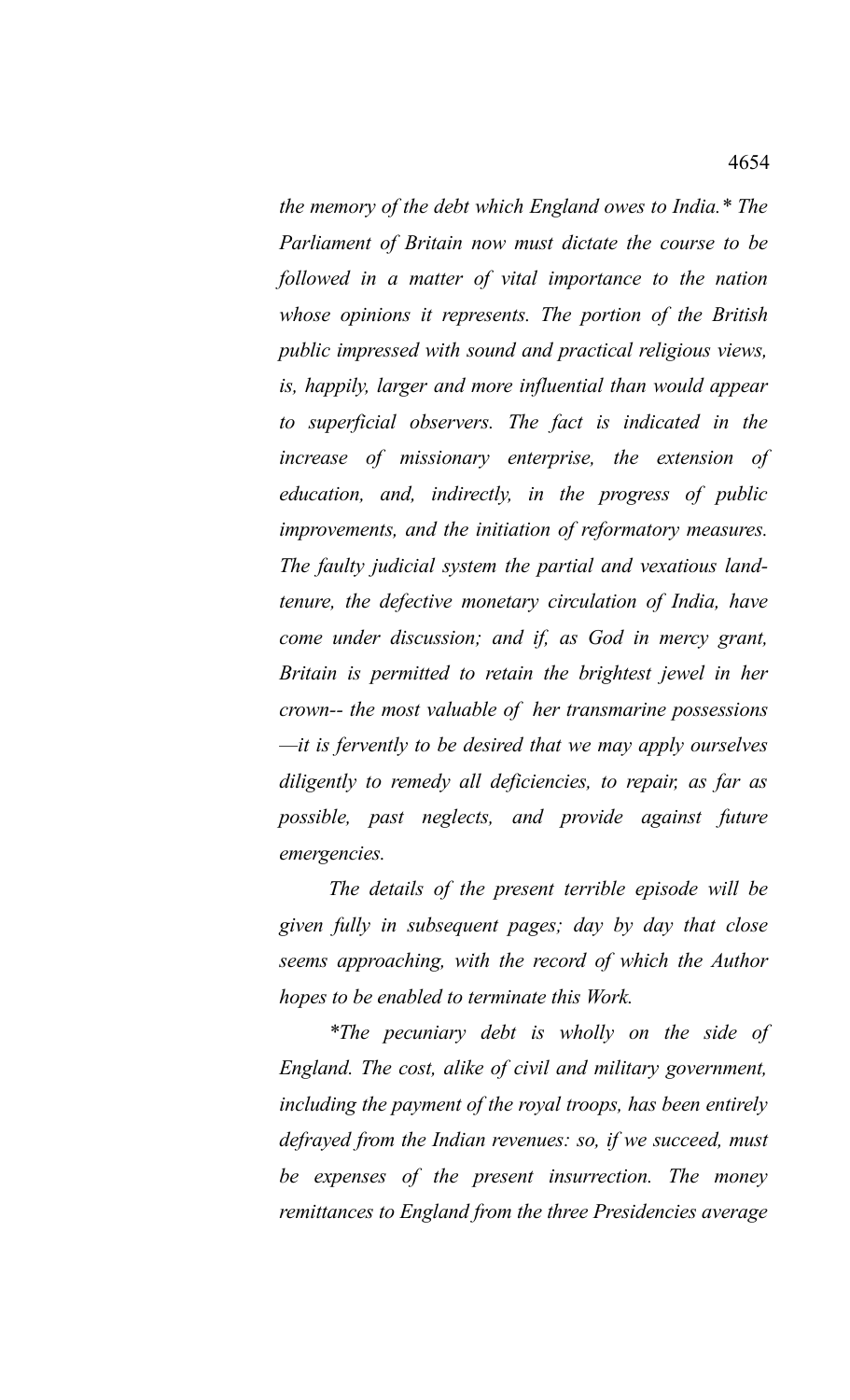*five million sterling for the last sixty years. There is scarcely a county in the United Kingdom but has had the value of its landed property enhanced by the investment of fortunes, the fruit of civil or military services or of commercial succeeds in Hindoostan. Again, how many British statesman and commanders have had their genius elicited and educated in India. A noble field has been annually opened for the youth of Britain, and an expansive tone given to society by the constant discussion of great subjects.*

*The merchant and the manufacturer can best estimate the importance of a large, increasing, and lucrative market, free from high or hostile tariffs; and the advantage of an almost unlimited command of commodities, the regular obtainment of which is essential to the steady employment of their operations. Lastly—nor must it be forgotten, that Indian Imports and Exports, to the amount of thirty million sterling, now furnish profitable employment to the best class mercantile shipping."* 

*"Oude, or Ayodhya, was famous in ancient Hindoo lore as the kingdom of Dasarath, the father of Rama, the hero of the famous epic the Ramayana. With the details of its fall as a Hindoo kingdom, and its history as a province of the Mogul empire, we are almost entirely unacquainted; but we know that it has retained its institutions to the present day, and that, in all respects, the Hindu element largely predominates throughout Oude." (Vol. II, page 59) "In the meantime, the disorganisation of Oude was clearly on the increase, and one of its marked features was a rising*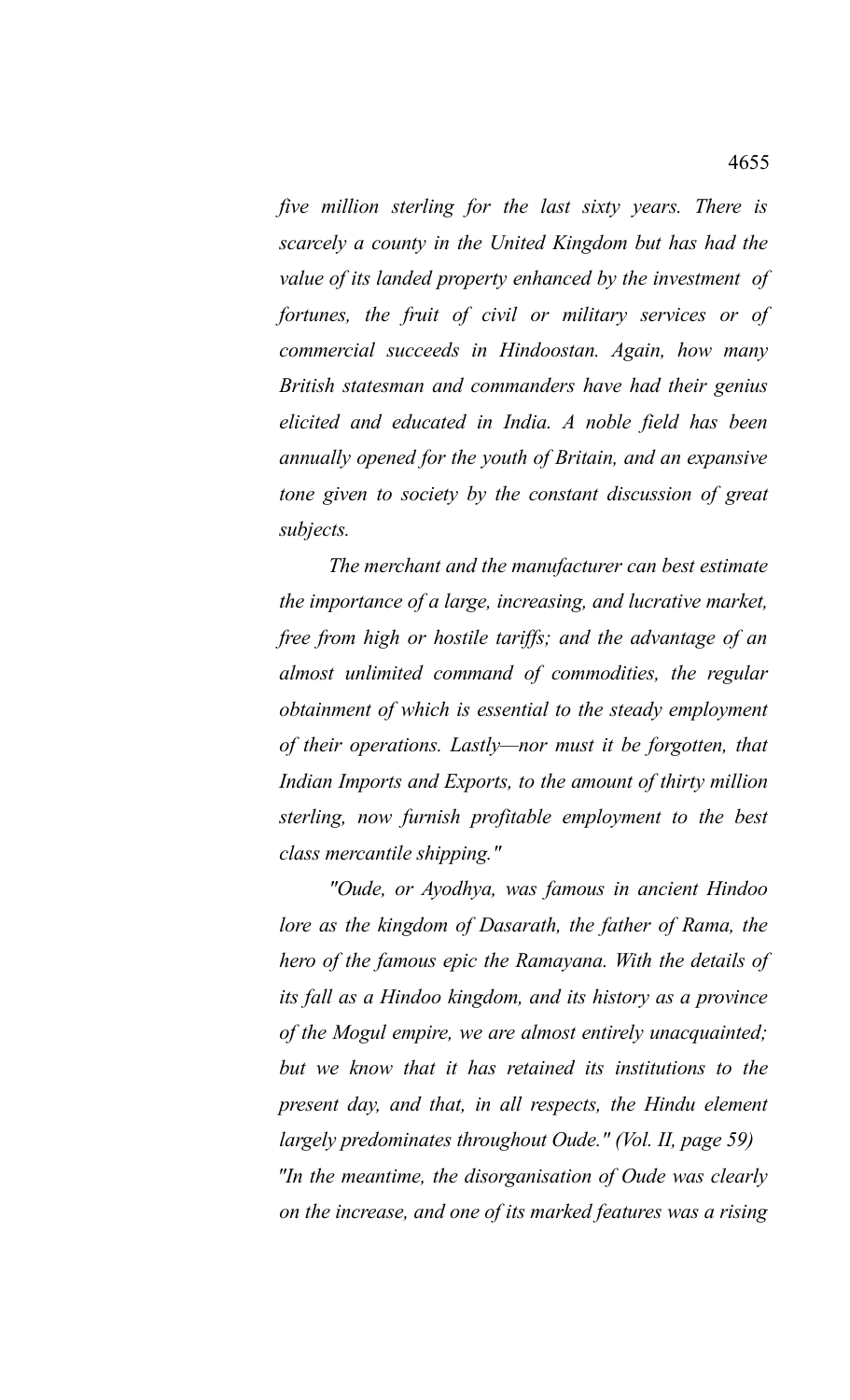*spirit of Moslem fanaticism. It happened that a Mohammedan fast fell on the same day as a Hindoo feast; and Ameer Ali, a moolvee, or priest, of high repute, took advantage of the circumstance to incite his co-religionists to a fierce onslaught on the Hindoos. Troops were ordered out to quell the disturbances; but Ameer Ali seized and confined two of the officers, assembled 3,000 men, and declared his intention of destroying a certain Hindoo temple, and erecting a mosque in its stead. At length the British subsidiary force was employed by the king against the moolvee. An affray ensued, in which a body of Patans fought with the recklessness of fanaticism, and were cut down, standing shoulder to shoulder round their guns, by a party of Hindoo zemindars and their retainers. In all, 200 Hindoos and 300 Patans perished. This occurred in November, 1855. About the same time the Oude government became aware that some great change was in agitation. They asked the reason for the assembling of so large a force at Cawnpoor; and were, it is alleged, solemnly assured that it was intended to keep in check the Nepaulese, descent towards the district of Nanparah." (Vol II, page 77)*

**4250.** Then comes the real detailed study conducted by a local official P. Carnegy who was posted as Officiating Commissioner and Settlement Officer, Faizabad.

**4251**. Sri Ravi Shankar Prasad, Sr. Advocate and other learned Advocates for Hindu parties placed strong reliance on the findings of **P. Carnegy's Historical Sketch (supra)** contained on page 5 to 7, 20 and 21 (Paper No.107C1/18, 19,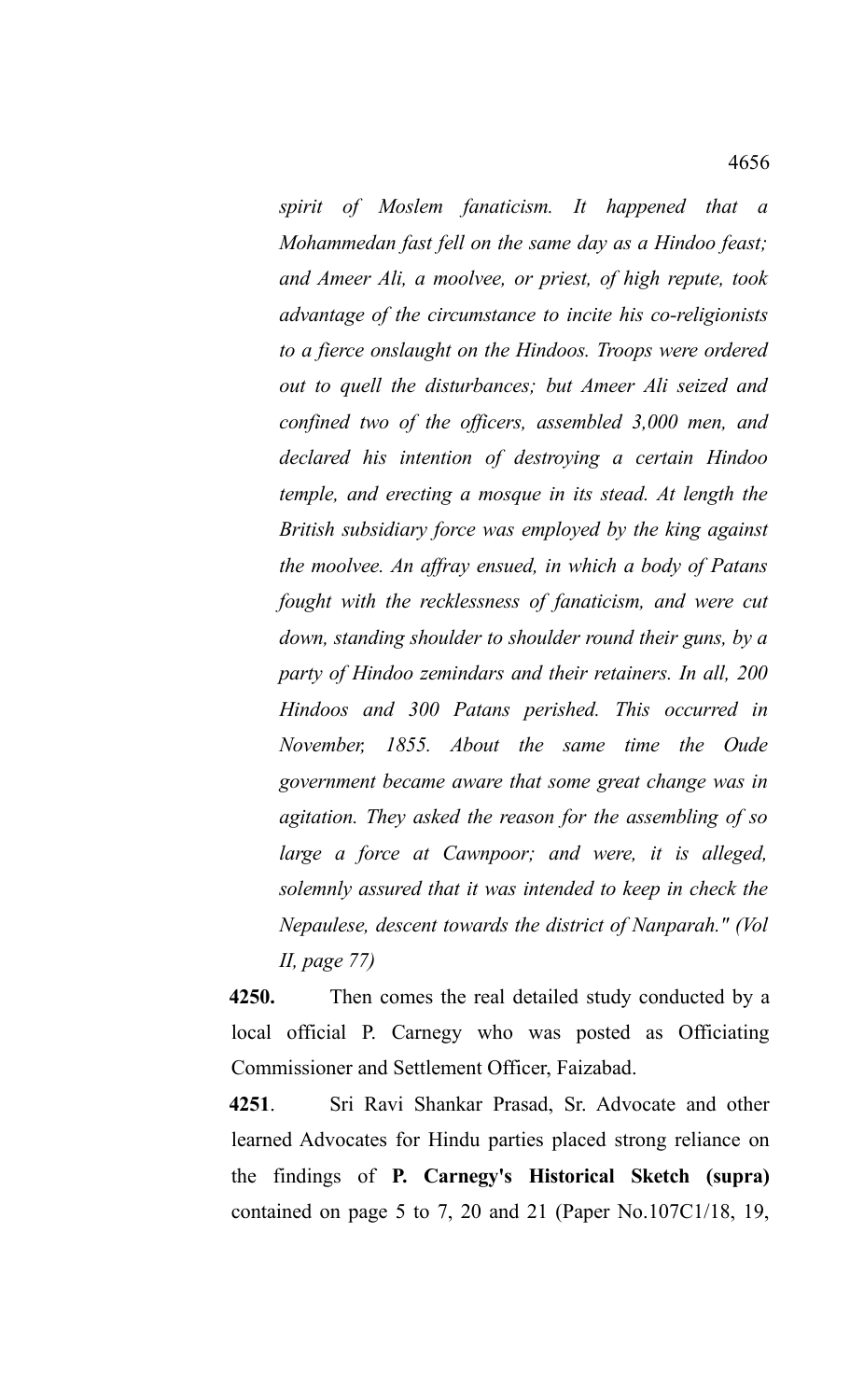20, 22, 23) and Appendix-A & B to the Book. P. Carnegy was officiating Commissioner and Settlement Officer, Faizabad. Sri Jilani, learned counsel for the plaintiff (Suit-4), however, assailed the said findings contending that Carnegy has prepared his report in 1870. There was no occasion for him to have personal knowledge of the ancient facts stated in the said report. He has not referred to any material which was relied upon by him in recording his findings and, therefore, whatever historical facts he has written are without any basis and cannot be taken as a gospel truth or treated as a fact proved. Moreover even in Carnegy's report, the list of important Hindu religious places in Ayodhya did not mention anything about Janambhumi temple.

**4252**. In the introductory part, Sri P. Carnegy has divided the facts relating to Ayodhya in 3 distinct ages and according to him the same were as under:

*"First, there is the mythic period of Rama and Vikramaditta, and bearing upon this, we have (1). The Ramayan of Valmiki, modernized by Tulshi Das in the days of Shahjehan, and treated in our own days historically by Wheeler, geographically by Cust, and poetically by Monier Williams and Griffiths. (2) The Raghuvansa of Kalidasa, and ornament of the Court of Vikramaditta, to the glory of whose line the work was composed nearly 2,000 years ago, and of which I am not aware that there is any complete English edition; and (3) the Ajudhia Mahatam (for an epitome see Appendix B) a far less known and more recent work, complied beyond doubt by Pandits subsequent to the restoration of Brahminism, the scope of which is to dilate on the special virtues of the different shrines in and around*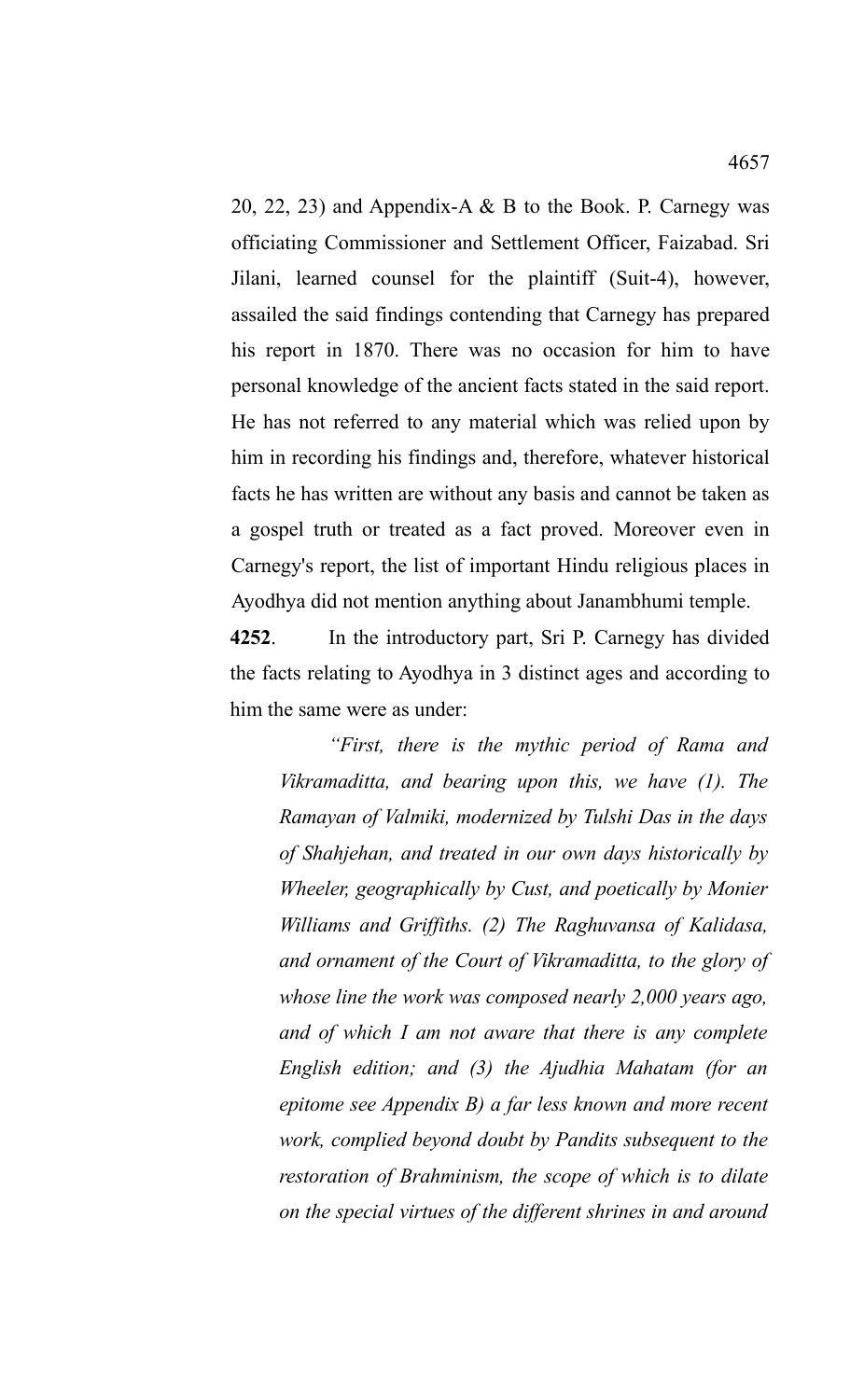*Ajudhia."*

*Second, the historic age, an acquaintance with which would necessitate the study of the writings of, (1) the Chinese travellers of the fourth and sixth centuries, with the light thrown upon them in these days by Elphinstone, Cowell and Cunningham; and (2) the Mahomedan geographers and historians, to the study of whose works Sir H. Elliot devoted a life.* 

*Third, the modern age', or Oudh under its Nawabs and Kings, which would entail familiarity with a host of recent writers from Macaulay downwards."*

**4253**. In 1870, Ayodhya was part of Pargana Haveli-Oudh and in respect to its creation, Sri P. Carnegy has given certain facts as under :

*"Pargana Haveli-Oudh takes its name from Oudh, the capital, and Haveli the name generally used to indicate the principal station of the chief revenue authorities of the Moghals. The pargana is bounded on the north and east by the River Gogra, on the south by the River Marha and Parganas Pachhamrath and Amsin, and on the west by Pargana Mangalsi.*

*In former days the revenue collections of the pargana, used to be made at the "Kala Mubarak" or blessed fort, which was situated at Lachhmanghat where now stands the recently built temple of Jugla Saran. In the days of Mansur Ali Khan, (A.D. 1739-54), they used to be made at "Rath Haveli," and in the time of the Bahu Begum, at or near the Dilkusha, both of which latter places are in the city of Fyzabad.*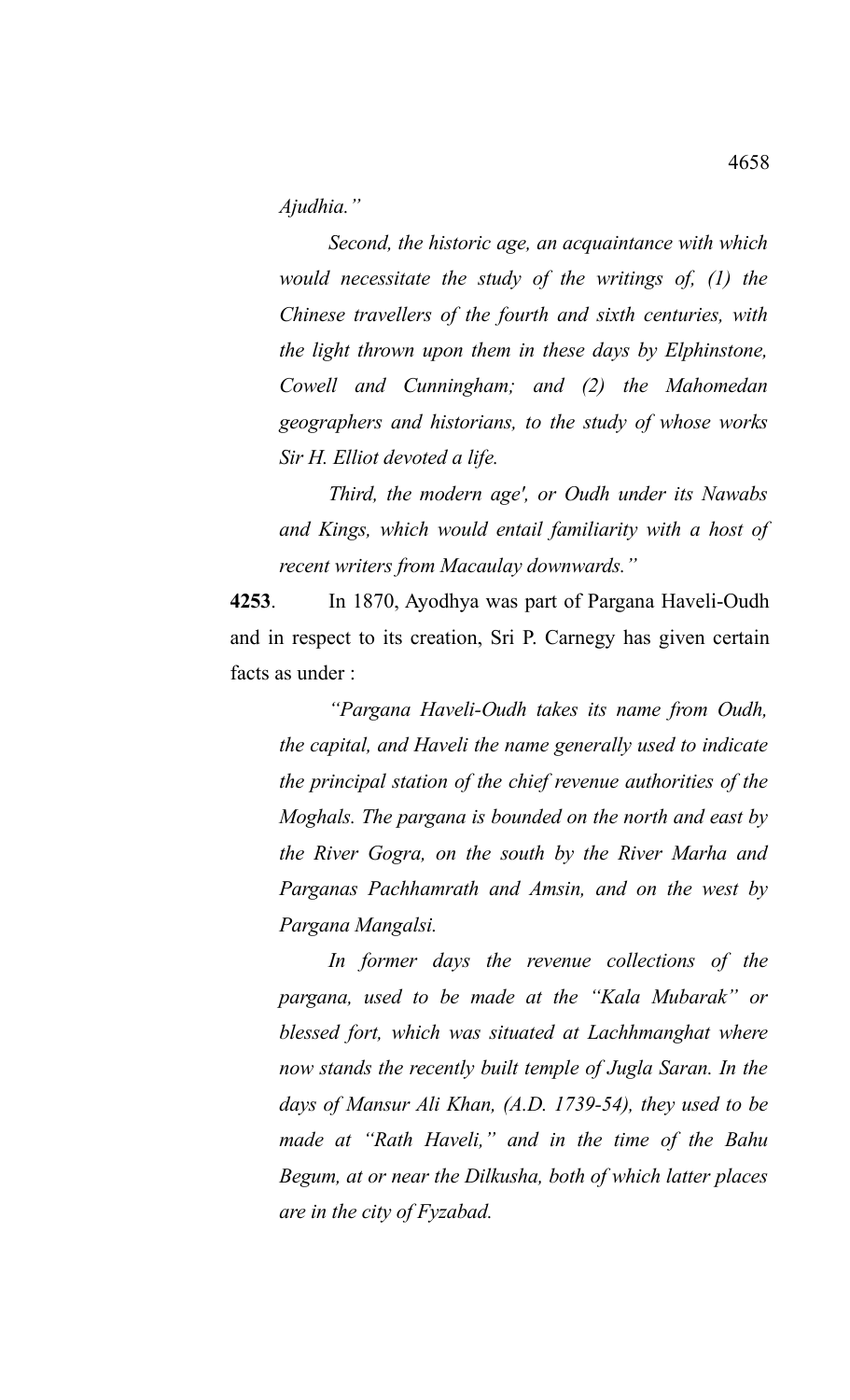*The pargana differs from all others in the district, inasmuch as there never were any of the usual Tappa subdivisions. It contained in the King's time 329 townships. These were reduced under Summary Settlement to 242 in number; and they have now been further cut down to 181 demarcated villages, under the redistributions of the revised settlement."*

**4254.** According to his investigation, the residents of the area mainly belong to following categories termed by him as "chief landed proprietors":

- 1. the Vasisht Brahmins
- 2. the Surajbans Chhatris
- 3. the Garagbans Chhatris
- 4. the Bais Chhatris
- 5. The Upadhia Brahmins
- 6. The Syads of Bhadarsa
- 7. The Kurmis of Maujadbanspur

**4255**. It would be useful to refer his observations in respect to Vasisht Brahmins as under :

*"The Vasisht Brahmins.-The members of this family assert descent from Vasisht Muni, the spiritual adviser of the immortal Ram Chandar, from whom that portion of the town which is still known as Vasisht Tola, takes its name, and whose sacred memory is still kept fresh by the annual visits of his votaries to the Vasisht Kund or reservoir, in the same quarter.* 

*After the vicissitudes of the Budhist and Atheist periods when the Vedic faith was for the time, it is believed, locally suppressed, Ajudhia was again traditionally*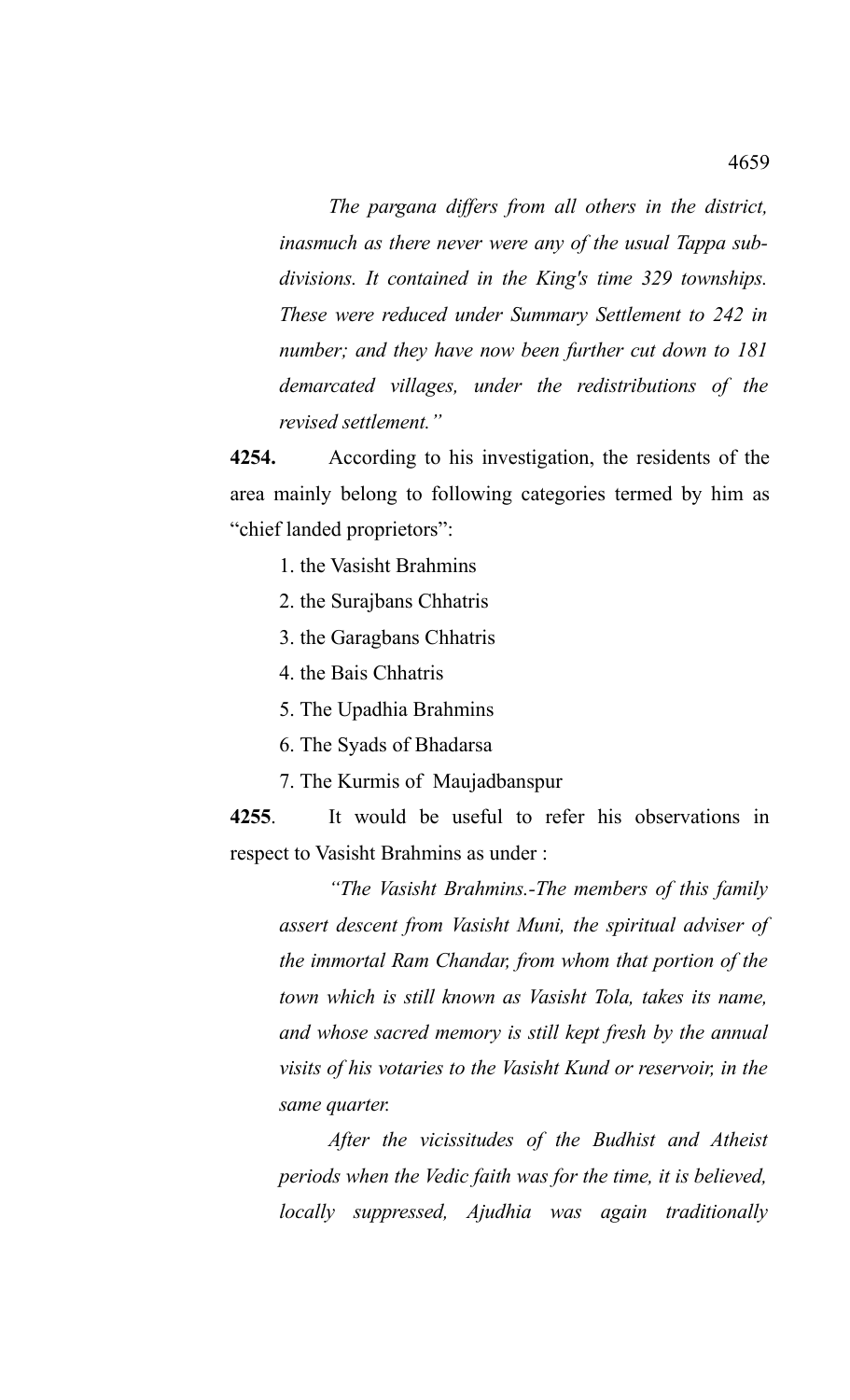*restored and brahminically re-peopled, through the exertions of Vikramajit of Ujain; and Kashiram and other members of the present Vasisht tribe, who now inhabit the ancient haunts of the family, aver that their ancestors were then re-called by the sovereign in question, from Kashmere, and received from him large assignments of revenue-free land. It is the further averment of these persons that they retained their possessions during the supremacy of the non-Brahminic Bhars, but it is almost needless to say that no proofs are extant either of their advent from Kashmere, or their steadfastness of faith under the Bhars. In the Ain-iakbari, the oldest reliable historical record, Vasisht Brahmins are stated to be the prevailing caste of zamindars in this pargana.* 

*The proprietary status of this family waned before the modern Surajbans clan the annals of which will follow, and it members are now reduced to the possession of exproprietary petty holdings (Sir) and dues (Sayer), in the Ranupali Anjna Narainpur and Luchhmidaspur estates, which comprise 32 villages in all, in which also they chiefly reside."*

**4256**. Ayodhya, its area, topography etc. he has dealt with on page 5 of the Book reads as under :

*"Ajudhia.- Ajudhia, which is to the Hindu what Macca is to the Mahomedan, Jerusalem to the Jews, has in the traditions of the orthodox, a highly mythical origin being founded for additional security not on the earth for that is transitory, but on the chariot wheel of the Great Creator himself which will endure for ever.*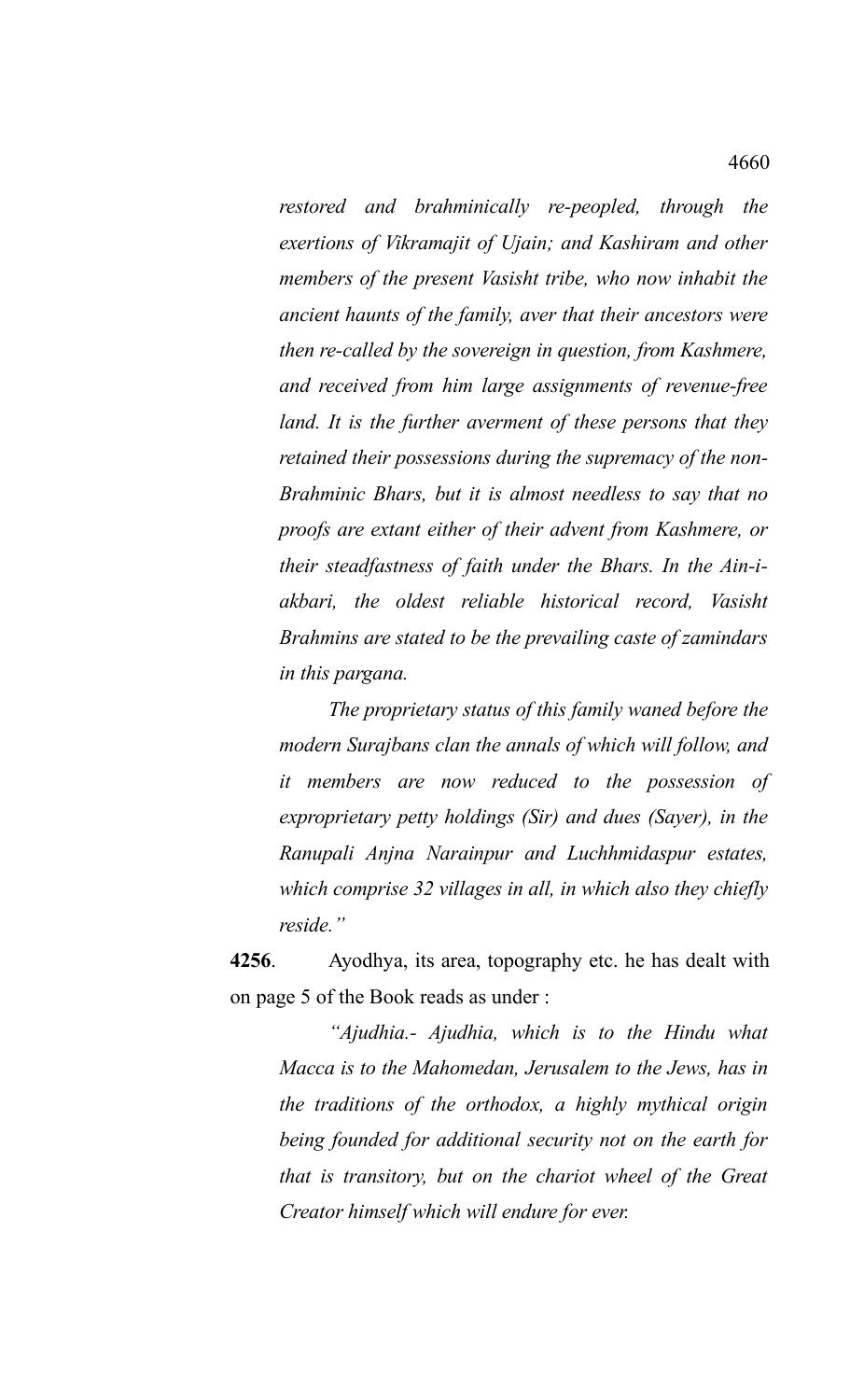*In appearance Ajudhia has been fancifully likened to a fish, having Guptar as its head, the old town for its body, and the eastern parganas for its tail.* 

*Derivation.- The name Ajudhia is explained by wellknown local Pandits to be derived from the Sanskrit words, Ajud, unvanquished, also Aj, a name of Barmha, the unconquerable city of the Creator. But Ajudhia is also called Oudh, which in Sanskrit means a promise, in allusion it is said, to the promise made by Ram Chandra when he went in exile, to return at the end of 14 years. These are the local derivations; I am not prepared to say to what extent they may be accepted as correct. Doctor Wilson of Bombay thinks the word is taken from yudh to fight, the city of the fighting Chhatris.* 

*Area.-The ancient city of Ajudhia is said to have covered an area of 12 jogan or 48 kos, and to have been the capital of Utar-Kausala or Kosala, (the Northern Treasure) the country of the Surajbans race of Kings, of whom Ram Chundar was 57th in descent from Raja Manu, and of which line Raja Sumintra was the 113th and last. They are said to have reigned through the Suth, Tireta, and Dwapar Jugs, and 2,000 years of the Kul or present Jug or Era."*

**4257**. The history and alleged restoration and other events of Ayodhya, he has dealt with from page 6 to 13 as under :

"*With the fall of the last of Rama's line, Ajudhia became a wilderness, and the royal race became dispersed even as the Jews. From different members of this dispersed people, the Rajas of Jaipur, Joudhpur, Udeypur, Jambu,*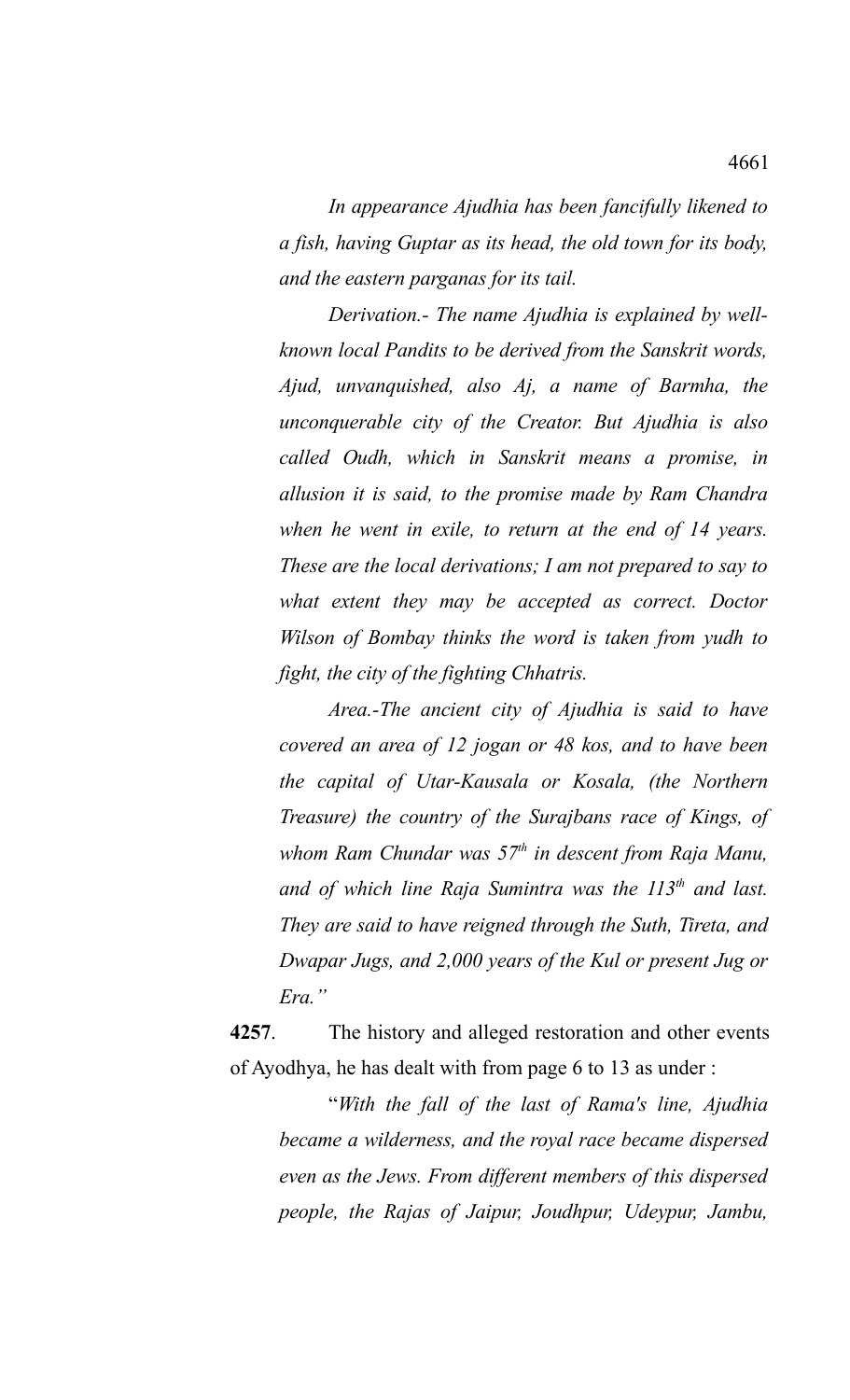*&c., of modern times, on the authority of "Tirhut Kuth-ha," claim to descent. Even in the days of its desertion Ajudhia is said still to have remained a comparative Paradise, for the jungle by which it was over-run, was the sweet-smelling keordh, a plant which to this day flourishes with unusual luxuriance in the neighborhood.* 

*Ban-Oudha.-In less ancient times when waste began to yield to cultivation, it took the name of Ban-Oudha or the Jangle of Oudh. With this period the name of Vikramajit is traditionally and intimately associated, when Budhism again began to give place to Brahminism.*

*The restoration by Vikramajit.- To him the restoration of the neglected and forest-concealed Ajudhia is universally attributed. His main clue in tracing the ancient city was of course the holy river Sarju, and his next was the shrine still known as Nageshar-Nath, which is dedicated to Mahadeo, and which presumably escaped the devastations of the Budhist and Atheist periods. With these clues, and aided by descriptions which he found recorded in ancient manuscripts, the different spots rendered sacred by association with the worldly acts of the deified Rama, were identified, and Vikramajit is said to have indicated the different shrines to which pilgrims from afar still in thousands half-yearly flock.* 

*Ramkot- The most remarkable of those was of course Ramkot the strong-hold of Ramchandar. This fort covered a large extent of ground and according to ancient manuscripts, it was surrounded by 20 bastions, each of which was commanded by one of Rama's famous generals,*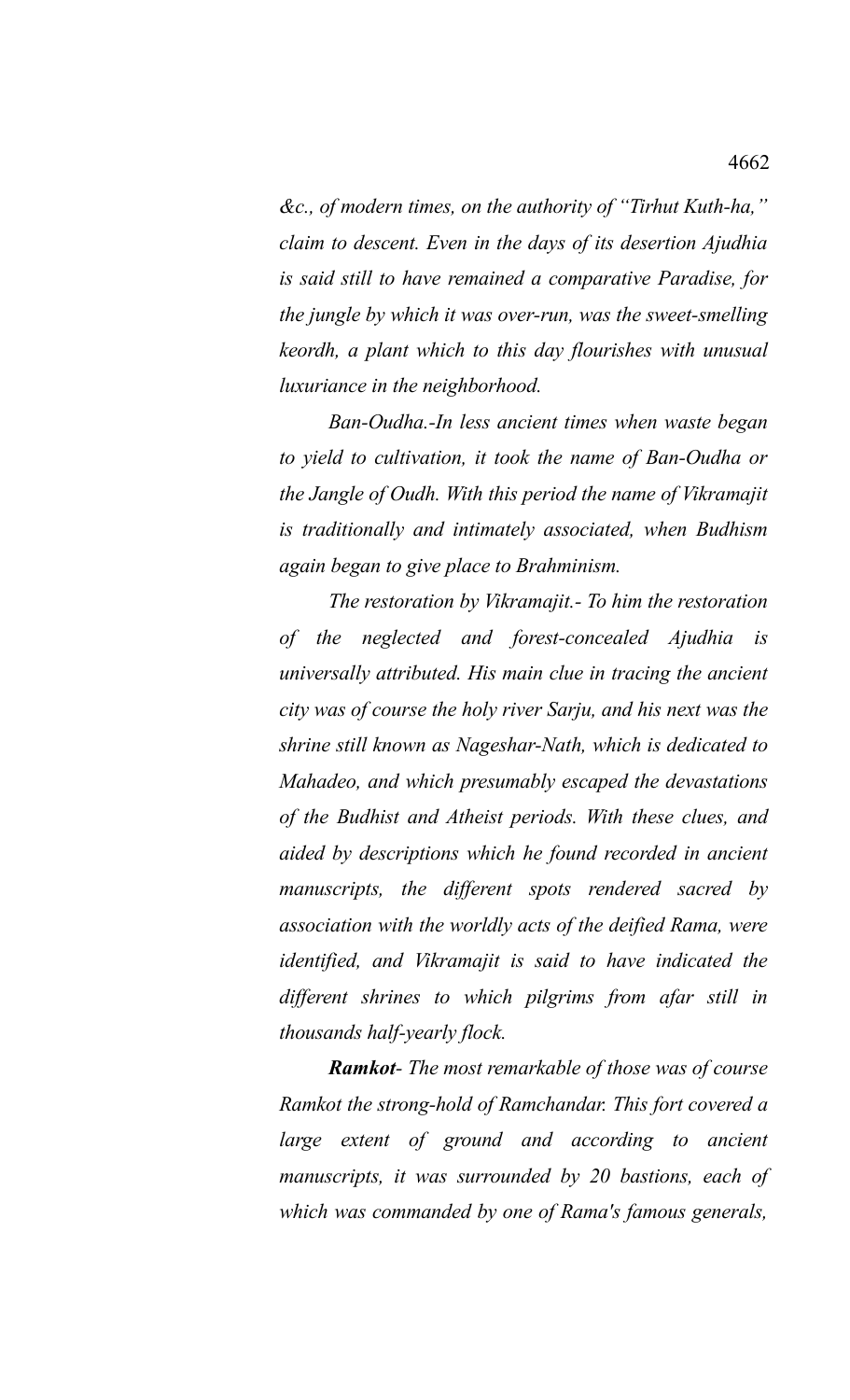*after whom they took the names by which they are still known. Within the fort were eight royal mansions where dwelt the Patriarch Dasrath, his wives, and Rama his deified son, of whom it has been plaintively sung-*

*"Lord of all virtues, by no stain defiled, The king's chief glory was his eldest child, For he was gallant, beautiful, and strong, Void of all envy, and the thought of wrong. With gentle grace to man and child he spoke, Nor could the churl his harsh reply provoke, He paid due honor to the good and sage, Renowned for virtue and revered for age. And when at eve his warlike task war o'er, He sat and listened to their peaceful lore, Just, pure and prudent, full of tender ruth, The foe of falsehood and the friend of truth; Kind, slow to anger, prompt at miseries call, He loved the people, and was loved of all, Proud of the duties of his warrior race, His soul was worthy of his princely place. Resolved to win, by many a glorious deed, Throned with the gods in heaven, a priceless meed What though Brihaspati might hardly vie, With him in eloquence and quick reply, None heard the music of his sweet lips flow In idle wrangling or for empty show. He shunned no toils that student's life befit, But learned the Vedas and all holy writ; And even eclipsed his father's archer fame,*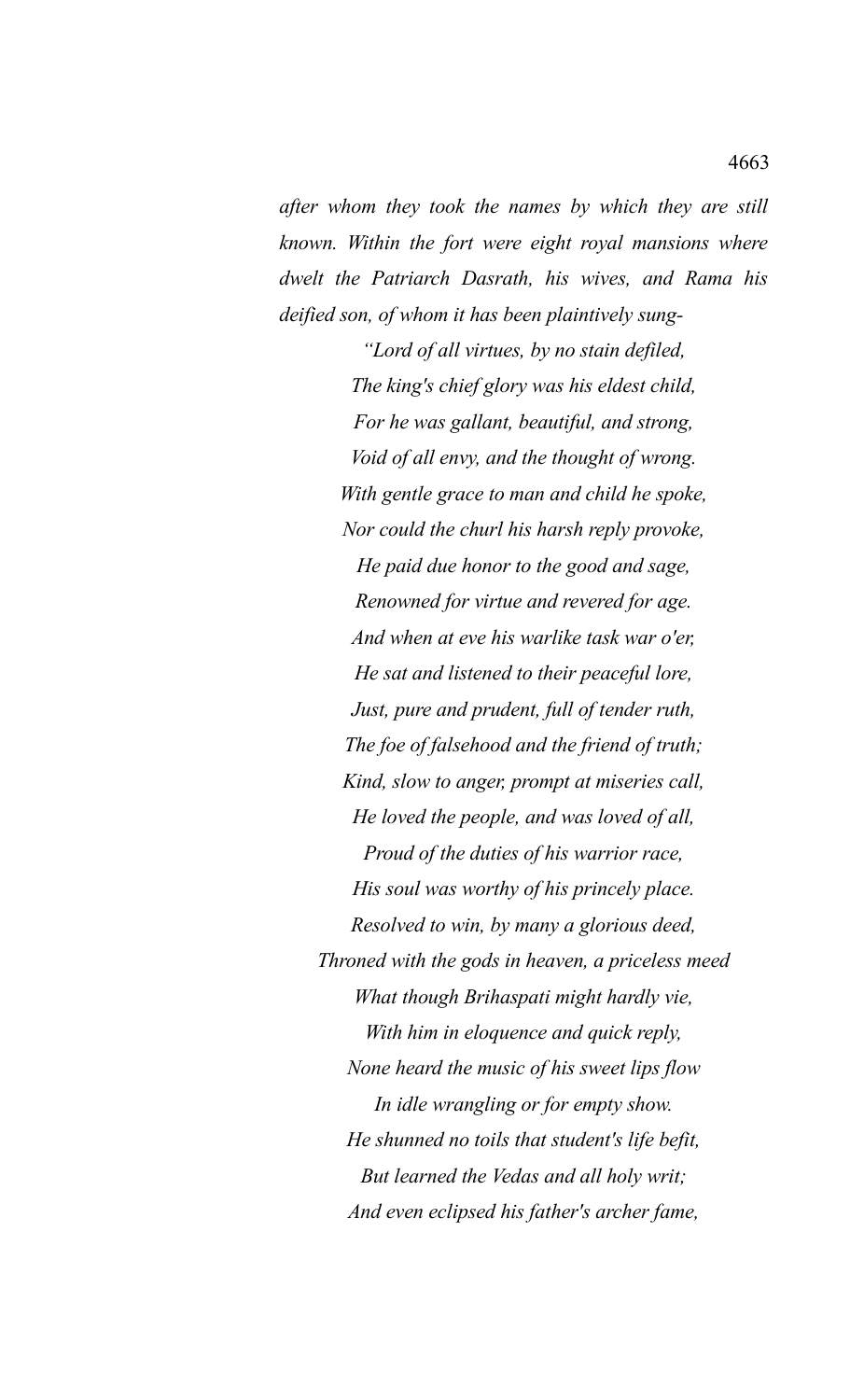*So swift his arrow and so sure his aim.*

*To this praise for virtue his ancient father apparently had no pretension; for we are told that besides the three wives above marginally indicated, who caused him so much anxiety, there were 360 others of whom history says little. A prodigality of connubial happiness which in modern days found its parallel also in Oudh, in the Kesar Bagh Harem of Wajid Ali Shah.*

*Samundra Pal Dynasty.- According to tradition Raja Vikramaditta ruled over Ajudhia for 80 years, and at the end of that time he was outwitted by the Jogi Samundra Pal, who having by magic made away with the spirit of the Raja, himself entered into the abandoned body, and he and his dynasty succeeding to the kingdom they ruled over it for 17 generations or 643 years, which gives an unusual number of years for each reign.* 

*The Siribastam Dynasty.- This Dynasty is supposed to have been succeeded by the trans-Gogra Siribastam family of which Tilokchand was a prominent member, a family which was of the Budhist-Jain persuasion and to which are attributed certain old Deoharas of places of Jain worship which are still to be found in Ajudhia, but which are of modern restoration.* 

*It was probably against the Siribastam dynasty that Syad Salar made his ill-starred advance into Oudh when in the earlier Mahomedan invasions, he and his army left their bones to bleach in the wilds of Baraich (see chronicles of Oonao Page 83-5).*

*But the hold of the trans-Gogra rulers of Ajudhia was*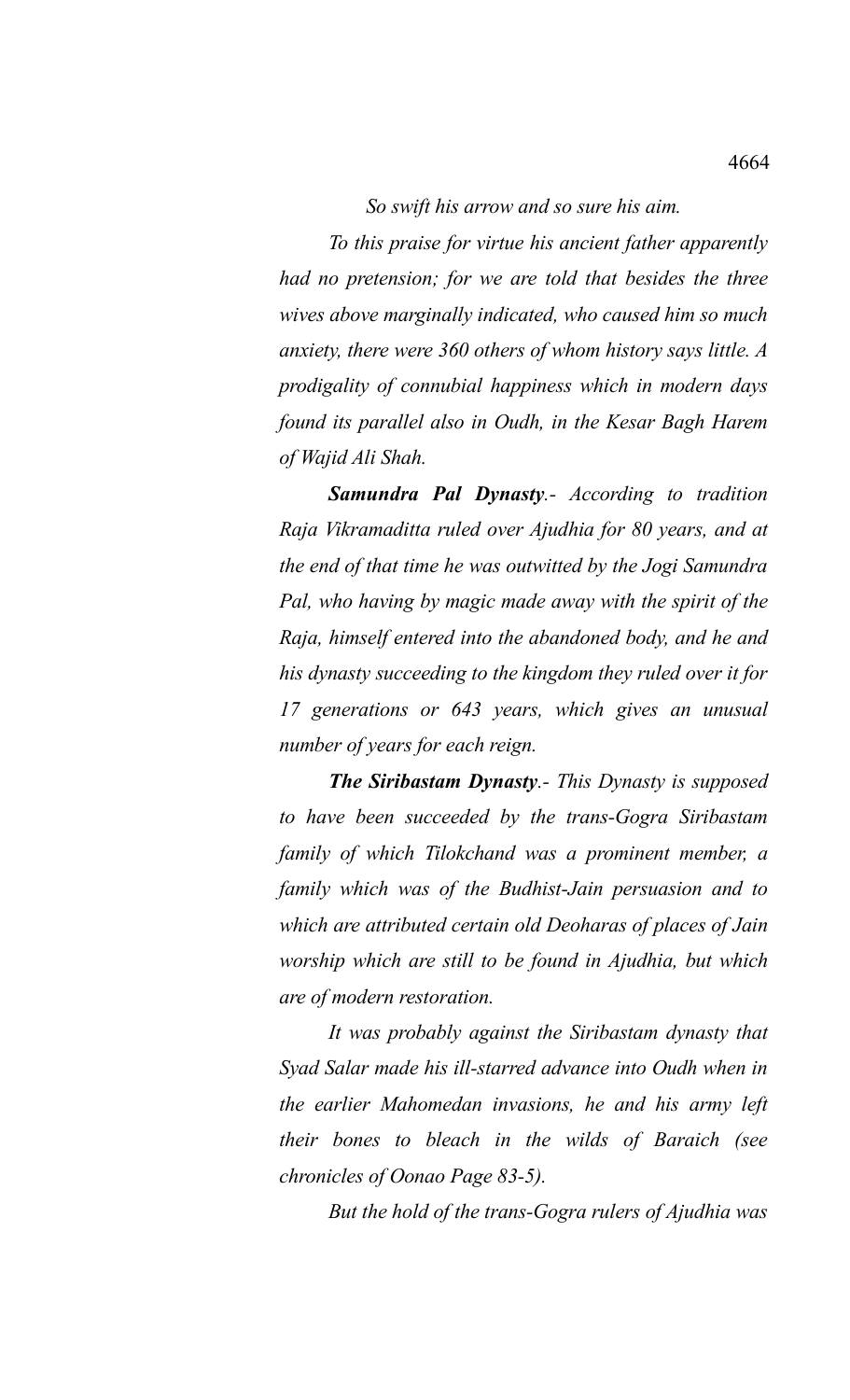*soon after this lost, and the place passed under the sway of the Rajas of Kanouj. Their power however, according to hazy tradition seems for a time to have been successfully disputed by the Magadh dynasty, whose temporary rule is still acknowledged. . . . .*

*The Kanouj dynasty.-Subsequently to this the Mahamedans made another partial advance into Hindostan in alliance with Kanouj whose Raja it again restored to sovereignty; but in these parts this sovereignty was altogether repudiated, and minor local rulers sprang up throughout the land, and a period of territorial confusion then prevailed which was only finally terminated by the Mahamedan conquest. A copper grant of Jai Chand the last of the Karouj Rahtors, dated 1187, A.D. or 6 years before his death, was found near Fyzabad when Colonel Caulfield was Resident of Lucknow. See A.S. Jour. Vol. X. Part I 1861.*

*Sir H. Elliot mentions that on the occasion of Bikramajit's visit to Ajudhia he erected temples at 360 places rendered sacred by association with Rama. Of these shrines but 42 are known to the present generation, and as there are but few things that are really old to be seen in Ajudhia, most of these must be of comparatively recent restoration. A list of these shrines is given as Appendix A as well as of numerous Thakur-dwaras &c. which have been, or are daily being built by different nobles of Hindostan to the glorification of Ramchandar, his generals and other members of his royal race, to the glorification of Ramchandar, his generals and other members of his royal*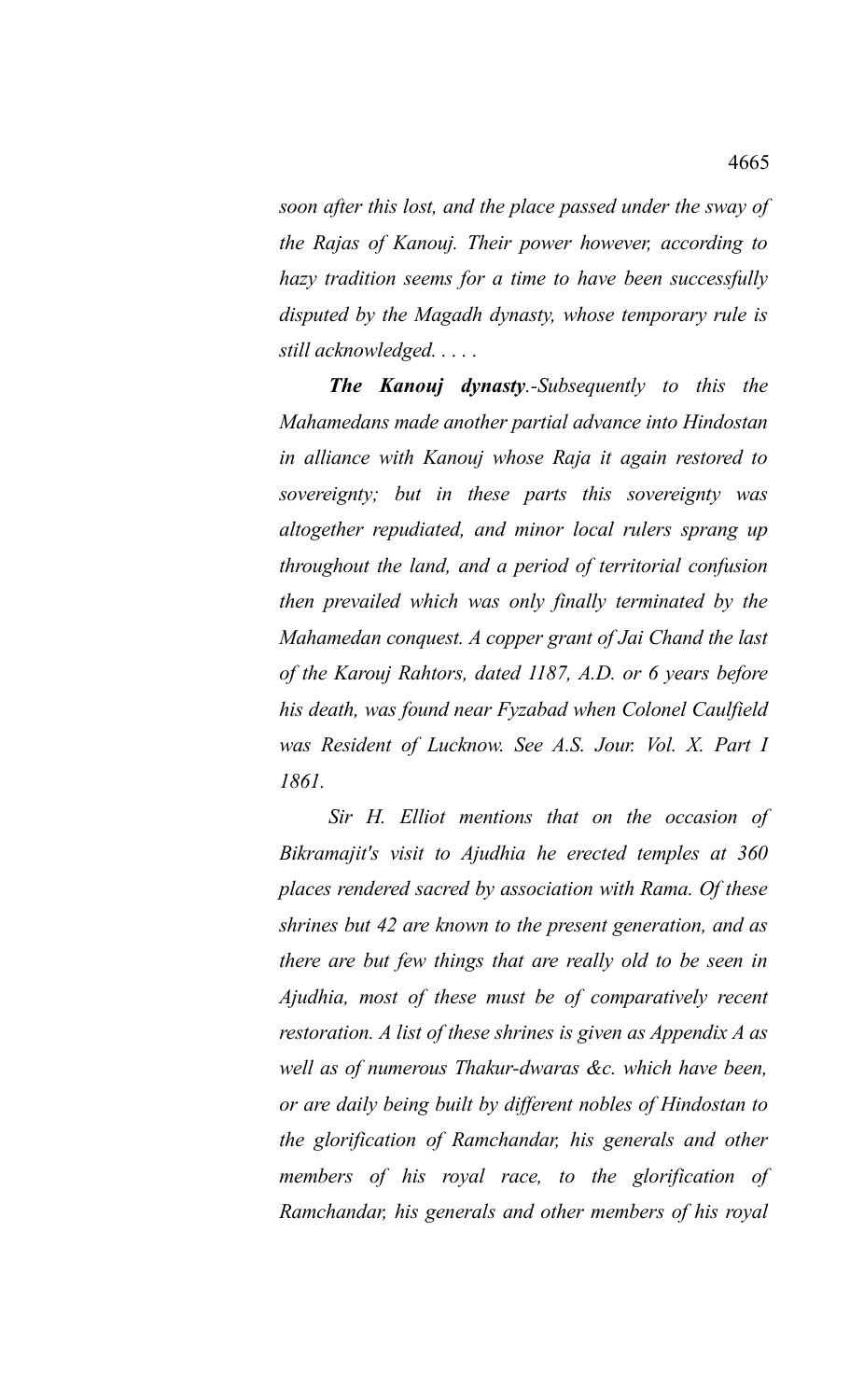*race. There are also six Mandirs of the Jain faith to which allusion has already been made.* 

*The cradle alike of Hindus, Budhists and Jains.-It is not easy to over-estimate the historical importance of the place which at various times and in different ages has been known by the names of Kosala, Ajudhia and Oudh; because it may be said to have given a religion to a large portion of the human race, being the cradle alike of the Hindus, the Budhists, and the Jains.* 

*In the earliest ages, the Hindus were divided into the two great lines of solar and lunar Chhatris, from whom all other Chhatris are, by courtesy, descended; and of the former line Kosala was at once the Kingdom and Capital. Of this territory Ikshawaku was the first solar King. When he lived is chronologically unknown, but Hindu Mythology takes him back to within a few removes of Brahma, the Creator. Thirty sixth in descent from Ikshawaku was Rama, the typical Chhatri subjugator of the South, and the glory of Ajudhia; the contemporary perhaps of Solomon, who was followed by some sixty more of his line before it became obliterated.* 

*Of Budhism too, Kosala has without doubt, a strong claim to be considered the mother. Kapila and Kasinagara both in Gorakhpur and both of that country (Kosala) are the Alpha and Omega of Sakya Muni, the founder of that faith. It was at Kapila that he was born; it was at Ajudhia that he preached, perhaps composed those doctrines which have conferred upon him a world-wide fame; and it was at Kasinagara that he finally reached that much desiderated*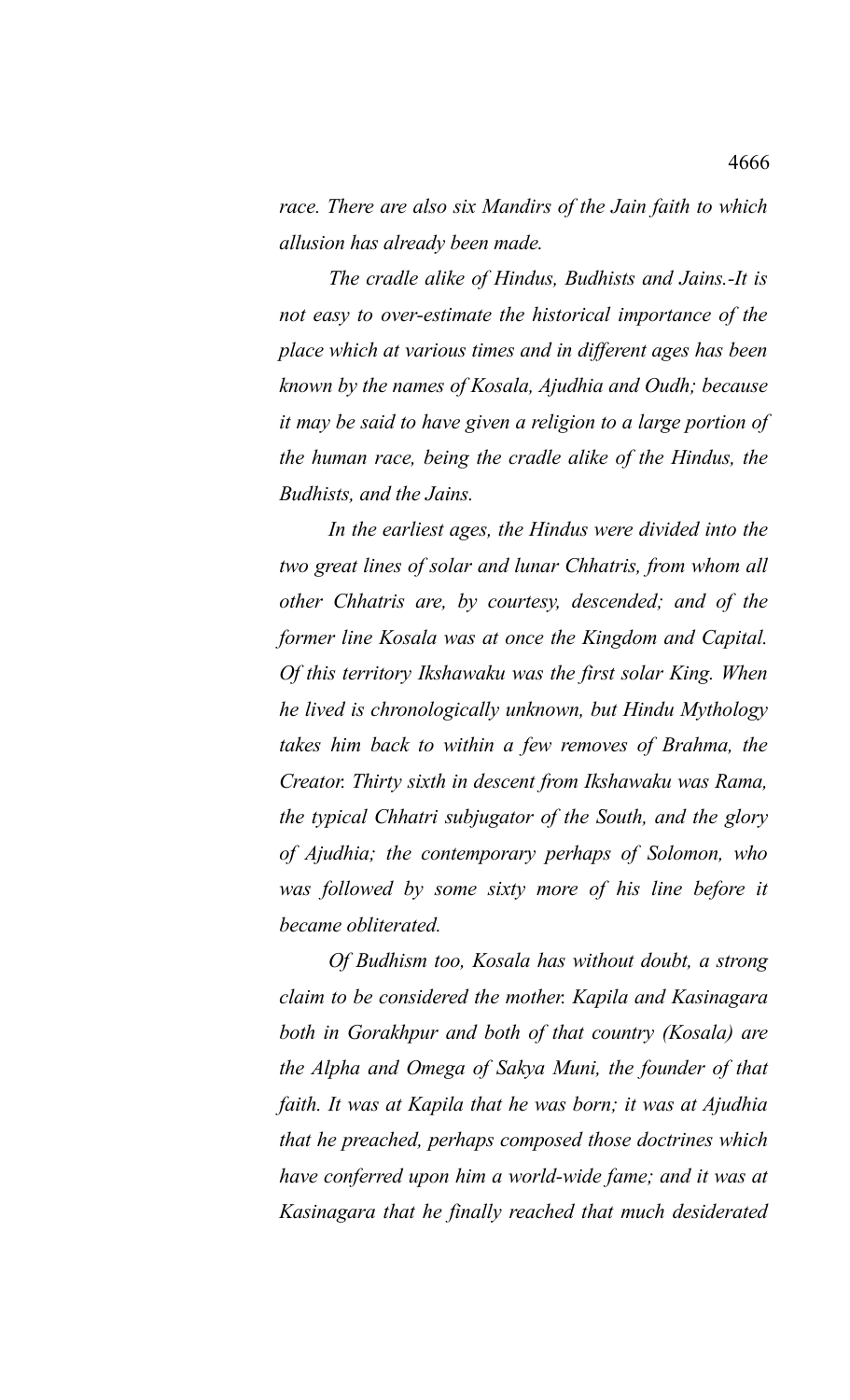*stage of annihilation by sanctification, which is known to his followers as Nirvana B.C. 550.* 

*Again it is in Ajudhia that we still see pointed out the birth-place of the founder as well as of four other of the chief-hierarchs of the Jain faith. Here it was that Rikabdeo of Ikshawaku's royal race matured the schism, somewhat of a compromise between Brahminism and Budhism, with which his name will ever be associated.* 

*In Ajudhia then, we have the mother of the Hindus, as typified by Rama, the conqueror of the South; of the Budhists, as being the scene of the first great protest against caste by the originator of a creed whose disciples are still counted by millions; and of the Jains, as being the birth-place of the originator of doctrines which are still revered by several of our most influential mercantile families.* 

*There are two traditions of the Jains that are at least curious. The one has just been mentioned that the founder of the Jain creed was of the Ajudhia solar race: the other, and it is maintained by the Khattria also, that only such Chhatris as are descended from Jains are pure. There is here a good deal of room for speculation. Abu was the fountain head of the Jain faith; there the founder of that faith lived and died, and on that mount there is still a temple to is revered memory nearly 1000 years old. It was at Abu too, it will be remembered, that a convocation of the gods recreated the Agnicula quartet of Chhatris, to put down the Budhists and atheists who had overrun the country. May not this mythical recreation point to the*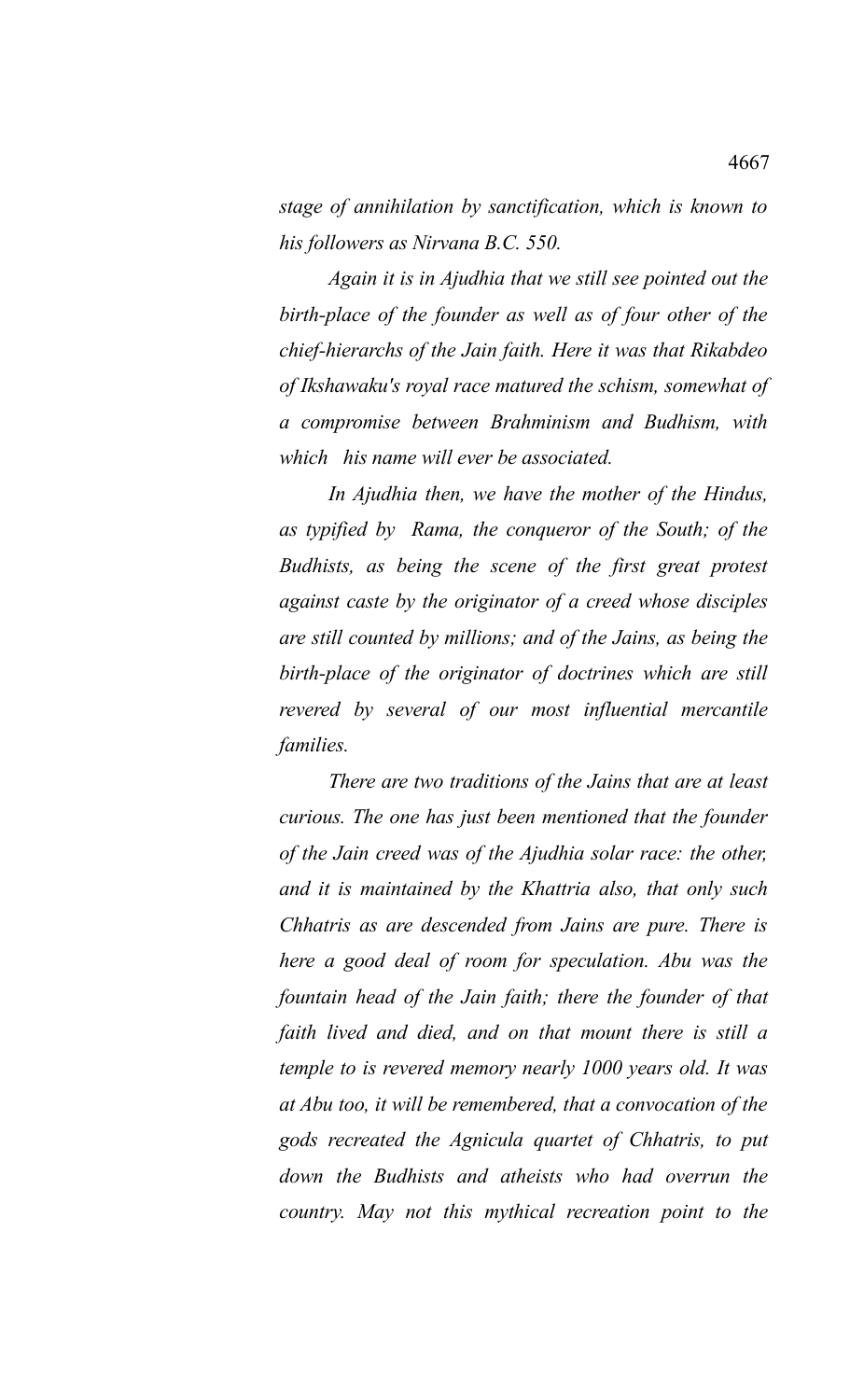*revival of Brahminism in even the very stronghold of the Jain faith? It is with this agnicula recreation on mount Abu that many of the oldest of our Chhatri clans seek to connect their origin. Such a recreation is of course absurd, but it is not absurd to suppose that Abu, peopled with the descendants of Ikshawaku, a solar prince of Oudh, may have been the scene of a Brahminical revival which spread far and wide, reaching in time the Chauhans of Mainpuri, and through one of them, Bariar Singh, the founder of at least 4 of our present chief families, extending itself into eastern Oudh also, where the darkness of the Magadh period was yet represented by the disbelieving caste neglecting Bhars.* 

*The Sarju.- The origin of the river Sarju is highly fanciful. On an occasion of mirth tears of joy flowed from the eyes of Narain, the Supreme Being, which were reverently saved from falling to the ground by Brahma, the Creator, who caught them in his watercan (Kamandal) and carefully deposited them in the Mansarwar lake. When the city of Ajudhia had been fairly established the people longed for the sight of flowing water, and they made known their wishes to the far famed Local Divine Vasisht Muni (the ancestor of the Vasisht tribe of Brahmins). The latter entered into the spirit of their wishes and by severe penance and sacrifices to Brahma, the tear-preserved waters of Mansarwar were made to flow past the city of bliss. For these reasons the Sarju is still sometimes fancifully called the Vasisht-ki-kunnya, or the Vasisht nymph, and also Vasisht Gunga.*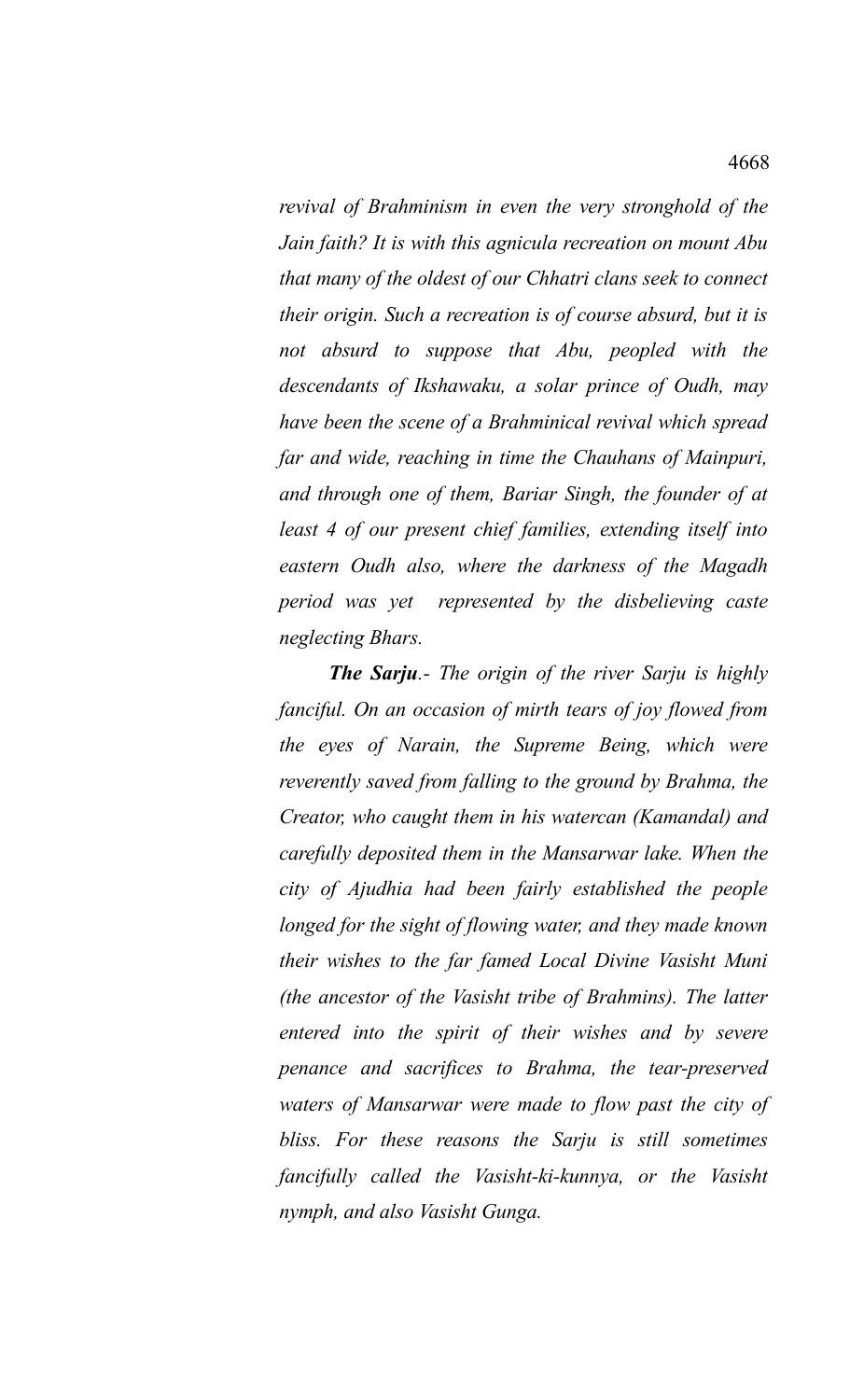*The Ajudhia Mahatum.-No account of Ajudihia would be complete which did not throw some light on the Ramayan and the Ajudhia Mahatum. Of the former of these works, I need not speak, for through the writings of Wheeler, Cust, Monier Williams &c. most readers are familiar therewith. I will therefore confine my remarks to the Ajudhia Mahatum, which is comparatively unknown.* 

*This work was prepared to the glorification of Ajudhia according to some, by Ikshawaku of the Solar race, while others with more probability aver that it is a transcript from the Askundh and Padam Purans, and is not the production of any Raja. Be that as it may it is well that the essence of the work should be made available to the public, and in this view Mr. Woodburn c.s. has been good enough to make a connected abstract for me, from a literal translation which I had made some years ago. This abstract is given as Appendix B.*

*Limits of Oudh.- It is not always easy to comprehend what is meant by the Oudh or Ajudhia of ancient times, for that territory has been subjected to many changes. So far as these are known to me, I give them below-*

*The Oudh of Rama.- Such intelligent natives as Maharaja Man Singh have informed me that at this period Oudh was divided into five portions, thus :- (1) Kosala or Utar Kosala, which included the present Trans-Gogra districts of Gorakhpur, Busti, Gondah and Baraich, (2) Pachhamrath, which included the country between the rivers Gogra and Gomti, extending westwards from Ajudhis*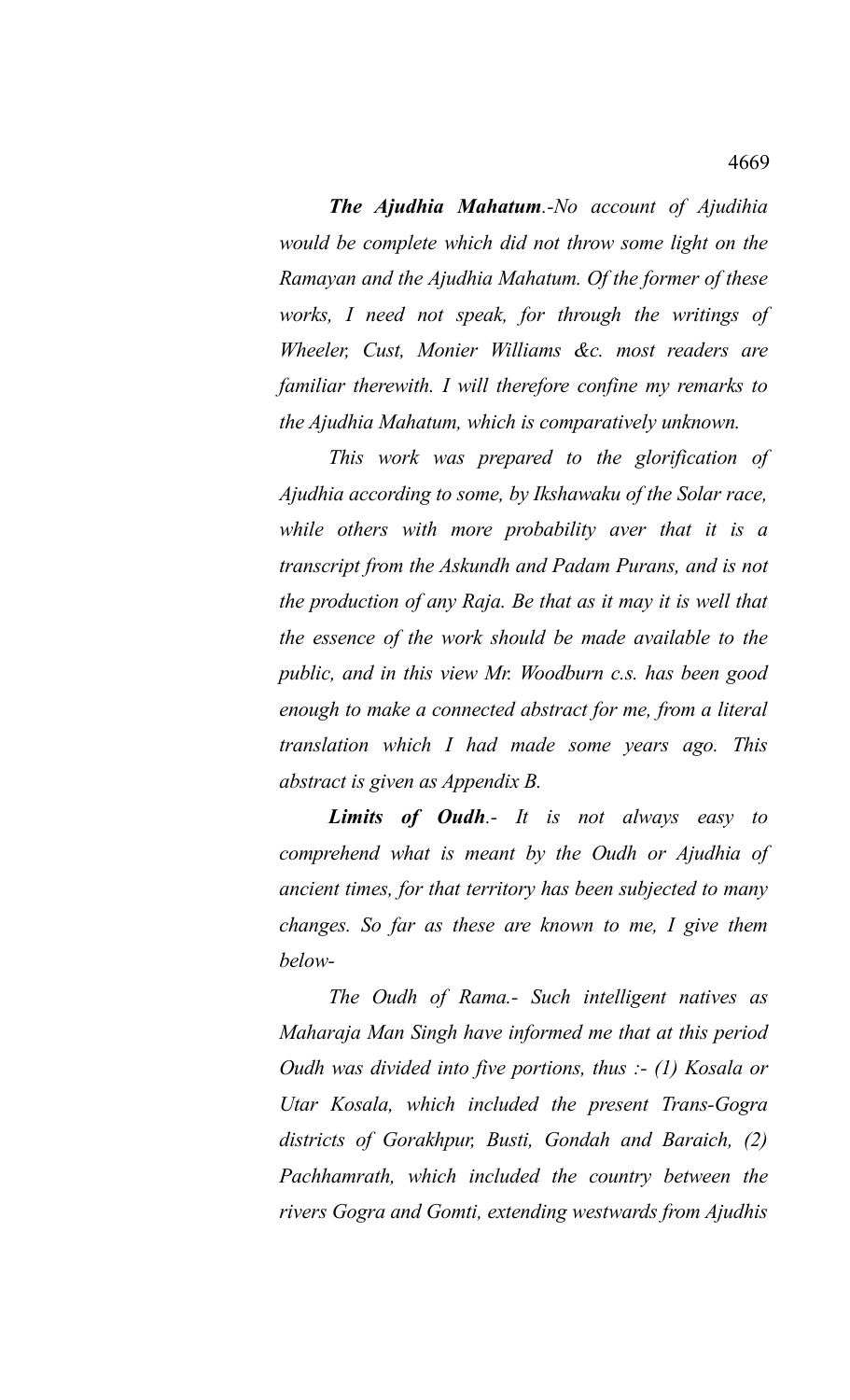*to Nimkhar in Sitapur. (3) Purabrath, or the territory between the same rivers, extending eastwards towards Jaunpur, the limit not being traceable. (4) Arbar being the country around Pertabgurh, lying between the rivers Gomti and Son, probably the same that it still known as Aror or Arwar : and (5) Silliana, which included some portion of the Nepal hills running along the then Oudh frontier.*

*The Oudh of Akbar.- Mention is made of the title of Subadar of Oudh as early as A.D. 1280, and it was one of the 15 Subas or Governorships into which Akbar subdivided the empire in 1590 A.D. The Mahamadan attempt to change the name from Oudh to Akhtarnagar, never seems to have succeeded fully.* 

*The boundaries of the old Suba differed materially from those of the present day, and a large part of what is now the eastern portion of the Province, including Tanda, Aldemau, Manikpur, &c. was not in those days included in Suba Oudh, but in Allahabad. According to the Ain-i-Akbari the Suba then extended from and inclusive of Sirkar Gorakhpur, to Kanouj, and from the Himalayas to Suba Allahabad, 135 kos by 115 kos.* 

*Suba Oudh contained five Sirkars, viz. (1) Oudh; (2) Lucknow; (3) Baraich; (4) Khyrabad; and (5) Gorakhpur. The details of these are given below, but they are only approximately correct, and in regard to some places my information is incomplete.* 

*The Oudh of Shuja-ud-Dowlah.-At this period Gorakhpur and Azimgarh were of the Province, and with the co-operation and aid of the English, Kurra, Allahabad*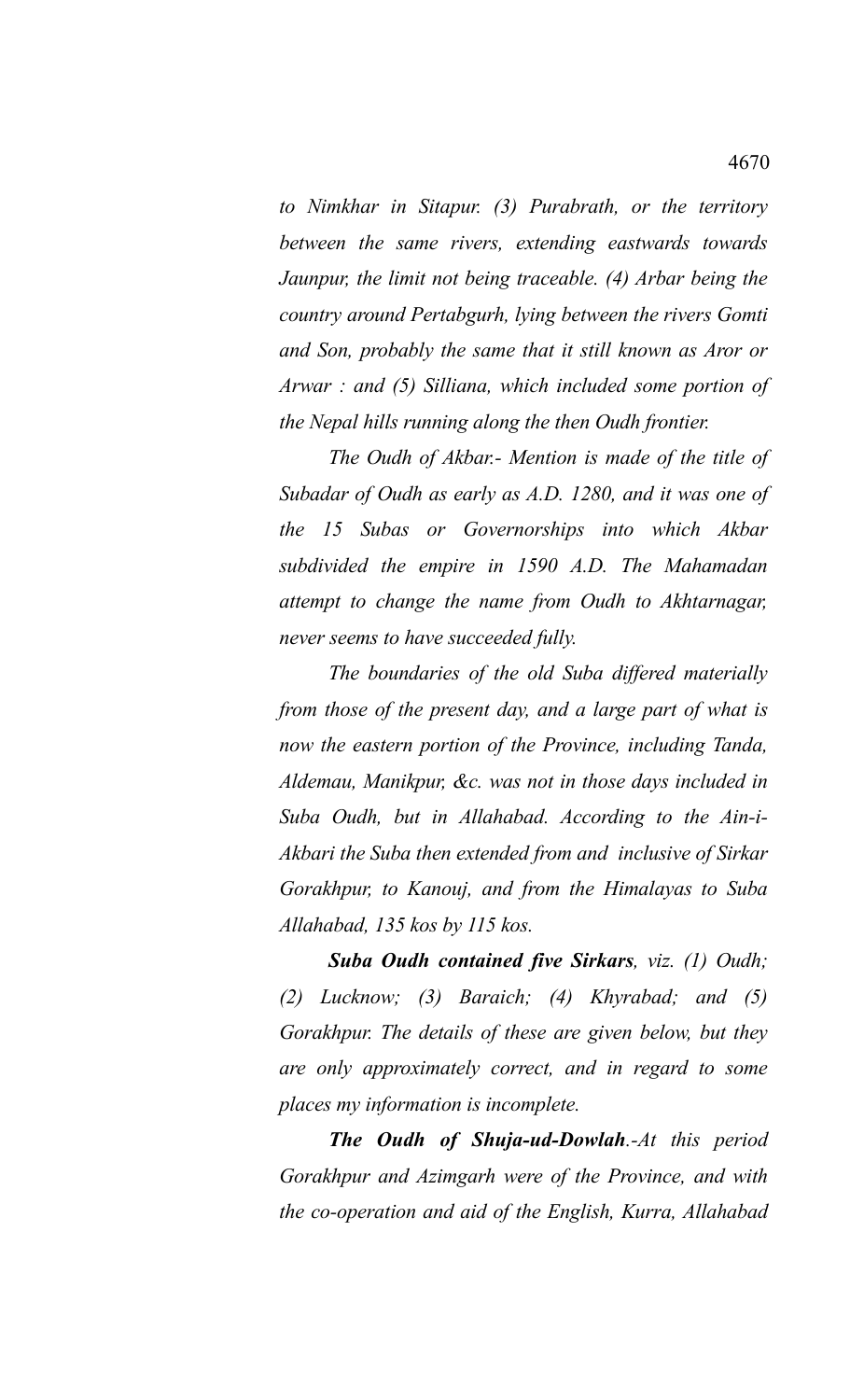*and Rohelkhund wee added to it, Ghazipur and Benares were made over to the English during this reign.* 

*The Oudh of Sadut Ali.- In this reign the province was reduced by the transfer to the British by treaty, of Rohelkhund, Allahabad, Farrakabad, Mainpuri, Etawa, Gorakhpur, Azimgarh, Cawnpur and Fattehpur, and in Ghazi-ud-din Haidar's reign which followed, the Nepal Terai, given back by Lord Canning after the Mutiny, was added by us to the Kingdom. So, with the exception of some changes of Parganas for mutual convenience, on the Allahabad, Gorakhhpur and Rohelkhund frontiers, the Province remained till we acquired it in 1856.* 

*The town of Ajudhia comprised the lands of four entire mauzas, (Barehta, which has been washed away, Faridipur, Bagh Kesari Singh and Rowza Shah Juran) and portions of three others; (Ranupali, Miraapur and Derabibi;) besides Kasbah Kirki. It contains the 26 mohallahs marginally named.*

*1. Bazar Sherganj 2. Kythanna 3. Gariwan Tollah 4. Bhararia Tollah 5. Babhan Kuliah 6. Bazdari Tollah 7. Vashist Kund 8. Tenrhi Bazar 9. Syudwara 10. Shekhana 11. Mirapur 12. Kundurpura 13. Shah Madar 14. Kaziana 15. Begampura 16. Buxaria Tollah 17. Durbar Dwara 18. Panji Tollah 19. Dorahe Kuan 20. Dhana Mandi 21. Alamganj 22. Kattra 23. Moghalpura 24. Surgadwar 25. Hateh Surat Singh 26. Urdu Bazar"*

**4258**. About the Janamsthan and other temples/Babar's mosque and the dispute amongst the two communities, P. Karnegy has written on pages 20 and 21 as under :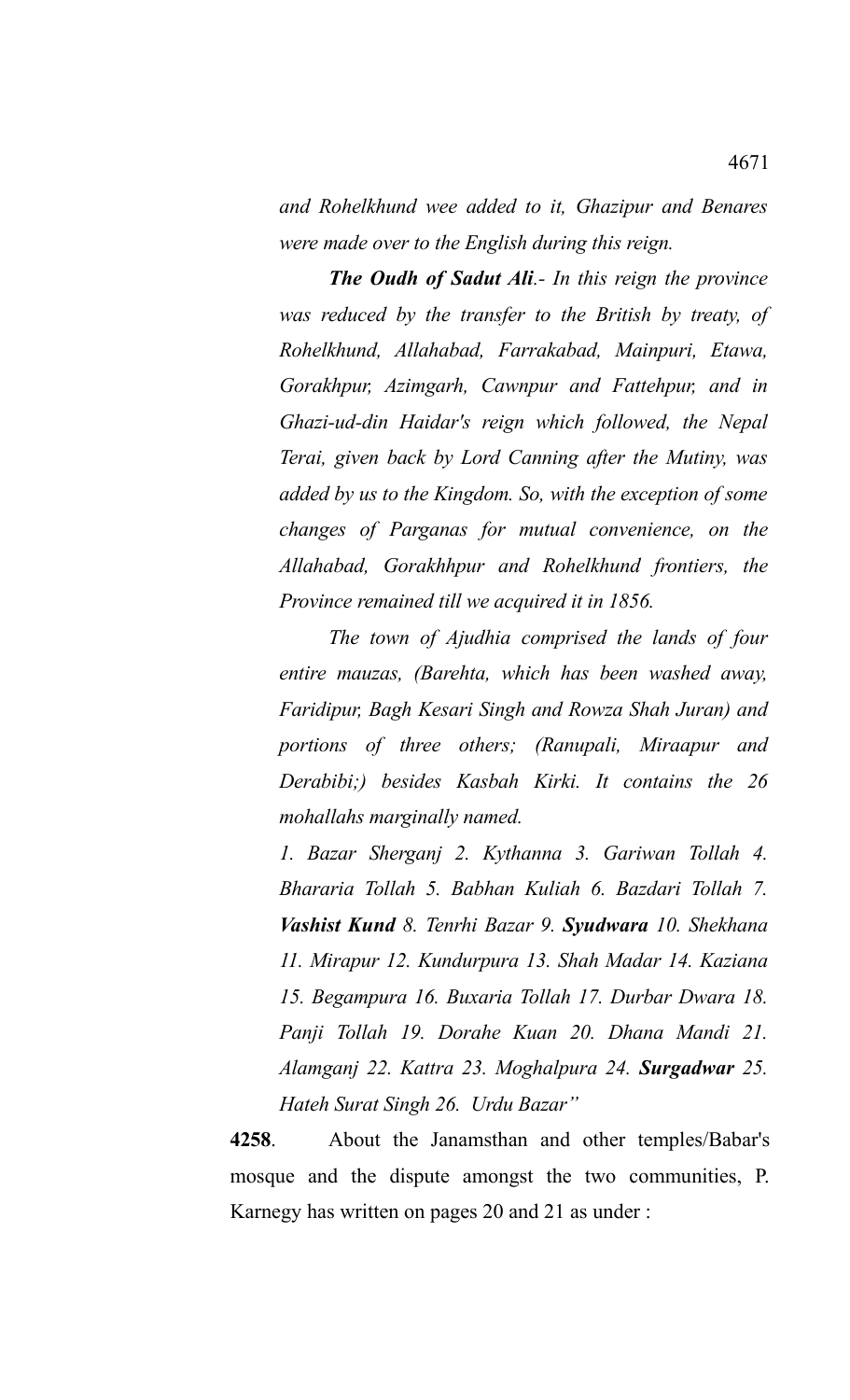*The Janamsthan marks the place where Ram Chandra was born. The Sargadwar is the gate through which he passed into Paradise, possibly the spot where his body was burned. The Tareta-Ke-Thakur was famous as the place where Rama performed a great sacrifies, and which he commemorated by setting up there images of himself and Sita.* 

 *If Ajudhia was then little other than a wild, it must at least have possessed a fine temple in the Janamsthan; for many of its columns are still in existence and in good preservation, having been used by the Musalmans in the construction of the Babari Mosque. These are of strong close-grained dark slate-colored or black stone, called by the natives Kasoti (literally touch-stone,) and carved with different devices. To my thinking these strongly resemble Budhist pillars that I have seen at Benares and elsewhere. They are from seven to eight feet long, square at the base, centre and capital, and round or octagonal intermediately.* 

*Hindu and Musalman differences.-The Janamsthan is within a few hundred paces of the Hanuman Garhi. In 1855 when a great rupture took place between the Hindus and Mahomedans, the former occupied the Hanuman Garhi in force, while the Musalmans took possession of the Janamsthan. The Mahomedans on that occasion actually charged up the steps of the Hanuman Garhi, but were driven back with considerable loss. The Hindus then followed up this success, and at the third attempt, took the Janamasthan, at the gate of which 75 Mahomedans are buried in the "Martyrs' grave" (Ganj-Shahid.) Several*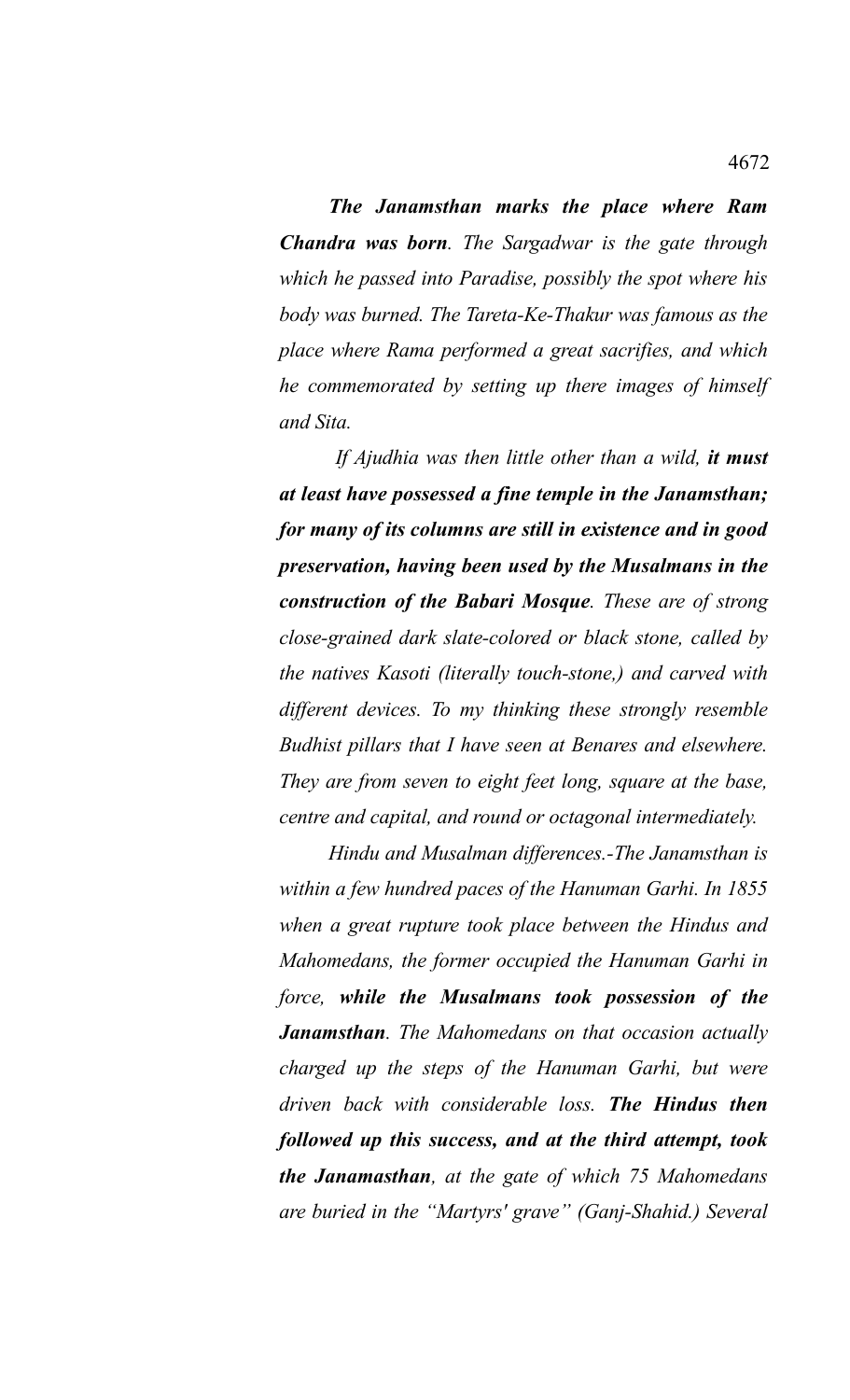*of the King's Regiments wee looking on all the time, but their orders wee not to interfere. It is said that up to that time the Hindus and Mahomedans alike used to worship in the mosque-temple. Since British rule a railing has been put up to prevent disputes, within which in the mosque the Mahomedans pray, while outside the fence the Hindus have raised a platform on which they make their offerings.* 

*The two other old mosque to which allusion has been made (known by the common people by the name Nourang Shah, by whom they mean Aurangzeb,) are now mere picturesque ruins.* 

**4259**. About other temples or religious places of Jains and Buddhists, he has also given certain facts which we are omitting at this stage. He has referred to the inscriptions found on the building in dispute on page 27 under Section VI.-Concluding Remarks Para (IV) under the heading "Buildings" which reads as under :

*"(IV.) Buildings.- Of these we have; (1) the enshrined tomb of Syad Masud Behani, in the village of Behawan, Pargana Birhar, a reputed follower pf Suad Salar, A.D. 1030; (2), the tomb at Ajudhia, of Makhdum Shah Juran-Ghori, a lieutenant it is alleged, of Shahab-ud-din Ghori, the conqueror of Dehli and Kanauj, A.D. 1192-4; (3), the tomb at Ajudhia of the Sharki period, perhaps of Khawaja Jahan, the founder of the Jaunpur dynasty himself, who died A.D. 1399; (4), the enshrined tomb of Makhdum Ashraf at Kachhocha, the author of the Lataif-i-Ashrafi, and the contemporary of Ibrahim Shah of the Sharki*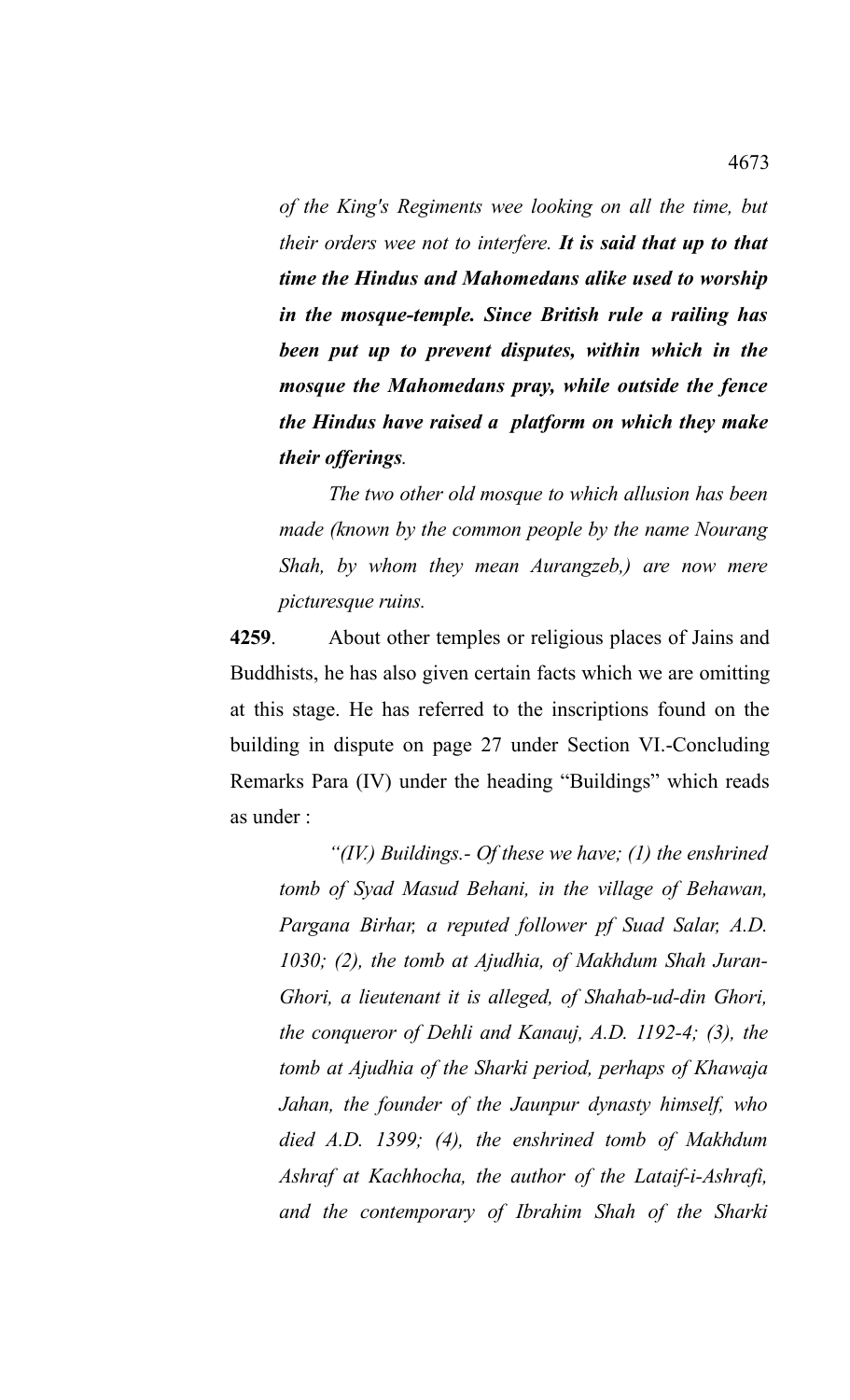*dynasty, A.D. 1401-40; (5), Babar's mosque with stone inscriptions in Ajudhia, date A.D. 1528, and stone columns of infinitely greater antiquity; (6) the stonefaced fort of Salemgarh on the Gumti, a stronghold of Salem Shah, A.D. 1545-53; (7), the fort and bridge with stone inscriptions, at Akbarpur, a resting place of the Emperor Akbar, A.D. 1556-86; (8), the mosque of Alamgir (Aurangzeb) at Ajudhia, A.D. 1658-1707; (9), and lastly, the more modern buildings of Fyzabad, such as the Dilkusha, the forst, &c., mostly of Shuja-ud-dowlah's time, A.D. 1753-75"*

**4260**. The report is said to have been signed in October 1870 by Sri P. Carnegy at Faizabad. Appendix-A (Ex. A-10, Suit-4) of the Book **P. Carnegy's Historical Sketch** gives the list of sacred places in and about Ayodhya and the same has been placed before us elaborately by both the side.

**4261**. Besides, there is a site map of Fyzabad Municipality which is also part of the book and has been sited by the parties showing the position as it was in 1870. It is appended as **Appendix 6**.

**4262**. They also placed before us **Appendix-B** (Paper No.258 C1/1) which is under the heading of report on "Ajudhia Mahatum" and reads as under :

## *"APPENDIX-B.*

## *EPITOME OF THE "AJUDHIA MAHATAM," WHICH AGAIN IS TAKEN FROM THE PURANS*

*The holy city of Ajudhia, of saving virtues and ancient renown, was built they say by Brahma, and given to his eldest son for an earthly dwelling-place. The earth*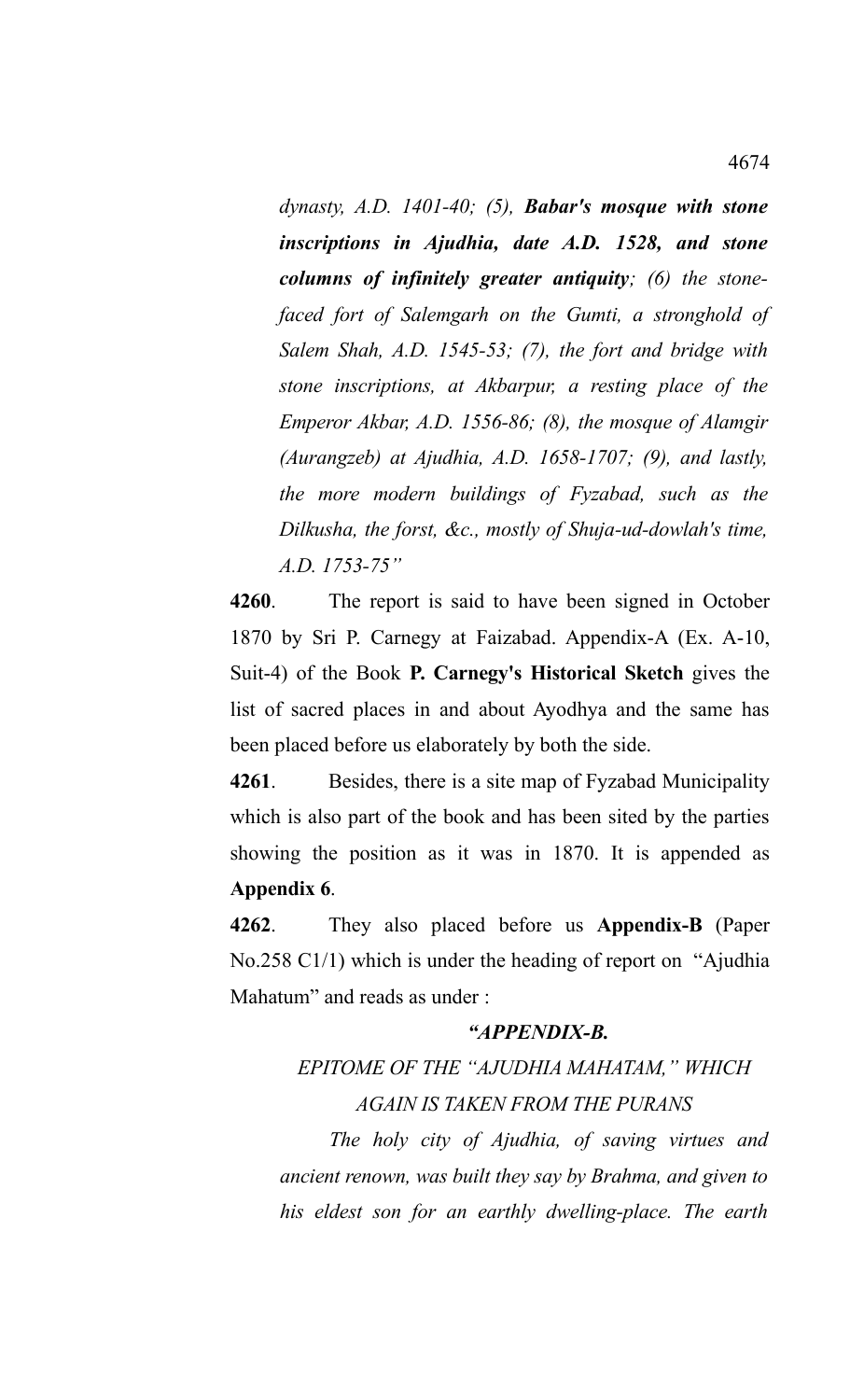*being but transitory, Brahma laid the foundation in his own discus, the Sudarsan Chakra, which still gives its shape to the city. On this was reared a stately capital for the son of God, and it was presented to him complete, fitted, declare the chronicles, with shrines, places, roads, markets, gardens, and fruit trees, glittering with jewels, and resounding with the melody of birds. Its men and women were holy, as befitted the subjects of a Divine King, and their righteousness was rewarded by incalculable wealth in elephants and oxen, horses and chariota. Its boundaries were fixed by the Sarju, and the Tons, and from Lachman Kund a jojan to the east and to the west.*

*In this city was supposed to reside a sanctifying virtues of extraordinary efficacy. When a man merely projected a pilgrimage to it, he purchased the salvation of his ancestors. Every step he took on his way had the efficacy of an aswa-medha jug. To him, who gave a pilgrim the road expenses of the journey, was assigned a passport to heaven with all his sons and grandsons. To him, who provided a weary pilgrim with conveyance, was promised a passage to the divine abodes in the chariots of the Gods. He, who fed a hungry pilgrim, reaped the benefit of many oblations at Gya and ablutions at Prag, and earned for his forefathers an eternity of happiness. He who anointed a pilgrim's feed with on, would obtain his desires in both worlds. The mere sight of Ajudhia absolved from all trivial sin. To journey to it measuring the way with the outstretched body was penance, which atoned for the most heinous crime. The water of the Sarju washed away sin;*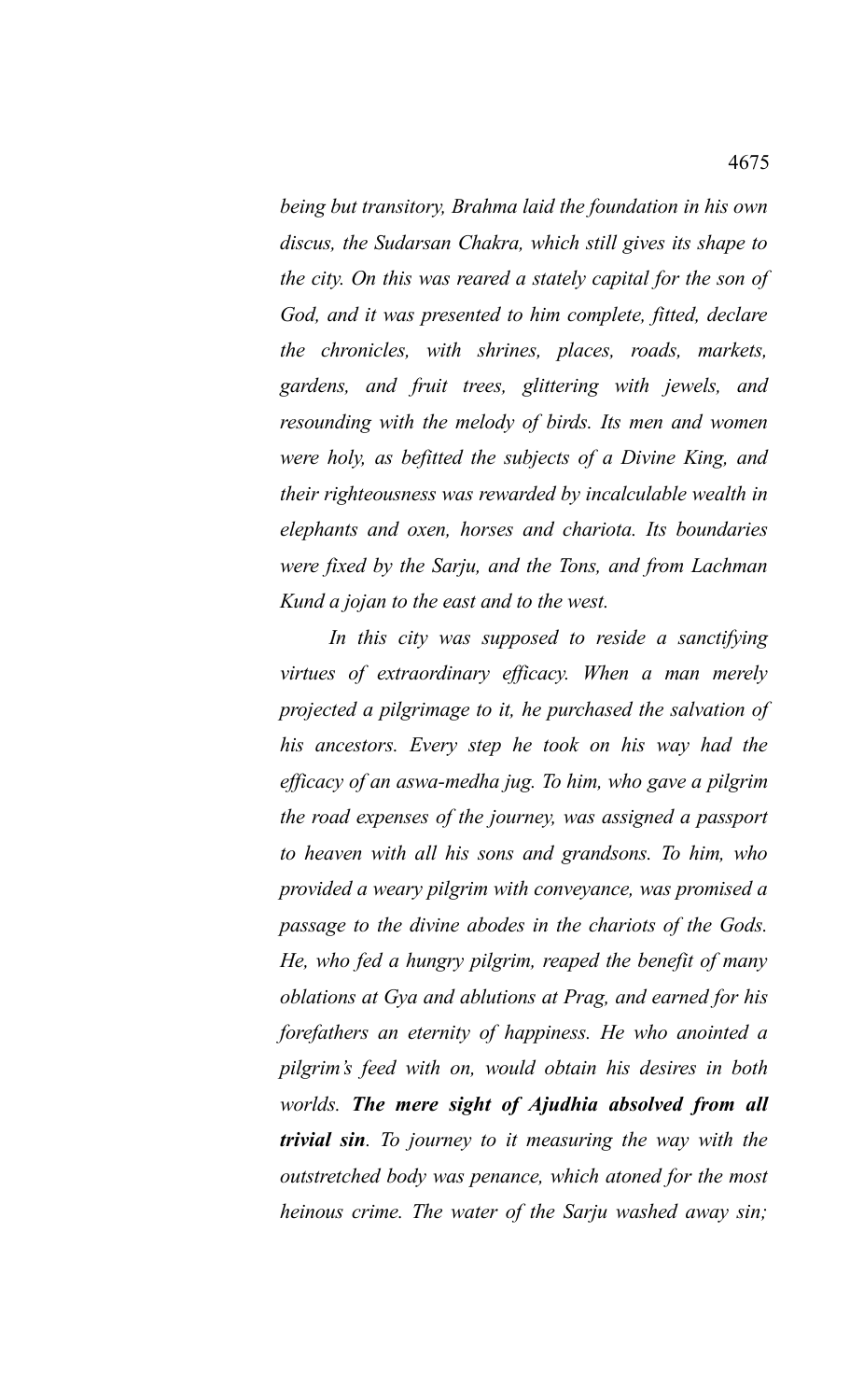*obeisance to it removed all worldly trouble. He who lived in Ajudhia, redeemed his soul from the pains of transmigration; a residence of a night rehabilitated a man. Who had been degraded in his caste. Seven holy placed in India made up the body of Vishnu, and the boastful priest aver that Ajudhia was the head.* 

*Similarly sacred was the origin of the Sarju. In the beginning of creation a lotus sprang from the naval of Narayana, which gave birth to Brahma. Then Brahma worshipped Narayana, and when he had worshipped fro a thousand years, Vishnu, gratified by such devotion, blessed him, with tears of affection in his eyes. The adoring Brahma caught the dropping tears in the hollow of his palm, and stored them in a wooden vessel, which he kept next his heart. Ages after, Manu, the first of the solar race, was king in Ajudhia. His son Iksawaku was so studious in his devotions, that the great Brahma, pleased, told him to ask a boon. Ikshwaku asked for a holy river, and Brahma gave him the treasured tears of Narayana, which thenceforward flowed as the Sarju. The bank of his river, nominally for a distance of 318 yards, bears the name of Swargdwar, the gate of Heaven. The Purans affirm it to be the holiest spot on earth. He who dies there passes straight to heaven, receiving the pardon of the sins of a thousands births. Even Mahomedans, even animals, birds and insects, obtain there in death salvation in an eternal life with the Gods.* 

*In the gate of heaven are seven "Hars" or representations of Vishnu, Gupt Har, Chandra Har, Chakra*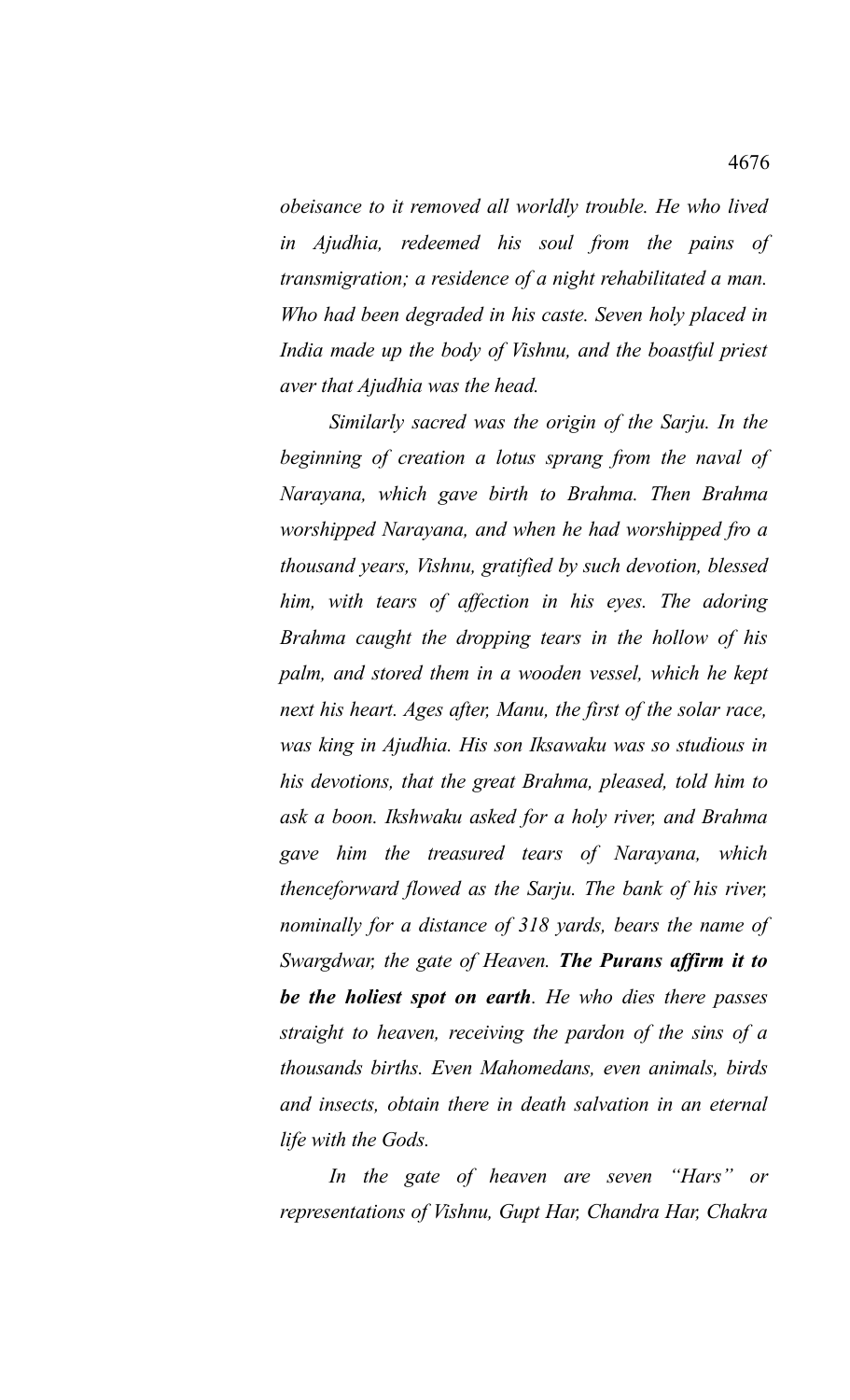*Har, Vishnu Har, Dharma Har, Belma Har and Pun Har.* 

*Chandra Har was fixed by Vishnu in honour of the moon, who had at that spot ended her pilgrimage and offered her prayers. Ho gets himself shaved there, fasts, bathes, and then visits Chandra Har, has his capital sins washed away and is secured of heaven. The season of greatest efficacy is the full moon of Jeth.* 

*The only other important Har is the Dharma Har, but between the two Hars is Nageshwar, the origin of which was this:-Kush, the son of Ramchandr was bathing in the river, Kamudti, the sister of Sakun, a serpent that inhabited the Sarju, became enamoured of the handsome Kush, and stole his bracelet for a love-token. The bracelet was one on which Kush set great value, and when he discovered his loss on reaching the shore, in his rage he fitted to his bow an arrow of fire wherewith to dry up the waters of the offending Sarju. The Sarju fell at his feet for mercy, and denounced the real culprit. Then Kush muttered an incantation over the arrow, and discharged it against the serpent. The serpent with his sister immediately appeared and restored the ornament, praying for forgiveness. The serpent was a worshipper of Mahadeo, and the notforgetful God appeared at this moment to shield his servant. He promised Kush he would grant any boon he asked if the serpent were forgiven, and it was accordingly ordained at the wish of the patriotic Kush, that the presence of Mahadeo should henceforth reside on the spot, and that whoever should bathe at Swargdwar and worship at Nageshwar, should be satisfied in every wish, and enjoy*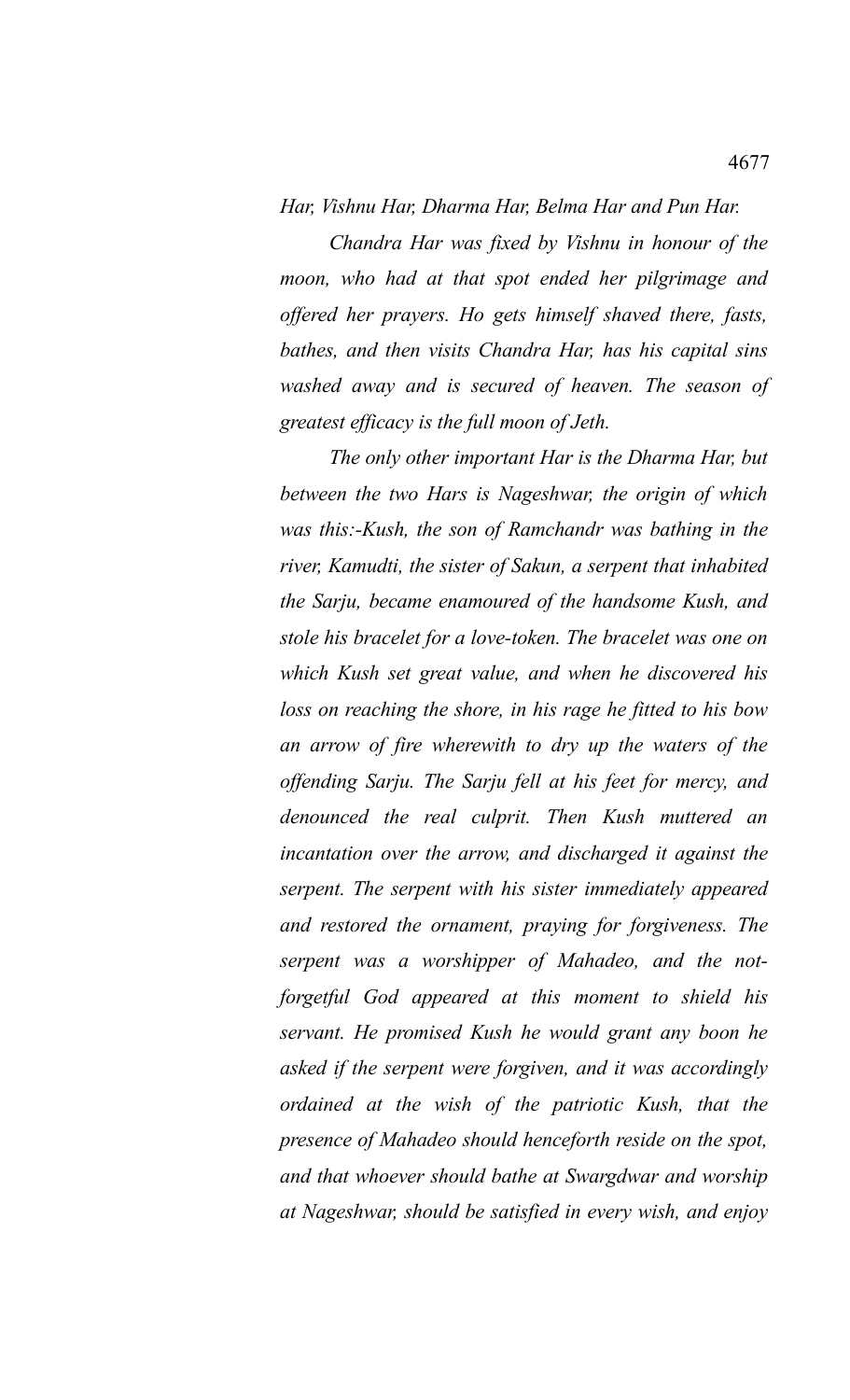*the fruits of an efficacious pilgrimage.* 

*Dharma Har to the Sough-east of Nageshwar takes its name from the God of Virtue and Justice. Dharma composed here a hymn of such transcendent grandeur that Mahadeo decreed that the place should stand consecrated in their joint names, and that whoever should after bathing in the Sarju, read there this hymn, would be blessed with riches and the esteem of his fellows. The holy day at Dharma Har is the 11th of the lunar half of the month Asarh.* 

*Opposite Dharm Har on the river is Janki Ghat, where they bathe on the 3rd of the lunar half of Sawan, and immediately below this is the Ram-Ghat, where the Swargdwar ends; all south of this is called Ajudhia Pith.*

*Behind Ram Ghat is Ram Sabha,where Ram Chandr is believed to sit enthroned, surrounded by his brothers, Sought of it is the Dhawan Kund, in which he who bathes on the 9th of the lunar half of Chait, is freed from all pride. On one occasion Kundani, a saint, had bathed in this pool and was engaged in prayer, when the wind suddenly blew his deer-skin mat into the water. To the astonishment of every one the deer-skin at once assumed the form of a glorious deity, seated on a magnificent throne, and to Ram Chandr the deity gave this history. He was at first a Vaisya, obdurate in his pride of riches and perversely disobedient to the Veds. But one day he unintentionally did a good action. He sprinkled water on a Tulshi shrub. For this he was made a deer, and his skin was given to a pilgrim bound for Ajudhia, and now the skin on touching the water of the*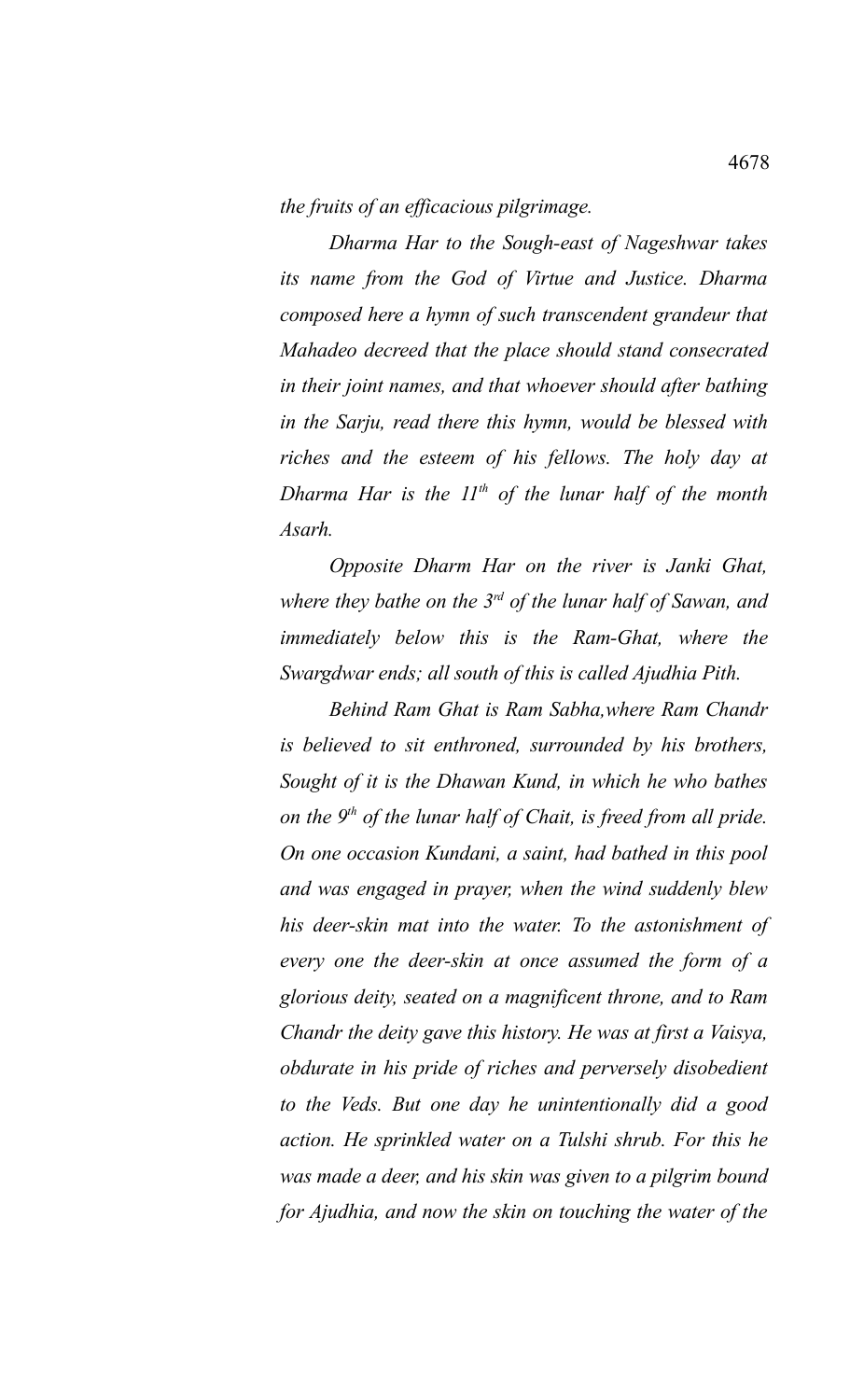*sacred pond had changed into this heavenly body. The glorified shape prayed for admittance to heaven, and straightway passed in a chariot into the regions pf Ram Chandr, "whence there is no returning." It is in this pond, that Raghunathji, as the pandits say, "performs with the tooth brush."*

*In the heart of the city lies the great Ram Kot, the fort of Ram, with its gates guarded by the immortal monkeys who accompanied him on his return from Ceylon. On its western side is the Janam Bhum or Janam Asthan, the birth place of the hero. To visit this on the Ram-Nomi, that sacred ninth which falls in Chait, delivers the pilgrim from all the pains of the transmigration of souls. The virtue of this act is as if the pilgrim had given 1,000 cows, or performed a thousand times the sacrifices of the Raj Suiji or Agin-hotra, "but the fool, who eats on that day shall go to hell, where all the vicious are thrown into boiling oil" They say there was once a band of five thieves, who had been banished from their native country for highway robbery, adultery, murder of cows and other heinous crime. These five men spent their days alternately in robbing pilgrims and in riotous living. A party of pilgrims from Delhi passed through the forest in which was the den of these robbers, and the robbers joined them in the guise of travellers from a far country. But as they neared Ajudhia the guardian-angels of the holy city, who are stationed to prevent the entrances of the deliberately wicked, took visible shape and began to beat the robbers with their clubs. A sage who lived near by, Asit Muni, hearing their*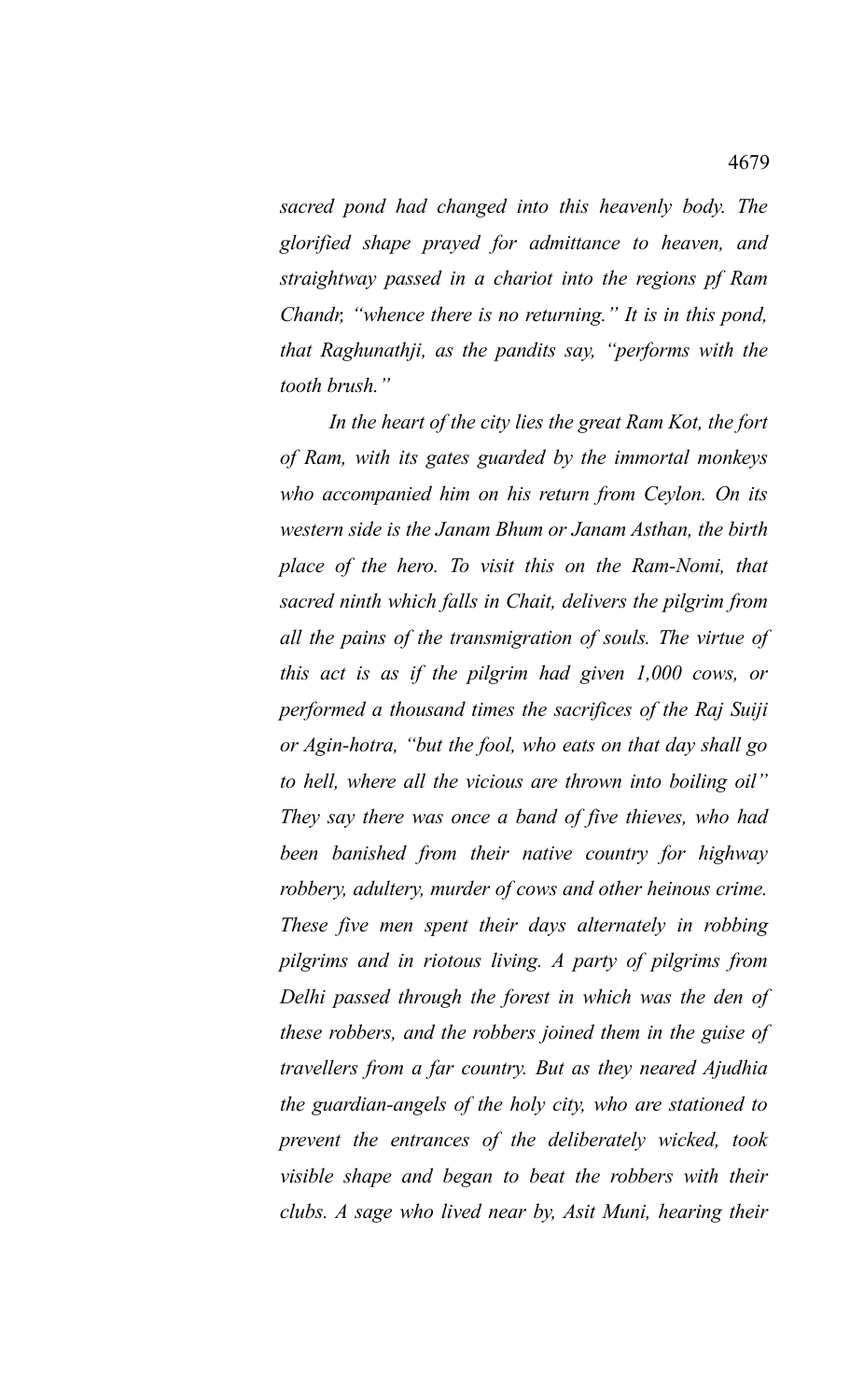*cries, interfered in their behalf. They were released at his intercession, and in gratitude they obeyed their preserver's command to complete the pilgrimage to Ajudhia, and secure salvation by performing the prescribed ritual. As they entered the city Ajudhia appeared as a beautiful goddess, clad in white robes, and attended by her maidens. The men trembled with fear. On a sudden their sins arose before them, shrouded in the blue garbs of mourning, of horrible countenances, red-haired, blear-eyed , misshapen, their iron ornaments clanking like chains. Then the goddess beat the sins, and they fled out of the city and took refuge under a pipal tree, and the thieves went on rejoicing and bathed at Swargdwar, and kept the fast of Nomi, and worshiped at the birthplace of Rama, and they were purified from sin, and Yama called Chitra Gupta and recorder, and their sins were blotted out from the book of the Judge of the dead. Meanwhile the messengers of Yama traversing the earth fell in with the sins of the robbers, standing crying under the pipal tree. On these the messengers took compassion, and prayed of Yama that the sins might be re-united to the robbers. But Yama said that the advantages of bathing at Ajudhia were irrevocable, and retired to mediate on the banks of the Sarju. Ajudhia was pleased with the wisdom of Yama, and the place of his meditation she named Jama Asthal, and appointed a holy day in his honour on the 2nd of Katik, and the sins were destroyed under the pipal tree.* 

*Just beside the birth-place of Rama is the "Kitchen" of Janki-ji. It is the shape like the ordinary*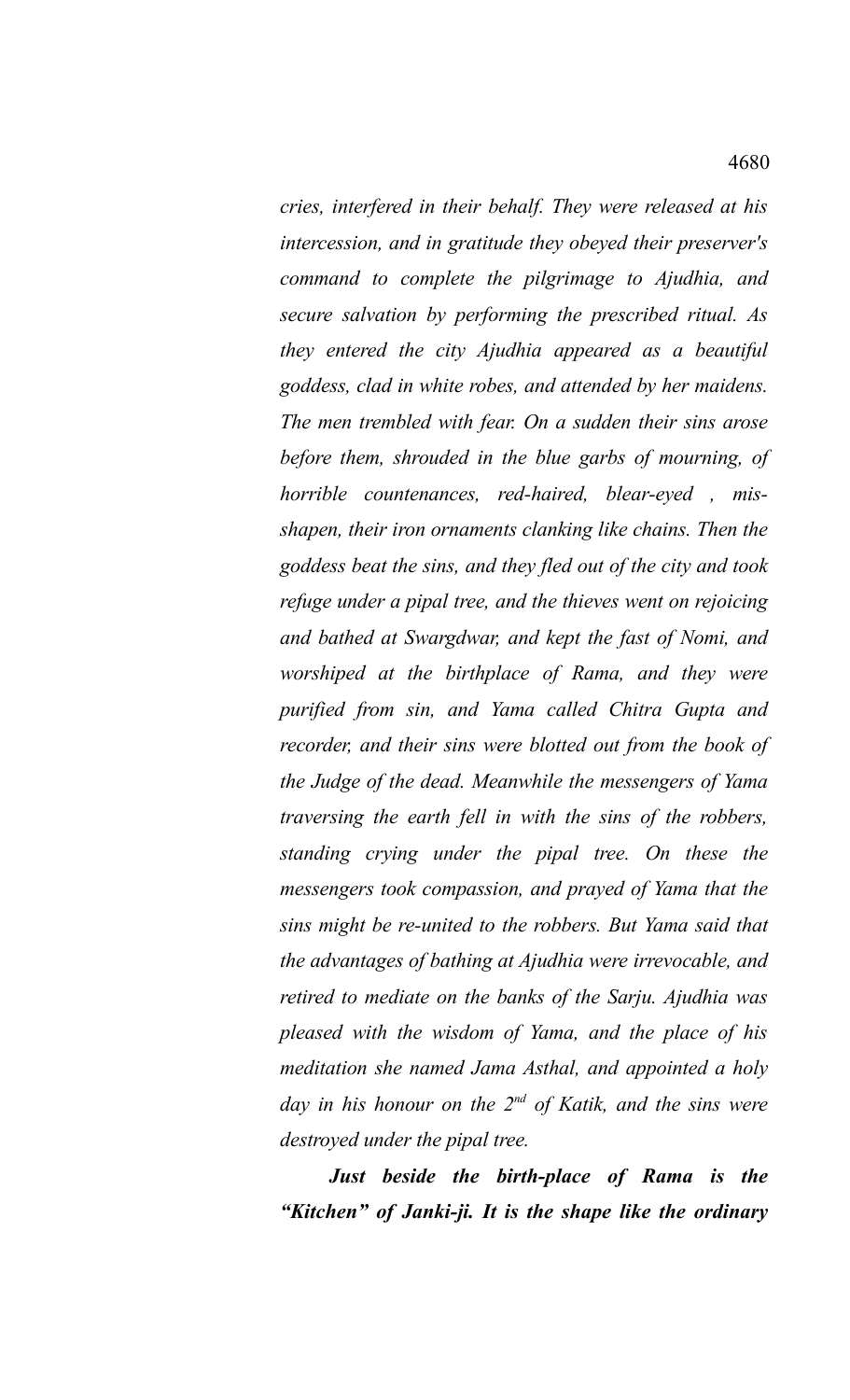*Indian "Chulha," and is supposed to be always filled with food. The sight of it satisfied every want; a daily visit keeps the house supplied with food. Close to this is the house of Kaikayi, where Bharat-ji was born. On the other side is that of Somitra, where Lachhman and Satrohan were born. South-east of this is the Sita Kup, the waters of which are said to give intelligence to the drinker.* 

*Below Hanwant Kund is Sobarna Khar, called Sona-Khar by the people, from a shower of gold which happened in this wise. There was once a very learned sage named Vishwa Mitra, to whose door came one day another sage called Durbasa. Durbasa said, "I am very hungry, give me some food." Biswa Mitra immediately brought him a hot porringer of rice and milk, on which Durbasa asked him courteously to hold it till be came back from bathing. Having said this Durbasa went home, and Vishwa Mitra without feeling any passion, stood firm like a pole, with the vessel in his hand, for a thousand years. At the end of this period Durbasa returned, found him very happy, ate the rice and milk, was highly satisfied, and went home praising him greatly. ("he who hears this story, shall be freed from all his sins, and get salvation. There is not doubt of this") One Kanto Muni had been in Vishwa Mitra's service all this time, and Vishwa Mitra taught him fourteen sciences. Kanto wished his master to ask a fee, but this the sage twice refused to do, till at last, though patient with more than the patience of Job, he lost his temper and demanded fourteen crores of rupees. Kanto despaired of obtaining*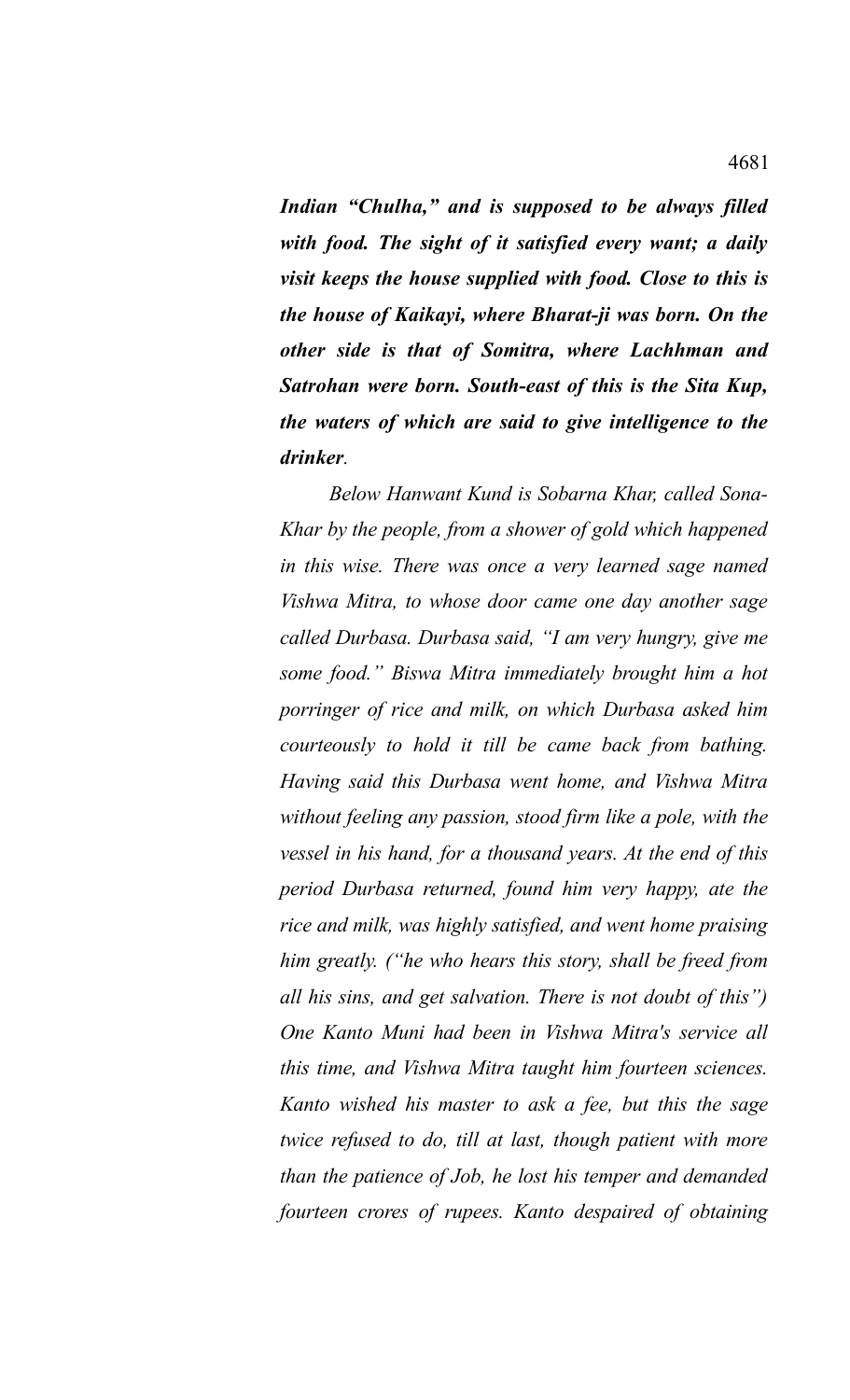*this monstrous sum, but he went to Maharaj Ragho, King of Ajudhia, the greatest man in the world. Now Maharaj Ragho, after conquering all this foes and amassing a huge treasure, had at the instance of his wise men, performed the sacrifice of Vishn-jit, as part of which he distributed all his wealth among the poor. So complete was his generosity, that he had reduced himself to the use of dishes of clay. So when Kanto asked him for fourteen crores, the Raja was at a loss. He thought to himself, that the tributary Rajas had already been eased of all their goods, and that further demands from them would be unavailing, but he told Kanto to wait a day. In despair he at last appealed to Kober, the treasurer of the Gods. Kober knew the Raja's righteousness, and answered the prayer by showering gold for the space of nearly four hours. From this the Muni took what he required, and went on his way rejoicing.* 

*South of this are the two pools of Nagriva and Bibhikan. Also the Jaga Vedi, where Ram Chandr performed sacrifices, and the Agna Kund or fire-pool. In the last the sacred day for bathing is the 1st of the dark half of Aghan, and an observance of this festival secures riches in this world and immortality in the next. Here the Tiloi and Sarju meet, and the spot of confluence is sacred and of sanctifying power. Beside it is Asok Batka the garden of Raghnath Ji, in the middle of which is Sita Kund, a pond constructed by Sita with her own hands. A bathing festival takes place there on the 4th of the dark half of Aghan. West of these are Biddia Kund and Bidia Debi, which may be visited on each ashtami of any mouth.*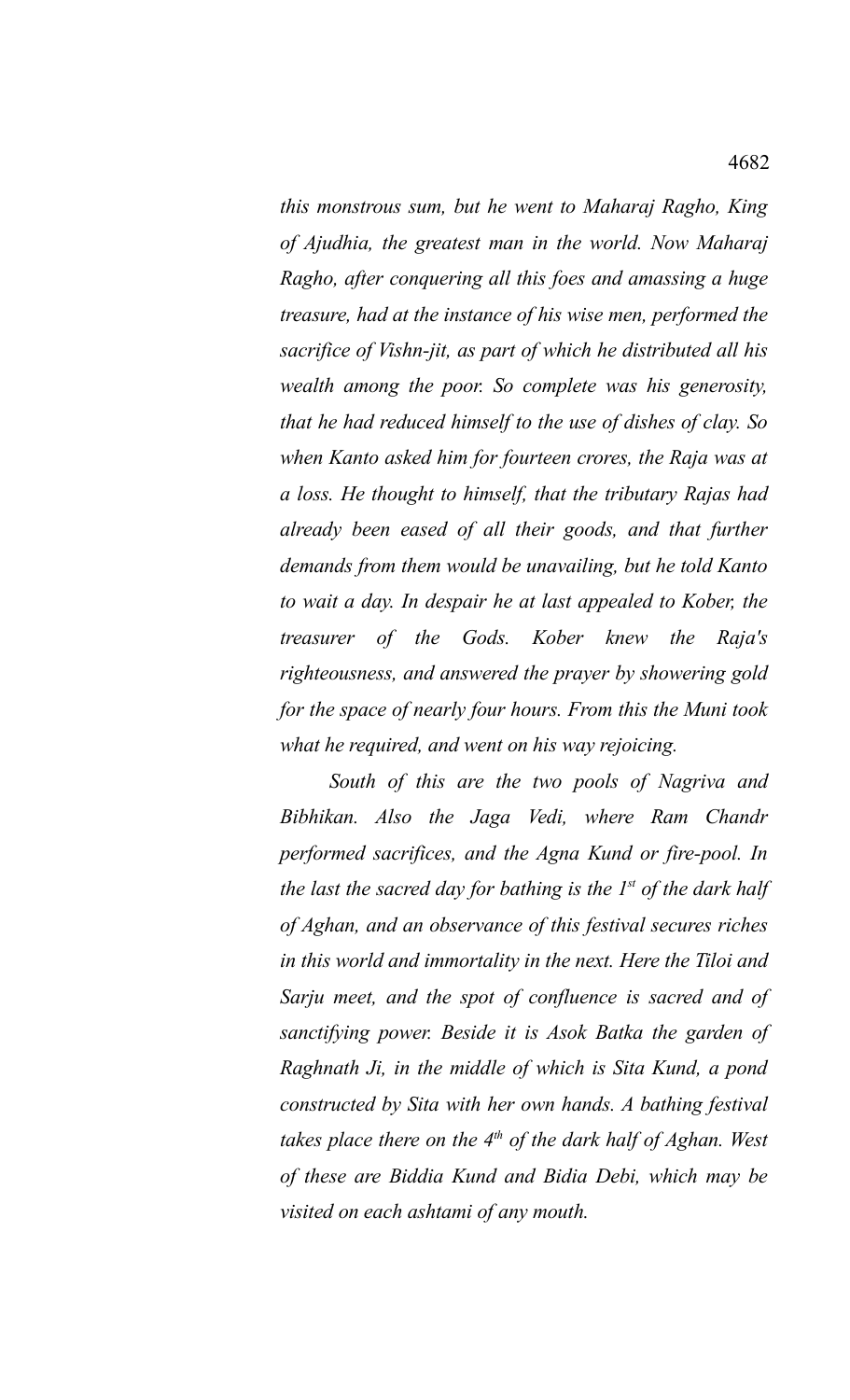*South of this is the Khajoha or Khanjur Kund, the bathing in which on Sunday cures all deceases, but especially the itch. Beside it is the Maniparbat or Mountain of Jewels, a hillock prepared by Ram Chandr for the amusement of Janki.* 

*Beyond these is a string of ponds, which however have no peculiar virtues attached to them, Ganesh Kund, Dasrath Kund, Kosilya Kund, Somita Kund, Kakayi Kund, Dubar Kund and Mahabar Kund. The two last are named of the two brothers, whose offerings of flowers had been of a sweet smelling savour to Siva. Then come Jogni Kund, so named from the Jogis, who live there, and Urvashi Kund, whose water gives beauty. Urvashi was a lovely woman, whom Indra sent to disturb the devotions of a peculiarly ascetic sage of the Himalayas. The sage would not be temped, and on his curse she became ugly. Then he relented, and by his direction she bathed in this tank, became beautiful as ever, gave her name to the place, and ascended to heaven. There is a festival here on the 3rd of the lunar half of Bhadon. Next to it is the Birhaspati Kund, in which those who bathe avoid the evils, shadowed forth in their horoscopes. They bathe there on the 5th of the lunar half of Bhadon. Ruk Mani Kund gives children to the barren and riches to the poor that bathe in it on the 9th of the dark of Katik. Another place which has virtue for the childless is the neighboring pond of Chhirodak or Chhir Sagar. Here Dasrathji performed a sacrifice, in answer to which the God appeared with a golden vessel, containing a meal of rice and milk. This Dasrath divided into three*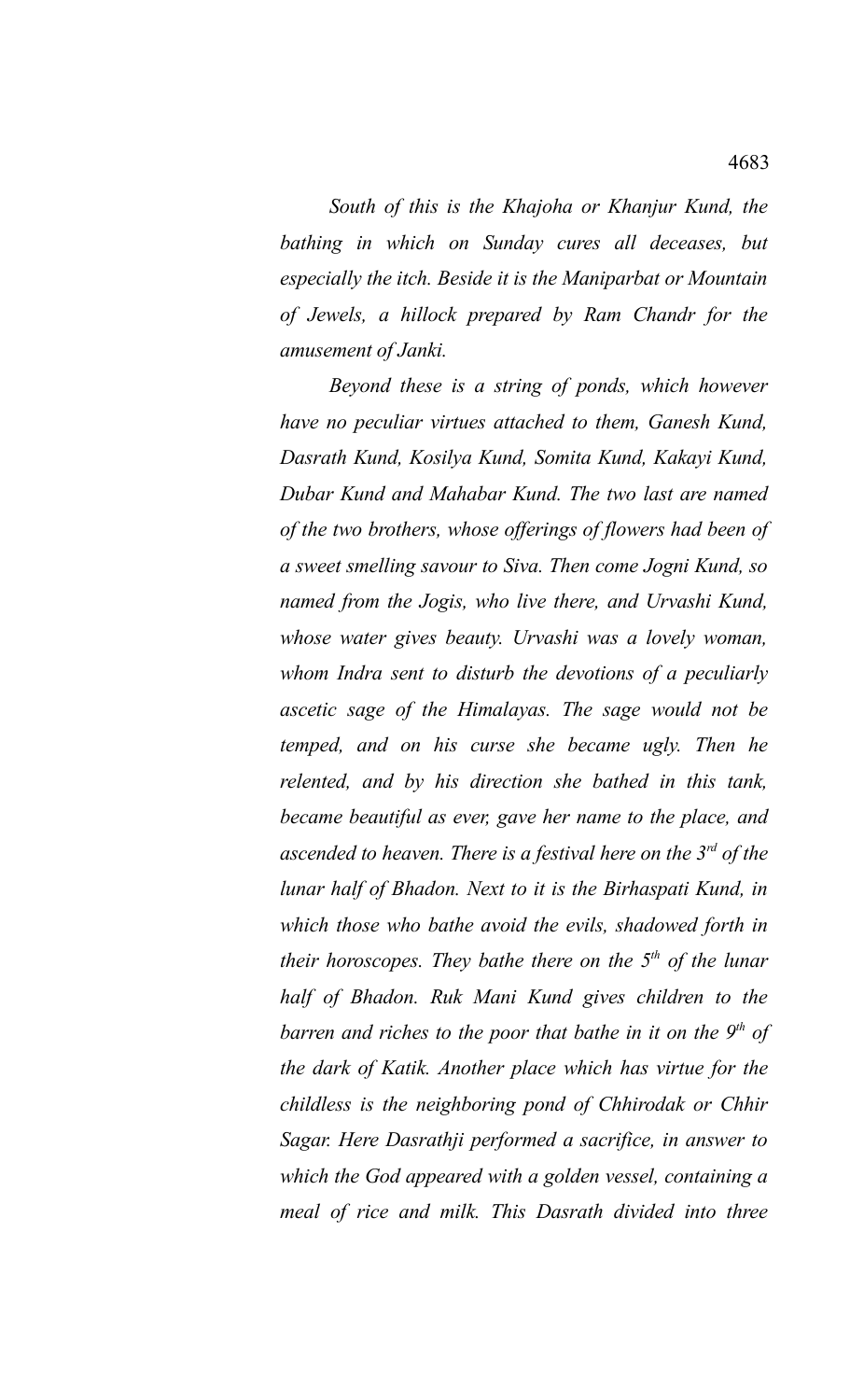*parts, and distributed to his wives, Kosilya, Kakayi, and Somitra. Of these were born Ram, Bharat, and Lachhman and Satrohan. Then the place was called Chhirodak from the sacred preparation, the colour of which its waters still retain. The bathing there is on the 11th of the Lunar half of Kuar.* 

*To the west again near Birhaspati Kund is Dhamjaksh or Dhanaicha (place of treasure). The King of Ajudhia, Hari Chandr, had placed there a vast treasure under the care of Yaksh. The only reward for this fidelity that the Yaksh asked was that his body might no longer give forth foul odours under the curse of Kober, whose rosewater he had pilfered. Hence it is the bestower of beauty, wisdom, and above all of perfume. Its holy day is on the 4th of the dark half of every month.* 

*Close to the river is the shrine of Vishn Hari, sacred to the memory of Vishn Sharma, a famour recluse, and pools of Chakr Tirth, Basisht Kund, Sagar Kund and Brahim Kund. Beyond these are the Rin-Mochan which liberates from all manner of debt or obligation, and Pap-Mochan which cleanses from all sort of sin. Then comes the Lachchman Kund, the holy spot opened by Shesh ji for the descent of Lachhman when summoned from earth by death. Those who bathe and worship there go to heaven. To bathe there on the 5th of lunar half of Sawan frees from the fear of serpents. One who bathes there throughout the month of Baisakh will live for millions of ages in the regions of the Gods.* 

*South of Bidya Kund is Vetarni, from bathing in*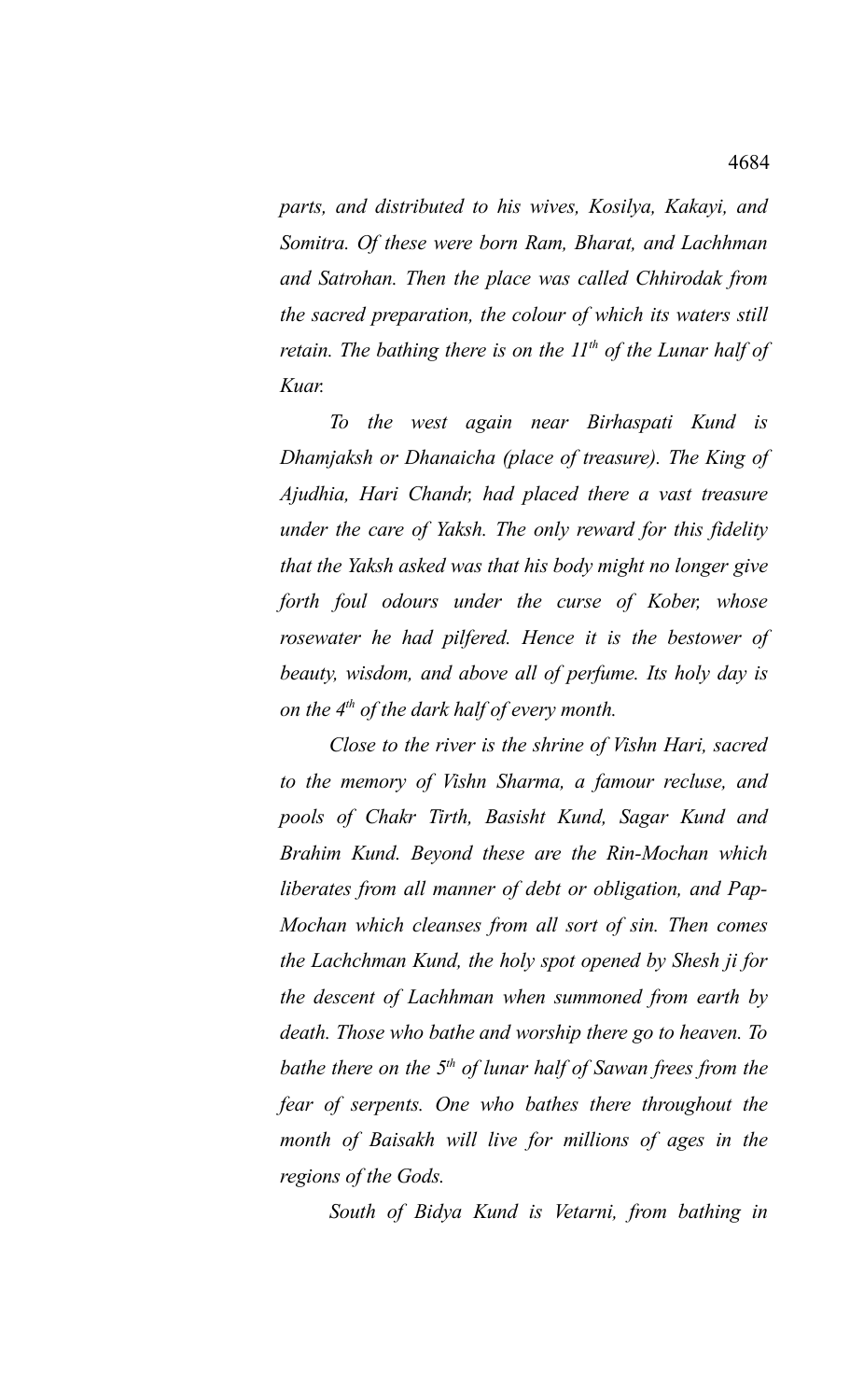*which one escapes the Judgement of yama. Beside it is Suraj Kund or Goshark, the water of which heals wounds and purifies from leprosy. It is especially efficacious on Sunday, appropriately enough, and on certain other fixed occasions. It takes its name from Gosh, a king of the Solar race, who rested there in hunting one day, and whose wounded hand was cured whenever he put it in to draw water. The sun was pleased with his grateful praise and gave his name to the tank. West of it are Rut Kund, the giver of beauty, and Kam Kund, the giver of happiness, Mantreshwa Kund, Sitala Devi, where prayers are offered on Mondays for-delivery from small pox, Bandi Devi, where on Tuesdays those in prison are prayed for; and Chhutki Devi, in which one attains all his desires by snapping his fingers on the 14th day of any month.* 

*To the west of these are Gupta Hari, where Vishnu in secret did his devotions, and Chakra Hari, where hari dropped his discus. North of Gupt-Hari is Gopirtar, a spot of peculiar holiness, as that in which Ram Chandr left earth for paradise. The chronicles say that Ram Chandr having found his duties on earth accomplished, prepared to depart to his celestial home. He performed the usual ceremonies, took a farewell of his ministers, and then passed out of the city, like the moon rising from the sea. As he went out, Lachhmi and Saraswati issued from his arms, commissioned to spread wealth and wisdom amongst the mortals of this world. With him went in a body his loving subjects, clothed in clean garments, with pure hearts sorrowing. The Gods saw and were moved. They came*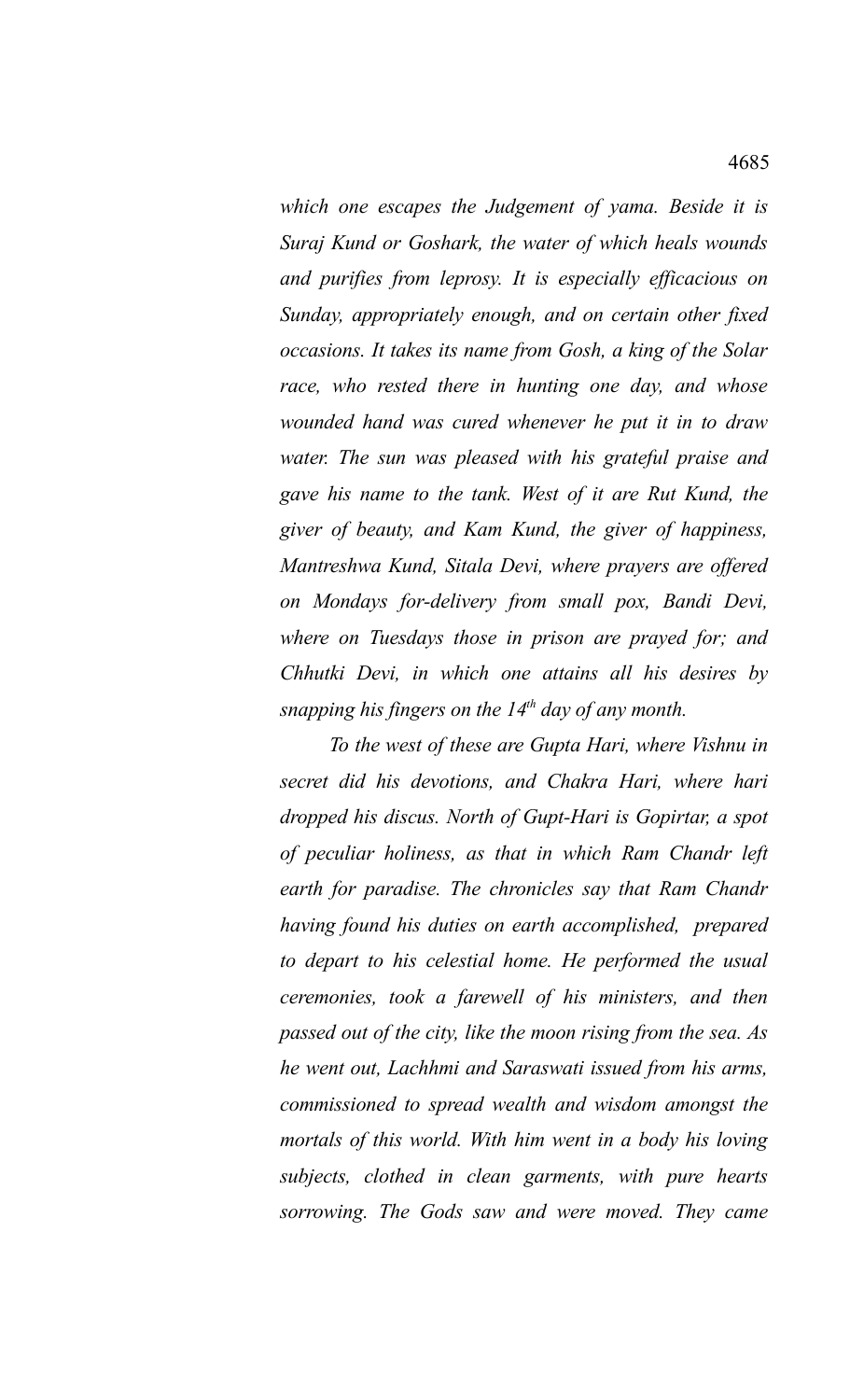*gently through the air in their chariots and as they descended, flowers fell in peaceful showers on the vast procession. Then said Brahma the supreme Divinity, "Leave the visible body, and join us, four brothers." And Ram Chandr passed into heaven in the company of the Gods, and the people returned to their homes, "and the place is holy to this day," and he who bathes and worships there, becomes sinless and glorious, whatever his previous life. The name of the place is Gopirtar, that which carries across a river, for one is transported there from the shores of earth to those of heaven. Pilgrimages are made there on the 15th of Katik and Kuar.* 

*In the neighborhood of Suraj Kund, are several holy ponds of no special note, Durga Kund, narsram, Narayana-gram, Tripurari Mahadeo, Bilwa Hari, a shrine for refuge from poverty, debt, and misfortune; Valmik Tirth named after a sage, whose pale and motionless body became enveloped in an ant-hill; the house of Singhi Rikh, the husband of Ramchandr's sister; Panhari, Bharat Kund, Nandi Gram, the residence of Bharat; Kalka Kund, Jata Kund, where Ramchandr and his companions were shaved on their return from their conquests Ajit Vishnu, Satrohan Kund, Gyakup, Pishach Mochan, which has a charm against ghosts; Manus or Puni-Nibas.* 

*And these are the chief of the holy places of Ajudhia of which there is a fresh one to visit, they say, for every day of the solar years."* 

**4263**. **"Gazetteer of Oudh"** by **Mr. W.C. Benett, C.S., Assistant Commissioner (1877) (Book No. 11).** Any other detail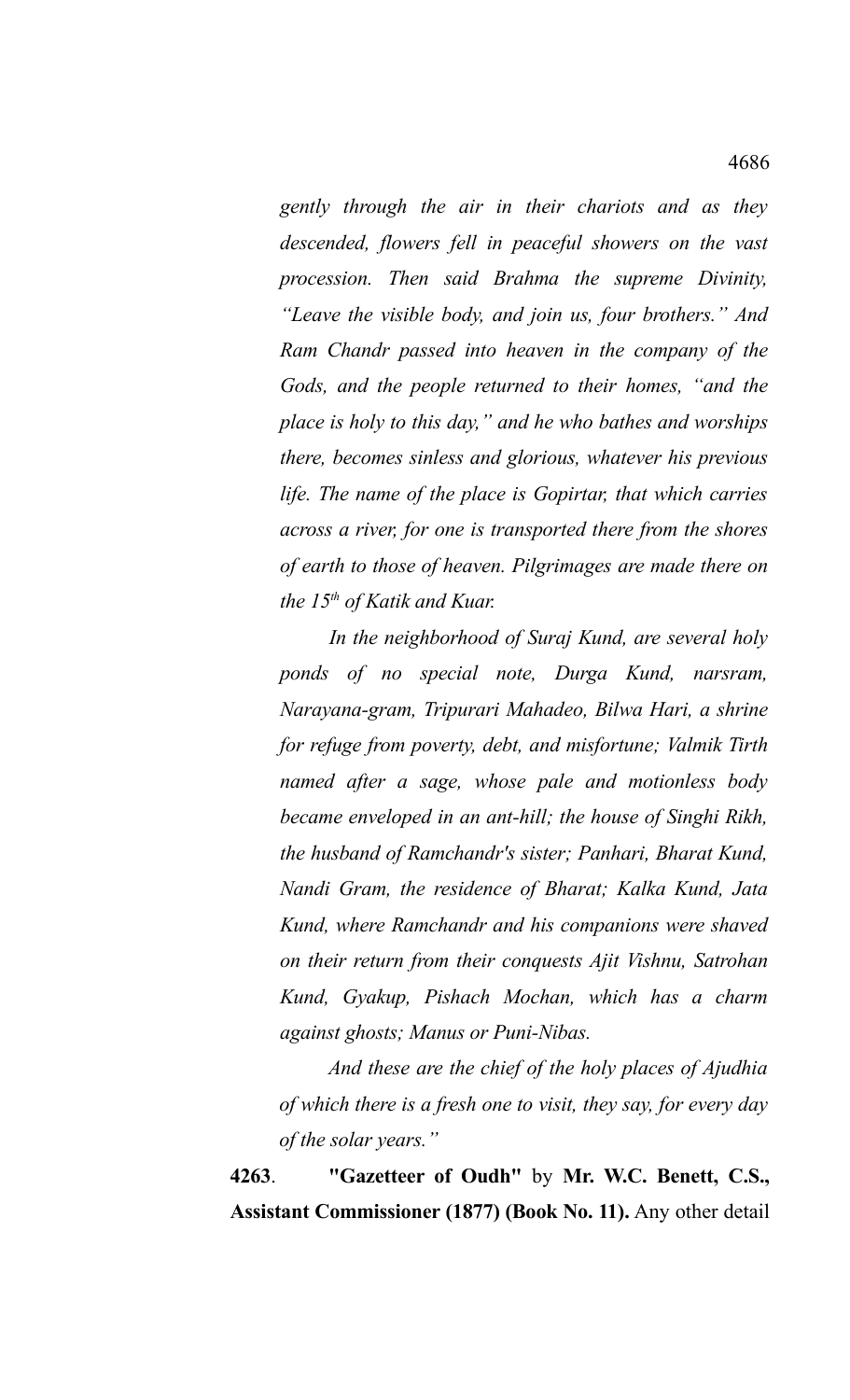of the said Gentleman is not contained in the book. Copy of pages No.6 and 7 of the aforesaid Gazetteer have been filed as Papers No.107C1/25-26 i.e. **Ex.7, Suit-5 (Register Vol.20 Page 51-53)**. He has mentioned about Ajodhya from page 2 to 14 of the book. It appears that the details of the Ajodhya mentioned in the said Gazetteer has been written by P. Carnegy, Esq., Commissioner and the relevant extract thereof is as under:

*"AJODHYA--(Ajodhya)--Pargana HAWELI OUDH-- Tahsil FYZABAD--District FYZABAD.--A town in the district of Fyzabad, and adjoining the city of that name, is to the Hindu what Mecca is to the Muhammadans, Jerusalem to the Jews; it has in the traditions of the orthodox a highly mythical origin, being founded for additional security, not on the transitory earth, but on the chariot wheet of the Great Creator himself. It lies 26\* 47' north latitude and 82\* 15' east longitude, on the banks of the Gogra. The name Ajodhya is explained by well-known local pandits to be derived from the Sanskrit words--ajud, unvanquished; also Aj, a name of Brahma,--'The unconquerable city of the creator.' But Ajodhya is also called Oudh, which in Sanskrit means a promise; in allusion, it is said, to the promise made by Ram Chandar when he went in exile, to return at the end of fourteen years. These are the local derivations; I am not prepared to what extent they may be accepted as correct. Dr. Wilson of Bombay thinks the word is taken from yudh, to fight, 'The city of the fighting Chhattris.'*

*Area.--The ancient city of Ajodhya is said to have covered an area of 12 jojan or 48 kos, and to have been the*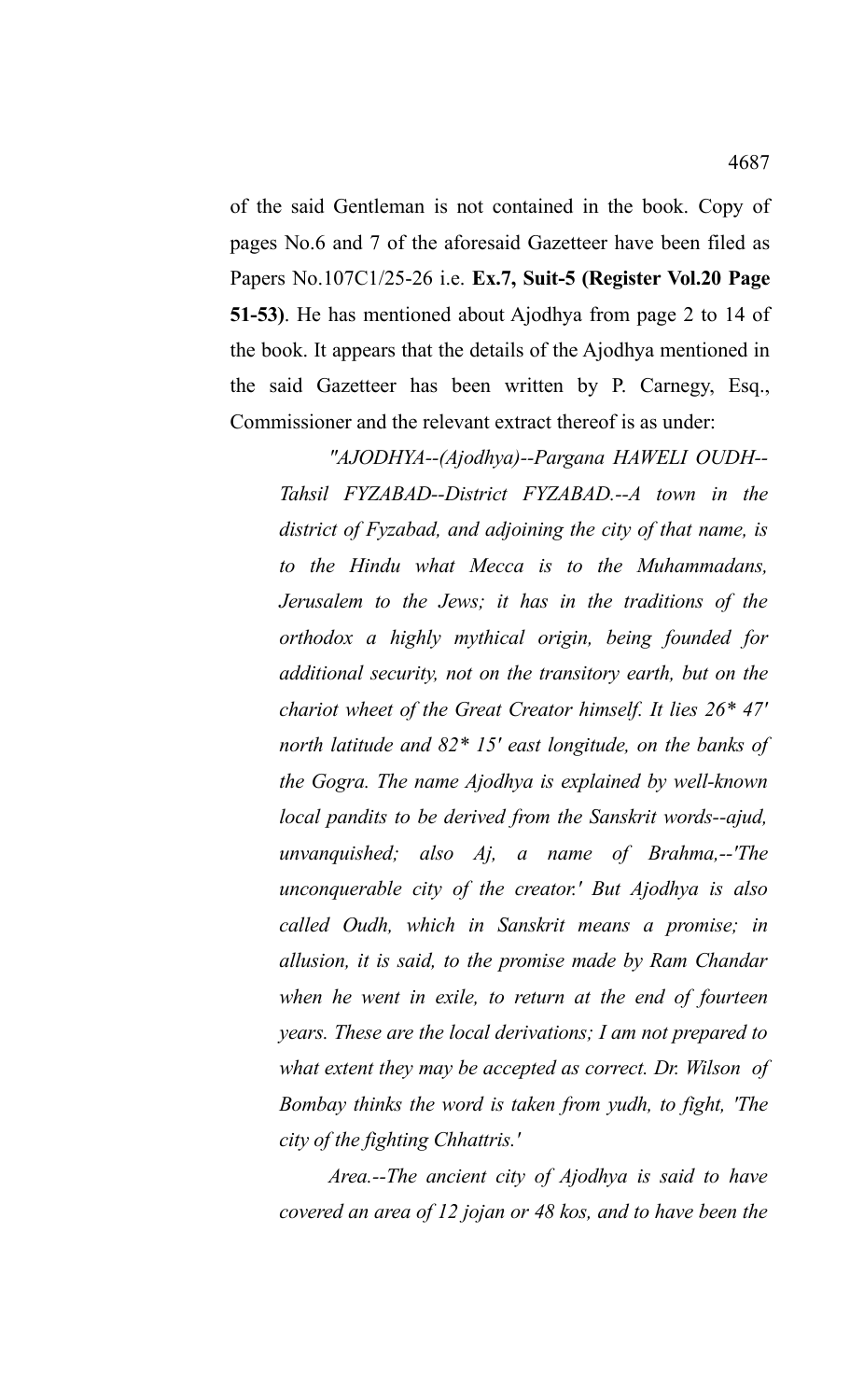*capital of Uttar-Kausala or Kosala (the northern treasure), the country of the Surajbans race of kings, of whom Ram Chandar was fifty-seventh in descent from Raja Manu, and of which line Raja Sumintra was the one hundred and thirteenth and last. They are said to have reigned through the Satya, Treta, and Dwapar yugs, and two thousand years of the Kali or present yug or era.* 

*With the fall of the last of Rama's line, Ajodhya became a wilderness, and the royal races became dispersed. From different members of this scattered people, the rajas of Jaipur, Udaipur, Jamber, &c., of modern times, on the authority of the "Tirhut Katha," claimed to descend. Even in the days of its desertion, Ajodhya is said still to have remained a comparative paradise; for the jungle by which it was overrun was the sweet-smelling Keora, a plant which to this day flourishes with unusual luxuriance in the neighbourhood.* 

*Then came the Buddhist supremacy under Asoka and his successor; a Brahmanical revival then supervened. With this period the name of Bikramajit is traditionally and intimately associated, when Buddhism again began to give place to Brahmanism.* 

*To Bikramajit the restoration of the neglected and forest-concealed Ajodhya is universally attributed. His main clue in tracing the ancient city was, of course, the holy river Sarju, and his next was the shrine, still known as Nageshwar-nath, which is dedicated to Mahadeo, and which presumably escaped the devastations of the Buddhist and Atheist periods. With these elues and aided by*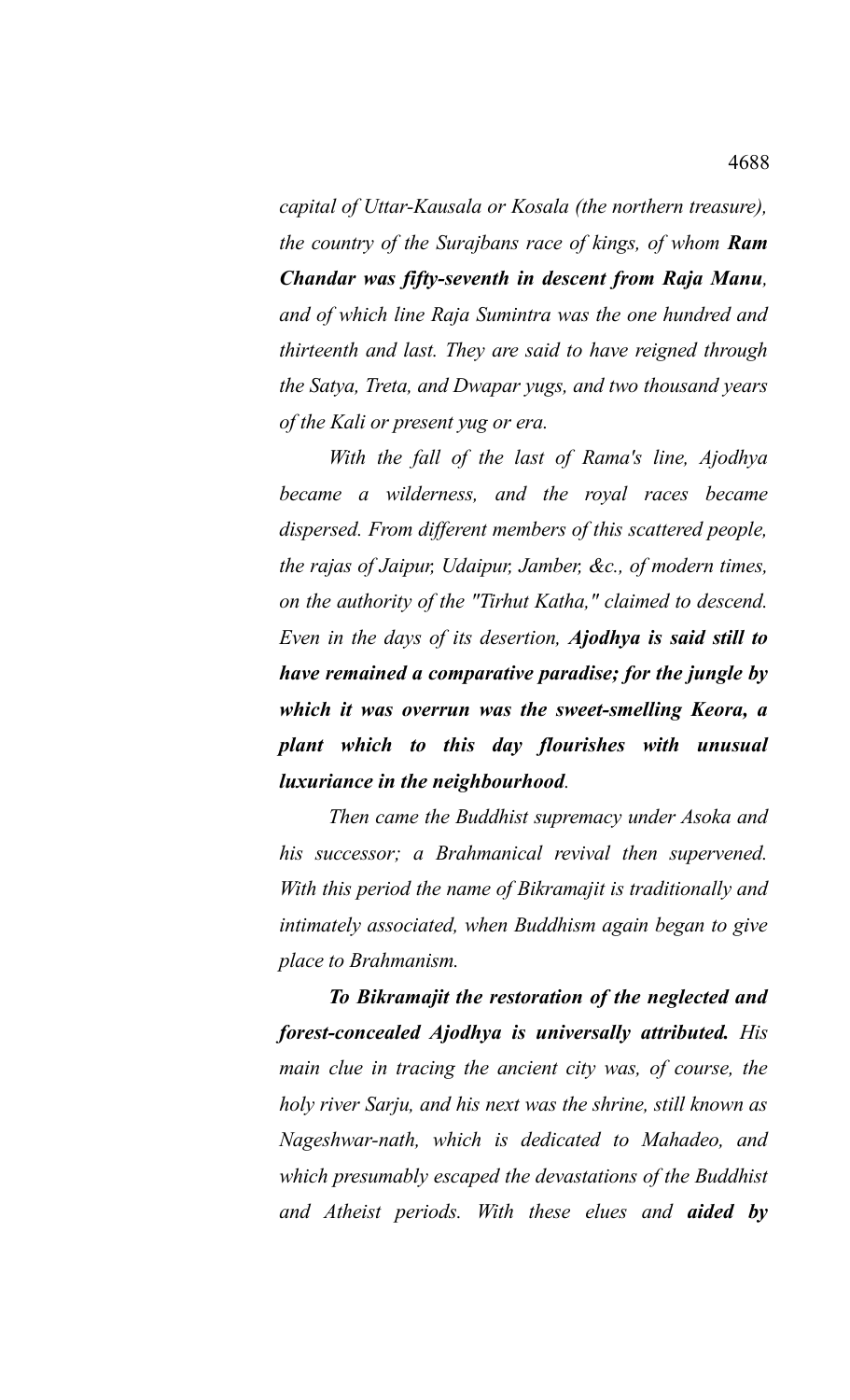*descriptions which he found recorded in ancient manuscripts, the different spots rendered sacred by association with the worldly acts of the deified Rama were identified, and Bikramajit is said to have indicated the different shrines to which pilgrims from afar still in thousands half-yearly flock." (emphasis added)*

**4264**. About Janamsthan/Babar's Mosque, Benett has mentioned the facts virtually consistent to what has been observed by P. Karnegy and paragraphs 6 and 7 thereof we have already reproduced while discussing the issues relating to date of construction of the disputed building. However, since this is also relevant for these very issues, at the pain of repetition, we reproduce the same also as under:

*"The Janamasthan and other temples.--It is locally affirmed that at the Muhammadan conquest there were three important Hindu shrines, with but few devotees attached, at Ajodhya, which was then little other than a wilderness. These were the "Janamasthan," the "Swargaddwar mandir" also known as "Ram Darbar," "Treta-ke-Thakur."*

*On the first of these the Emperor Babar built the mosque, which still bears his name, A.D. 1528. On the second, Aurangzeb did the same, A.D. 1658 to 1707; and on the third, that sovereign or his predecessors built a mosque, according to the well-known Muhammadan principle of enforcing their religion on all those whom they conquered.* 

*The Janamasthan marks the place where Ram Chandar was born. The Swargaddwar is the gate through*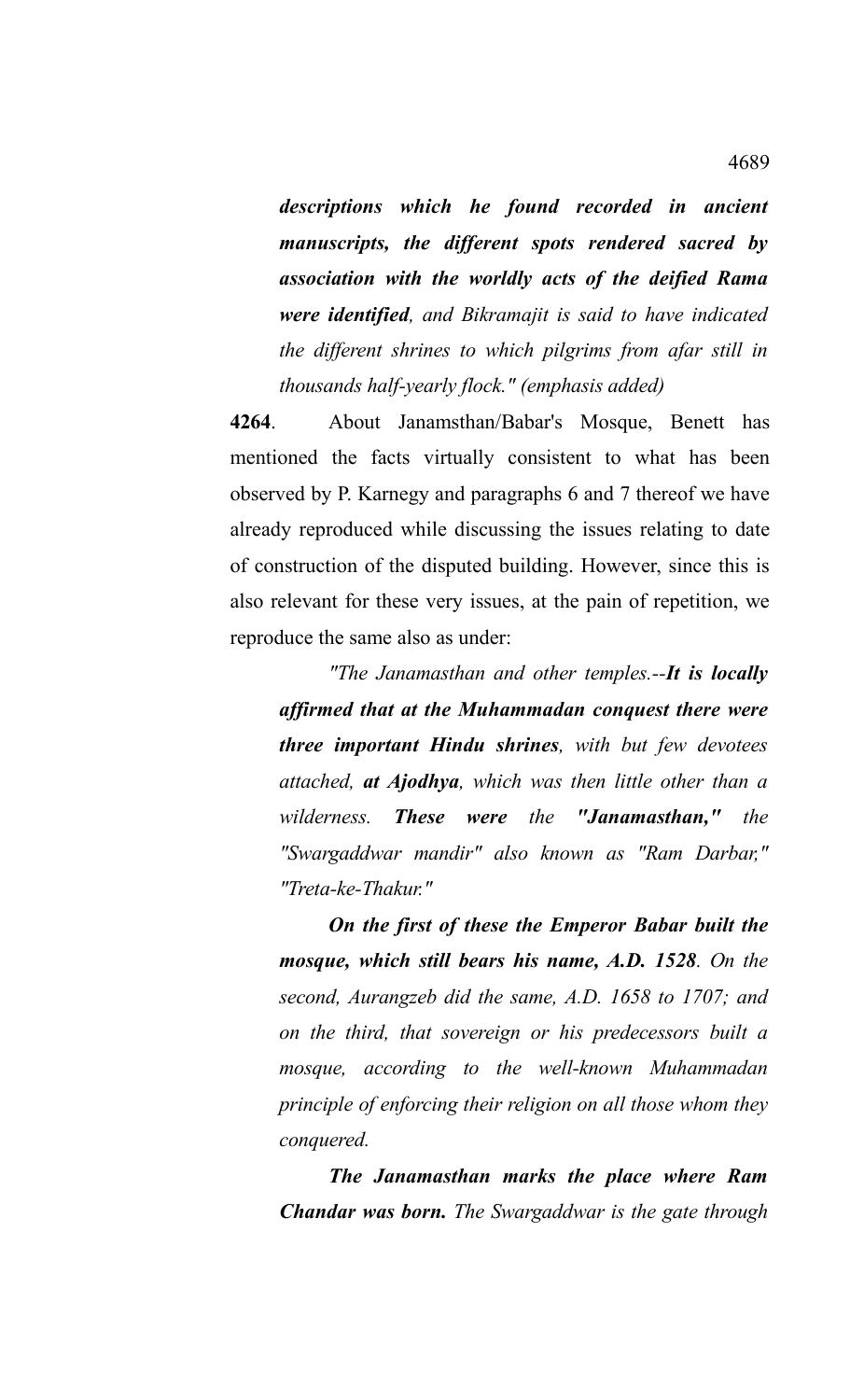*which he passed into paradise, possibly the spot where his body was burned. The Treta-Ke-Thakur was famous as the place where Rama performed a great sacrifice, and which he commemorated by setting up there images of himself and Sita.*

*Babar's mosque.--According to Leyden's Memoirs of Babar, that Emperor encamped at the junction of the Serwa and Gogra rivers two or three kos east from Ajodhya, on the 28th March 1528, and there he halted seven or eight days, settling the surrounding country. A well-known hunting ground is spoken of in that work, seven or eight kos above Oudh, on the banks of the Sarju. It is remarkable that in all the copies of Babar's life now known, the pages that relate to his doings at Ajodhya are wanting. In two places in the Babari Mosque, the year in which it was built, 935 H., corresponding with 1528 A.D., is carved in stone, along with inscriptions dedicated to the glory of that Emperor.*

*If Ajodhya was then little other than a wilderness, it must at least have possessed a fine temple in the Janamasthan; for many of its columns are still in existence and in good preservation, having been used by the Musalmans in the construction of the Babari Mosque. These are of strong, close-grained, dark-colored or black stone, called by the natives kasauti (literally touch-stone slate,) and carved with different devices. To my thinking these more strongly resemble Buddhist pillars than those I have seen at Benares and elsewhere. They are from seven to eight feet long, square at the base, centre and*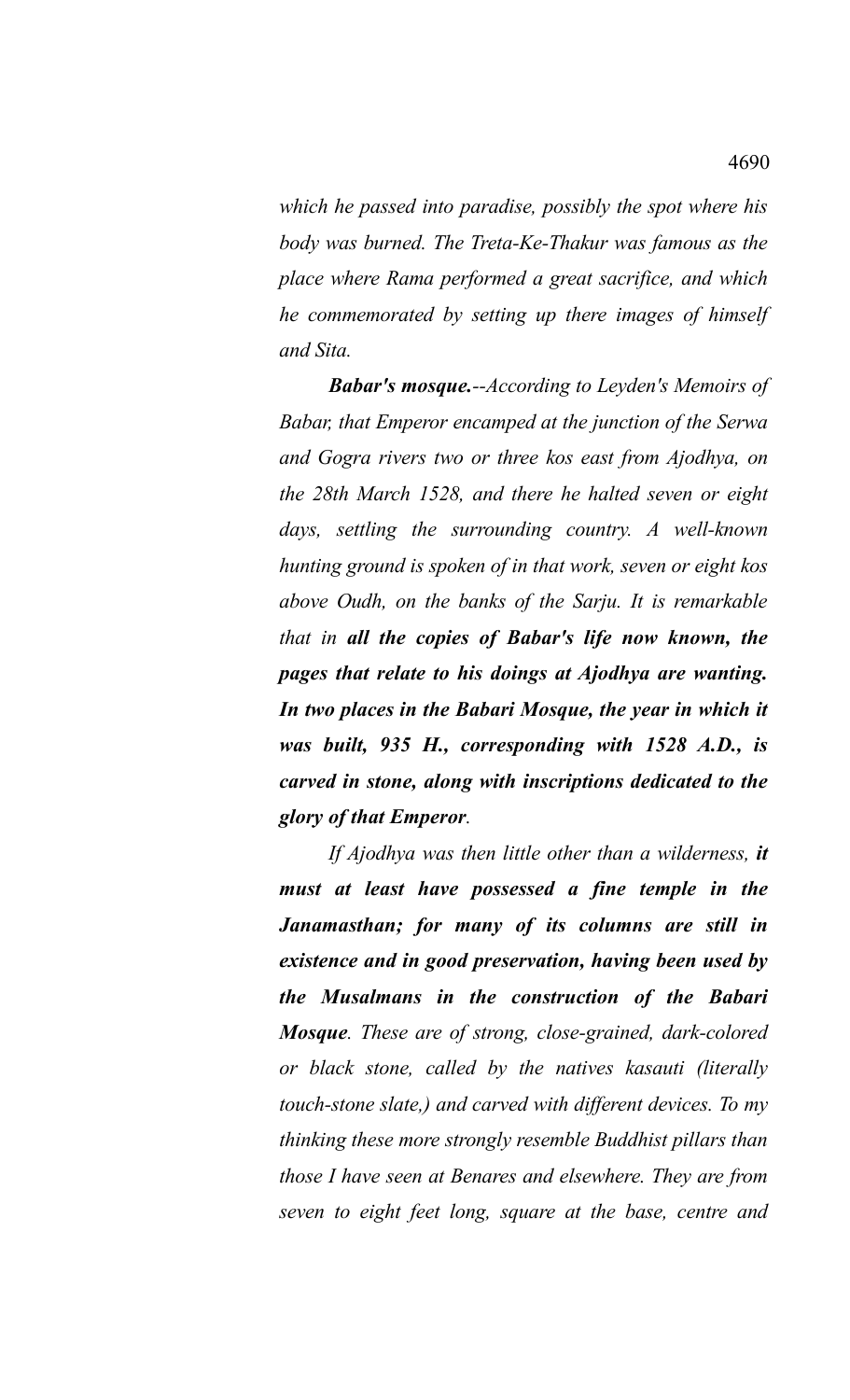*capital, and round or octagonal intermediately." (emphasis added)*

**4265**. In respect to Hindu and Muslims relationship in Ayodhya on page 7 of the book it says as under:

*"Hindu and Musalman.--The Janamasthan is within a few hundred paces of the Hanoman Garhi. In 1855, when a great rupture took place between the Hindus and Muhammadans, the former occupied the Hanoman Garhi in force, while the Musalmans took possession of the Janamasthan. The Muhammadans on that occasion actually charged up the steps of the Hanoman Garhi, but were driven back with considerable loss. The Hindus then followed up this success, and at the third attempt took the Janamasthan, at the gate of which seventy-five Muhammadans are buried in the "martyrs' grave" (Ganj-i-Shahidan.) Eleven Hindus were killed. Several of the king's regiments were looking on all the time, but their orders were not to interfere. It is said that up to that time the Hindus and Muhammadans alike used to worship in the mosque-temple. Since British rule a railing has been put up to prevent disputes, within which, in the mosque, the Muhammadans pray; while outside the fence the Hindus have raised a platform on which they make their offerings. A second attempt was made shortly afterwards by Molvi Amir Ali of Amethi; the object was to seize the alleged site of an old mosque on the Hanoman Garhi.*

*The two other old mosques to which allusion has been made (known by the common people by the name of*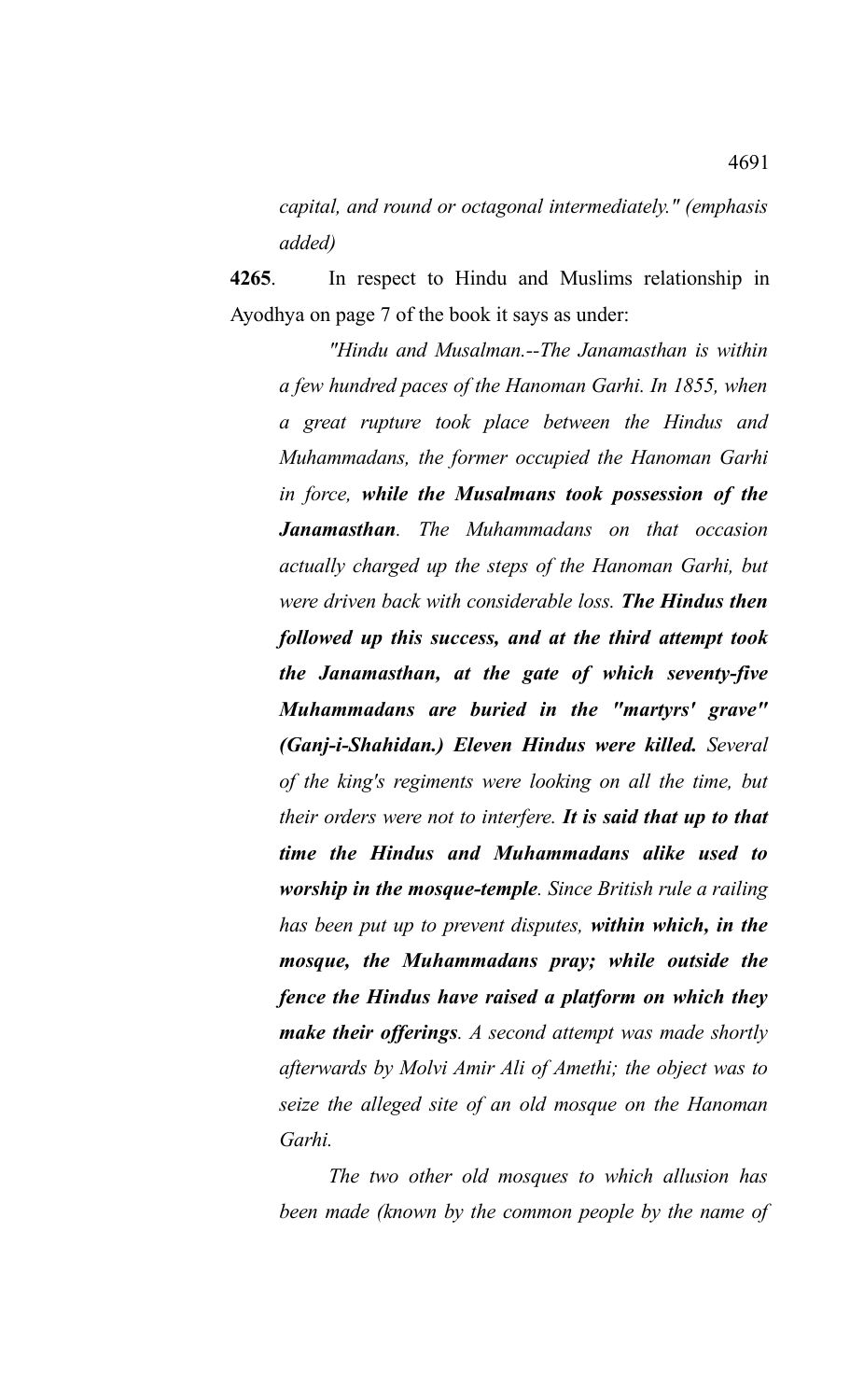*Naurang Shah, by whom they mean Aurangzeb) are now mere picturesque ruins. Nothing has been done by the Hindus to restore the old mandir of Ram Darbar. The Treta-Ke-Thakur was reproduced near the old ruin by the Raja of Kalu, whose estate is said to be in the Panjab, more than two centuries ago; and it was improved upon afterwards by Aholya Bai, Marathin, who also built the adjoining ghat, A.D. 1784. She was the widow of Jaswant Rae, Holkar of Indor, from which family Rs. 231 are still annually received at this shrine." (emphasis added)*

**4266**. Then comes A.F. Millitt's **"Report on Settlement of Land Revenue of the Faizabad" (supra)** published in 1880, Several pages, namely, 104, 106, 110 and 230 were placed before us but when confronted that the facts about Ayodhya Janamsthan/Babar's Mosque etc. contained in Millet's report (supra) are virtually verbatim reproduction from **P. Carnegy' Historical Sketch**, none could dispute the same. Copies of the frontispiece as well as page No.218, 231, 235 and 236 have been filed as Paper No.107C1/27-30A i.e. **Ex.8, Suit-5 (Register Vol.20 Pages 55-62)**.

**4267**. However, some relevant part of the report, we feel appropriate to refer hereat. Chapter I, Section 1, Part 2 shows that the district Fyzabad was constituted in the form in 1880 as it was in 1869. About the river, Chapter I, Section 1, para 8 says as under:

*"8. The Gogra is " the great river of Oudh", It flows south-east, and has a fall of 67 feet between Ajudhya and where it leaves the province, the surface of the water being at those places respectively 302 and 235 feet above the*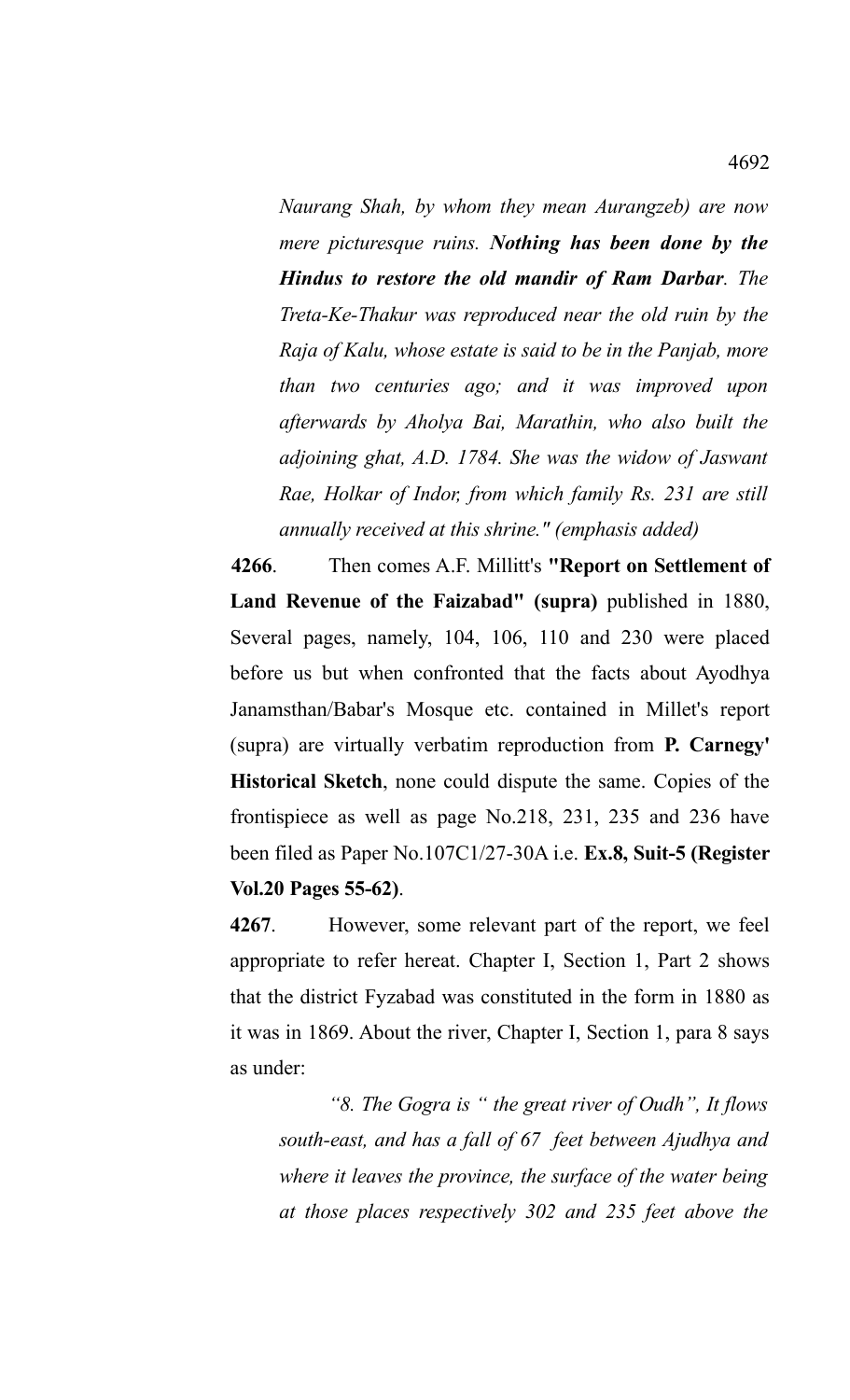*level of the sea. Brahmanic lore relates how it had a sacred origin in the holy tears of Brahma. More prosaic accounts say that it takes its rise in the upper ranges of the Himalyas. Further west it is known by other names, but it commences to be called the Gogra (or Ghagra ) at Bahramghat, and continues to bear that name throughout this portion of its course, though it is not uncommonly spoken of by the people as the Sarju- a name which it appears to have borne in the seventh century, and which is also applied to it in the Ramayana."*

**4268**. About the Hindu population the details are given in Chapter I, Section 4, para 76 at page 30 and it says that "*the Bairagi and Goshain require notice as holding a prominent place in the population of Ajudhya, though they do not together amount to 1 per cent. of that of the district."*

**4269**. In respect to tenures he has given certain strange facts in para 185, Section VI, Chapter 1 at page 66 which reads as under:

*"185. The origin of property in this district, as traditionally stated, was therefore in essentials and , as a rule, by usurpation. The lands of conquered country were parcelled out among the conquerors. Lands, formerly in the occupation of the conquered, were usurped; lands formerly in the possession of no one, were eventually occupied; and the title in either case was often confirmed by a formal grant. On the part of the ruling power to its conquering subjects. The families of the original owners, thus acquiring by usurpation or occupation with or without the imperial sanction, have in the process of centuries been*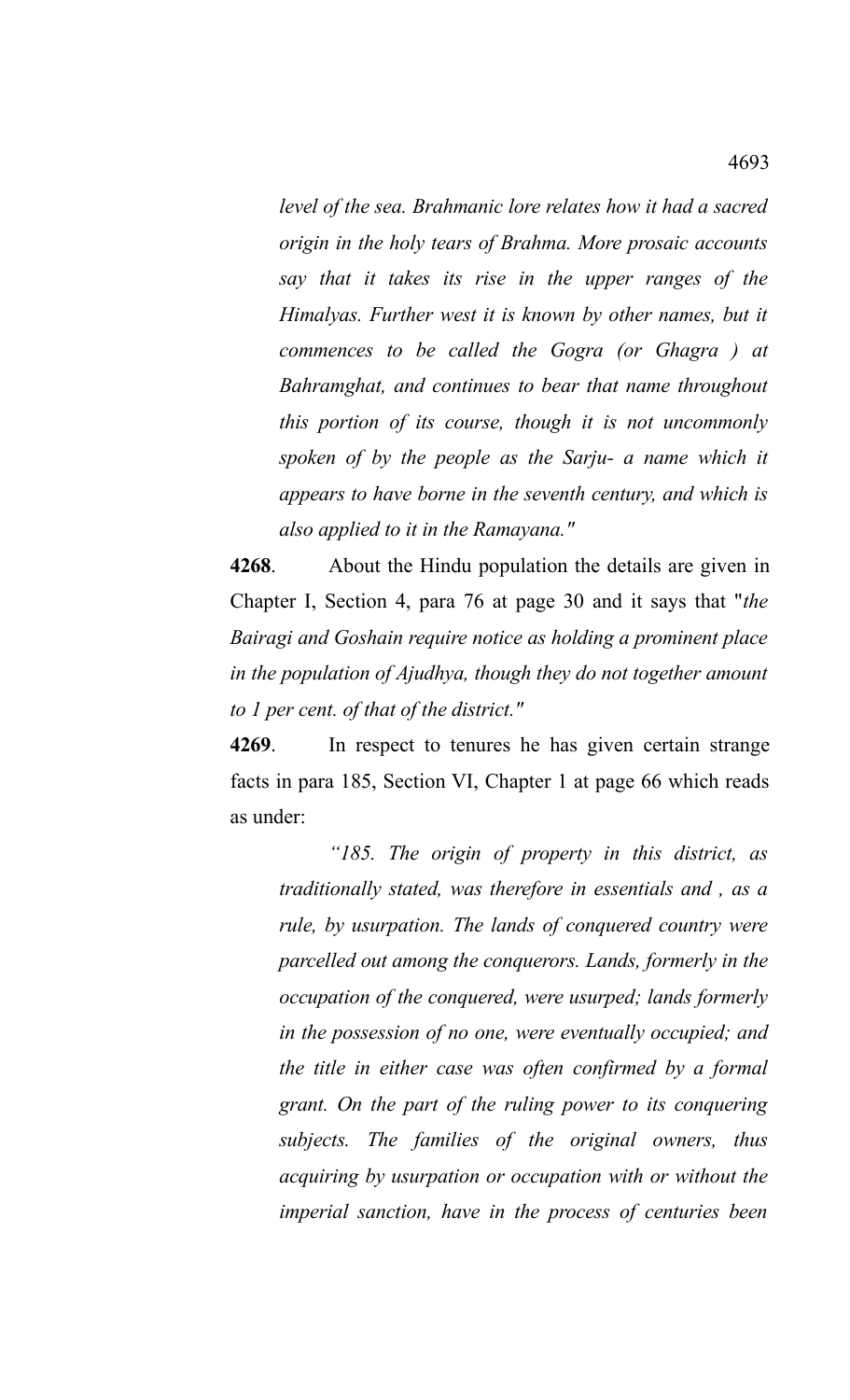*mainly displaced by others. They have been bought out, or they have been transferred their possessions by gift, or they have been driven out by force, or they have been displaced by an imperial confiscation; or they have died out and their property has lapsed to the State, which again may have conferred a fresh title. And in this manner have sprung up the various tenures which it is my duty to describe."*

**4270**. About the general history and aborigines he has given his comments in Chapter II, Section I, and paras 270 and 271 (Part 1) and 274, 275, 276, 277, 279, 280, 281, 282 and 283 (Part-2) he has said as under:

*"270. Once upon a time the Bhars held sway. This is the starting- point in the annals of the aborigines of nearly every Chattri clan, and hence apparently has arisen the assumption that the Bhars were the aborigines of the district. They seem, however, to belong to a much more recent places in its history (para 308)."*

 *"271. The Pandits of Ajudhya, again divide the human race into fourteen original sections, of which eight are said to have been indigenous to Hindustan, and six to have inhabited countries beyond its limits. As this arrangement professes to be based partly on the Shastras, it may be expected that it coincides pretty closely with what it is to be found in Manu. The two lists run as folloes:-*

> *Pandit Manu Punderik, Hirat Pundrakas, Khas, Kamboh. Odras, Draviras, Udar, Darwar. Kamhojas, Yavanas,*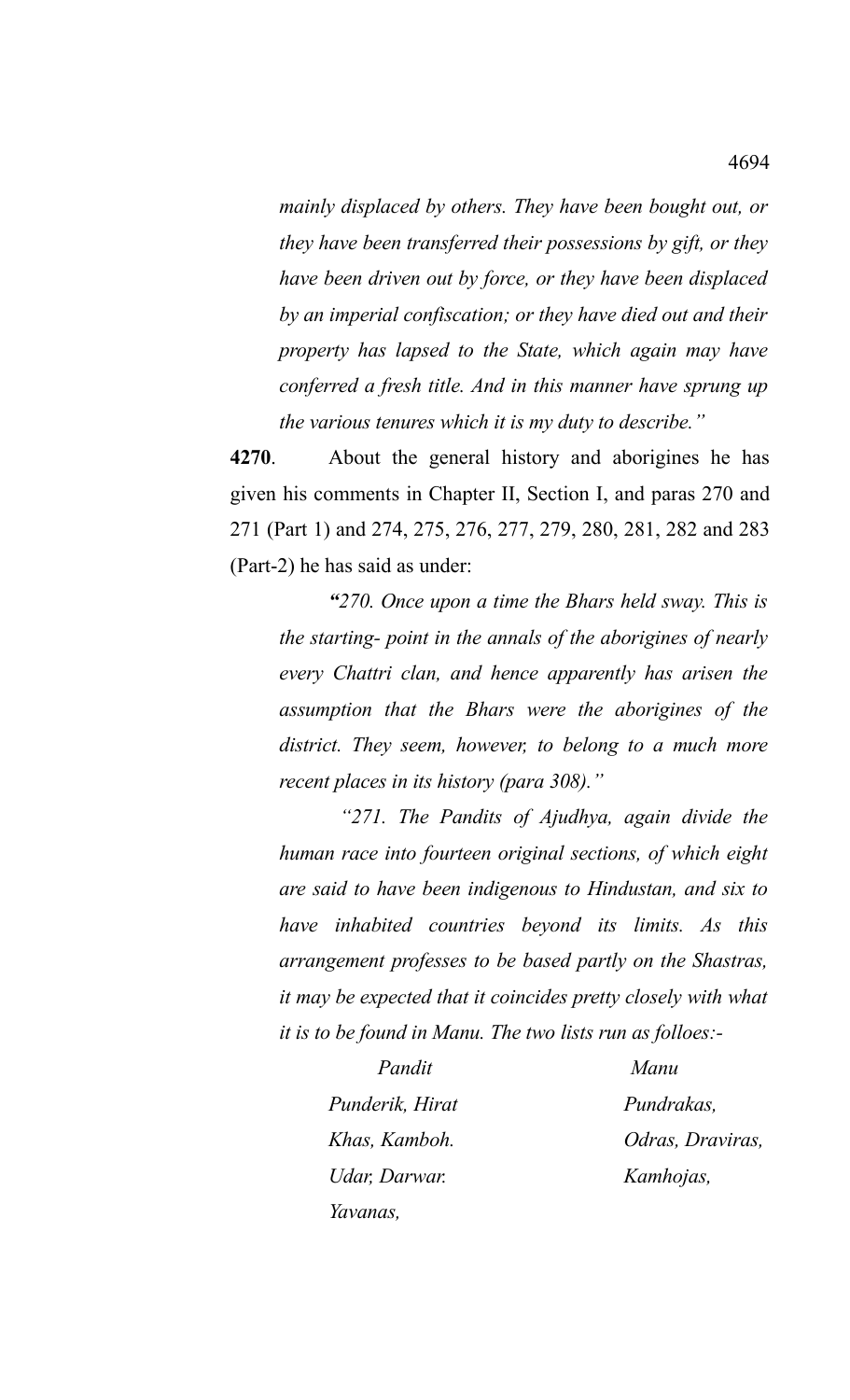| Haihai, Chin                | Sakas, Paradas,   |
|-----------------------------|-------------------|
| Shak, Pahlav, Parad, Darad. | Pahlavas, Chinas, |
| Taljangh, Barbar            | Kiratas, Deradas, |
|                             | and Chasas.       |

 *"274. It was, it is supposed, about the time that Abraham, leaving Ur of the Chaldees, went to sojoun in the land which was in after generations to be the inheritance of the Jewish races, that another movement took place in Upper India, the result of which was to establish in Oudh the people were to rule it for many centuries. And in whom even now the ownership of the land of the province is generally vested. Nor, it may be noticed as a curious coincidence, was there only this apparent identity of dates in the two movements, for Ikhasvaku, or Iehwak, the Aryan, the founder of the Hindu kingdom of Oudh, was namesake or very nearly so, of Ishbak, one of the children of the Jewish patriarch.*

 *"275. The Hindus were one of the numerous branches of the now widespread Aryan race, by whom the aborigines, whoever they were, were in this part of India reduced to complete subjection. On this point complete unanimity of opinion exists, but in what relation the conquerors and the conquered stood to each other ethnologically is still a vextia questio."*

 *"276. Elphinstone suggests that the Hindus were, perhaps; a local tribe like the Dorians in Greece; or even nothing more than a portion of one of the native states : a religious sect, for instance, which had outstripped their fellow citizens in knowledge and appropriated all the*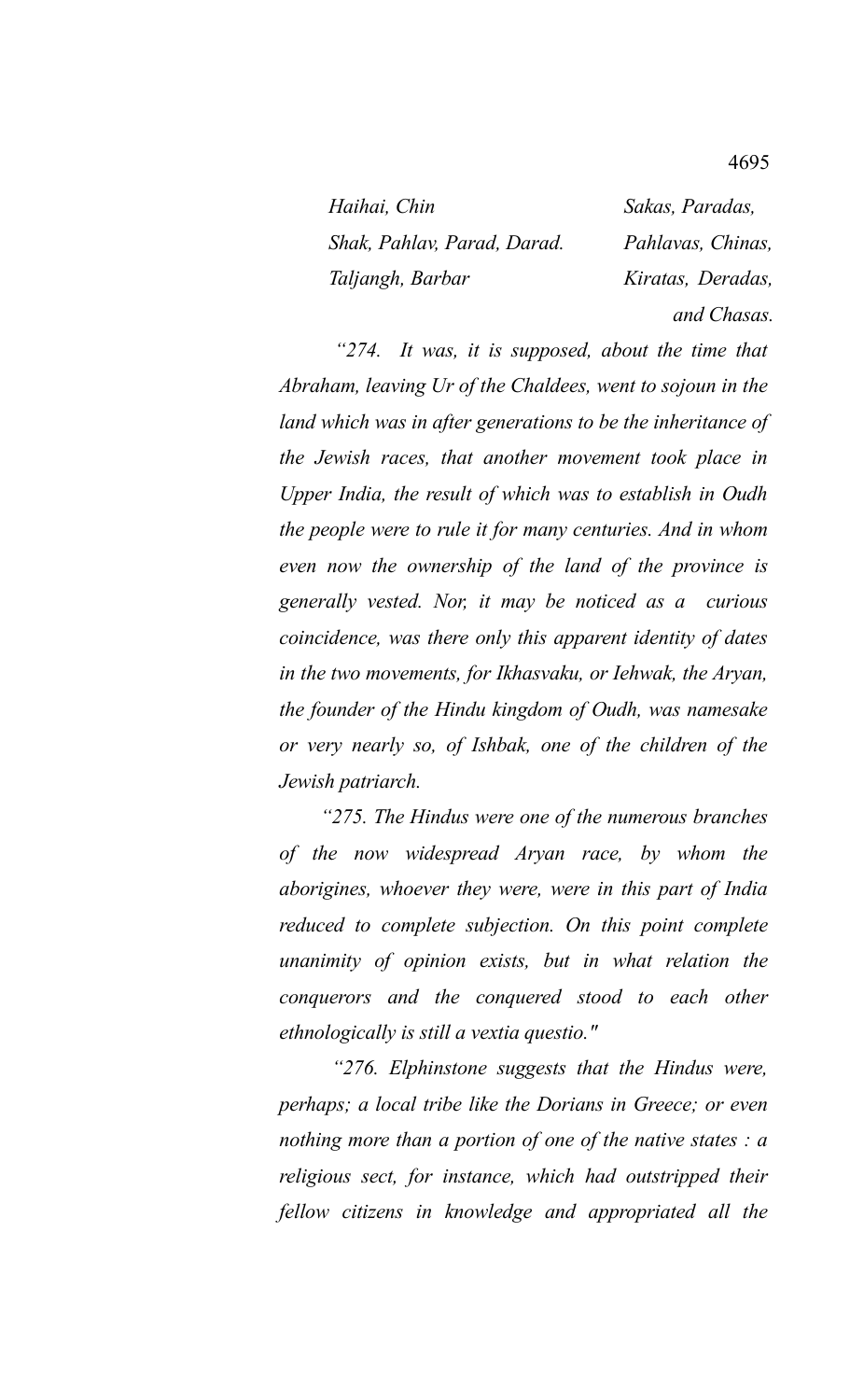*advantages of the society to themselves. There is no reason whatever, he says, for thinking that the Hindus ever inhabited any country but their own; and if he admits the possibility of their having done so, it is only before the earliest trace of their records or traditions. Nor is the theory of community of origin for the Hindus and autochthones altogether foreign to Hindu mythology. Beni or Vena. Son of Ang, ruler of Ajudhya, one of many unfortunates of the same kind, is said to have fallen a victim to the anger of the Brahmans. He died childless, but his corpse, after the fashion of the ashes of the phoenix, gave birth to two sons, Nishada or Nekhad, sprung from his thigh, and Prithu from his right hand. Nekhad became the ancestor of the aborigines, and Prithu of the Solar race."*

 *"277. A more recent author, on the other hand, in strong contrast with the above, writes " that our earliest glimpses of the "human family disclose two tribes of widely different origin! Struggling for the mastery. In the primitive time, which lies even on the hrizon of inductive history, a " tall, fair-complexioned race passed the Himalayas. They came of a conquering stock. They brought with them a store of legends and devotionals strains." And again, " the philologer can only assert that a branch of a noble stock won for themselves a home among numerous but inferior tribes, and that before the dawn of history the children of the soil had been reduced to villeinage or driven back into the forest."*

 *"279. Manu particularizes three portions of Aryavatta, viz. Brahmavartta, Brahmarshi, and Madhyadesa, and*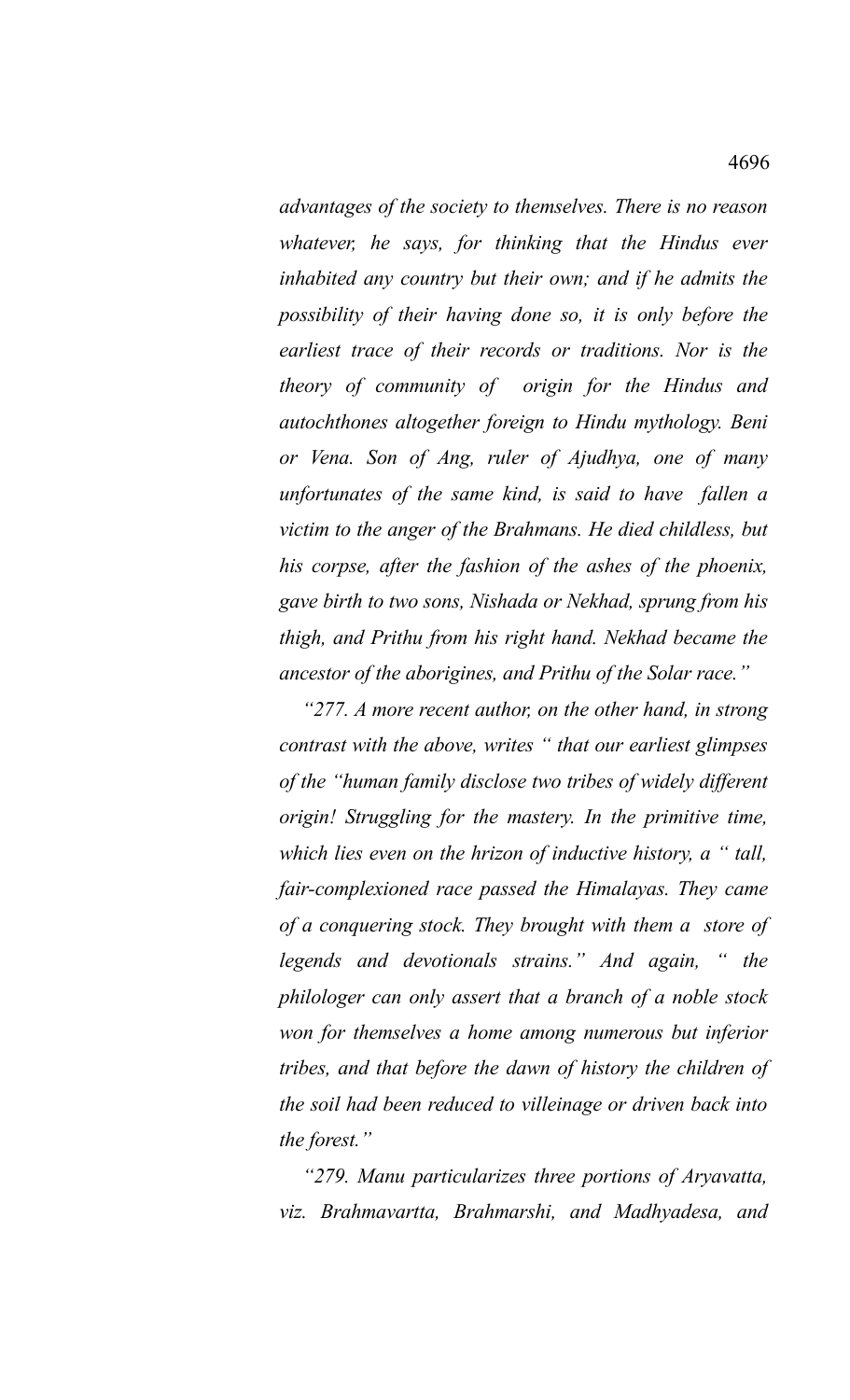*invests them with degrees of sancitty inversely proportioned to their distance from the Saraswati : and Elphinstone assumes that this classification involves the history of the extension of the Aryan occupation. On this hypothesis, as " that country which lies between Himavat and Vindhya, to the east of Vinasana, and to the west of Pryagn, is selebrated by the title of Madhyandesa, or the Central Region," it follows that it was not until their third great onward movement that the Aryans reached Eastern Oudh."* 

 *"280. In what character they first appeared cannot be stated with certainty. The usual opinion is that there came at once a colony or army numbering in its ranks all the social elements contained in the community of which it was an offshoot; but it has also been suggested that the main body was preceded by the analogue of the Jesuit and settler, and that proselytizing Brahmans, urged by zeal for the propagation of the Vaidik faith, were the first wave of a flood tide of immigration, followed closely by a second composed of those who were actuated by still peaceful but less unselfish motives- the auri sacra fames, and this view is not without support. In the tradition, it is based on, it is said that it was in compliance with the solicitations. Of oppressed Brahmans that the Solar race first approached Ajudhya; and in the Mahabharata we find that it was with Brahmans (and no other caste is mentioned as being with them) that the Pandavas sojourned during their visits to Varanavata and Ekachara. In the latter of those placs, too, and Asura, not a Kshattriya, king was reigning ; and*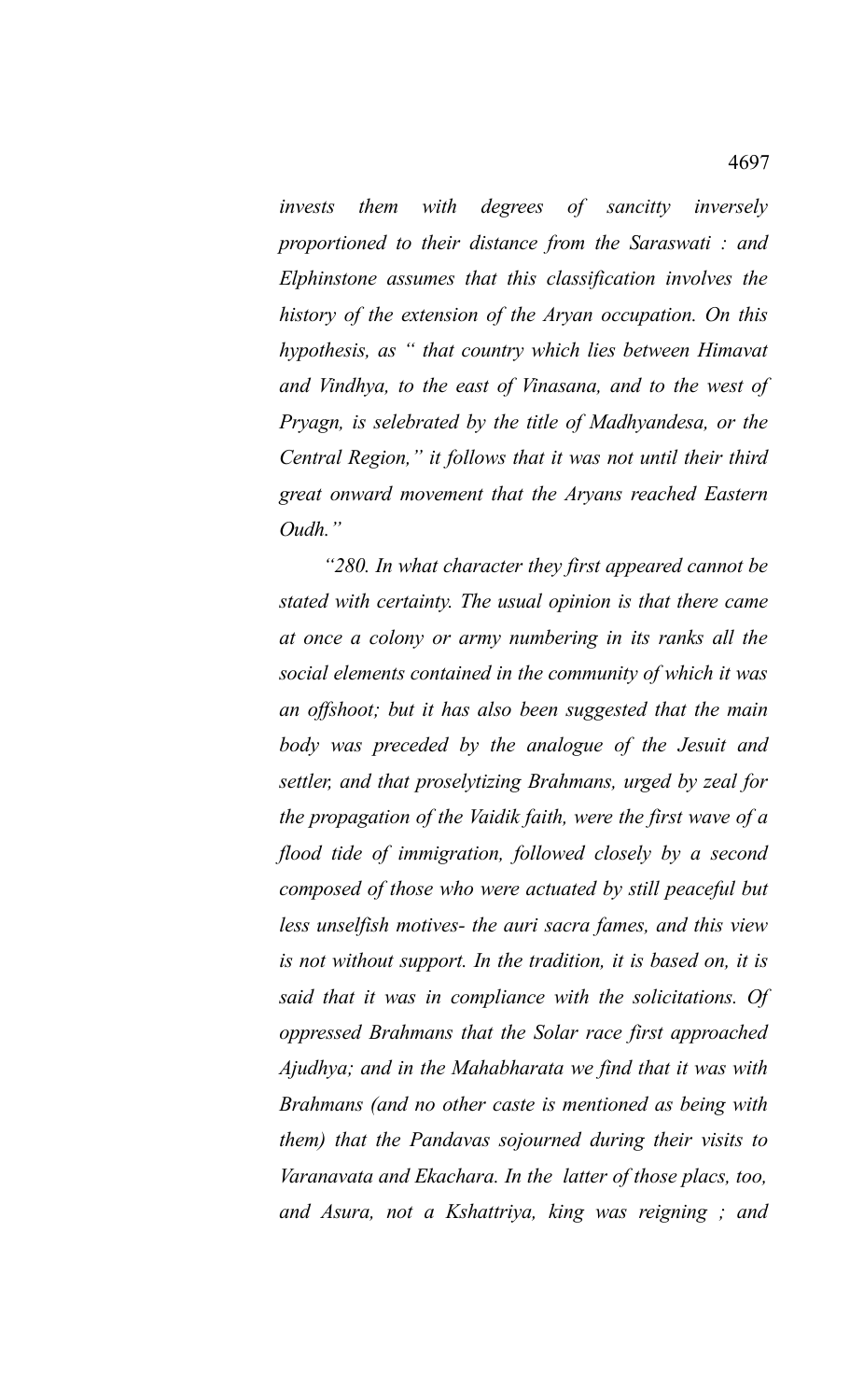*Wheeler confidently broaches the theory that, at that period, there were no Aryan principalities so far east even as the former."*

 *"281. In whatever character they first came it seems that it was with Ikhashvaku as their leader they established themselves as a dominant race at Ajudhya,and that Ikhasyaku was the first of the long line Solar kings who had their capital at that place."*

 *"282. Respecting the extent of Ikhasvaku's dominion it is permissible to hazard a conjecture. His capital lay on the extreme east of the Middle Land, and was apparently, therefore, a border city; his western frontier touched Brahmarshi, in which Kanauj was included, whence we may infer that, in that direction, he reigned as far as the left bank of the Ganges; and as pryag was in the Middle Land, that river may also have formed his southern boundary. From this is follows that from the period of its earliest establishment, the Aryan kingdom of Ajudhya included the whole of the territory now known as Fyzabad."*

 *"283. In Oudh. In common with other portions of he Middle land, it was that,in after days,the Brahmanic system was to reach its full development, an end, perhaps, in no slight measure furthered by the efforts of an hierarchy at Ajudhya. " In the Middle Land," says Dr. Hunter, " the simple faith of the singers was first adorned with stately rites and then extinguished beneath them. It beheld the race progress from a loose confederacy of patriarchal communities into several well knit nations, each secured by a strong central force, but disfigured by distinctions of*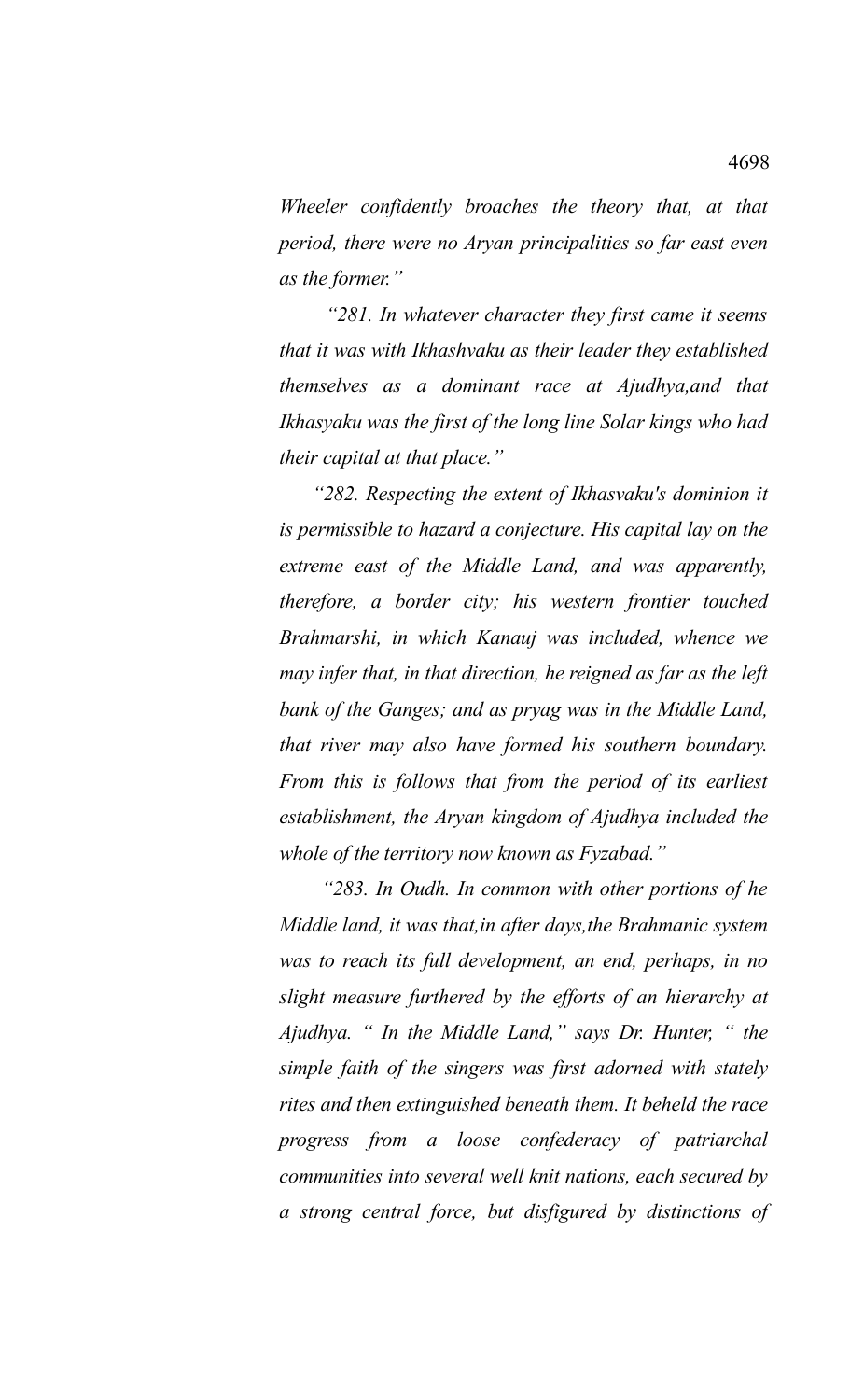*caste destined in the end to be the ruin of the Sanskrit people. The compilers of the land law recorded in the Book of Manu, if not actual residents of the Middle Land, were so closely identified with it as to look upon it as the focus of their race;" and says the same author, " the civilization which is popularly supposed to have been the civilization of ancient India, which is represented by the Brahmanas and Book of Manu, was in its integrity confined to the northern country termed by Manu the " Middle Land." Following, then, the boundaries assigned by Manu to the Middle Land, and bearing in mind the vigorous growth to which Brahmanism there attained , I am led to the conclusion that,almost coincident with the present eastern boundary of Oudh, with Pryag and Ajudhya, under whatever names,as border cities, there long existed and ethnic frontier as sharply defined as that which Dr. Hunter so graphically describes as having subsequently formed the utmost limit of Aryan encroachment in Bengal. In one respect indifference between the two contiguous but antagonistic races in the former case than in the later; for, in proportion, it may be assumed , to the degree of development of Brahmanism, was the bitterness of hatred it bestowed on its opponents; and, so far as the formation of the national character is to be sought in historical events, to the " fierce shock of jarring contrasts"which the Aryans of the eastern border of the Middle Land had to sustain, may perhaps be in part attributed that warlike disposition by which their descendant still continue to be characterised."*

**4271**. About Lord Rama he has dealt in para 286 at page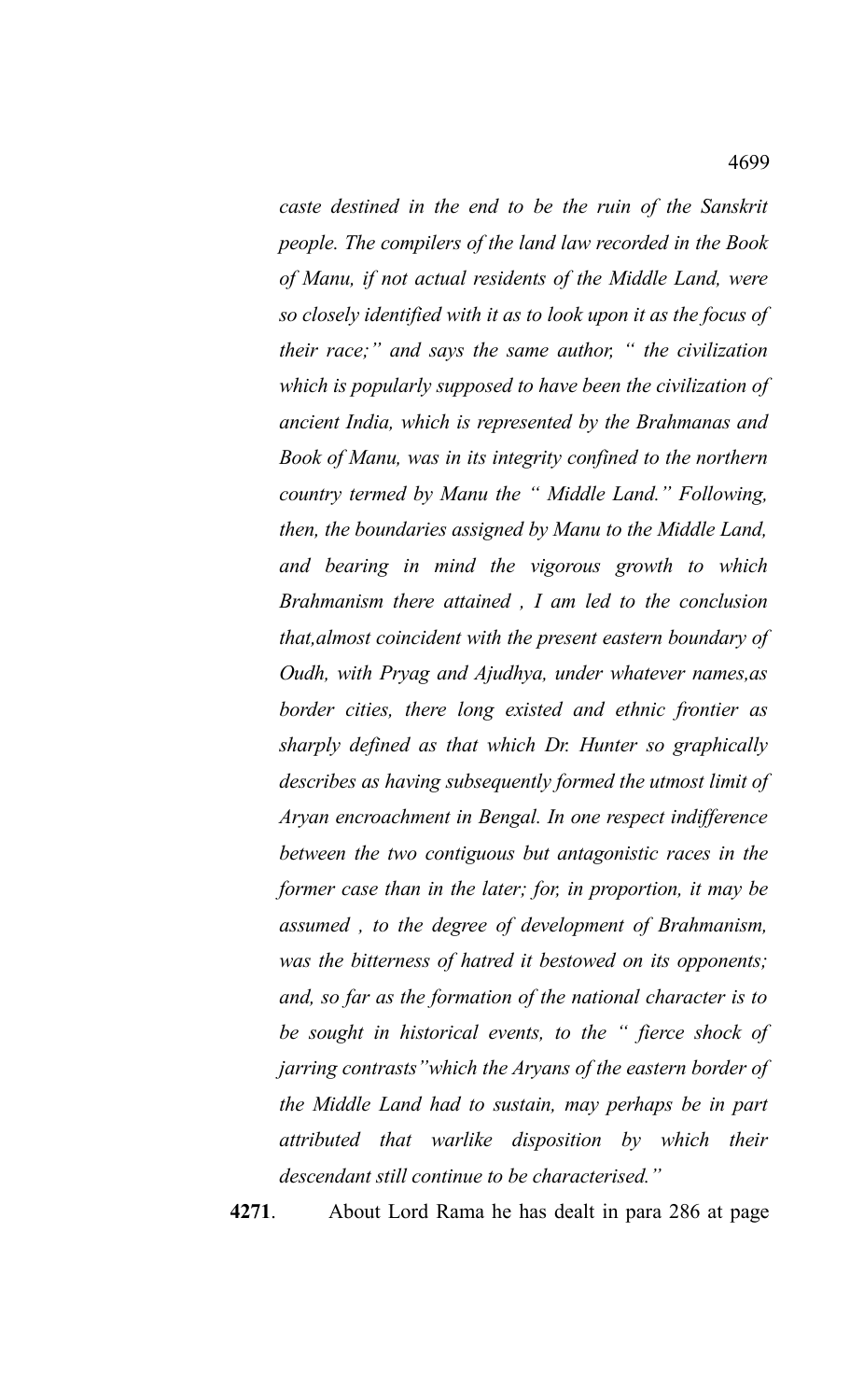100 Chapter-II, Section-I, Part 2) as under:

*"286. Following the same scale of chronology as adopted for Ikhahvaku, Rama,who held " the two fold office of king and prophet,"must be placed a bout the time of Solomon, and it is universally agreed that in him we have a character who deserves a place in history; who actually once existed in the flesh,which (says his worshippers) was incarnation of the deity; who was beyond a doubt the most powerful sovereign of the age in which he lived ;who first led an Aryan army into Southern India and Ceylon, and more important than all these together, from the point of view of local history, raised Ajudhya to that pitch of splendour for which it has ever since been famous. His kingdom, mightier even than Ikhshvaku's or Sravastav's, stretched north and south from the Himalayas to the Ganges, and east and west from the Gandak to Nimkhar."*

**4272**. He has dealt with Vikramaditya also from paras 291 to 297 (Chapter-II, Section-I, Part 3) and has recorded his conclusion in para 297 at page 105 as under:

"297. *Vikramaditya was an usurper; at least I have never heard it asserted that he was the rightful owner of Ajudhya. As a preliminary, then, to his restoration of that city, it was indispensable for him to acquire possession of it; and it cannot be supposed that the Buddhist princes tamely acquiesced in his appropriation of it, and yielded without a blow. The picture that presents itself to the mind's eye is that of Ajudhya and its vicinity the theatre of religious war; and I think we may discern therein the*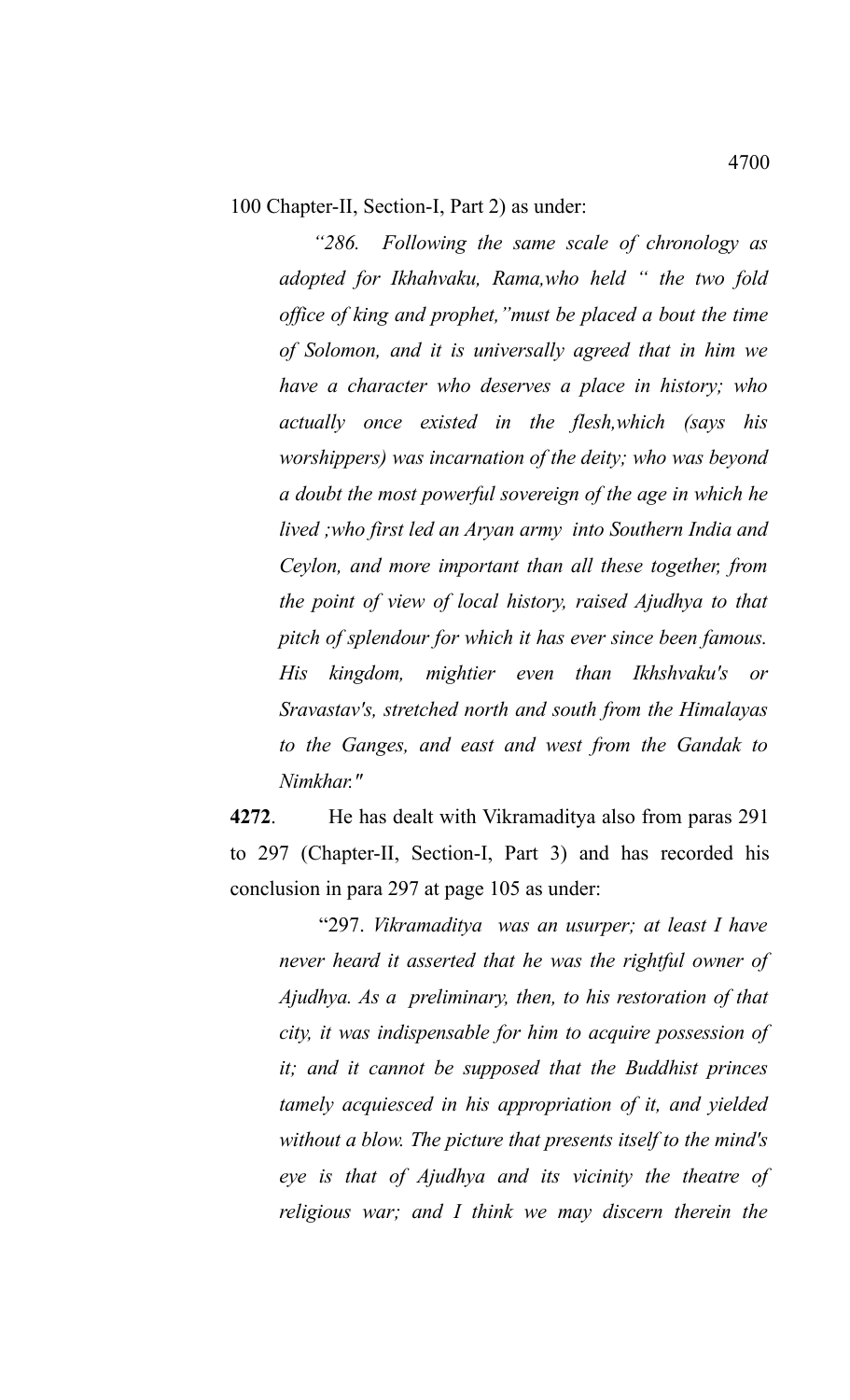*beginning, in Eastern India, of those sanguinary and devastating wars which attended the revival of Brahmanism and its struggles with the creed of Buddha."*

**4273**. His further details about Ayodhya are mainly based on the reports of P. Carnegy and General Cunningham and, therefore, need not be repeated but about the Mohomedan conquest of Ayodhya he has given details from paras 310 to 339 (Chapter-II, Section-I, Part-4). Some relevant paras, i.e., 310, 311, 312, 313, 314, 315. 316, 317, 318, 322, 323, 324, 331, 337 and 339 are as under:

 *"310. From the time of Mahmud of Ghazni dates t*he *commencement of the Mahomedan period- the period, that is, of Mahomedand demination. But this is not the full extent of the social changes which the Ghaznavid and his successors brought about. I have attributed the beginning of the work of Kshattriya colonization to Vikramaditya, but this is far from saying he effected its completion. It progressed by very slow degrees until the Hindu kingdoms of the west of India were thrown into confusion by the attacks of the Musulman invaders; and it then received a stimulus under the influence of which it continued to go on steadily for the next five centuries. "Almost all Rajput colonies in oudh," says Mr. C. A. Elliott, "will be found to belong to one of two great classes; and to owe their present position to the Mahomedan conquest, either indirectly, having been induced to leave their homes and to seek for liberty elsewhere by the loss of their ancestral independence, or else directly, having settled where we now find them as subjects, servants or grantees of the Delhi*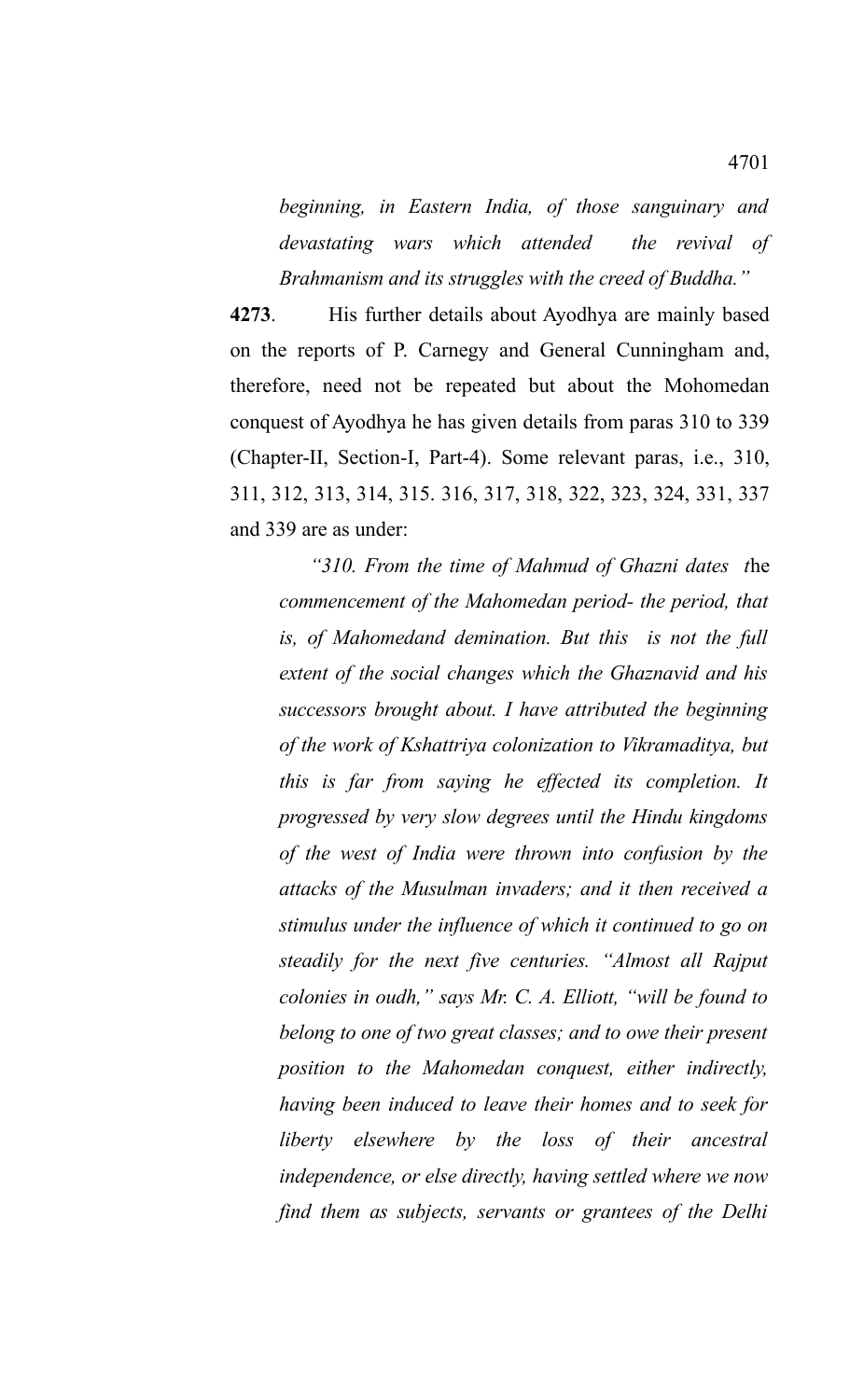*Court"...... "The former class dates between 1200 A. D. and 1450 A.D. The latter from 1450 A. D. to 1700 A.D. From Babar to Alamgir". In point of date, at least, all the Kshattriyas of this district belong to the former of these two classes. Their history will be separately given in the second section of this chapter."*

 *"311. The earliest Mahmedan invasion of this part of Oudh is locally believed to have occurred as far back as the time of Mahmud of Ghazni, under the leadership of Salar Masud Ghazi, Popularly known as Sayyid Salar the nephew of that prince: and, notwithstanding the silence on the subject of the early historians whose works are still extant, such was not improbably the case. The Mirat-ul-Asrar and the Mirat-i-Masudi, which give detailed accounts of the expedition, though admittedly modern composition profess, it must be remembered, to follow a now lost work of and author who was contemporary with the events and persons be described. Some weight must be attached also to the fact that the most prominent place in the pedigrees of numerous Mahomedan Families in various parts of Eastern Oudh, and in the Allahabad district also, is assigned to those who are said to have come to this country in the time of Sultan Mahmud; many of the Oudh families asserting that their ancestors actually accompanied Salar Masud."*

 *"312. Mahmud himself, moreover, is said to have twice (A.H 410 and A.H. 413) penetrated as far east as Benares, having on the first of these occasions "made a few converts to the faith." A similar limit is also said to have been*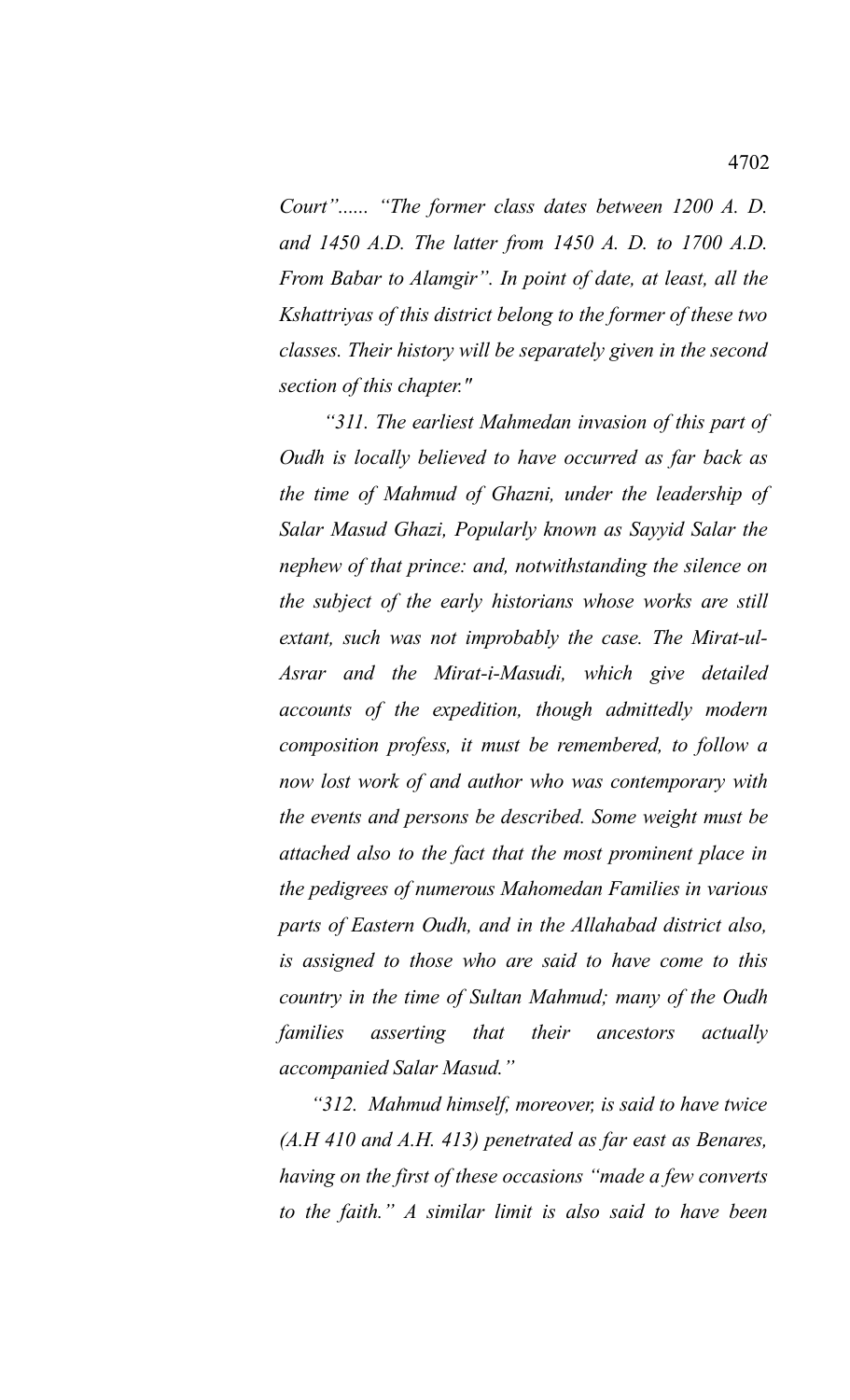*reached a few years afterwards by Ahmad Nailtigin, a natural son, it is supposed, of Mahmud, who, crossing the river Ganges, at what point is not stated,marched down the left bank until he arrived "unexpectedly" at Benares."*

 *"313. From these two instances it is apparent that either in or close upon the time of Mahmud, the Mahomedan arms had been carried further east than Oudh; and in after days, the main road from Delhi to Bengal, crossing the Ganges at some ford not far west of the present city of Farukhabad, ran through Jaunpur and Benares. It is likely enough, therefore, that this was the route followed by Mahmud, if not by his son also, in which case they must have traversed a portion of this province. Under these circumstances, it is quite within the bounds of possibility that Mahmud's nephew, Salar Masud, also led and expedition in the same direction; if not absolutely the first to do so, he was probably the first to make any conquests there."*

 *"314. Salar Masud, having incurred the bitter enmity of Mahmud's Wazir, whom Mahmud at the time deemed it prudent to conciliate, was told by his uncle that he must submit to a temporary absence from the court of Ghazni. He accordingly requested and obtained permission to make and expedition into Hindustan, promising that he would wrest from the pagans the kingdoms then in heir possession and cause the khutba to read threin in the Sultans name, Having collected and army of 1, 100,000 men, he set out on his journey, and, after various exploits, reached Kanauj and pitched his tents for a while on the banks of the river*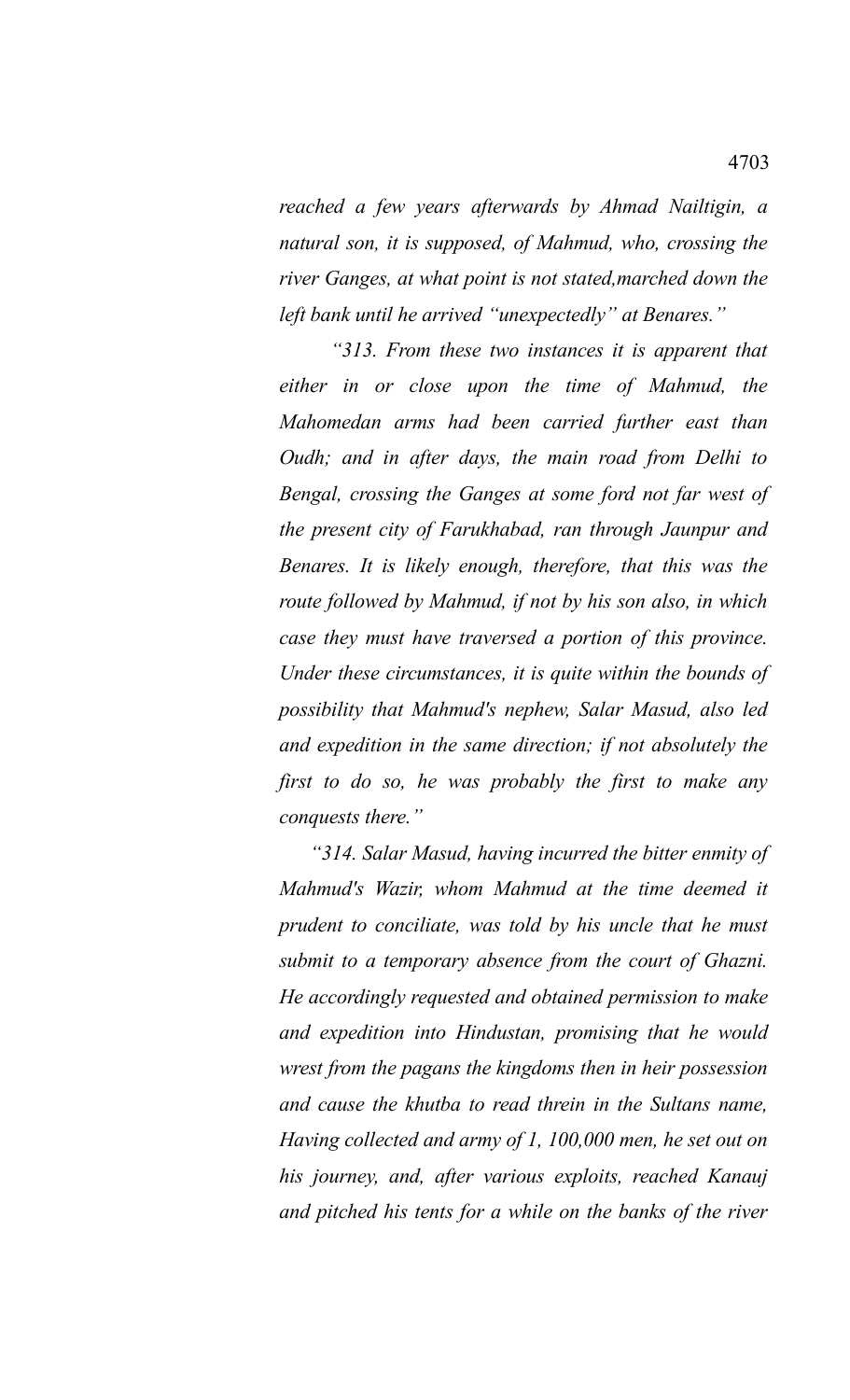*Ganges from this he marched to Satrikh, and , fixing his head-quarters there, sent out armies on every side to conquer the surrounding country: Salar Saif-ud-din and Miyan Rajab were despatched against Bahraich, other against Mahona, others against Gopamau, and others against Benares and its neighbourhood."*

 *"315. One day ambassadors arrived at Satrikh bearing this message from the Rais of Manikpur and Karrah:- " This kingdom has belonged to us and to our fathers from time immemorial. No. Musulman has ever dwelt here. Our Annals relate that the Emperor Zu-I-Karnain made and expedition against this country and reached Kannauj; and returned without having crossed the Ganges. Sultan Mahmud also with your father, came as far as Ajmir, Guzerat, and Kanauj, but spared our country …... You had better take the prudent course of retiring."*

 *"316. Now it chanced that, about this time, Salar Sahu, Father of Salar Masu, arrived at Satrikh; and letters having been intercepted which showed that the princes whose threatening embassy has just been mentioned were endeavouring to effect and alliance with those of Bahraich against their common foe, he set out without delay against them; and dividing his army into two bodies, sent one against Karrah and the other against Manikpur. Both of those places were reduced and Salar Sahu returned in triumph to Satrikh, leaving Malik Abd-ullah in the neighbourhood of Karaah, and Mir Kutab Haidar at Manikpur.*

 *"317. During this period it probably was that the first*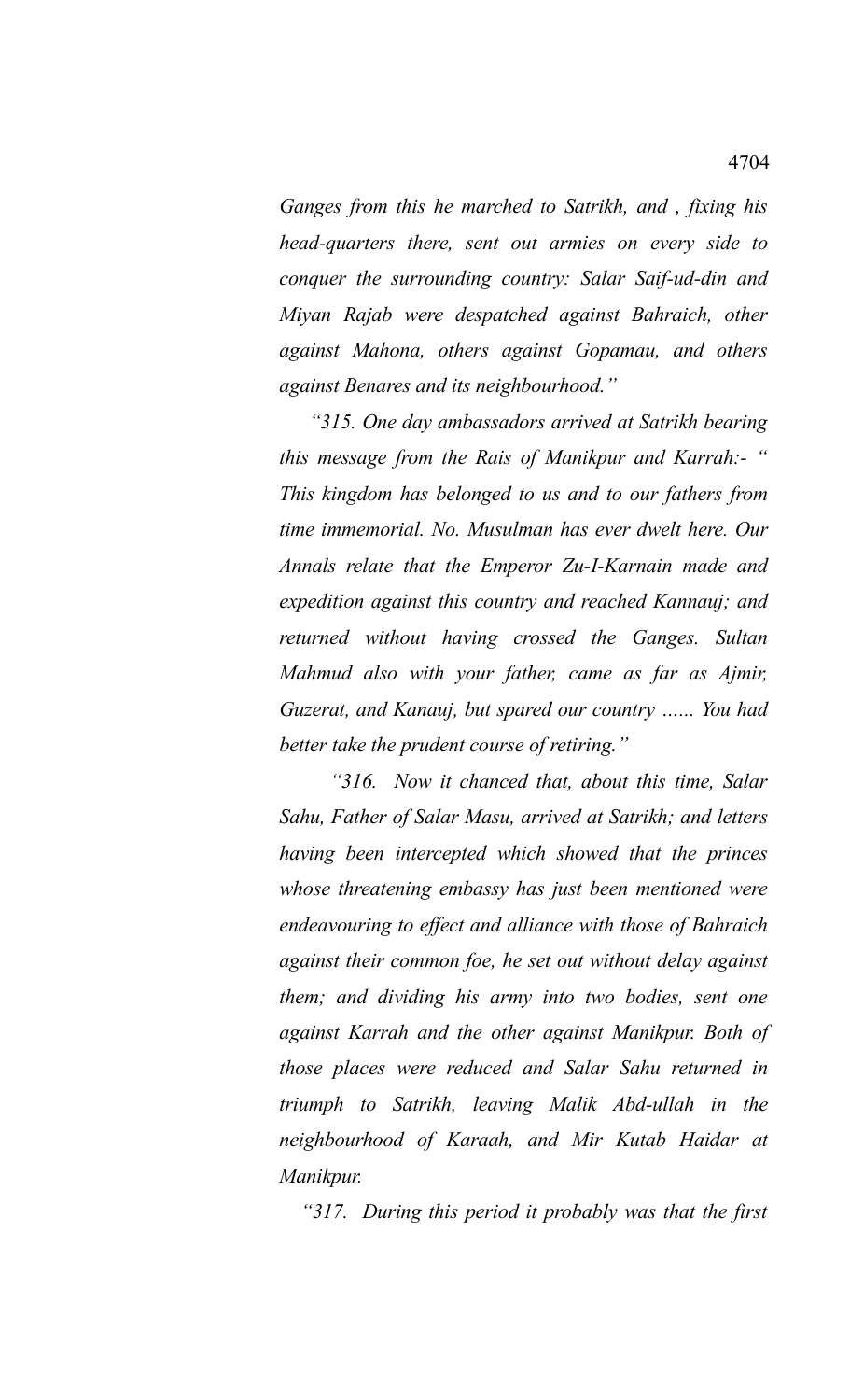*mahomedan armies reached this district, but no Mahomedan colonies were planted in it."*

 *"318. Ajudhya, in spite of the expeditions sent from Satrikh against Benares and other places to he east, appears, for some unexplained reason, to have escaped the fate of its neighbours. It seems more plausible to look for the conqueror of Ajudhya among the lieutenants, perhaps relations also, of a later prince, Shahab-ud-din, better known as Muhammad Ghori. Shashab-ud-din, after defeating Jaya Chandra of Kanauj, with that keen attention to reaping substantial results from his victory which he usually displayed set off to plunder the treasury of his late enemy at Asni; he thus arrived on the right bank of Ganges, at a spot where that river now forms the boundary of Oudh, and after his departure thence marched on to attack Benares. The route he then pursued is not related, but it is at least incontrovertible that he had to cross over to the Oudh side of the river before he reached his destination. Now, the story about the town of Sultanpur is that its captor was a Ghori. Ajudhya contains " a tomb of Makhdum Shah. Juran Ghori, a lieutenants, it is alleged to Shahabud-din Ghori and coins belongings to the Ghori dynasty have been found near both of those places. Jaunpur also, with Benares, fell " finally under the sceptre of the Musalman when Shahab-ud-din defeated Jaya Chandra nor, though on the return of the Sultan to Ghazni, his lieutenants, Kutb-ud-din fixed his courts for sometime at Asni are any further hostilities asserted to have then taken place. Kutb-ud-din, was principally employed in receiving*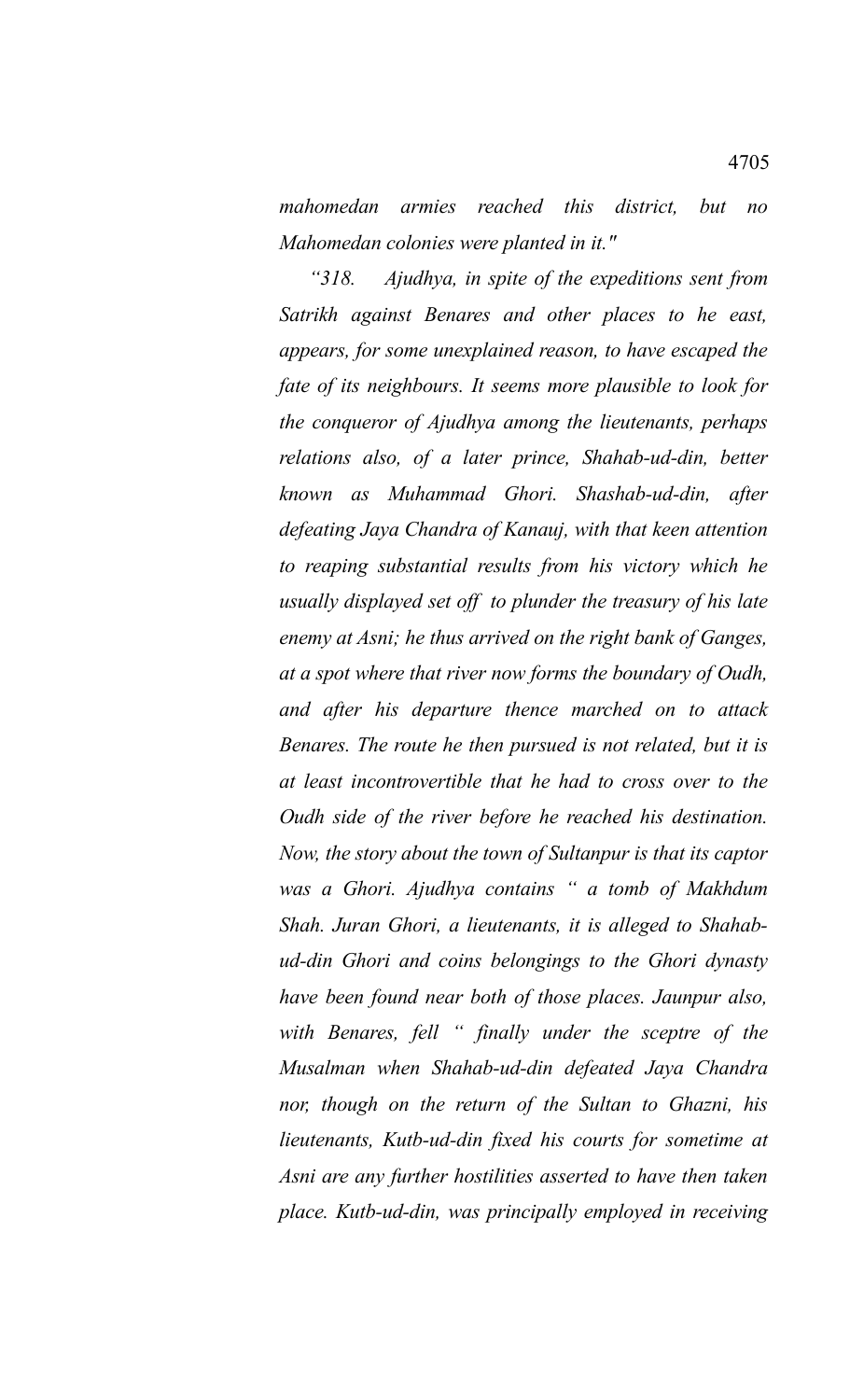*the homage of the rais and chief whose power had been already broken. It seems to follow,then that the overthrow of all such fortified posts in South-Eastern Oudh as declined to admit that their own subjection was involved in that of Kanauj ( of which, as has been seen, they were dependencies) is to be attributed to the period of Shahabud-din's progress from Asni to Benares, or that of his homeward march."*

 *"322. The following is a list of several persons who up to that time appear to to have been Governors of Oudh, though it does not pretend to contain the names of all who held the office:-*

*1 Malik Shah Makhdum Juran Ghori About A.D. 1192*

*2 Malik Hisan-ud-din Ughlabak About A.D.1194*

*3 Muhammad Bakhtiyar Khilji About A.D.1202*

*4 Kaimaz Rumi, sent from Oudh towards Lakhnauti by Kutb-ud-din. before About A.D.1210*

*5 Nasir-ud-din, elder son of Shamsh-u-din* 

*About A.D.1226*

*6 Nasir-ud-din, son of Mahud, having collected an army in Hindustan, marched from Oudh to Lakhnauti* 

 *1227*

- *7 Nasir-ud-din Tabashi Muizzi. About 1236 8 Kamr-ud-din about 1242*
- *9 Qazi Jalal-ud-din 1243*

*10 Malik Taj-ud-din Siwistani (subordinate to Katlagi Khan) 1255*

*11 Katlag Khan 1256 (In connection with this period occurs mention of the*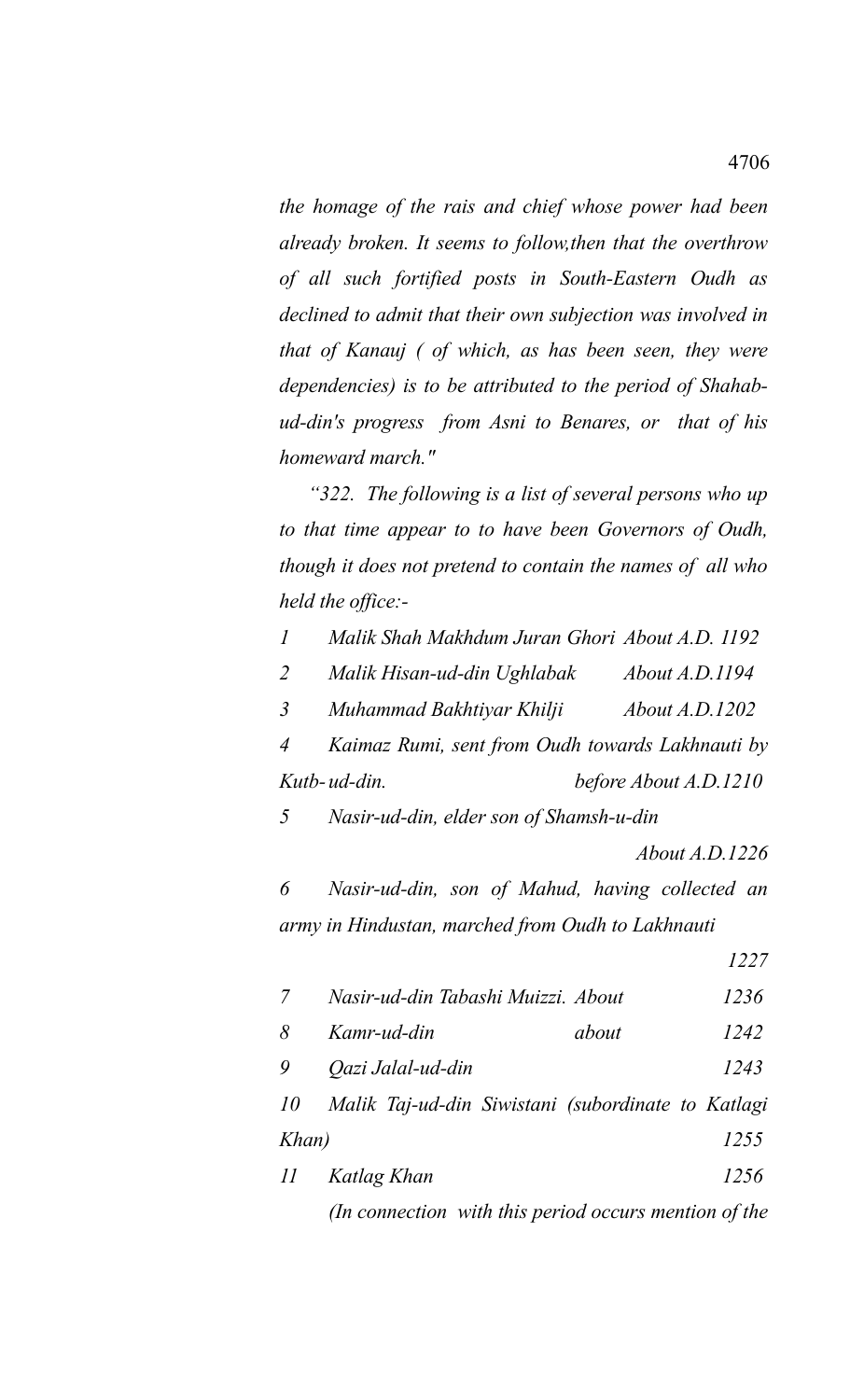|           | "Chief of Oudh" among the Chiefs of Hind")       |      |
|-----------|--------------------------------------------------|------|
| 12        | Arslan Khan Sanjar meditates revolt in Oudh      | 1259 |
| 13        | Amir Khan Abtagin                                | 1279 |
| 14        | A nameless Khan of Oudh, perhaps the same as the |      |
| next      |                                                  | 1286 |
| 15        | Khan-i-Jahan                                     | 1286 |
| 16        | Malik Ali                                        | 1293 |
| 17        | Ala-ud-din                                       | 1293 |
| 18        | Malik Ala-ul-Mulk                                | 1296 |
| 19        | Malik Tigin                                      | 1321 |
| <i>20</i> | Ain-ul-Mulk.                                     | 1340 |

 *"323. The Oudh here alluded to, it must at the same time be remarked, was very much smaller in extent than either the kingdom of Ram Chandra had been in early ages, or than the Subah to which it subsequently gave a name; for contemporary with the Qazi Jalal-ud-din above named, Nasir-ud-din Mahmud, afterwards emperor, held the northern portion of the provinces, which constituted the separate district of Bahraich, and in the opposite direction where Oudh marches with Manikpur, their mutual boundary line most likely cut across the south western corner of the Sultanpur district excluding a large tract from Oudh, and placing it in Manikpur, while Akbarpur and all the territory to the east of it probably lay in the government of Jaunpur ( or Zafrabad)."*

 *"324. Up to shortly before the establishment of the Sharqi kingdom, the jurisdiction of the governor of Jaunpur had been limited to 'Jaunpur and Zafrabad,' with such provinces to the eastward as were held neither by petty*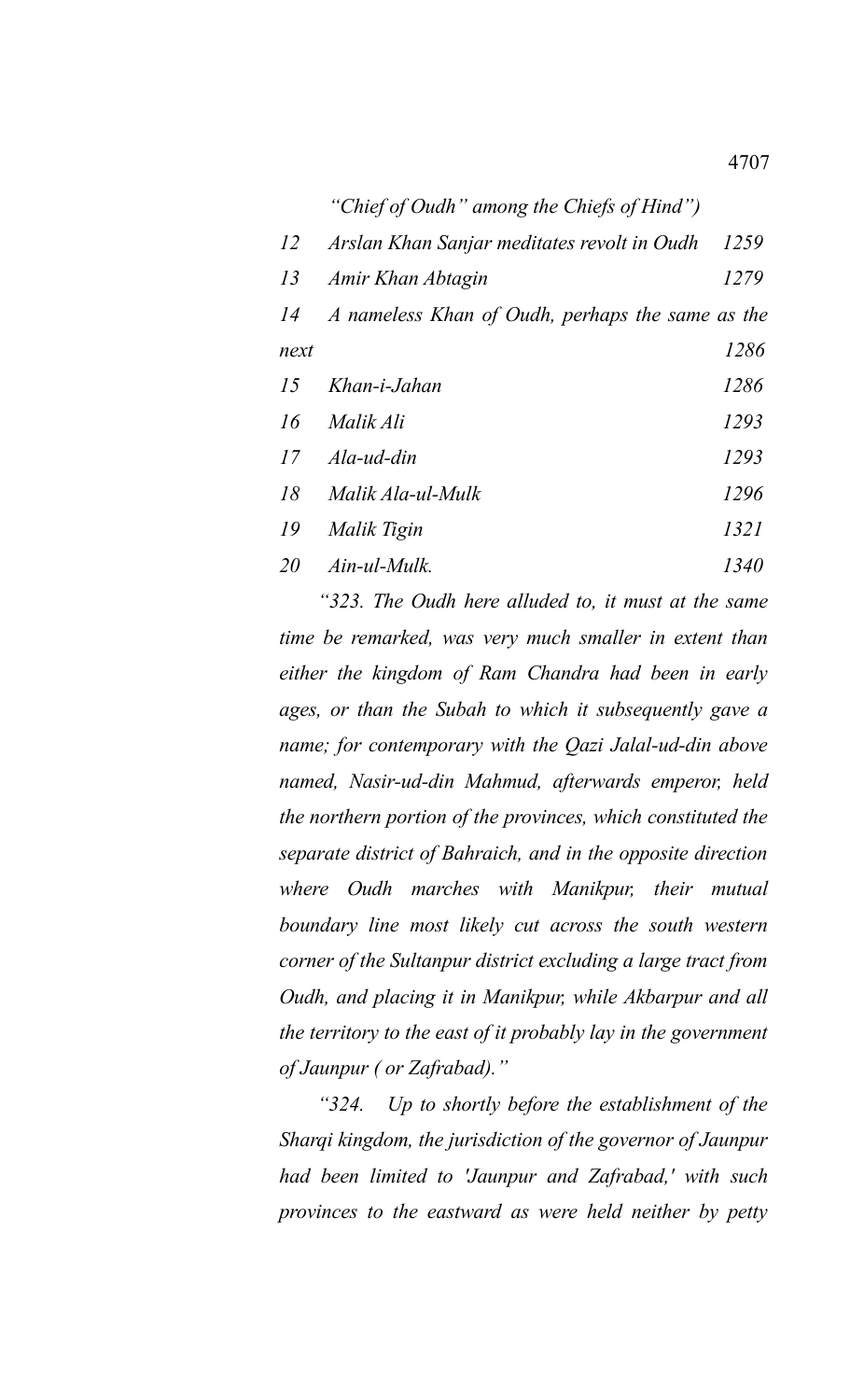*chiefs nor the lords of Lakhnauti; but, when in A.D. 1394, Mahmud Toghlak deputed his Wazir Khwaja Jehan to that important charge, he invested him with the newly created title of Malik-us-shirq, and at the same time extended his authority over the lover Doab and the provinces on the left bank of the Ganges When, therefore,later on in the same year, Khwaja Jehan, throwing off his allegiance to Delhi, assumed the emblems of royalty, Ajudya, and indeed the whole of Oudh, was in included in his kingdom."*

 *"331. Akbar, as is well known, divided his empire into subabs or provinces, sarkars or divisions, and mahals or pargana. The name of Oudh, now came to bear a triple meaning; in the widest sense it was a subah, in its narrowest a mahal" The subah of Oudh", says Abul Fazl's translator, " in situated in the second climate. The length from Sarkar Gorakhpur to Kanauj includes 135 kos, and the breadth from the northern mountains of Seddehpur to the Subah of Allahabad comprises 115 kos. To the east it has Bahar; on the north lie mountains; Manikpur bounds it on the south and Kanauj on the west." With respect to its internal constitution, it consisted of five sarkars, Oudh, Lucknow, Khairabad, Bahraich, and Gorakhpur, which collectively comprised 134 mahals.*

 *"337. Here, for the third time in its history, Ajudhya; found a political and religious landmark, of the west the emblem was the crescent of th east the cross. The masses of the people, indeed, in both directions were of the same persuasion: Brahmanism with them still reigned supreme. The distinction lay between the governing races, not the*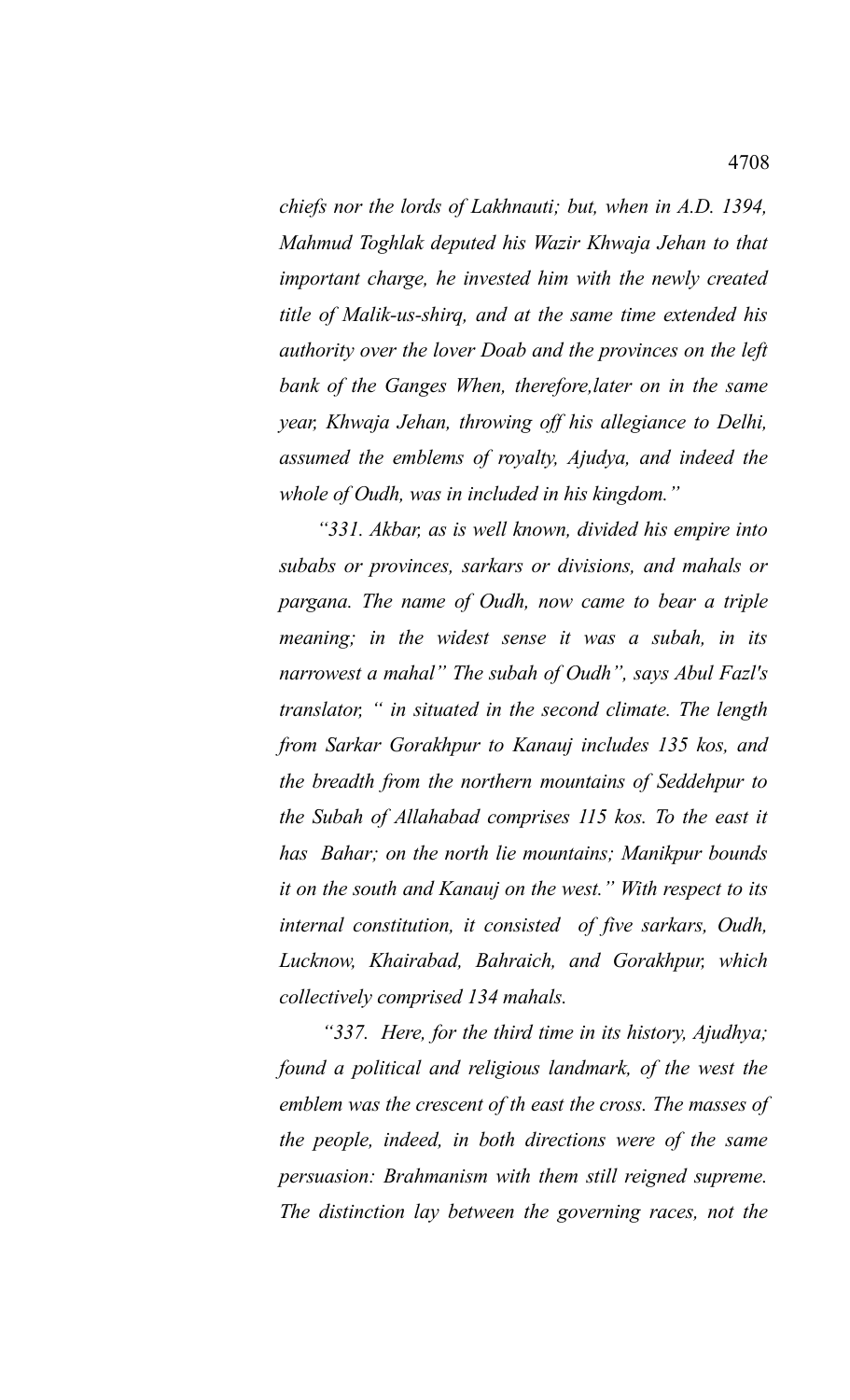*governed on the west lay the kingdom of the Mahomedan and Asiatic, the vasal of the emperor of Delhi; on the east lay the possessions of the christian and European, subject to the Presidency of Bengal.*

 *"339. Subjoined is a list of the Nazims of Sultanpur from the date of the institution of the office until the annexation of the province:-*

| 1. Mirza Satar Beg                      | 1793 to 1793 |
|-----------------------------------------|--------------|
| 2. Sita Pershad                         | 1793 to 1800 |
| 3. Raja Niwaz Shah                      | 1801 to 1802 |
| 4. Mirza Jani                           | 1803 to 1805 |
| 5. Raja Jugal Kishor                    | 1806 to 1805 |
| 6. Raja Niwaz Shah                      | 1806 to 1807 |
| 7. Fazl Ali Khan                        | 1808 to 1810 |
| 8. Mir Khuda Baksh                      | 1811 to 1811 |
| 9. Mir Ghulam Husen                     | 1812 to 1812 |
| 10. Ikram Mubammad Khan                 | 1812 to 1814 |
| 11. Mir Ghulam Husen                    | 1815 to 1817 |
| 12. Taj-ud-din Husen Khan               | 1818 to 1823 |
| 13. Raju Darshan singh                  | 1824 to 1827 |
| 14. Mehndi Khan                         | 1828 to 1827 |
| 15. Mirza Abu-ulla Beg                  | 1835 to 1835 |
| 16. Kuth-ud-din Husen Khan 1836 to 1836 |              |
| 17. Raja Darshan Singh                  | 1837 to 1838 |
| 18. Mirza Saffshikan Khan               | 1838 to 1839 |
| 19. Atah-ulluh Beg                      | 1840 to 1840 |
| 20. Sheik Husen Bakhas                  | 1841 to 1841 |
| 21. Wajid Ali Khan                      | 1842 to 1842 |
| 22. Taj-ud-din Husen Khan               | 1843 to 1843 |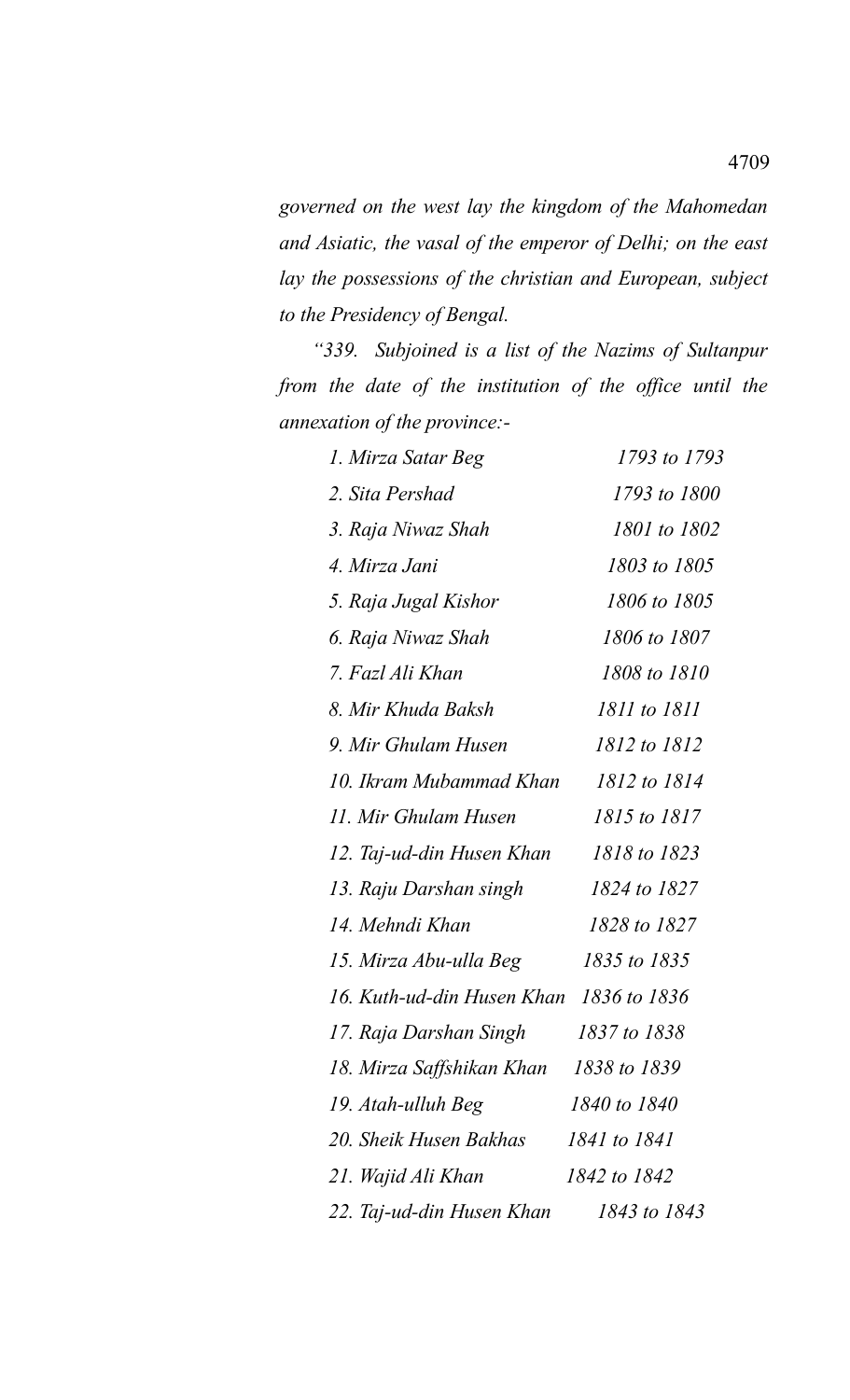| 23. Raja Incha Singh       | 1843 to 1845  |
|----------------------------|---------------|
| 24. Kutb-ud-din Husen Khan | 1845 to 1845  |
| 25. Raja Man Singh         | 1845 to 1847  |
| 26. Wajid Ali Khan         | 1848 to 1849  |
| 27. Agha Ali Khan          | 1850 to 1856" |

**4274**. Further regarding Ayodhya he has given details of city etc. from paras 611 to 628 (Chapter-II, Section-II). About the place of special interest i.e., Hanumangarhi mention is made in para 653 (Chapter-II, Section-II). About various Akharas including Nirmohi Akhara details are given in paras 656 to 665 (Chapter-II, Section-II). About the Janamasthan and other temples and Hindu shrines details are given in paras 666 to 669. We, however, find that these are virtually verbatim reproduction of P. Carnegy's report and, therefore, do not propose to mention the same in extensio. In para 618 (Chapter-II, Section-II) it gives the details of Ram Kot area, i.e., its extension etc. and, therefore, it may be reproduced as under:

*"618. Ramkot- The most remarkable of those was of course Ramkot, the strong hold of Ramchandar. This fort covered a large extent of ground, and, according to ancient manuscripts, it was surrounded by 20 bastion, each of which was commanded by one of Rama's famous general, after whom they took the names by which they are still known. Within the fort were eight royal mansions where dwelt the patriarch Das rath, his wives and Ram his deified son.................*

| 1. Hanuman Garhi | 11. Kuteswar. |
|------------------|---------------|
|                  |               |

- *2. Sagreon 12. Labidh Bawan*
- *3. Ungad 13. Mayand*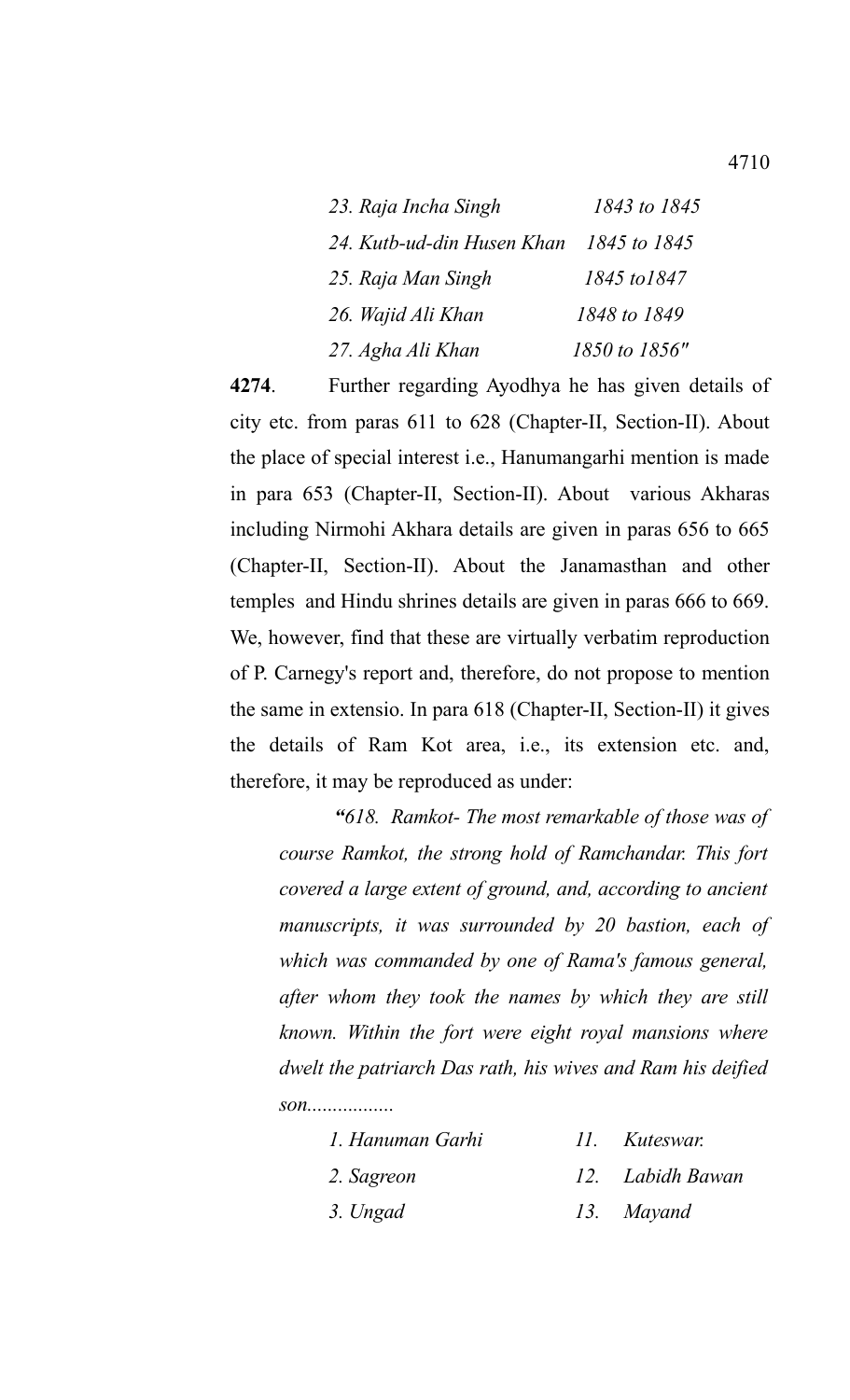| 4. Dibadh     |    | 14. Rakbach       |
|---------------|----|-------------------|
| 5. Na!        |    | 15. Surumbha      |
| 6. Nil        |    | 16. Bibhi Khan    |
| 7. Sukhen     |    | 17. Pindark       |
| 8. Kuber      |    | 18. Mat Gajyindr. |
| 9. Gwachh     |    | 19. Jamwant       |
| 10 Dadh Biktr | 20 | Kesri             |

*1. Rattan Singas in (thrown room)*

*2. Kosilla Mandr ( the palace of Kosilla, Raja Disrath's Ist*

*3. Sumantra Mandir ( ditto ditto 2nd wife)*

*4. Keki Bhawan (ditto ditto 3rd wife)*

*5. Subha Mandir ( the court house)*

*6. Janam Asthan ( Rama's birth place)*

*7. Nowratan ( assembly room of the queens)*

8.*Kunak Bhawan ( the golden palace of Ramchandra*)

**4275**. Para 623, 627 and 669 are also important to note here which say:-

*"623. Again it is in Ajudya that we still see pointed out the birthplace of the founder as well as of four others of the chief hierarchs of the Jain faith. Here it was that Rikabdeo of Ikshawaku's royal race matured the schism some what of a compromise between Brahminism and Buddhism, with which his name will ever be associated."*

*"627. The Ajudhya Mahatum.-No account of Ajudhya would be complete which did not throw some light on the Ramayan and the Ajudhya Mahatum. Of the former of these works I need not speak, for through the writings of Wheeler, Cust, Monier Williams, &c, most readers are familiar therewith. I will therefore confine my remarks to*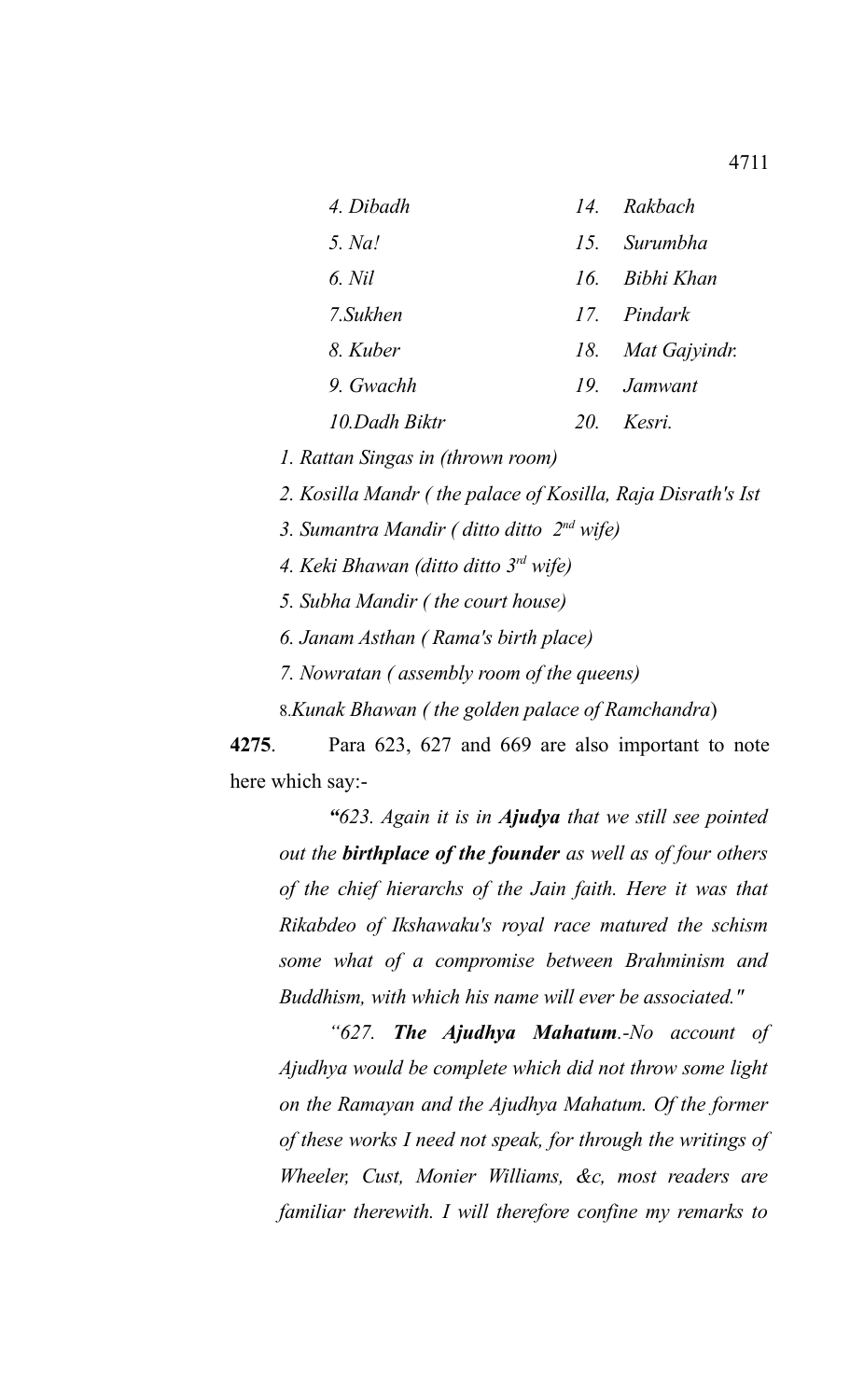*the Ajudhya Mahatum, which is comparatively unknown. This work was prepared to the glorification of Ajudhya, according to some by Ikshawaku of the solar race, while others with more probability aver that it is a transcript from the Askundh and Padam Purans, and is not the production of any Raja."*

*"669. Hindu and Musalman difference.-The Janmasthan is within a few hundred paces of the Hanuman Garhi. In 1855, when a great rupture took place between the Hindu and Mahomedans, the former occupied the Hanuman Garhi in force, while the Musalmans took possession of the Janmasthan. The Mahomedans on that occasion actually charged up the steps of the Hanuman Garhi, but were driven back with considerable loss. The Hindus then followed up this success, and at the third attempt took the Janamsthan, at the gate of which 75 Mahomedans are buried in the "Martyrs" grave" (Ganjshahid). Several of the king's regim ents were looking on all the time, but their orders were not to interfere. It is said that up to that time the Hindus and Mahomedans alike used to worship in the mosque temple. Since British rule a railing has been put up to prevent disputes, within which in the mosque the Mahomedans pray, while outside the fence the Hindues have, raised a platform on which they make their offerings."*

**4276**. "**Barabanki: A gazetteer being Volume XLVIII of the District Gazetteer of the United Provinces of Agra and Oudh**" compiled and edited by H.R. Nevill, I.C.S., printed by F. Luker, Supdt., Government Press, United Provinces, Allahabad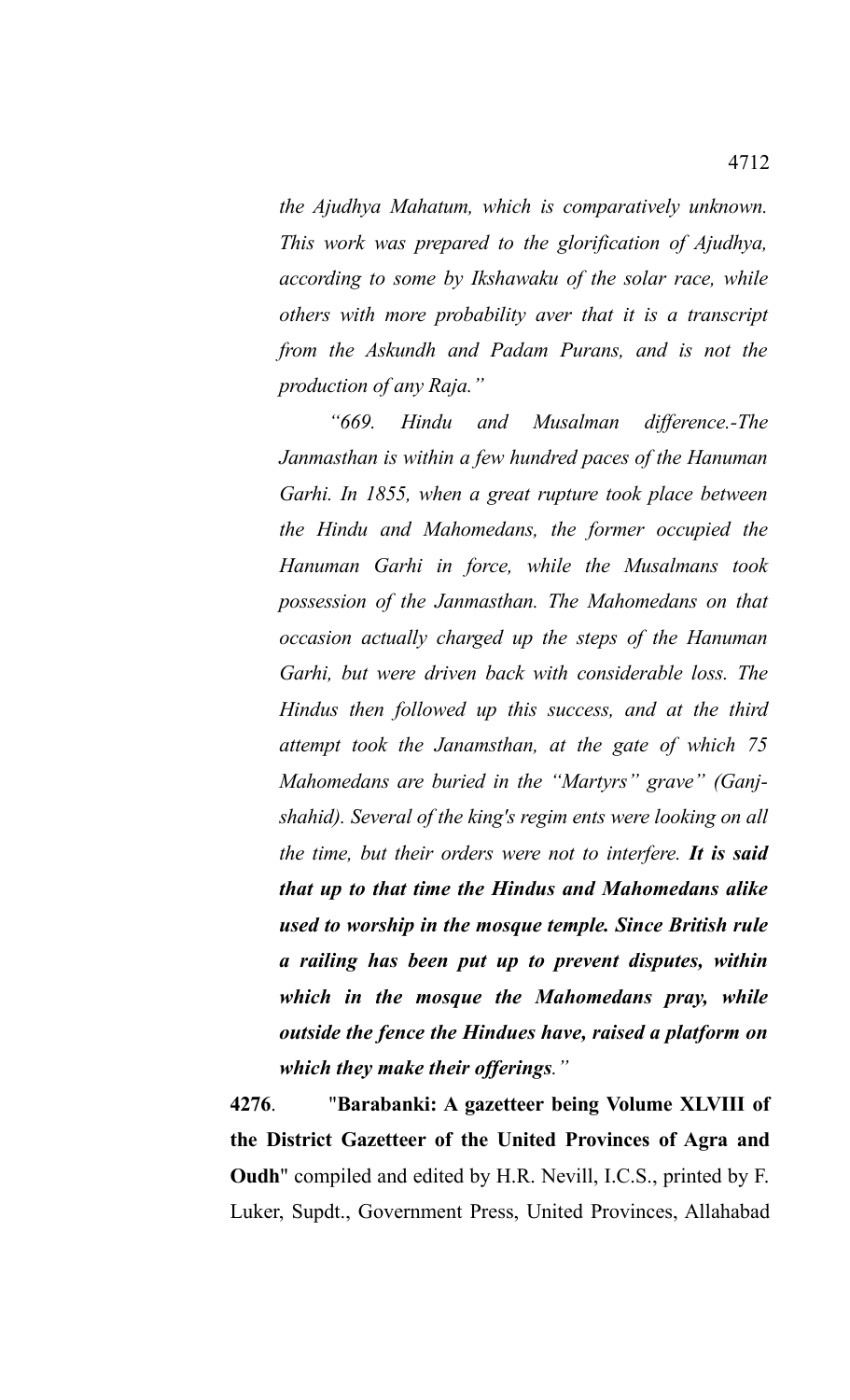**in 1904**. Copy of pages No.168-169 have been filed as Paper No.107C1/40-41; Ex No.52, Suit-5. The author has given reference and details of the Hindu Muslim clash in regard to "Janam Asthan Temple" which is said to have occurred in 1853 at page 168, 169, 170 which read as under:

*"Shortly before annexation an incident occurred in this district, which may well be recorded as illustrative of the state of anarchy that then prevailed; unless the utter weakness of the Government be borne in mind, such occurrences would appear impossible. A brief reference to the affair is to be found in the article on Rudauli in the old Oudh Gazetteer, but a full account appeared in the "Pioneer" of the 20th of June, 1902 signed Thomas Catania, and entitled "An Episode in Oudh History." This I was enabled to verify through the kindness of Mr. H.J. Bose, I.C.S., who sent me a second narrative of the affair furnished by Raj Mahadeo Bali of Rampur in pargana Daryabad. It would appear that the event happened in the year 1853. The cause of the occurrence was one of the numerous disputes that have sprung up from time to time between the Hindu priests and Musalmans of Ajodhya with regard to the ground on which formerly stood the Janamasthan temple, which was destroyed by Babar and replaced by a mosque. Other mosques had been built there by Aurangzeb and others, and some of them had fallen into decay. The ground, being peculiarly scared to the Hindus, was at once seized by the Bairagies and others, thus affording a fertile source of friction. According to the "Pioneer" account, one of the Mahants had been expelled*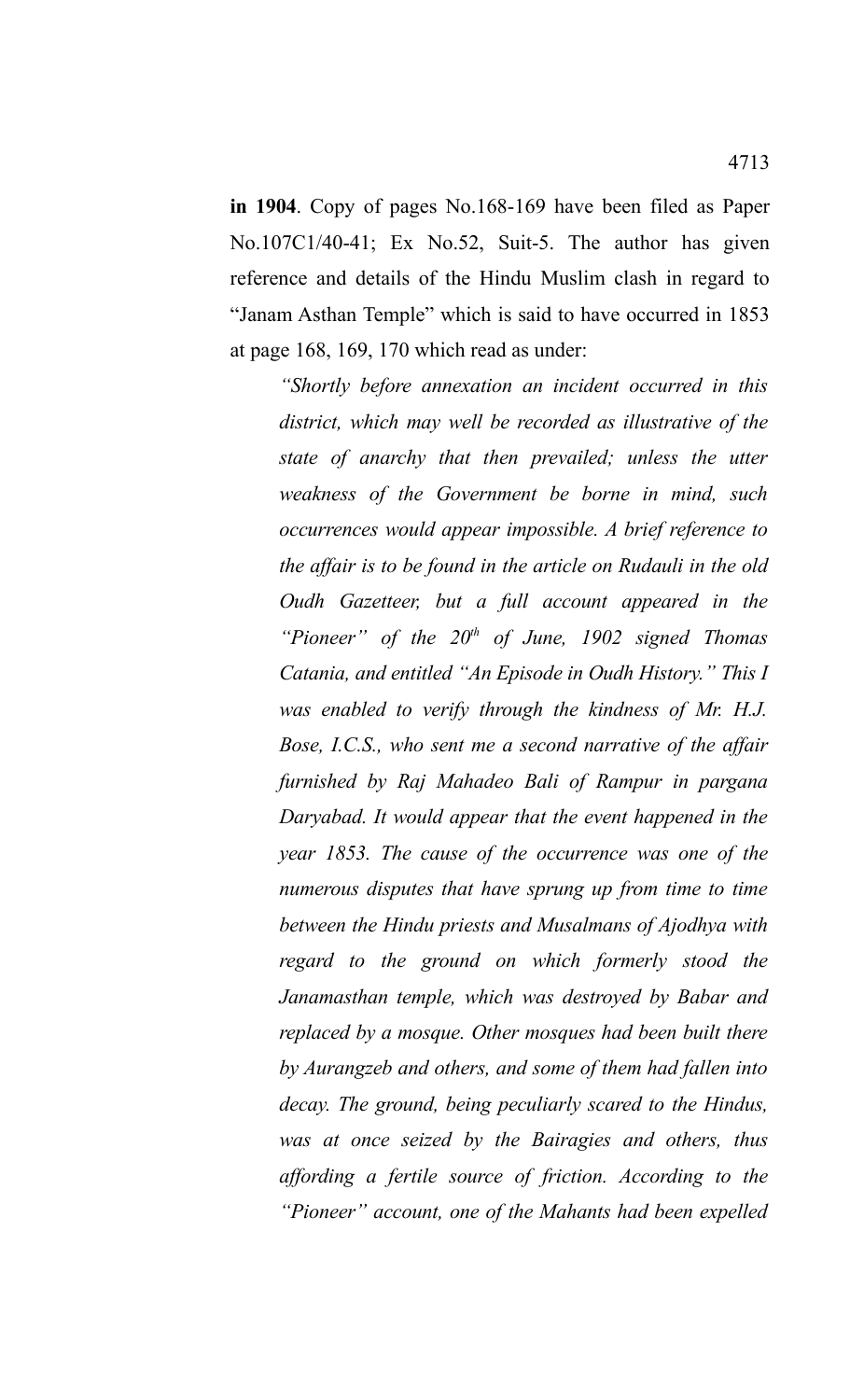*by his brethren, and in revenge proceeded to Lucknow, became a Musalman, and spread the news that the Hindus had destroyed the mosque. At all events, the prime mover in the business was one Maulvi Amir Ali, a resident of Amethi in Lucknow and a well-known faqir. This man at once proceeded to proclaim a jihad in the city and was secretly assisted by the king. The latter sent orders to Fyzabad to enquire into the matter, but nothing was done. Thereupon the Maulvi returned to Amethi and collected a large and well-armed force of Muhammadans. Hearing of this, the king deputed Bashir-ud-daula to Amethi and summoned the Maulvi to Lucknow. Knowing the danger of allowing any religious disturbance to come to a head, the king openly proclaimed that no violent action should be taken, but that the mosque in question should be restored. Amir Ali was far from satisfied with this and returned to Amethi. Finding that no action was being taken, he marched with his force to Bansa, a village about three miles to the north of Safdarganj in this district, where is the tomb of the saint, Abd-ul-Razzaq. Here he collected more men, and on receiving the news of his proceedings the king summoned Sir James Outram, the Resident, and left it to him to put a stop to the movement in any way he could.* 

*Consequently an order was sent express to the Nawab of Fyzabad, who despatched a large force to Bansa. Amir Ali, however, remained obdurate, and would only consent to withdraw on the condition that the mosque should be restored. The Governor's Council suggested that the King alone could move in the matter, and so the Nawab*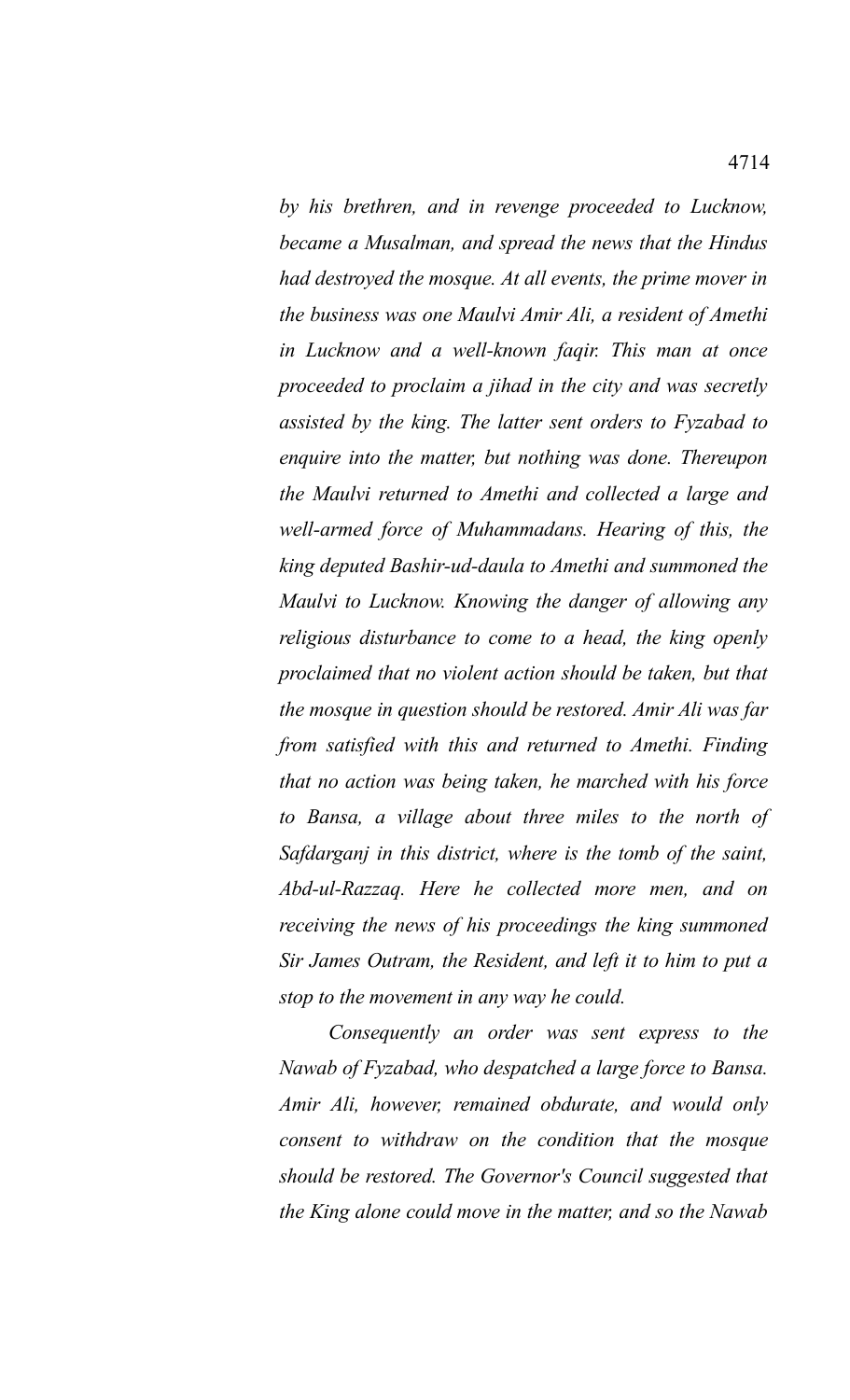*was only too glad to have an excuse for doing nothing. The Maulvi on the other hand, after waiting for a month and finding that nothing was done, marched to Daryabad, where he remained for twenty days. The Nawab thereupon replied by sending four Muftis to preach obedience to the Maulvi's forces; and this action resulted in the reduction of Amir Ali's contingent by one-half. The remainder, however, stood by their leader, and persisted in their intention of marching to Ajodhya and destroying the Hanuman Garhi. Accordingly Colonel Barlow, who commanded the First Regiment of Oudh Irregular Infantry, was ordered to arrest his progress. He was assisted by Rai Abhairam Bali of Rampur, and came up with the Maulvi's force at Shujaganj, a large market on the old high road, and a hamlet of Phugauli, close of Hayatnagar. The insurgent force is said to have numbered 2,000 men, while the King's troops consisted of one regiment and two guns. On coming up with the rebels, Colonel Barlow gave the order to file, and when the Musalman gunner begun, out of sympathy with the Maulvi, to use grape instead of round shot, the Colonel killed him on the spot and worked the gun himself. The encounter was a desperate one, and a fierce hand-to-hand struggle was maintained for three hours. The day was decided by a flanking movement on the part of Colonel Barlow, and the rebels were then surrounded by Sher Bahadur Singh of Kamiar, Thakur Singh and the sepoys of Rai Abhairam Bali, who were waiting for their opportunity. The insurgents then broke and fled, but not before a large number of them had been slain, their estimated loss varying*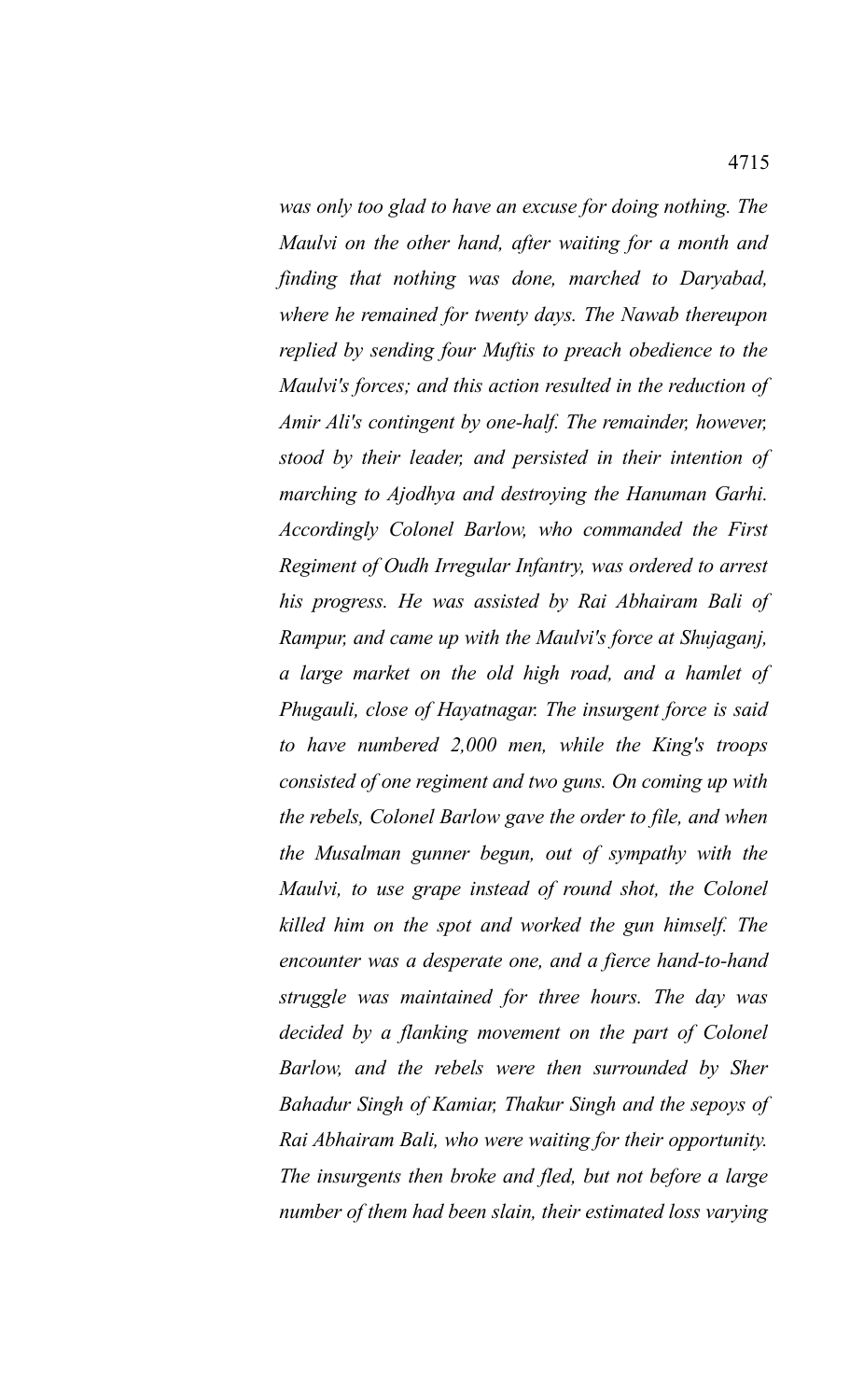*from 120 to 700, while the First infantry was almost destroyed. Amir Ali was killed while in the act of prayer, and his head was sent to the king at Lucknow. For some years after annexation his memory was preserved in a fair held in his honour at Rahimganj in Rudauli; but this has now dwindled to extinction."*

**4277**. In "**Fyzabad A Gazetteer being Vol. XLIII of the District Gazetteers of the United Provinces of Agra and Oudh"** by H.R. Nevill published in 1905 (Book No. 4), the history of Ayodhya is also mentioned. Photocopy of the pages no. 171 to 179 alongwith its frontispiece has been filed as Exhibit T5 (Suit-4) (Paper No. 43A1/2-11), **Register 18, pages 5-23**. In Chapter V it is said :

*"To the Hindu the holy city of Ajodhya is especially dear from its connection with Rama and Sita, the types of perfect men and women. The great epic, called after its hero the Ramayana, has gained immensely in popularity by the production of a revision in the vernacular, and Talsi Das' poem is read and known all over Northern India. According to the Ramayana, Dasarath, of the Surajbans or Solar race, was king of Kosala in the third age of Treta Yug of the Hindu cosmogony. He had four sons, of whom Rama was the eldest. Sita was daughter of Raja Janak of Mithila, and Rama won his bride by breaking the bow which no one else could even bend. Owing to the jealousy of queen Kaikeyi, Dasaratha was induced to send Rama with Sita and his brother Lakshman into exile. Sita was enticed away by Ravana, king of Ceylon, but was recovered after much fighting with the help of Hanuman and his monkeys. It is*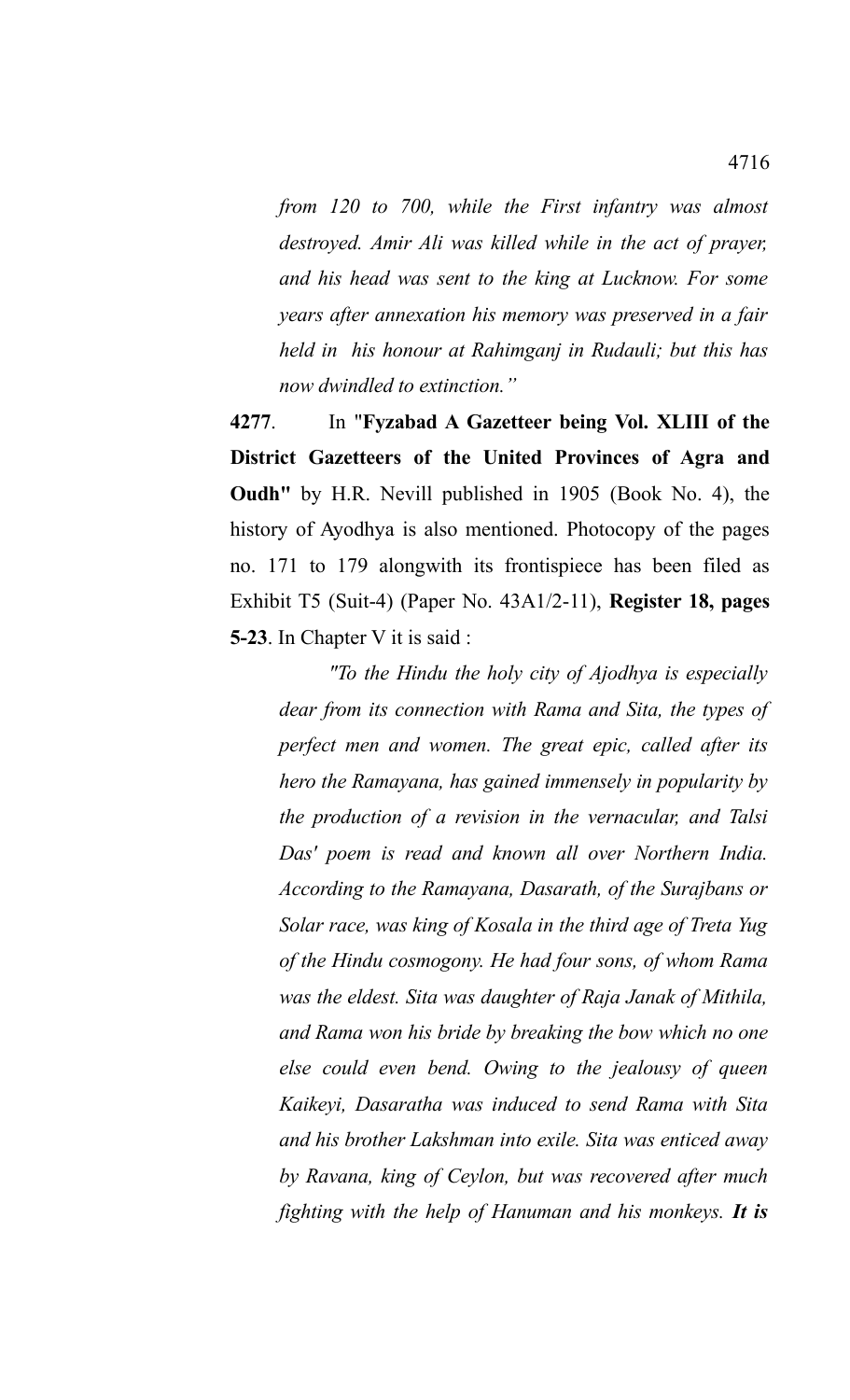*not yet possible to say whether any of this story is really historical, and not even an approximate date can be assigned to it. That a kingdom of Kosala, with its capital at Ajodhya, existed some time before the birth of Christ, is, however, certain. Ajodhya was also an important city in Jain literature, and Adinatha or Vrishabha, Ajitanatha, Abhainandanatha, Sumatinatha and Anantanatha, the first, second, fourth, fifth and 14th Tirthankaras are said to have been born there." (emphasis added)*

**4278**. The access of Muslims in Oudh has been dealt with from Page 149 to 153, which is said to commence with the invasion of Saiyid Salar Masaud and reads as under :

*"The first Musalman invasion of Oudh was, according to the popular tradition, that of Saiyid Salar Masaud. The Mirat-i-Masaudi states that the youthful invador went from Multan to Ajodhya, where, after taking the city without a struggle, he remained hunting for some time and then set out for Dehli in 1030 AD. The route taken is remarkable and the story must be confused in some manner. There is no mention of his passing through Ajodhya on his march from Satrikh to Mahraich, where he met his death; but popular legend steps in to fill the gap. All along the old Lucknow road are numerous tomba which the Muhammadans declare to be of the followers of Saiyid Salar. Near Raunahi is an ancient mosque and the tombs of two martyrs, Aulia and Makan Shahid, ascribed to this period. The men of Raunachi will not pass this way after nightfall; for the road is thronged with troops of headless horsemen, the silent host of Saiyid*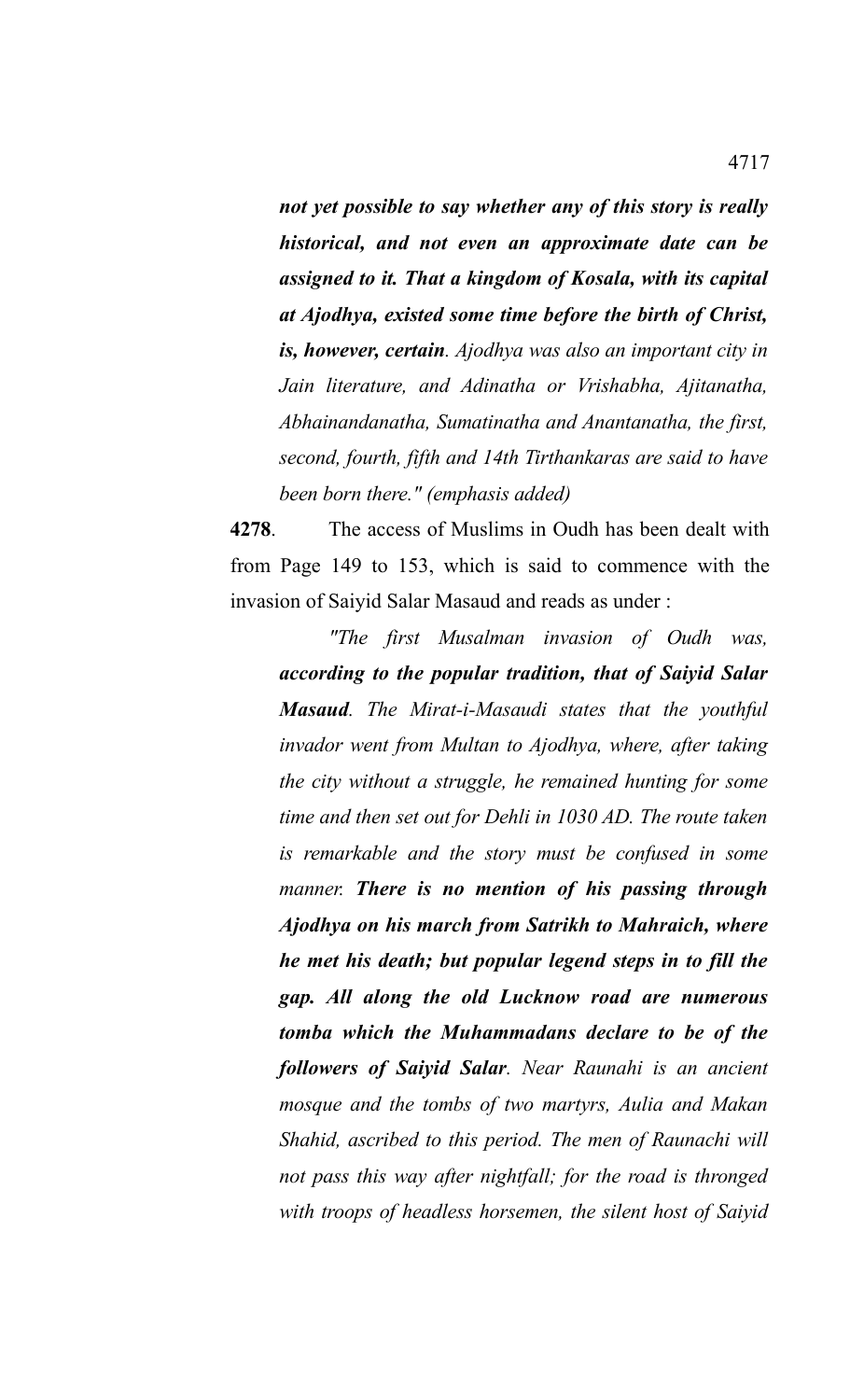*Salary, presumably on their way back from the disastrous field of Bahraich. If the expedition passed through the district, as seems hardly probable, it at al events left no mark. It is said that an expedition came to Oudh in the reign of Sultan Ibrahim in 1080. If so, the tradition apparently refers to Hajib Taghatigin, who crossed the Ganges and advanced further into Hindustan than any army since the time of Mahmud. In 1194 Muizz-ud-din Muhammad bin Sam, commonly known as Shahab-ud-din Ghori, is said to have conquered Oudh after taking Kannauj, and it is supposed that either he himself or one of his lieutenants occupied Ajodhya. It was during this reign that Shah Juran Ghori lived at the capital, where his tomb is still shown.* 

*It is not quite clear when Ajodhya, or Oudh as it is called by the historians, became the headquarters of a Musalman province in the kingdom of Dehli. The country was apparently subdued in the reign of Qutb-ud-din Aibak. One of his lieutenants was Malik Hisam-ud-din Ughlabak, who was appointed to command in Koil in 1198, and was afterwards transferred to the newly acquired province of Oudh. He was joined there by Muhammad Bakhtiyar Khilji, who was sent from Budaun, and with his aid extended the Musalman dominions into Bihar and Bengal. These were united to Oudh, the capital of the new province being Lakhnauti in Bengal, and were placed under the rule of the Khilji nobles. These soon set up for themselves an independent state, but Oudh remained under the sway of Dehli, for we hear that*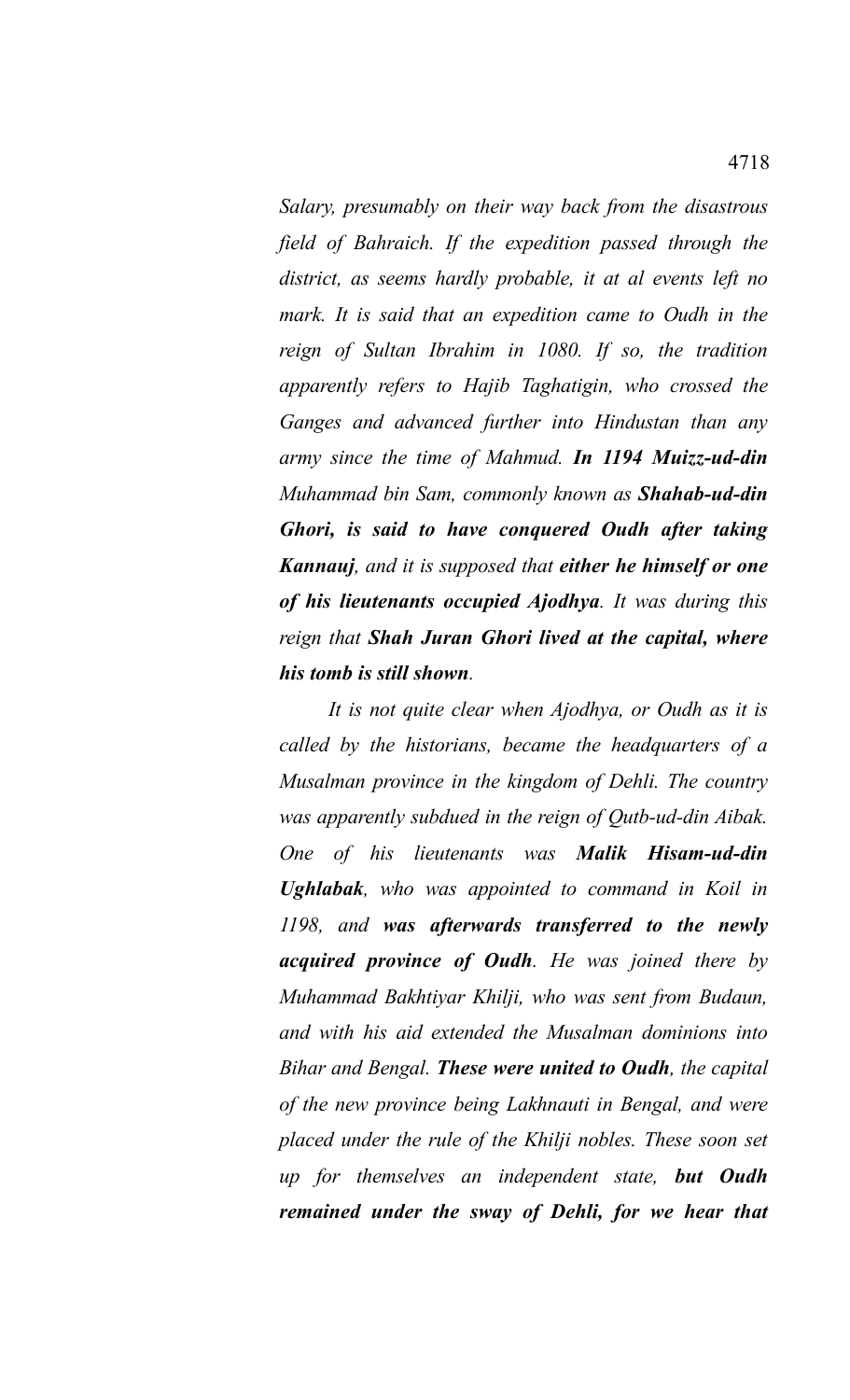*Qutb-ud-din sent his officer, one Kaimaz Rumi, from Ajodhya to Bengal to receive the submission of the refractory chiefs, against whom he had to take the field. Soon after, however, Ali Mardan founded the Bengal kingdom under the name of Ala-ud-din, and Oudh became a separate province. It was under the sway of Shams-uddin Altamsh, who made his eldest son, Nasir-ud-din Mahmud, governor in 1228. The latter died in 1229, after having made a great name in the province. He crushed the Bhars, who had risen in rebellion and had put to death, it is said, 120,000 Musalmans. He was apparently succeeded by his brother, Malik Ghias-ud-din Muhammad, who raised a rebellion in Oudh againt his elder brother, Rukh-ud-din, the successor of Altamsh. During the reign of Rizia, however, the governor was Nasir-ud-din Tabashi Muizzi, who brought his forces to Delhi to aid his sovereign against her rebellious nobles. In 1242 the province was in the charge of Qamar-ud-din Kairan, one of the patrons of Minhaj-us-Suraj, the author of the Tabakut-i-Nasiri. The duration of his rule is unknown, but in 1255 Oudh was given to the king's mother, Malika-i-Jahan, and her husband, Katlagh Khan, and on this appointment Taj-ud-din Siwistani was transferred to Bahraich. Katlagh Khan was disliked by the king and was soon ordered to Bahraich; he refused to obey, and on the arrival of the royal army under Balban retreated to Kalinjar. The government at Ajodhya then passed to Arslan Khan, who in 1259 meditated revolt, but his designs were again frustrated by Balban, who*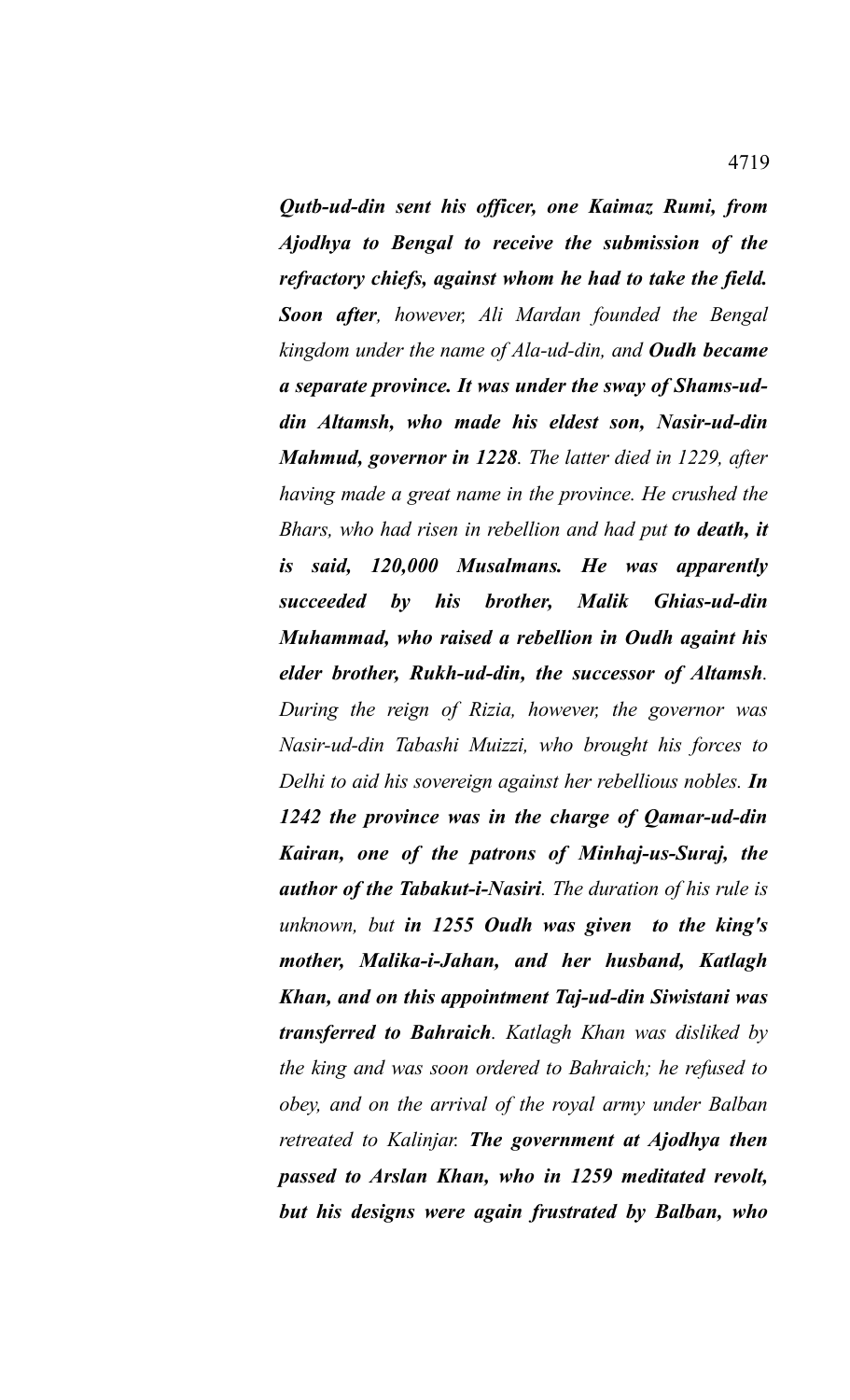*procured his pardon. He was, however, removed to Karra, and his successor was Malik Amir Khan Altagin, who held Oudh for twenty years, as in 1279 he was sent against the rebel Tughril of Lakhnauti. He was defeated, and for his failure was hanged over the tage of Ajodhya. Balban then marched to Oudh in person and collected there an immense army and a fleet of boats on the Ghagra for the expedition to Bengal. Balban died in 1286 and left his son. Bughra Khan, in possession of Bengal, while Dehli was held by the latter's son, Kaiqubad. It was at Ajodhya that the famous meeting occurred between father and son, which led to a reconciliation and a partition of the country between the two rulers. After this, Oudh was given to Khan Jahan, who remained there for two years. In 1289, when Jalal-ud-din ascended the throne, Malik Ali, a dependant of Balban, was governor of Oudh, and not unnaturally espoused the cause of Chhaju, Balban's nephew, who assumed the royal title in Karra. The Khiljis, however, prevailed and Ali was captured, but released by the clemency of Jalal-ud-din. Oudh was given shortly afterwards to Ala-ud-din, who requited his uncle's kindness by murdering him at Karra. When established at Dehli he gave Oudh with Karra to Malik Ala-ul-Mulk, the uncle of the historian, Zia-ud-din Barni. This man did not hold office for long, it would seem, as soon afterwards he was kotwal of Dehli.*

*For some years nothing is heard of Oudh or Ajodhya, but the province was considered of much importance by*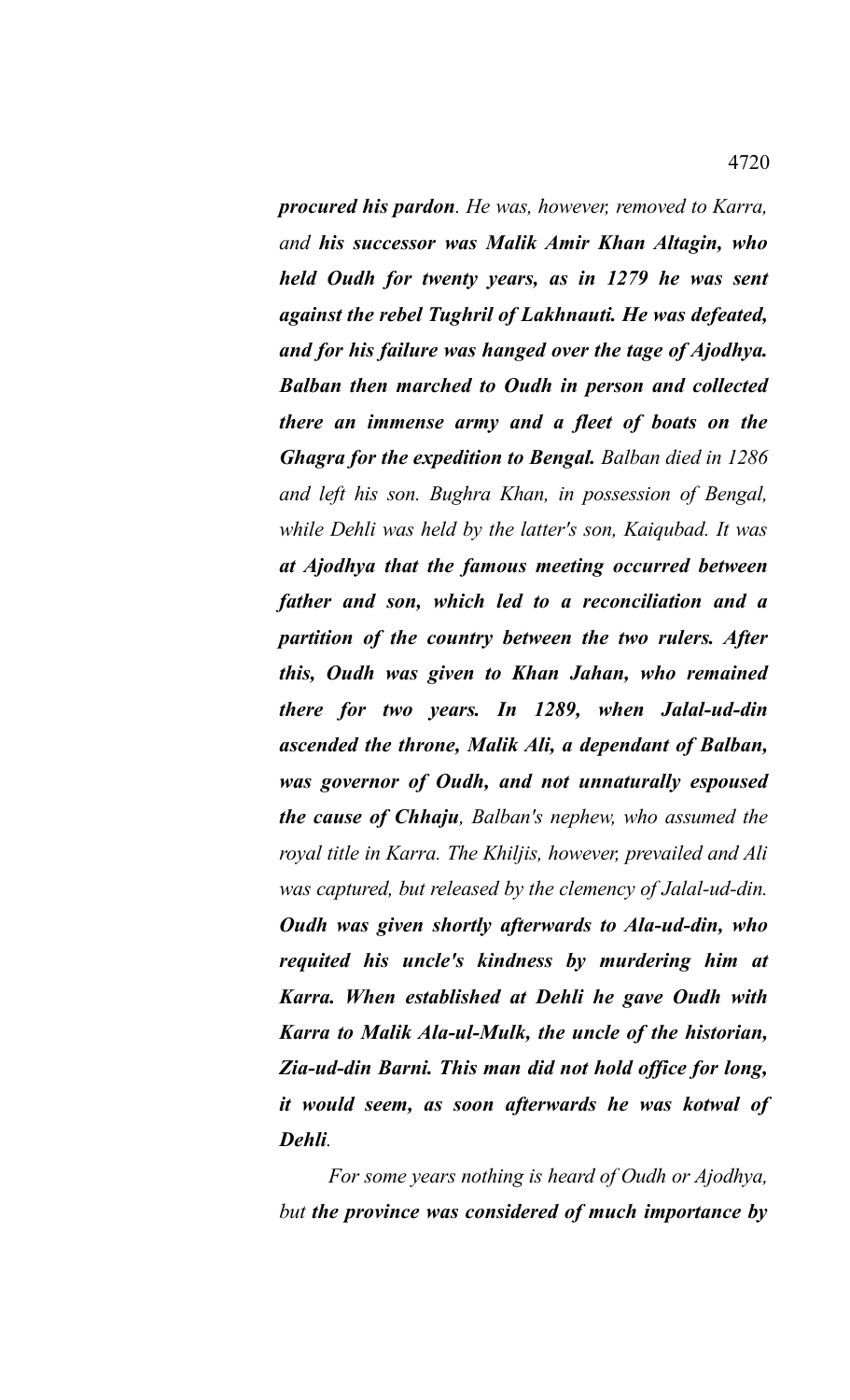*the sovereigns of the Tughlaq dynasty. In 1321 Malik Tigin was ruler of Oudh, and was murdered by the Hindus, after having joined in the revolt against Ghiasud-din Tughlaq. He was succeeded by Ain-ul-Mulk, who ruled the province wisely for many years together with Zafarabad to the east. About 1343 he was transferred to Daultabad, and thereupon raised a revolt against Muhammad Tughlaq. He was defeated near Bangarmau in Unao, and was taken prisoner, but was forgiven and restored. Firoz Shah, the next sovereign, is said to have visited Oudh in the course of his expeditions to Bengal; his itinerary in the first of these is doubtful, but he certainly stayed here during the second, and it was on this occasion that he founded Jaunpur. It is not known who was governor of Oudh at this time, for Ain-ul-Mulk was transferred to the Panjab and his successor in Oudh is not mentioned. It was during this prosperious reign that the tomb of Qazi Saiyid Taj was built at Lorpur near Akbarpur, in 782H., a description of which will be found in the article on that village.* 

*In 1376 the province of Oudh was placed in the charge of Malik Hisam-ul-Mulk and Hisam-ud-din Nawa; but not long afterwards, during the confusion that ensued upon the death of Firoz, the Afghan nobles endeavoured to establish independent principalities. About 1394 Khawaja-i-Jahan, the Wazir, took possession of OUdh and all the country between Bihar and Kannauj and assumed the royal state in Jaunpur. Here he strengthened himself during the civil wars at DEhli, and*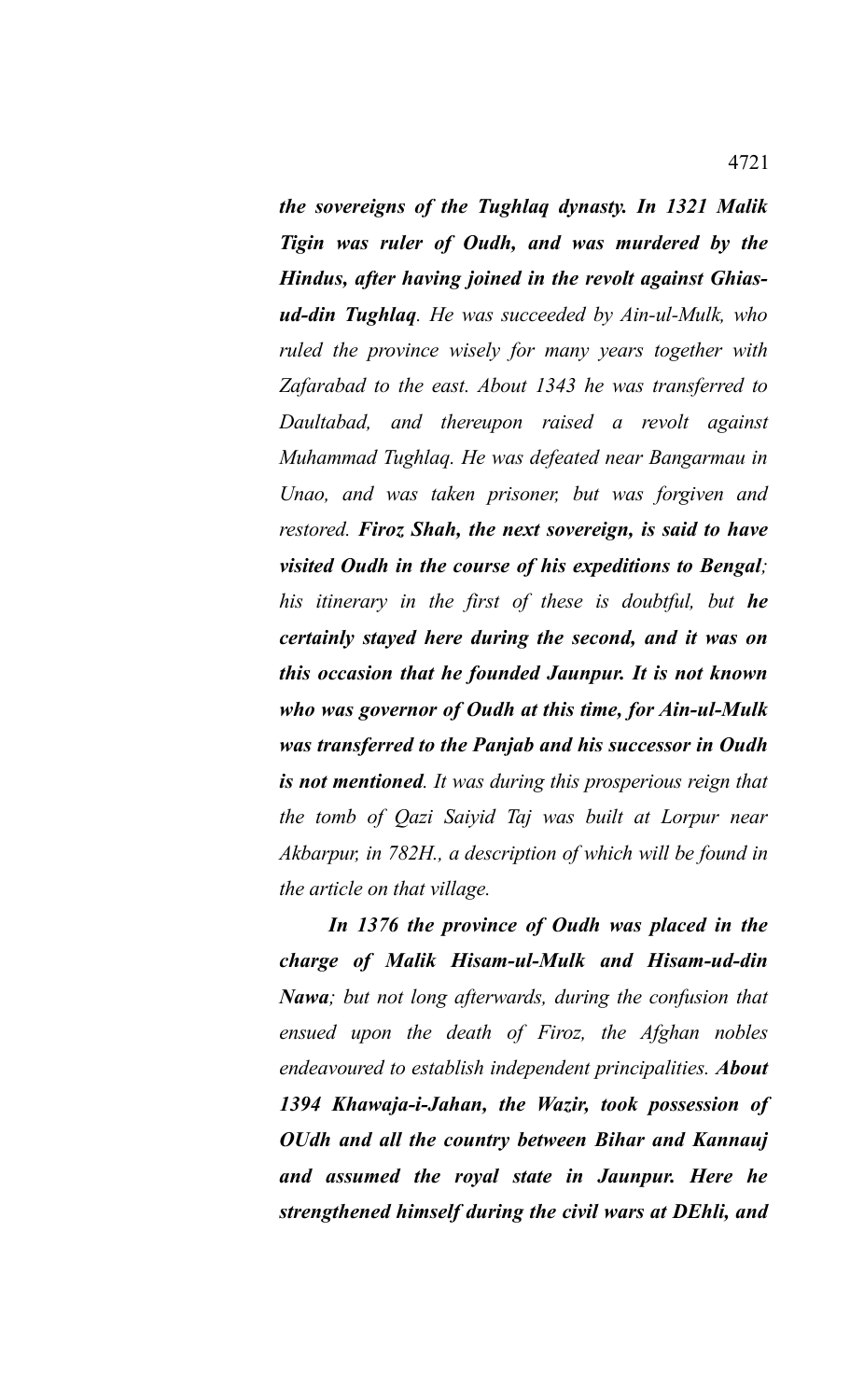*in this way he established a separate kingdom which endured for many years. OUdh declined in importance, being quite overshadowed by Jaunpur, and few references are made either to the province or to its capital. The Jaunpur kingdom was overthrown by Bahlol Ldi, who gave Oudh to the celebrated Kala Pahar Farmuli. This man held the province till his death in the reign of Ibrahim Lodi, and left his estate to his daughter, Fateh Malika, who was married to one Sheikh Mustafa, during whose lifetime the province passed under the away of the Afghan, Sher Sha. Kala Pahar held Oudh under the sovereign of Dehli, but was subjected to the governor of Jaunpur while that place was held by Barbak. The latter was constantly in trouble with his rebellious subjects, and on one occasion Sultan Sikandar Lodi came to Jaunpur to assist his brother, and then spent a month hunting in the vicinity of Ajodhya." (emphasis added)*

**4279**. In respect to Mughals, the details commenced from Page 153, but we propose to refer only the following extract :

*"After the defeat of Ibrahim at Panipat, the Afghatn nobles assembled at Jaunpur and thither Babar send Kamran with Amir Quli Beg in pursuit. The Afghans retired before him to Patna, and thus Oudh fell into the hands of the Mughal Invaders. It was not for long, however, as in 1527 Hindal fled from his post at Jaunpur before the Afghan Sultan Muhammad. Another force was sent eastwards and Jaunpur again was occupied and given in charge to Mirza Juned. The country was retained by Babar*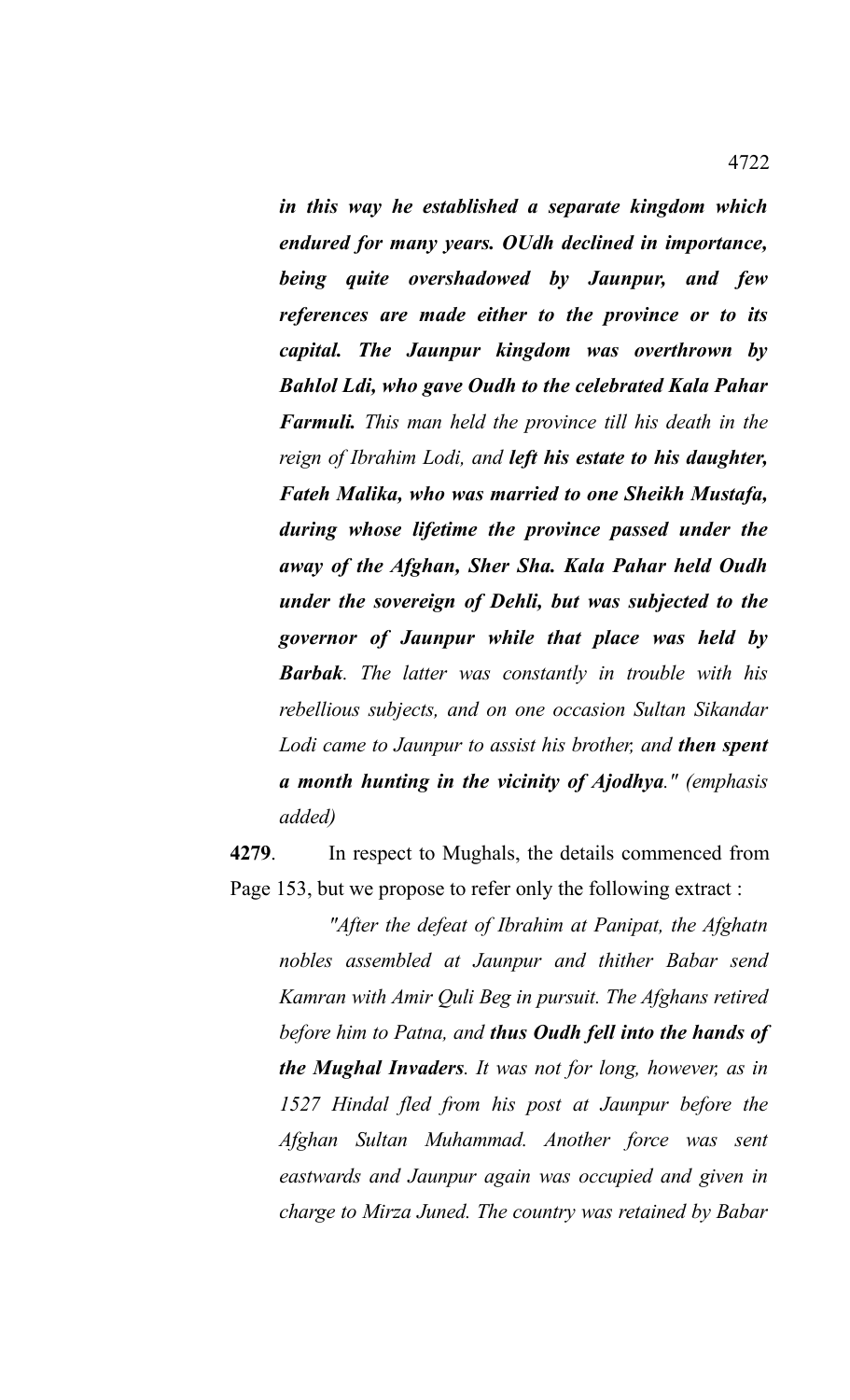*and Humayun till the defeat of the latter by Sher Shah and his Afghans. In 1528 Babar built the mosque at Ajodhya on the traditional spot where Rama was born. Sher Shah and his successor, Islam Shah, held all Hindostan, including Oudh, but during the confusion and civil war that followed Islam Shah's death the province was apparently under the control of Muhammad Adil Shah, while Sikandar was ruler of the west and Ibrahim was contending ineffectually with both. There are, however, no references to Oudh during this period." (emphasis added)*

**4280**. Further it has referred to continuous dispute in respect to alleged desecration of the place and on page 174, it says :

*"This desecration of the most sacred spot in the city caused great bitterness between Hindus and Musalmans. On many occasions the feeling led to bllodshed, and in 1855 an open fight occurred, the Musalmans occupying the Janamasthan in force and thence making a desperate assault on the Hanuman Garhi. They charged up the steps of the temple, but were driven back with considerable loss. The HIndus then made a counter-attack and stormed the Janamasthan, at the gate of which seventy-five Musalmans were buried, the spot being known as the Ganj Shahidan or the martyrs; resting place. Several of the king's regiments were present, but their orders were not to interfere. Shortly afterwards Maulvi Amir Ali of Amethi in Lucknow organized a regular expedition with the object of destroying the Hanuman Garhi; but he and his forces were stopped in the Bara Banki district. It is said that up to this time both*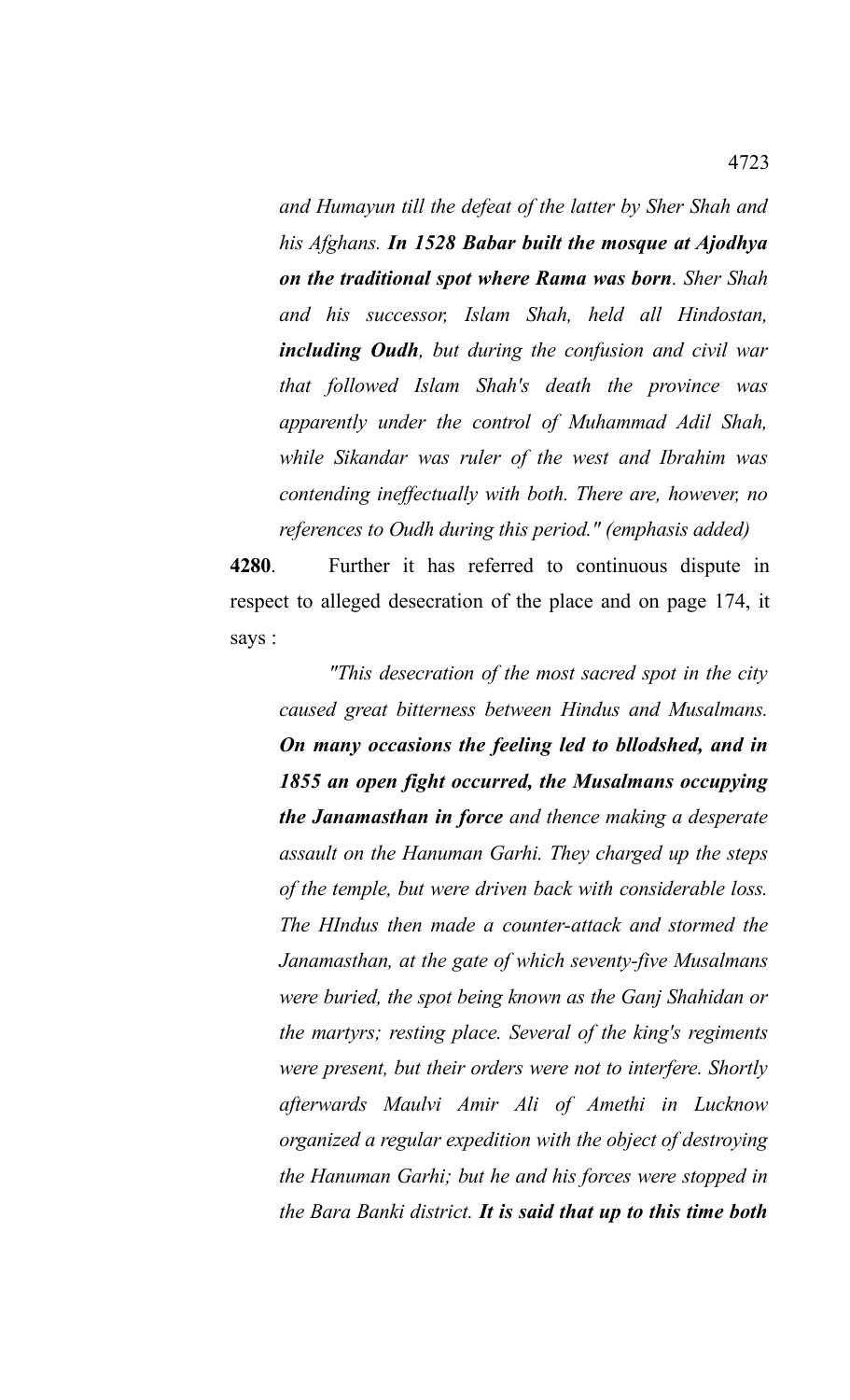*Hindus and Musalmans used to worship in the same building; but since the mutiny an outer enclosure has been put up in front of the mosque and the Hindus, who are forbidden access to the inner yard, make their offerings on a platform which they have raised in the outer one."*

**4281**. Some discussion has also been made in respect to continuous religious confliction between Muslims and Hindus and on page 175, the Gazetteers says:

*"Near the Mani Parbat are two tombs which are venerated as those of the patriarchs Seth and Tob. They are mentioned in the Ain-i-Akbari as being of six and seven yards in length respectively. They are again spoken of in the Araish-i-Mahfil. To those Colonel Wilford adds that of Noah, which is still shown near the police-station. The story goes that they fell here fighting the Hindues and thus acquired the rank of martyrs; possibly there is some truth in the story, as it may be that certain Musalmans bearing these names were killed in one of the frequent religious conflicts some four centuries ago, the date which Colonel Wilford assigns to the erections. Other shrines held sacred by Musalmans include that of Shah Juran Ghori, who is said to have come with Shahab-ud-din and destroyed the Jain temple of Adinath in the Murao Tola near the Swargaddwar, giving his name to the mound on which his tome stands; the shrine of Naurahni Khurd Makks, one of the earliest Musalman immigrants and a renowned saind, said to have been named Mir Ahmad and to have derived his cognomen from Naurahni whence he*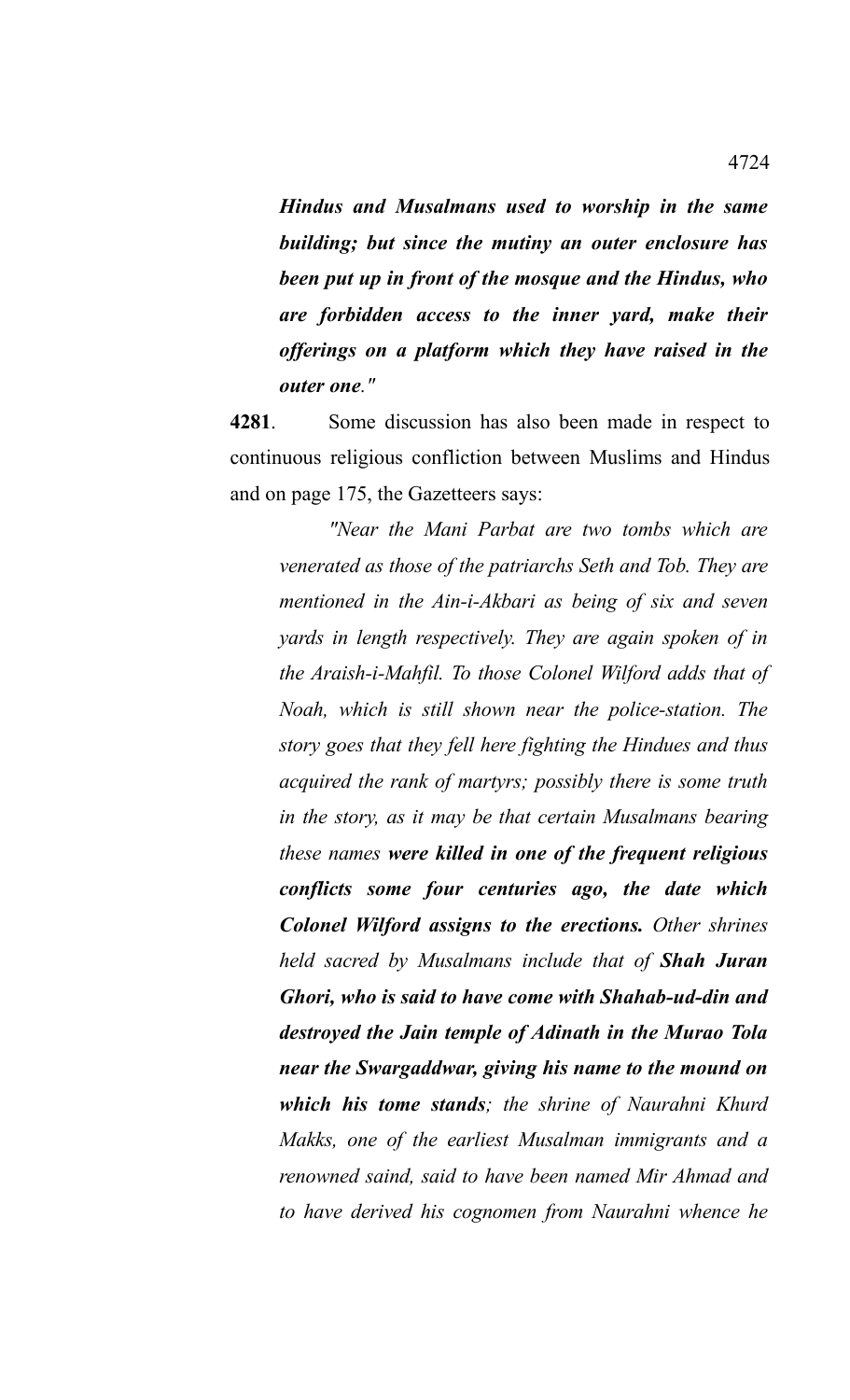*came, and from the muhalla of Ajodhya in which his tomb stands; that of Khwaja Hathi, a follower of Babar, whose enshrined tomb on the Kabir Tila, one of the chief bastions of Ramkot, is still revered; and that of Makhdum Shaikh Bhikha, a western devotee, who flourished some 200 years ago and was buried to the east of the city. The shrines of Shah Saman Fariad-ras and of Shah Chup are other relies of Muhammadan antiquity, of which all traditions are lost. The only remaining institutions of Musalman origin are the Hayat Bakhsh and the Farhat Bakhsh, formerly royal gardens which have now passed into Hindu hands. The former was assigned to Pandit Uma Datt by the British Government, and the latter is partly owned by the Raja of Jaipur and partly by the Digambari faqirs to who, it was made over in part compensation for the Guptar Park in cantonments.* 

*The Hindus temples are all intimately connected with the history of Ajodhya. Most of them are of comparatively recent origin, as it would appear that almost all the ancient shrines were destroyed by Aurangzeb and other Musalman zealots. The sacred places of Ajodhya are exceedingly numerous. The spot according to HIndu mythology represents the forehead of Vishnu and is the seat of learning and the chief of the seven tiraths. It is undoubtedly the most important centre of Vishnu worship in Oudh, if not in the whole of Upper India, and claims precedence over Muttra and Hardwar. It is only natural, therefore, that the sacred places connected with Vishnu in his various incarnations and especially that*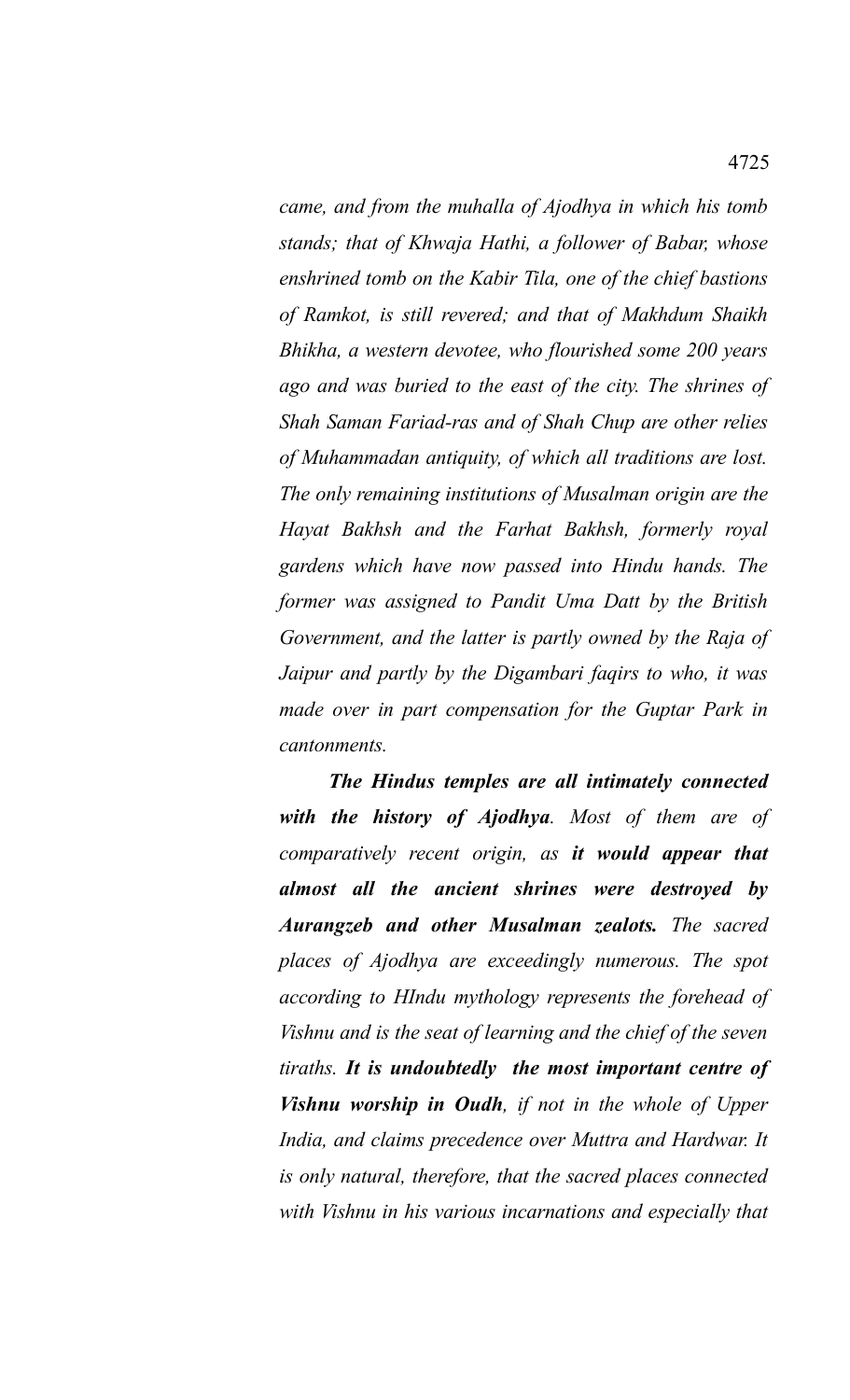*of Ram Chandra, the best known of all, should be many in number and should extend beyond the immediate precincts of the city, even as far as Bhadarsa and Bilharghat. In 1902 a local committee was formed with the object of commemorating the coronation of His Imperial Majesty King Edward VII, and a sum of over Rs. 1,000 was collected and expended on the erection of stone pillars marking the sacred spots in Ajodhya and its neighbourhood. This work has been carried out and no fewer than 145 such stones have been erected; their ostensible purpose being to preserve the memory of the various holy spots and to serve as a guide to pilgrims and others interested in the place. A complete enumeration would be useless without some descriptive and historical account of each, and only the mere important need be here mentioned.* 

*The chief place of worship in Ajodhya is the ancient citadel of Ramkot which stood on elevated ground in the western portion of the city. The old remparts have long disappeared, but the mound remains, and on it stand a number of large temples. Foremost among these is the Hanuman Garhi, a massive structure in the shape of a foursided fort with circular bastions at each angle. Above this on the hill to the west stood the Janamasthan or birthplace of Rama, and close by are the Kanak Bhawan, a very fine building erected by the Rani of Tikamgarh or Orchha; the Sita Rasoi or Sita's kitchen; the Bara Asthan, the head-quarters of a fraternity called the Bara Akhara; the Ratan Singhasan marking the place where*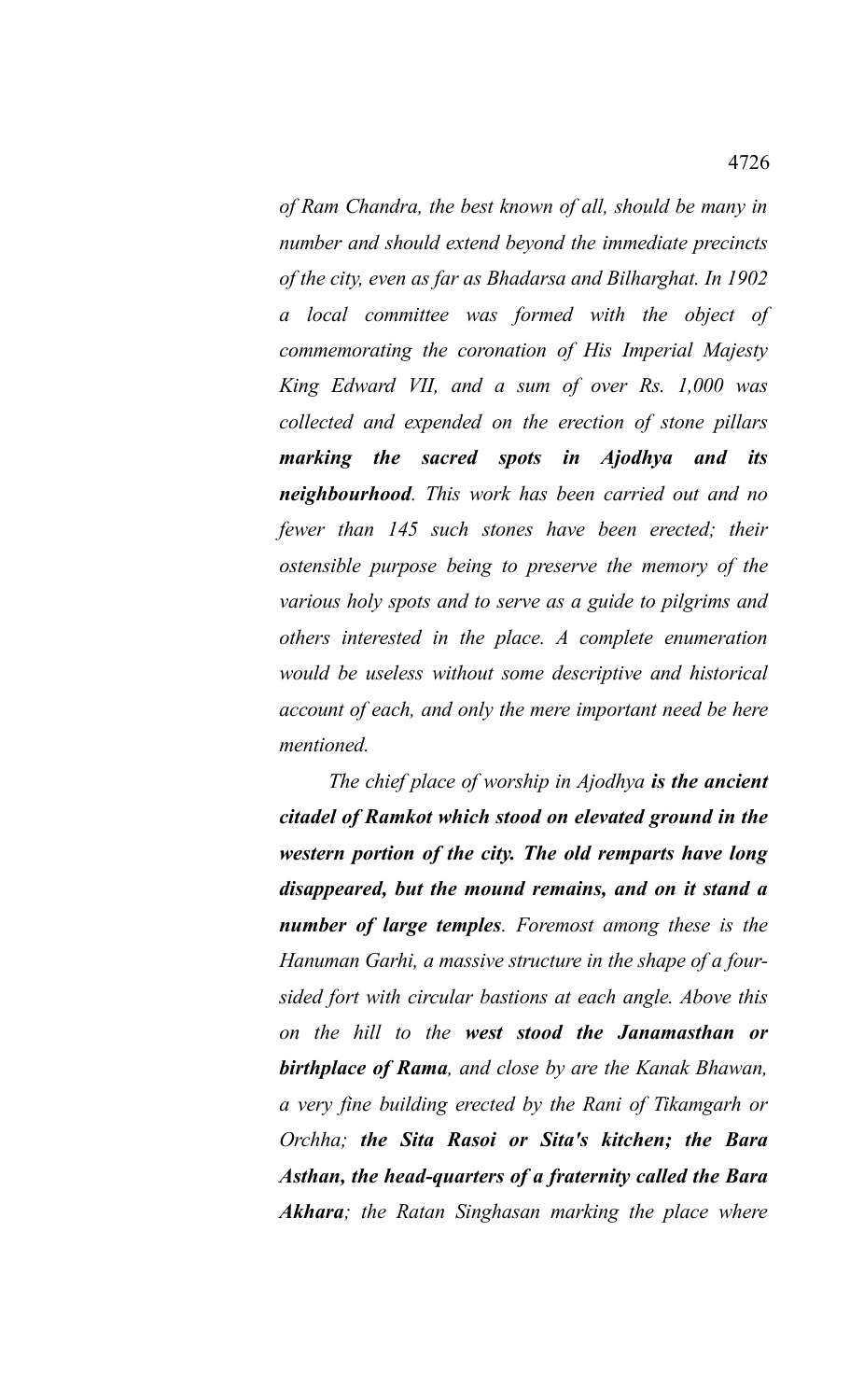*Rama was installed after his return from exile; the RAng Mahal, Anand Bhawan, Kaushalia Bhawan or Janam Bhumi, and the temple of Amar Das, as well as many smaller temples and shrines." (emphasis added)*

**4282**. "**Imperial Gazetteer of India--Provincial Series-- United Provinces of Agra and Oudh"-Vol. II (1908)** (Book No. 16) was published by Superintendent of Government Printing Calcutta in 1908 and on page 388-389 (Ex.10 Suit-5; Paper No.107C1/37-39) thereof in respect of "Ajodhya Town", it reads as under:

*"Ajodhya Town (in Sanskrit Ayodhya; now known as Ajudhia).--Town in Fyzabad District, United Provinces, situated in 26\* 48' N. and 82\* 12' E., on the right bank of the Gogra, and on a branch of the Oudh and Rohilkhand Railway. Population (1901) 21,584. The interest of Ajodhya centres in its ancient history. The old city has almost entirely disappeared, and only its outlines are marked by an extensive tract of elevated ground. But according to tradition Ajodhya was in remote antiquity one of the largest and most magnificent of Indian cities. It is said to have covered an area of 12 yojans or 80 to 100 miles in circumference, though the limits according to modern tradition extend only about 6 miles from Guptar Ghat on the west to Ram Ghat on the east. Ajodhya was the capital of the kingdom of Kosala and contained the court of the great king Dasaratha, fifty-sixth monarch of the Solar line in descent from Raja Manu. The opening chapters of the Ramayana recount the magnificence of the city, the glories of the monarch, and the virtues, wealth,*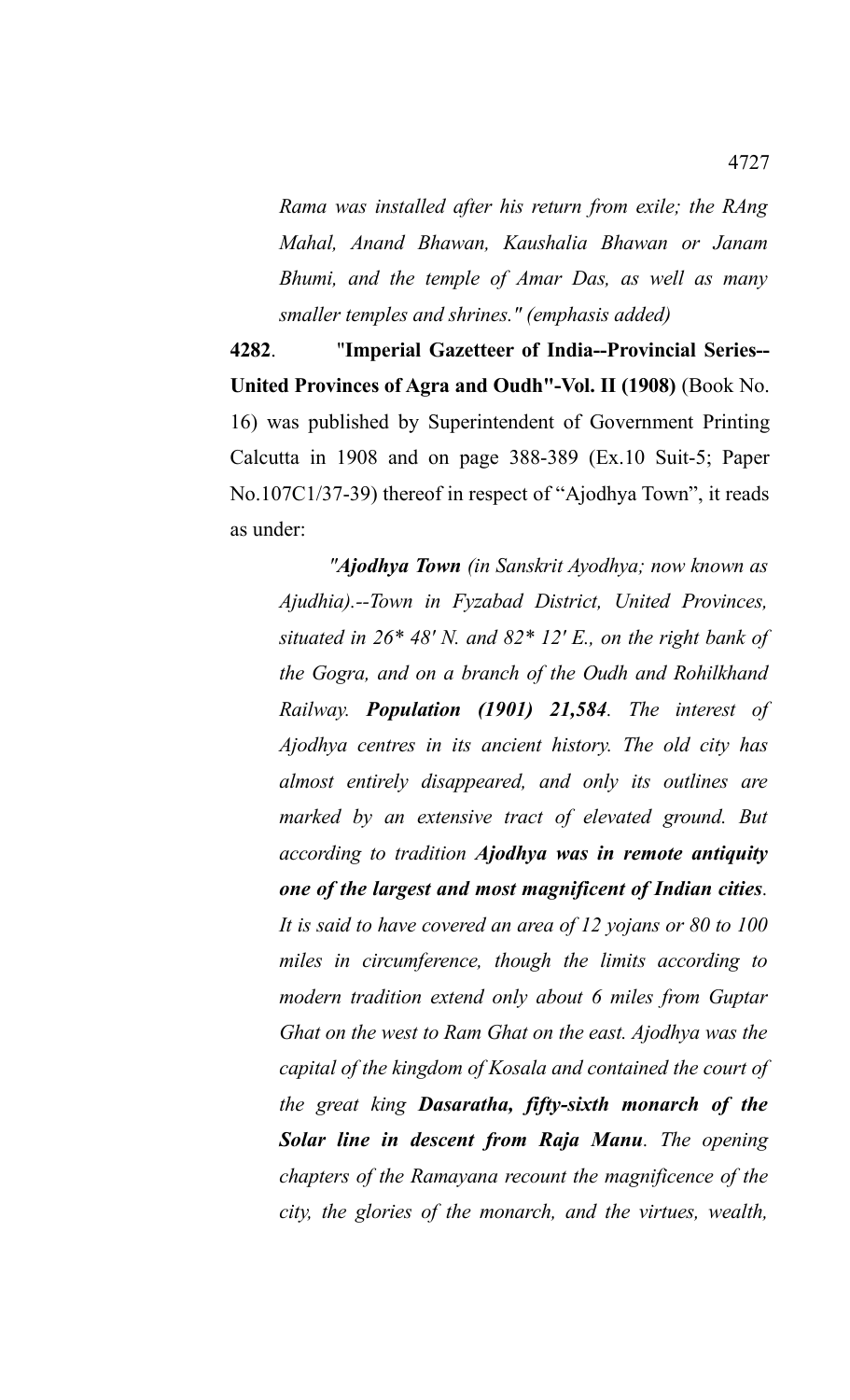*and loyalty of his people. Dasaratha was the father of Rama Chandra, the hero of the epic, whose cult has experienced a great revival in modern times. With the fall of the last of the Solar line, Raja Sumintra, the one hundred and thirteenth monarch, Ajodhya became a wilderness and the royal family dispersed. From different members of this scattered stock the Rajas of Udaipur, Jaipur, &c., claim descent. Tradition relates that Ajodhya was restored by king Vikramaditya of Ujjain, whose identity is a matter of dispute. Ajodhya was of small importance in Muddhist times, when Saketa became the chief city of Kosala. It is still uncertain where Saketa was situated, and it has been suggested that it occupied part of the ancient city of Ajodhya. Numismatic evidence points to the rule of a line of independent Rajas, in or near Ajodhya, about the commencement of the Christian era. The identifications of Ajodhya with the capitals of Sha-chi, 'O-yu-t'o, or Pi-sokia, visited by the Chinese pilgrims, are all doubtful.* 

*Under the rule of the early Muhammadan kings of Delhi, Ajodhya or Awadh was the seat of a governor whose authority extended over a varying tract of country. When Akbar had firmly established his power in Northern India, the city became the capital of a Subah or province. In the eighteenth century it was for a time the nominal head-quarters of the early Nawabs of Oudh. In 1765, however, Shuja-ud-daula made his residence at Fyzabad, a few miles away, and Ajodhya lost all importance, except as a religious centre.* 

*The present town stretches inland from a high bluff*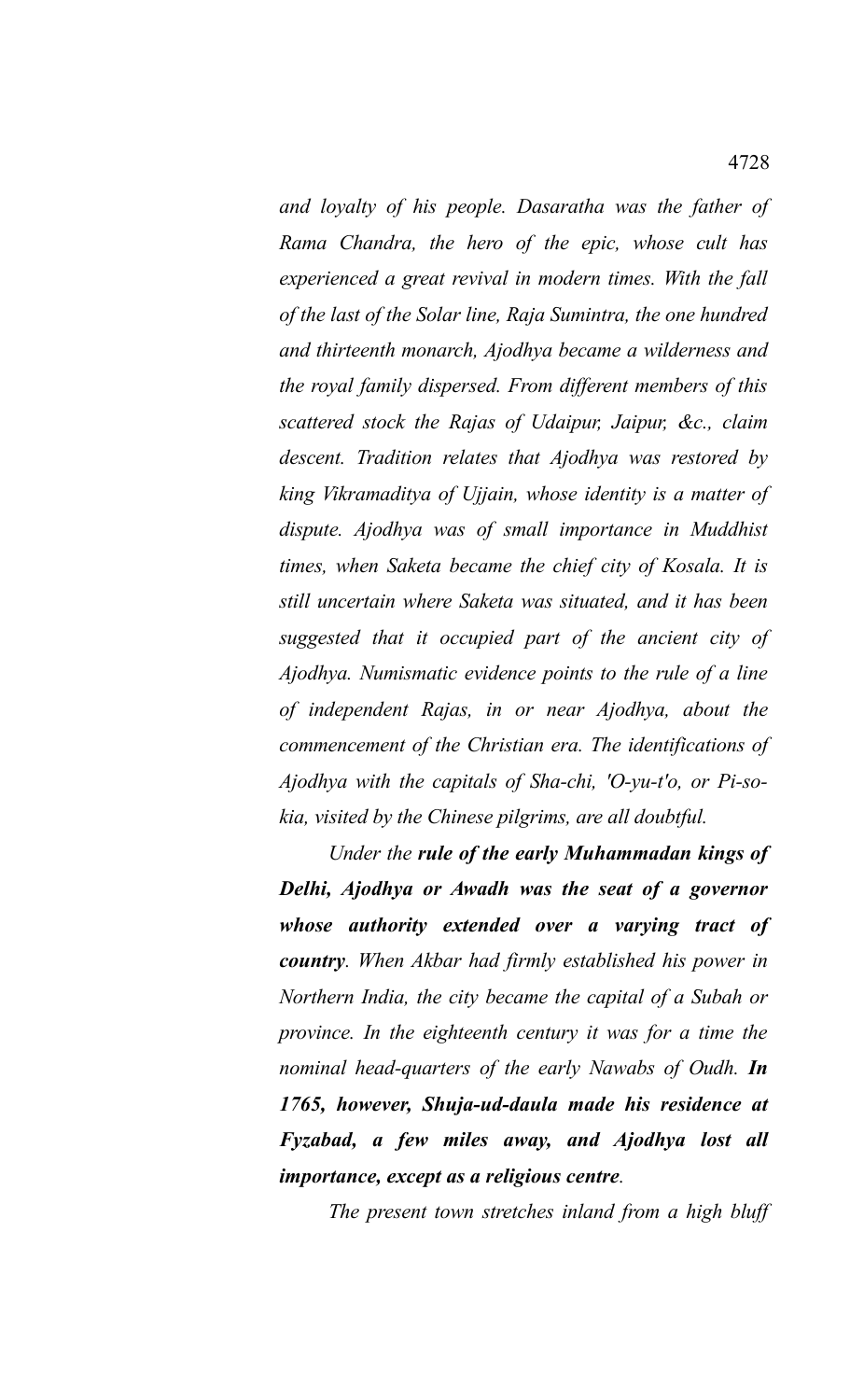*overlooking the Gogra. At one corner of a vast mound known as Ramkot, or the fort of Rama, is the holy spot where the hero was born. Most of the enclosure is occupied by a mosque built by Babar from the remains of an old temple, and in the outer portion a small platform and shrine mark the birthplace. Close by is a larger temple in which is shown the cooking-place of Sita, the faithful wife of Rama. A lofty temple stands on the bank of the Gogra at the place where Lakshmana bathed; and Hanuman, king of the monkeys, is worshipped in a large temple in the town, approached by an immense flight of steps, which bears the name Hanuman Garhi. Other noticeable temples built during the eighteenth and nineteenth centuries are the Kanakbhawan, a fine building erected by a Rani of Tikamgarh, the Nageshwarnath temple, Darshan Singh's temple, and a small marble temple built by the present Maharaja, Ajodhya also contains a number of Jain temples, five of which were built in the eighteenth century to mark the birthplaces of the five heirarchs who are said to have been born at Ajodhya. Besides the mosque of Babar, two ruined mosques, built by Aurangzeb, stand on the sites of celebrated Hindu shrines--the Swargadwara, where Rama's body was cremated, and the Treta-ka-Thakur, where he sacrificed. An inscription of Jai Chand, the last king of Kanauj, has been found in the latter. Three graves are reverenced by Musalmans as the tombs of Noah, Seth, and Job, and the two last are mentioned under those names in the Ain-i-Akbari. A large mound close by, called the Maniparbat, is*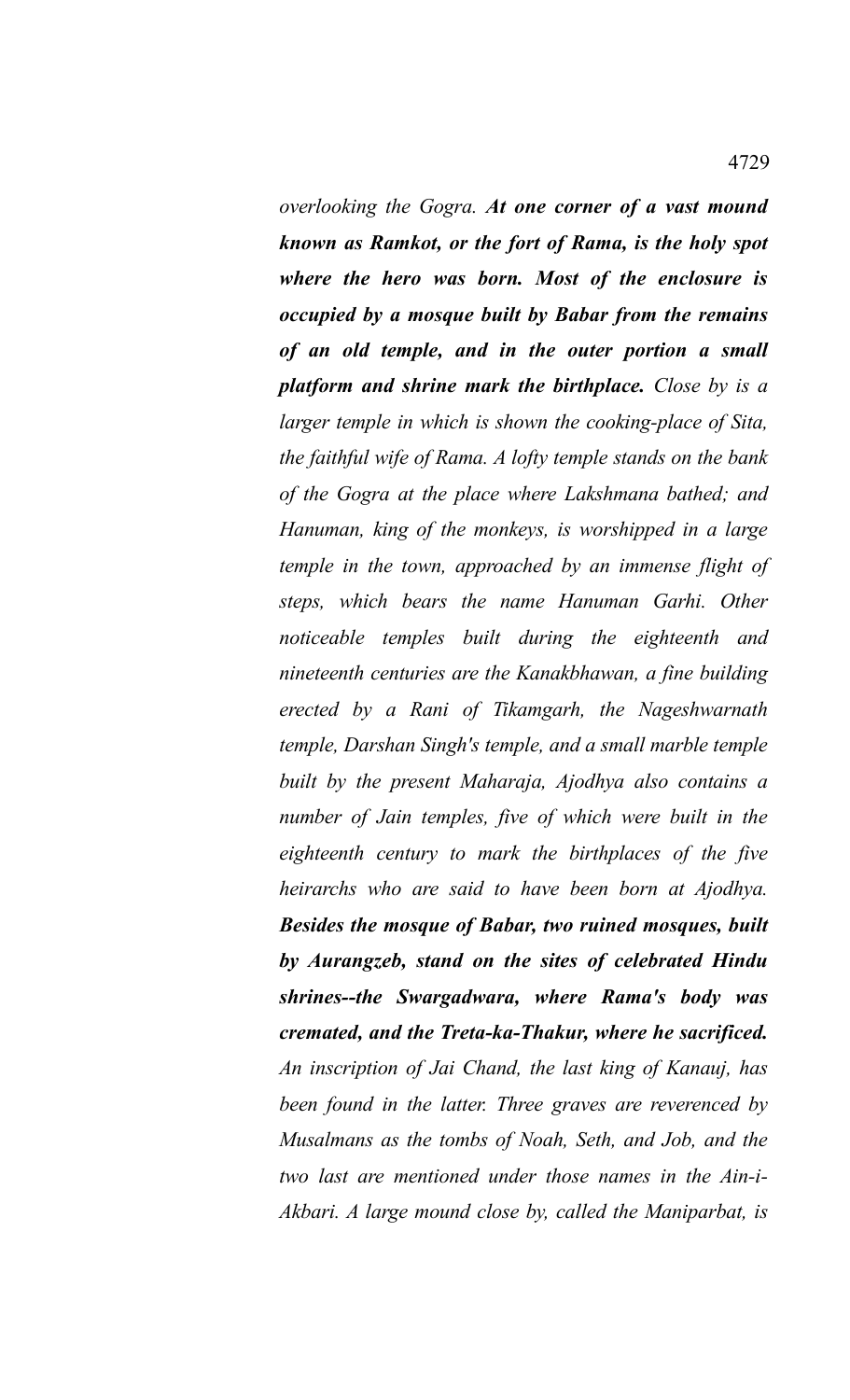*said to have been dropped by Hanuman when carrying a portion of the Himalayas, while another tradition asserts that it was formed by the coolies who built Ramkot shaking their baskets as they left work; it possibly covers a ruined stupa.* 

*Modern buildings include the spacious residence of the Maharaja of Ajodhya (see AJODHYA ESTATE) and two dispensaries. For administrative purposes Ajodhya forms part of three great fairs take place annually in March-April, July-August, and October-November, which are sometimes attended by 400,000 persons. At special fairs the attendance has been estimated at as many as a million. There is one public school, while ten Sanskrit schools contain 350 students." (emphasis added)*

**4283**. H.R. Nevill published another Gazetteer i.e. "**Fyzabad-A Gazetteer being Volume XLIII of the District Gazetteers of the United Provinces of Agra & Oudh"** in 1928 (Paper No.107C1/49-53; Register 20, Pages No.99-107). It says:

*"Ajodhya is pre-eminently a city of temples, and apart from these there are but few points of interest in the place. Not all of these places of worship are connected with the Hindu religion. There are six Jain shrines which have been already mentioned in Chapter III in connection with Jainism in this district; and there are also the Musalman mosques and tombs. It is locally affirmed that at the time of the Musalman conquest there were three important Hindu shrines at Ajodhya and little else. These were the Janamasthan temple, the Swargaddwar and the Treta-ka-Thakur, and each was successively made the object of*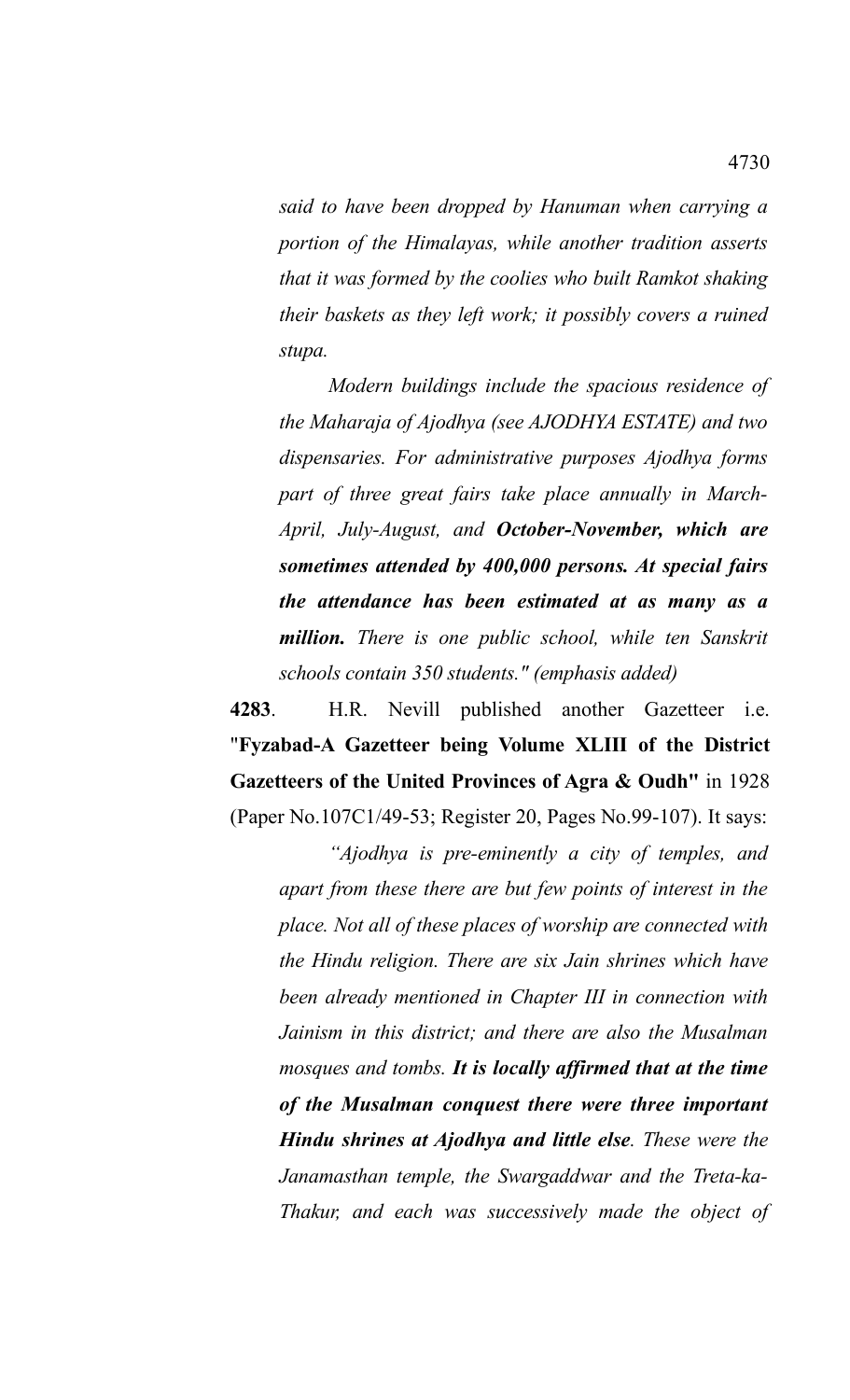*attention of different Musalman rulers. The Janamasthan was in Ramkot and marked the birthplace of Rama. In 1528 A.D. Babar came to Ajodhya and halted here for a week. He destroyed the ancient temple and on its site built a mosque, still known as Babar's mosque. The materials of the old structure were largely employed, and many of the columns are in good preservation; they are of close-grained black stone, called by the natives kasauti, and carved with various devices. Their length is from seven to eight feet, and the shape square at the base, centre and capital, the rest being round or octagonal. The mosque has two inscriptions, one on the outside and the other on the pulpit; both are in Persian and bear the date 935 Hijri. Of the authenticity of the inscriptions there can be no doubt, but no record of the visit to Ajodhya is to be found in the Musalman historians. It must have occurred about the time of his expedition to Bihar.*

*This desecration of the most sacred spot in the city caused great bitterness between Hindus and Musalmans. On many occasions the feeling led to bloodshed, and in 1855 an open fight occurred, the Musalmans occupying the Janamasthan in force and thence making a desperate assault on the Hanuman Garhi. They charged up the steps of the temple, but were driven back with considerable loss. The Hindus then made a counter-attack and stormed the Janamasthan, at the gate of which seventyfive Musalmans were buried, the spot being known as the Ganj Shahidan or the martyrs' resting-place. Several of the king's regiments were present, but their orders were not to*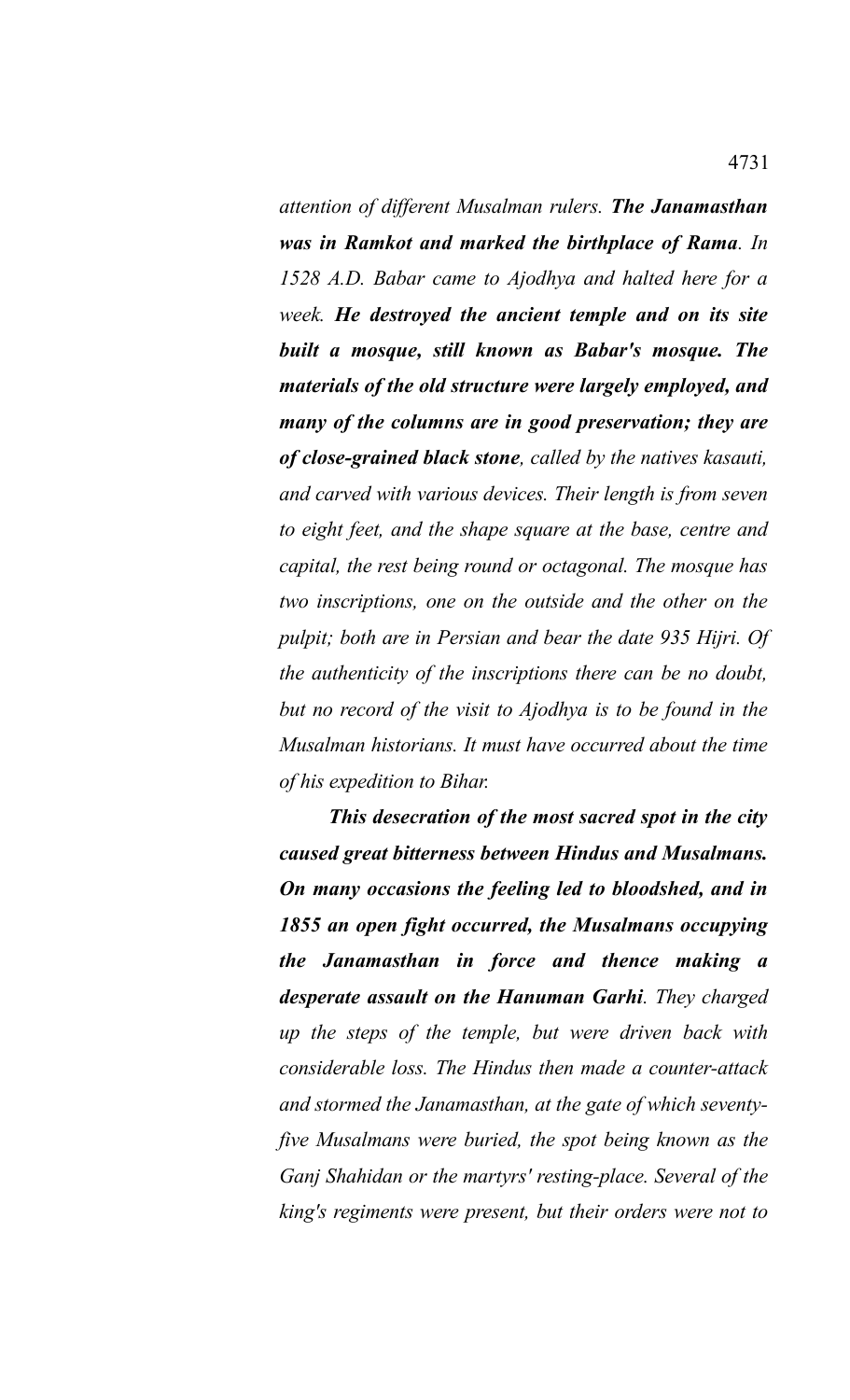*interfere. Shortly afterwards Maulvi Amir Ali of Amethi in Lucknow organized a regular expedition with the object of destroying the Hanuman Garhi; but he and his forces were stopped in the Bara Banki district. It is said that up to this time both Hindus and Musalmans used to worship in the same building; but since the mutiny an outer enclosure has been put up in front of the mosque and the Hindus, who are forbidden access to the inner yard, make their offerings on a platform which they have raised in the outer one.*

*The other mosques were built by Aurangzeb and are now in ruins. That on the Swargaddwar replaced an ancient temple which has never been restored. The Tretaka-Thakur marked the place where Rama performed a great sacrifice and set up images of himself and Sita. This was reproduced by the Raja of Kulu in the Punjab more than two centuries ago it was improved by Ahalya Bai, the widow of Jaswant Rai Holkar of Indore in 1784, and the same person built the adjoining ghat. As the temple could not commemorate her name, she built another called after herself and gave an annual assignment of Rs.231 to it, the sum being still paid by the ruler of Indore. The ancient images were said to have been recovered from the river where they had been thrown by Aurangzeb, and were placed in the new Treta-ka-Mandir. This temple is always closed during the day and is only opened at night on the 11th of the dark and light halves of each month, and for two or three nights on the occasion of the Ramnaumi and Katki fairs. The temple is endowed with two or three villages in*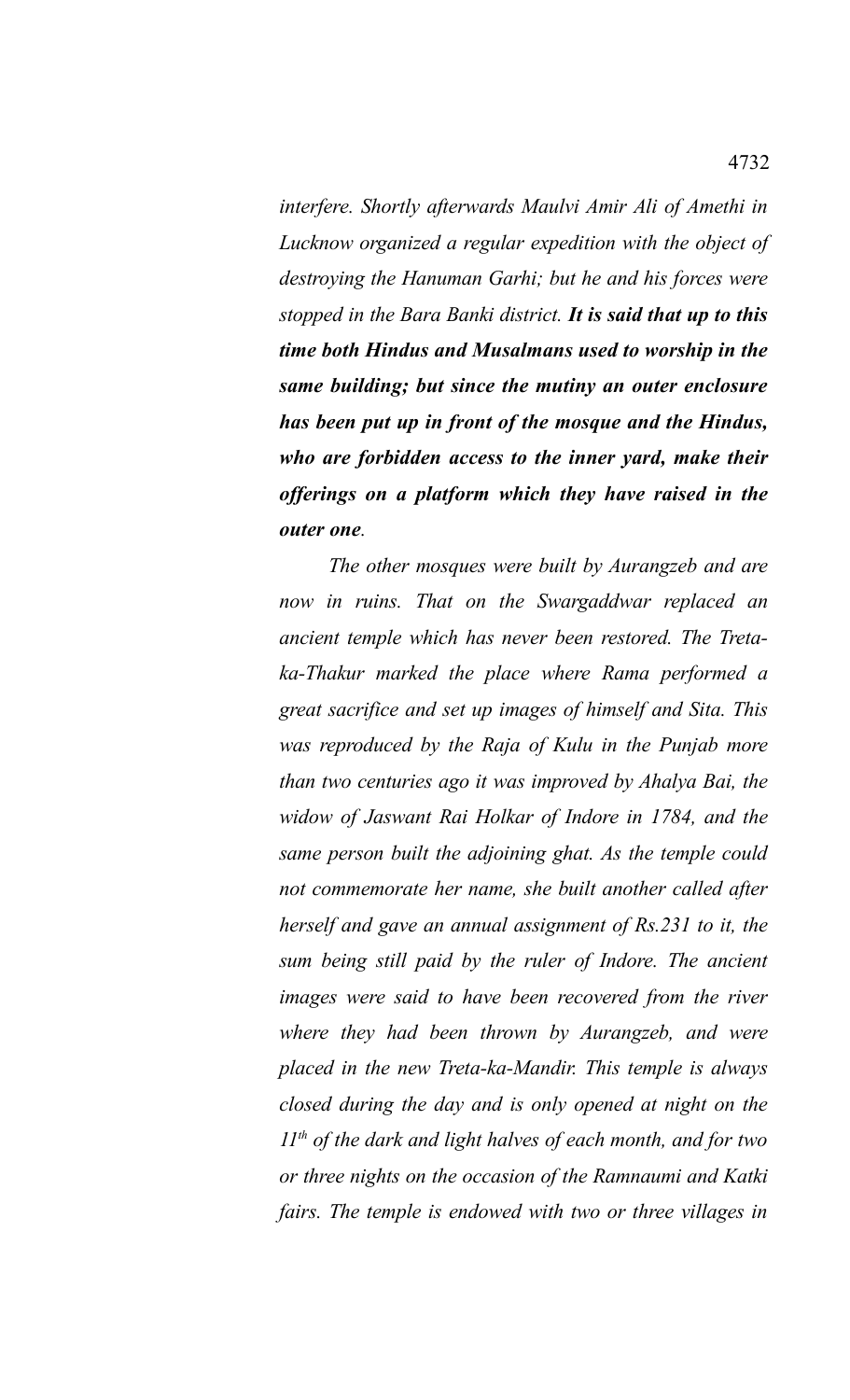*Basti, purchased from the offerings made at the shrine.*

*Near the Mani Parbat are two tombs which are venerated as those of the patriarchs Seth and Tob. They are mentioned in the Ain-i-Akbari as being of six and seven yards in length respectively. They are again spoken of in the Araish-i-Mahfil. To these Colonel Wilford adds that of Noah, which is still shown near the police-station. The story goes that they fell here fighting the Hindus and thus acquired the rank of martyrs; possibly there is some truth in the story, as it may be that certain Musalmans bearing these names were killed in one of the frequent religions conflicts some four centuries ago, the date which Colonel Wilford assigns to the erections. Other shrines held sacred by Musalmans include that of Shah Juran Ghori, who is said to have come with Sahab-ud-din and destroyed the Jain temple of Adinath in the Murao tola near the Swargaddwar, giving his name to the mound on which his tomb stands; the shrine of Naurahni Khurd Makka, one of the earliest Musalman immigrants and a renowed saint, said to have been named Mir Ahmad and to have derived his cognomen from Naurahni whence he came, and from the muhalla of Ajodhya in which his tomb stands; that of Khwaja Hathi, a follower of Babar, whose enshrined tomb on the Kabir Tila, one of the chief bastions of Ramkot, is still revered; and that of Makhdum Shaikh Bhikha, a western devotee, who flourished some 200 years ago and was buried to the east of the city. The shrines of Shah Saman Faraidras and of Shah Chup are other relies of Muhammadan antiquity, of which all traditions are lost.*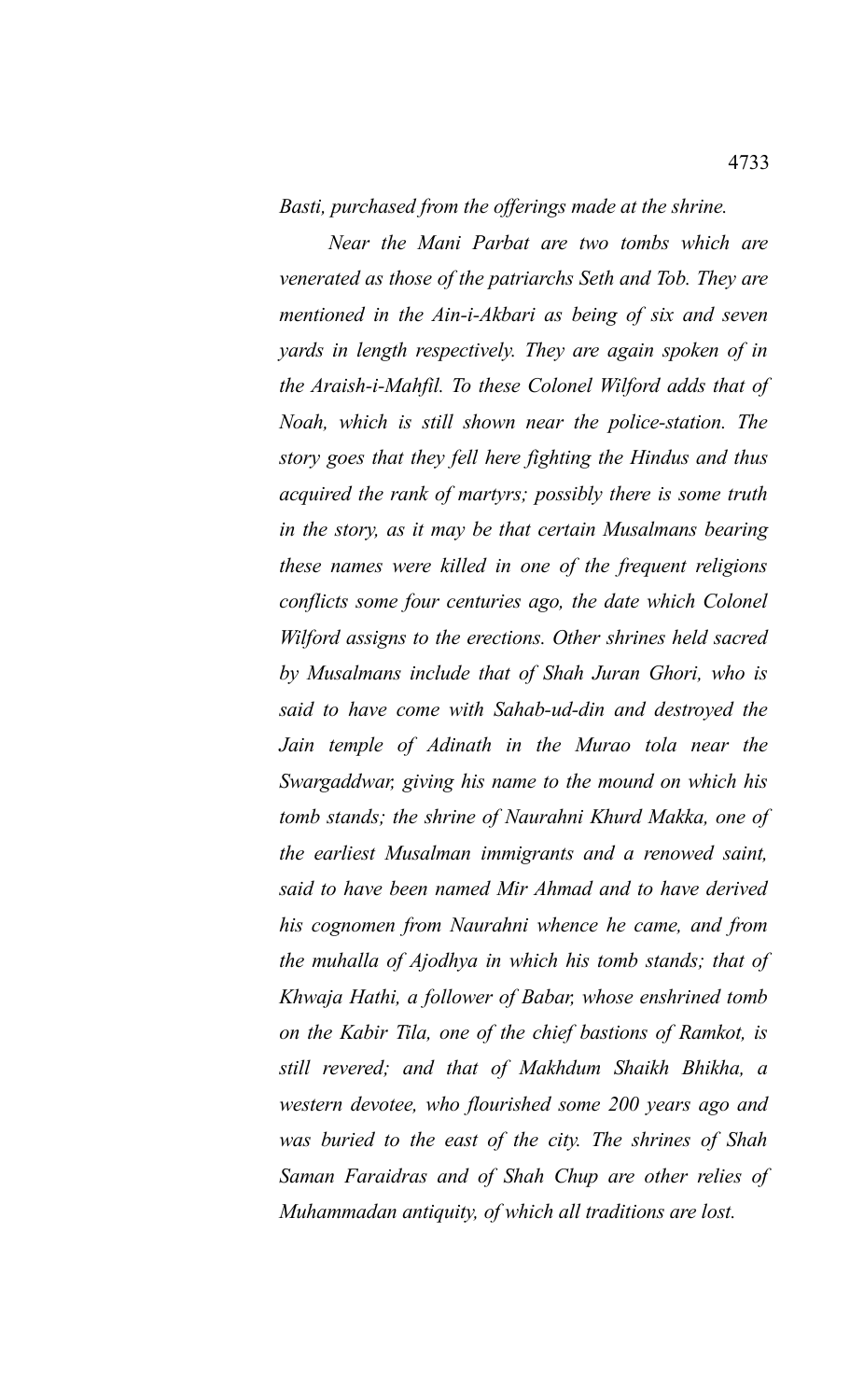*The only remaining institutions of Musalman origin are the Hayat Bakhsh and the Farhat Bakhsh, formerly royal gardens which have now passed into Hindu hands. The former was assigned to Pandit Uma Datt by the British Government, and the latter is partly owned by the Raja of Jaipur and partly by the Digambari faqirs to whom it was made over in part compensation for the Guptar Park in cantonments.*

*The Hindu temples are all intimately connected with the history of Ajodhya."*

**4284. Exhibit 10 (Suit-5) (Register 29 Pages 87-89)** is photocopy of frontispiece and pages 388 and 389 of **"Imperial Gazetteer of India Provincial Series United Provinces of Agra and Oudh"**, Vol. II published in 1934. Pages 388, 389 concerning Faizabad Division read as under:

*"Ajodhya Town (in Sanskrit Ayodhya; now known as Ajudhia).-Town in Fyzabad District, United Provinces, situated in 26º48' N. and 82º12' E, on the right bank of the Gogra, and on a branch of the Oudh and Rohilkhand Railway. Population (1901), 21,584. The interest of Ajodhya centres in its ancient history. The old city has almost entirely disappeared, and only its outlines are marked by an extensive tract of elevated ground. But according to tradition Ajodhya was in remote antiquity one of the largest and most magnificent of Indian cities. It is said to have covered an area of 12 yojanas or 80 to 100 miles in circumference, though the limits according to modern tradition extend only about 6 miles from Guptar Ghat on the west to Ram Ghat on the east. Ajodhya was the*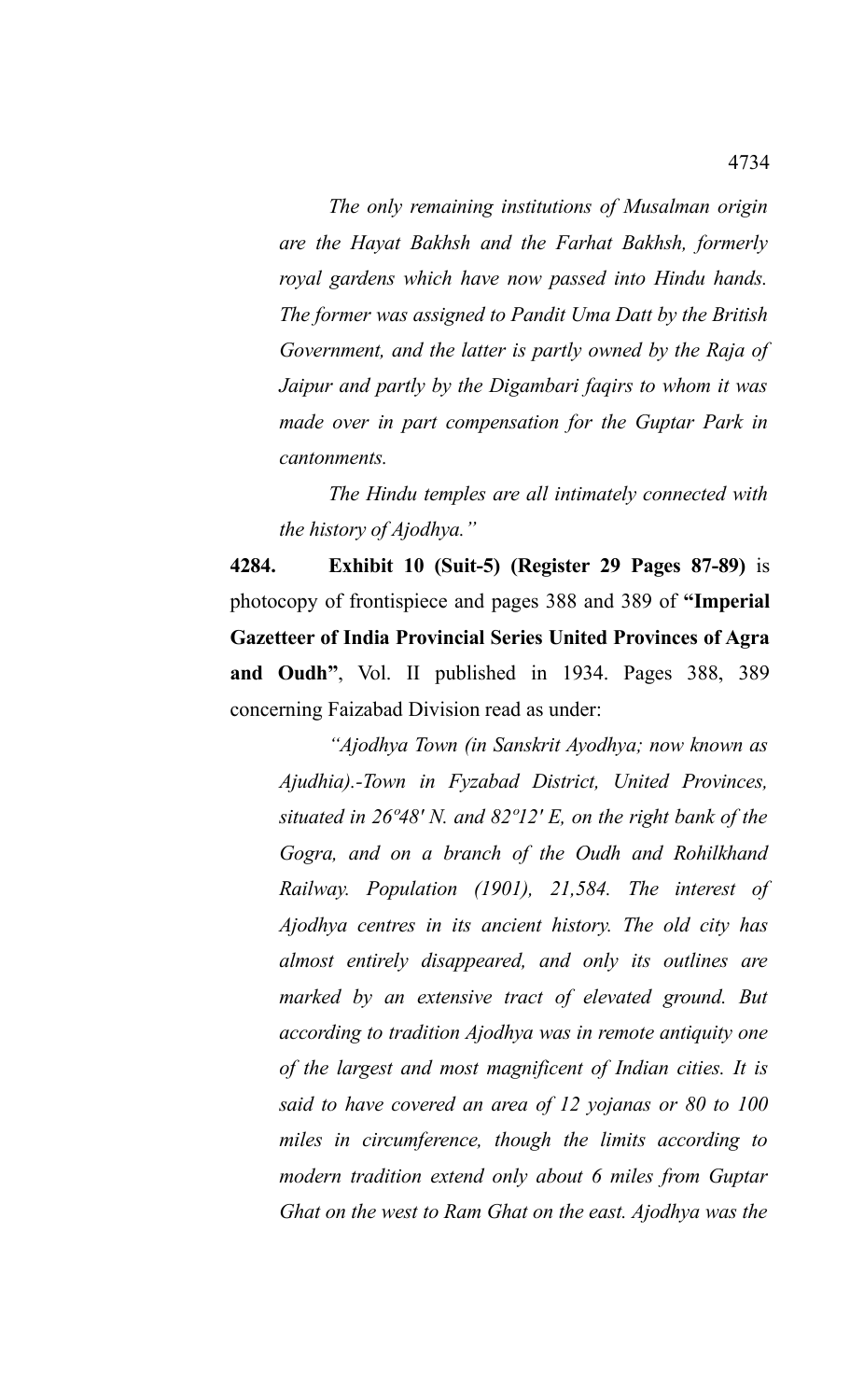*capital of the kingdom of Kosala and contained the court of the great King Dasaratha, fifty-sixth monarch of the Solar line in descent from Raja Manu. The opening chapters of the Ramayana recount the magnificence of the city, the glories of the monarch, and the virtues wealth and loyalty of the people. Dasaratha was the father of Rama Chandra, the hero of the epic, whose cult has experienced a great revival in modern times. With the fall of the last of the Solar line, Raja Sumintra, the one hundred and thirteenth monarch, Ajodhya became a wilderness and the royal family dispersed. From different members of this scattered stock the Rajas of Udaipur, Jaipur, & c., claim descent. Tradition relates that Ajodhya was restored by king Vikramaditya of Ujjain, whose identity is a mater of dispute. Ajodhya was of small importance in Buddhist times, when Saketa became the chief city of Kosala. It is still uncertain where Saketa was situated, and it has been suggested that it occupied part of the ancient city of Ajodhya. Numismatic evidence points to the rule of a line of independent Rajas, in or near Ajodhya, about the commencement of the Christian era. The identifications of Ajodhya with the capitals of Sha-chi 'O-yu-t'o, or Pi-so-kia, visited by Chinese pilgrims, are all doubtful.*

*Under the rule of the early Muhammadan kings of Delhi, Ajodhya or Awadh was the seat of a governor whose authority extended over a varying tract of country. When Akbar had firmly established his power in Northern India, the city became the capital of a Subah or province. In the eighteenth century it was for a time the nominal head-*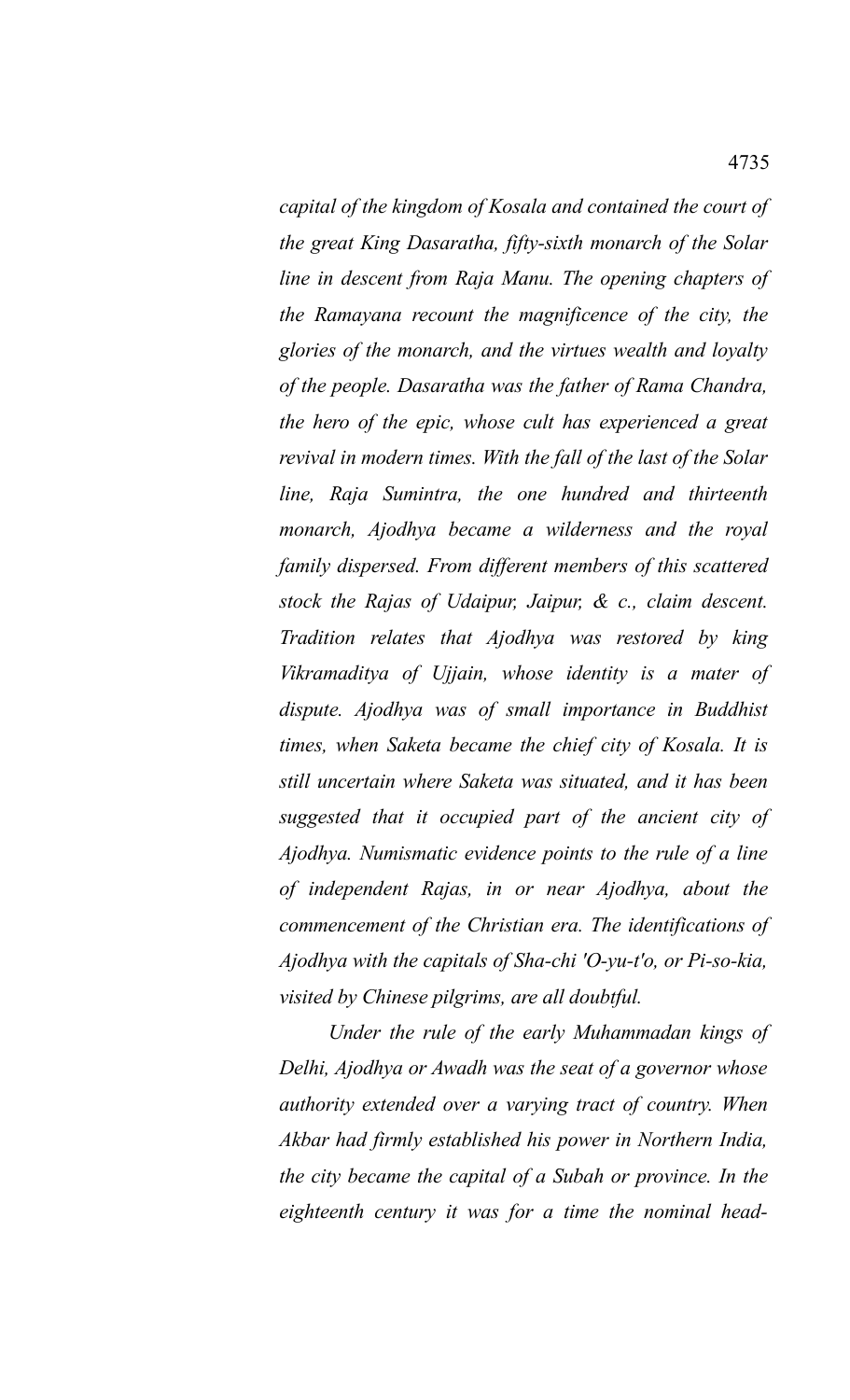*quarters of the early Nawabs of Oudh. In 1765, however, Shuja-ud-daula made his residence at Fyzabad, a few miles away, and Ajodhya lost all importance, except as a religious centre.*

*The present town stretches inland from a high bluff over-looking the Gogra. At one corner of a vast mound known as Ramkot, or the fort of Rama, is the holy spot where the hero was born. Most of the enclosure is occupied by a mosque built by Babar from the remains of an old temple, and in the outer portion a small platform and shrine mark the birthplace. Closed by is a larger temple in which is shown the cooking-place of Sita, the faithful wife of Rama. A lofty temple stands on the bank of the Gogra at the place where Lakshmana bathed; and Hanuman, king of the monkeys, is worshipped in a large temple in the town, approached by an immense flight of steps, which bears the name Hanuman Garhi. Other noticeable temples built during the eighteenth and nineteenth centuries are the Kanakbhawan, a five building erected by a Rani of Tikamgarh, the Nageshwarnath temple, Darshan Singh's temple, and a small marble temple built by the present Maharaja. Ajodhya also contains a number of Jain temples, five of which were built in the eighteenth century to mark the birthplaces of the five hierarchs who are said to have been born at Ajodhya. Besides the mosque of Babar, two ruined mosqus, built by Aurangzeb, stand on the sites of celebrated Hindu shrines the Swargadwara, where Rama's body was cremated, and the Treta-ka-Thakur, where he sacrificed. An inscription of Jai Chand, the last*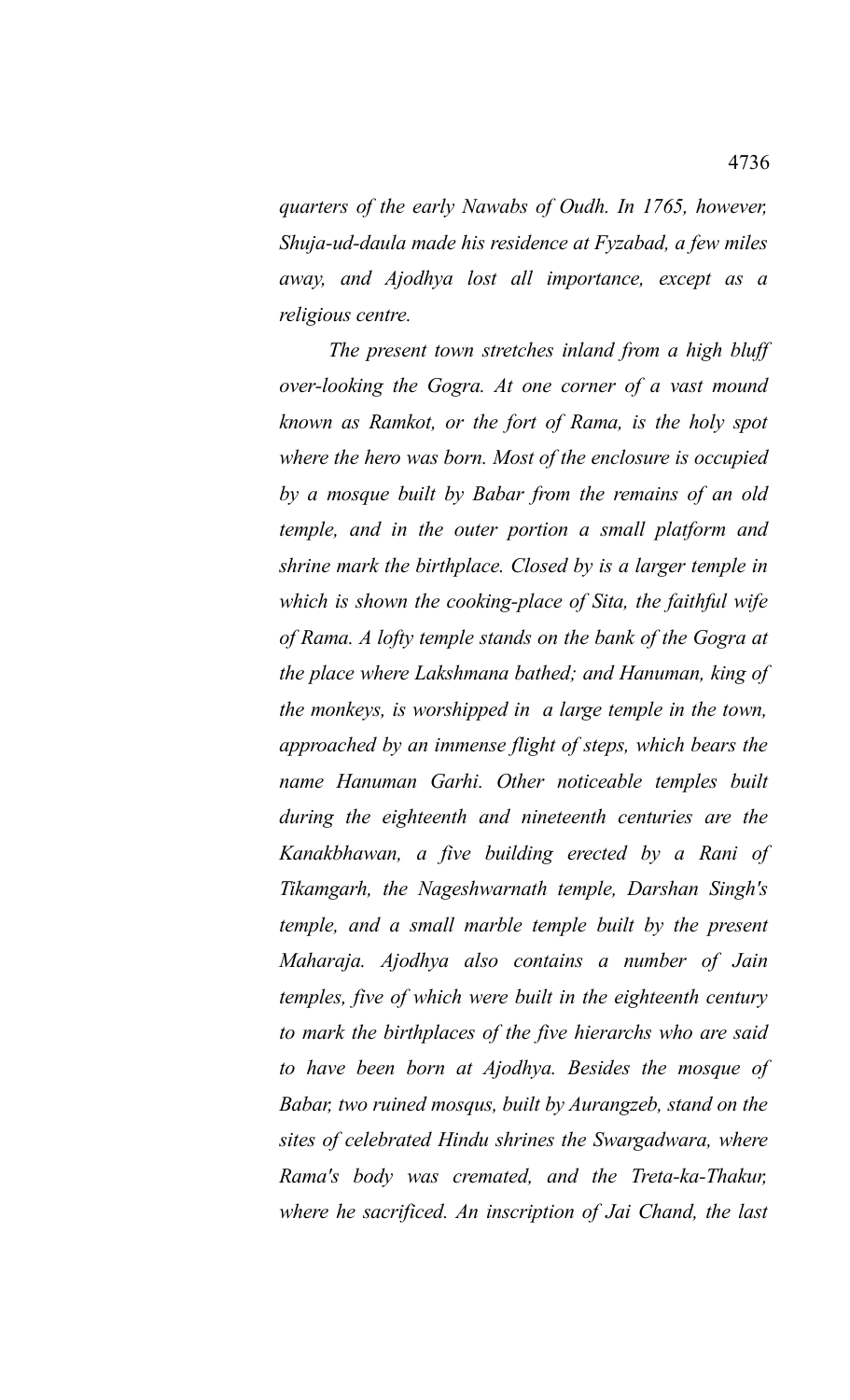*king of Kanauj, has been found in the latter. Three graves are reverenced by Musalmans as the tombs of Noah, Seth, and Job, and the two last are mentioned under those names in the Ain-i-Akbari. A large mound close by called the Maniparbat, is said to have been dropped by Hanuman when carrying a portion of the Himalayas, while another tradition asserts that is was formed by the coolies who built Ramkot shaking their basket as they left work; it possibly covers a ruined stupa.*

*Modern buildings include the spacious residence of the Maharaja of Ajodhya (see Ajodhya Estate) and two dispensaries. For administrative purposes Ajodhya forms part of the Fyzabad municipality. There is little or no no trade; but three great fairs take place annually in March-April, July-August, and October-November, which are sometimes attended by 400,000 persons. At special fairs the attendance has been estimated at as many as a million. There is one public school, while ten Sanskrit schools contain 350 students.*

*Akbarpur Town.-Heat-quarters of the tahsil of the same name in Fyzabad District, United Provinces, situated in 26º...N, and 82º 32' E, on the Oudh and Rohilkhand Railway..."*

**4285**. After independence under the authority of Government of Uttar Pradesh (Revenue Department) District Gazetteers of Uttar Pradesh in the revised form were published and the "**Uttar Pradesh District Gazetteers-Faizabad"** by Smt. Esha Basanti Joshi (Book No. 17) was published in 1960 printed at the Indian Press (Private) Ltd., Allahabad. Copy of the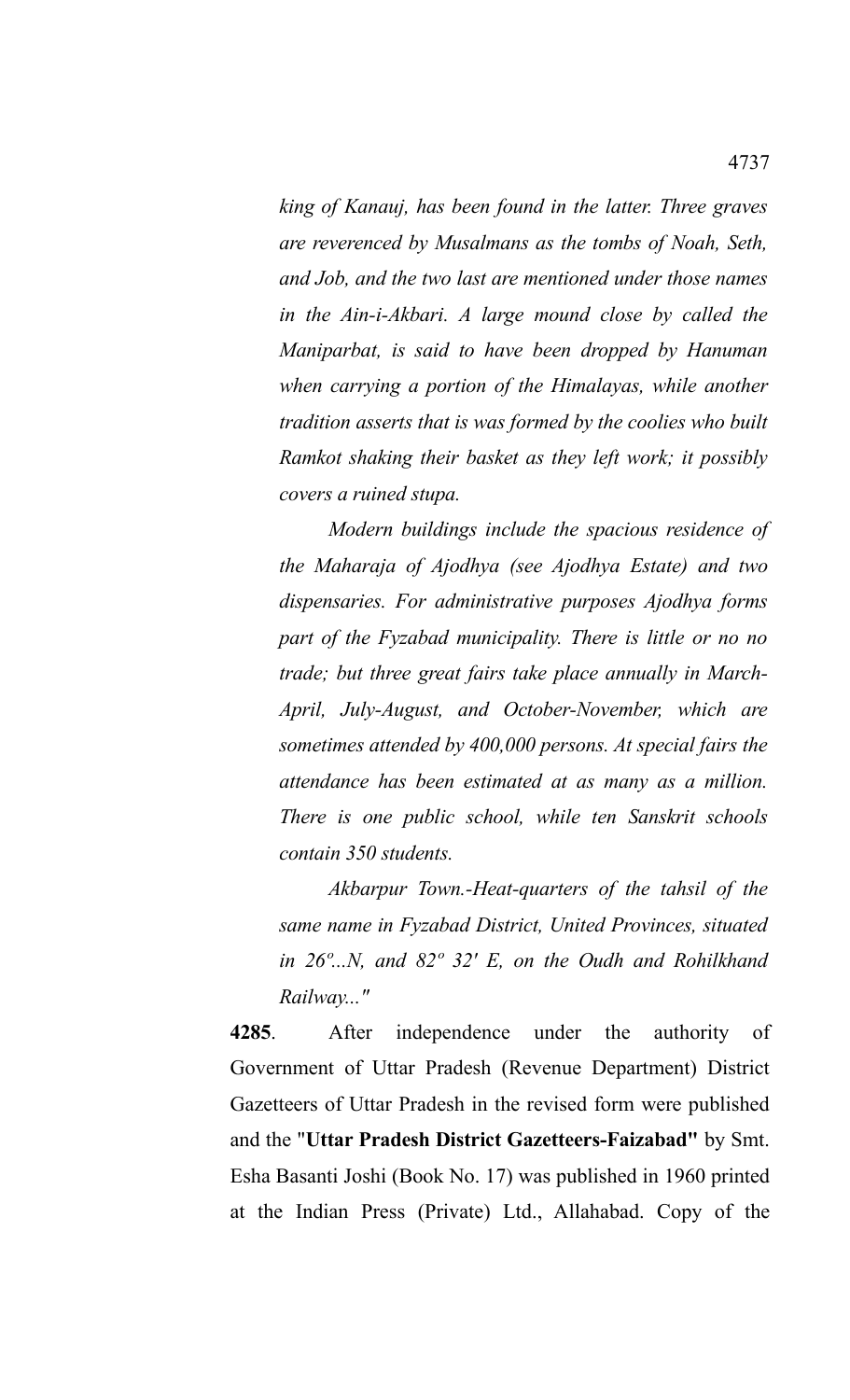frontispiece and pages No. 34, 36, 46, 47, 352 and 354 have been filed as paper No.107C1/54-61 i.e. **Ex.13, Suit-5 (Register 20; pages 109-123**). Defendant no. 20 (Suit-4) has also filed photocopy of the frontispiece, preface and pages no. 47, 50, 63, 64, 351, 352 and 450 as **Exhibit T2 (Suit-4)** (Paper No. 43A-1/12-21), (**Register 18 pages 25-43**). Regarding disputed construction, on pages 351, 352 and 353 it says as under:

*"Ayodhya (which means invincible) is a place of great antiquity. According to Hindu mythology it represents the forehead of Vishnu and is the chief of the seven cities (saptpuri) of pilgrimage in India. As Carnegy puts it, "Ajudhia, which is to the Hindu what Mecca is to the Mohammedan, Jerusalem to the Jews, has in the traditions of the orthodox, a highly mythical origin, being founded for additional security not on earth for that is transitory but on the chariot wheel of the Great Creator himself which will endure for ever." It is intimately connected with the mass of legend relating to Rama and the Suryavanshi (Solar) race and was certainly the capital of several reigning dynasties. It is one of the most important centres of Vaishnava worship. Buddhist tradition mentions Saket as the place where Buddha spent 16 summers and some scholars consider Ayodhya and Saket to be identical. In the fifth century A.D. it came under the sway of the Imperial Guptas and became a flourishing trade centre. Probably the Chinese pilgrims Fa-hien and Hiuen Tsang visited this place. Nothing of antiquity has survived as many acts of vandalism were perpetrated by the different invaders. For a long period from the seventh century A.D. onwards*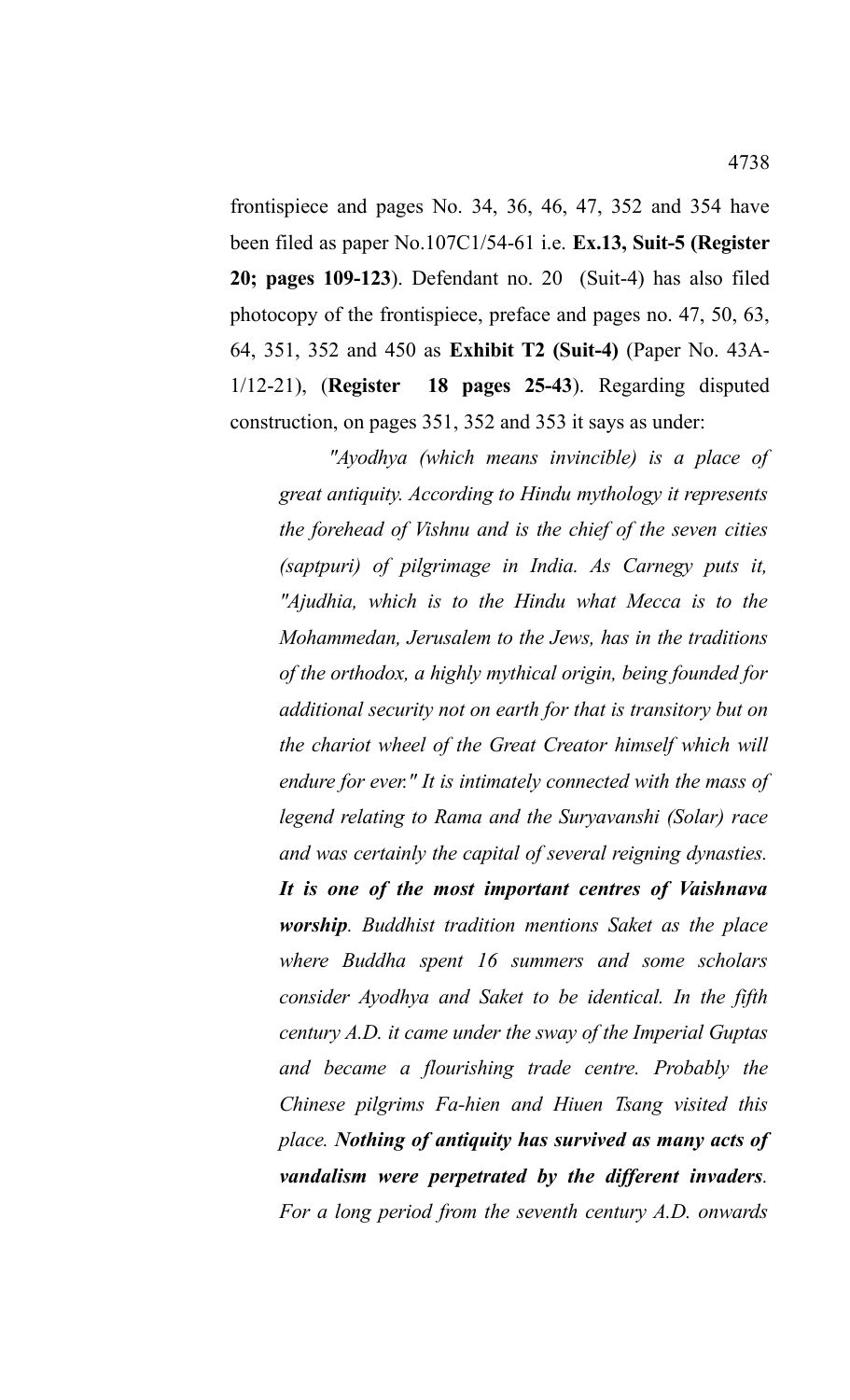*the place appears to have been almost deserted. In early mediaeval times it rose again in importance under the Muslim rules who made it the seat of government of a large province. That it was still regarded as a holy spot by the Hindus is clear from the fact that it was desecrated by Babur and Aurangzeb and that the presence of a Muslim governor and his court contrived to keep the Hindu shrines continually in the back-ground. Ayodhya was also a mint town under some of the Mughal kings. It is not clear when it first began to assume its present proportions; the change presumably occurred about the middle of the 18th century when the capital of the Muslim rulers was removed from Ayodhya to the new city of Faizabad and the Qila Mubarak or fort of Saadat Khan (near Lachhman Ghat in Ayodhya) was abandoned for his country residence at the Bangla. With the departure of the court, the Hindus were left to themselves and numerous temples and monasteries sprang into existence. Nawal Rai, the deputy of Nawab Safdar Jung, built a fine house in Ayodhya which still stands on the river front. Probably this rise in importance was due to the growing popularity of the Ramcharitmanasa of Tulsidas and the progress of this place became even more rapid after the annexation of Avadh by the British. Before the middle of the nineteenth century Ayodhya was regarded as a stronghold of Hinduism although the great family of Sakaldvipi Brahmanas, whose representative bore the title of 'Maharaja of Ayodhya', had but little to do with the place and even the fine place of the Maharaja in the east of the city and its adjoining temple are not very old.*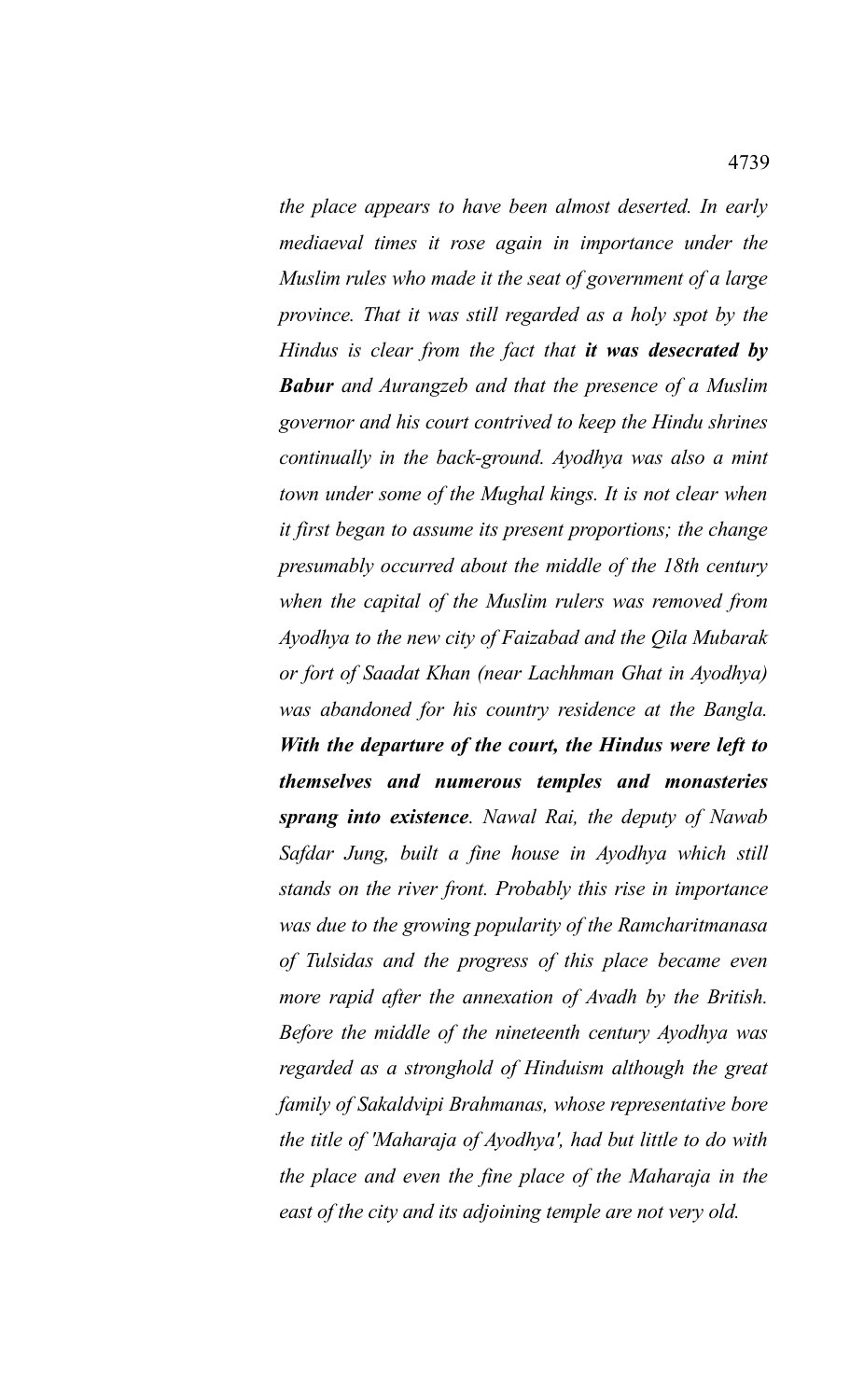*Ayodhya is*

*pre-eminently a town of temples but not all the places of worship are connected with the Hindu religion. There are some Jain shrines and several Muslim mosques and tombs. It is said that at the time of the Muslim conquest there were three important Hindu shrines here and little else, the Janmasthan temple, the Swargadwar and the Treta-ke-Thakur. The Janmasthan was in Ramkot and marked the birthplace of Rama. It seems that in 1528 A.D. Babur visited Ayodhya and under his orders this ancient temple was destroyed and on the site was built what came to be known as Babur's mosque. The material of the old temple was largely employed in building the mosque and a few of the original columns are still in good preservations; they are of cloe grained black stone (kasauti) bearing various Hindu bas-reliefs (see Plate I), the outer beam of the main structure being of sandal wood. The height of the columns is seven to eight feet, the shape of the base, the middle section and the capital is square, the rest being round or octagonal. There are two inscriptions in Persian, one on the outside and the other on the pulpit bearing the date 935 Hijri. Subsequently Aurangzeb also desecrated the shrines of Ayodhya which led to prolonged bitterness between the Hindus and Muslims. The latter occupied the Janmasthan by force and also made an assault on Hanuman Garhi. Attacks and counter-attacks continued, culminating in the bloodshed of 1855 under the leadership of Maulvi Amir Ali. As a result, in 1858 an outer enclosure was put up in front of the mosque and the*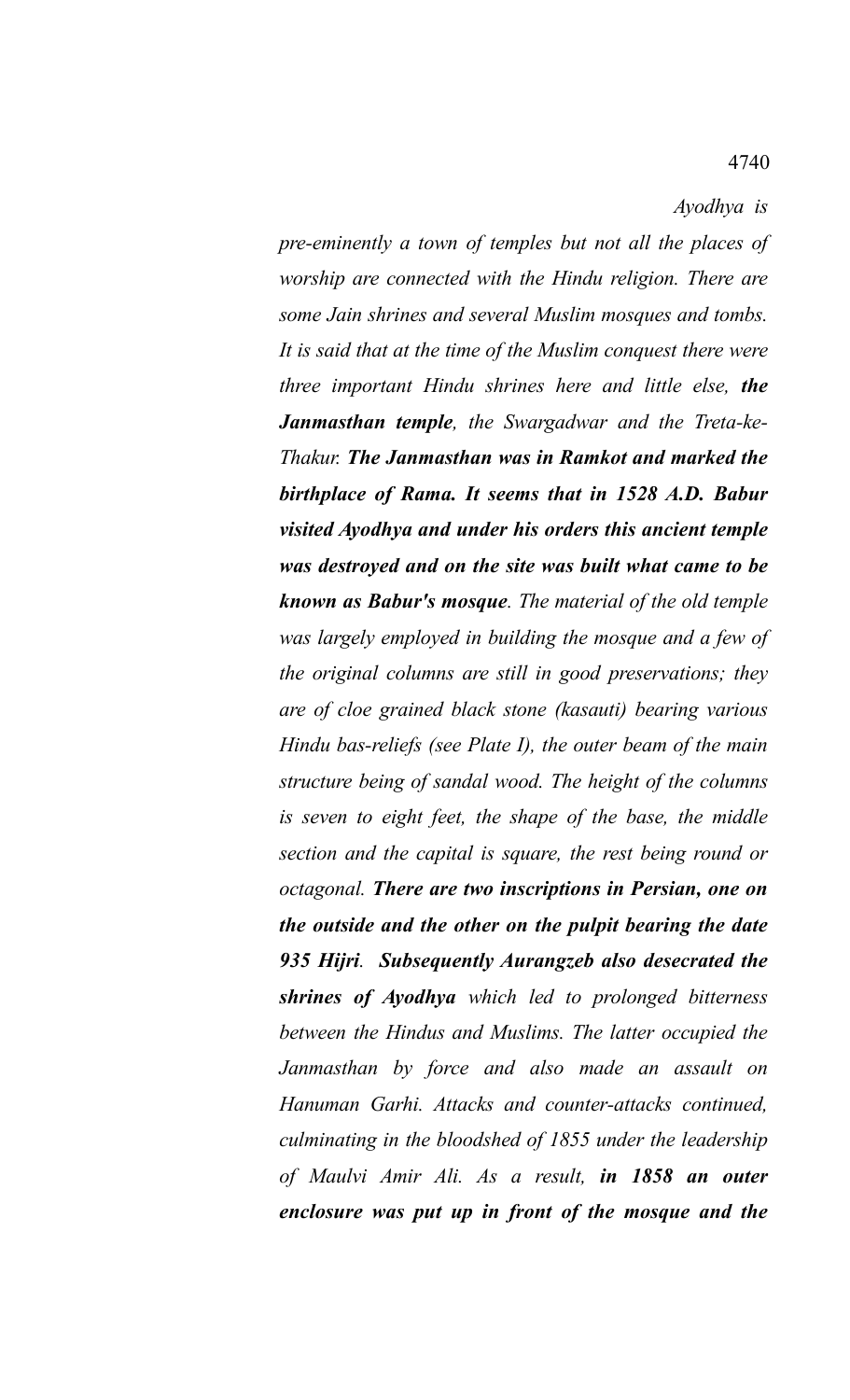*Hindus, who were forbidden access to the inner yard, had to perform their puja on a platform outside. Since 1949 the position has changed and the Hindus have succeeded in installing the images of Rama and Sita in the mosque owing to which the spot has become the object of much litigation. Now the inner yard is protected by an armed guard and only a few Hindu pujaris (priests) are allowed access to the inner sanctum." (emphasis added)*

**4286.** Now we turn to some Hindu texts which refers to Ayodhya as well as Lord Rama which have been relied heavily by all the learned counsels appearing for Hindu parties.

**4287.** It was suggested that the origin of Aryan in Indian Sub-continent itself is not traceable to several thousand of years to co-relate them with Lord Rama and a search of his place of birth at the disputed site does not travel to such length of time as being argued. For this purpose an attempt was made to show the meaning of the word "Hindu" in the book Hinduism by Sir Monier Williams. Let us consider this.

**4288.** Mr. **Monier Williams** was born in Bombay on 12th November 1819. His father, Colonel Monier Williams was surveyor-general in the Bombay presidency. He matriculated at Oxford from Balliol College in 1837 but left University in 1839 since nominated for the East India Company's civil services. While undergoing his training course at Haileybury, he got the information of death of his brother in India. He relinquished his nomination and returned to Oxford. He entered University College to study Sanskrit in 1841-44. He gained Boden Scholarship in 1843. After obtaining his degree, he became Professor of Sanskrit, Persian and Hindustani languages.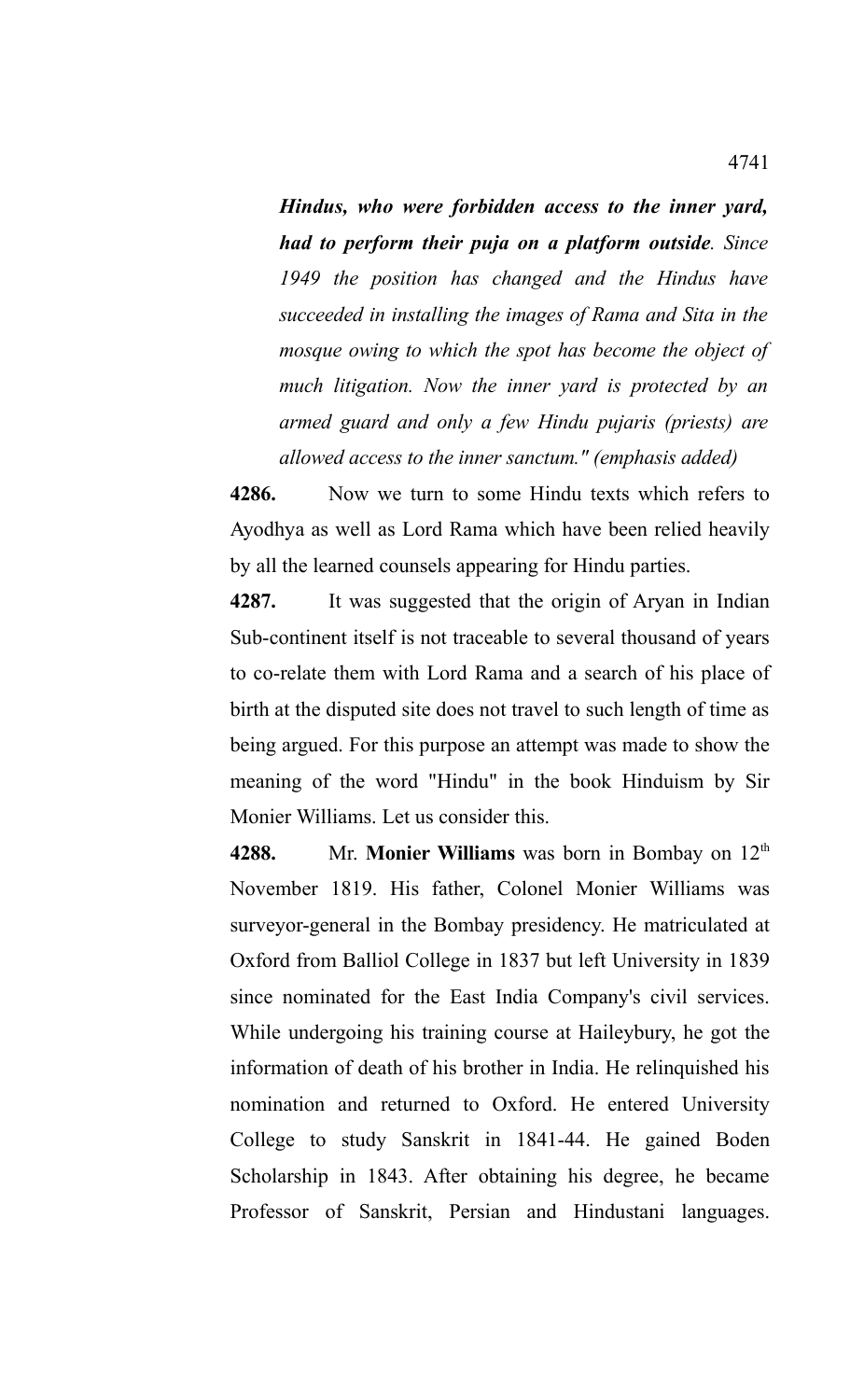Married in 1848 on the suggestion of Professor H.H. Wilson in 1851 he started working on a scientifically arranged Sanskrit-English dictionary. In 1860, he was elected Boden Professor of Sanskrit at Oxford after a contest with Professor Max Muller. In the Wikipedia, the free encyclopedia the bio data of Monier Williams has been given wherein it is mentioned after his appointment to the professorship, Williams declared that the conversion of India to Christian religion should be one of the aims of the orientalist scholarship. In his book "Hinduism" he predicted the demise of the Hindu religion and called for Christian evangelism to ward off the spread of Islam. His first version of Sanskrit-English dictionary was published in 1872. He founded Indian Institute at Oxford in 1883 which also provided training ground for Indian Civil Services. He visited India in 1883 itself to solicit the moral and financial support of the native princes and other leading men.

**4289.** The controversy which we are shouldering upon to adjudicate largely involved historical, religious, philosophical, social and sociological aspects. The development in growth of Hindu religion runs concurrent as per beliefs of some about four thousand years and for others ranging from eight to ten thousands years to more than a crore years. This itself makes the complexity of the problem patent. To appreciate the historical developments, it would be of some interest if we have the idea and broad features of Hindu religion in this part of Asian continent which we now call India or Hindustan or Bharat. The first and foremost aspect of the matter would be whether Hindu religion by itself is only a religion or it talks of a particular set of people known by some common features of social and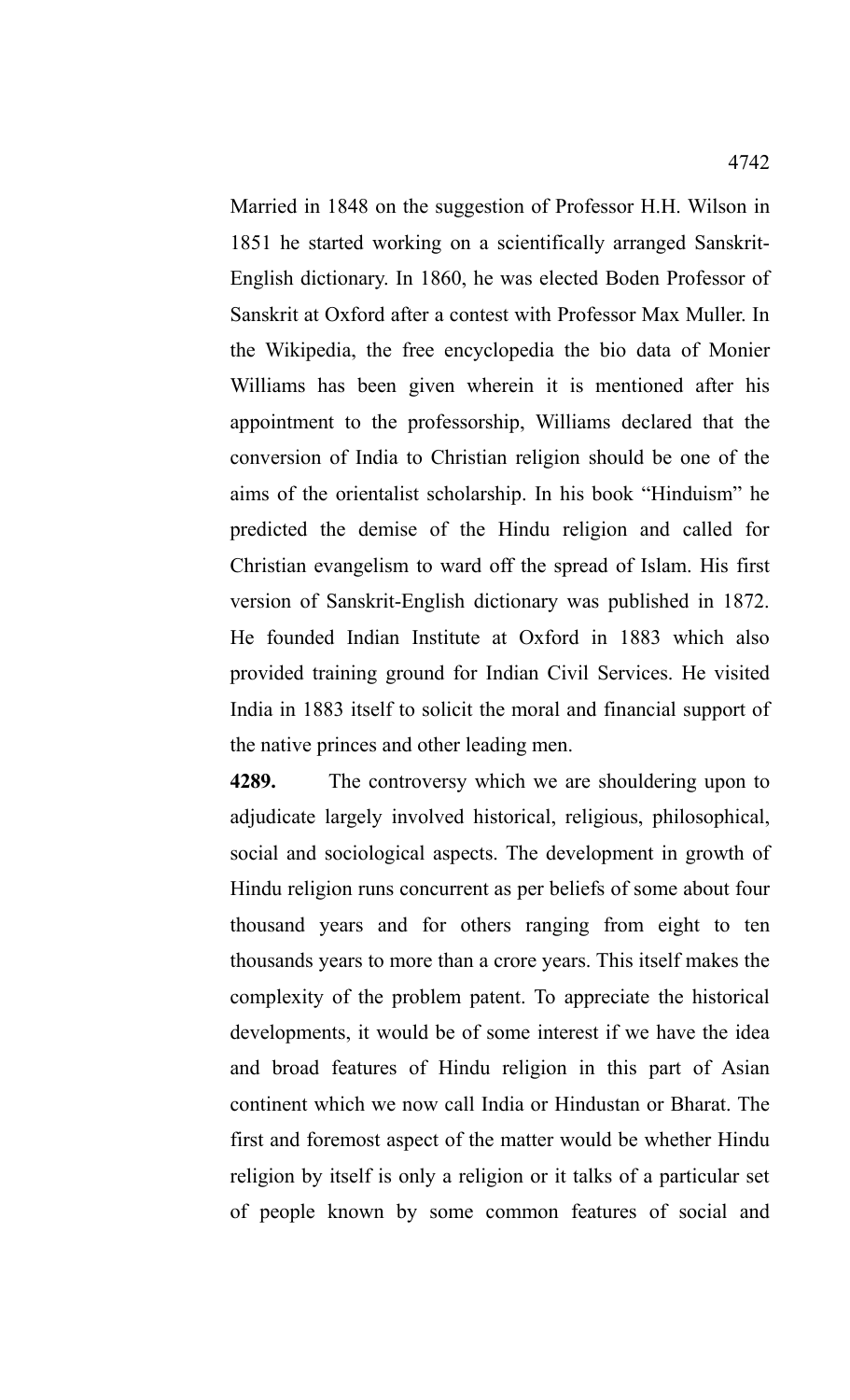behavioural pattern including the religious one or denoted by geographical sense or otherwise. Though there is a lot of diversion of opinion and presently a serious thought is otherwise under current amongst the scholars. Upto now the general accepted version by scholars has been that the word "Hindu" had its genesis in the river Sindhu, otherwise known as "Indus" flowing from Punjab. Sir Moniar Williams in his Book "**Hinduism**" has said:

*"That part of the great Aryan race, which immigrated from Central Asia, through the mountain passes into India, settled first in the districts near the river Sindhu (now called the Indus). The Persians pronounced this word Hindu and named their Aryan brethren Hindus. The Greeks, who probably gained their first ideas of India from the Persians, dropped the hard aspirate, and called the Hindus "Indoi".*

**4290.** *"***The Encyclopaedia of Religion and Ethics"**, Vol. VI, has described "Hinduism" as the title applied to that form of religion which prevails among the vast majority of the present population of the Indian Empire.

**4291**. As observed by Dr. Radhakrishnan; *"The Hindu civilization is so called, since its original founders or earliest followers occupied the territory drained by the Sindhu (the Indus) river system corresponding to the North-West Frontier Province and the Punjab. This is recorded in the Rig Veda, the oldest of the Vedas, the Hindu scriptures which give their name to this period of Indian history. The people on the Indian side of the Sindhu were called Hindu by the Persian and the later western invaders".*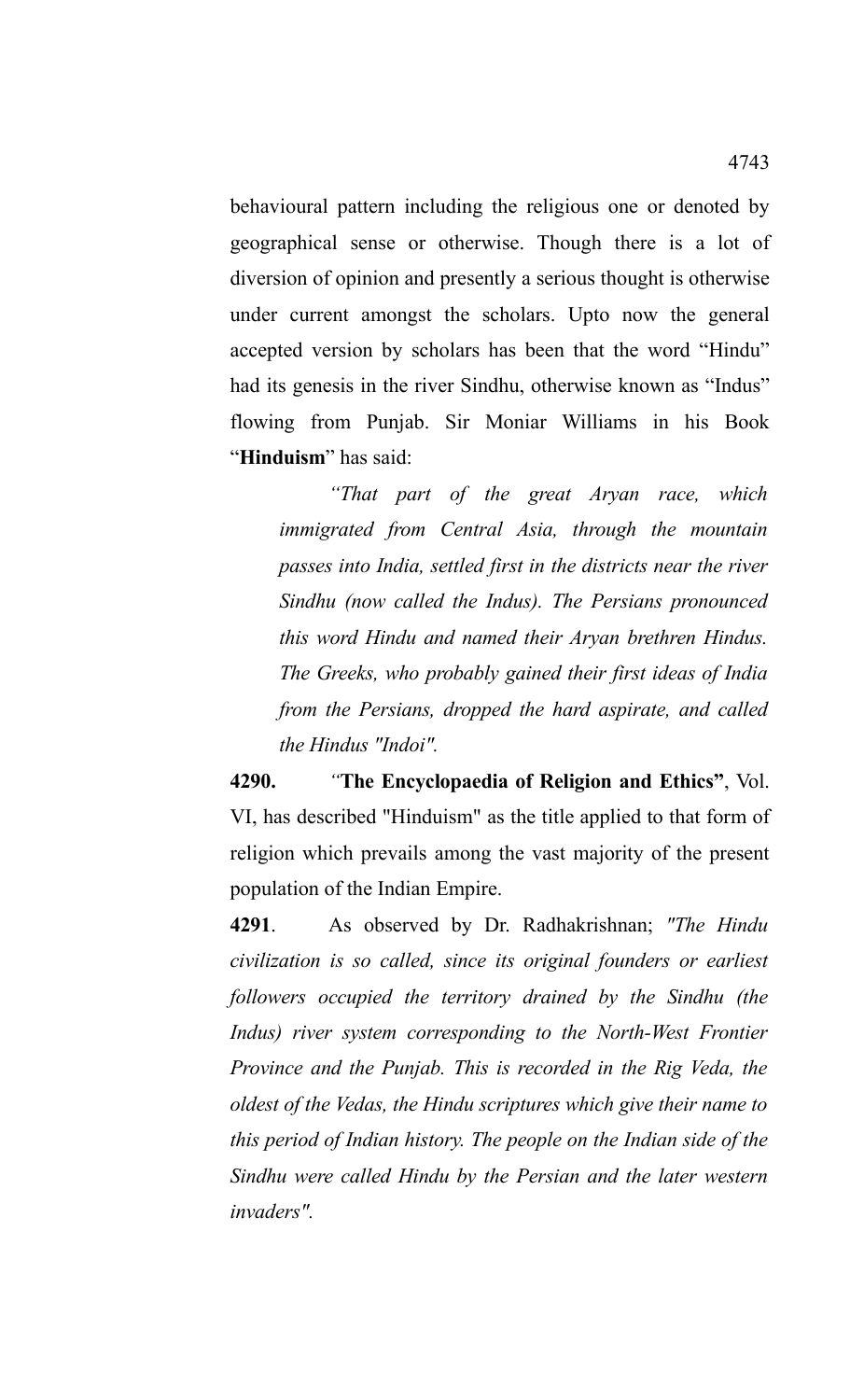**4292.** What Hindu religion is we have already said while dealing with Issue No. 17 (Suit-3). As we have seen, if not impossibly, it is very difficult to define this term or even to adequately describe it. Hindu religion does not claim any one prophet, it does not worship a single God, it does not subscribe to one dogma, does not believe in one philosophical concept, does not follow any one set of religion, rites or performance. Broadly speaking, it does not appear to satisfy the traditional features of any religion or creed as is known in other religions which narrow down its area of spread and influence. Broadly, it is described as a way of life and nothing more. The people lacking in depth knowledge of concept of Hinduism surprise as to what this name seems to without any content. Is it a museum of beliefs, a medley of rites, or a mere map, a geographical expression? Dr. Radhakrishnan posed these questions which disturbed foreigners when they think of Hinduism and then explained that the term "Hindu" had originally a territorial and not a credal significance. It implied residence in a well-defined geographical area. A boriginal tribes, savage and half-civilized people, the cultured Dravidians and the Vedic Aryans were all Hindus as they were the sons of the same mother. The Hindu thinkers reckoned with the striking fact that the men and women dwelling in India belonged to different communities, worshipped different gods, and practiced different rites. That is how Hinduism has steadily absorbed the customs and ideas of peoples with whom it has come into contact and has thus been able to maintain its supremacy and its youth. Hindu religion is a reflection of the composite characters of the Hindus, who are not one people but many. It is based on the idea of universal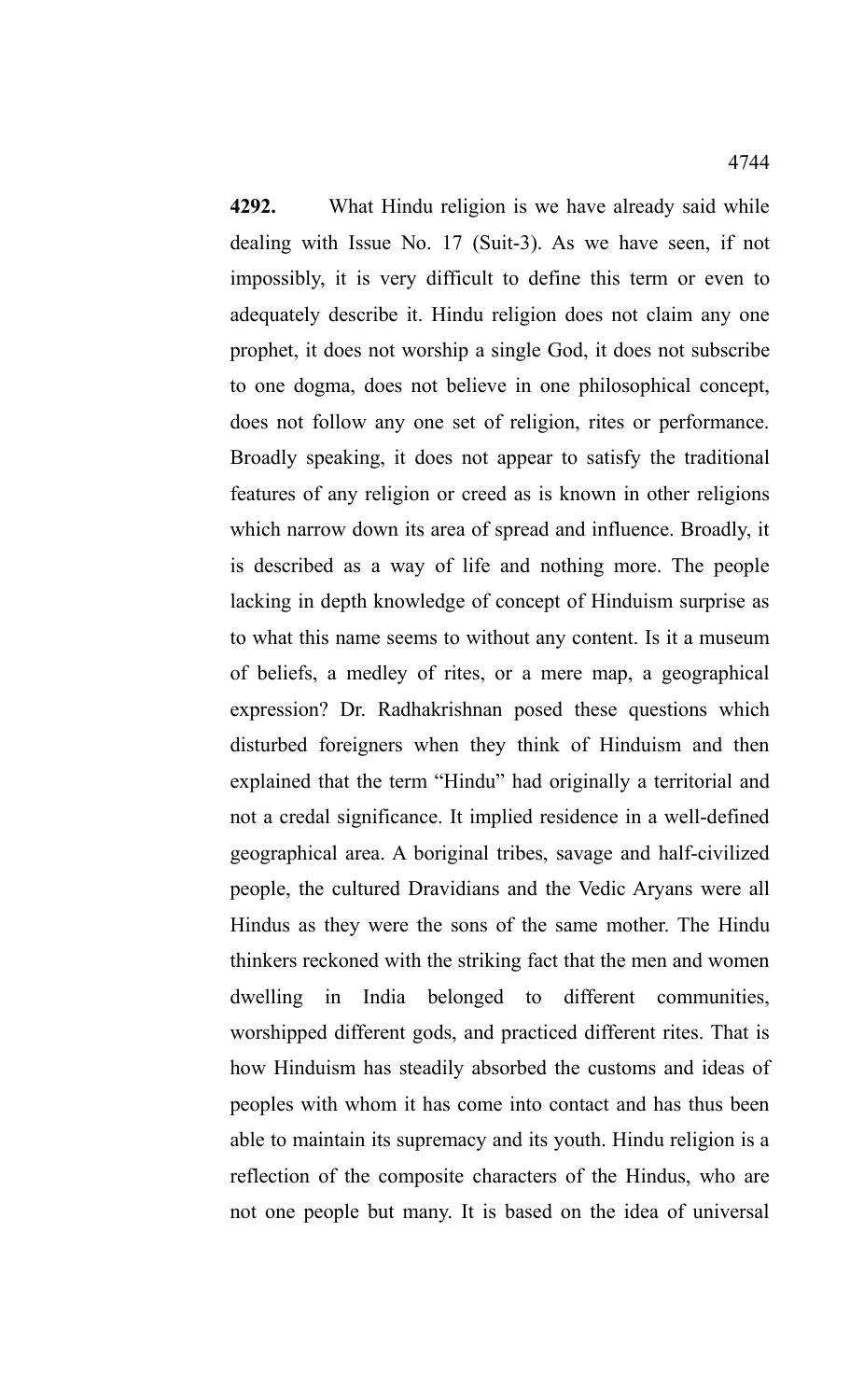receptivity. It has always aimed to accommodate itself to circumstances, and has carried on the process of adaptation through more than three thousand years. It has first borne with and then, so to speak, swallowed, digested, and assimilated something from all creeds. Monier Williams observed that it must be borne in mind that Hinduism is far more than a mere form of theism resting on Brahmanism. It presents for our investigation a complex congeries of creeds and doctrines which in its gradual accumulation may be compared to the gathering together of the mighty volume of the Ganges, swollen by a continual influx of tributary rivers and rivulets, spreading itself over an ever-increasing area of country and finally resolving itself into an intricate Delta of tortuous streams and jungly marshes.

**4293**. Normally, any recognised religion or religious creed subscribes to a body of set philosophic concepts and theological beliefs but it does not apply as such to Hindu religion. Philosophy in ancient India was not an auxiliary to any other science or art, like other countries but always held a prominent position in independence. The Mundaka Upanisad speaks of Brahma-vidya or the science of the eternal as the basis of all sciences, 'sarva-vidya-pratishtha'. Philosophy is the lamp of all the sciences, the means of performing all the works, and the support of all the duties according to Kautilya. Dr. Radhakrishnan said that in all the fleeting centuries of history, in all the vicissitudes through which India has passed, a certain marked identity is visible. It has held fast to certain psychological traits which constitute its special heritage, and they will be the characteristic marks of the Indian people so long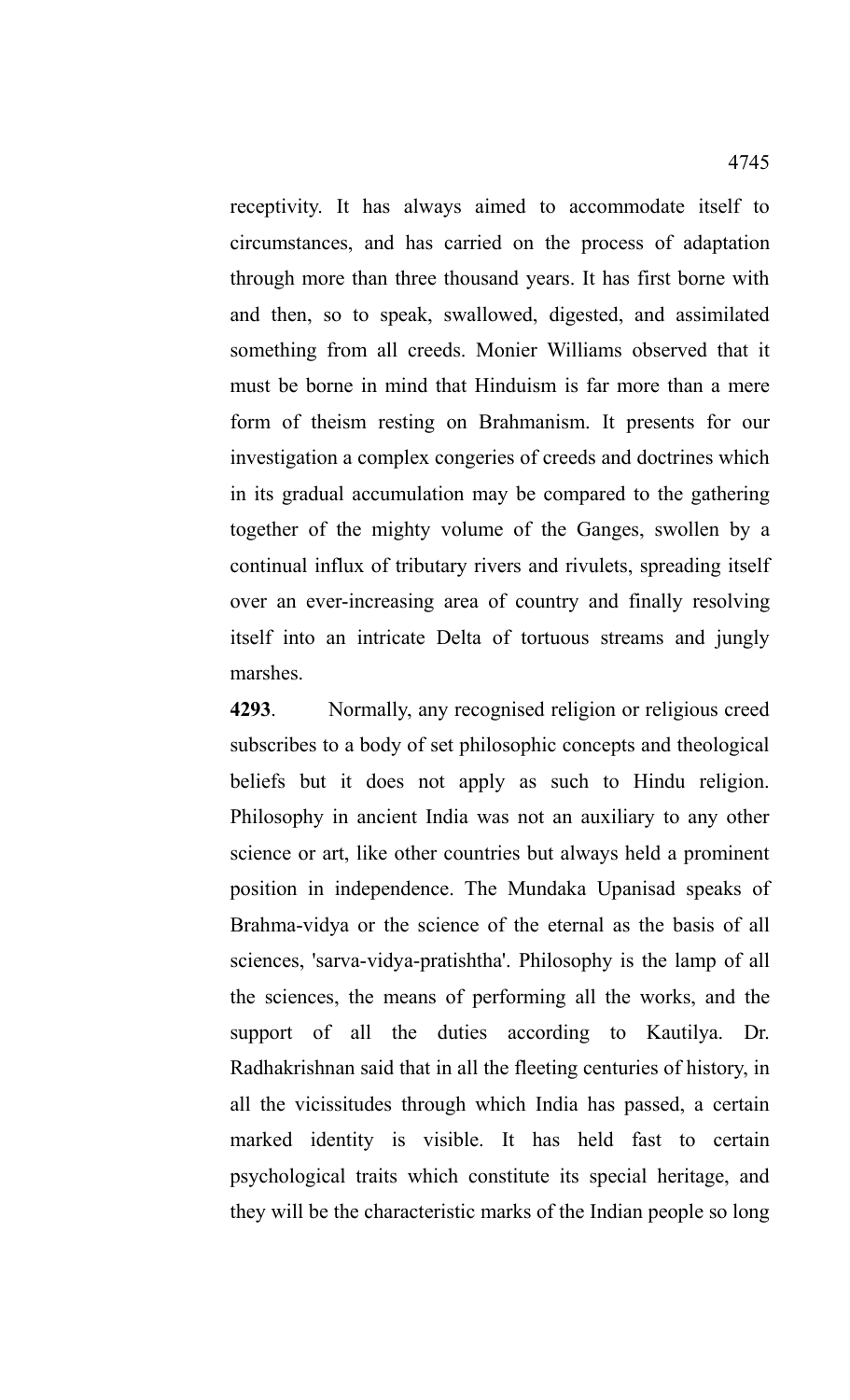as they are privileged to have a separate existence. The development of Hindu religion has always been inspired by an endless quest of the mind for truth based on the consciousness that truth has many facets. Truth is one, but wise men describe it differently. The Indian mind has, consistently through the ages, been exercised over the problem of the nature of godhead and problem that faces the spirit at the end of life, and the interrelation between the individual and the universal soul. If we can abstract from the variety of opinion and observe the general spirit of Indian thought, we shall find that it has a disposition to interpret life and nature in the way of monistic idealism, though this tendency is so plastic, living and manifold that it takes many forms and expresses itself in even mutually hostile teachings, says Dr. Radhakrishnan. The monistic idealism which can be said to be the general distinguishing feature of Hindu Philosophy has been expressed in four different forms : (1) Nondualism or Advitism; (2) Pure monism; (3) Modified monism; and (4) Implicit monism. These different forms of monistic idealism purport to derive support from the same ancient literature that we called vedas, Upanishads, Puranas etc. Shankaracharya, Ramanujam, Vallabhacharya and Madhvacharya all based their philosophic concepts on what they regarded to be the synthesis between the Upanishads, the Brahmasutras and the Bhagavad Gita. Philosophic concepts and principles evolved by different Hindu thinkers and philosophers varied in many ways and even appeared to conflict with each other in some particulars, they all had reverence for the past and accepted the Vedas as the sole foundation of the Hindu philosophy. It appears that since its beginning, it was realized by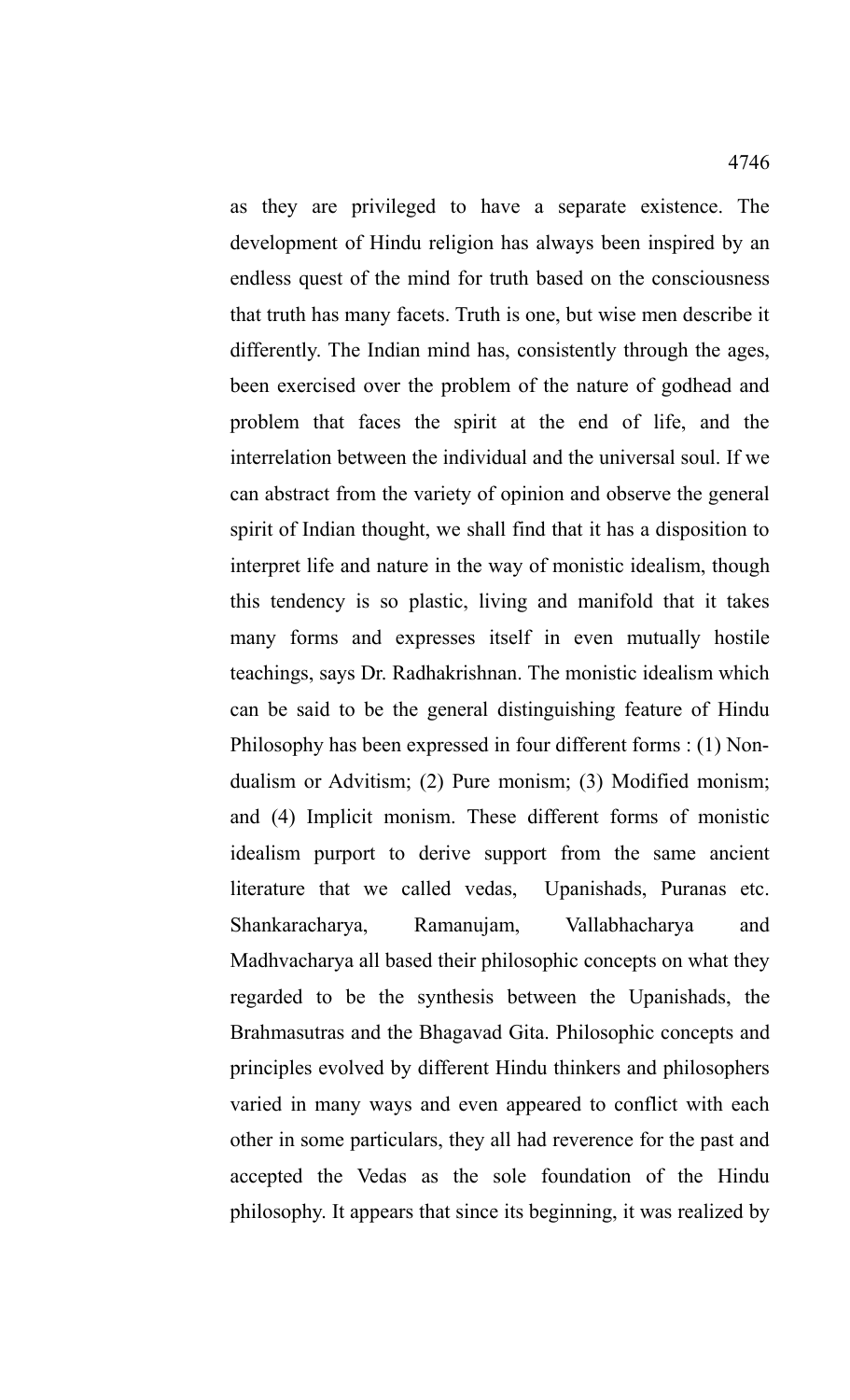Hindu religion that truth by truth was many-sided and different views contained different aspects of truth which no one could fully express. This knowledge inevitably bred a spirit of tolerance and willingness to understand and appreciate the opponents point of view. That is how the several views set forth in India in regard to the vital philosophic concepts are considered to be the branches of the self-same tree. The short cuts and blind alleys are somehow reconciled with the main road of advance to the truth. As soon as we appreciate this broad sweep of the Hindu philosophic concepts, it can be realised that under Hindu philosophy, there is no scope for excommunicating any notion or principle as heretical and rejecting it as such. Max Muller had observed, the longer I have studied the various systems, the more have I become impressed with the truth of the view taken by Vijnanabhiksu and others that there is behind the variety of the six systems a common fund of what may be called national or popular philosophy, a large manasa (lake) of philosophical thought and language far away in the distant North and in the distant past, from which each thinker was allowed to draw for his own purposes. The development of Hindu religion and philosophy shows that from time to time saints and religious reformers attempted to remove from the Hindu thought and practices elements of corruption and superstition and that led to the formation of different sects despite his common and divergent respective views of such saints and religious reformers; underneath there is a kind of subtle indescribable unity which keeps them within the sweep of the broad and progressive Hindu religion. Whether it is Buddhism of Gautam Buddha or Jainism of Mahavir, Lingayat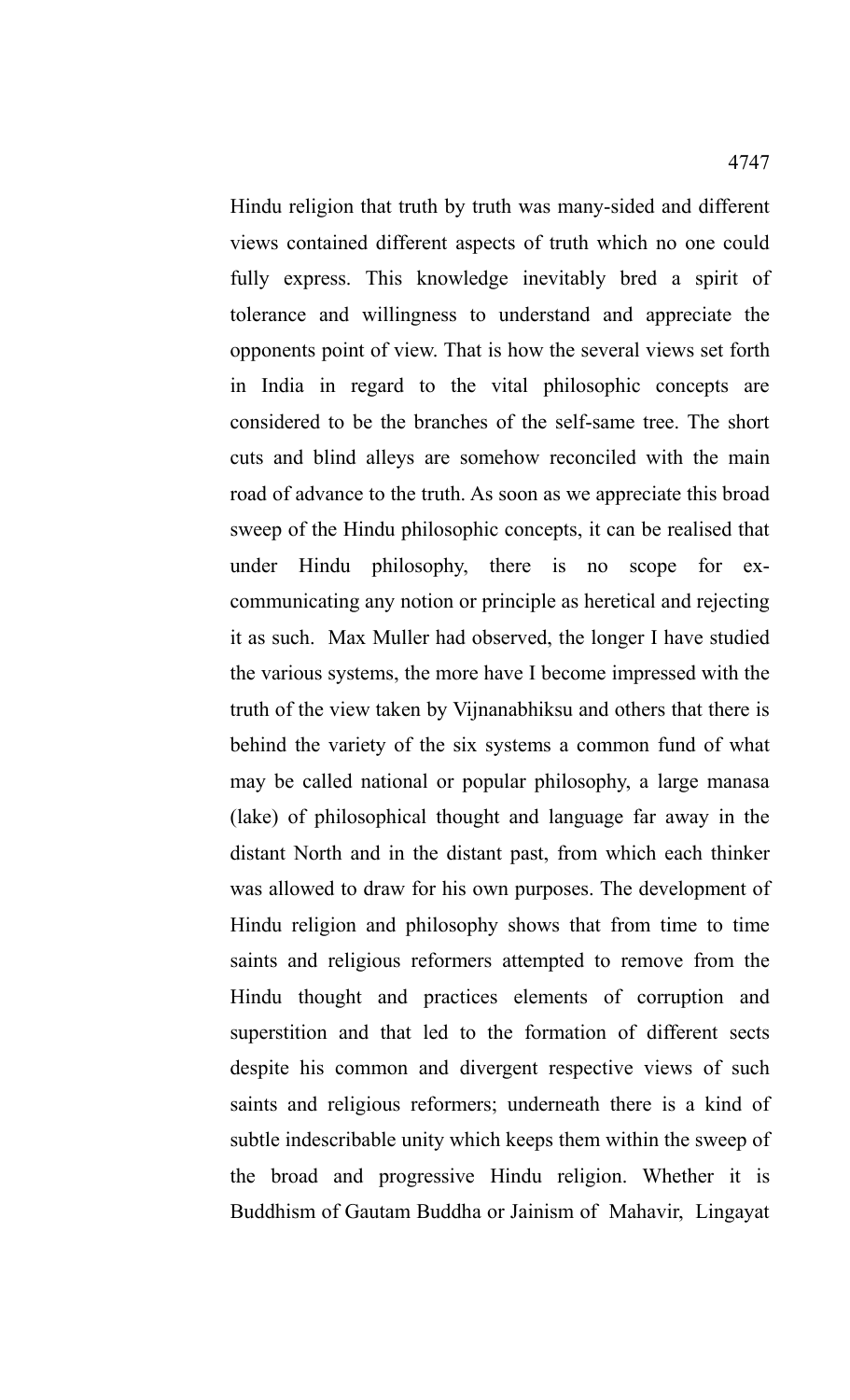founded by Basava, Varakari cult initiated by Dnyaneshwar and Tukaram, Sikhism inspired by Guru Nanak Arya Samaj founded by Dayananda and Bhakti cult commenced with Chaitanya has found the teachings of Ramakrishna and Vivekananda etc. All of them revolted against the dominance of rituals and the power of the priestly class with which it came to be associated; and all of them proclaimed their teachings not in Sanskrit which was the monopoly of the priestly class, but in the languages spoken by the ordinary mass of people in their respective regions. Beneath the diversity of philosophic thoughts, concepts and ideas expressed by Hindu philosophers who started different philosophic schools, their lie certain broad concepts which can be treated as basic, though all accept Veda as the highest authority in religious and philosophic matters. It implies necessarily that all the systems claim to have drawn their principles from a common reservoir of thought, i.e., the Veda. Then all of them accept the view of the great world rhythm. Vast periods of creation, maintenance and dissolution follow each other in endless succession. The systems of Hindu philosophy believe in rebirth and pre-existence. We do not find that all the Hindu worship the same temples or the same God. There are certain sections of the Hindu community which do not believe in the worship of God. In the Hindu Pantheon, numbers of idols are worshipped by the Hindus. It presents the spectacle of a very large number of gods who are worshipped by different sections of the Hindus, but many a times idols in a temple or a temple as such may not be necessarily to profess the beliefs of Hinduism. We have discussed these aspects in some detail while considering the issues relating to juridical personality of deities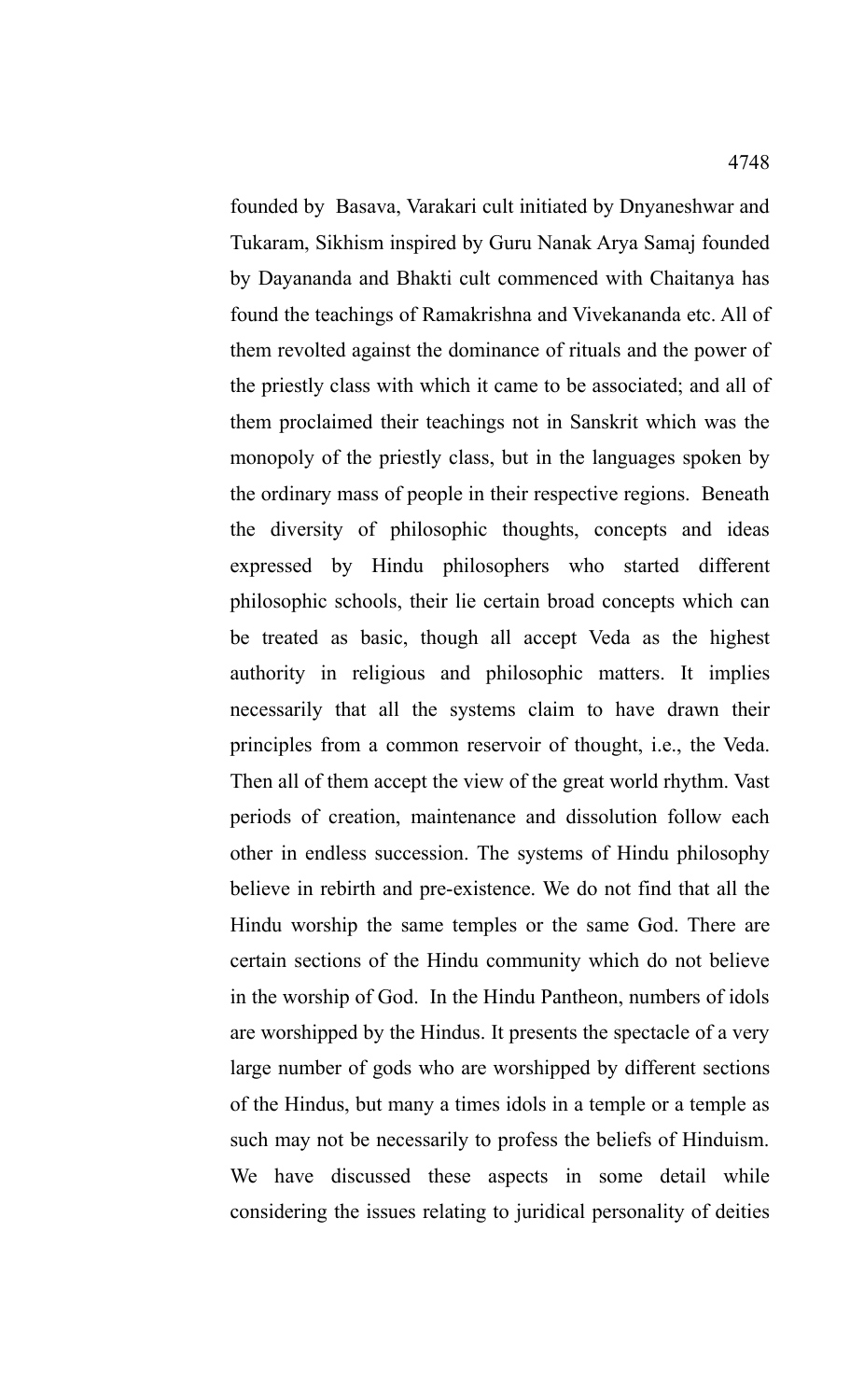of plaintiffs 1 and 2 (Suit-5).

**4294.** We are of the view that the historicity of Lord Rama cannot be restricted by any preconceived notion since, if any such attempt is made not only in respect to Lord Rama but in other matters also, that may result in havoc and will amount to playing with the sentiments and belief of millions of people which are bestowed upon them from generations to generation and time immemorial.

**4295.** "**Rigveda Samhita" Vol. II** (Mandalas 2, 3, 4, 5) verse 3365 translated by H.H. Wilson and "Bhasya of Sayanacarya"

> 3365. श्रावयेदस्य कर्णां वाजयध्यै जुश्टामन् प्र दिषं मन्दयध्यै | उद्वावृषाणों राधसे तुविष्मान्करत्र इन्द्रः सुतीर्थाभयं च।।

*"Let (his worshipper) cause his ears to listen so as to invigorate him (by praise), and to give him pleasure in every acceptable place; and being well moistened with the Soma juice, may the vigorous Indra render the holy places (conducive) to our wealth, and free from danger."*

**4296. Rigveda Samhita" Vol. II** (Mandalas 9, 10) of H.H. Wilson (supra), verse 9110:

> 9110. अधायि धीतिरसयुग्रमंशास्तीर्ये न दरममुप यन्न्त्यूमाः । अभ्यानष्म सुवितस्य शूषं नवेदसो अमृतानामभूम । ।३ । ।

*"3. The sacrifice has been prepared: the invigorating portions (of the oblation) approach the beautiful (god) of excellent birth, as (the waters) at a holy spot (approach the gods): may we obtain the happiness of heaven: may we have a real knowledge of the immortals.*

*Waters at a holy spot—Sayana, as at a tirtha (sacred ford) the portions of water sprinkled in the act of tarpana (libation) go to the assembly of the gods. The use of the*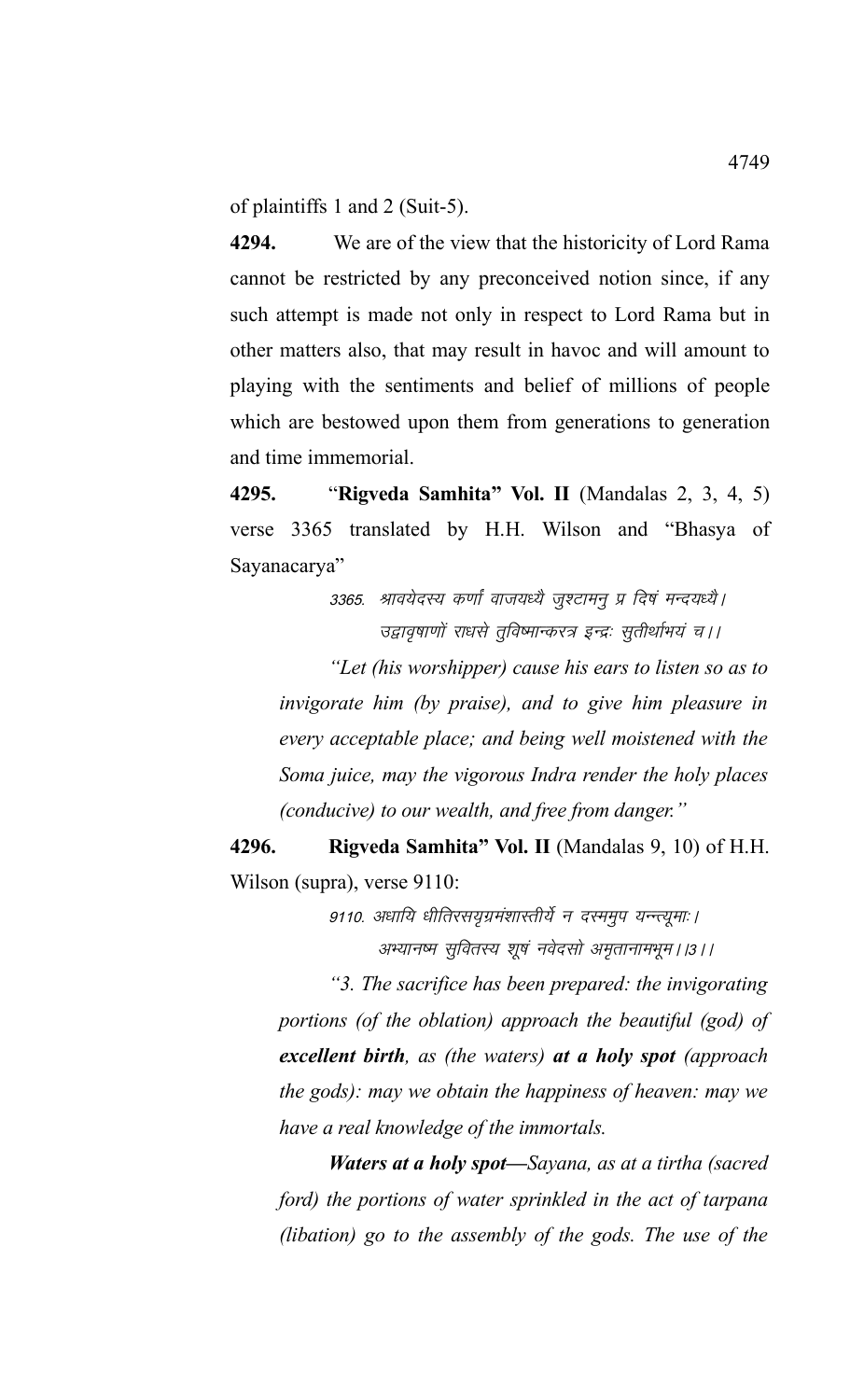*term is worthy of notice, as indicating a considerable advance in legendary mythology.*

*May we have a real knowledge, etc.--(Sayana explains navedasah as na na vettara vettara eva, i.e., svarupato jnatara eva, "knowing personally", but it is difficult to see how "not-knowers," which is Sayana's derivation, and also that of Panini, vi. 3. 75, to whom he refers, can come to mean "knowers." In his comment on i. 34. 1. Sayana explains it as no paretam vetti, "he does not know falsely")"*

**4297.** The work of the Black Yajus Schools entitled "**Taittiriya Sanhita"**, Part 2, Kandas IV-VII, translated by Arthur Berriedale Keith, first published in 1914 and the second issue in 1967 by Motilal Banarsidass, Delhi, says:

*"vi. 1. 1. He makes a hall with beams pointing east. The gods and men divided the quarters, the gods (obtained) the eastern, the Pitrs the southern, men the western, the Rudras the northern. In that he makes a hall with beams pointing east, the sacrificer approaches the world of the gods. He covers it over, for the world of the gods is hidden from the world of men."*

**4298.** Adhyay-9, verse 381 "**Yajurveda Samhita"**, translated by R.T.H. Griffith, third edition 2002 (first edition 1997). It says:

' '381. वाजस्य न् प्रसव आबभूवेमा च विश्वा भूवनानि सर्वतः ।

सनेमि राजा परियाति विद्वान प्रजां पृष्टि वर्धयमानो अस्मे स्वाहा । २५।।

*"Surely the furtherance of strength pervaded all these existing worlds in all directions. From olden time the King moves round, well knowing, strengthening all the*